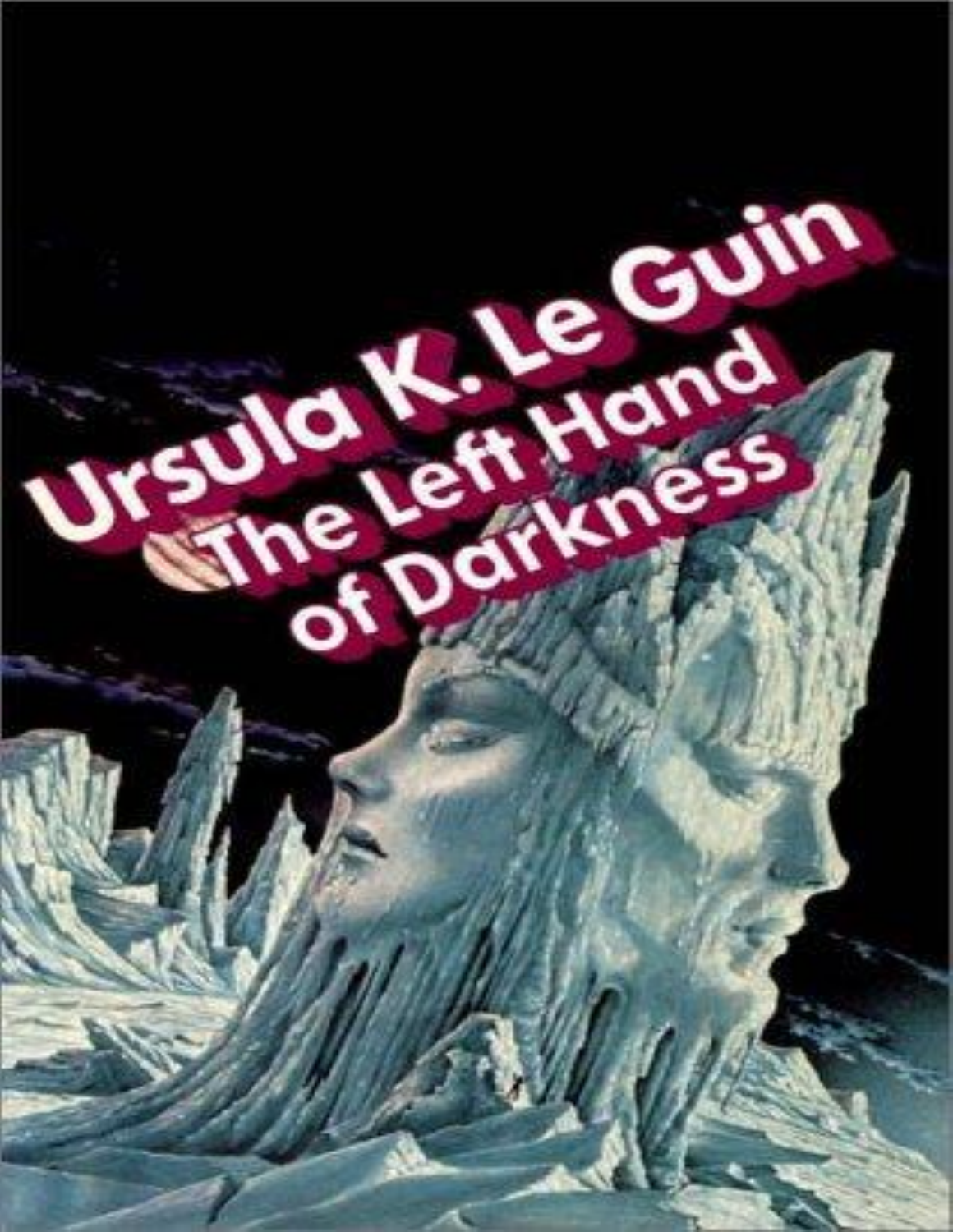# **THE LEFT HAND OF DARKNESS**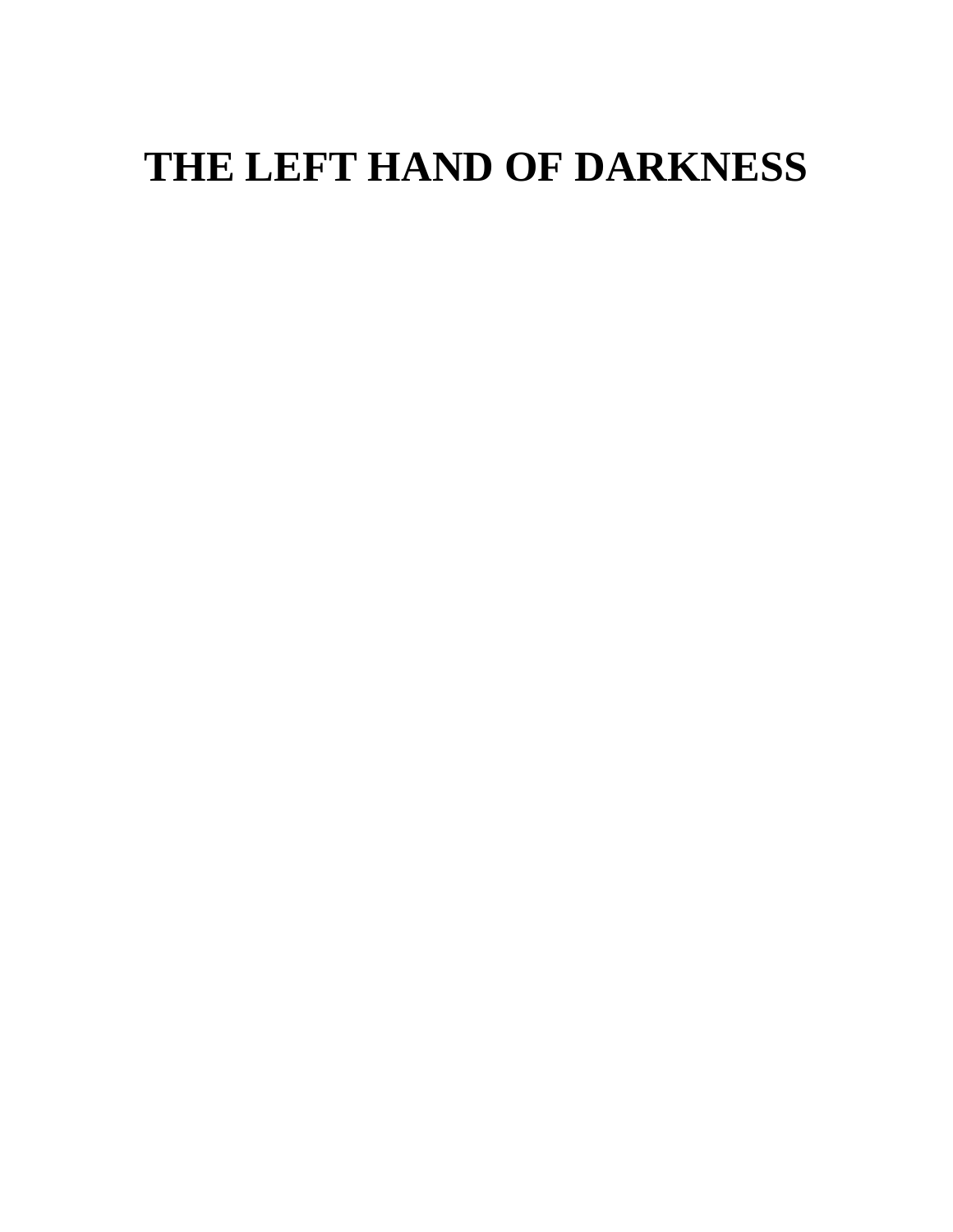# *by Ursula K.Leguin*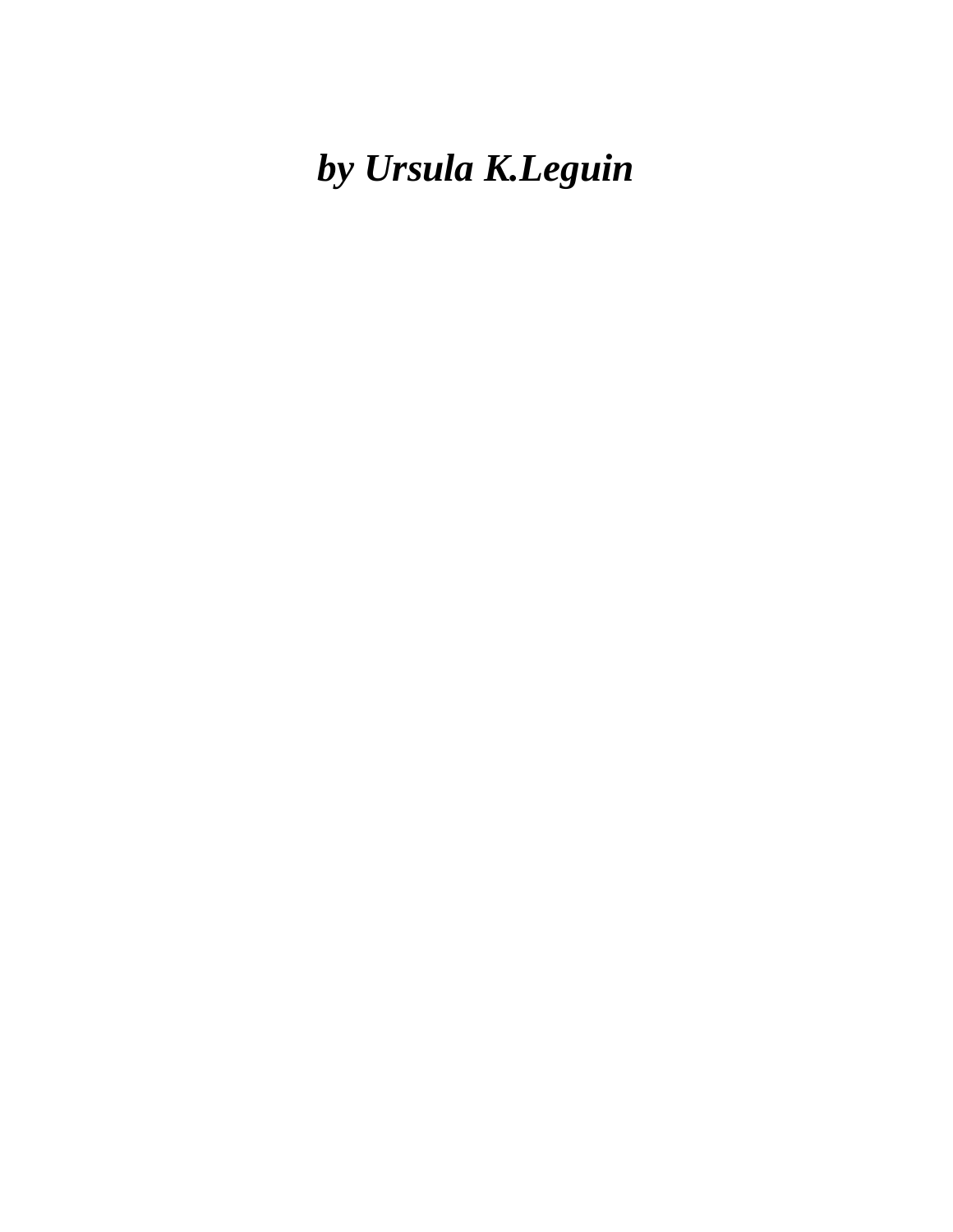## The Ekumen 04

#### WINNER OF THE HUGO AWARD AND THE NEBULA AWARD FOR BEST SCIENCE FICTION NOVEL OF THE YEAR 1969

**Dedication: For Charles,** *sine quo non*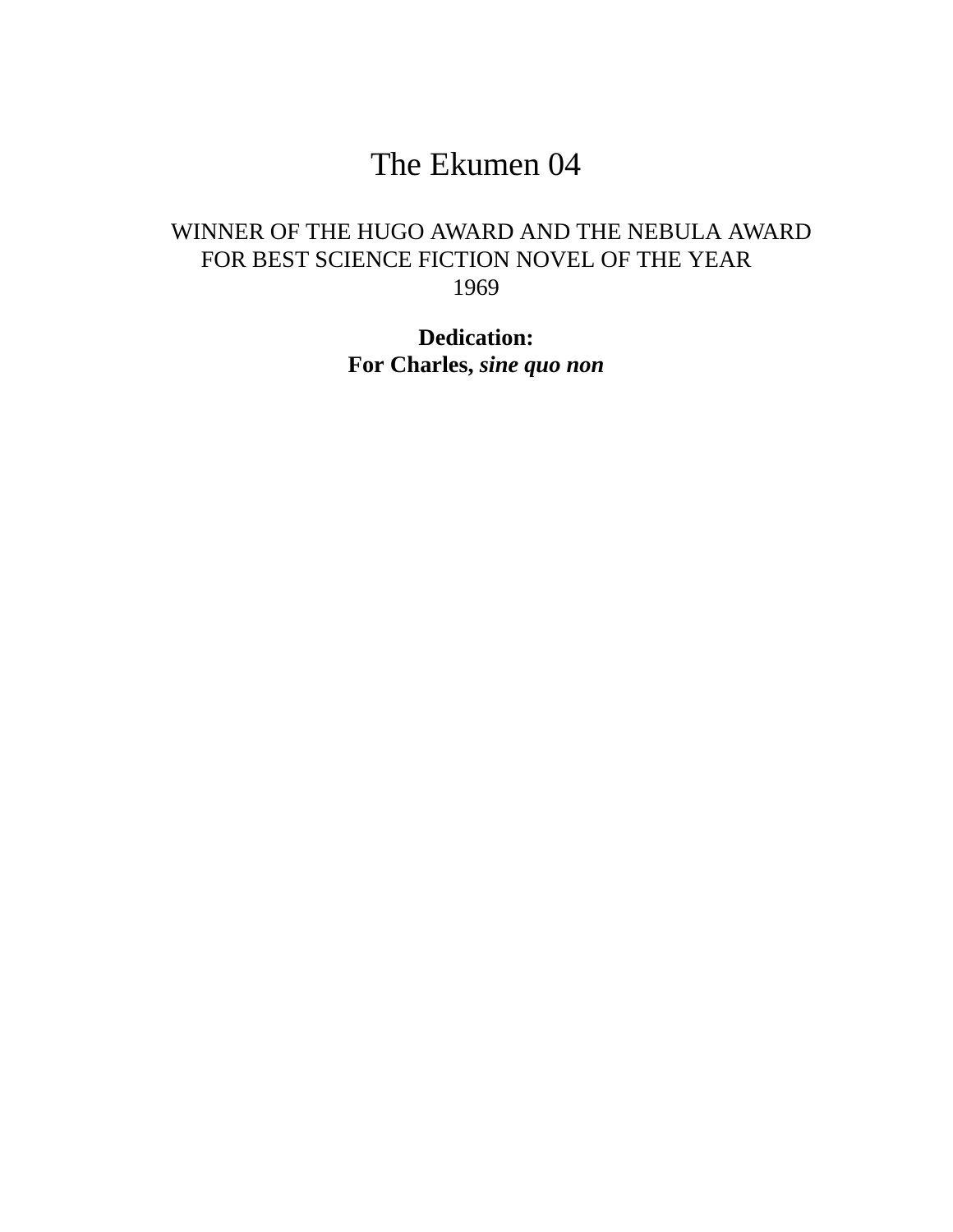# **CONTENTS**

[Introduction - added in 1976](#page-5-0) [1. A Parade in Erhenrang](#page-10-0) [2. The Place Inside the Blizzard](#page-27-0) [3. The Mad King](#page-31-0) [4. The Nineteenth Day](#page-44-0) [5. The Domestication of Hunch](#page-47-0) [6. One Way into Orgoreyn](#page-67-0) [7. The Question of Sex](#page-81-0) [8. Another Way into Orgoreyn](#page-88-0) [9. Estraven the Traitor](#page-109-0) [10. Conversations in Mishnory](#page-114-0) [11. Soliloquies in Mishnory](#page-129-0) [12. On Time and Darkness](#page-140-0) [13. Down on the Farm](#page-143-0) [14. The Escape](#page-158-0) [15. To the Ice](#page-170-0) [16. Between Drumner and Dremegole](#page-188-0) [17. An Orgota Creation Myth](#page-200-0) [18. On the Ice](#page-202-0) [19. Homecoming](#page-220-0) [20. A Fool's Errand](#page-238-0)

[The Gethenian Calendar and Clock](#page-252-0)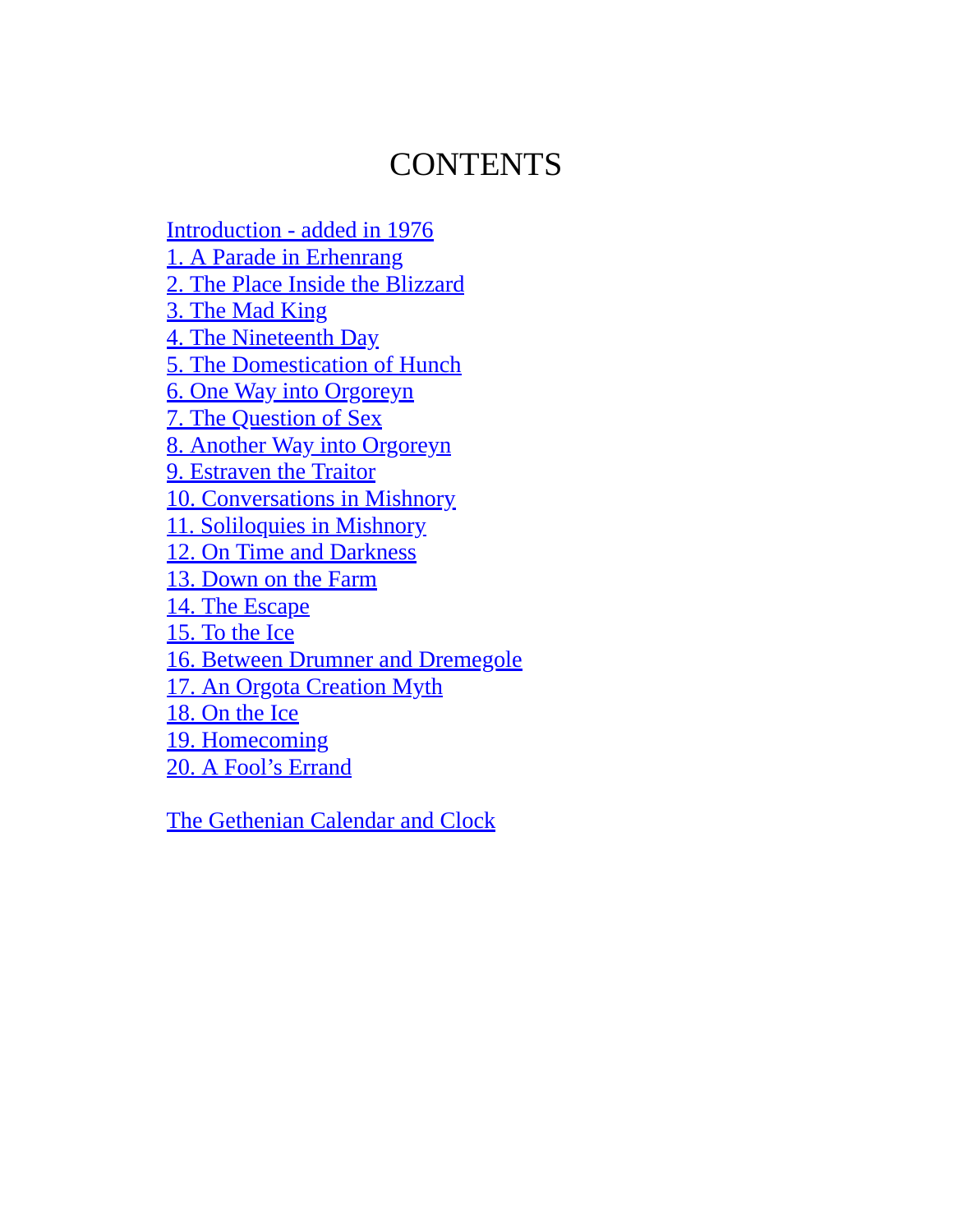#### <span id="page-5-0"></span>**Introduction**

-

SCIENCE FICTION IS often described, and even defined, as extrapolative. The science fiction writer is supposed to take a trend or phenomenon of the here-and-now, purify and intensify it for dramatic effect, and extend it into the future. "If this goes on, this is what will happen." A prediction is made. Method and results much resemble those of a scientist who feeds large doses of a purified and concentrated food additive to mice, in order to predict what may happen to people who eat it in small quantities for a long time. The outcome seems almost inevitably to be cancer. So does the outcome of extrapolation. Strictly extrapolative works of science fiction generally arrive about where the Club of Rome arrives: somewhere between the gradual extinction of human liberty and the total extinction of terrestrial life.

This may explain why many people who do not read science fiction describe it as 'escapist,' but when questioned further, admit they do not read it because 'it's so depressing.'

Almost anything carried to its logical extreme becomes depressing, if not carcinogenic.

Fortunately, though extrapolation is an element in science fiction, it isn't the name of the game by any means. It is far too rationalist and simplistic to satisfy the imaginative mind, whether the writer's or the reader's. Variables are the spice of life.

This book is not extrapolative. If you like you can read it, and a lot of other science fiction, as a thought-experiment. Let's say (says Mary Shelley) that a young doctor creates a human being in his laboratory; let's say (says Philip K. Dick) that the Allies lost the second world war; let's say this or that is such and so, and see what happens… In a story so conceived, the moral complexity proper to the modern novel need not be sacrificed, nor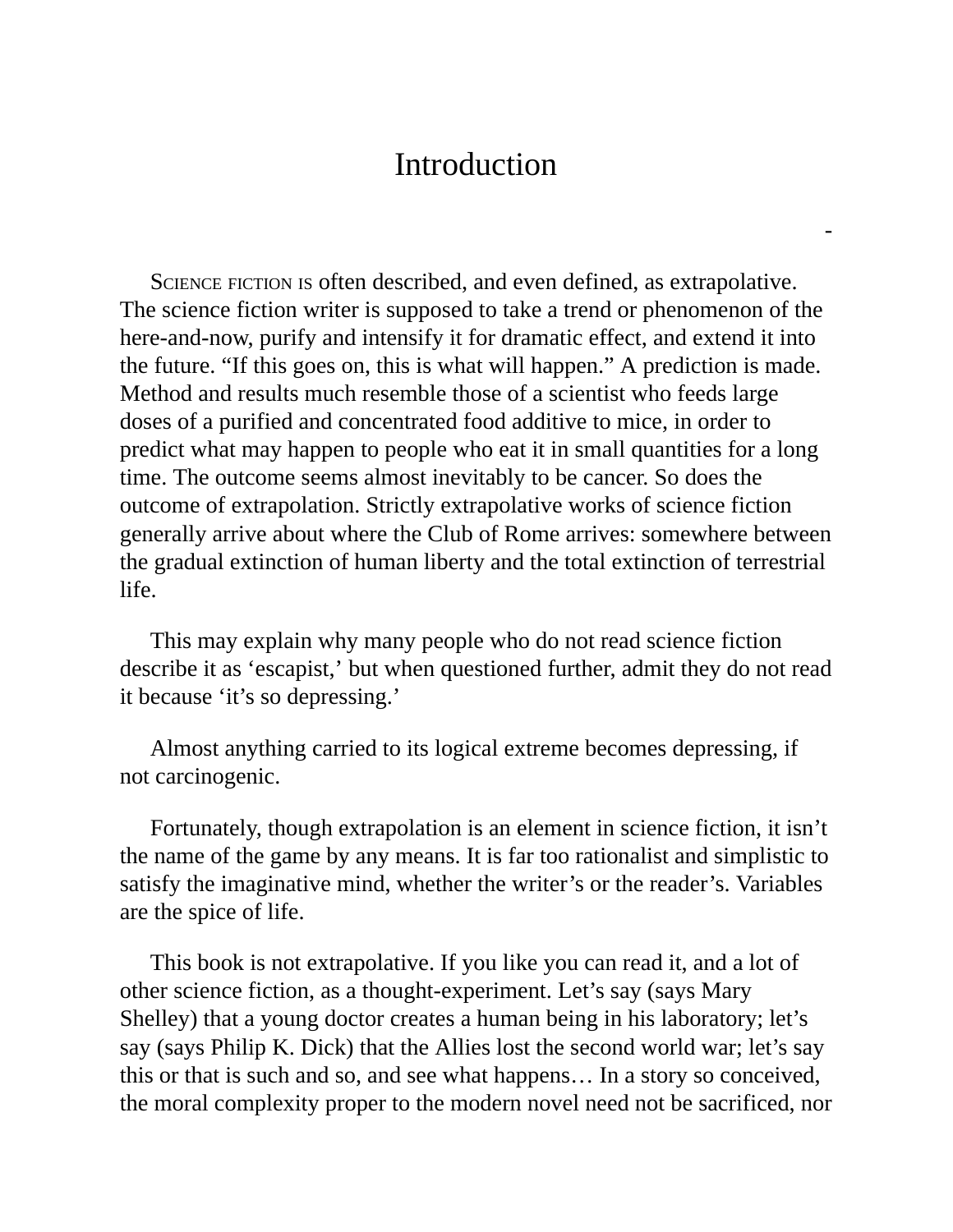is there any built-in dead end; thought and intuition can move freely within bounds set only by the terms of the experiment, which may be very large indeed.

The purpose of a thought-experiment, as the term was used by Schrodinger and other physicists, is not to predict the future—indeed Schrodinger's most famous thought-experiment goes to show that the 'future,' on the quantum level, *cannot* be predicted—but to describe reality, the present world.

Science fiction is not predictive; it is descriptive.

Predictions are uttered by prophets (free of charge); by clairvoyants (who usually charge a fee, and are therefore more honored in their day than prophets); and by futurologists (salaried). Prediction is the business of prophets, clairvoyants, and futurologists. It is not the business of novelists. A novelist's business is lying.

The weather bureau will tell you what next Tuesday will be like, and the Rand Corporation will tell you what the twenty-first century will be like. I don't recommend that you turn to the writers of fiction for such information. It's none of their business. All they're trying to do is tell you what they're like, and what you're like—what's going on—what the weather is now, today, this moment, the rain, the sunlight, look! Open your eyes; listen, listen. That is what the novelists say. But they don't tell you what you will see and hear. All they can tell you is what they have seen and heard, in their time in this world, a third of it spent in sleep and dreaming, another third of it spent in telling lies.

"The truth against the world!"—Yes. Certainly. Fiction writers, at least in their braver moments, do desire the truth: to know it, speak it, serve it. But they go about it in a peculiar and devious way, which consists in inventing persons, places, and events which never did and never will exist or occur, and telling about these fictions in detail and at length and with a great deal of emotion, and then when they are done writing down this pack of lies, they say, There! That's the truth!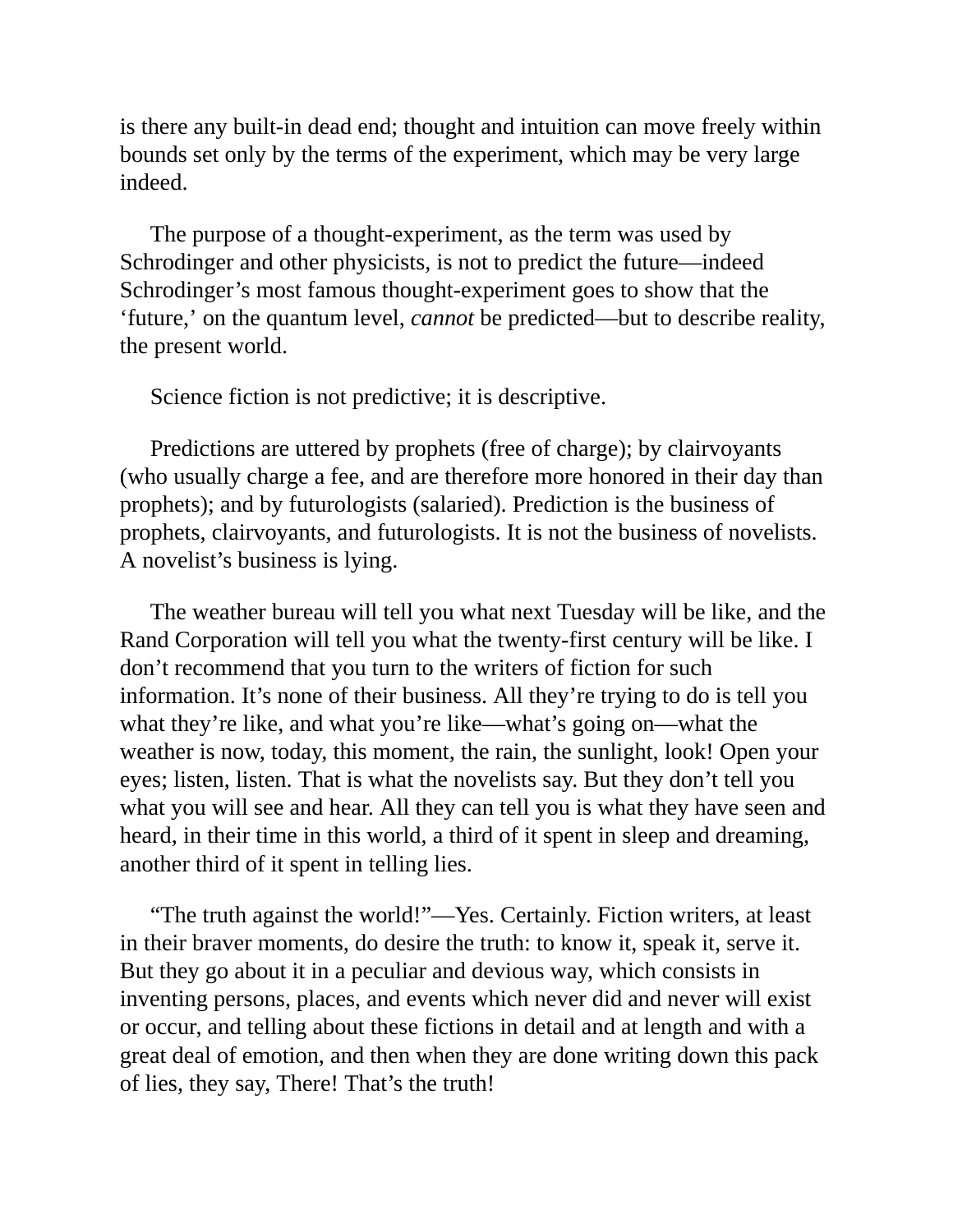They may use all kinds of facts to support their tissue of lies. They may describe the Marshalsea Prison, which was a real place, or the battle of Borodino, which really was fought, or the process of cloning, which really takes place in laboratories, or the deterioration of a personality, which is described in real textbooks of psychology; and so on. This weight of verifiable place-event-phenomenon-behavior makes the reader forget that he is reading a pure invention, a history that never took place anywhere but in that unlocalisable region, the author's mind. In fact, while we read a novel, we are insane—bonkers. We believe in the existence of people who aren't there, we hear their voices, we watch the battle of Borodino with them, we may even become Napoleon. Sanity returns (in most cases) when the book is closed.

Is it any wonder that no truly respectable society has ever trusted its artists?

But our society, being troubled and bewildered, seeking guidance, sometimes puts an entirely mistaken trust in its artists, using them as prophets and futurologists.

I do not say that artists cannot be seers, inspired: that the *awen* cannot come upon them, and the god speak through them. Who would be an artist if they did not believe that that happens? if they did not *know* it happens, because, they have felt the god within them use their tongue, their hands? Maybe only once, once in their lives. But once is enough.

Nor would I say that the artist alone is so burdened and so privileged. The scientist is another who prepares, who makes ready, working day and night, sleeping and awake, for inspiration. As Pythagoras knew, the god may speak in the forms of geometry as well as in the shapes of dreams; in the harmony of pure thought as well as in the harmony of sounds; in numbers as well as in words.

But it is words that make the trouble and confusion. We are asked now to consider words as useful in only one way: as signs. Our philosophers, some of them, would have us agree that a word (sentence, statement) has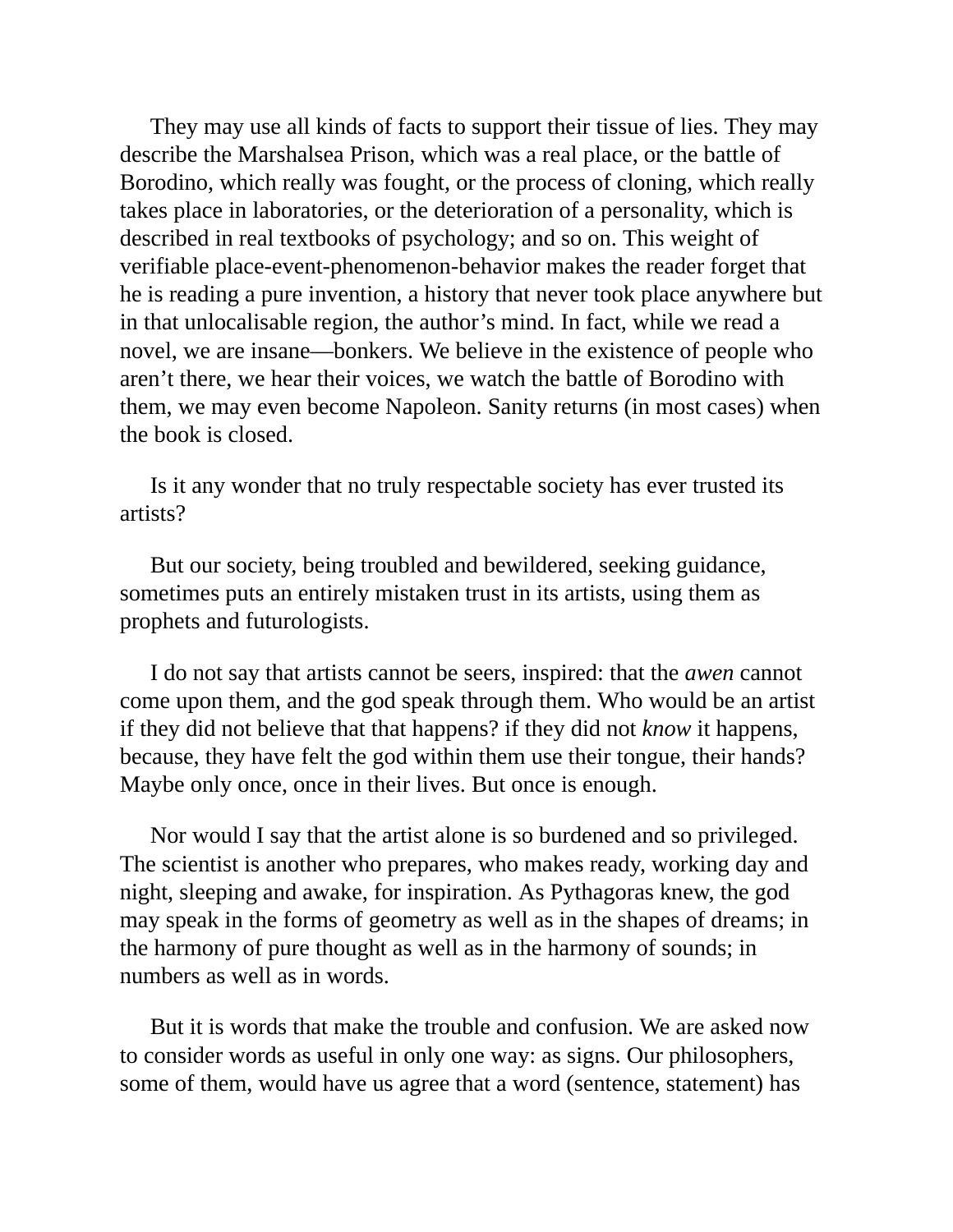value only in so far as it has one single meaning, points to one fact which is comprehensible to the rational intellect, logically sound, and—ideally quantifiable.

Apollo, the god of light, of reason, of proportion, harmony, number— Apollo blinds those who press too close in worship. Don't look straight at the sun. Go into a dark bar for a bit and have a beer with Dionysios, every now and then.

I talk about the gods, I am an atheist. But I am an artist too, and therefore a liar. Distrust everything I say. I am telling the truth. The only truth I can understand or express is, logically defined, a lie. Psychologically defined, a symbol. Aesthetically defined, a metaphor.

Oh, it's lovely to be invited to participate in Futurological Congresses where Systems Science displays its grand apocalyptic graphs, to be asked to tell the newspapers what America will be like in 2001, and all that, but it's a terrible mistake. I write science fiction, and science fiction isn't about the future. I don't know any more about the future than you do, and very likely less.

This book is not about the future. Yes, it begins by annnouncing that it's set in the 'Ekumenical Year 1490-97,' but surely you don't *believe* that?

Yes, indeed the people in it are androgynous, but that doesn't mean that I'm predicting that in a millennium or so we will all be androgynous, or announcing that I think we damned well ought to be androgynous. I'm merely observing, in the peculiar, devious, and thought-experimental manner proper to science fiction, that if you look at us at certain odd times of day in certain weathers, we already are. I am not predicting, or prescribing. I am describing. I am describing certain aspects of psychological reality in the novelist's way, which is by inventing elaborately circumstantial lies.

In reading a novel, any novel, we have to know perfectly well that the whole thing is nonsense, and then, while reading, believe every word of it. Finally, when we're done with it, we may find—if it's a good novel—that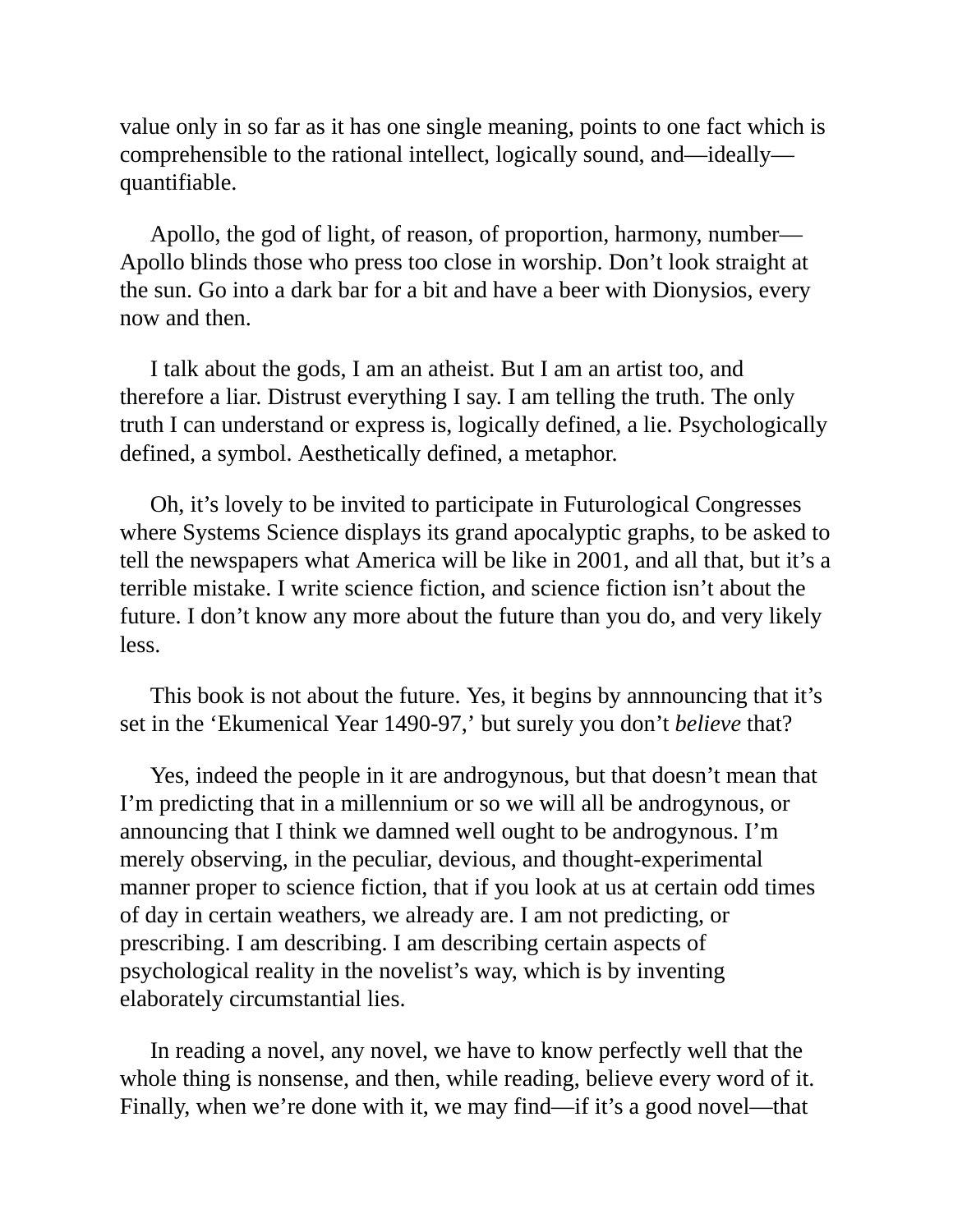we're a bit different from what we were before we read it, that we have been changed a little, as if by having met a new face, crossed a street we never crossed before. But it's very hard to *say* just what we learned, how we were changed.

The artist deals with what cannot be said in words.

The artist whose medium is fiction does this *in words*. The novelist says in words what cannot be said in words.

Words can be used thus paradoxically because they have, along with a semiotic usage, a symbolic or metaphoric usage. (They also have a sound a fact the linguistic positivists take no interest in. A sentence or paragraph is like a chord or harmonic sequence in music: its meaning may be more clearly understood by the attentive ear, even though it is read in silence, than by the attentive intellect).

All fiction is metaphor. Science fiction is metaphor. What sets it apart from older forms of fiction seems to be its use of new metaphors, drawn from certain great dominants of our contemporary life—science, all the sciences, and technology, and the relativistic and the historical outlook, among them. Space travel is one of these metaphors; so is an alternative society, an alternative biology; the future is another. The future, in fiction, is a metaphor.

A metaphor for what?

If I could have said it non-metaphorically, I would not have written all these words, this novel; and Genly Ai would never have sat down at my desk and used up my ink and typewriter ribbon in informing me, and you, rather solemnly, that the truth is a matter of the imagination.

—Ursula K. Le Guin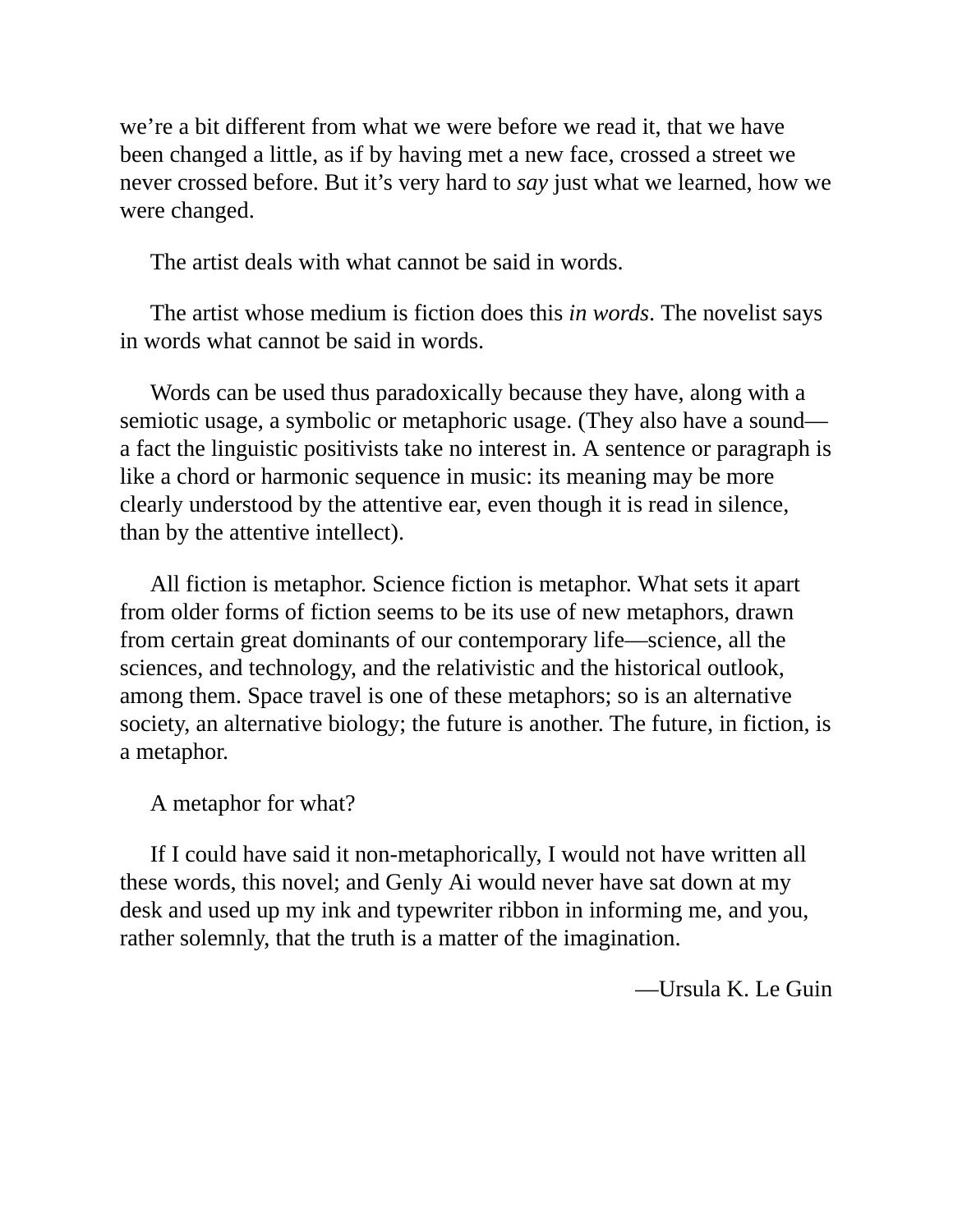## <span id="page-10-0"></span>1. A Parade in Erhenrang

*From the Archives of Hain. Transcript of Ansible Document 01-01101- 934-2-Gethen: To the Stabile on Ollul: Report from Genly Ai, First Mobile on Gethen/Winter, Hainish Cycle 93, Ekumenical Year 1490- 97.*

I'LL MAKE MY REPORT as if I told a story, for I was taught as a child on my homeworld that Truth is a matter of the imagination. The soundest fact may fail or prevail in the style of its telling: like that singular organic jewel of our seas, which grows brighter as one woman wears it and, worn by another, dulls and goes to dust. Facts are no more solid, coherent, round, and real than pearls are. But both are sensitive.

The story is not all mine, nor told by me alone. Indeed I am not sure whose story it is; you can judge better. But it is all one, and if at moments the facts seem to alter with an altered voice, why then you can choose the fact you like best; yet none of them are false, and it is all one story.

It starts on the 44th diurnal of the Year 1491, which on the planet Winter in the nation Karhide was Odhar-hahad Tuwa or the twenty-second day of the third month of spring in the Year One. It is always the Year One here. Only the dating of every past and future year changes each New Year's Day, as one counts backwards or forwards from the unitary Now. So it was spring of the Year One in Erhenrang, capital city of Karhide, and I was in peril of my life, and did not know it.

I was in a parade. I walked just behind the gossiwors and just before the king. It was raining.

Rainclouds over dark towers, rain falling in deep streets, a dark stormbeaten city of stone, through which one vein of gold winds slowly. First come merchants, potentates, and artisans of the City Erhenrang, rank after rank, magnificently clothed, advancing through the rain as comfortably as fish through the sea. Their faces are keen and calm. They do not march in step. This is a parade with no soldiers, not even imitation soldiers.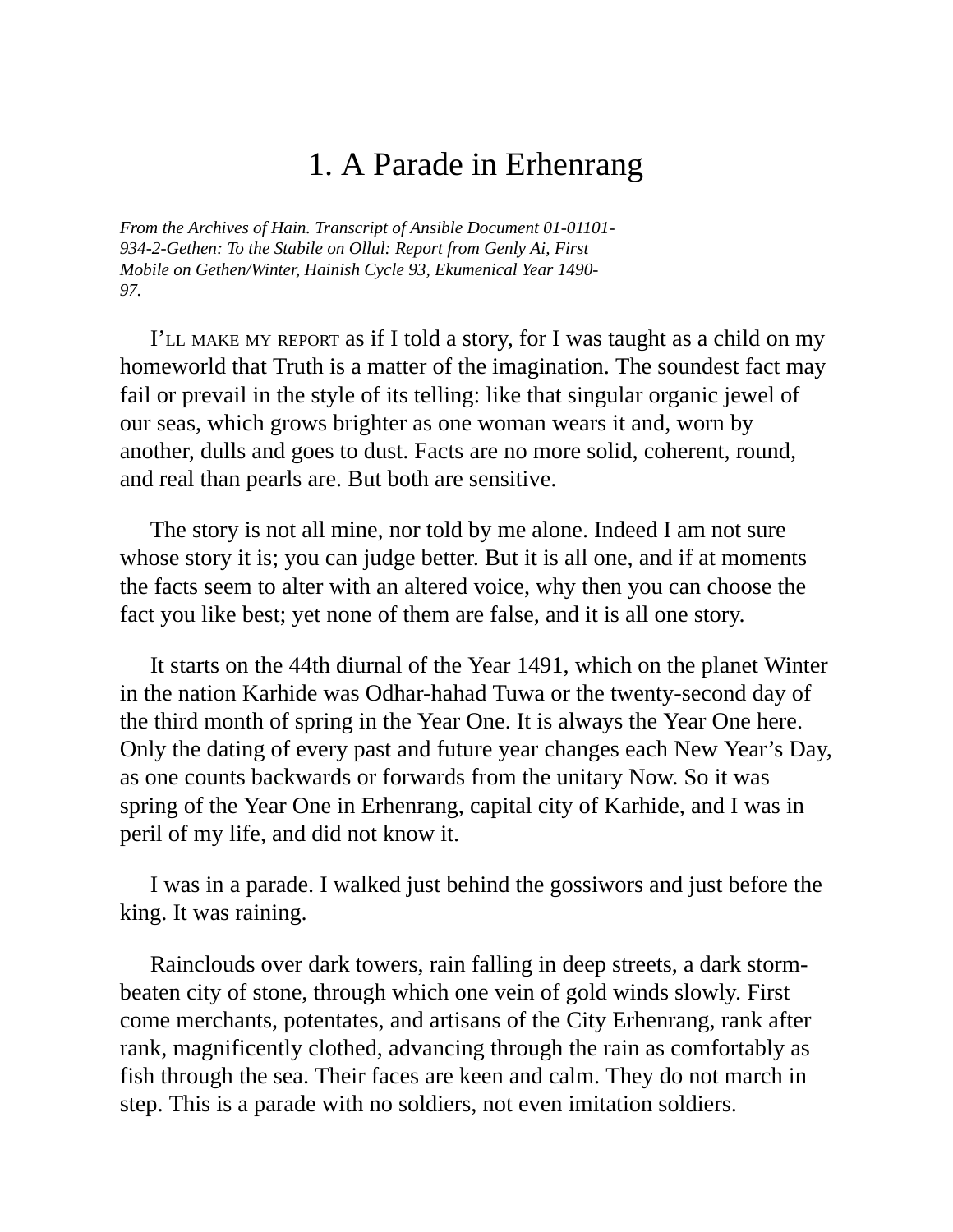Next come the lords and mayors and representatives, one person, or five, or forty-five, or four hundred, from each Domain and Co-Domain of Karhide, a vast ornate procession that moves to the music of metal horns and hollow blocks of bone and wood and the dry, pure lilting of electric flutes. The various banners of the great Domains tangle in a rain-beaten confusion of color with the yellow pennants that bedeck the way, and the various musics of each group clash and interweave in many rhythms echoing in the deep stone street.

Next, a troop of jugglers with polished spheres of gold which they hurl up high in flashing flights, and catch, and hurl again, making fountain-jets of bright jugglery. All at once, as if they had literally caught the light, the gold spheres blaze bright as glass: the sun is breaking through.

Next, forty men in yellow, playing gossiwors. The gossiwor, played only in the king's presence, produces a preposterous disconsolate bellow. Forty of them played together shake one's reason, shake the towers of Erhenrang, shake down a last spatter of rain from the windy clouds. If this is the Royal Music no wonder the kings of Karhide are all mad.

Next, the royal party, guards and functionaries and dignitaries of the city and the court, deputies, senators, chancellors, ambassadors, lords of the Kingdom, none of them keeping step or rank yet walking with great dignity; and among them is King Argaven XV, in white tunic and shirt and breeches, with leggings of saffron leather and a peaked yellow cap. A gold finger-ring is his only adornment and sign of office. Behind this group eight sturdy fellows bear the royal litter, rough with yellow sapphires, in which no king has ridden for centuries, a ceremonial relic of the Very-Long-Ago. By the litter walk eight guards armed with "foray guns," also relics of a more barbaric past but not empty ones, being loaded with pellets of soft iron. Death walks behind the king. Behind death come the students of the Artisan Schools, the Colleges, the Trades, and the King's Hearths, long lines of children and young people in white and red and gold and green; and finally a number of soft-running, slow, dark cars end the parade.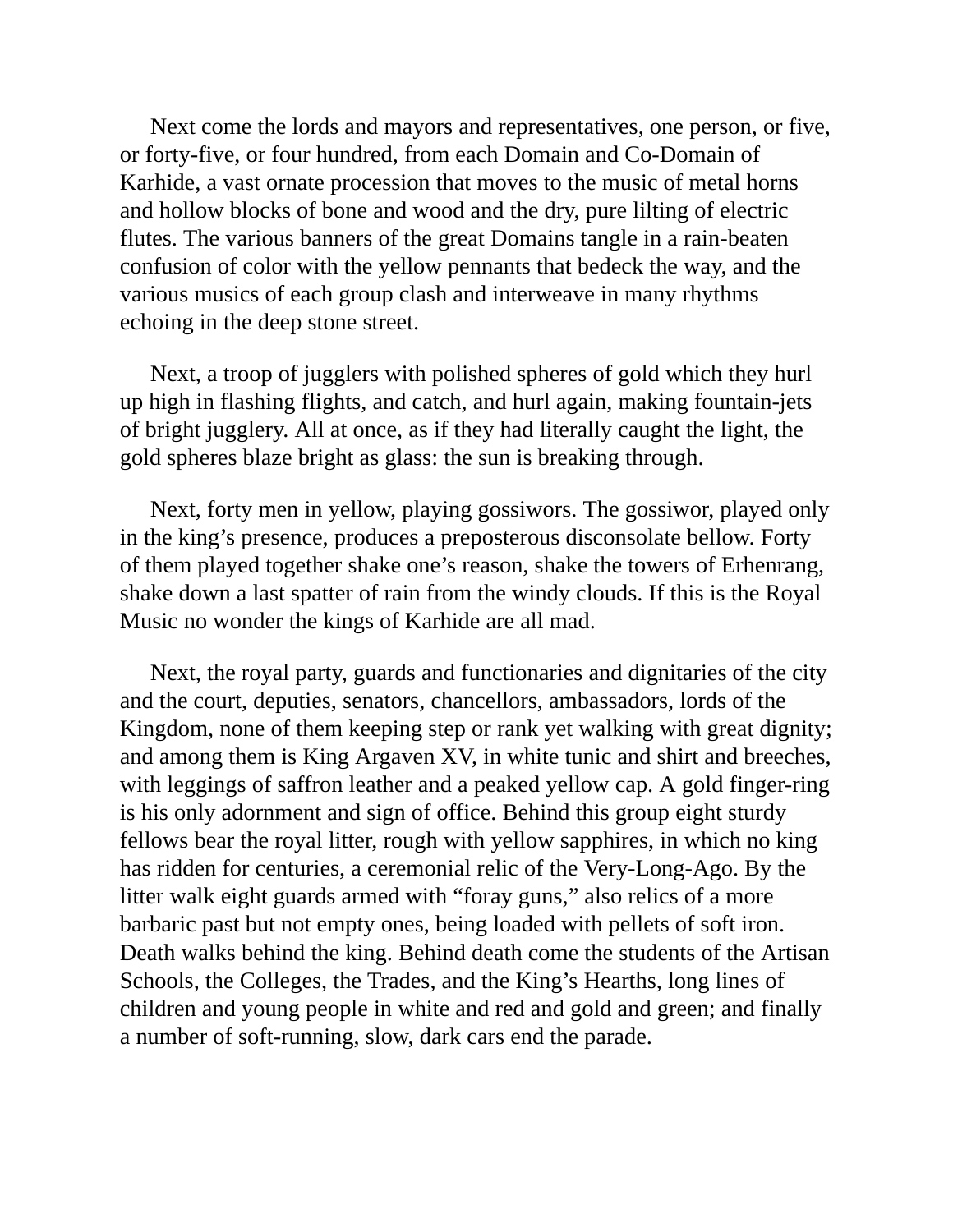The royal party, myself among them, gather on a platform of new timbers beside the unfinished Arch of the River Gate. The occasion of the parade is the completion of that arch, which completes the new Road and River Port of Erhenrang, a great operation of dredging and building and roadmaking which has taken five years, and will distinguish Argaven XV's reign in the annals of Karhide. We are all squeezed rather tight on the platform in our damp and massive finery. The rain is gone, the sun shines on us, the splendid, radiant, traitorous sun of Winter. I remark to the person on my left, "It's hot. It's really hot."

The person on my left-a stocky dark Karhider with sleek and heavy hair, wearing a heavy overtunic of green leather worked with gold, and a heavy white shirt, and heavy breeches, and a neck-chain of heavy silver links a hand broad-this person, sweating heavily, replies, "So it is."

All about us as we stand jammed on our platform lie the faces of the people of the city, upturned like a shoal of brown, round pebbles, micaglittering with thousands of watching eyes.

Now the king ascends a gangplank of raw timbers that leads from the platform up to the top of the arch whose unjoined piers tower over crowd and wharves and river. As he mounts the crowd stirs and speaks in a vast murmur: "Argaven!" He makes no response. They expect none. Gossiwors blow a thunderous discordant blast, cease. Silence. The sun shines on city, river, crowd, and king. Masons below have set an electric winch going, and as the king mounts higher the keystone of the arch goes up past him in its sling, is raised, settled, and fitted almost soundlessly, great ton-weight block though it is, into the gap between the two piers, making them one, one thing, an arch. A mason with trowel and bucket awaits the king, up on the scaffolding; all the other workmen descend by rope ladders, like a swarm of fleas. The king and the mason kneel, high between the river and the sun, on their bit of planking. Taking the trowel the king begins to mortar the long joints of the keystone. He does not dab at it and give the trowel back to the mason, but sets to work methodically. The cement he uses is a pinkish color different from the rest of the mortarwork, and after five or ten minutes of watching the king-bee work I ask the person on my left, "Are your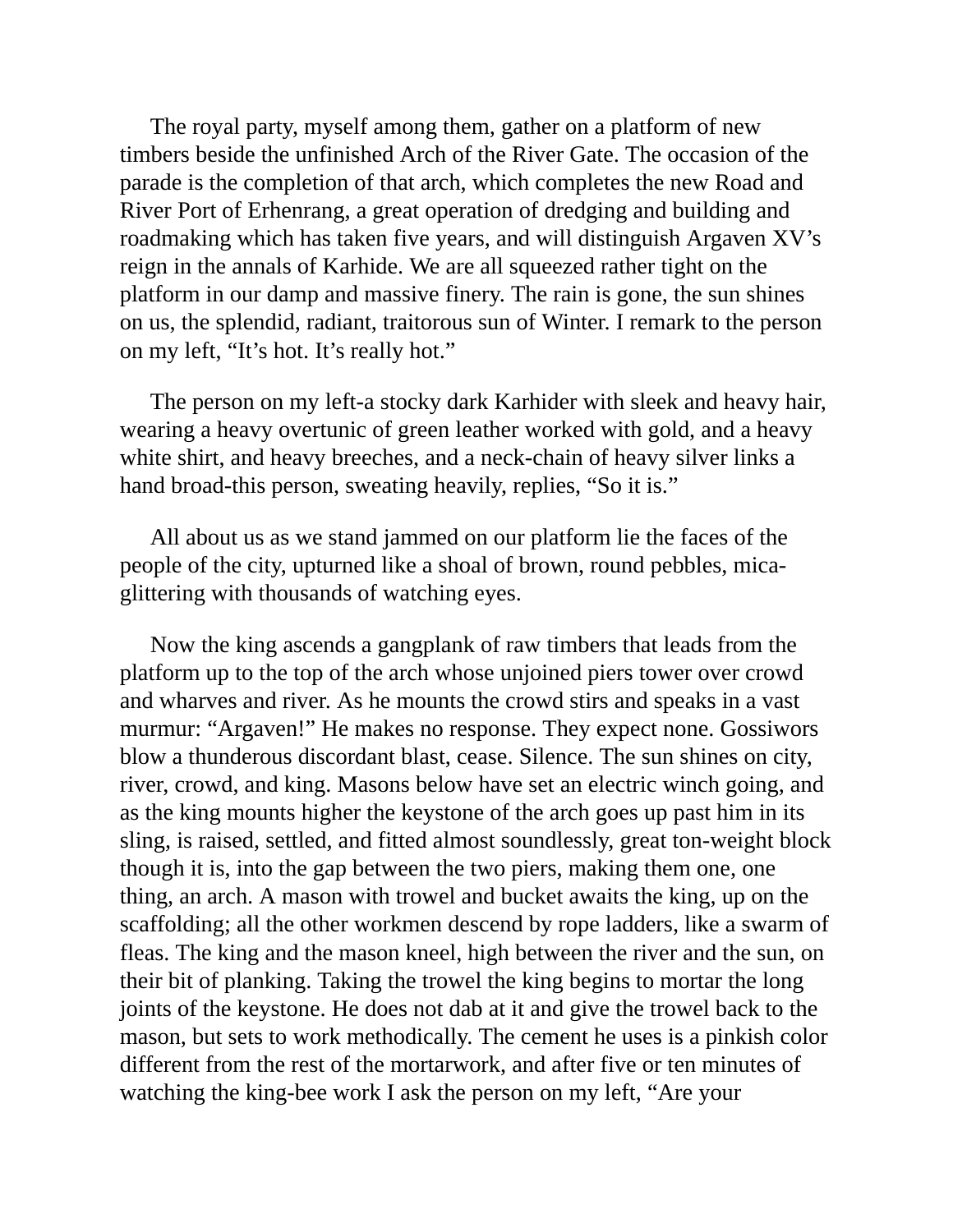keystones always set in a red cement?" For the same color is plain around the keystone of each arch of the Old Bridge, that soars beautifully over the river upstream from the arch.

Wiping sweat from his dark forehead the *man-man* I must say, having said *he* and *his—* the man answers, "Very-long-ago a keystone was always set in with a mortar of ground bones mixed with blood. Human bones, human blood. Without the bloodbond the arch would fall, you see. We use the blood of animals, these days."

So he often speaks, frank yet cautious, ironic, as if always aware that I see and judge as an alien: a singular awareness in one of so isolate a race and so high a rank. He is one of the most powerful men in the country; I am not sure of the proper historical equivalent of his position, vizier or prime minister or councillor; the Karhidish word for it means the King's Ear. He is lord of a Domain and lord of the Kingdom, a mover of great events. His name is Therem Harth rem ir Estraven.

The king seems to be finished with his masonry work, and I rejoice; but crossing under the rise of the arch on his spiderweb of planks he starts in on the other side of the keystone, which after all has two sides. It doesn't do to be impatient in Karhide. They are anything but a phlegmatic people, yet they are obdurate, they are pertinacious, they finish plastering joints. The crowds on the Sess Embankment are content to watch the king work, but I am bored, and hot. I have never before been hot, on Winter; I never will be again; yet I fail to appreciate the event. I am dressed for the Ice Age and not for the sunshine, in layers and layers of clothing, woven plant-fiber, artificial fiber, fur, leather, a massive armor against the cold, within which I now wilt like a radish leaf. For distraction I look at the crowds and the other paraders drawn up around the platform, their Domain and Clan banners hanging still and bright in sunlight, and idly I ask Estraven what this banner is and that one and the other. He knows each one I ask about, though there are hundreds, some from remote domains, hearths and tribelets of the Pering Storm-border and Kerm Land.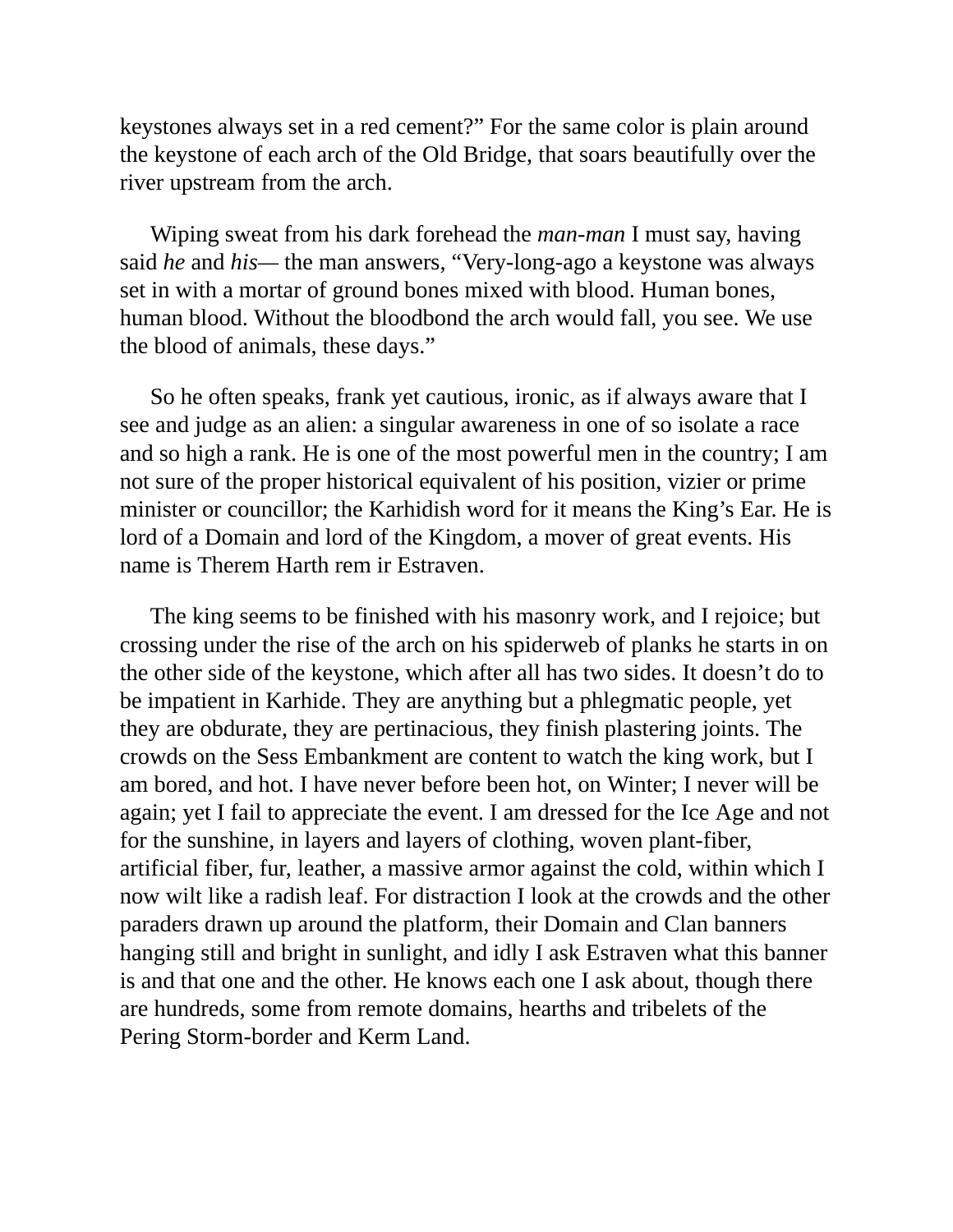"I'm from Kerm Land myself," he says when I admire his knowledge. "Anyhow it's my business to know the Domains. They are Karhide. To govern this land is to govern its lords. Not that it's ever been done. Do.you know the saying, *Karhide is not a nation but a family quarrel?*" I haven't, and suspect that Estraven made it up; it has his stamp.

At this point another member of the *kyorremy*, the upper chamber or parliament which Estraven heads, pushes and squeezes a way up close to him and begins talking to him. This is the king's cousin Pemmer Harge rem ir Tibe. His voice is very low as he speaks to Estraven, his posture faintly insolent, his smile frequent. Estraven, sweating like ice in the sun, stays slick and cold as ice, answering Tibe's murmurs aloud in a tone whose commonplace politeness makes the other look rather a fool. I listen, as I watch the king grouting away, but understand nothing except the animosity between Tibe and Estraven. It's nothing to do with me, in any case, and I am simply interested in the behavior of these people who rule a nation, in the old-fashioned sense, who govern the fortunes of twenty million other people. Power has become so subtle and complex a thing in the ways taken by the Ekumen that only a subtle mind can watch it work; here it is still limited, still visible. In Estraven, for instance, one feels the man's power as an augmentation of his character; he cannot make an empty gesture or say a word that is not listened to. He knows it, and the knowledge gives him more reality than most people own: a solidness of being, a substantiality, a human grandeur. Nothing succeeds like success. I don't trust Estraven, whose motives are forever obscure; I don't like him; yet I feel and respond to his authority as surely as I do to the warmth of the sun.

Even as I think this the world's sun dims between clouds regathering, and soon a flaw of rain runs sparse and hard upriver, spattering the crowds on the Embankment, darkening the sky. As the king comes down the gangplank the light breaks through a last time, and his white figure and the great arch stand out a moment vivid and splendid against the stormdarkened south. The clouds close. A cold wind comes tearing up Port-and-Palace Street, the river goes gray, the trees on the Embankment shudder. The parade is over. Half an hour later it is snowing.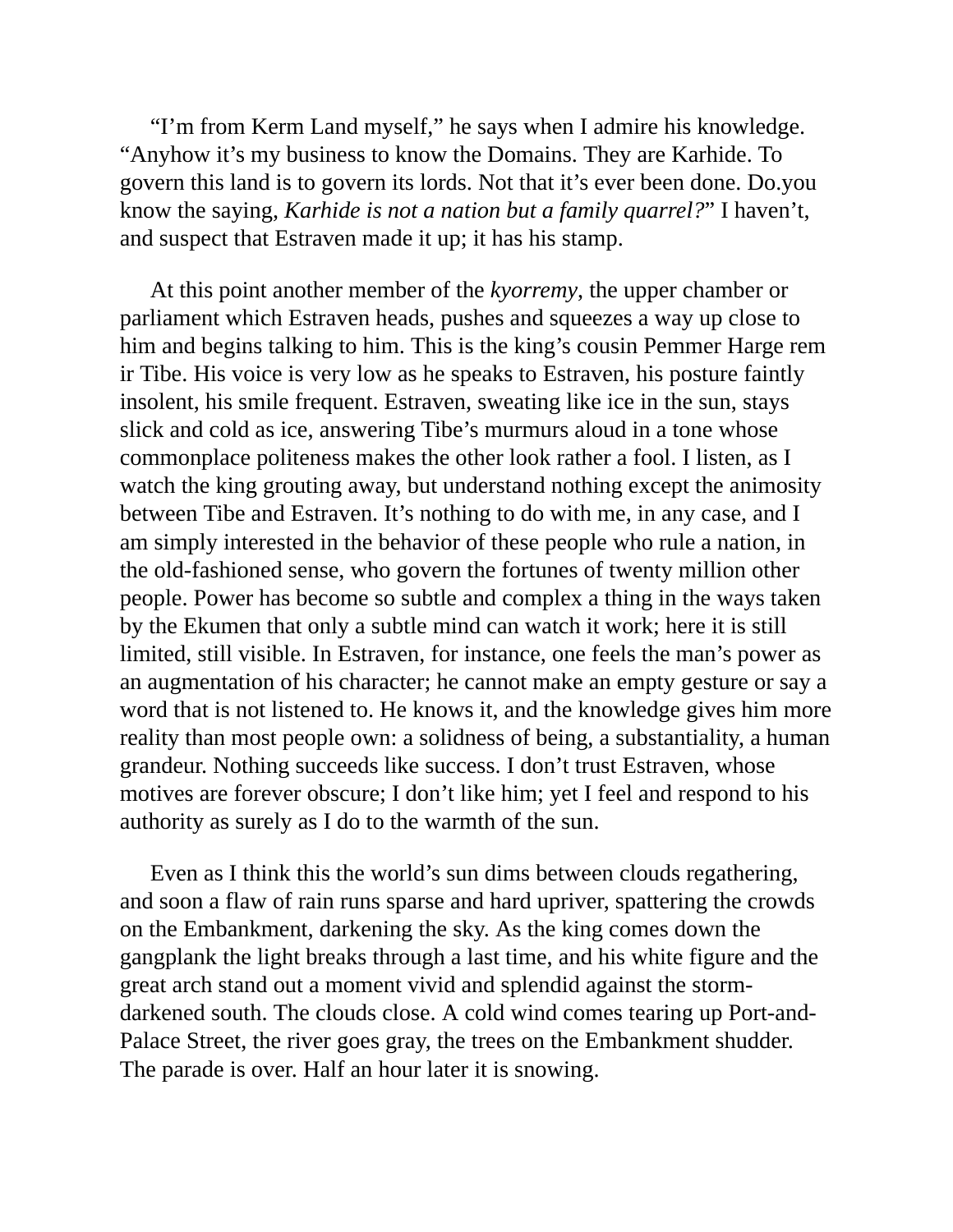As the king's car drove off up Port-and-Palace Street and the crowds began to move like a rocky shingle rolled by a slow tide, Estraven turned to me again and said, "Will you have supper with me tonight, Mr. Ai?" I accepted, with more surprise than pleasure. Estraven had done a great deal for me in the last six or eight months, but I did not expect or desire such a show of personal favor as an invitation to his house. Harge rem ir Tibe was still close to us, overhearing, and I felt that he was meant to overhear. Annoyed by this sense of effeminate intrigue I got off the platform and lost myself in the mob, crouching and slouching somewhat to do so. I'm not much taller than the Gethenian norm, but the difference is most noticeable in a crowd. *That's him, look, there's the Envoy.* Of course that was part of my job, but it was a part that got harder not easier as time went on; more and more often I longed for anonymity, for sameness. I craved to be like everybody else.

A couple of blocks up Breweries Street I turned off towards my lodgings and suddenly, there where the crowd thinned out, found Tibe walking beside me.

"A flawless event," said the king's cousin, smiling at me. His long, clean, yellow teeth appeared and disappeared in a yellow face all webbed, though he was not an old man, with fine, soft wrinkles.

"A good augury for the success of the new Port," I said.

"Yes indeed." More teeth.

"The ceremony of the keystone is most impressive—"

"Yes indeed. That ceremony descends to us from very-long-ago. But no doubt Lord Estraven explained all that to you."

"Lord Estraven is most obliging." I was trying to speak insipidly, yet everything I said to Tibe seemed to take on a double meaning.

"Oh very much indeed," said Tibe. "Indeed Lord Estraven is famous for his kindness to foreigners." He smiled again, and every tooth seemed to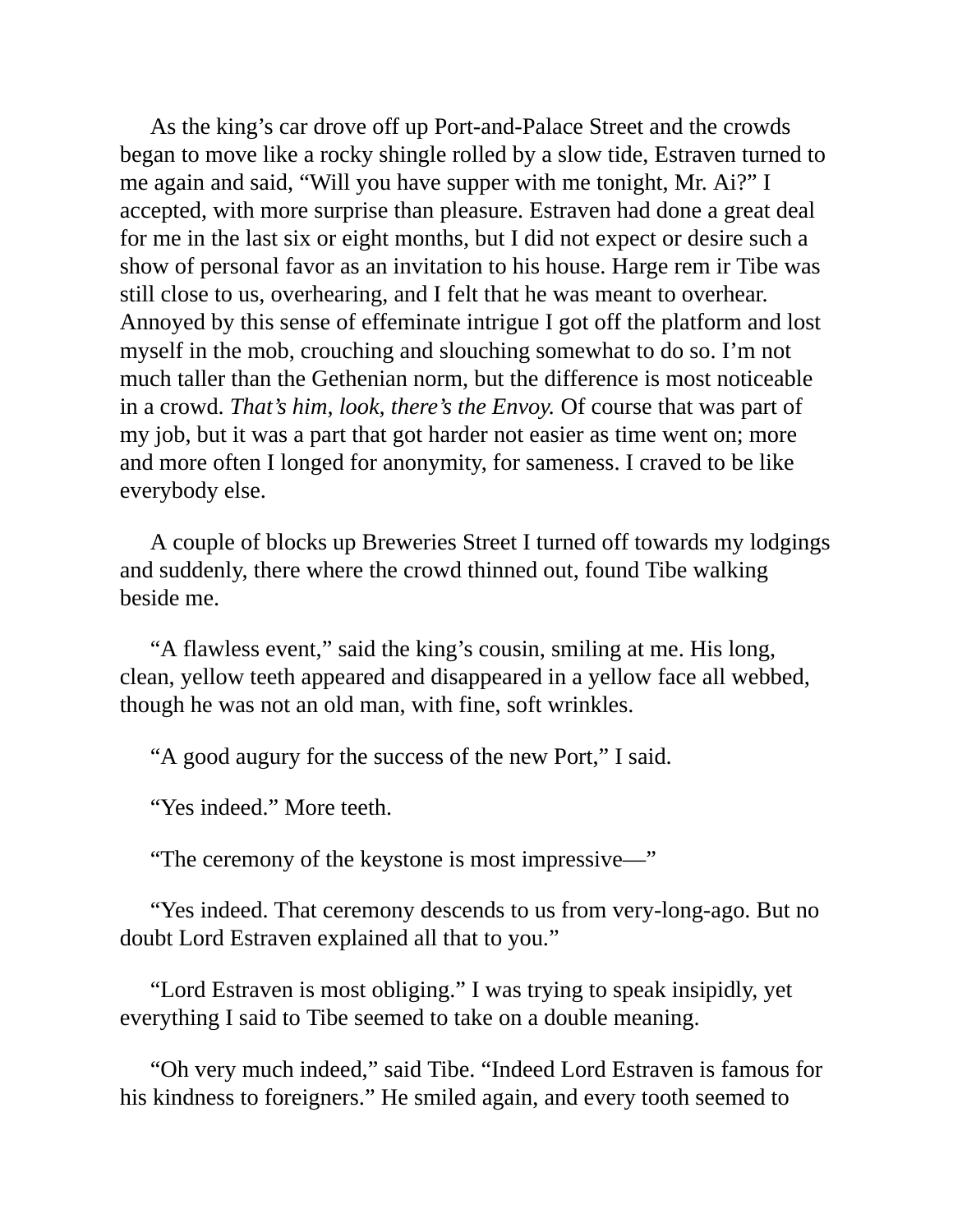have a meaning, double, multiple, thirty-two different meanings.

"Few foreigners are so foreign as I, Lord Tibe. I am very grateful for kindnesses."

"Yes indeed, yes indeed! And gratitude's a noble, rare emotion, much praised by the poets. Rare above all here in Erhenrang, no doubt because it's impracticable. This is a hard age we live in, an ungrateful age. Things aren't as they were in our grandparents' days, are they?"

"I scarcely know, sir, but I've heard the same lament on other worlds."

Tibe stared at me for some while as if establishing lunacy. Then he brought out the long yellow teeth.

"Ah yes! Yes indeed! I keep forgetting that you come from another planet. But of course that's not a matter you ever forget. Though no doubt life would be much sounder and simpler and safer for you here in Erhenrang if you could forget it, eh? Yes indeed! Here's my car, I had it wait here out of the way. I'd like to offer to drive you to your island, but must forego the privilege, as I'm due at the King's House very shortly and poor relations must be in good time, as the saying is, eh? Yes indeed!" said the king's cousin, climbing into his little black electric car, teeth bared across his shoulder at me, eyes veiled by a net of wrinkles.

I walked on home to my island. Its front garden was revealed now that the last of the winter's snow had melted and the winter-doors, ten feet aboveground, were sealed off for a few months, till the autumn and the deep snow should return. Around at the side of the building in the mud and the ice and the quick, soft, rank spring growth of the garden, a young couple stood talking. Their right hands were clasped. They were in the first phase of kemmer. The large, soft snow danced about them as they stood barefoot in the icy mud, hands clasped, eyes all for each other. Spring on Winter.

I had dinner at my island and at Fourth Hour striking on the gongs of Remny Tower I was at the Palace.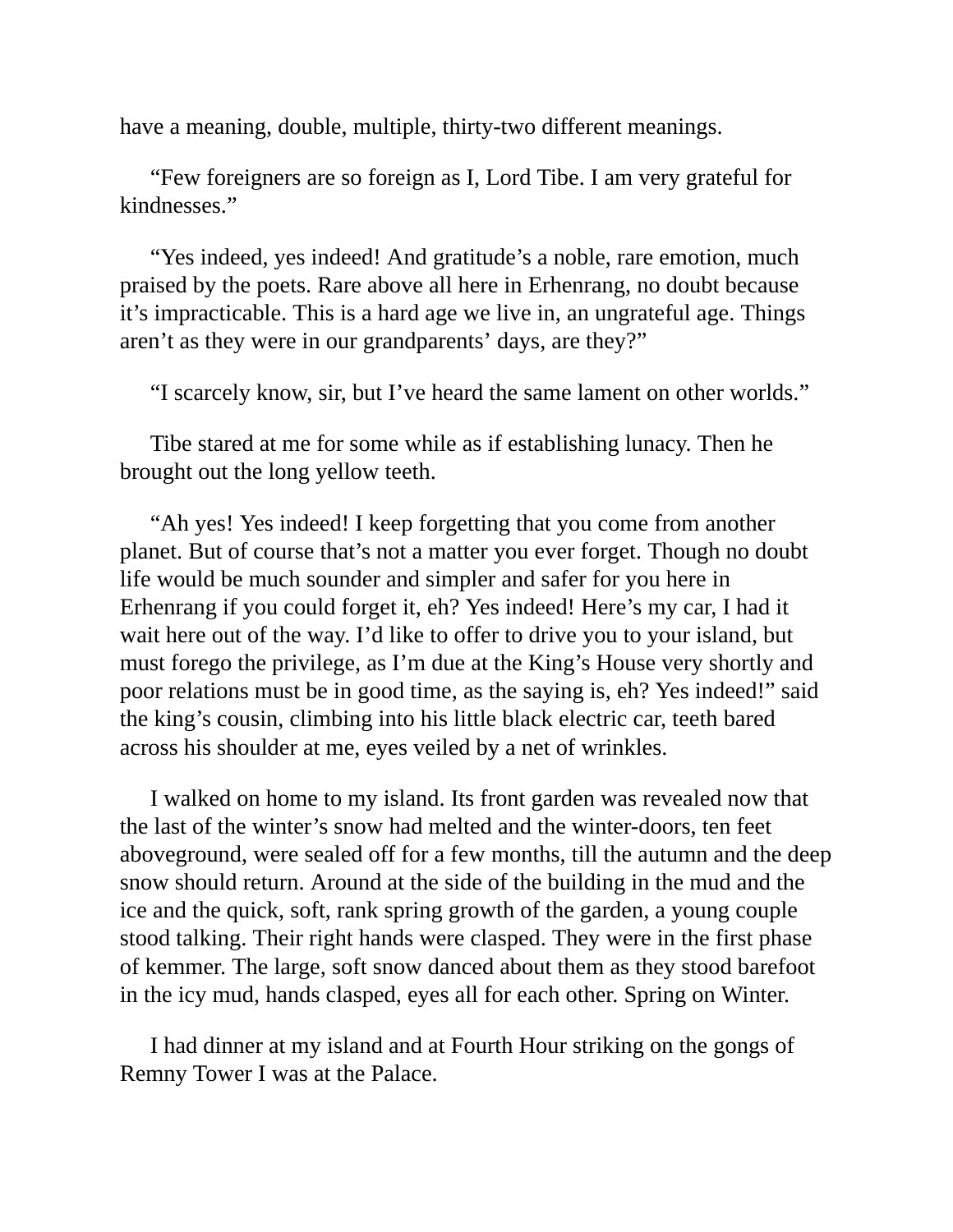*\*Karhosh, island,* the usual word for the apartment-boardinghouse buildings that house the greatest part of the urban populations of Karhide. Islands contain 20 to 200 private rooms; meals are communal; some are run as hotels, others as cooperative communes, others combine these types. They are certainly an urban adaptation of the fundamental Karhidish institution of the Hearth, though lacking, of course, the topical and genealogical stability of the Hearth ready for supper. Karhiders eat four solid meals a day, breakfast, lunch, dinner, supper, along with a lot of adventitious nibbling and gobbling in between. There are no large meatanimals on Winter, and no mammalian products, milk, butter or cheese; the only high-protein, high-carbohydrate foods are the various kinds of eggs, fish, nuts, and the Hainish grains. A lowgrade diet for a bitter climate, and one must refuel often. I had got used to eating, as it seemed, every few minutes. It wasn't until later in that year that I discovered the Gethenians have perfected the technique not only of perpetually stuffing, but also of indefinitely starving.

The snow still fell, a mild spring blizzard, much pleasanter than the relentless rain of the Thaw just past. I made my way to and through the Palace in the quiet and pale darkness of snowfall, losing my way only once. The Palace of Erhenrang is an inner city, a walled wilderness of palaces, towers, gardens, courtyards, cloisters, roofed bridgeways, roofless tunnelwalks, small forests and dungeon-keeps, the product of centuries of paranoia on a grand scale. Over it all rise the grim, red, elaborate walls of the Royal House, which though in perpetual use is inhabited by no one beside the king himself. Everyone else, servants, staff, lords, ministers, parliamentarians, guards or whatever, sleeps in another palace or fort or keep or barracks or house inside the walls. Estraven's house, sign of the king's high favor, was the Corner Red Dwelling, built 440 years ago for Harmes, beloved kemmering of Emran III, whose beauty is still celebrated, and who was abducted, mutilated, and rendered imbecile by hirelings of the Inner-land Faction. Emran III died forty years after, still wreaking vengeance on his unhappy country: Emran the Illfated. The tragedy is so old that its horror has leached away and only a certain air of faithlessness and melancholy clings to the stones and shadows of the house. The garden was small and walled; serem-trees leaned over a rocky pool. In dim shafts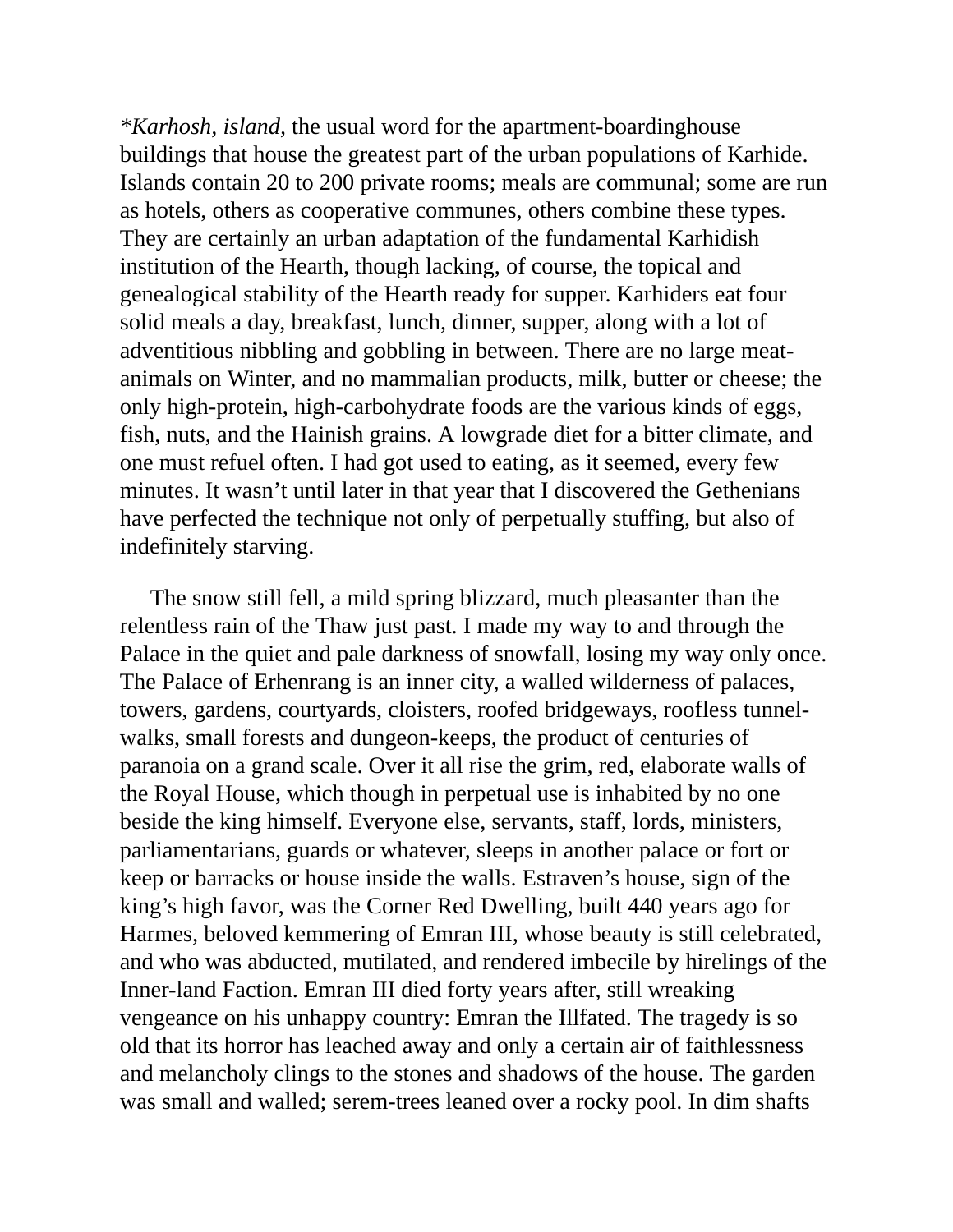of light from the windows of the house I saw snowflakes and the threadlike white spore cases of the trees falling softly together onto the dark water. Estraven stood waiting for me, bareheaded and coatless in the cold, watching that small secret ceaseless descent of snow and seeds in the night. He greeted me quietly and brought me into the house. There were no other guests.

I wondered at this, but we went to table at once, and one does not talk business while eating; besides, my wonder was diverted to the meal, which was superb, even the eternal breadapples transmuted by a cook whose art I heartily praised. After supper, by the fire, we drank hot beer. On a world where a common table implement is a little device with which you crack the ice that has formed on your drink between drafts, hot beer is a thing you come to appreciate.

Estraven had conversed amiably at table; now, sitting across the hearth from me, he was quiet. Though I had been nearly two years on Winter I was still far from being able to see the people of the planet through their own eyes. I tried to, but my efforts took the form of self-consciously seeing a Gethenian first as a man, then as a woman, forcing him into those categories so irrelevant to his nature and so essential to my own. Thus as I sipped my smoking sour beer I thought that at table Estraven's performance had been womanly, all charm and tact and lack of substance, specious and adroit. Was it in fact perhaps this soft supple femininity that I disliked and distrusted in him? For it was impossible to think of him as a woman, that dark, ironic, powerful presence near me in the firelit darkness, and yet whenever I thought of him as a man I felt a sense of falseness, of imposture: in him, or in my own attitude towards him? His voice was soft and rather resonant but not deep, scarcely a man's voice, but scarcely a woman's voice either…but what was it saying?

"I'm sorry," he was saying, "that I've had to forestall for so long this pleasure of having you in my house; and to that extent at least I'm glad there is no longer any question of patronage between us."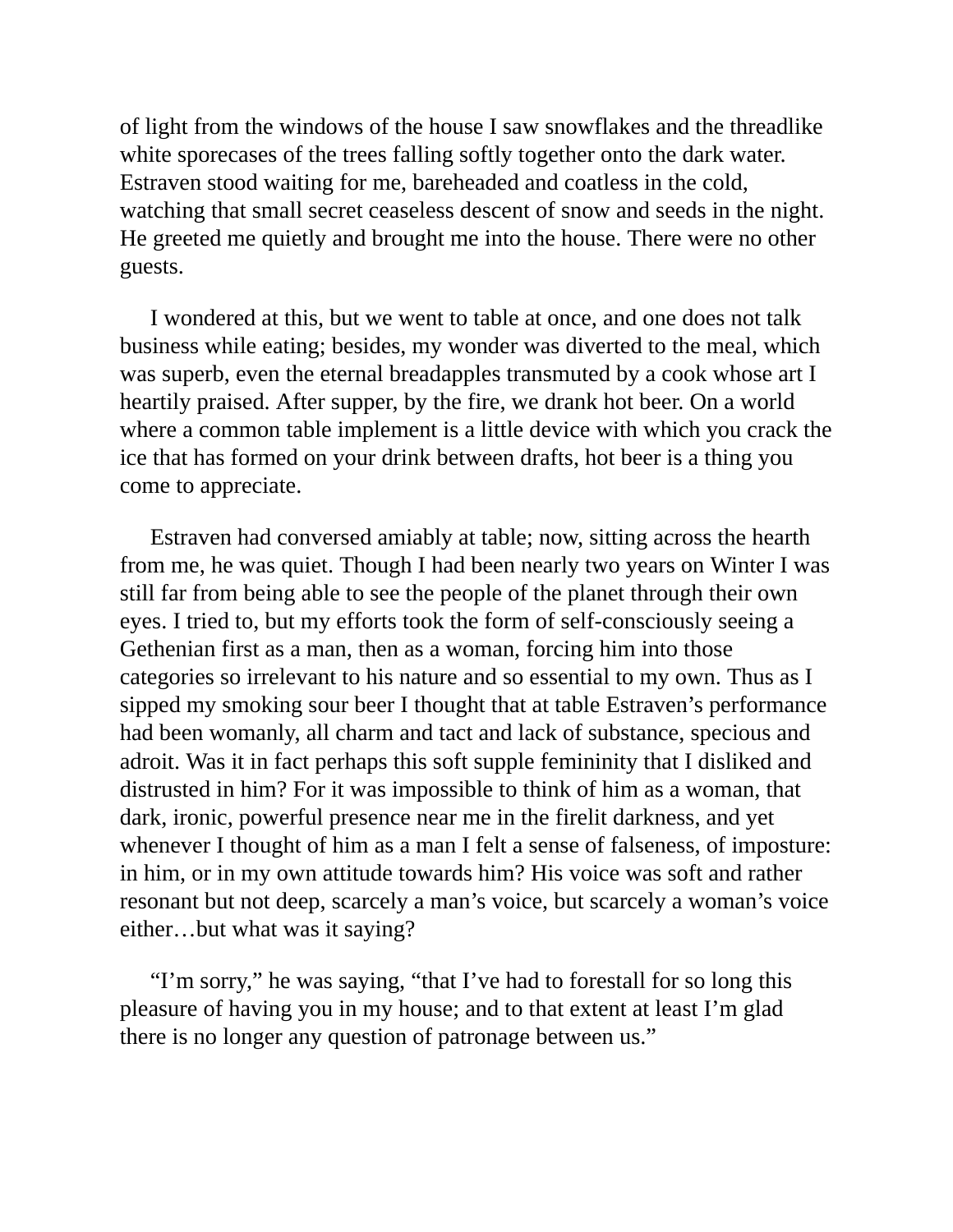I puzzled at this a while. He had certainly been my patron in court until now. Did he mean that the audience he had arranged for me with the king tomorrow had raised me to an equality with himself? "I don't think I follow you," I said.

At that, he was silent, evidently also puzzled. "Well, you understand," he said at last, "being here… you understand that I am no longer acting on your behalf with the king, of course."

He spoke as if ashamed of me, not of himself. Clearly there was a significance in his invitation and my acceptance of it which I had missed. But my blunder was in manners, his in morals. All I thought at first was that I had been right all along not to trust Estraven. He was not merely adroit and not merely powerful, he was faithless. All these months in Erhenrang it had been he who listened to me, who answered my questions, sent physicians and engineers to verify the alienness of my physique and my ship, introduced me to people I needed to know, and gradually elevated me from my first year's status as a highly imaginative monster to my present recognition as the mysterious Envoy, about to be received by the king. Now, having got me up on that dangerous eminence, he suddenly and coolly announced he was withdrawing his support.

"You've led me to rely on you—"

"It was ill done."

"Do you mean that, having arranged this audience, you haven't spoken in favor of my mission to the king, as you—" I had the sense to stop short of "promised."

"I can't."

I was very angry, but I met neither anger nor apology in him.

"Will you tell me why?"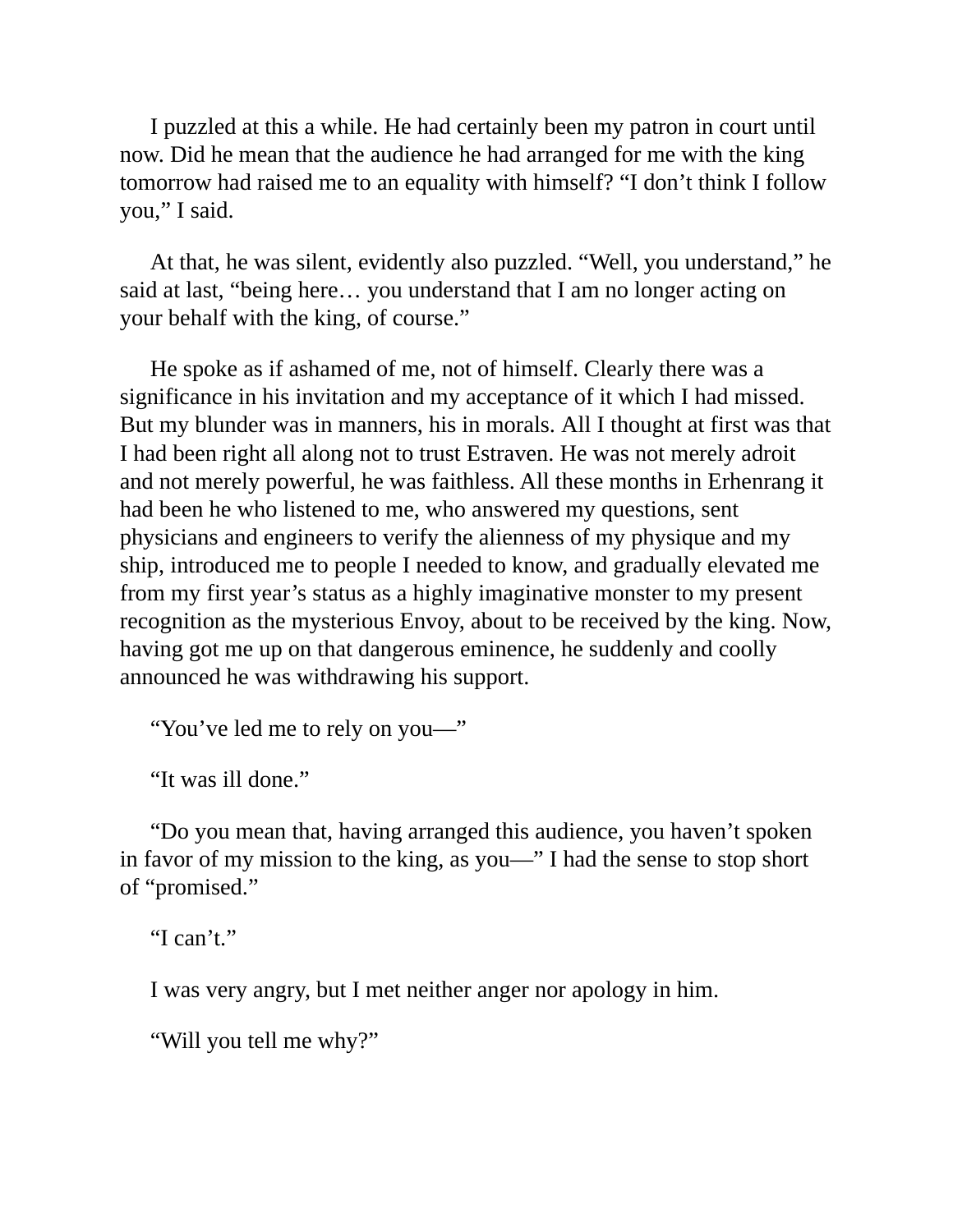After a while he said, "Yes," and then paused again. During the pause I began to think that an inept and undefended alien should not demand reasons from the prime minister of a kingdom, above all when he does not and perhaps never will understand the foundations of power and the workings of government in that kingdom. No doubt this was all a matter of *shifgrethor—* prestige, face, place, the pride-relationship, the untranslatable and all-important principle of social authority in Karhide and all civilizations of Gethen. And if it was I would not understand it.

"Did you hear what the king said to me at the ceremony today?"

"No."

Estraven leaned forward across the hearth, lifted the beer-jug out of the hot ashes, and refilled my tankard. He said nothing more, so I amplified, "The king didn't speak to you in my hearing."

"Nor in mine," said he.

I saw at last that I was missing another signal. Damning his effeminate deviousness, I said, "Are you trying to tell me, Lord Estraven, that you're out of favor with the king?"

I think he was angry then, but he said nothing that showed it, only, "I'm not trying to tell you anything, Mr. Ai."

"By God, I wish you would!"

He looked at me curiously. "Well, then, put it this way. There are some persons in court who are, in your phrase, in favor with the king, but who do not favor your presence or your mission here."

And so you're hurrying to join them, selling me out to save your skin, I thought, but there was no point in saying it. Estraven was a courtier, a politician, and I a fool to have trusted him. Even in a bisexual society the politician is very often something less than an integral man. His inviting me to dinner showed that he thought I would accept his betrayal as easily as he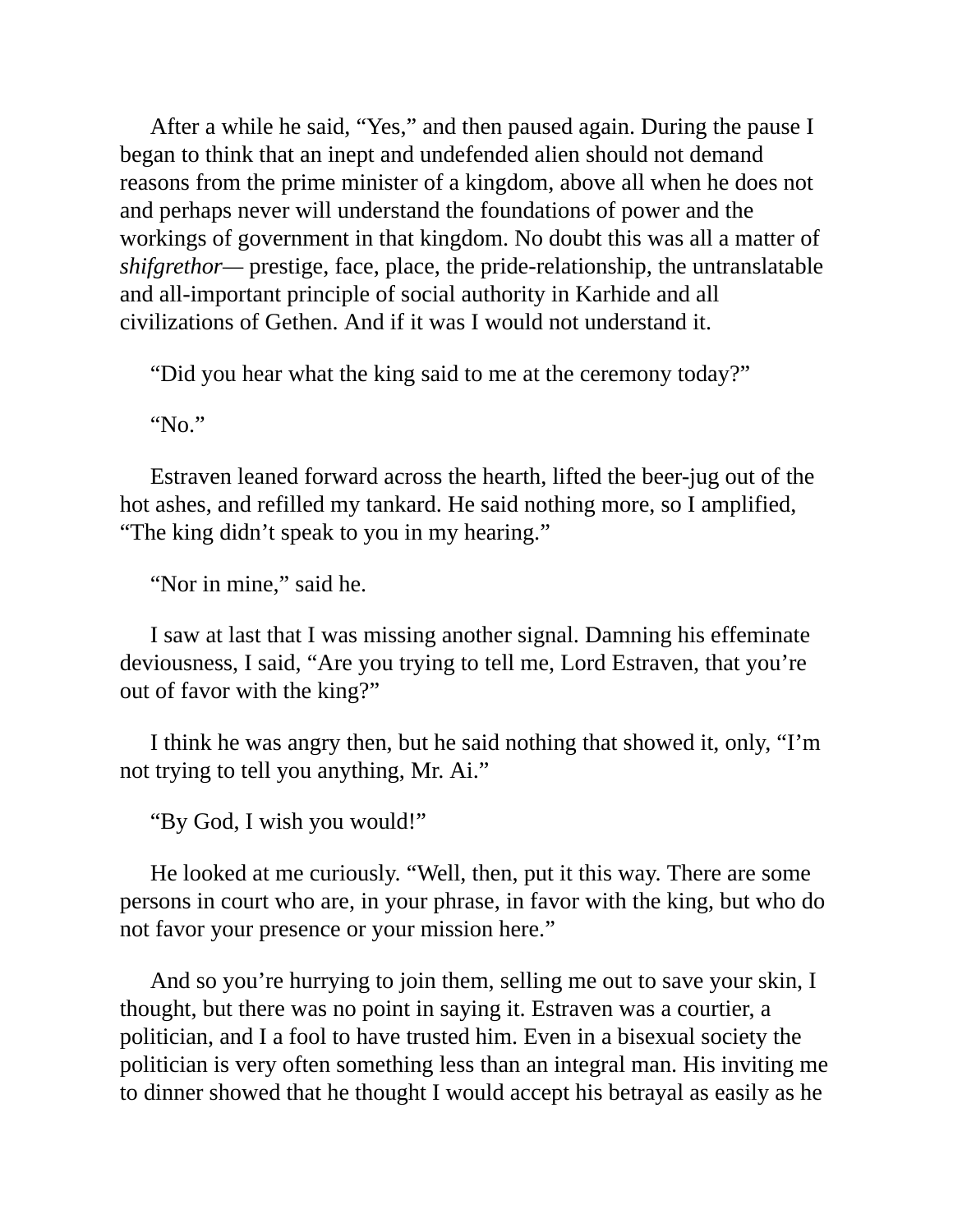committed it. Clearly face-saving was more important than honesty. So I brought myself to say, "I'm sorry that your kindness to me has made trouble for you." Coals of fire. I enjoyed a flitting sense of moral superiority, but not for long; he was too incalculable.

He sat back so that the firelight lay ruddy on his knees and his fine, strong, small hands and on the silver tankard he held, but left his face in shadow: a dark face always shadowed by the thick lowgrowing hair, and heavy brows and lashes, and by a somber blandness of expression. Can one read a cat's face, a seal's, an otter's? Some Gethenians, I thought, are like such animals, with deep bright eyes that do not change expression when you speak.

"I've made trouble for myself," he answered, "by an act that had nothing to do with you, Mr. Ai. You know that Karhide and Orgoreyn have a dispute concerning a stretch of our border in the high North Fall near Sassinoth. Argaven's grandfather claimed the Sinoth Valley for Karhide, and the Commensals have never recognized the claim. A lot of snow out of one cloud, and it grows thicker. I've been helping some Karhidish farmers who live in the Valley to move back east across the old border, thinking the argument might settle itself if the Valley were simply left to the Orgota, who have lived there for several thousand years. I was in the Administration of the North Fall some years ago, and got to know some of those farmers. I dislike the thought of their being killed in forays, or sent to Voluntary Farms in Orgoreyn. Why not obviate the subject of dispute?…But that's not a patriotic idea. In fact it's a cowardly one, and impugns the shifgrethor of the king himself."

His ironies, and these ins and outs of a border-dispute with Orgoreyn, were of no interest to me. I returned to the matter that lay between us. Trust him or not, I might still get some use out of him. "I'm sorry," I said, "but it seems a pity that this question of a few farmers may be allowed to spoil the chances of my mission with the king. There's more at stake than a few miles of national boundary."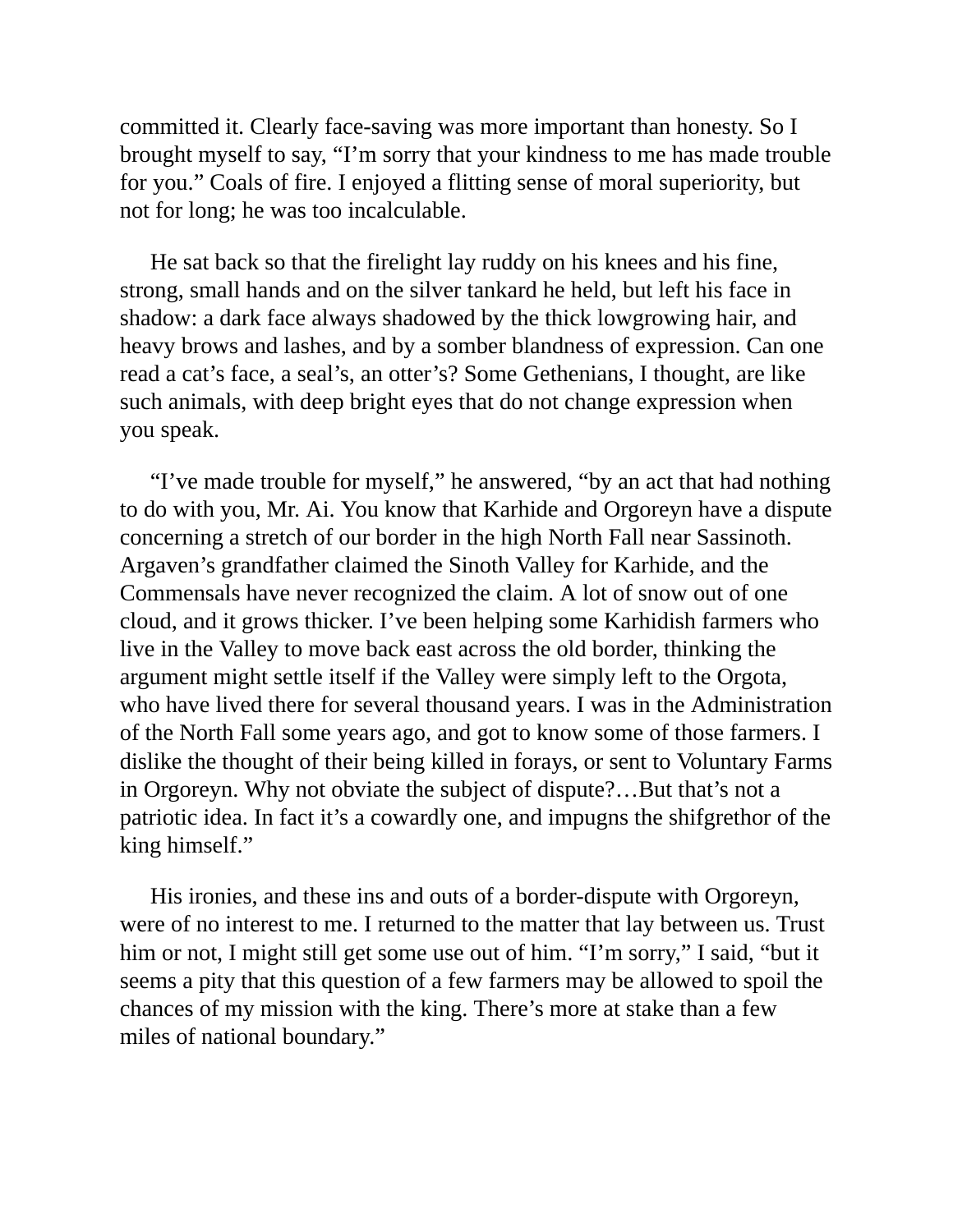"Yes. Much more. But perhaps the Ekumen, which is a hundred lightyears from border to border, will be patient with us a while."

"The Stabiles of the Ekumen are very patient men, sir. They'll wait a hundred years or five hundred for Karhide and the rest of Gethen to deliberate and consider whether or not to join the rest of mankind. I speak merely out of personal hope. And personal disappointment. I own that I thought that with your support&mdash"

"I too. Well, the Glaciers didn't freeze overnight…" Cliché came ready to his lips, but his mind was elsewhere. He brooded. I imagined him moving me around with the other pawns in his power-game. "You came to my country," he said at last, "at a strange time. Things are changing; we are taking a new turning. No, not so much that, as following too far on the way we've been going. I thought that your presence, your mission, might prevent our going wrong, give us a new option entirely.

"But at the right moment–in the right place. It is all exceedingly chancy, Mr. Ai."

Impatient with his generalities, I said, "You imply that this isn't the right moment. Would you advise me to cancel my audience?"

My gaffe was even worse in Karhidish, but Estraven did not smile, or wince. "I'm afraid only the king has that privilege," he said mildly.

"Oh God, yes. I didn't mean that." I put my head in my hands a moment. Brought up in the wide-open, free-wheeling society of Earth, I would never master the protocol, or the impassivity, so valued by Karhiders. I knew what a king was, Earth's own history is full of them, but I had no experiential feel for privilege—no tact. I picked up my tankard and drank a hot and violent draft. "Well, I'll say less to the king than I intended to say, when I could count on you."

"Good."

"Why good?" I demanded.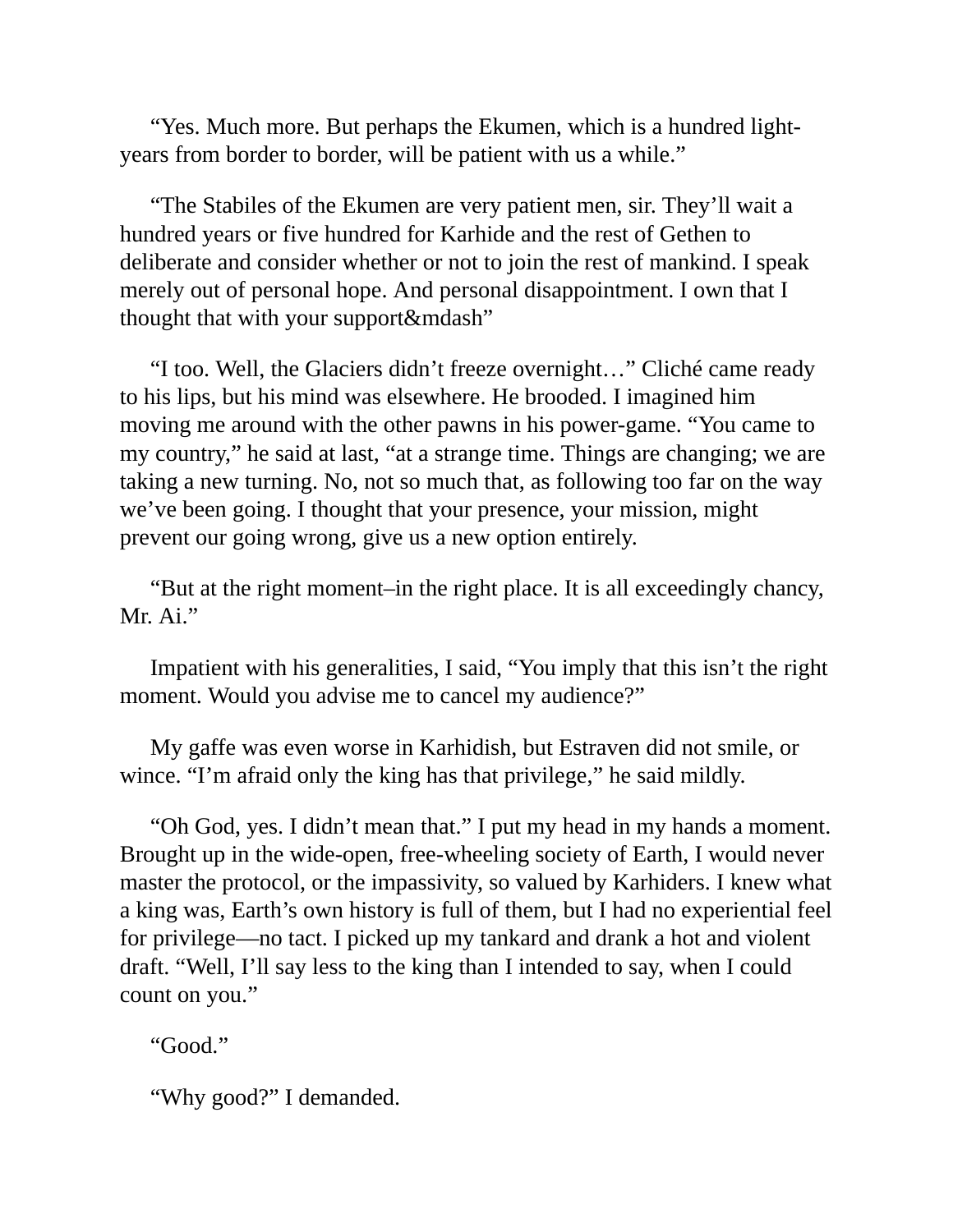"Well, Mr. Ai, you're not insane. I'm not insane. But then neither of us is a king, you see… I suppose that you intended to tell Argaven, rationally, that your mission here is to attempt to bring about an alliance between Gethen and the Ekumen. And, rationally, he knows that already; because, as you know, I told him. I urged your case with him, tried to interest him in you. It was ill done, ill timed. I forgot, being too interested myself, that he's a king, and does not see things rationally, but as a king. All I've told him means to him simply that his power is threatened, his kingdom is a dustmote in space, his kingship is a joke to men who rule a hundred worlds."

"But the Ekumen doesn't rule, it co-ordinates. Its power is precisely the power of its member states and worlds. In alliance with the Ekumen, Karhide will become infinitely less threatened and more important than it's ever been."

Estraven did not answer for a while. He sat gazing at the fire, whose flames winked, reflected, from his tankard and from the broad bright silver chain of office over his shoulders. The old house was silent around us. There had been a servant to attend our meal, but Karhiders, having no institutions of slavery or personal bondage, hire services not people, and the servants had all gone off to their own homes by now. Such a man as Estraven must have guards about him somewhere, for assassination is a lively institution in Karhide, but I had seen no guard, heard none. We were alone.

I was alone, with a stranger, inside the walls of a dark palace, in a strange snow-changed city, in the heart of the Ice Age of an alien world.

Everything I had said, tonight and ever since I came to Winter, suddenly appeared to me as both stupid and incredible. How could I expect this man or any other to believe my tales about other worlds, other races, a vague benevolent government somewhere off in outer space? It was all nonsense. I had appeared in Karhide in a queer kind of ship, and I differed physically from Gethenians in some respects; that wanted explaining. But my own explanations were preposterous. I did not, in that moment, believe them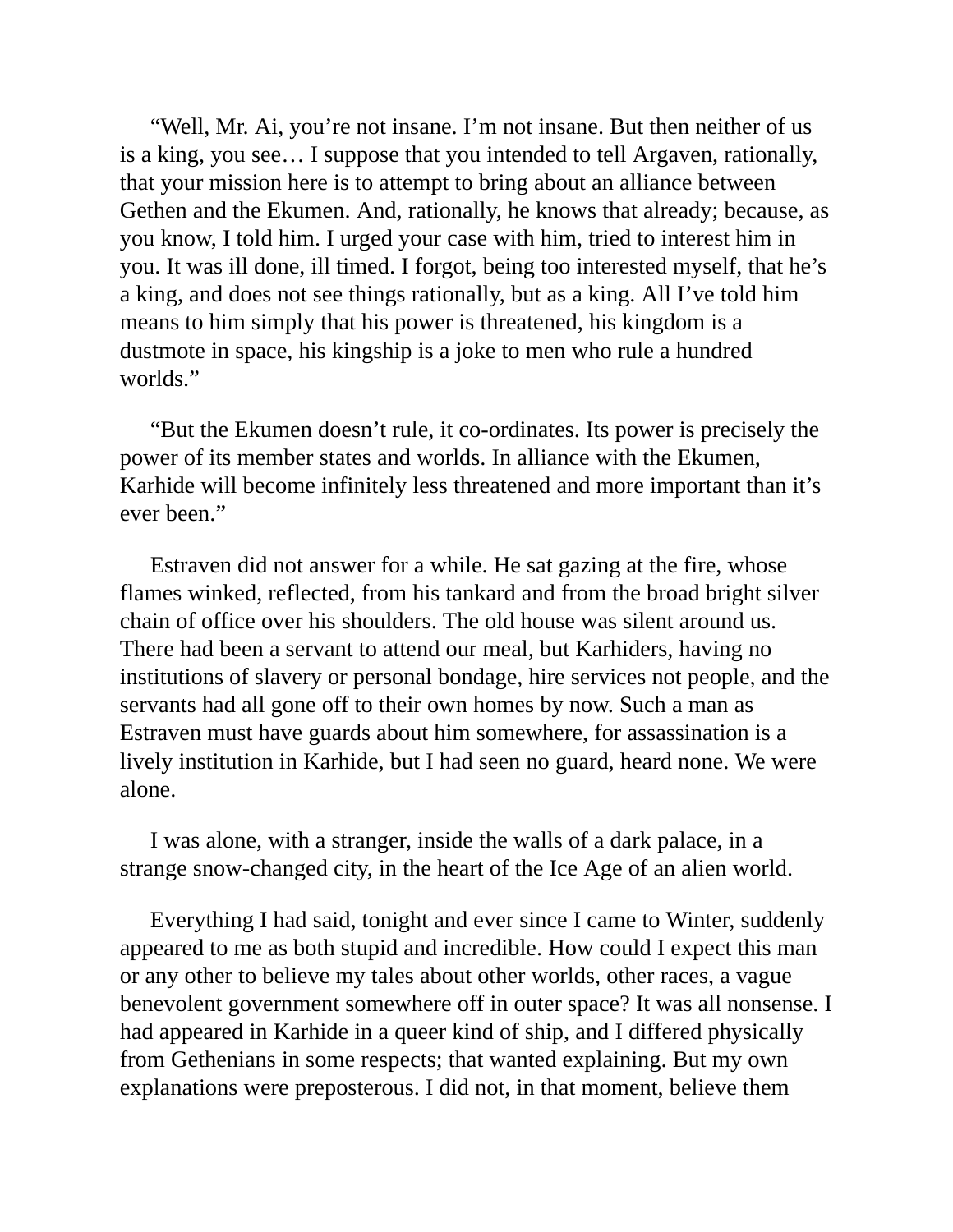myself… "*I* believe you," said the stranger, the alien alone with me, and so strong had my access of self-alienation been that I looked up at him bewildered. "I'm afraid that Argaven also believes you. But he does not trust you. In part because he no longer trusts me. I have made mistakes, been careless. I cannot ask for your trust any longer, either, having put you in jeopardy. I forgot what a king is, forgot that the king in his own eyes *is* Karhide, forgot what patriotism is and that he is, of necessity, the perfect patriot. Let me ask you this, Mr. Ai: do you know, by your own experience, what patriotism is?"

"No," I said, shaken by the force of that intense personality suddenly turning itself wholly upon me. "I don't think I do. If by patriotism you don't mean the love of one's homeland, for that I do know."

"No, I don't mean love, when I say patriotism. I mean fear. The fear of the other. And its expressions are political, not poetical: hate, rivalry, aggression. It grows in us, that fear. It grows in us year by year. We've followed our road too far. And you, who come from a world that outgrew nations centuries ago, who hardly know what I'm talking about, who show us the new road—" He broke off. After a while he went on, in control again, cool and polite: "It's because of fear that I refuse to urge your cause with the king, now. But not fear for myself, Mr. Ai. I'm not acting patriotically. There are, after all, other nations on Gethen."

I had no idea what he was driving at, but was sure that he did not mean what he seemed to mean. Of all the dark, obstructive, enigmatic souls I had met in this bleak city, his was the darkest. I would not play his labyrinthine game. I made no reply. After a while he went on, rather cautiously, "If I've understood you, your Ekumen is devoted essentially to the general interest of mankind. Now, for instance, the Orgota have experience in subordinating local interests to a general interest, while Karhide has almost none. And the Commensals of Orgoreyn are mostly sane men, if unintelligent, while the king of Karhide is not only insane but rather stupid."

It was clear that Estraven had no loyalties at all. I said in faint disgust, "It must be difficult to serve him, if that's the case."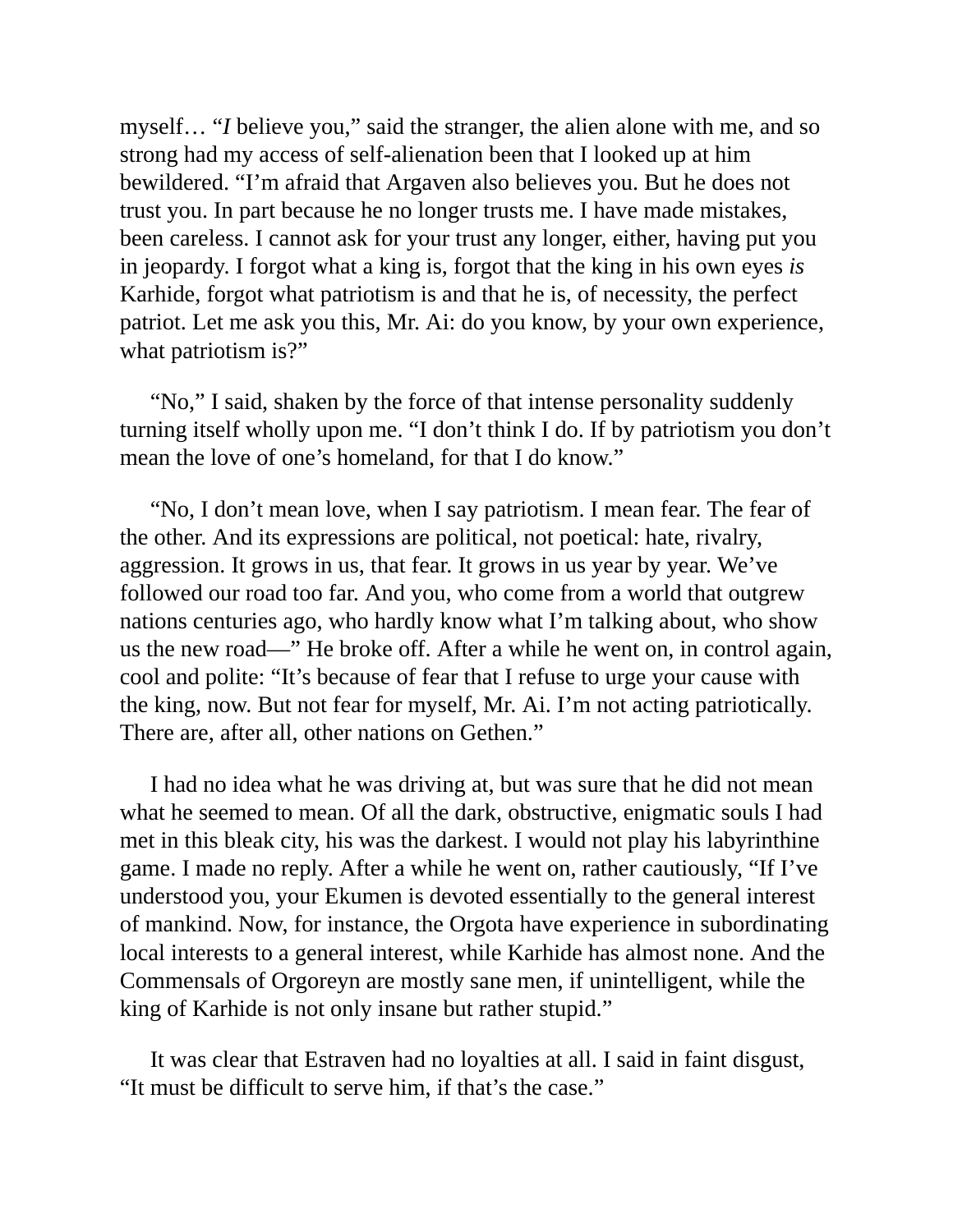"I'm not sure I've ever served the king," said the king's prime minister. "Or ever intended to. I'm not anyone's servant. A man must cast his own shadow…"

The gongs in Remny Tower were striking Sixth Hour, midnight, and I took them as my excuse to go. As I was putting on my coat in the hallway he said, "I've lost my chance forthe present, for I suppose you'll be leaving Ehrenrang—" why did he suppose so?— "but I trust a day will come when I can ask you questions again. There's so much I want to know. About your mind-speech, in particular; you'd scarcely begun to try to explain it to me."

His curiosity seemed perfectly genuine. He had the effrontery of the powerful. His promises to help me had seemed genuine, too. I said yes, of course, whenever he liked, and that was the evening's end. He showed me out through the garden, where snow lay thin in the light of Gethen's big, dull, rufous moon. I shivered as we went out, for it was well below freezing, and he said with polite surprise, "You're cold?" To him of course it was a mild spring night.

I was tired and downcast. I said, "I've been cold ever since I came to this world."

"What do you call it, this world, in your language?"

"Gethen."

"You gave it no name of your own?"

"Yes, the First Investigators did. They called it Winter."

We had stopped in the gateway of the walled garden. Outside, the Palace grounds and roofs loomed in a dark snowy jumble lit here and there at various heights by the faint gold slits of windows. Standing under the narrow arch I glanced up, wondering if that keystone too was mortared with bone and blood. Estraven took leave of me and turned away; he was never fulsome in his greetings and farewells. I went off through the silent courts and alleys of the Palace, my boots crunching on the thin moonlit snow, and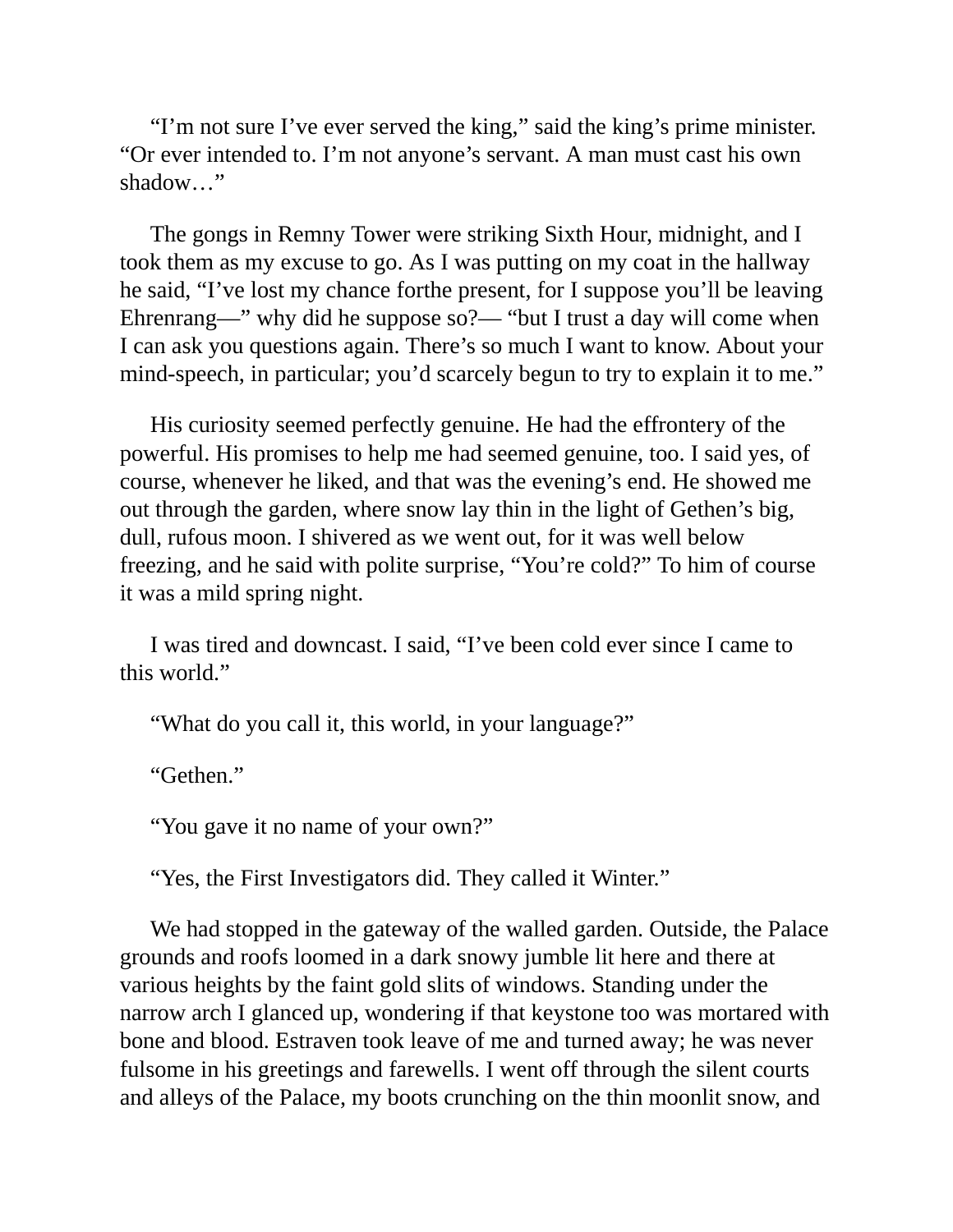homeward through the deep streets of the city. I was cold, unconfident, obsessed by perfidy, and solitude, and fear.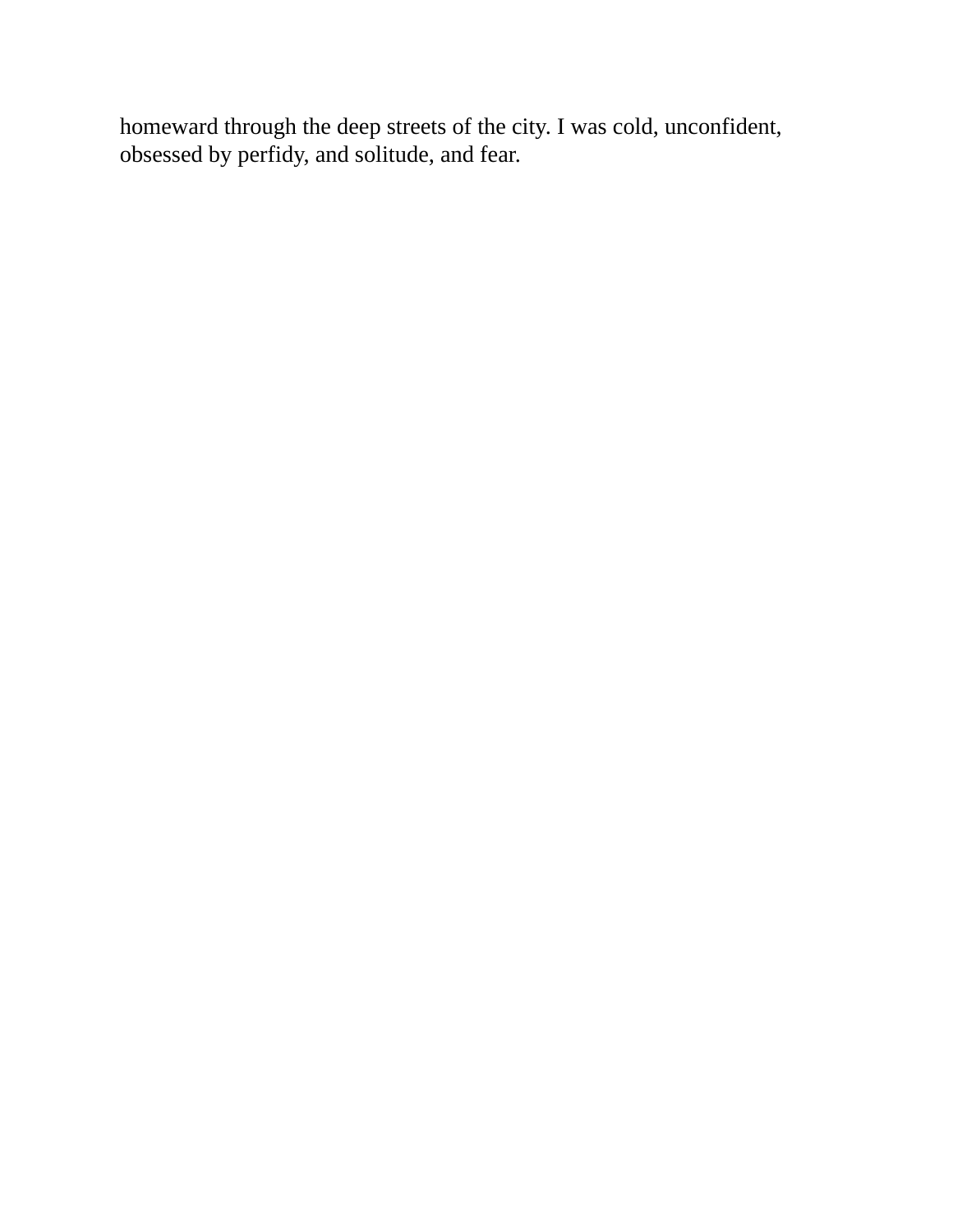### <span id="page-27-0"></span>2. The Place Inside the Blizzard

*From a sound-tape collection of North Karhidish "hearth-tales" in the archives of the College of Historians in Erhenrang, narrator unknown, recorded during the reign of Argaven VIII.*

ABOUT TWO HUNDRED years ago in the Hearth of Shath in the Pering Storm-border there were two brothers who vowed kemmering to each other. In those days, as now, full brothers were permitted to keep kemmer until one of them should bear a child, but after that they must separate; so it was never permitted them to vow kemmering for life. Yet this they had done. When a child was conceived the Lord of Shath commanded them to break their vow and never meet in kemmer again. On hearing this command one of the two, the one who bore the child, despaired and would hear no comfort or counsel, and procuring poison, committed suicide.

Then the people of the Hearth rose up against the other brother and drove him out of Hearth and Domain, laying the shame of the suicide upon him. And since his own lord had exiled him and his story went before him, none would take him in, but after the three days' guesting all sent him from their doors as an outlaw. So from place to place he went until he saw that there was no kindness left for him in his own land, and his crime would not be forgiven.\*

(\*His transgression of the code controlling incest became a crime when seen as the cause of his brother's suicide. (G.A.))

He had not believed this would be so, being a young man and unhardened. When he saw that it was so indeed, he returned over the land to Shath and as an exile stood in the doorway of the Outer Hearth. This he said to his hearth-fellows there: "I am without a face among men. I am not seen. I speak and am not heard. I come and am not welcomed. There is no place by the fire for me, nor food on the table for me, nor a bed made for me to lie in. Yet I still have my name: Getheren is my name. That name I lay on this Hearth as a curse, and with it my shame. Keep that for me. Now nameless I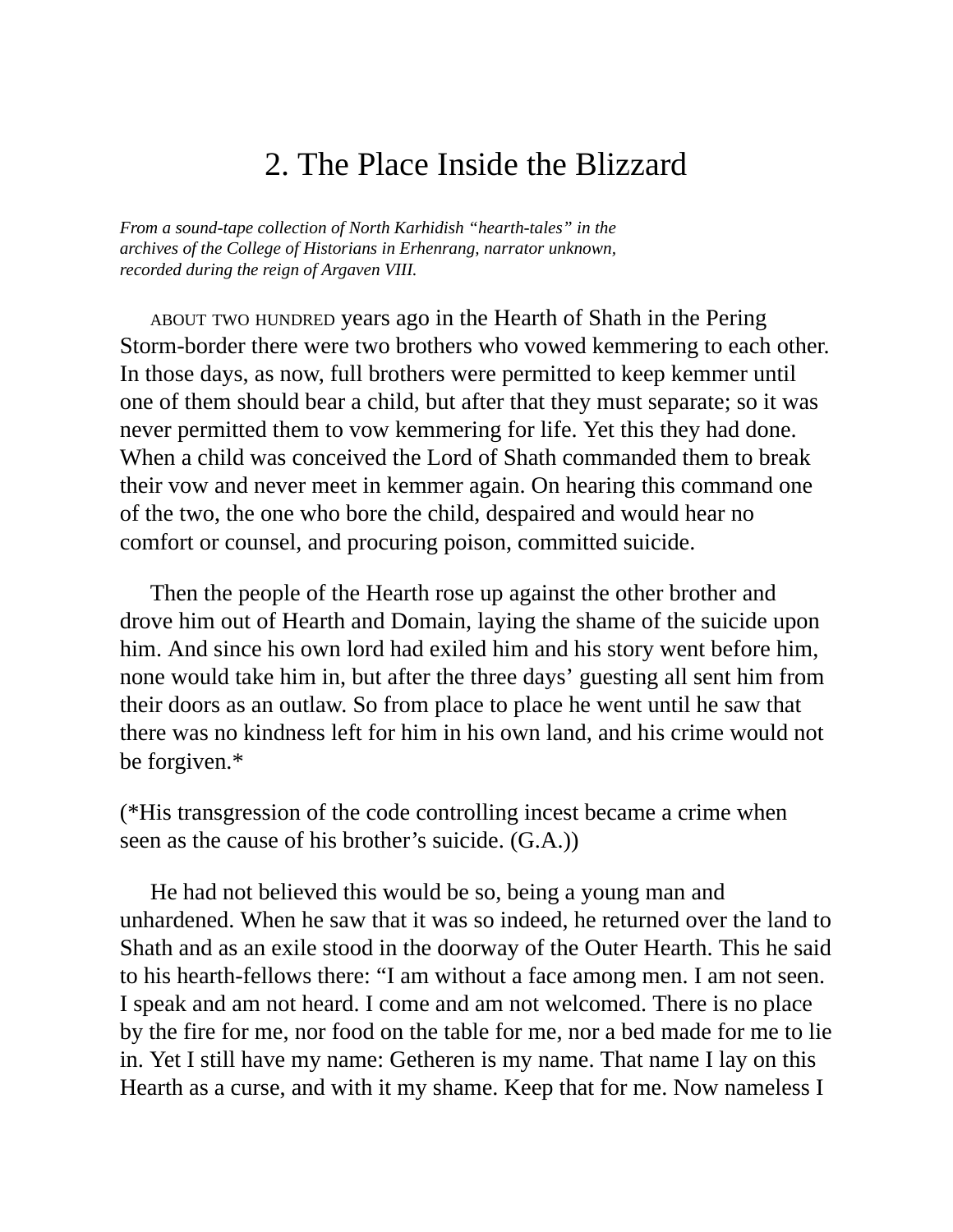will go seek my death." Then some of the hearthmen jumped up with, shouts and tumult, intending to kill him, for murder is a lighter shadow on a house than suicide. He escaped them and ran northward over the land towards the Ice, outrunning all who pursued him. They came back all chapfallen to Shath. But Getheren went on, and after two days' journey came to the Pering Ice.\*\*

(\*\*The Pering Ice is the glacial sheet that covers the northernmost portion of Karhide, and is (in winter when the Guthen Bay is frozen) contiguous with the Gobrin Ice of Orgoreyn.)

For two days he walked northward on the Ice. He had no food with him, nor shelter but his coat. On the Ice nothing grows and no beasts run. It was the month of Susmy and the first great snows were falling those days and nights. He went alone through the storm. On the second day he knew he was growing weaker. On the second night he must lie down and sleep a while. On the third morning waking he saw that his hands were frostbitten, and found that his feet were too, though he could not unfasten his boots to look at them, having no use left of his hands. He began to crawl forward on knees and elbows. He had no reason to do so, as it did not matter whether he died in one place on the Ice or another, but he felt that he should go northward.

After a long while the snow ceased to fall around him, and the wind to blow. The sun shone out. He could not see far ahead as he crawled, for the fur of his hood came forward over his eyes. No longer feeling any cold in his legs and arms nor on his face, he thought that the frost had benumbed him. Yet he could still move. The snow that lay over the glacier looked strange to him, as if it were a white grass growing up out of the ice. It bent to his touch and straightened again, like grass-blades. He ceased to crawl and sat up, pushing back his hood so he could see around him. As far as he could see lay fields of the snowgrass, white and shining. There were groves of white trees, with white leaves growing on them. The sun shone, and it was windless, and everything was white.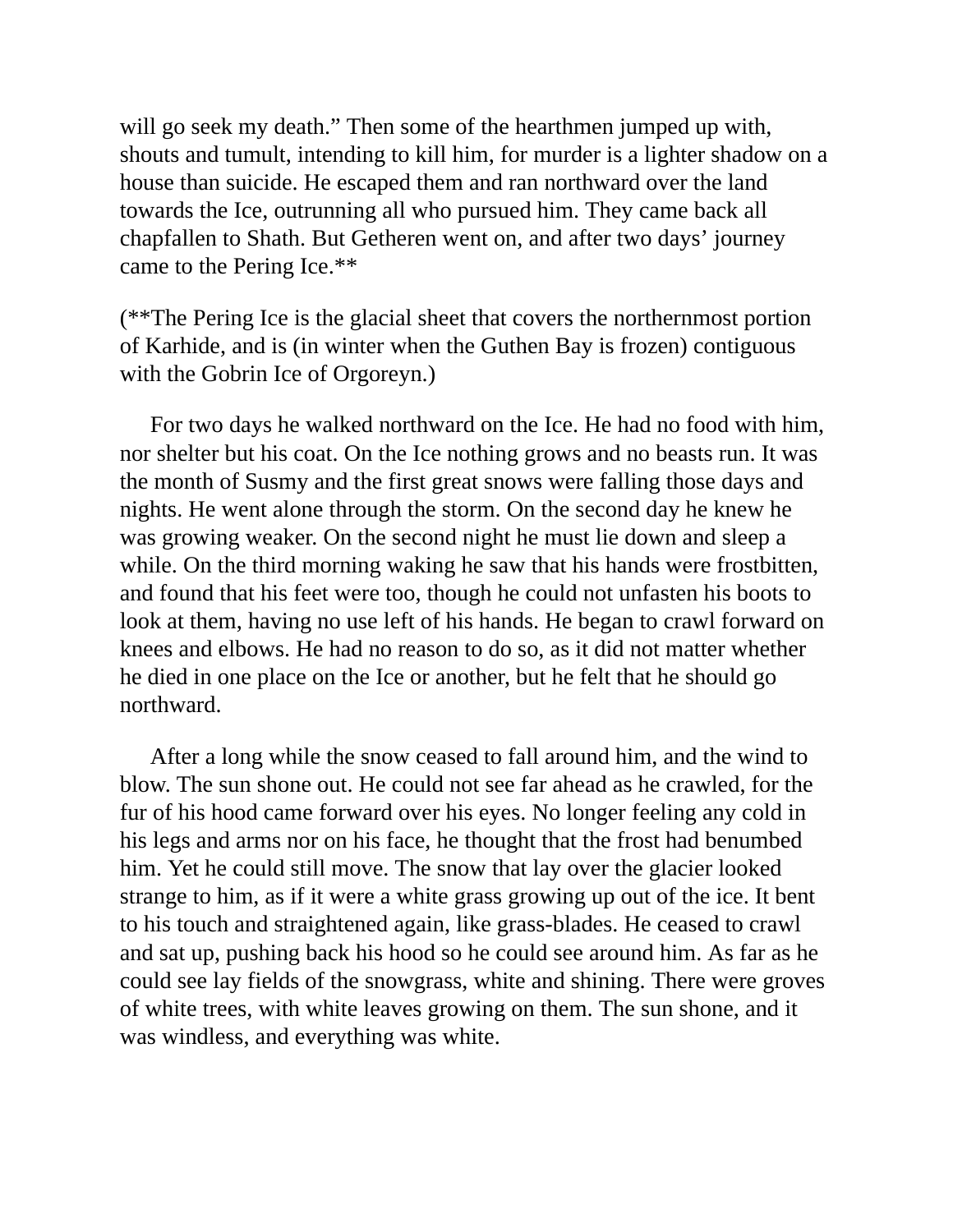Getheren took off his gloves and looked at his hands. They were white as the snow. Yet the frostbite was gone out of them, and he could use his fingers, and stand upon his feet. He felt no pain, and no cold, and no hunger.

He saw away over the ice to the north a white tower like the tower of a Domain, and from this place far away one came walking towards him. After a while Getheren could see that the person was naked, his skin was all white, and his hair was all white. He came nearer, and near enough to speak. Getheren said, "Who are you?"

The white man said, "I am your brother and kemmering, Hode."

Hode was the name of his brother who had killed himself. And Getheren saw that the white man was his brother in body and feature. But there was no longer any life in his belly, and his voice sounded thin like the creaking of ice.

Getheren asked, "What place is this?"

Hode answered, "This is the place inside the blizzard. We who kill ourselves dwell here. Here you and I shall keep our vow."

Getheren was frightened, and he said, "I will not stay here. If you had come away with me from our Hearth into the southern lands we might have stayed together and kept our vow lifelong, no man knowing our transgression. But you broke your vow, throwing it away with your life. And now you cannot say my name."

This was true. Hode moved his white lips, but could not say his brother's name.

He came quickly to Getheren reaching out his arms to hold him, and seized him by the left hand. Getheren broke free and ran from him. He ran to the southward, and running saw rise up before him a white wall of falling snow, and when he entered into it he fell again on his knees, and could not run, but crawled.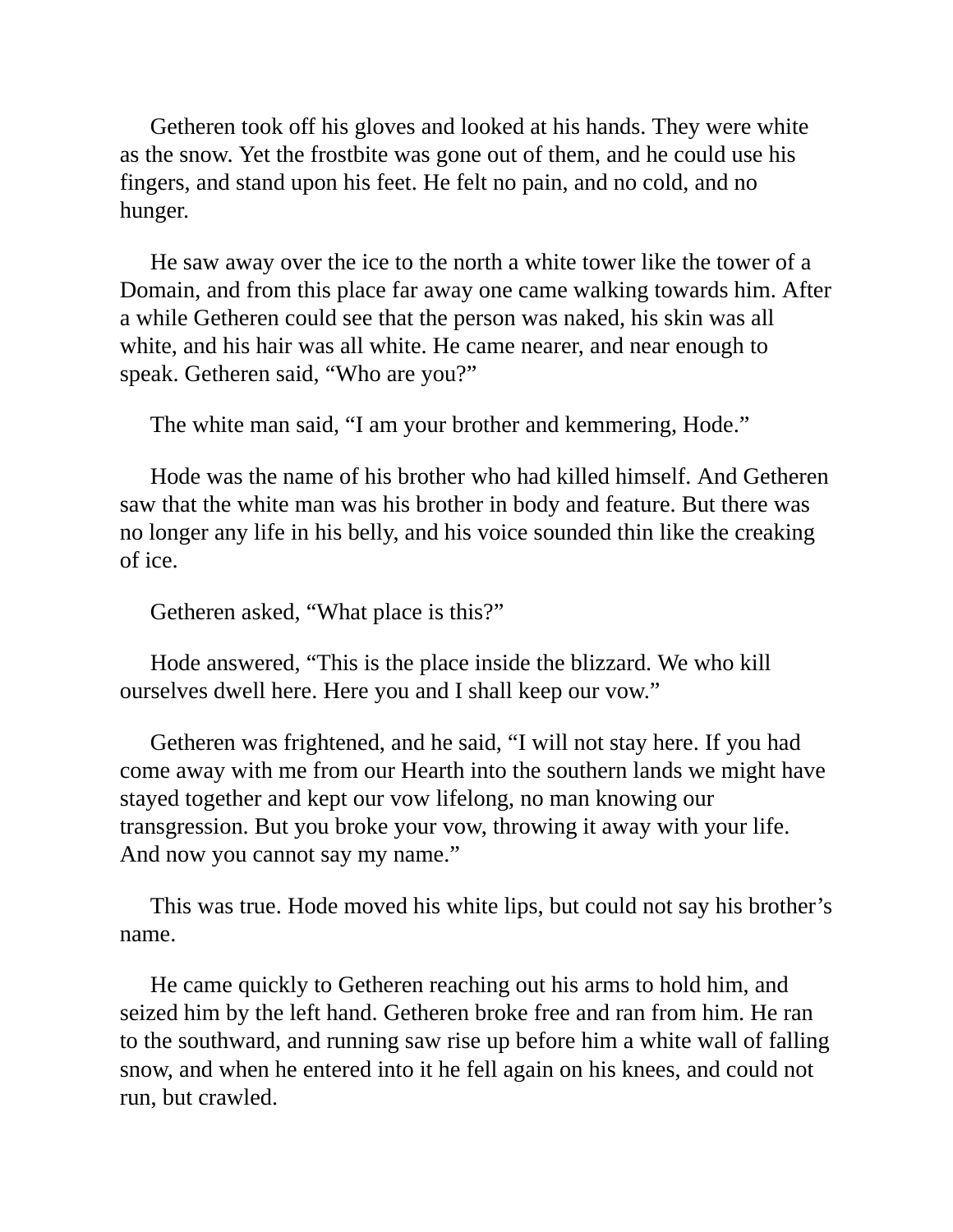On the ninth day after he had gone up on the Ice he was found in their Domain by people of Orhoch Hearth, which lies northeast of Shath. They did not know who he was nor where he came from, for they found him crawling in the snow, starving, snowblind, his face blackened by sun and frost, and at first he could not speak. Yet he took no lasting harm except in his left hand, which was frozen and must be amputated. Some of the people there said this was Getheren of Shath, of whom they had heard talk; others said it could not be, for that Getheren had gone up on the Ice in the first blizzard of autumn, and was certainly dead. He himself denied that his name was Getheren. When he was well he left Orhoch and the Stormborder and went into the southern lands, calling himself Ennoch.

When Ennoch was an old man dwelling in the plains of Rer he met a man from his own country, and asked him, "How fares Shath Domain?" The other told him that Shath fared ill. Nothing prospered there in hearth or tilth, all being blighted with illness, the spring seed frozen in the ground or the ripe grain rotten, and so it had been for many years. Then Ennoch told him, "I am Getheren of Shath," and told him how he had gone up on the Ice and what he had met with there. At the end of his tale he said, "Tell them at Shath that I take back my name and my shadow." Not many days after this Getheren took sick and died. The traveler carried his words back to Shath, and they say that from that time on the domain prospered again, and all went as it should go in field and house and hearth.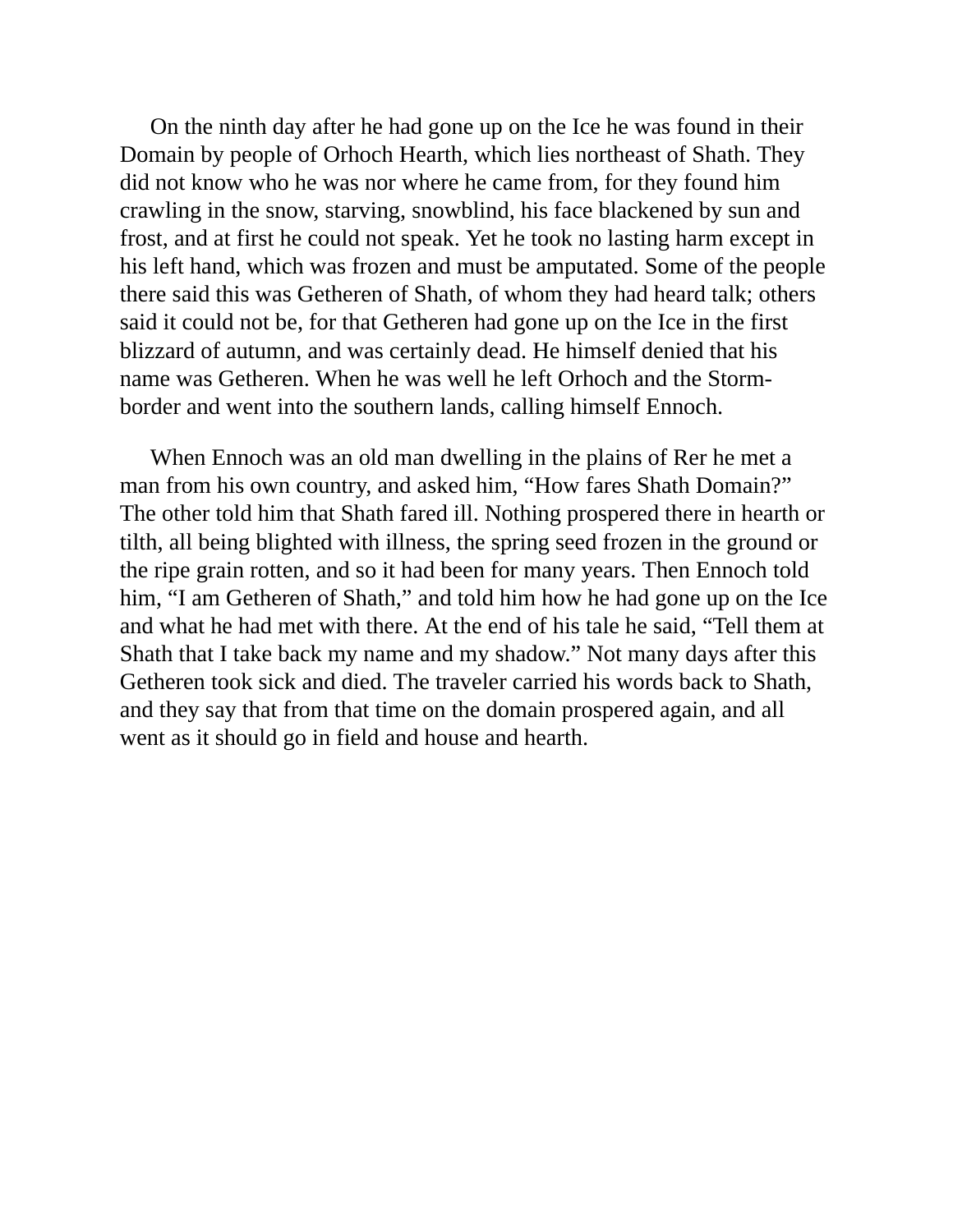### <span id="page-31-0"></span>3. The Mad King

I SLEPT LATE and spent the tail of the morning reading over my own notes on Palace etiquette and the observations on Gethenian psychology and manners made by my predecessors, the Investigators. I didn't take in what I read, which didn't matter since I knew it by heart and was reading merely to shut up the interior voice that kept telling me *It has all gone wrong.* When it would not be shut up I argued with it, asserting that I could get on without Estraven—perhaps better than with him. After all, my job here was a oneman job. There is only one First Mobile. The first news from the Ekumen on any world is spoken by one voice, one man present in the flesh, present and alone. He may be killed, as Pellelge was on Four-Taurus, or locked up with madmen, as were the first three Mobiles on Gao, one after the other; yet the practice is kept, because it works. One voice speaking truth is a greater force than fleets and armies, given time; plenty of time; but time is the thing that the Ekumen has plenty of… *You don't* said the interior voice, but I reasoned it into silence, and arrived at the Palace for my audience with the king at Second Hour full of calm and resolution. It was all knocked right out of me in the anteroom, before I ever saw the king.

Palace guards and attendants had showed me to the anteroom, through the long halls and corridors of the King's House. An aide asked me to wait and left me alone in the high windowless room. There I stood, all decked out for a visit with royalty.  $\bigcirc$  I had sold my fourth ruby  $\bigcirc$  (the Investigators having reported that Gethenians value the carbon jewels much as Terrans do, I came to Winter with a pocketful of gems to pay my way), and spent a third of the proceeds on clothes for the parade yesterday and the audience today: everything new, very heavy and well-made as clothing is in Karhide, a white knitfur shirt, gray breeches, the long tabard-like overtunic, *hieb,* of bluegreen leather, new cap, new gloves tucked at the proper angle under the loose belt of the hieb, new boots… The assurance of being well dressed augmented my feeling of calm and resolution. I looked calmly and resolutely about me. Like all the King's House this room was high, red, old, bare, with a musty chill on the air as if the drafts blew in not from other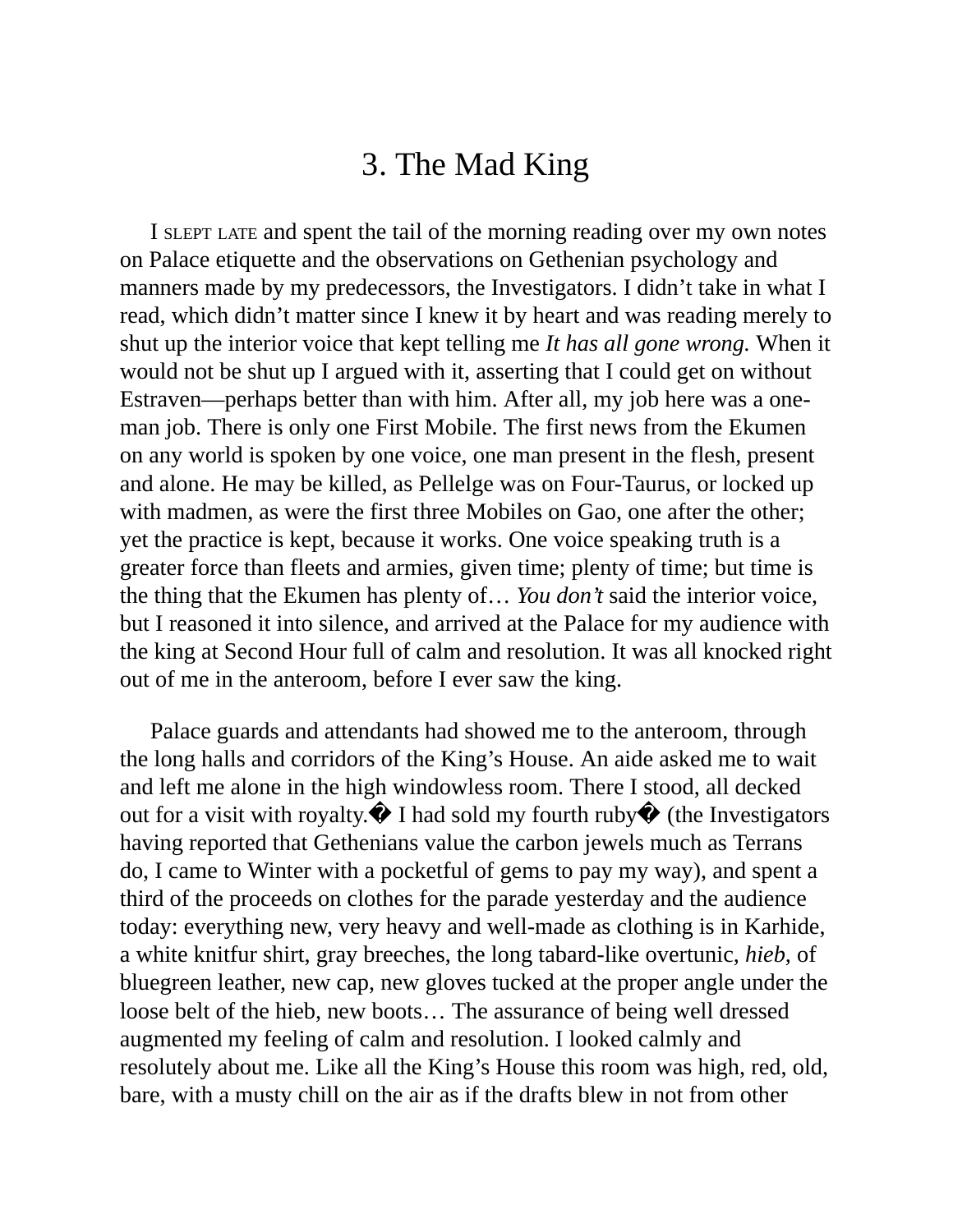rooms but from other centuries. A fire roared in the fireplace, but did no good. Fires in Karhide are to warm the spirit not the flesh. The mechanicalindustrial Age of Invention in Karhide is at least three thousand years old, and during those thirty centuries they have developed excellent and economical central-heating  $\blacklozenge$  devices using steam, electricity, and other principles; but they do not install them in their houses. Perhaps if they did they would lose their physiological weatherproofing, like Arctic birds kept in warm tents, who being released get frostbitten feet. I, however, a tropical bird, was cold; cold one way outdoors and cold another way indoors,  $\bullet$ ceaselessly $\bullet$  and more or less thoroughly cold. I walked up and down to warm myself. There was little besides myself and the fire in the long anteroom: a stool and a table on which stood a bowl of fingerstones and an ancient radio of carved wood inlaid with silver and bone, a noble piece of workmanship. It was playing at a whisper, and I turned it a touch louder, hearing the Palace Bulletin replace the droning Chant or Lay that was being broadcast. Karhiders do not read much as a rule, and prefer their news and literature heard not seen; books and televising devices are less common than radios, and newspapers don't exist. I had missed the morning Bulletin on my set at home, and half-listened now, my mind elsewhere, until the repetition of the name several times caught my ear at last and stopped my pacing. What was it about Estraven? A proclamation was being reread.

"Therem Harth rem ir Estraven, Lord of Estre in Kerm, by this order forfeits title of the Kingdom and seat in the Assemblies of the Kingdom, and is commanded to quit the Kingdom and all Domains of Karhide. If he be not gone out of the Kingdom and all Domains in three days' time, or if in his life he return into the Kingdom, he shall be put to death by any man without further judgment. No countryman of Karhide shall suffer Harth rem ir Estraven to speak to him or stay within his house or on his lands, on pain of imprisonment, nor shall any countryman of Karhide give or lend Harth rem ir Estraven money or goods, nor repay any debt owing him, on pain of imprisonment and fine. Let all countrymen of Karhide know and say that the crime for which Harth rem ir Estraven is exiled is the crime of Treason: he having urged privily and openly in Assembly and Palace, under pretense of loyal service to the King, that the Nation-Dominion of Karhide cast away its sovereignty and surrender up its power in order to become an inferor and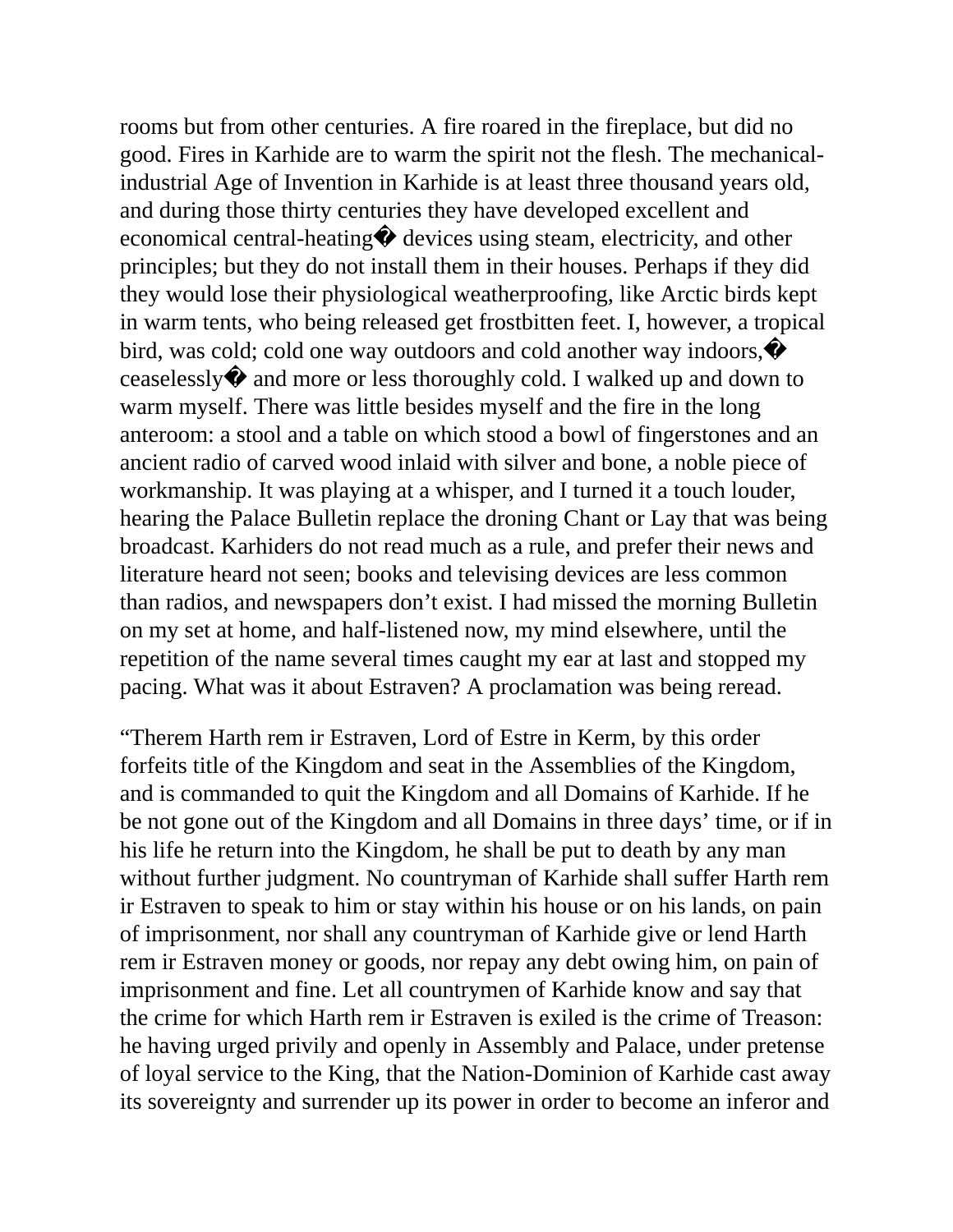subject nation in a certain Union of Peoples, concerning which let all men know and say that no such Union does exist, being a device and baseless fiction of certain conspiring traitors who seek to weaken the Authority of Karhide in the King, to the profit of the real and present enemies of the land. Odguyrny Tuwa, Eighth Hour, in the Palace in Erhenrang: ARGAVEN HARGE."

The order was printed and posted on several gates and road-posts about the city, and the above is verbatim from one such copy.

My first impulse was simple. I cut off the radio as if to stop it from giving evidence against me, and scuttled to the door. There of course I stopped. I went back to the table by the fireplace, and stood. I was no longer calm or resolute. I wanted to open my case, get out the ansible, and send an Advise/Urgent! through to Hain. I suppressed this impulse also, as it was even sillier than the first. Fortunately I had no time for more impulses. The double door at the far end of the anteroom was opened and the aide stood aside for me to pass, announcing me, "Genry Ai"—my name is Genly, but Karhiders can't say *L—*and left me in the Red Hall with King Argaven XV.

An immense, high, long room, that Red Hall of the King's House. Half a mile down to the fireplaces. Half a mile up to the raftered ceiling hung with red, dusty drapes or banners all ragged with the years. The windows are only slits or slots in the thick walls, the lights few, high, and dim. My new boots go *eck, eck, eck, eck* as I walk down the hall towards the king, a six months' journey.

Argaven was standing in front of the central and largest fireplace of three, on a low, large dais or platform: a short figure in the reddish gloom, rather potbellied, very erect, dark and featureless in silhouette except for the glint of the big seal-ring on his thumb.

I stopped at the edge of the dais and, as I had been instructed, did and said nothing.

"Come up, Mr. Ai. Sit down."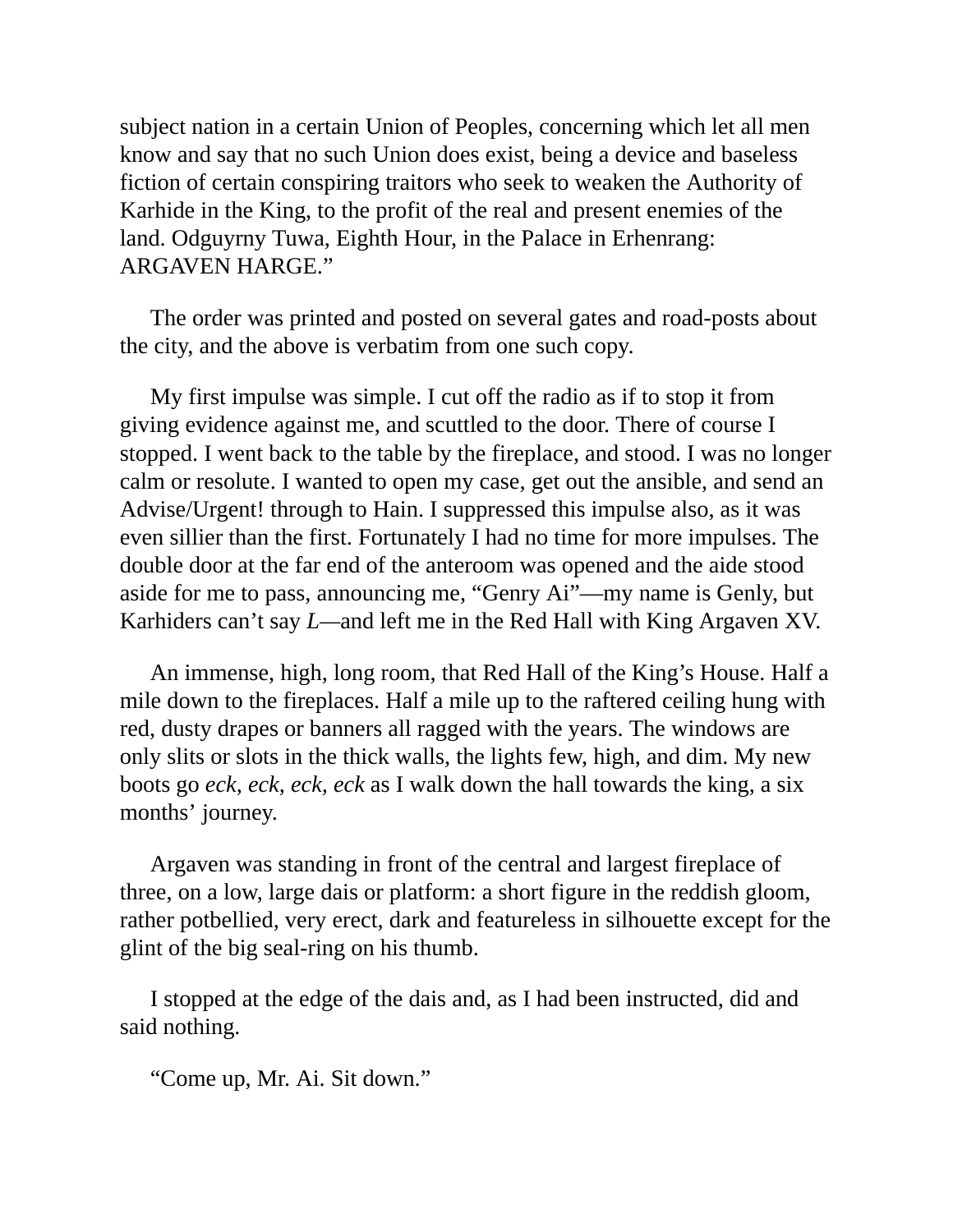I obeyed, taking the right-hand chair by the central hearth. In all this I had been drilled. Argaven did not sit down; he stood ten feet from me with the roaring bright flames behind him, and presently said, "Tell me what you have to tell me, Mr. Ai. You bear a message, they say."

The face that turned towards me, reddened and cratered by firelight and shadow, was as flat and cruel as the moon, Winter's dull rufous moon. Argaven was less kingly, less manly, than he looked at a distance among his courtiers. His voice was thin, and he held his fierce lunatic head at an angle of bizarre arrogance.

"My lord, what I have to say is gone out of my head. I only just now learned of Lord Estraven's disgrace."

Argaven smiled at that, a stretched, staring grin. He laughed shrilly like an angry woman pretending to be amused. "Damn him," he said, "the proud, posturing, perjuring traitor! You dined with him last night, eh? And he told you what a powerful fellow he is, and how he runs the king, and how easy you'll find me to deal with since he's been talking to me about you—eh? Is that what he told you, Mr. Ai?"

#### I hesitated.

"I'll tell you what he's been saying to me about you, if you've an interest in knowing. He's been advising me to refuse you audience, keep you hanging about waiting, maybe pack you off to Orgoreyn or the Islands. All this halfmonth he's been telling me, damn his insolence! It's he that got packed off to Orgoreyn, ha ha ha—!" Again the shrill false laugh, and he clapped his hands together as he laughed. A silent immediate guard appeared between curtains at the end of the dais. Argaven snarled at him and he vanished. Still laughing and still snarling Argaven came up close and stared straight at me. The dark irises of his eyes glowed slightly orange. I was a good deal more afraid of him than I had expected to be.

I could see no course to follow among these incoherencies but that of candor. I said, "I can only ask you, sir, whether I'm considered to be implicated in Estraven's crime."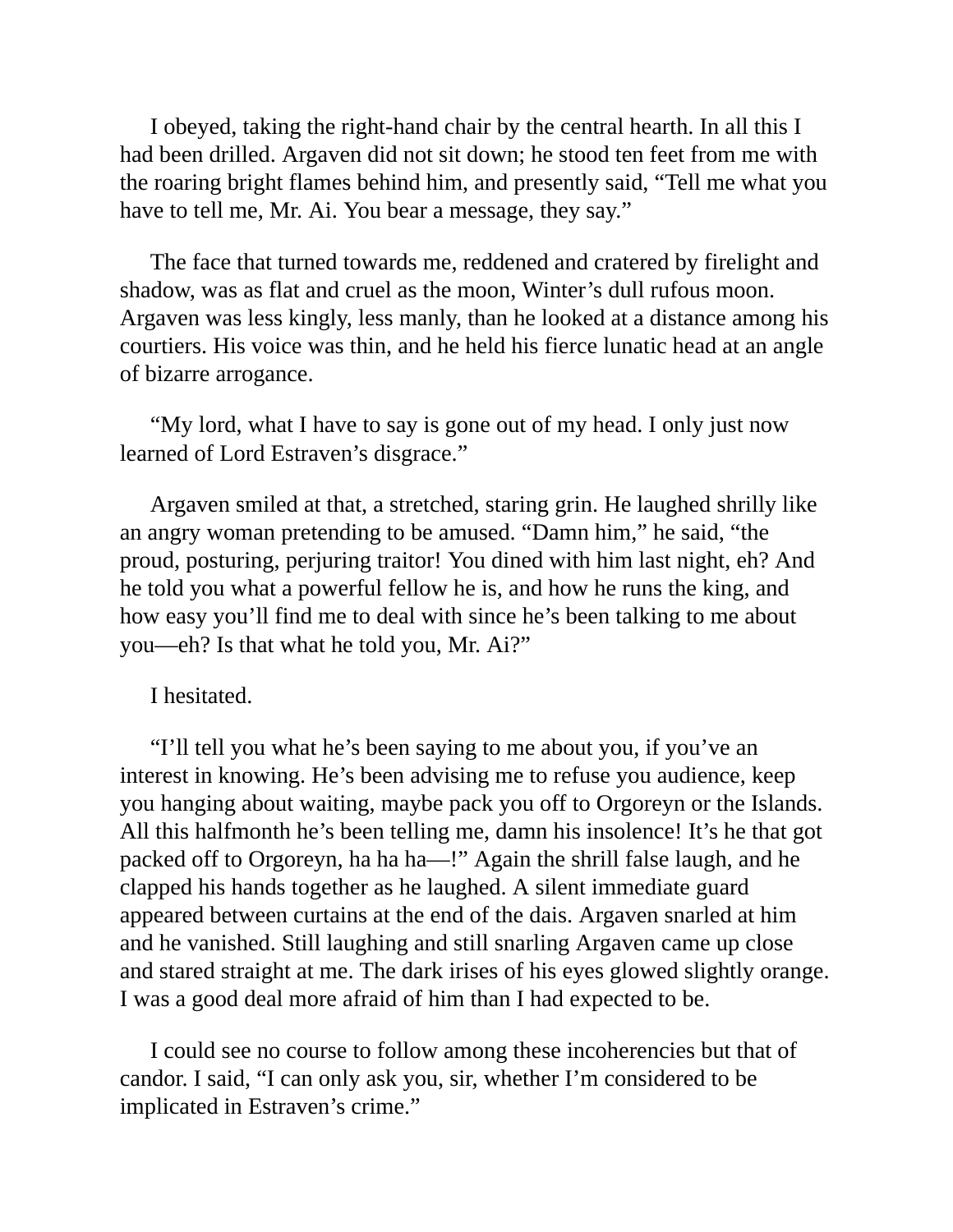"You? No." Hestared even more closely at me. "I don't know what the devil you are, Mr. Ai, a sexual freak or an artificial monster or a visitor from the Domains of the Void, but you're not a traitor, you've merely been the tool of one. I don't punish tools. They do harm only in the hands of a bad workman. Let me give you some advice." Argaven said this with curious emphasis and satisfaction, and even then it occurred to me that nobody else, in two years, had ever given me advice. They answered questions, but they never openly gave advice, not even Estraven at his most helpful. It must have to do with shifgrethor. "Let no one else use you, Mr. Ai," the king was saying. "Keep clear of factions. Tell your own lies, do your own deeds. And trust no one. D'you know that? Trust no one. Damn that lying coldblooded traitor, I trusted him. I put the silver chain around his damned neck. I wish I'd hanged him with it. I never trusted him. Never. Don't trust anybody. Let him starve in the cesspits of Mishnory hunting garbage, let his bowels rot, never7mdash;" King Argaven shook, choked, caught his breath with a retching sound, and turned his back on me. He kicked at the logs of the great fire till sparks whirled up thick in his face and fell on his hair and his black tunic, and he caught at them with open hands.

Not turning around he spoke in a shrill painful voice: "Say what you've got to say, Mr. Ai."

"May I ask you a question, sir?"

"Yes." He swayed from foot to foot as he stood facing the fire. I had to address his back.

"Do you believe that I am what I say I am?"

"Estraven had the physicians send me endless tapes about you, and more from the engineers at the Workshops who have your vehicle, and so on. They can't all be liars, and they all say you're not human. What then?"

"Then, sir, there are others like me. That is, I'm a representative…"

"Of this union, this Authority, yes, very well. What did they send you here for, is that what you want me to ask?"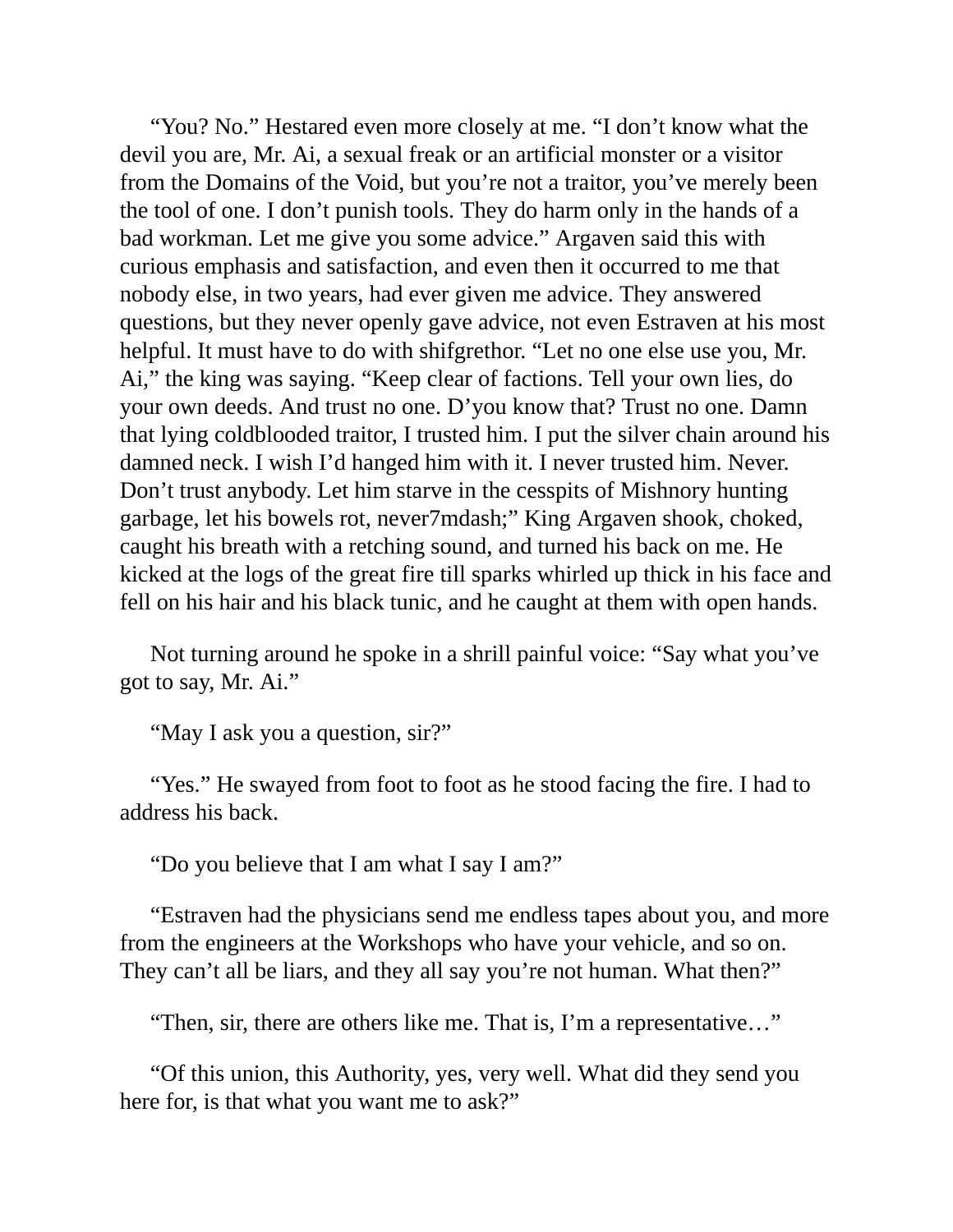Though Argaven might be neither sane nor shrewd, he had had long practice in the evasions and challenges and rhetorical subtleties used in conversation by those whose main aim in life was the achievement and maintenance of the shifgrethor relationship on a high level. Whole areas of that relationship were still blank to me, but I knew something about the competitive, prestige-seeking aspect of it, and about the perpetual conversational duel which can result from it. That I was not dueling with Argaven, but trying to communicate with him, was itself an incommunicable fact.

"I've made no secret of it, sir. The Ekumen wants an alliance, with the nations of Gethen."

"What for?"

"Material profit. Increase of knowledge. The augmentation of the complexity and intensity of the field of intelligent life. The enrichment of harmony and the greater glory of God. Curiosity. Adventure. Delight."

I was not speaking the tongue spoken by those who rule men, the kings, conquerors, dictators, generals; in that language there was no answer to his question. Sullen and unheeding, Argaven stared at the fire, shifting from foot to foot.

"How big is this kingdom out in Nowhere, this Ekumen?"

"There are eighty-three habitable planets in the Ekumenical Scope, and on them about three thousand nations or anthrotypic groups-"

"Three thousand? I see. Now tell me why we, one against three thousand, should have anything to do with all these nations of monsters living out in the Void?" He turned around now to look at me, for he was still dueling, posing a rhetorical question, almost a joke. But the joke did not go deep. He was—as Estraven had warned me—uneasy, alarmed.

"Three thousand nations on eighty-three worlds, sir; but the nearest to Gethen is seventeen years' journey in ships that go at near lightspeed. If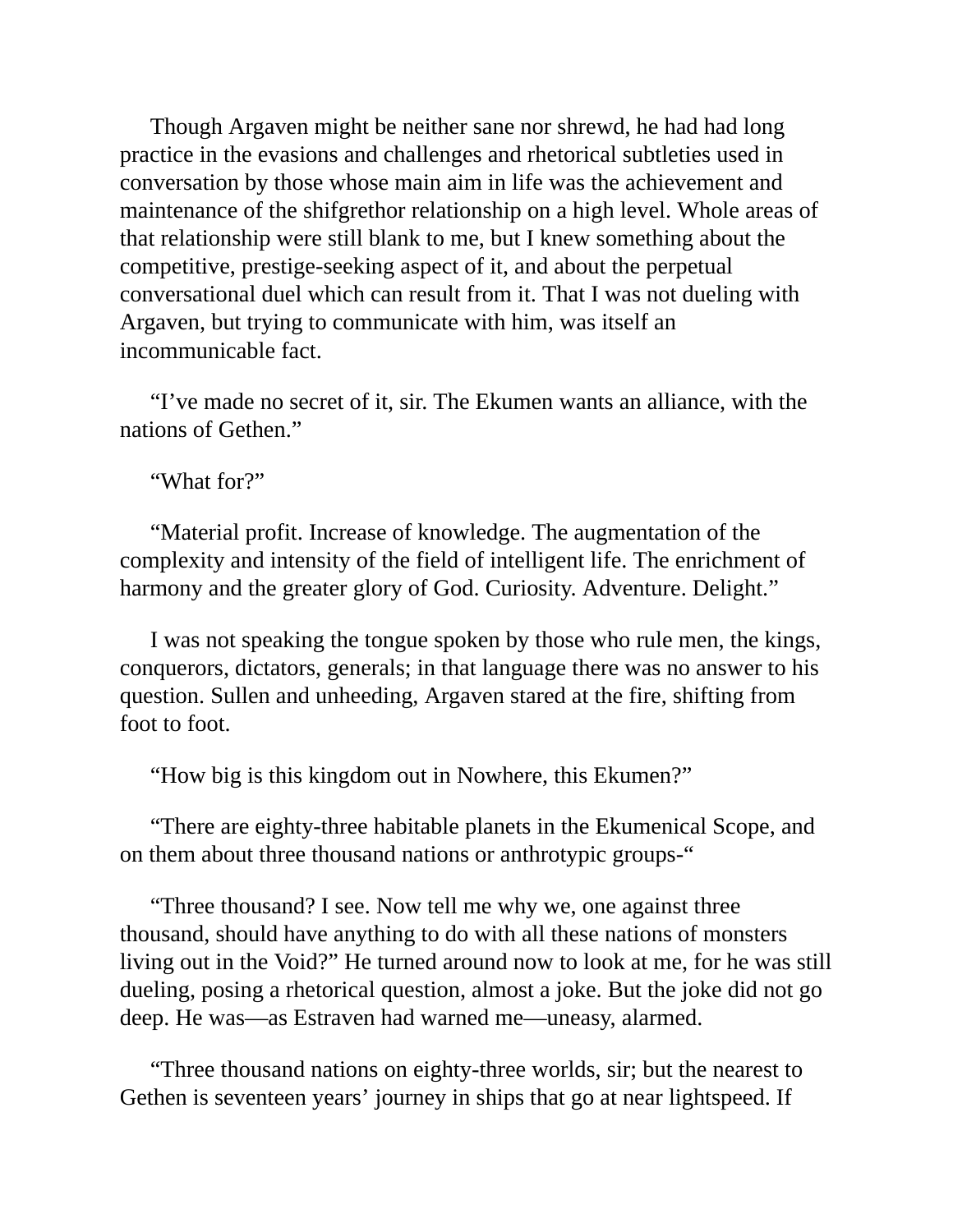you've thought that Gethen might be involved in forays and harassments from such neighbors, consider the distance at which they live. Forays are worth no one's trouble, across space." I did not speak of war, for a good reason; there's no word for it in Karhidish. "Trade, however, is worthwhile. In ideas and techniques, communicated by ansible; in goods and artifacts, sent by manned or unmanned ships. Ambassadors, scholars, and merchants, some of them might come here; some of yours might go offworld. The Ekumen is not a kingdom, but a co-ordinator, a clearinghouse for trade and knowledge; without it communication between the worlds of men would be haphazard, and trade very risky, as you can see. Men's lives are too short to cope with the time-jumps between worlds, if there's no network and centrality, no control, no continuity to work through; therefore they become members of the Ekumen… We are all men, you know, sir. All of us. All the worlds of men were settled, eons ago, from one world, Hain. We vary, but we're all sons of the same Hearth…"

None of this caught the king's curiosity or gave him any reassurance. I went on a bit, trying to suggest that his shifgrethor, or Karhide's, would be enhanced, not threatened by the presence of the Ekumen, but it was no good. Argaven stood there sullen as an old she-otter in a cage, swinging back and forth, from foot to foot, back and forth, baring his teeth in a grin of pain. I stopped talking.

"Are they all as black as you?"

Gethenians are yellow-brown or red-brown, generally, but I had seen a good many as dark as myself. "Some are blacker," I said; "we come all colors," and I opened the case (politely examined by the guards of the Palace at four stages of my approach to the Red Hall) that held my ansible and some pictures. The pictures—films, photos, paintings, actives, and some cubes—were a little gallery of Man: people of Hain, Chiffewar, and the Cetians, of S and Terra and Alterra, of the Utter-mosts, Kapteyn, Ollul, Four-Taurus, Rokanan, Ensbo, Cime, Gde and Sheashel Haven… The king glanced at a couple without interest. "What's this?"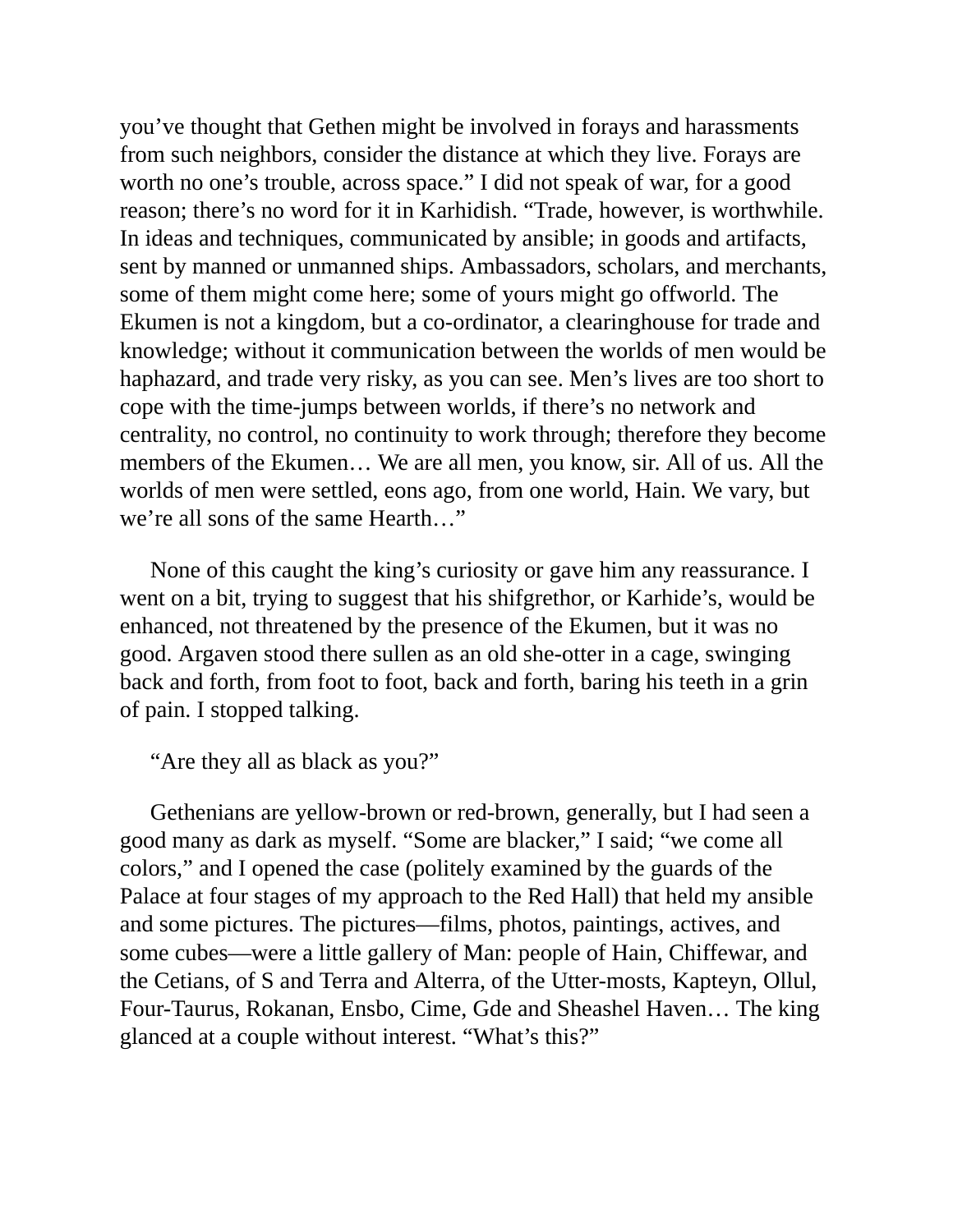"A person from Cime, a female." I had to use the word that Gethenians would apply only to a person in the culminant phase of kemmer, the alternative being their word for a female animal.

"Permanently?"

"Yes."

He dropped the cube and stood swinging from foot to foot, staring at me or a little past me, the firelight shifting on his face. "They're all like that like you?"

This was the hurdle I could not lower for them. They must, in the end, learn to take it in their stride.

"Yes. Gethenian sexual physiology, so far as we yet know, is unique among human beings."

"So all of them, out on these other planets, are in permanent kemmer? A society of perverts? So Lord Tibe put it; I thought he was joking. Well, it may be the fact, but it's a *disgusting idea*, Mr. Ai, and I don't see why human beings here on earth should want or tolerate any dealings with creatures so monstrously different. But then, perhaps you're here to tell me I have no choice in the matter."

"The choice, for Karhide, is yours, sir."

"And if I send you packing, too?"

"Why, I'll go. I might try again, with another generation…"

That hit him. He snapped, "Are you immortal?"

"No, not at all, sir. But the time-jumps have their uses. If I left Gethen now for the nearest world, Ollul, I'd spend seventeen years of planetary time getting there. Timejumping is a function of traveling nearly as fast as light. If I simply turned around and came back, my few hours spent on the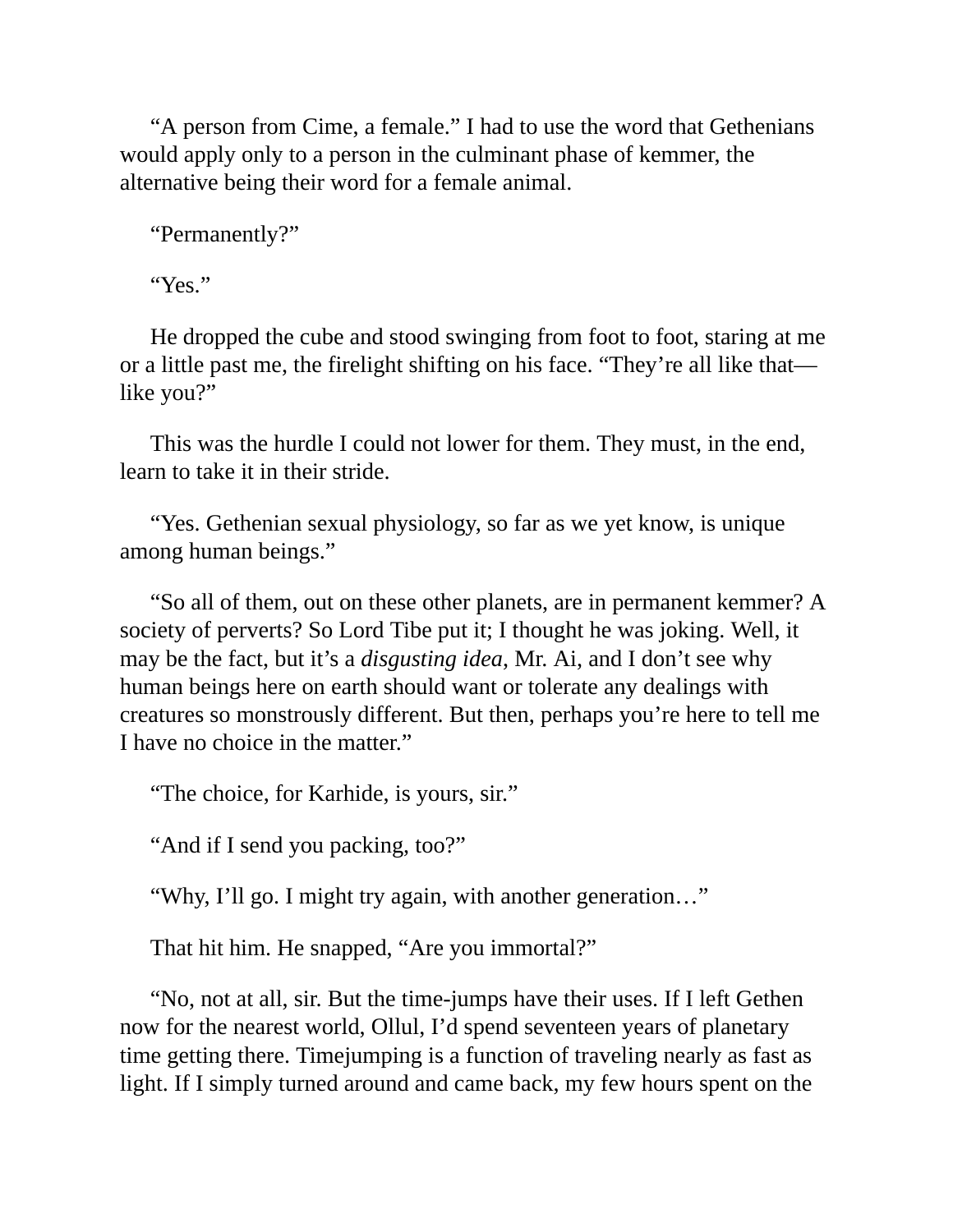ship would, here, amount to thirty-four years; and I could start all over." But the idea of timejumping, which with its false hint of immortality had fascinated everyone who listened to me, from the Horden Island fisherman on up to the Prime Minister, left him cold. He said in his shrill harsh voice, "What's that?"—pointing to the ansible.

"The ansible communicator, sir."

"A radio?"

"It doesn't involve radio waves, or any form of energy. The principle it works on, the constant of simultaneity, is analogous in some ways to gravity —" I had forgotten again that I wasn't talking to Estraven, who had read every report on me and who listened intently and intelligently to all my explanations, but instead to a bored king. "What it does, sir, is produce a message at any two points simultaneously. Anywhere. One point has to be fixed, on a planet of a certain mass, but the other end is portable. That's this end. I've set the coordinates for the Prime World, Hain. A NAFAL ship takes 67 years to go between Gethen and Hain, but if I write a message on that keyboard it will be received on Hain at the same moment as I write it. Is there any communication you'd care to make with the Stabiles on Hain, sir?"

"I don't speak Voidish," said the king with his dull, malign grin.

"They'll have an aide standing ready—I alerted them —who can handle Karhidish."

"What d'you mean? How?"

"Well, as you know, sir, I'm not the first alien to come to Gethen. I was preceded by a team of Investigators, who didn't announce their presence, but passed as well as they could for Gethenians, and traveled about in Karhide and Orgoreyn and the Archipelago for a year. They left, and reported to the Councils of the Ekumen, over forty years ago, during your grandfather's reign. Their report was extremely favorable. And so I studied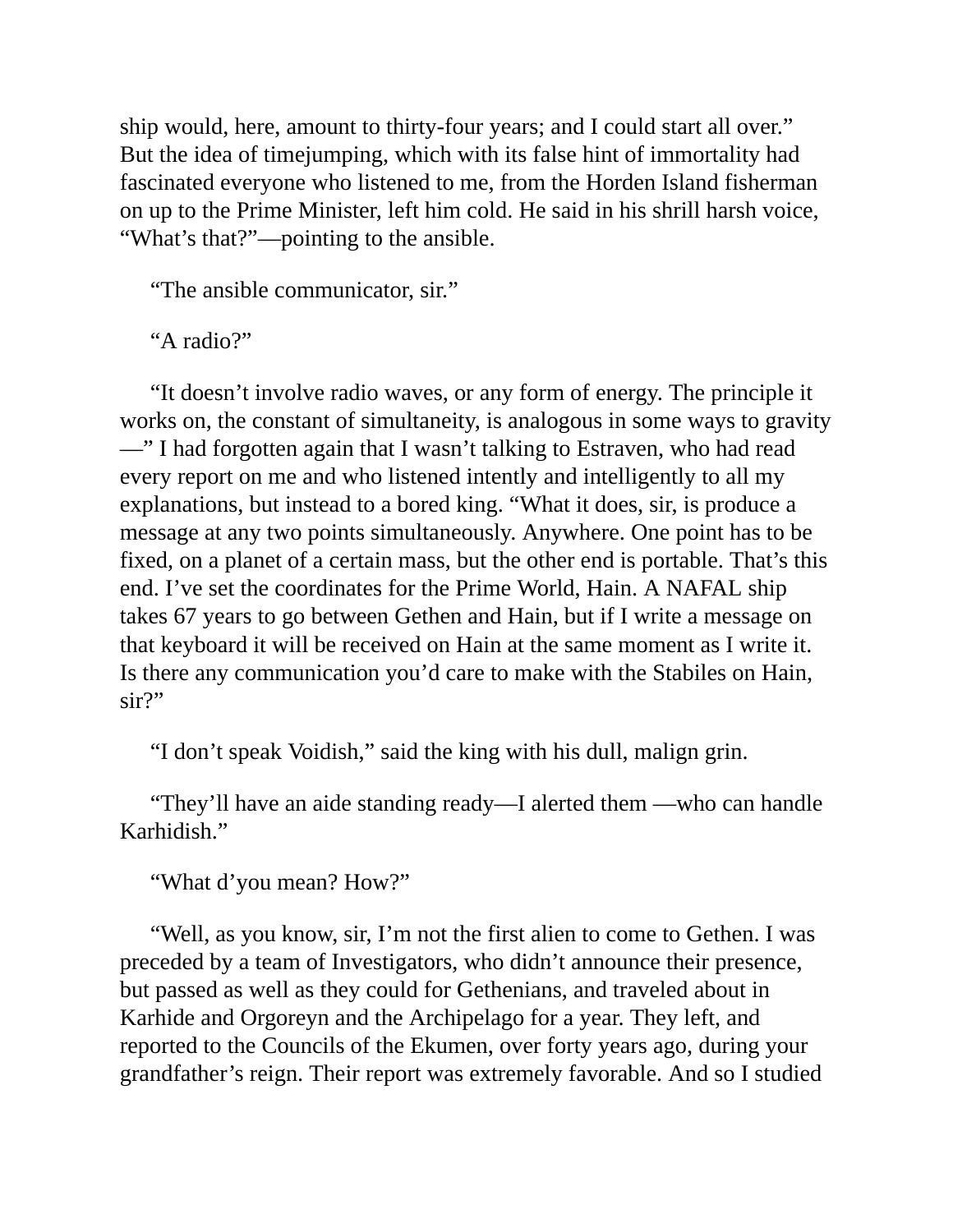the information they'd gathered, and the languages they'd recorded, and came. Would you like to see the device working, sir?"

"I don't like tricks, Mr. Ai."

"It's not a trick, sir. Some of your own scientists have examined—"

"I'm not a scientist."

"You're a sovereign, my lord. Your peers on the Prime World of the Ekumen wait for a word from you."

He looked at me savagely. In trying to flatter and interest him I had cornered him in a prestige-trap. It was all going wrong.

"Very well. Ask your machine there what makes a man a traitor."

I typed out slowly on the keys, which were set to Karhidish characters, "King Argaven of Karhide asks the Stabiles on Hain what makes a man a traitor." The letters burned across the small screen and faded. Argaven watched, his restless shifting stilled for a minute.

There was a pause, a long pause. Somebody seventy-two light-years away was no doubt feverishly punching demands on the language computer for Karhidish, if not on a philosophy-storage computer. At last the bright letters burned up out of the screen, hung a while, and faded slowly away: "To King Argaven of Karhide on Gethen, greetings. I do not know what makes a man a traitor. No man considers himself a traitor: this makes it hard to find out. Respectfully, Spimolle G. F., for the Stabiles, in Saire on Hain, 93/1491/45."

When the tape was recorded I pulled it out and gave it to Argaven. He dropped it on the table, walked again to the central fireplace, almost into it, and kicked the flaming logs and beat down the sparks with his hands. "As useful an answer as I might get from any Foreteller. Answers aren't enough, Mr. Ai. Nor is your box, your machine there. Nor your vehicle, your ship. A bag of tricks and a trickster. You want me to believe you, your tales and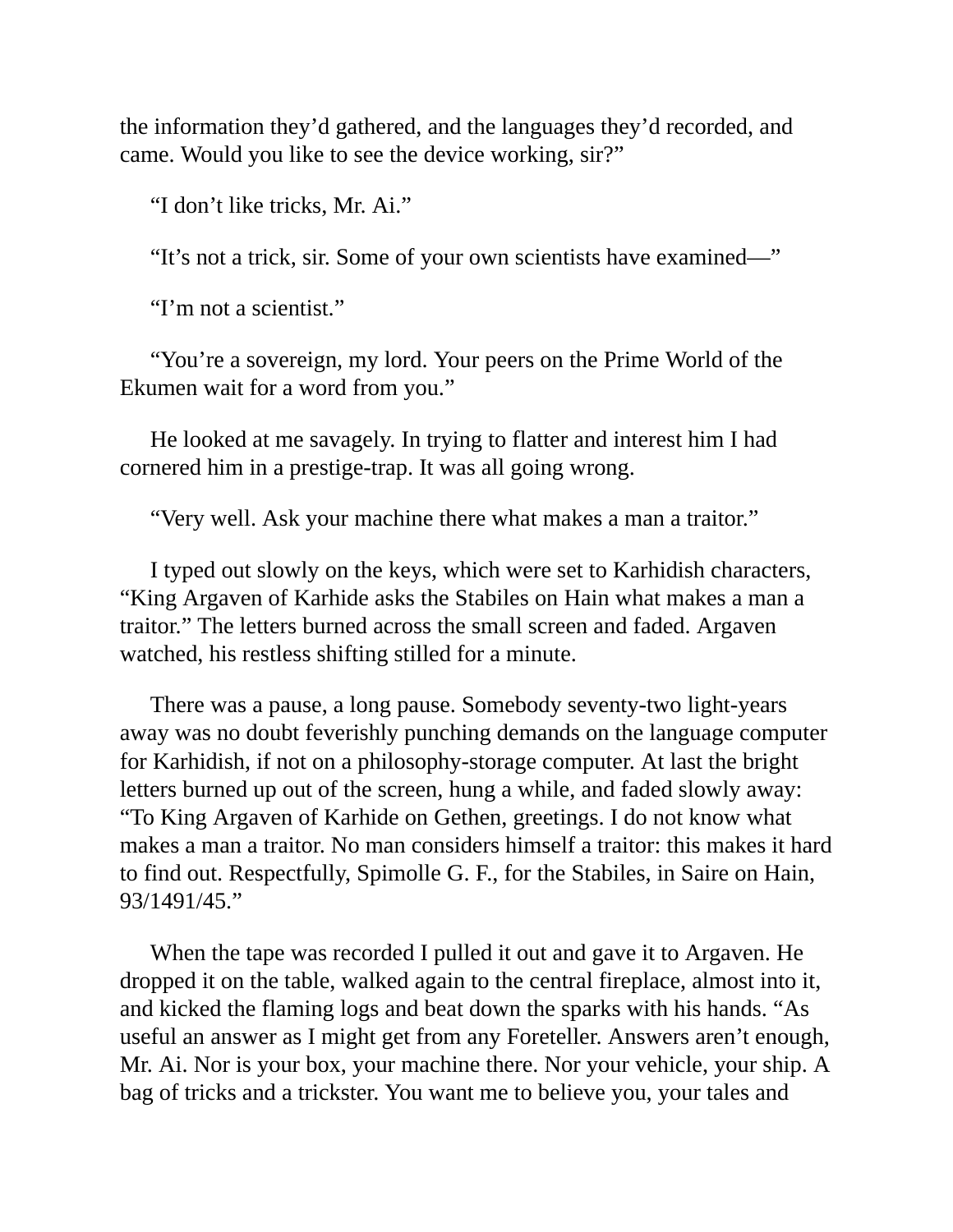messages. But why need I believe, or listen? If there are eighty thousand worlds full of monsters out there among the stars, what of it? We want nothing from them. We've chosen our way of life and have followed it for a long time. Karhide's on the brink of a new epoch, a great new age. We'll go our own way." He hesitated as if he had lost the thread of his argument not his own argument, perhaps, in the first place.

If Estraven was no longer the King's Ear, somebody else was. "And if there were anything these Ekumens wanted from us, they wouldn't have sent you alone. It's a joke, a hoax. Aliens would be here by the thousand."

"But it doesn't take a thousand men to open a door, my lord."

"It might to keep it open."

"The Ekumen will wait till you open it, sir. It will force nothing on you. I was sent alone, and remain here alone, in order to make it impossible for you to fear me."

"Fear you?" said the king, turning his shadow-scarred face, grinning, speaking loud and high. "But I do fear you, Envoy. I fear those who sent you. I fear liars, and I fear tricksters, and worst I fear the bitter truth. And so I rule my country well. Because only fear rules men. Nothing else works. Nothing else lasts long enough. You are what you say you are, yet you're a joke, a hoax. There's nothing in between the stars but void and terror and darkness, and you come out of that all alone trying to frighten me. But I am already afraid, and I am the king. Fear is king! Now take your traps and tricks and go, there's no more needs saying. I have ordered that you be given the freedom of Karhide."

So I departed from the royal presence-*eck, eck, eck* all down the long red floor in the red gloom of the hall, until at last the double doors shut me off from him.

I had failed. Failed all around. What worried me as I left the King's House and walked through the Palace grounds, however, was not my failure, but Estraven's part in it. Why had the king exiled him for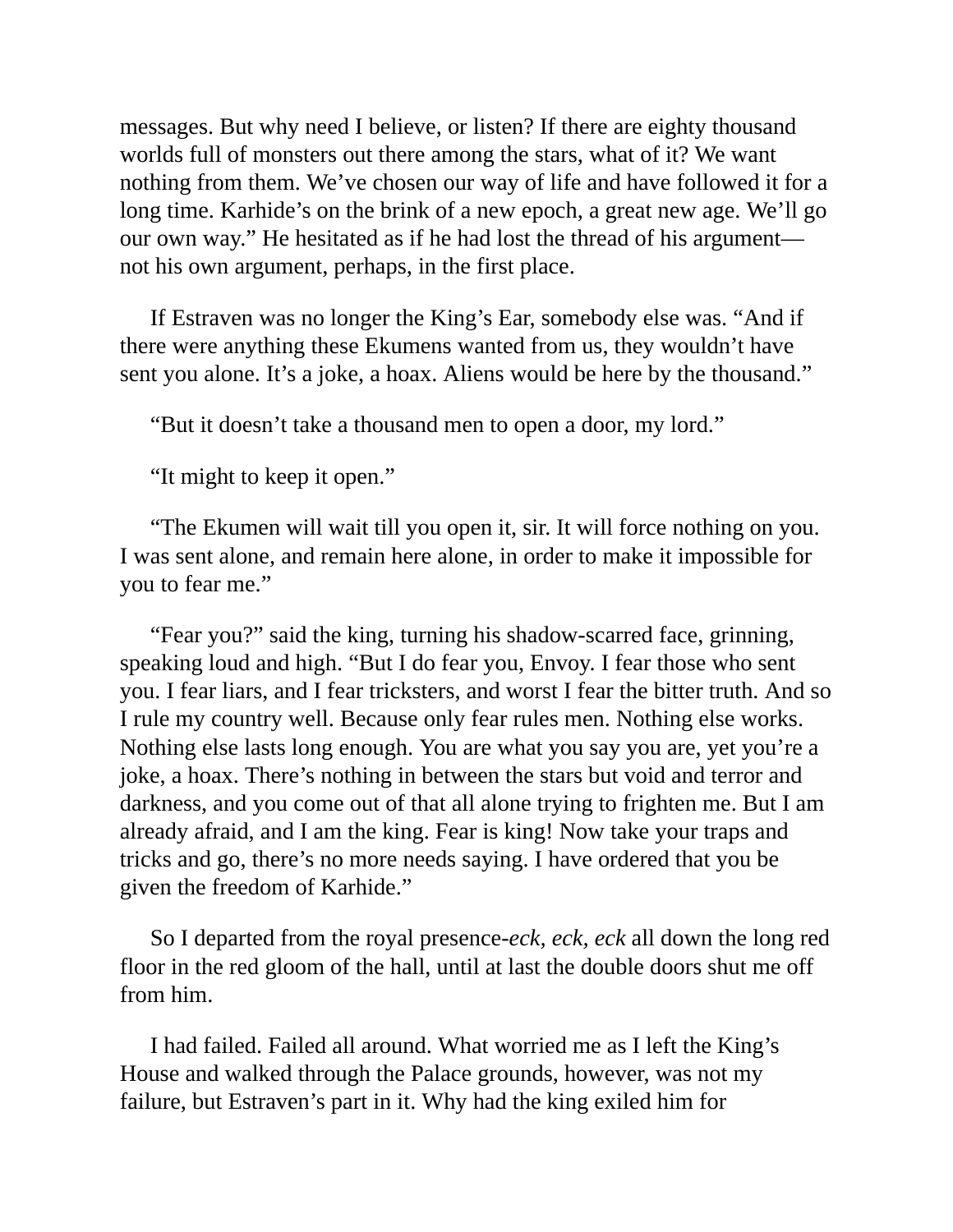advocating the Ekumen's cause (which seemed to be the meaning of the proclamation) if (according to the king himself) he had been doing the opposite? When had he started advising the king to steer clear of me, and why? Why was he exiled, and I let go free? Which of them had lied more, and what the devil were they lying for?

Estraven to save his skin, I decided, and the king to save his face. The explanation was neat. But had Estraven, in fact, ever lied to me? I discovered that I did not know.

I was passing the Corner Red Dwelling. The gates of the garden stood open. I glanced in at the serem trees leaning white above the dark pool, the paths of pink brick lying deserted in the serene gray light of afternoon. A little snow still lay in the shadow of the rocks by the pool. I thought of Estraven waiting for me there as the snow fell last night, and felt a pang of pure pity for the man whom I had seen in yesterday's parade sweating and superb under the weight of his panoply and power, a man at the prime of his career, potent and magnificent—gone now, down, done. Running for the border with his death three days behind him, and no man speaking to him. The death-sentence is rare in Karhide. Life on Winter is hard to live, and people there generally leave death to nature or to anger, not to law. I wondered how Estraven, with that sentence driving him, would go. Not in a car, for they were all Palace property here; would a ship or landboat give him passage? Or was he afoot on the road, carrying what he could carry with him? Karhiders go afoot, mostly; they have no beasts of burden, no flying vehicles, the weather makes slow going for powered traffic most of the year, and they are not a people who hurry. I imagined the proud man going into exile step by step, a small trudging figure on the long road west to the Gulf. All this went through my mind and out of it as I passed the gate of the Corner Red Dwelling, and with it went my confused speculations concerning the acts and motives of Estraven and the king. I was done with them. I had failed. What next?

I should go to Orgoreyn, Karhide's neighbor and rival. But once I went there I might find it hard to return to Karhide, and I had unfinished business here. I had to keep in mind that my entire life could be, and might well be,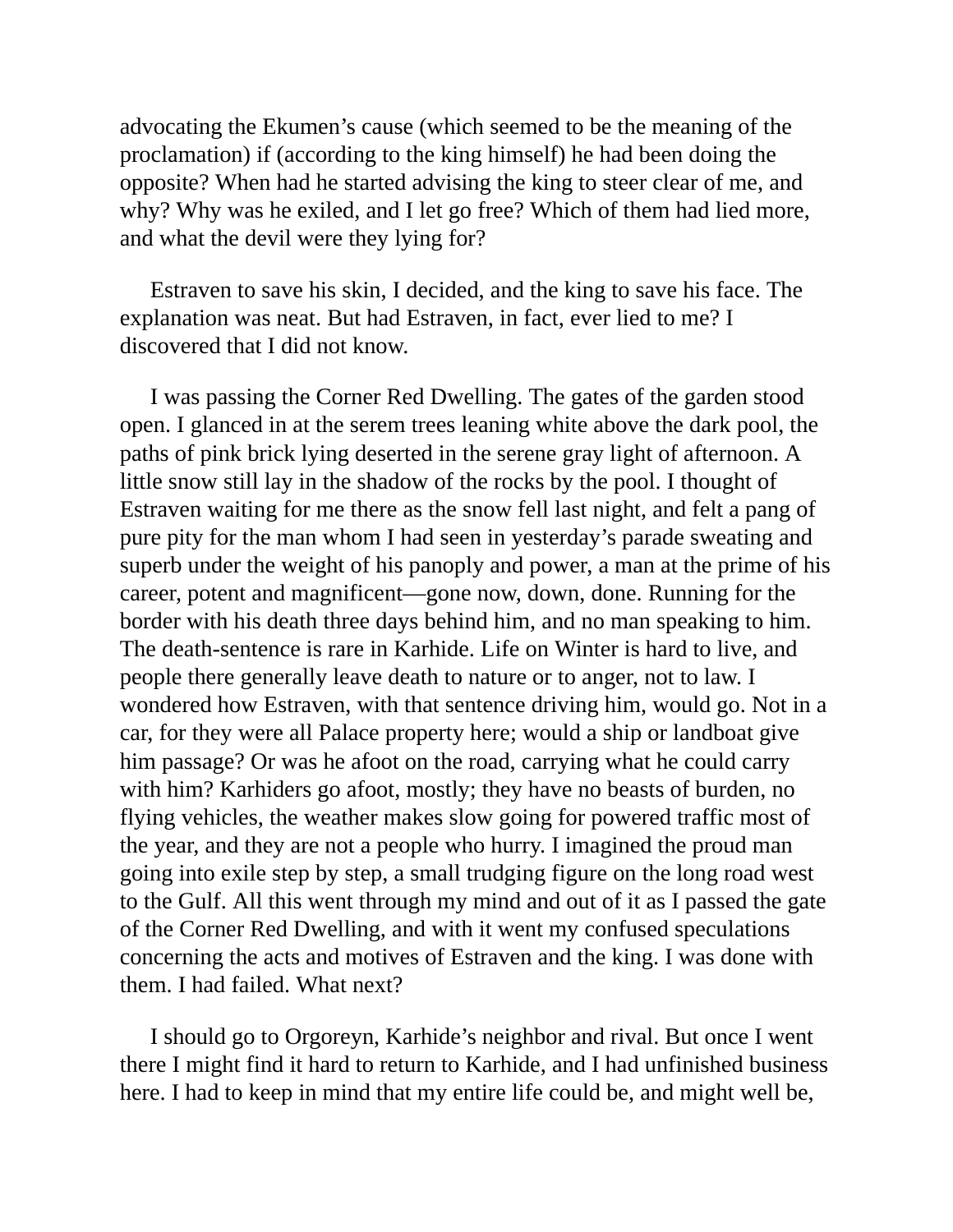used in achieving my mission for the Ekumen. No hurry. No need to rush off to Orgoreyn before I had learned more about Karhide, particularly about the Fastnesses. For two years I had been answering questions, now I would ask some. But not in Erhenrang. I had finally understood that Estraven had been warning me, and though I might distrust his warning I could not disregard it. He had been saying, however indirectly, that I should get away from the city and the court. For some reason I thought of Lord Tibe's teeth… The king had given me the freedom of the country; I would avail myself of it. As they say in Ekumenical School, when action grows unprofitable, gather information; when information grows unprofitable, sleep. I was not sleepy, yet. I would go east to the Fastnesses, and gather information from the Foretellers, perhaps.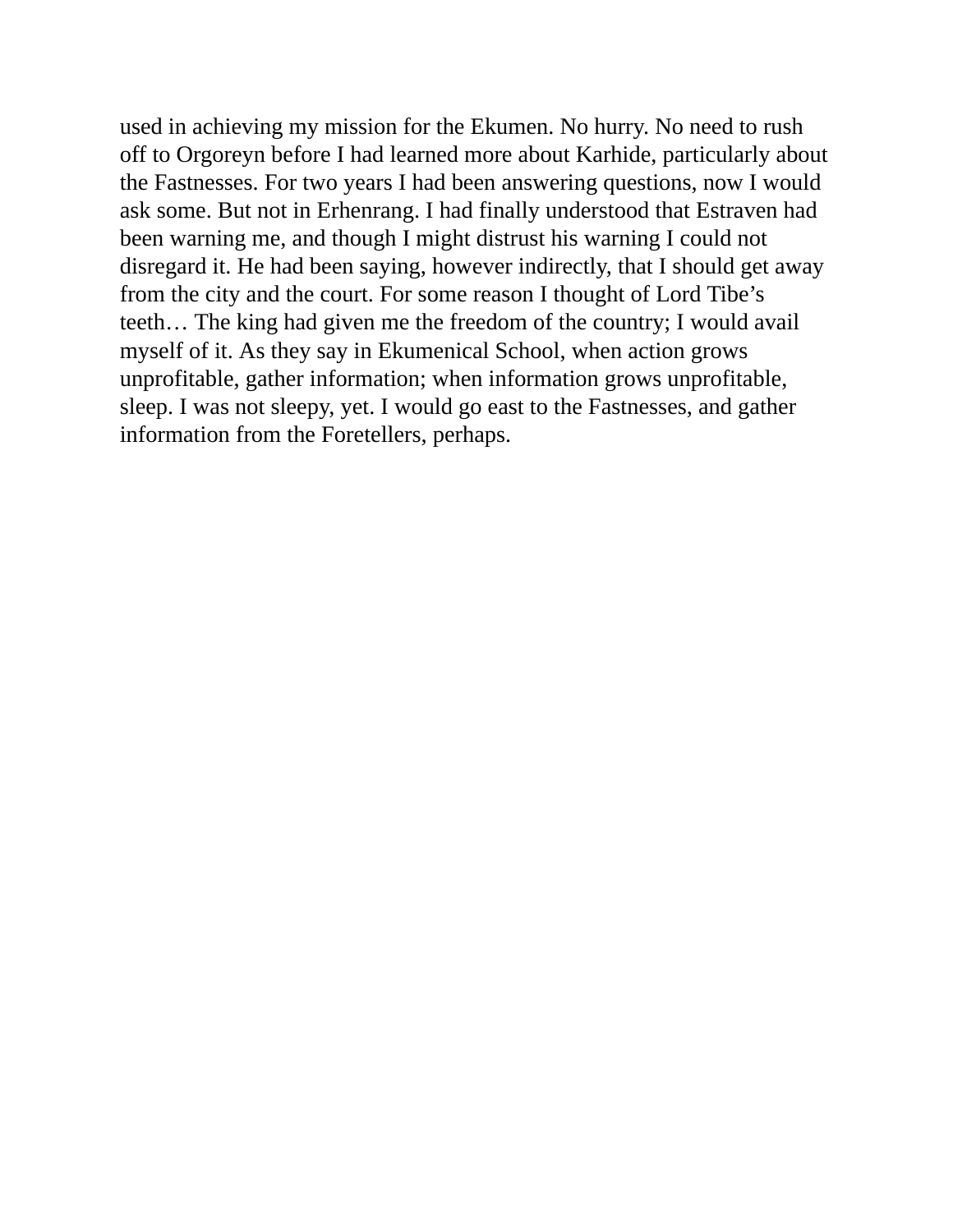## 4. The Nineteenth Day

*An East Karhidish story, as told in Gorinhering Hearth by Tobord Chorhawa, and recorded by G. A., 93/1492.*

LORD BEROSTY REM IR IPE came to Thangering Fastness and offered forty beryls and half the year's yield from his orchards as the price of a Foretelling, and the price was acceptable. He set his question to the Weaver Odren, and the question was, *On what day shall I die?*

The Foretellers gathered and went together into the darkness. At the end of darkness Odren spoke the answer: *You will die on Odstreth* (the 19th day of any month).

"In what month? in how many years?" cried Berosty, but the bond was broken, and there was no answer. He ran into the circle and took the Weaver Odren by the throat choking him and shouted that if he got no further answer he would break the Weaver's neck. Others pulled him off and held him, though he was a strong man. He strained against their hands and cried out, "Give me the answer!"

Odren said, "It is given, and the price paid. Go."

Raging then Berosty rem ir Ipe returned to Charuthe, the third Domain of his family, a poor place in northern Osnoriner, which he had made poorer in getting together the price of a Foretelling. He shut himself up in the strong-place, in the highest rooms of the Hearth-Tower, and would not come out for friend or foe, for seedtime or harvest, for kerrimer or foray, all that month and the next and the next, and six months went by and ten months went by, and he still kept like a prisoner to his room, waiting. On Onnetherhad and Odstreth (the 18th and 19th days of the month) he would not eat any food, nor would he drink, nor would he sleep.

His kemmering by love and vow was Herbor of the Geganner clan. This Herbor came in the month of Grende to Thangering Fastness and said to the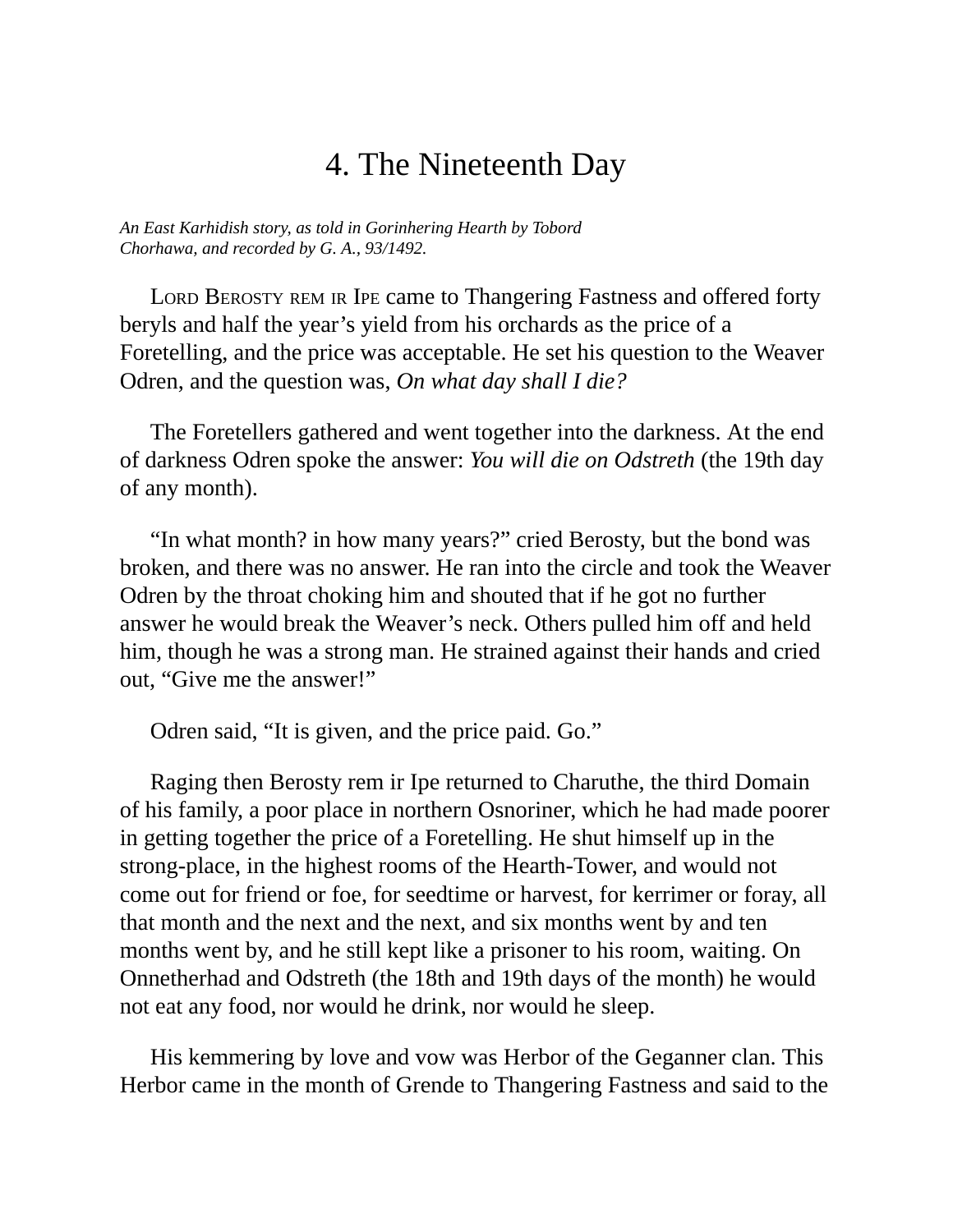Weaver, "I seek a Foretelling."

"What have you to pay?" Odren asked, for he saw that the man was poorly dressed and badly shod, and his sledge was old, and everything about him wanted mending.

"I will give my life," said Herbor.

"Have you nothing else, my lord?" Odren asked him, speaking now as to a great nobleman, "nothing else to give?"

"I have nothing else," said Herbor. "But I do not know if my life is of any value to you here."

"No," said Odren, "it is of no value to us."

Then Herbor fell on his knees, struck down by shame and love, and cried to Odren, "I beg you to answer my question. It is not for myself!"

"For whom, then?"" asked the Weaver.

"For my lord and kemmering Ashe Berosty," said the man, and he wept. "He has no love nor joy nor lordship since he came here and got that answer which was no answer. He will die of it."

"That he will: what does a man die of but his death?" said the Weaver Odren. But Berber's passion moved him, and at length he said, "I will seek the answer of the question you ask, Herbor, and I will ask no price. But bethink you, there is always a price. The asker pays what he has to pay." ,

Then Herbor set Odren's hands against his own eyes in sign of gratitude, and so the Foretelling went forward. The Foretellers gathered and went into the darkness. Herbor went among them and asked his question, and the question was, *How long will Ashe Berosty rem ir Ipe live?* For Herbor thought thus to get the count of days or years, and so set his love's heart at rest with certain knowledge. Then the Foretellers moved in the darkness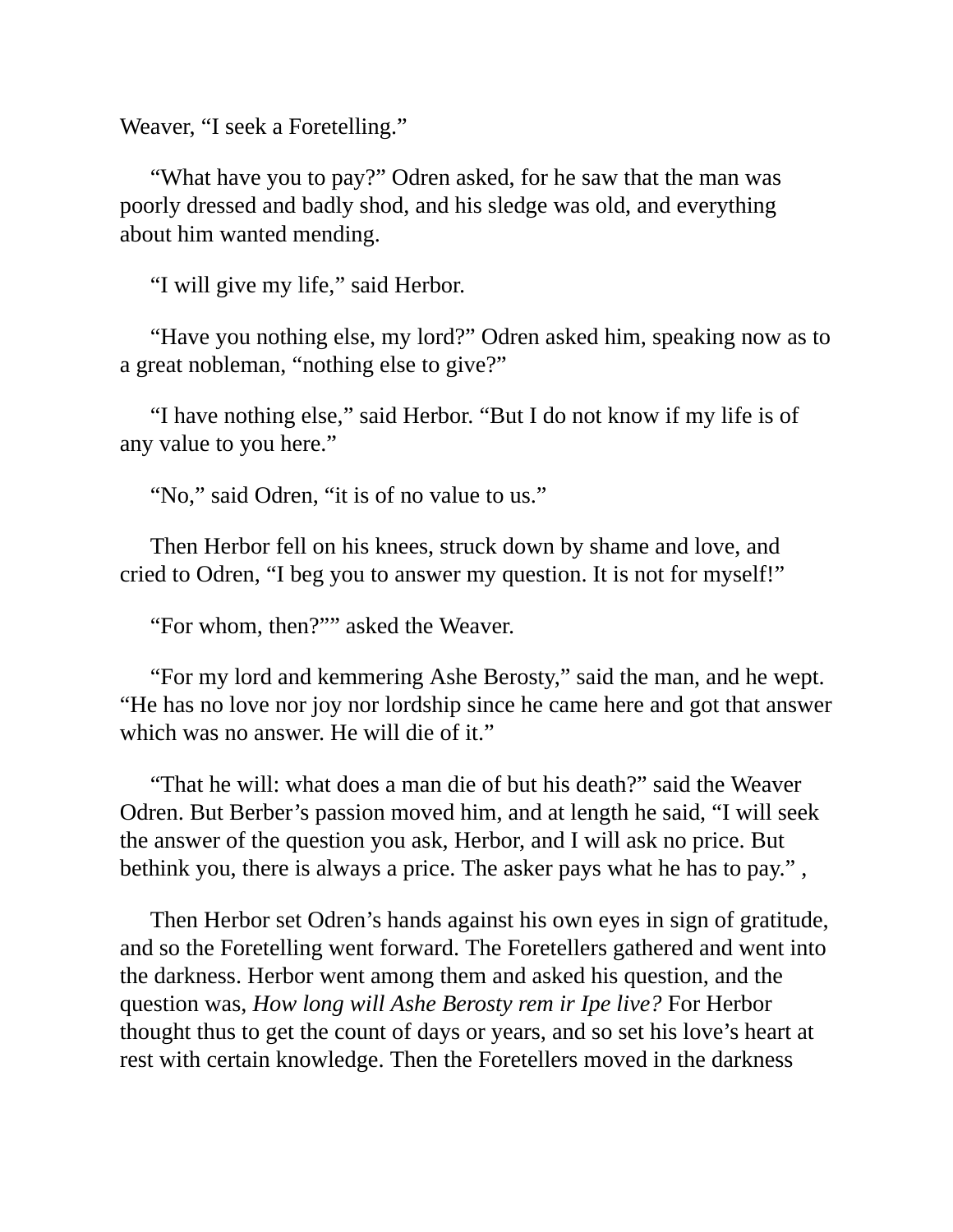and at last Odren cried in great pain, as if he burned in a fire, *Longer than Herbor of Geganner!*

It was not the answer Herbor had hoped, but it was the answer he got, and having a patient heart he went home to Charuthe with it, through the snows of Grende. He came into the Domain and into the strong-place and climbed the tower, and there found his kemmering Berosty sitting as ever blank and bleak by an ash-smothered fire, his arms lying on a table of red stone, his head sunk between his shoulders.

"Ashe," said Herbor, "I have been to Thangering Fastness, and have been answered by the Foretellers. I asked them how long you would live and their answer was, Berosty will live longer than Herbor."

Berosty looked up at him as slow as if the hinge in his neck had rusted, and said, "Did you ask them when I would die, then?"

"I asked how long you would live."

"How long? You fool! You had a question of the Foretellers, and did not ask them when I am to die, what day, month, year, how many days are left to me—you asked *how long?* O you fool, you staring fool, longer than you, yes, longer than you!" Berosty took up the great table of red stone as if it had been a sheet of tin and brought it down on Herbor's head. Herbor fell, and the stone lay on him. Berosty stood a while demented. Then he raised up the stone, and saw that it had crushed Herbor's skull. He set the stone back on its pedestal. He lay down beside the dead man and put his arms about him, as if they were in kemmer and all was well. So the people of Charuthe found them when they broke into the tower-room at last. Berosty was mad thereafter and had to be kept under lock, for he would always go looking for Herbor, who he thought was somewhere" about the Domain. He lived a month thus, and then hanged himself, on Odstreth, the nineteenth day of the month of Thern.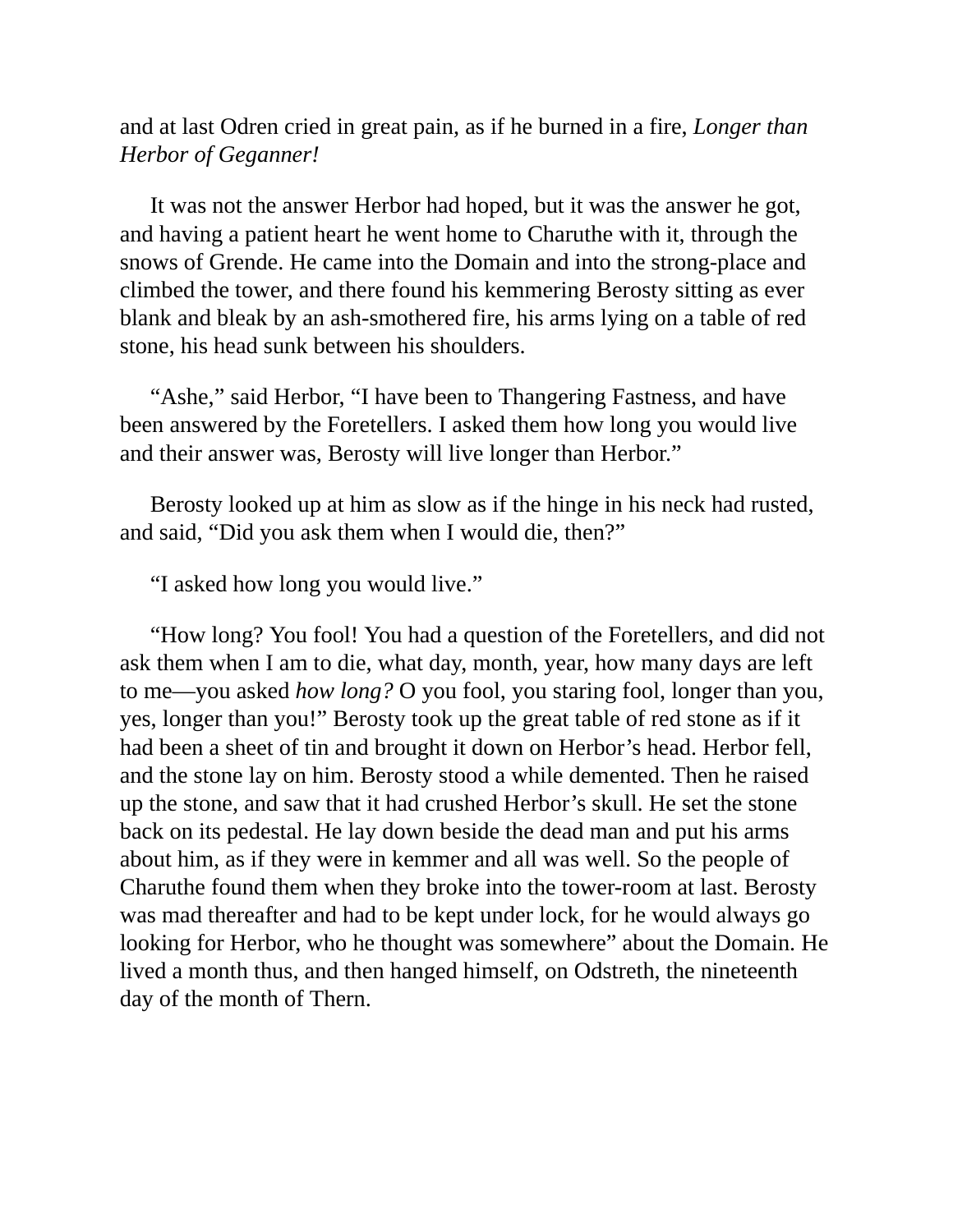## 5. The Domestication of Hunch

MY LANDLADY, a voluble man, arranged my journey into the East. "If a person wants to visit Fastnesses he's got to cross the Kargav. Over the mountains, into Old Karhide, to Her, the old Kings' City. Now I'll tell you, a hearthfellow of mine runs a landboat caravan over the Eskar Pass and yesterday he was telling me over a cup of orsh that they're going to make their first trip this summer on Getheny Osme, it having been such a warm spring and the road already clear up to Engohar and the plows will have the pass clear in another couple of days. Now you won't catch me crossing the Kargav, Erhenrang for me and a roof over my head. But I'm a Yomeshta, praise to the nine hundred Throne-Upholders and blest be the Milk of Meshe, and one can be a Yomeshta anywhere. We're a lot of newcomers, see, for my Lord Meshe was born 2,202 years-ago, but the Old Way of the Handdara goes back ten thousand years before that. You have to go back to the Old Land if you're after the Old Way. Now look here, Mr. Ai, I'll have a room in this island for you whenever you come back, but I believe you're a wise man to be going out of Erhenrang for a while, for everybody knows that the Traitor made a great show of befriending you at the Palace. Now with old Tibe as the King's Ear things will go smooth again. Now if you go down to the New Port you'll find my hearthfellow there, and if you tell him I sent you…"

And so on. He was, as I said, voluble, and having discovered that I had no shifgrethor took every chance to give me advice, though even he disguised it with it's and as-ifs. He was the superintendent of my island; I thought of him as my landlady, for he had fat buttocks that wagged as he walked, and a soft fat face, and a prying, spying, ignoble, kindly nature. He was good to me, and also showed my room while I was out to thrill-seekers for a small fee: See the Mysterious Envoy's room! He was so feminine in looks and manner that I once asked him how many children he had. He looked glum. He had never borne any. He had, however, sired four. It was one of the little jolts I was always getting. Cultural shock was nothing much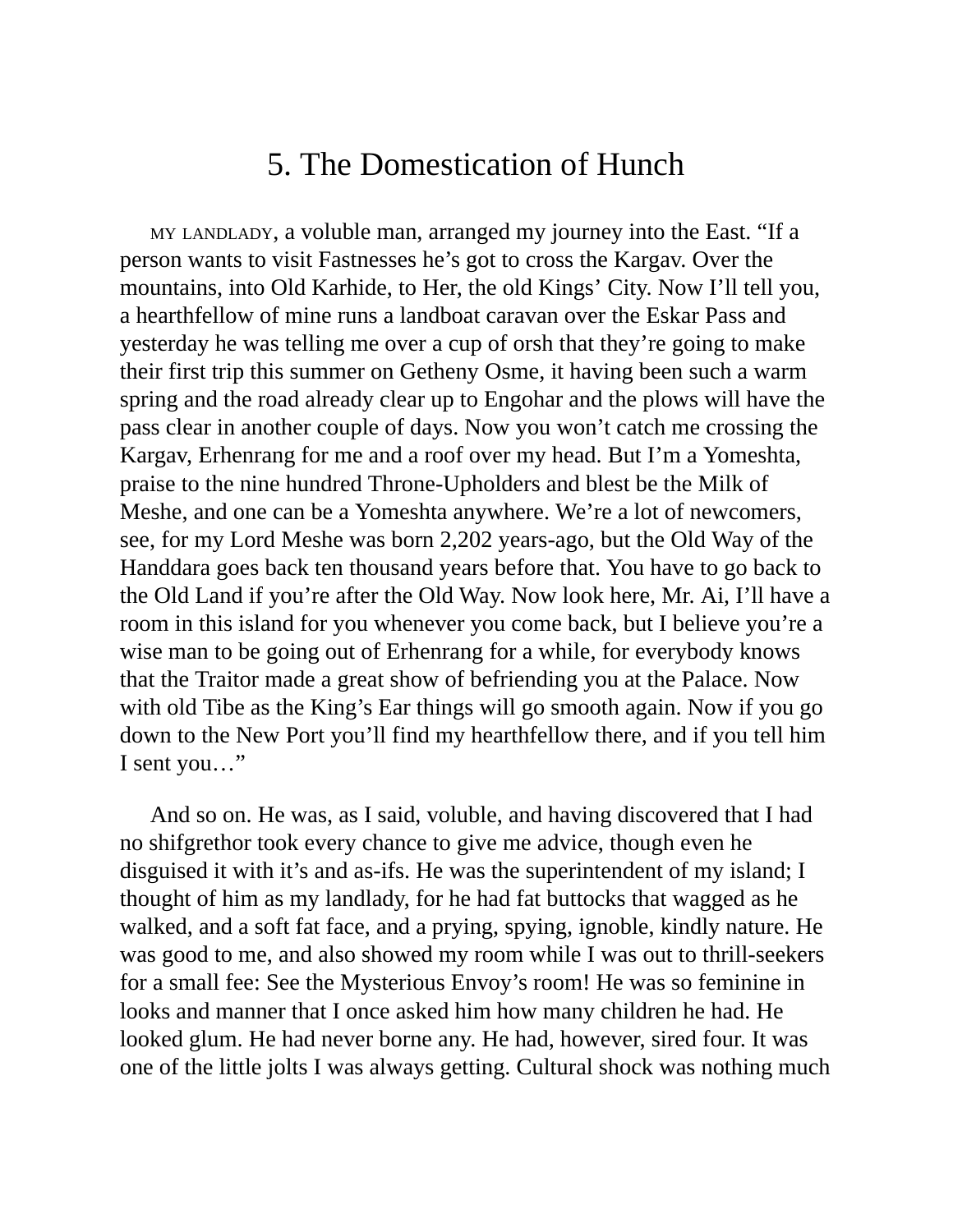compared to the biological shock I suffered as a human male among human beings who were, five-sixths of the time, hermaphroditic neuters.

The radio bulletins were full of the doings of the new Prime Minister, Pemmer Harge rem ir Tibe. Much of the news concerned affairs up north in the Sinoth Valley. Tibe evidently was going to press Karhide's claim to that region: precisely the kind of action which, on any other world at this stage of civilization, would lead to war. But on Gethen nothing led to war. Quarrels, murders, feuds, forays, vendettas, assassinations, tortures and abominations, all these were in their repertory of human accomplishments; but they did not go to war. They lacked, it seemed, the capacity to *mobilize.* They behaved like animals, in that respect; or like women. They did not behave like men, or ants. At any rate they never yet had done so. What I knew of Orgoreyn indicated that it had become, over the last five or six centuries, an increasingly mobilizable society, a real nation-state. The prestige-competition", heretofore mostly economic, might force Karhide to emulate its larger neighbor, to become a nation instead of a family quarrel, as Estraven had said; to become, as Estraven had also said, patriotic. If this occurred the Gethenians might have an excellent chance of achieving the condition of war.

I wanted to go to Orgoreyn and see if my guesses concerning it were sound, but I wanted to finish up with Karhide first; so I sold another ruby to the scar-faced jeweler in Eng Street, and with no baggage but my money, my ansible, a few instruments and a change of clothes, set off as passenger on a trade-caravan on the first day of the first month of summer.

The landboats left at daybreak from the windswept loading-yards of the New Port. They drove under the Arch and turned east, twenty bulky, quietrunning, barge-like trucks on caterpillar treads, going single file down the deep streets of Erhenrang through the shadows of morning. They carried boxes of lenses, reels of soundtapes, spools of copper and platinum wire, bolts of plant-fiber cloth raised and woven in the West Fall, chests of dried fish-flakes from the Gulf, crates of ballbearings and other small machine parts, and ten truck-loads of Orgota kardik-grain: all bound for the Pering Storm-border, the northeast corner of the land. All shipping on the Great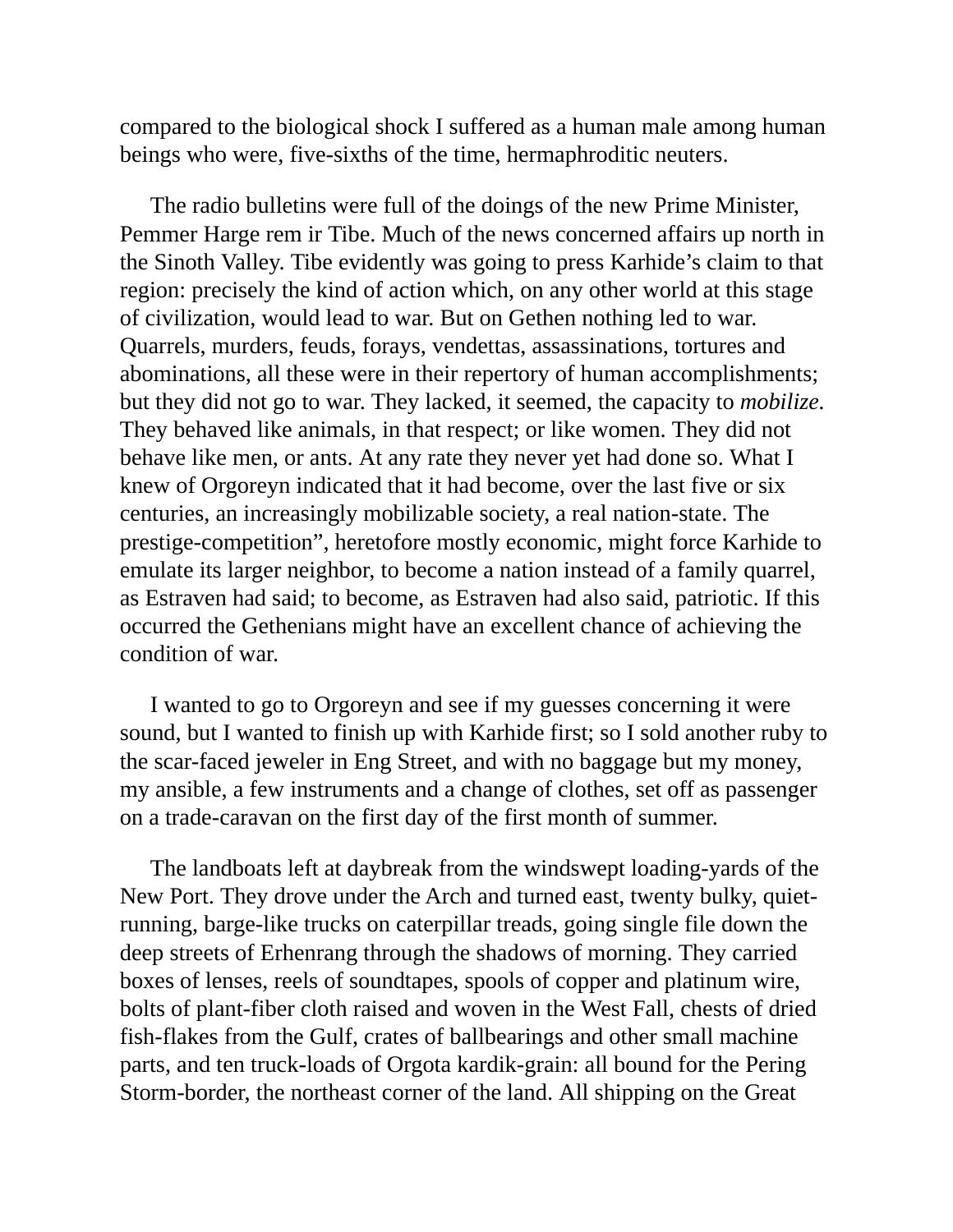Continent is by these electric-powered trucks, which go on barges on the rivers and canals where possible. During the deep-snow months, slow tractor-plows, power-sledges, and the erratic ice-ships on frozen rivers are the only transport beside skis and manhauled sledges; during the Thaw no form of transport is reliable; so most freight traffic goes with a rush, come summer. The roads then are thick with caravans. Traffic is controlled, each vehicle or caravan being required to keep in constant radio touch with checkpoints along the way. It all moves along, however crowded, quite steadily at the rate of 25 miles per hour (Terran). Gethenians could make their vehicles go faster, but they do not. If asked why not, they answer "Why?" Like asking Terrans why all our vehicles must go so fast; we answer "Why not?" No disputing tastes. Terrans tend to feel they've got to get ahead, make progress. The people of Winter, who always live in the Year One, feel that progress is less important than presence. My tastes were Terran, and leaving Ehrenrang I was impatient with the methodical pace of the caravan; I wanted to get out and run. I was glad to get clear of those long stone streets overhung with black, steep roofs. and innumerable towers, that sunless city where all my chances had turned to fear and betrayal.

Climbing the Kargav foothills the caravan halted briefly but often for meals at roadside inns. Along in the afternoon we got our first full view of the range from a foothill summit. We saw Kostor, which is four miles high, from foot to crest; the huge slant of its western slope hid the peaks north of it, some of which go up to thirty thousand feet. South from Kostor one peak after another stood out white against a colorless sky; I counted thirteen, the last an undefined glimmer in the mist of distance in the south. The driver named the thirteen for me, and told me stories of avalanches, and landboats blown off the road by mountain winds, and snowplow crews marooned for weeks in inaccessible heights, and so on, in a friendly effort to terrify me. He described having seen the truck ahead of his skid and go over a thousand-foot precipice; what was remarkable, he said, was the slowness with which it fell. It seemed to take all afternoon floating down into the abyss, and he had been very glad to see it at last vanish, with no sound at all, into a forty-foot snowdrift at the bottom.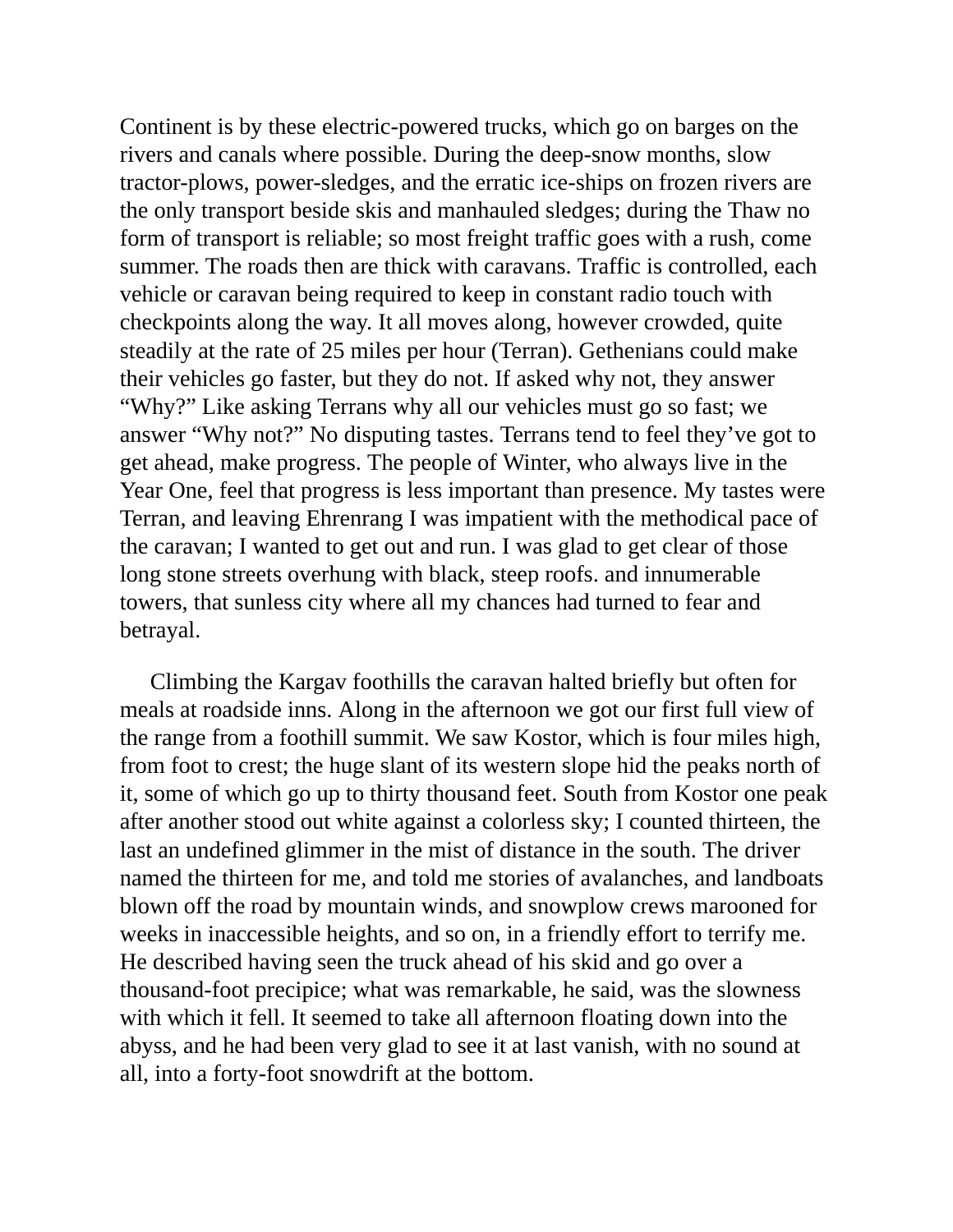At Third Hour we stopped for dinner at a large inn, a grand place with vast roaring fireplaces and vast beam-roofed rooms full of tables loaded with good food; but we did not stay the night. Ours was a sleeper-caravan, hurrying (in its Karhidish fashion) to be the first of the season into the Pering Storm country, to skim the cream of the market for its merchantentrepreneurs. The truck-batteries were recharged, a new shift of drivers took over, and we went on. One truck of the caravan served as sleeper, for drivers only. No beds for passengers. I spent the night in the cold cab on the hard seat, with one break along near midnight for supper at a little inn high in the hills. Karhide is no country for comfort.

At dawn I was awake and saw that we had left everything behind except rock, and ice, and light, and the narrow road always going up and up under our treads. I thought, shivering, that there are things that outweigh comfort, unless one is an old woman or a cat.

No more inns now, among these appalling slopes of snow and granite. At mealtimes the landboats came silently to a halt one after the other on some thirty-degree, snow-encroached grade, and everybody climbed down from the cabs and gathered about the sleeper, from which bowls of hot soup were served, slabs of dried breadapple, and sour beer in mugs. We stood about stamping in the snow, gobbling up food and drink, backs to the bitter wind that was filled with a glittering dust of dry snow. Then back into the landboats, and on, and up. At noon in the passes of Wehoth, at about 14,000 feet, it was 82°F. in the sun and 13° in the shade. The electric engines were so quiet that one could hear avalanches grumble down immense blue slopes on the far side of chasms twenty miles across.

Late that afternoon we passed the summit, at Eskar, 15,200 feet. Looking up the slope of the southern face of Kostor, up which we had been infinitesimally crawling all day, I saw a queer rock-formation a quarter mile or so above the road, a castle-like outcropping. "See the Fastness up there?" said the driver.

"That's a building?"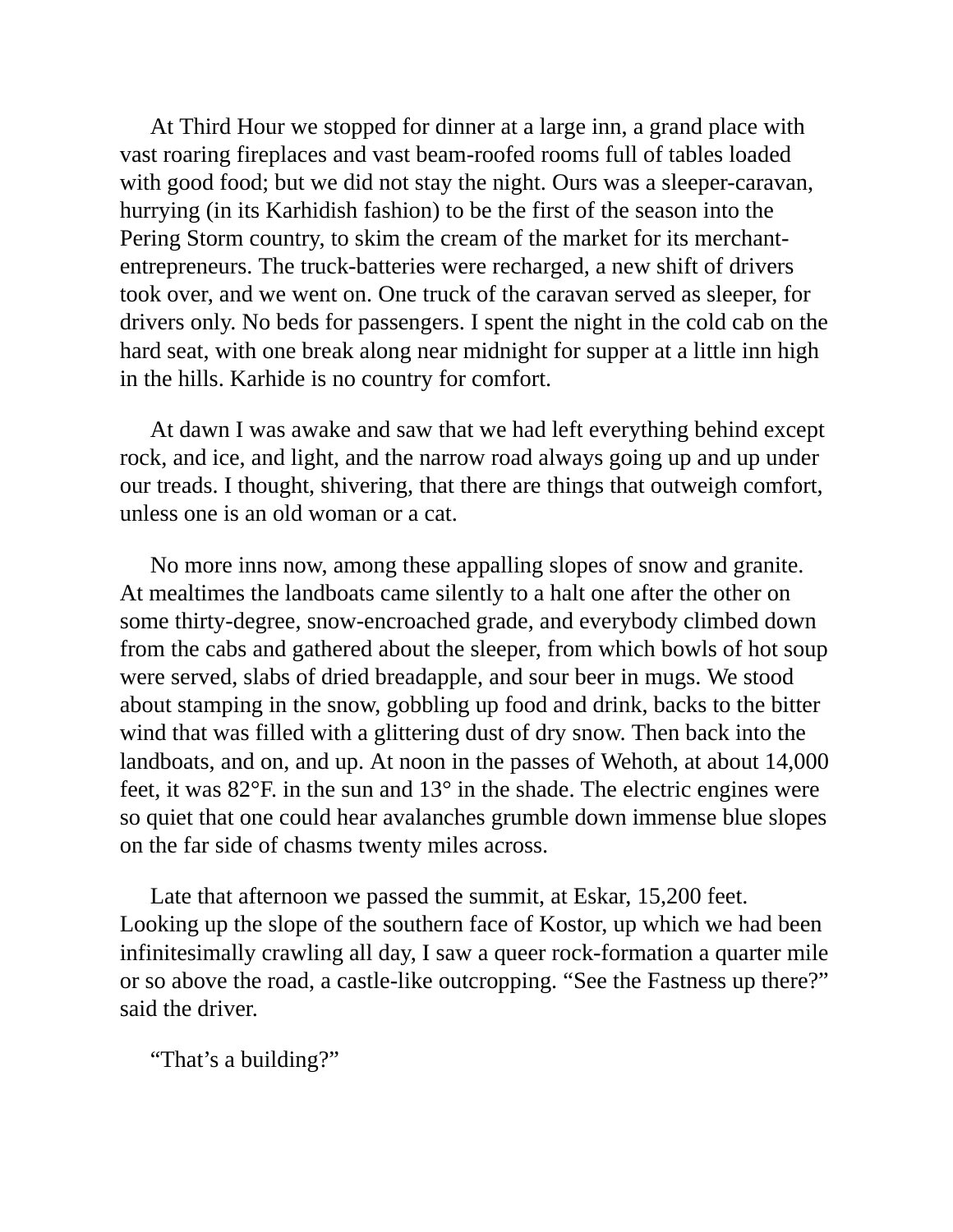"That's Ariskostor Fastness."

"But no one could live up here."

"Oh, the Old Men can. I used to drive in a caravan that brought up their food from Erhenrang, late in summer. Of course they can't get in or out for ten or eleven months of the year, but they don't care. There's seven or eight Indwellers up there."

I stared up at the buttresses of rough rock, solitary in the huge solitude of the heights, and I did not believe the driver; but I suspended my disbelief. If any people could survive in such a frozen aerie, they would be Karhiders.

The road descending swung far north and far south, edging along precipices, for the east slope of the Kargav is harsher than the west, falling to the plains in great stairsteps, the raw fault-blocks of the mountains' making. At sunset we saw a tiny string of dots creeping through a huge white shadow seven thousand feet below: a landboat caravan that had left Erhenrang a day ahead of us. Late the next day we had got down there and were creeping along that same snow-slope, very softly, not sneezing, lest we bring down the avalanche. From there we saw for a while, away below and beyond us eastward, vague vast lands blurred with clouds and shadows of clouds and streaked with silver of rivers, the Plains of Rer.

At dusk of the fourth day out from Erhenrang we came to Rer. Between the two cities lie eleven hundred miles, and a wall several miles high, and two or three thousand years. The caravan halted outside the Western Gate, where it would be shifted onto canal-barges. No landboat or car can enter Rer. It was built before Karhiders used powered vehicles, and they have been using them for over twenty centuries. There are no streets in Rer. There are covered walks, tunnel-like, which in summer one may walk through or on top of as one pleases. The houses and islands and Hearths sit every which way, chaotic, in a profuse prodigious confusion that suddenly culminates (as anarchy will do in Karhide) in splendor: the great Towers of the Un-Palace, blood-red, windowless. Built seventeen centuries ago, those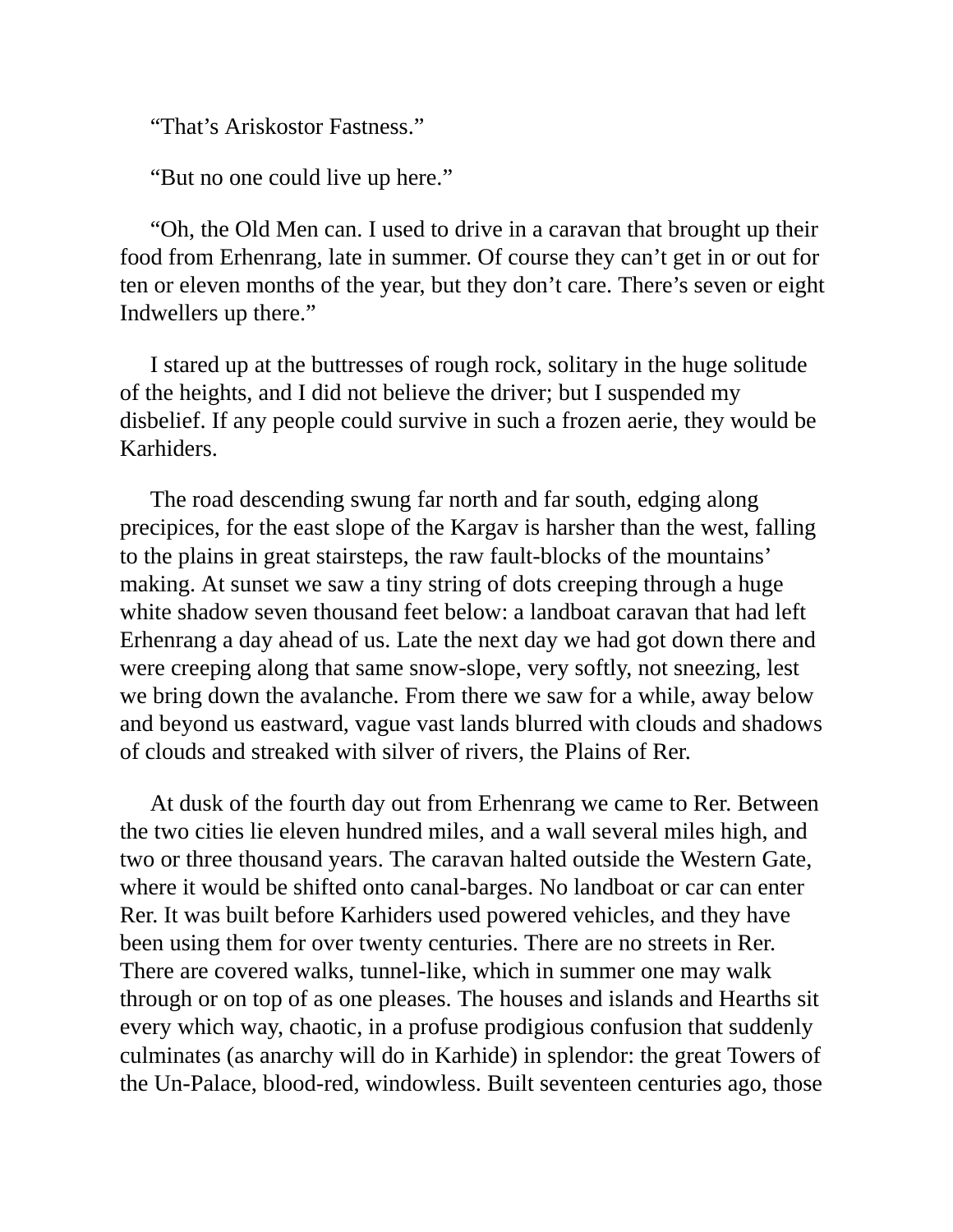towers housed the kings of Karhide for a thousand years, until Argaven Harge, first of his dynasty, crossed the Kargav and settled the great valley of the West Fall. All the buildings of Rer are fantastically massive, deepfounded, weatherproof and waterproof. In winter the wind of the plains may keep the city clear of snow, but when it blizzards and piles up they do not clear the streets, having no streets to clear. They use the stone tunnels, or burrow temporary ones in the snow. Nothing of the houses but the roof sticks out above the snow, and the winter-doors may be set under the eaves or in the roof itself, like dormers. The Thaw is the bad time on that plain of many rivers. The tunnels then are storm-sewers, and the spaces between buildings become canals or lakes, on which the people of Rer boat to their business, fending off small ice-floes with the oars. And always, over the dust of summer, the snowy roof-jumble of winter, or the floods of spring, the red Towers loom, the empty heart of the city, indestructible.

I lodged in a dreary overpriced inn crouching in the lee of the Towers. I got up at dawn after many bad dreams, and paid the extortioner for bed and breakfast and inaccurate directions as to the way I should take, and set forth afoot to find Otherhord, an ancient Fastness not far from Rer. I was lost within fifty yards of the inn. By keeping the Towers behind me and the huge white loom of the Kargav on my right, I got out of the city headed south, and a farmer's child met on the road told me where to turn off for Otherhord.

I came there at noon. That is, I came somewhere at noon, but I wasn't sure where. It was mainly a forest or a thick wood; but the woods were even more carefully tended than is usual in that country of careful foresters, and the path led along the hillside right in among the trees. After a while I became aware that there was a wooden hut just off the path to my right, and then I noticed a quite large wooden building a little farther off to my left; and from somewhere there came a delicious smell of fresh frying fish.

I went slowly along the path, a little uneasy. I didn't know how the Handdarata felt about tourists. I knew very little about them in fact. The Handdara is a religion without institution, without priests, without hierarchy, without vows, without creed; I am still unable to say whether it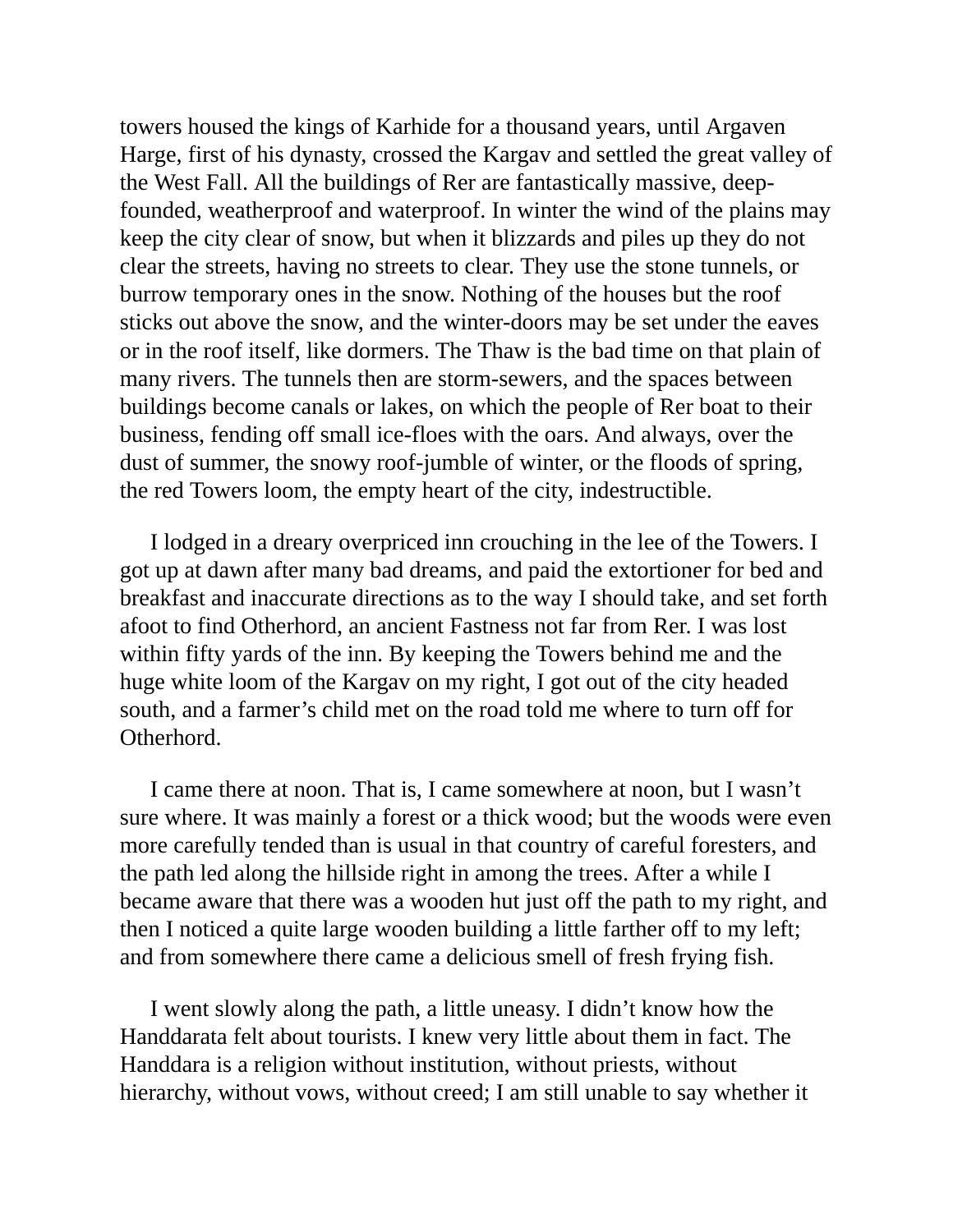has a God or not. It is elusive. It is always somewhere else. Its only fixed manifestation is in the Fastnesses, retreats to which people may retire and spend the night or a lifetime. I wouldn't have been pursuing this curiously intangible cult into its secret places at all, if I hadn't wanted to answer the question left unanswered by the Investigators: What are the Foretellers, and what do they actually do?

I had been longer in Karhide now than the Investigators had, and I doubted that there was anything to the stories of Foretellers and their prophecies. Legends of prediction are common throughout the whole Household of Man. Gods speak, spirits speak, computers speak. Oracular ambiguity or statistical probability provides loopholes, and discrepancies are expunged by Faith. However, the legends were worth investigating. I hadn't yet convinced any Karhider of the existence of telepathic communication; they wouldn't believe it till they "saw" it: my position exactly, regarding the Foretellers of the Handdara.

As I went on along the path I realized that a whole village or town was scattered about in the shadow of that slanting forest, all as random as Rer was, but secretive, peaceful, rural. Over every roof and path hung the boughs of the hemmens, the commonest tree of Winter, a stout conifer with thick pale-scarlet needles. Hemmen-cones littered the branching paths, the wind was scented with hemmen-pollen, and all the houses were built of the dark hemmen-wood. I stopped at last wondering which door to knock at, when a person came sauntering out of the trees and greeted me courteously. "Will you be looking for a dwelling-place?" he asked.

"I've come with a question for the Foretellers." I had decided to let them take me, at first anyhow, for a Karhider. Like the Investigators I had never had any trouble passing as a native, if I wanted to; among all the Karhidish dialects my accent went unnoticed, and my sexual anomalies were hidden by the heavy clothing. I lacked the fine thick hair-thatch and the downward eye-slant of the typical Gethenian, and was blacker and taller than most, but not beyond the range of normal variation. My beard had been permanently depilated before I left Ollul (at that time we didn't yet know about the 'pelted' tribes of Perunter, who are not only bearded but hairy all over, like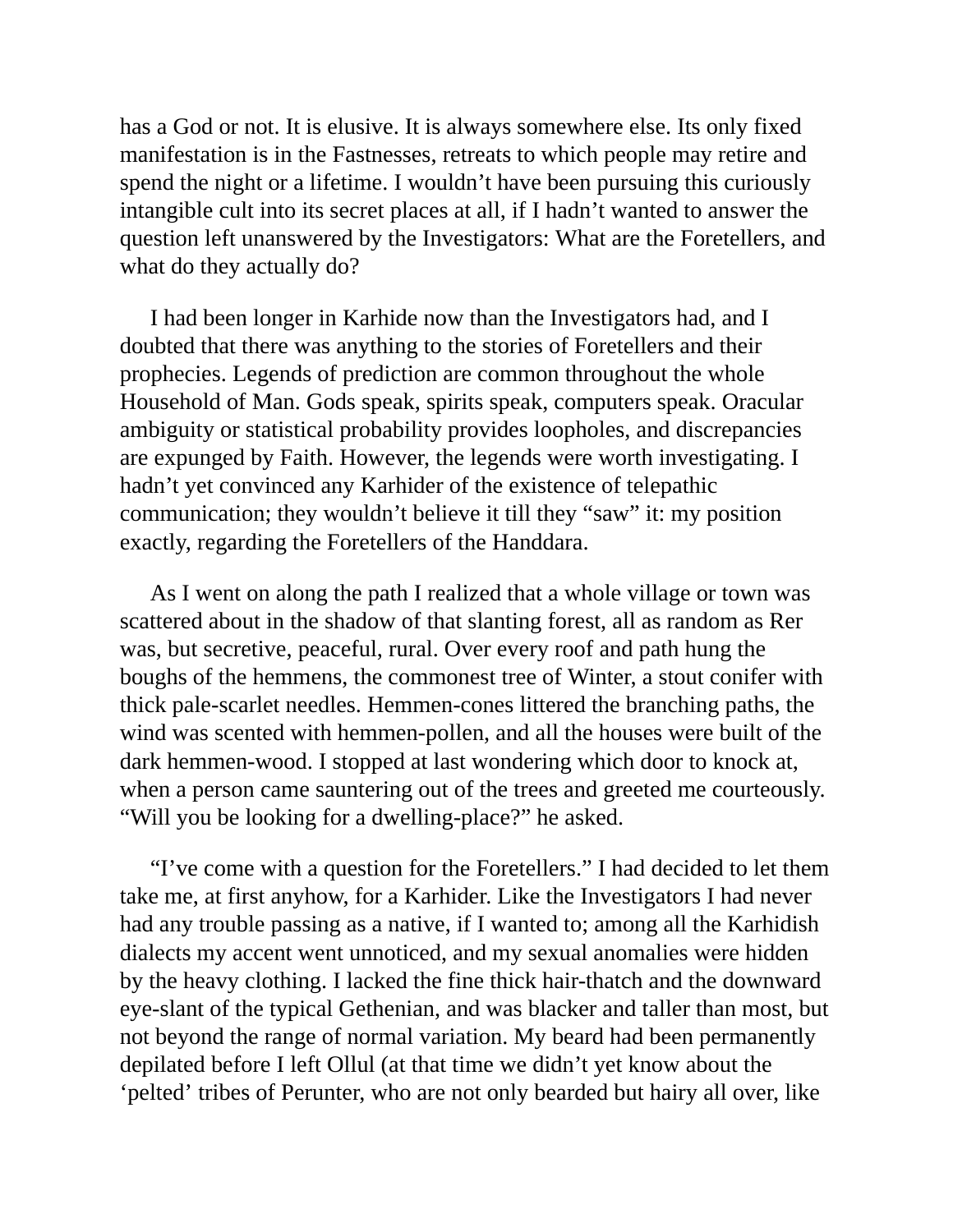White Terrans). Occasionally I was asked how my nose got broken. I have a flat nose; Gethenian noses are prominent and narrow, with constricted passages, well adapted to breathing subfreezing air. The person on the path at Otherhord looked with mild curiosity at my nose, and answered, "Then perhaps you'll want to speak to the Weaver? He's down in the glade now, unless he went out with the woodsledge. Or would you rather talk first to one of the Celibates?"

"I'm not sure. I'm exceedingly ignorant—"

The young man laughed and bowed. "I am honored!" he said. "I've lived here three years, but haven't yet acquired enough ignorance to be worth mentioning." He was highly amused, but his manner was gentle, and I managed to recollect enough scraps of Handdara lore to realize that I had been boasting, very much as if I'd come up to him and said, "I'm exceedingly handsome&hellip"

"I meant, I don't know anything about the Foretellers—"

"Enviable!" said the young Indweller. "Behold, we must sully the plain snow with footprints, in order to get anywhere. May I show you the way to the glade? My name is Goss."

It was a first name. "Genry," I said, abandoning my 'L'. I followed Goss farther into the chill shade of the forest. The narrow path changed direction often, winding up the slope and down again; here and there, near it or away off among the massive trunks of the hemmens, stood the small, forestcolored houses. Everything was red and brown, dank, still, fragrant, gloomy. From one of the houses drifted the faint whistling sweetness of a Karhidish flute. Goss went light and quick, graceful as a girl, some yards ahead of me. All at once his white shirt blazed out, and I came out after him from shadow into full sunlight on a wide green meadow.

Twenty feet from us stood a figure, straight, motionless, profiled, the scarlet hieb and white shirt an inlay of bright enamel against the green of the high grass. A hundred yards beyond him stood another statue, in blue and white; this one never moved or glanced our way all the time we talked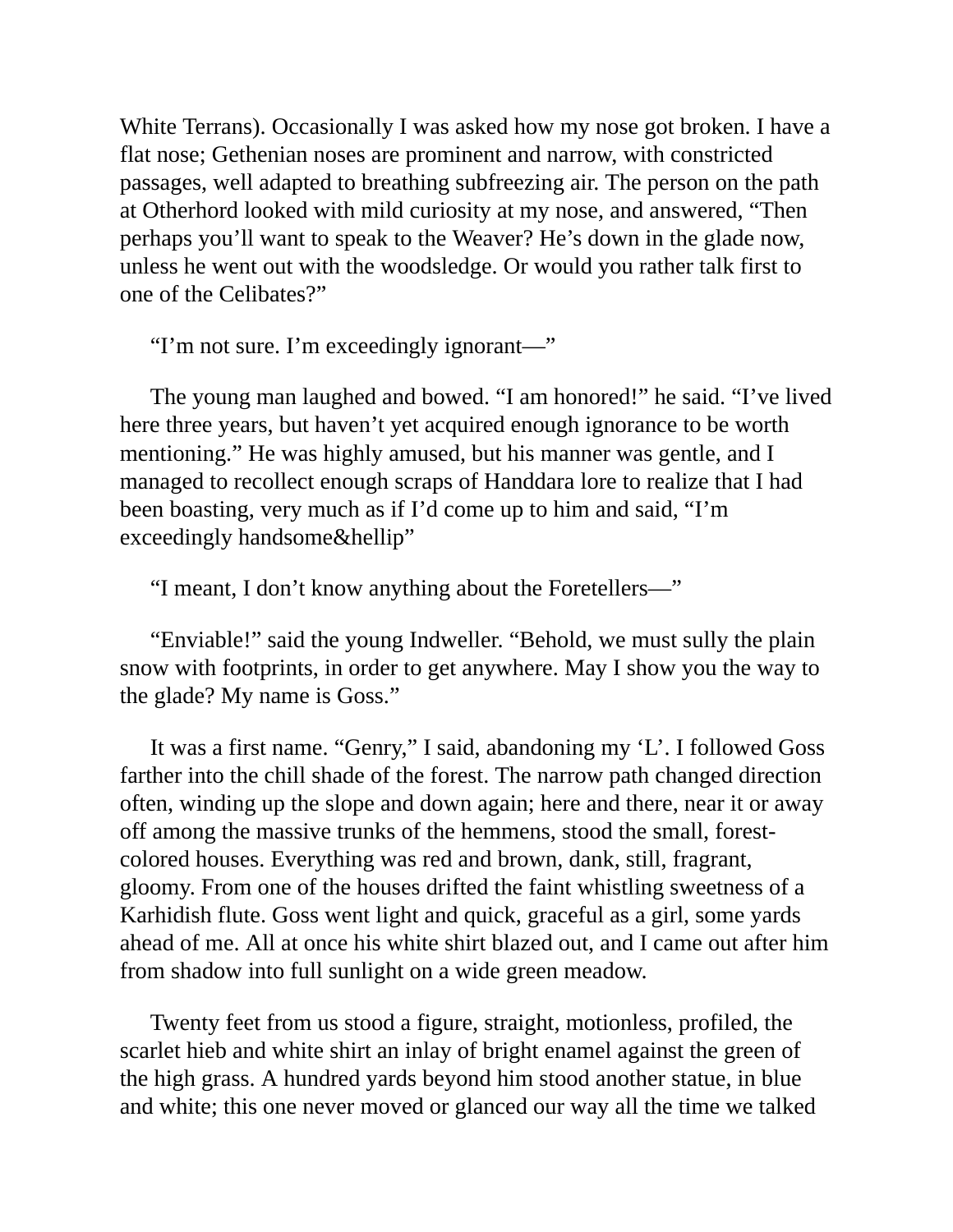with the first one. They were practicing the Handdara discipline of Presence, which is a kind of trance&mdashthe Handdarata, given to negatives, call it an untrance— involving self-loss (self-augmentation?) through extreme sensual receptiveness and awareness. Though the technique is the exact opposite of most techniques of mysticism it probably is a mystical discipline, tending towards the experience of Immanence; but I can't categorize any practice of the Handdarata with certainty. Goss spoke to the person in scarlet. As he broke from his intense movelessness and looked at us and came slowly towards us, I felt an awe of him. In that noon sunlight he shone of his own light.

He was as tall as I, and slender, with a clear, open, and beautiful face. As his eyes met mine I was suddenly moved to bespeak him, to try to reach him with the mindspeech I had never used since I landed on Winter, and should not use, yet. The impulse was stronger than the restraint. I bespoke him. There was no response. No contact was made. He continued to look straight at me. After a moment he smiled and said in a soft, rather high voice, "You're the Envoy, aren't you?"

I stammered and said, "Yes."

"My name is Faxe. We're honored to receive you. Will you stay with us in Otherhord a while?"

"Willingly. I am seeking to learn about your practice of Foretelling. And if there's anything I can tell you in return about what I am, where I come frommdash;"

"Whatever you like," said Faxe with a serene smile. "This is a pleasant thing, that you should cross the Ocean of Space, and then add another thousand miles and a crossing of the Kargav to your journey to come to us here."

"I wanted to come to Otherhord because of the fame of its predictions."

"You want to watch us foretelling, then, perhaps. Or have you a question of your own?"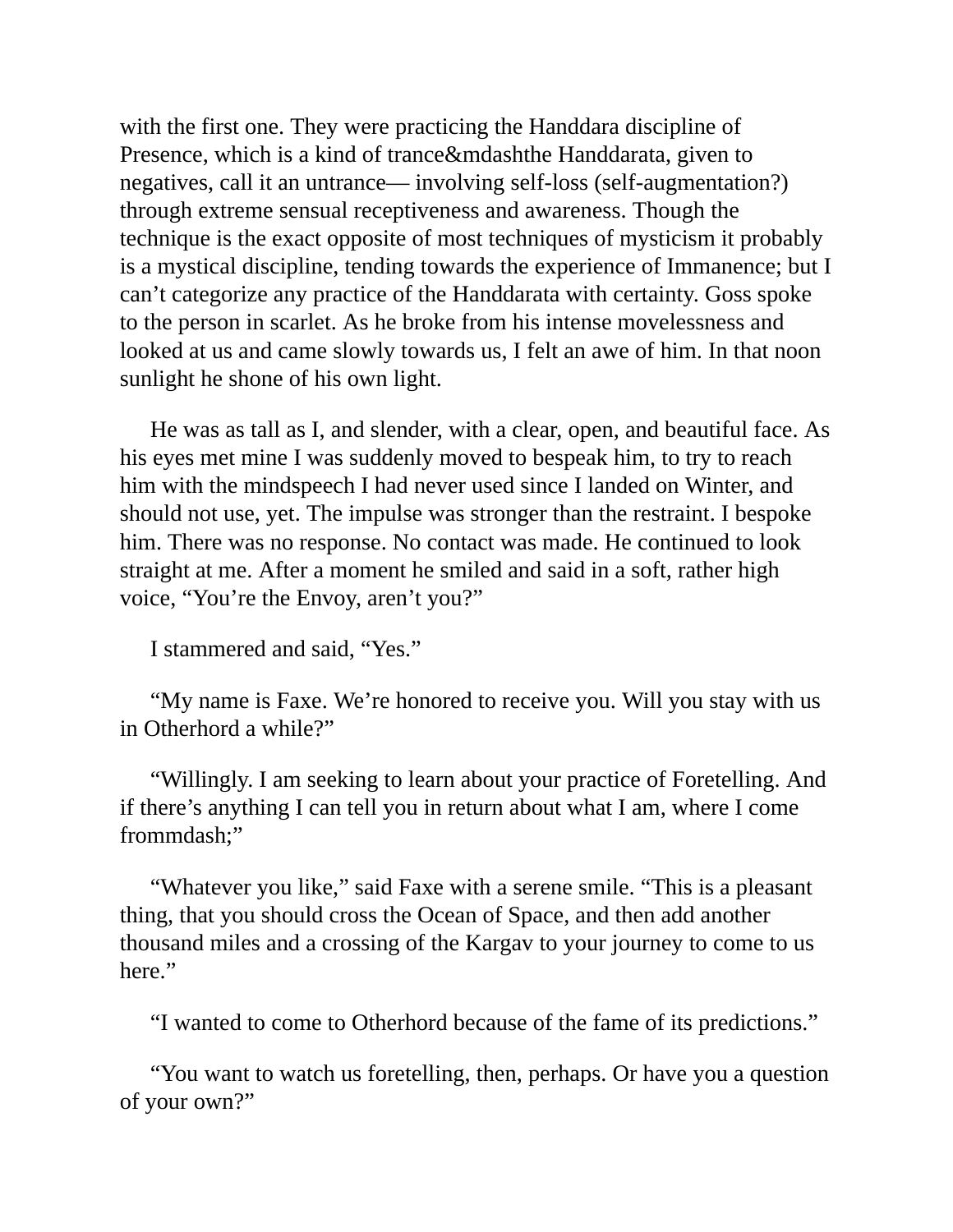His clear eyes compelled truth. "I don't know," I said.

*"Nusuth,"* said he, "it doesn't matter. Perhaps if you stay a while you'll find if you have a question, or no question… There are only certain times, you know, when the Foretellers are able to meet together, so in any case you'd dwell with us some days."

I did, and they were pleasant days. Time was unorganized except for the communal work, field labor, gardening, woodcutting, maintenance, for which transients such as myself were called on by whatever group most needed a hand. Aside from the work, a day might pass without a word spoken; those I talked with most often were young Goss, and Faxe the Weaver, whose extraordinary character, as limpid and unfathomable as a well of very clear water, was a quintessence of the character of the place. In the evenings there might be a gathering in the hearth-room of one or another of the low, tree-surrounded houses; there was conversation, and beer, and there might be music, the vigorous music of Karhide, melodically simple but rhythmically complex, always played extempore. One night two Indwellers danced, men so old that their hair had whitened, and their limbs were skinny, and the downward folds at the outer eye-corners half hid their dark eyes. Their dancing was slow, precise, controlled; it fascinated eye and mind. They began dancing during Third Hour after dinner. Musicians joined in and dropped out at will, all but the drummer who never stopped his subtle changing beat. The two old dancers were still dancing at Sixth Hour, midnight, after five Terran hours. This was the first time I had seen the phenomenon of *dothe—*the voluntary, controlled use of what we call "hysterical strength"—and thereafter I was readier to believe tales concerning the Old Men of the Handdara.

It was an introverted life, self-sufficient, stagnant, steeped in that singular "ignorance" prized by the Handdarata and obedient to their rule of inactivity or noninterference. That rule (expressed in the word *nusuth,* which I have to translate as "no matter") is the heart of the cult, and I don't pretend to understand it. But I began to understand Karhide better, after a halfmonth in Otherhord. Under that nation's politics and parades and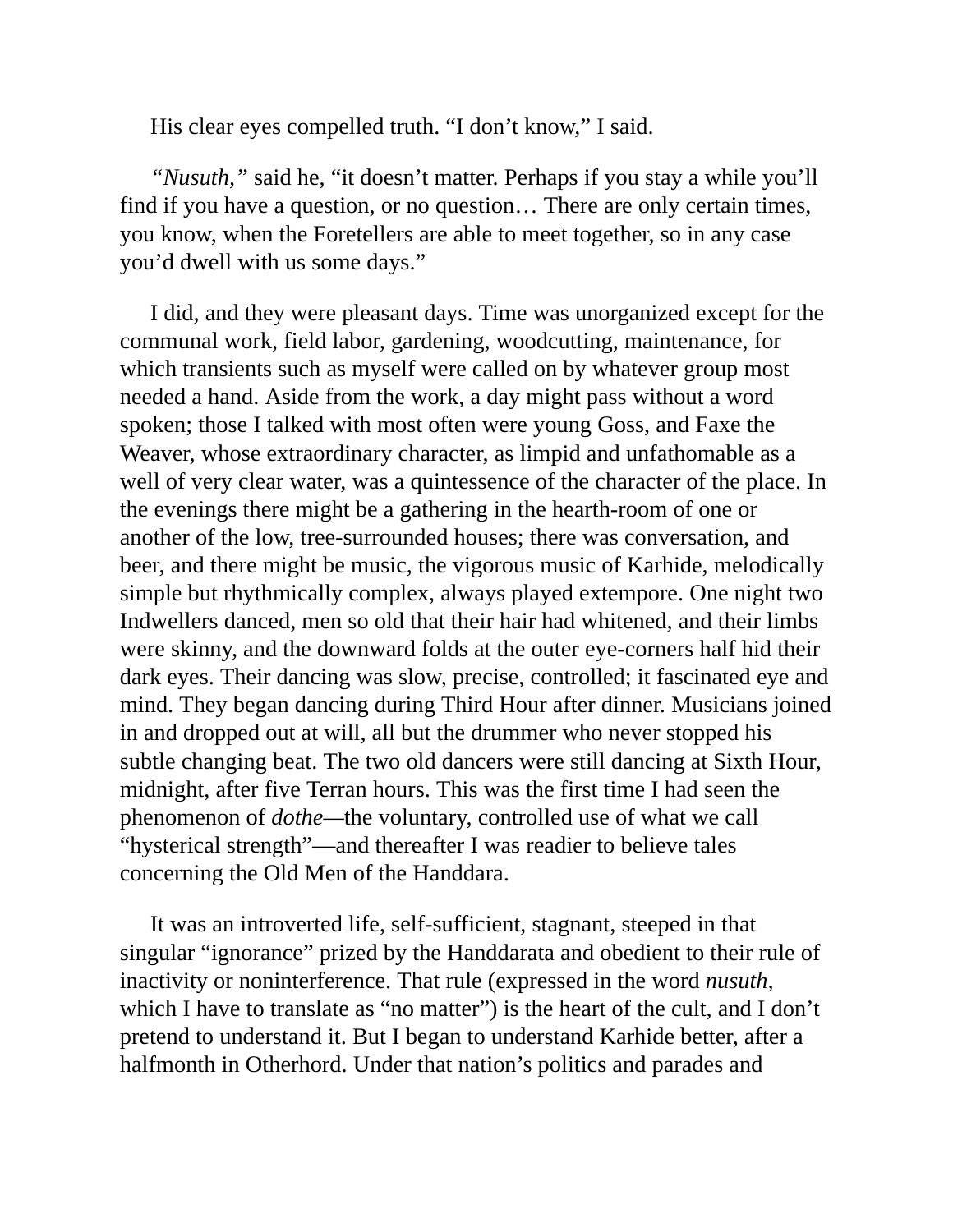passions runs an old darkness, passive, anarchic, silent, the fecund darkness of the Handdara.

And out of that silence inexplicably rises the Foreteller's voice.

Young Goss, who enjoyed acting as my guide, told me that my question to the Foretellers could concern anything and be phrased as I liked. "The more qualified and limited the question, the more exact the answer," he said. "Vagueness breeds vagueness. And some questions of course are not answerable."

"What if I ask one of those?" I inquired. This hedging seemed sophisticated, but not unfamiliar. But I did not expect his answer: "The Weaver will refuse it. Unanswerable questions have wrecked Foretelling groups."

"Wrecked them?"

"Do you know the story of the Lord of Shorth, who forced the Foretellers of Asen Fastness to answer the question *What is the meaning of life?* Well, it was a couple of thousand years ago. The Foretellers stayed in the darkness for six days and nights. At the end, all the Celibates were catatonic, the Zanies were dead, the Pervert clubbed the Lord of Shorth to death with a stone, and the Weaver… He was a man named Meshe."

"The founder of the Yomesh cult?"

"Yes," said Goss, and laughed as if the story was very funny, but I didn't know whether the joke was on the Yomeshta or on me.

I had decided to ask a yes-or-no question, which might at least make plain the extent and kind of obscurity or ambiguity in the answer. Faxe confirmed what Goss had said, that the matter of the question could be one of which the Foretellers were perfectly ignorant. I could ask if the hoolm crops would be good this year in the northern hemisphere of S, and they would answer, having no previous knowledge even of the existence of a planet called S. This seemed to put the business on the plane of pure chance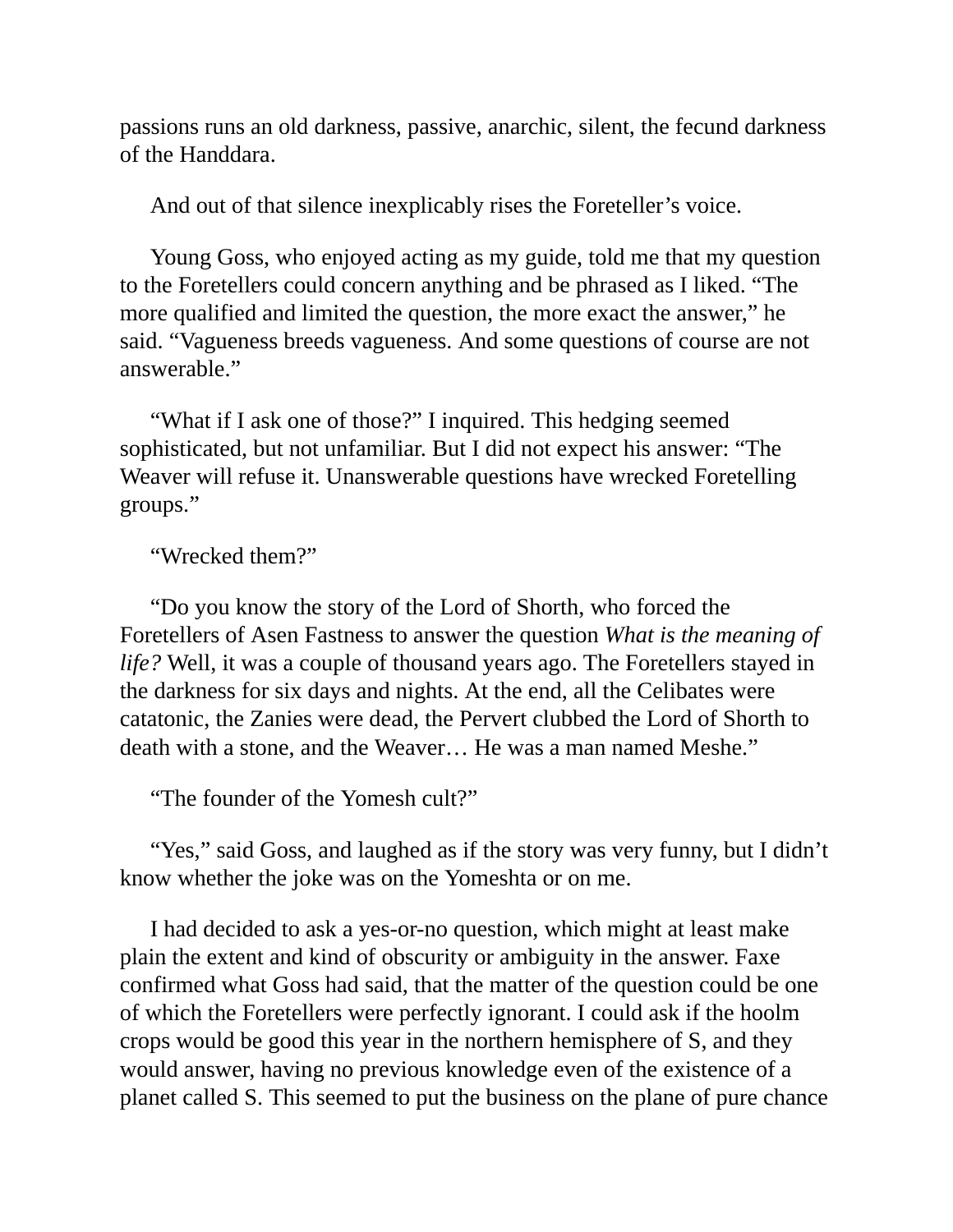divination, along with yarrow stalks and flipped coins. No, said Faxe, not at all, chance was not involved. The whole process was in fact precisely the reverse of chance.

"Then you mindread."

"No," said Faxe, with his serene and candid smile.

"You mindread without knowing you're doing it, perhaps."

"What good would that be? If the asker knew the answer he wouldn't pay our price for it."

I chose a question to which I certainly lacked the answer. Only time could prove the Foretelling right or wrong, unless it was, as I expected, one of those admirable professional prophecies applicable to any outcome. It was not a trivial question; I had given up the notion of asking when it would stop raining, or some such trifle, when I learned that the undertaking was a hard and dangerous one for the nine Foretellers of Otherhord. The cost was high for the asker—two of my rubies went to the coffers of the Fastness but higher for the answerers. And as I got to know Faxe, if it became difficult to believe that he was a professional faker it became still more difficult to believe that he was an honest, self-deluded faker; his intelligence was as hard, clear, and polished as my rubies. I dared set no trap for him. I asked what I most wanted to know.

On Onnetherhad, the 18th of the month, the nine met together in a big building usually kept locked: one high hall, stone-floored and cold, dimly lighted by a couple of slit-windows and a fire in the deep hearth at one end. They sat on the bare stone in a circle, all of them cloaked and hooded, rough still shapes like a circle of dolmens in the faint glow of the fire yards away. Goss, and a couple of other young Indwellers, and a physician from the nearest Domain, watched in silence from seats by the hearth while I crossed the hall and entered the circle.

It was all very informal, and very tense. One of the hooded figures looked up as I came amongst them, and I saw a strange face, coarse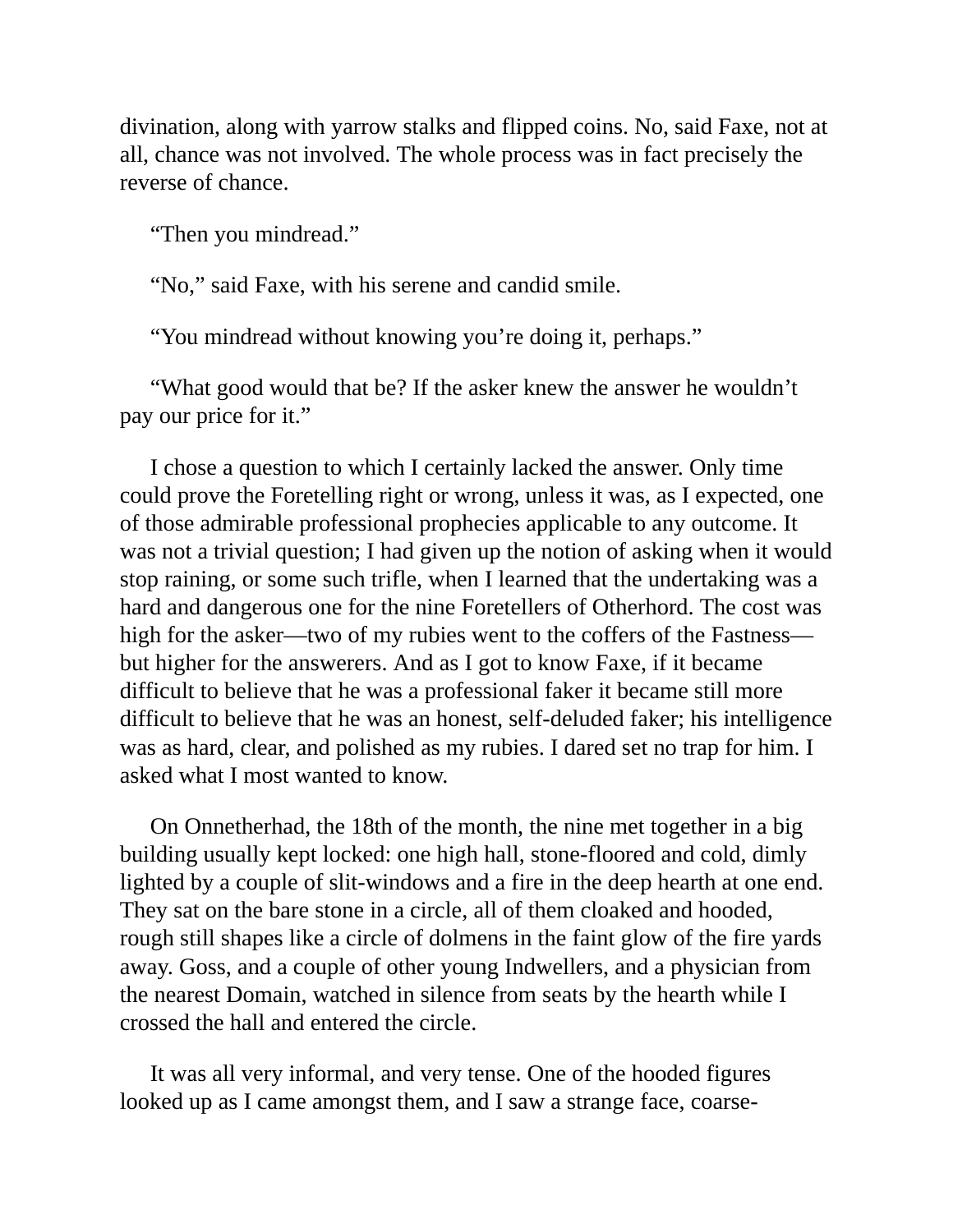featured, heavy, with insolent eyes watching me.

Faxe sat cross-legged, not moving, but charged, full of a gathering force that made his light, soft voice crack like an electric bolt. "Ask," he said.

I stood within the circle and asked my question. "Will this world Gethen be a member of the Ekumen of Known Worlds, five years from now?"

Silence. I stood there, I hung in the center of a spider-web woven of silence.

"It is answerable," the Weaver said quietly.

There was a relaxation. The hooded stones seemed to soften into movement; the one who had looked so strangely at me began to whisper to his neighbor. I left the circle and joined the watchers by the hearth.

Two of the Foretellers remained withdrawn, unspeaking. One of them lifted his left hand from time to time and patted the floor lightly and swiftly ten or twenty times, then sat motionless again. I had seen neither of them before; they were the Zanies, Goss said. They were insane. Goss called them "time-dividers," which may mean schizophrenics. Karhidish psychologists, though lacking mindspeech and thus like blind surgeons, were ingenious with drugs, hypnosis, spotshock, cryonic touch, and various mental therapies; I asked if these two psychopaths could not be cured. "Cured?" Goss said. "Would you cure a singer of his voice?"

Five others of the circle were Indwellers of Otherhord, adepts in the Handdara disciplines of Presence and also, said Goss, so long as they remained Foretellers, celibate, taking no mate during their periods of sexual potency. One of these Celibates must be in kemmer during the Foretelling. I could pick him out, having learned to notice the subtle physical intensification, a kind of brightness, that signalizes the first phase of kemmer.

Beside the kemmerer sat the Pervert.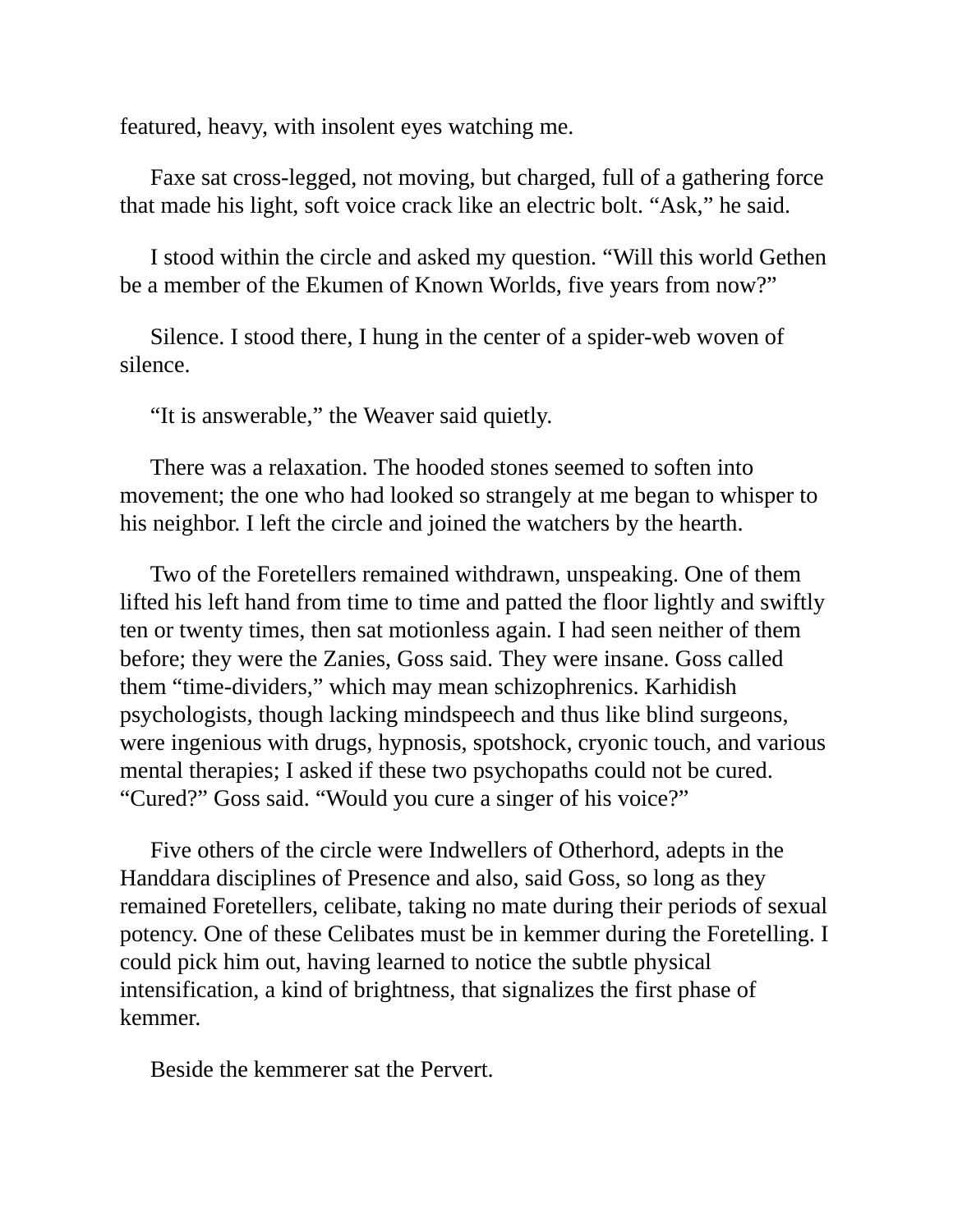"He came up from Spreve with the physician," Goss told me. "Some Foretelling groups artifically arouse perversion in a normal person injecting female or male hormones during the days before a session. It's better to have a natural one. He's willing to come; likes the notoriety."

Goss used the pronoun that designates a male animal, not the pronoun for a human being in the masculine role of kemmer. He looked a little embarrassed. Karhiders discuss sexual matters freely, and talk about kemmer with both reverence and gusto, but they are reticent about discussing perversions—at least, they were with me. Excessive prolongation of the kemmer period, with permanent hormonal imbalance toward the male or the female, causes what they call perversion; it is not rare; three or four percent of adults may be physiological perverts or abnormals-normals, by our standard. They are not excluded from society, but they are tolerated with some disdain, as homosexuals are in many bisexual societies. The Karhidish slang for them is *halfdeads.* They are sterile.

The Pervert of the group, after that first long strange stare at me, paid no heed to anyone but the one next to him, the kemmerer, whose increasingly active sexuality would be further roused and finally stimulated into full, female sexual capacity by the insistent, exaggerated male-ness of the Pervert. The Pervert kept talking softly, leaning towards the kemmerer, who answered little and seemed to recoil. None of the others had spoken for a long time now, there was no sound but the whisper, whisper of the Pervert's voice. Faxe was steadily watching one of the Zanies. The Pervert laid his hand quickly and softly on the kemmerer's hand. The kemmerer avoided the touch hastily, with fear or disgust, and looked across at Faxe as if for help. Faxe did not move. The kemmerer kept his place, and kept still when the Pervert touched him again. One of the Zanies lifted up his face and laughed a long false crooning laugh, "Ah-ah-ah-ah…"

Faxe raised his hand. At once each face in the circle turned to him as if he had gathered up their gazes into a sheaf, a skein.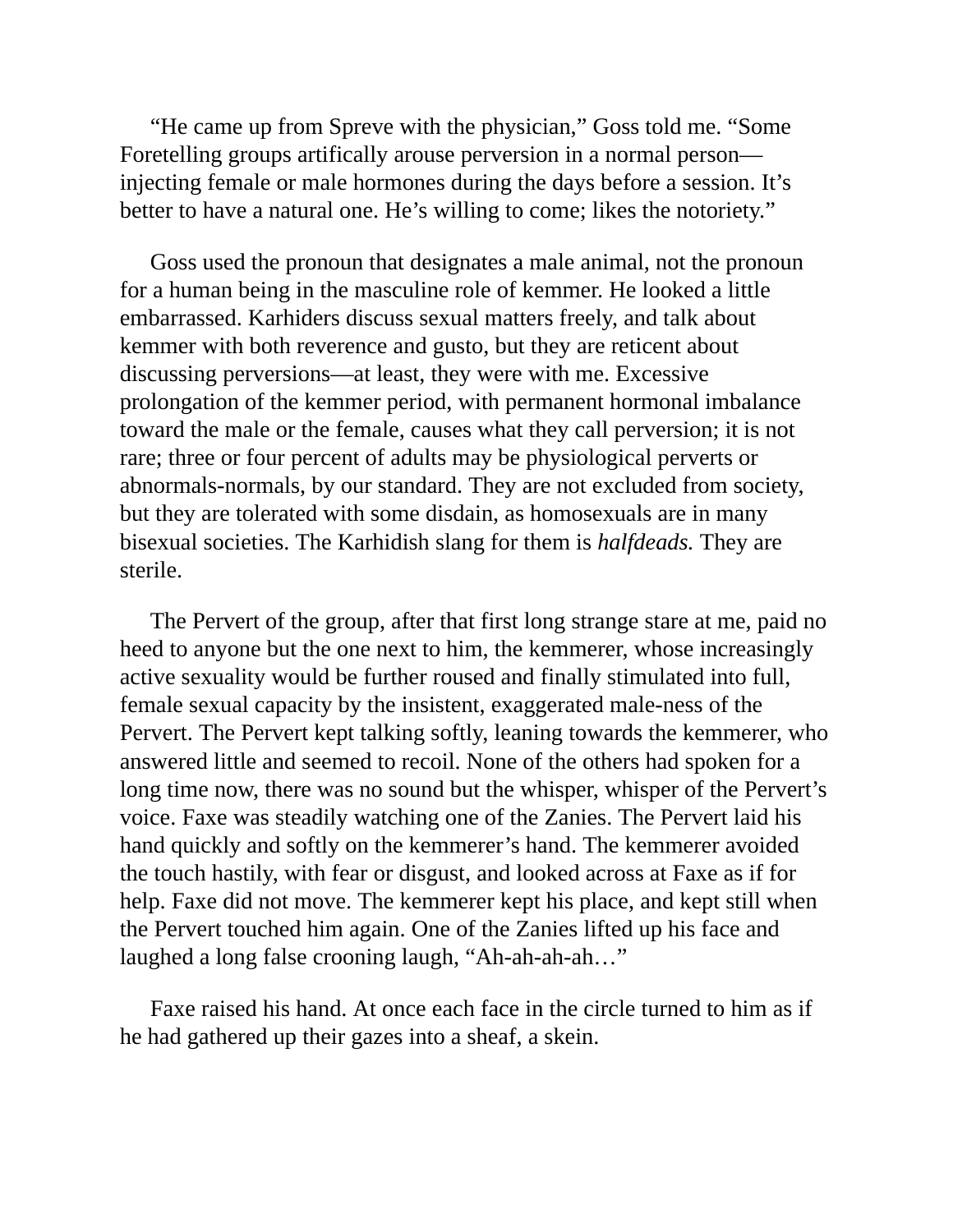It had been afternoon and raining when we entered the hall. The gray light had soon died out of the slit-windows under the eaves. Now whitish strips of light stretched like slanting phantasmal sails, long triangles and oblongs, from wall to floor, over the faces of the nine; dull scraps and shreds of light from the moon rising over the forest, outside. The fire had burned down long since and there was no light but those strips and slants of dimness creeping across the circle, sketching out a face, a hand, a moveless back. For a while I saw Faxe's profile rigid as pale stone in a diffuse dust of light. The diagonal of moonlight crept on and came to a black hump, the kemmerer, head bowed on his knees, hands clenched on the floor, body shaken by a regular tremor repeated by the *slutter-pat-pat* of the Zany's hands on stone in darkness across the circle. They were all connected, all of them, as if they were the suspension-points of a spiderweb. I felt, whether I wished or not, the connection, the communication that ran, wordless, inarticulate, through Faxe, and which Faxe was trying to pattern and control, for he was the center, the Weaver. The dim light fragmented and died away creeping up the eastern wall. The web of force, of tension, of silence, grew.

I tried to keep out of contact with the minds of the Foretellers. I was made very uneasy by that silent electric tension, by the sense of being drawn in, of becoming a point or figure in the pattern, in the web. But when I set up a barrier, it was worse: I felt cut off and cowered inside my own mind obsessed by hallucinations of sight and touch, a stew of wild images and notions, abrupt visions and sensations all sexually charged and grotesquely violent, a red-and-black seething of erotic rage. I was surrounded by great gaping pits with ragged lips, vaginas, wounds, hellmouths, I lost my balance, I was falling… If I could not shut out this chaos I would fall indeed, I would go mad, and there was no shutting it out. The empathic and paraverbal forces at work, immensely powerful and confused, rising out of the perversion and frustration of sex, out of an insanity that distorts time, and out of an appalling discipline of total concentration and apprehension of immediate reality, were far beyond my restraint or control. And yet they were controlled: the center was still Faxe. Hours and seconds passed, the moonlight shone on the wrong wall, there was no moonlight only darkness, and in the center of all darkness Faxe: the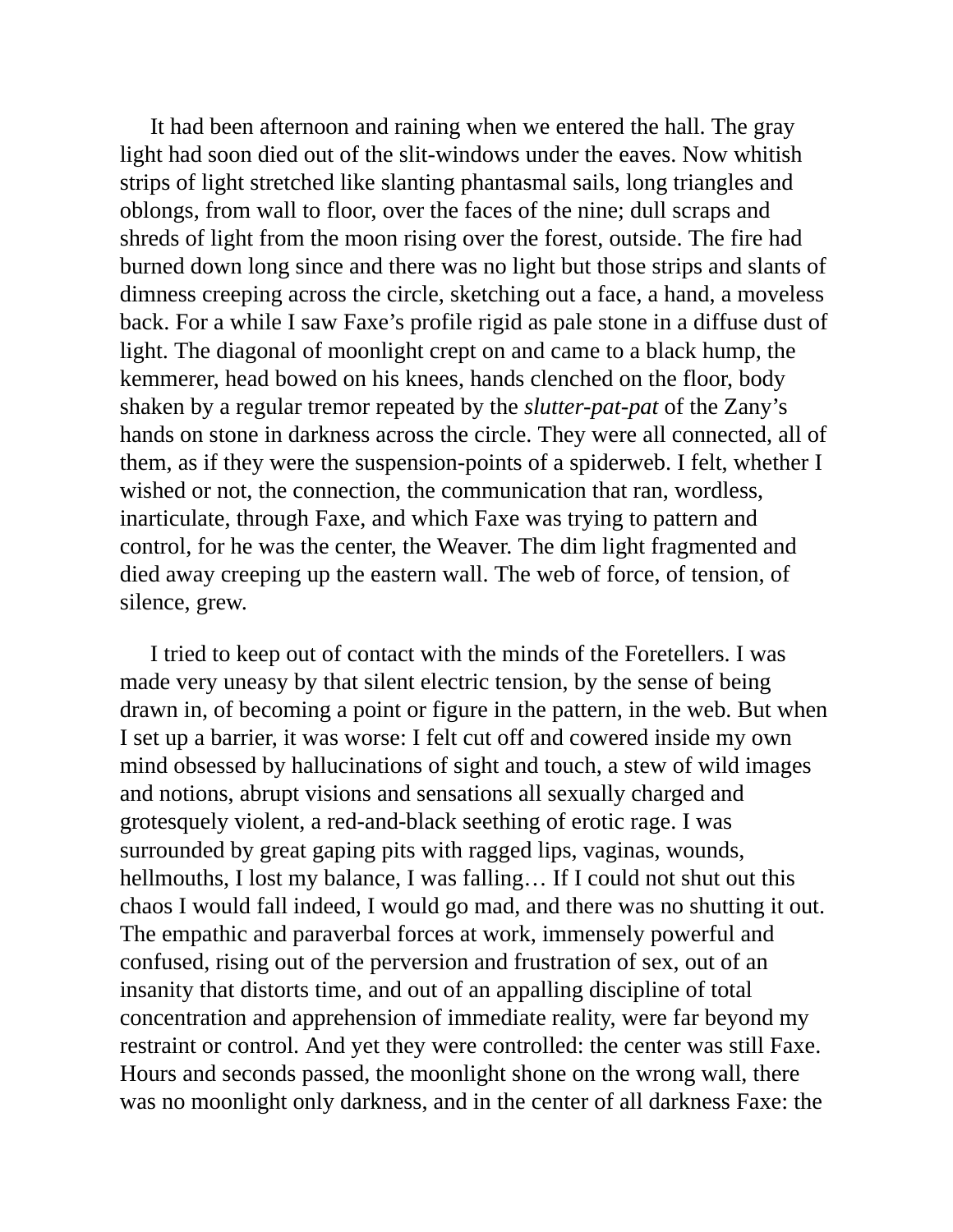Weaver: a woman, a woman dressed in light. The light was silver, the silver was armor, an armored woman with a sword. The light burned sudden and intolerable,— the light along her limbs, the fire, and she screamed aloud in terror and pain, "Yes, yes, yes!"

The crooning laugh of the Zany began, "Ah-ah-ah-ah," and rose higher and higher into a wavering yell that went on and on, much longer than any voice could go on yelling, right across time. There was movement in the darkness, scuffling and shuffling, a redistribution of ancient centuries, an evasion of foreshadows. "Light, light," said an immense voice in vast syllables once or innumerable times. "Light. Log on the fire, there. Some light." It was the physician from Spreve. He had entered the circle. It was all broken. He was kneeling by the Zanies, the frailest ones, the fuse-points; both of them lay huddled up on the floor. The kemmerer lay with his head on Faxe's knees, breathing in gasps, still trembling; Faxe's hand, with absent gentleness, stroked his hair. The Pervert was off by himself in a corner, sullen and dejected. The session was over, time passed as usual, the web of power had fallen apart into indignity and weariness. Where was my answer, the riddle of the oracle, the ambiguous utterance of prophecy?

I knelt down beside Faxe. He looked at me with his clear eyes. For that instant I saw him as I had seen him in the dark, as a woman armed in light and burning in a fire, crying out, "Yes—"

Faxe's soft speaking-voice broke the vision. "Are you answered, Asker?"

"I am answered, Weaver."

Indeed I was answered. Five years from now Gethen would be a member of the Ekumen: yes. No riddles, no hedging. Even then I was aware of the quality of that answer, not so much a prophecy as an observation. I could not evade my own certainty that the answer was right. It had the imperative clarity of a hunch.

We have NAFAL ships and instantaneous transmission and mindspeech, but we haven't yet tamed hunch to run in harness; for that trick we must go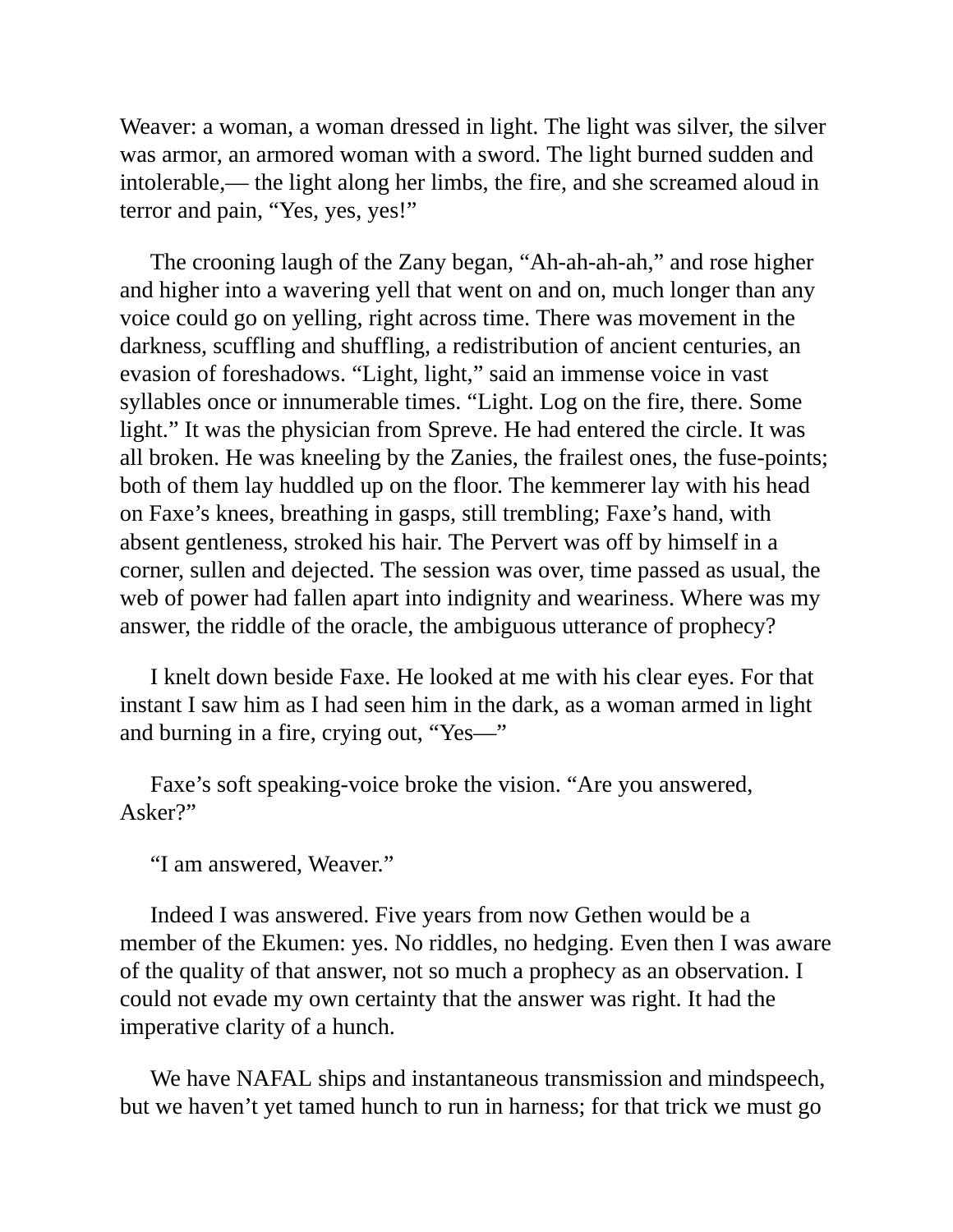to Gethen.

"I serve as the filament," Faxe said to me a day or two after the Foretelling. "The energy builds up and builds up in us, always sent back and back, redoubling the impulse every time, until it breaks through and the light is in me, around me, I am the light… The Old Man of Arbin Fastness once said that if the Weaver could be put in a vacuum at the moment of the Answer, he'd go on burning for years. That's what the Yomeshta believe of Meshe: that he saw past and future clear, not for a moment, but all during his life after the Question of Shorth. It's hard to believe. I doubt a man could endure it. But no matter…"

*Nusuth*, the ubiquitous and ambiguous negative of the Handdara.

We were strolling side by side, and Faxe looked at me. His face, one of the most beautiful human faces I ever saw, seemed hard and delicate as carved stone. "In the darkness," he said, "there were ten; not nine. There was a stranger."

"Yes, there was. I had no barrier against you. You are a Listener, Faxe, a natural empath; and probably a powerful natural telepath as well. That's why you're the Weaver, the one who can keep the tensions and responses of the group running in a self-augmenting pattern until the strain breaks the pattern itself and you reach through for your answer."

He listened with grave interest. "It is strange to see the mysteries of my discipline from outside, through your eyes. I've only seen them from within, as a disciple."

"If you permit—if you wish, Faxe, I should like to communicate with you in mindspeech." I was sure now that he was a natural Communicant; his consent and a little practice should serve to lower his unwitting barrier.

"Once you did that, I would hear what others think?"

"No, no. No more than you do already as an empath. Mindspeech is communication, voluntarily sent and received."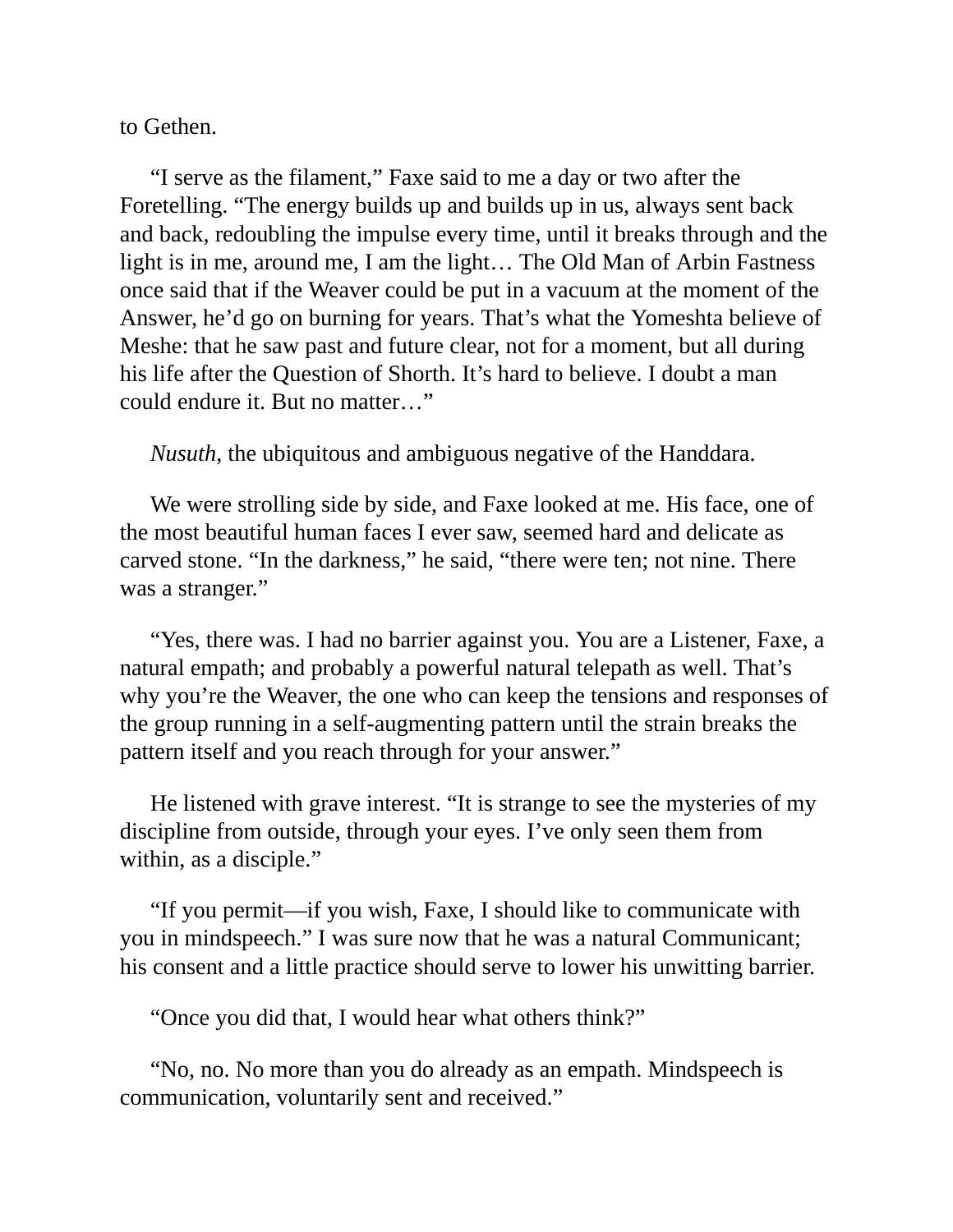"Then why not speak aloud?"

"Well, one can lie, speaking."

"Not mindspeaking?"

"Not intentionally."

Faxe considered a while. "That's a discipline that must arouse the interest of kings, politicians, men of business."

"Men of business fought against the use of mindspeech when it first was found to be a teachable skill; they outlawed it for decades."

Faxe smiled. "And kings?"

"We have no more kings."

"Yes. I see that… Well, I thank you, Genry. But my business is unlearning, not learning. And I'd rather not yet learn an art that would change the world entirely."

"By your own foretelling this world will change, and within five years."

"And I'll change with it, Genry. But I have no wish to change it."

It was raining, the long, fine rain of Gethenian summer. We walked under the hemmen-trees on the slopes above the Fastness, where there were no paths. Light fell gray among dark branches, clear water dropped from the scarlet needles. The air was chill yet mild, and full of the sound of rain.

"Faxe, tell me this. You Handdarata have a gift that men on every world have craved. You have it. You can predict the future. And yet you live like the rest of us— it doesn't seem to *matter—"*

."How should it matter, Genry?"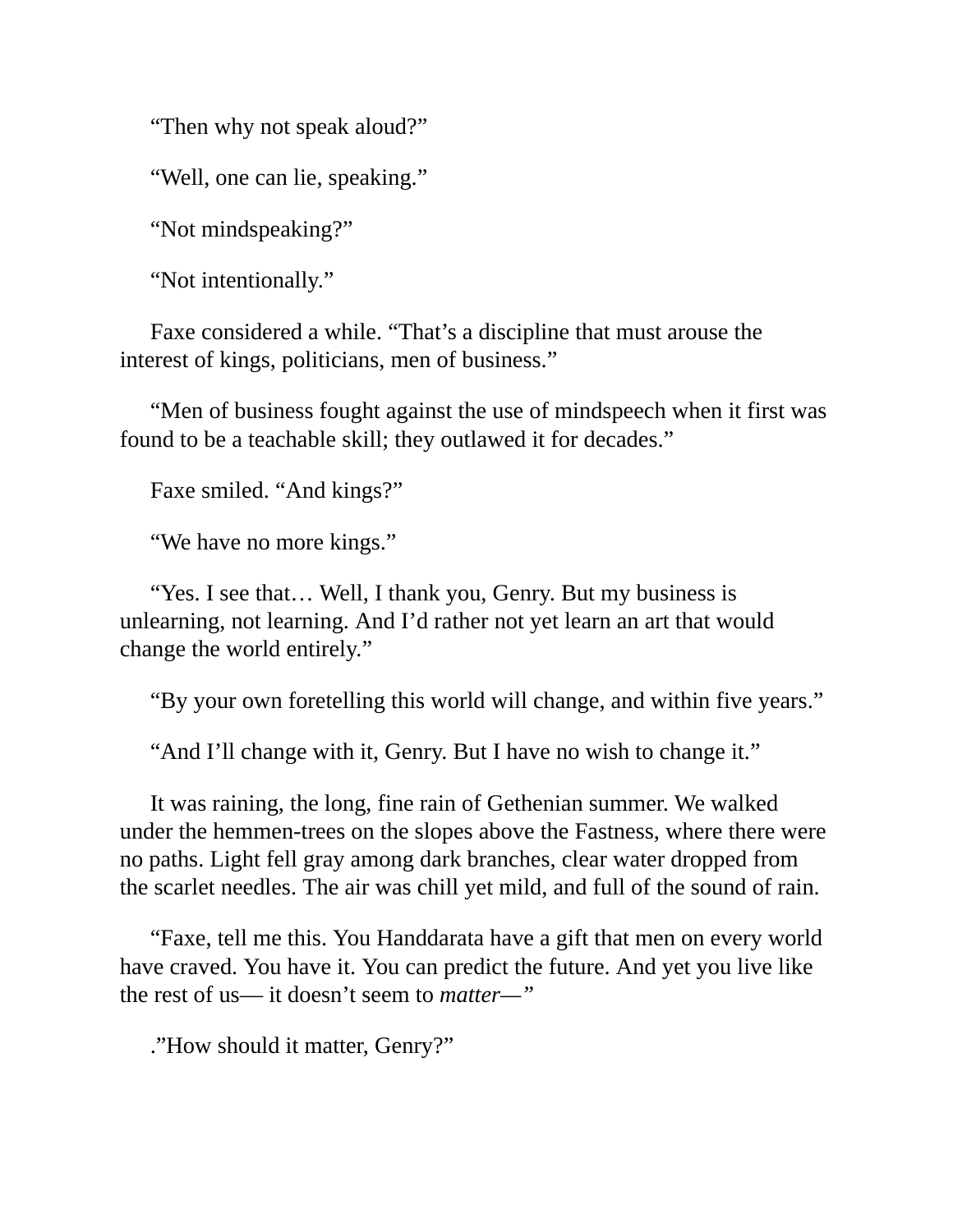"Well, look. For instance, this rivalry between Karhide and Orgoreyn, this quarrel about the Sinoth Valley. Karhide has lost face badly these last weeks, I gather. Now why didn't King Argaven consult his Foretellers, asking which course to take, or which member of the kyorremy to choose as prime minister, or something of that sort?"

"The questions are hard to ask."

"I don't see why. He might simply ask, Who'll serve me best as prime minister?—and leave it at that."

"He might. But he doesn't know what *serving him best* may mean. It might mean the man chosen would surrender the valley to Orgoreyn, or go into exile, or assassinate the king; it might mean many things he wouldn't expect or accept."

"He'd have to make his question very precise."

"Yes. Then there'd be many questions, you see. Even the king must pay the price."

"You'd charge him high?"

"Very high," said Faxe tranquilly. "The Asker pays what he can afford, as you know. Kings have in fact come to the Foretellers; but not very often…"

"What if one of the Foretellers is himself a powerful man?"

"Indwellers of the Fastness have no ranks or status. I may be sent to Erhenrang to the kyorremy; well, if I go, I take back my status and my shadow, but my foretelling's at an end. If I had a question while I served in the kyorremy, I'd go to Orgny Fastness there, pay my price, and get my answer. But we in the Handdara don't want answers. It's hard to avoid them, but we try to."

"Faxe, I don't think I understand."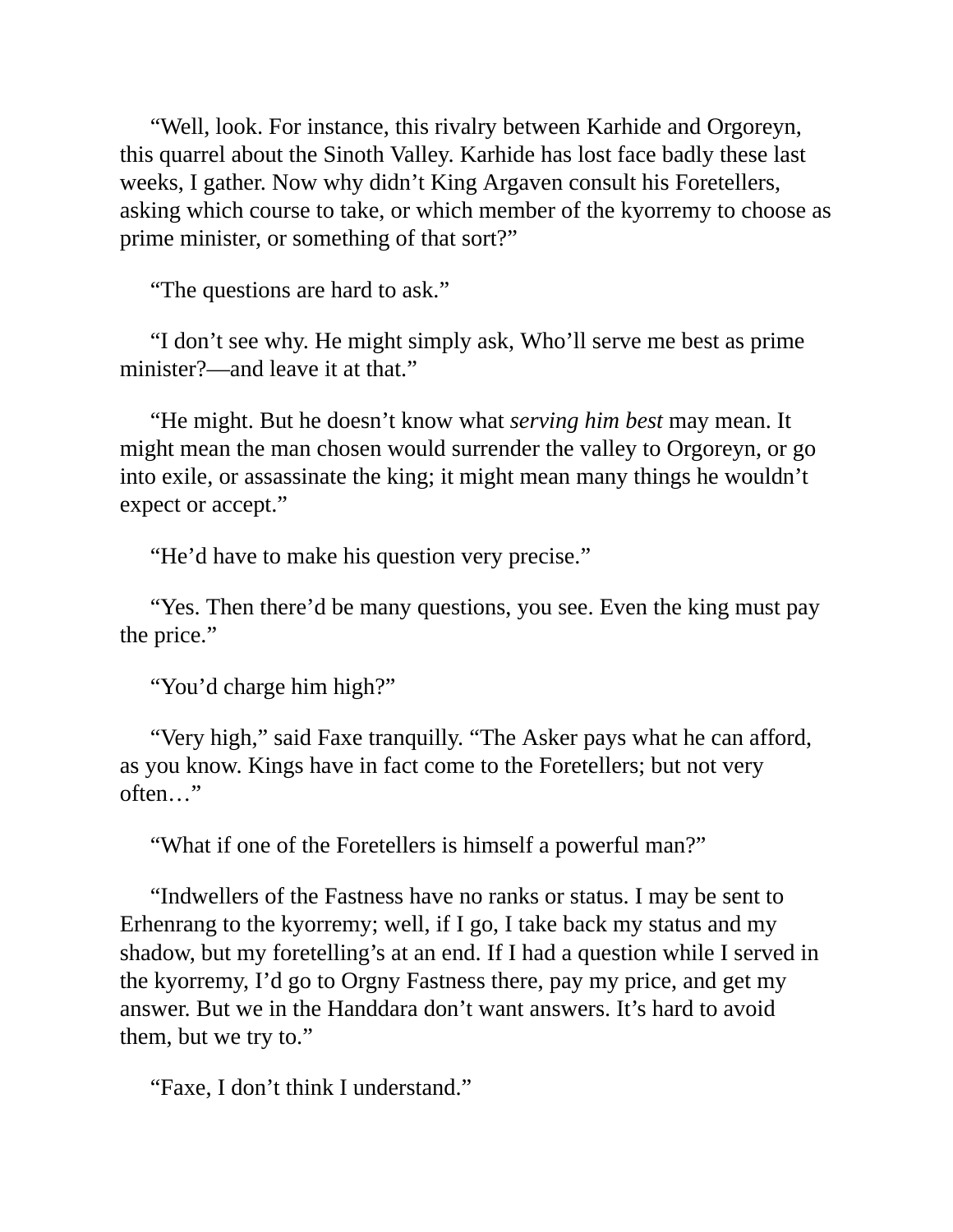"Well, we come here to the Fastnesses mostly to learn what questions not to ask."

"But you're the Answerers!"

"You don't see yet, Genry, why we perfected and practice Foretelling?"

"No—"

"To exhibit the perfect uselessness of knowing the answer to the wrong question."

I pondered that a good while, as we walked side by side through the rain, under the dark branches of the Forest of Otherhord. Within the white hood Faxe's face was tired and quiet, its light quenched. Yet he still awed me a little. When he looked at me with his clear, kind, candid eyes, he looked at me out of a tradition thirteen thousand years old: a way of thought and way of life so old, so well established, so integral and coherent as to give a human being the unselfconsciousness, the authority, the completeness of a wild animal, a great strange creature who looks straight at you out of his eternal present…

"The unknown," said Faxe's soft voice in the forest, "the unforetold, the unproven, that is what life is based on. Ignorance is the ground of thought. Unproof is the ground of action. If it were proven that there is no God there would be no religion. No Handdara, no Yomesh, no hearthgods, nothing. But also if it were proven that there is a God, there would be no religion… Tell me, Genry, what is known? What is sure, predictable, inevitable—the one certain thing you know concerning your future, and mine?"

"That we shall die."

"Yes. There's really only one question that can be answered, Genry, and we already know the answer. … The only thing that makes life possible is permanent, intolerable uncertainty: not knowing what comes next."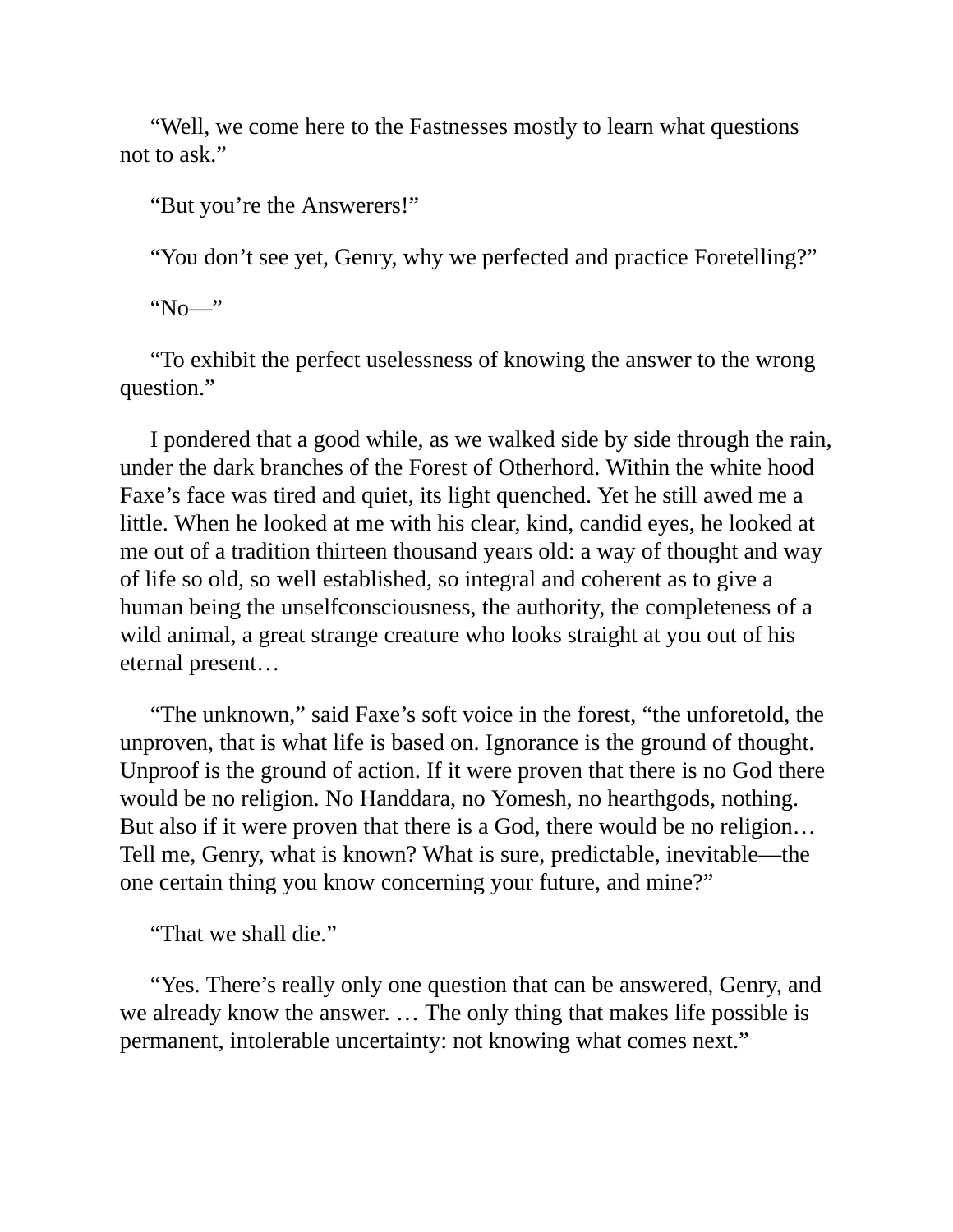## 6. One Way into Orgoreyn

THE COOK, WHO was always at the house very early, woke me up; I sleep sound, and he had to shake me and say in my ear, "Wake up, wake up, Lord Estraven, there's a runner come from the King's House!" At last I understood him, and confused by sleep and urgency got up in haste and went to the door of my room, where the messenger waited, and so I entered stark naked and stupid as a newborn child into my exile.

Reading the paper the runner gave me I said in my mind that I had looked for this, though not so soon. But when I must watch the man nail that damned paper on the door of the house, then I felt as if he might as well be driving the nails into my eyes, and I turned from him and stood blank and bereft, undone with pain, which I had not looked for.

That fit past, I saw to what must be done, and by Ninth Hour striking on the gongs was gone from the Palace. There was nothing to keep me long. I took what I could take. As for properties and banked monies, I could not raise cash from them without endangering the men I dealt with, and the better friends they were to me the worse their danger. I wrote to my old kemmering Ashe how he might get the profit of certain valuable things to keep for our sons' use, but told him not to try to send me money, for Tibe would have the border watched. I could not sign the letter. To call anyone by telephone would be to send them to jail, and I hurried to be gone before some friend should come in innocence to see me, and lose his money and his freedom as a reward for his friendship.

I set off west through the city. I stopped at a street-crossing and thought, Why should I not go east, across the mountains and the plains back to Kerm Land, a poor man afoot, and so come home to Estre where I was born, that stone house on a bitter mountainside: why not go home? Three times or four I stopped thus and looked back. Each time I saw among the indifferent street-faces one that might be the spy sent to see me out of Erhenrang, and each time I thought of the folly of trying to go home. As well kill myself. I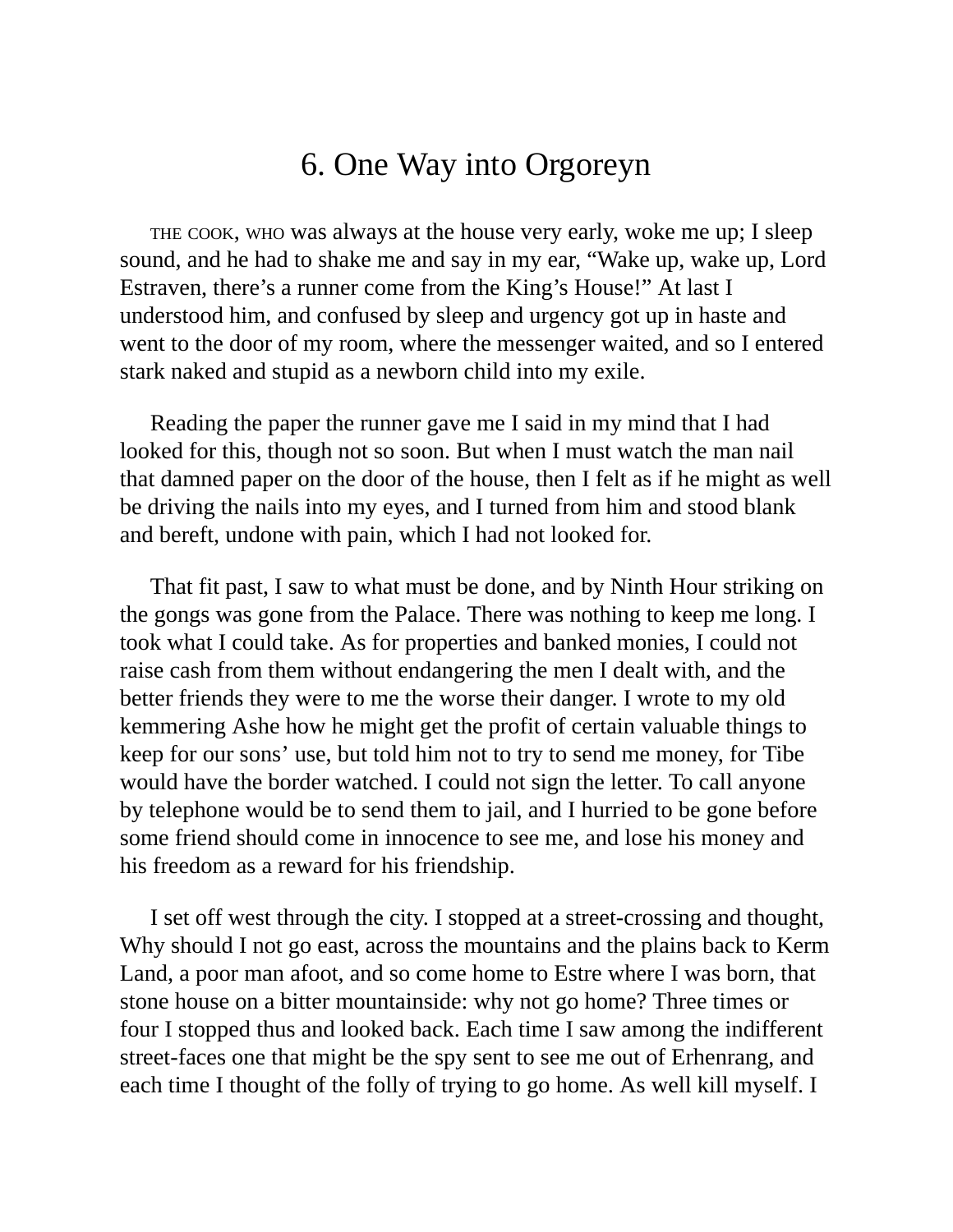was born to live in exile, it appeared, and my one way home was by way of dying. So I went on westward and turned back no more.

The three days' grace I had would see me, given no mishap, at farthest to Kuseben on the Gulf, eighty-five miles. Most exiles have had a night's warning of the Order of their Exile and so a chance to take passage on a ship down the Sess before the shipmasters are liable to punishment for giving aid. Such courtesy was not in Tibe's vein. No shipmaster would dare take me now; they all knew me at the Port, I having built it for Argaven. No landboat would let me ride, and to the land border from Erhenrang is four hundred miles. I had no choice but Kuseben afoot.

The cook had seen that. I had sent him off at once, but leaving, he had set out all the ready food he could find done up in a packet as fuel for my three days' run. That kindness saved me, and also saved my courage, for whenever on the road I ate of that fruit and bread I thought, "There's one man thinks me no traitor; for he gave me this."

It is hard, I found, to be called traitor. Strange how hard it is, for it's an easy name to call another man; a name that sticks, that fits, that convinces. I was half convinced myself.

I came to Kuseben at dusk of the third day, anxious and footsore, for these last years in Erhenrang I had gone all to grease and luxury and had lost my wind for walking; and there waiting for me at the gate of the little town was Ashe.

Seven years we were kemmerings, and had two sons. Being of his flesh born they had his name Foreth rem ir Osboth, and were reared in that Clanhearth. Three years ago he had gone to Orgny Fastness and he wore now the gold chain of a Celibate of the Foretellers. We had not seen each other those three years, yet seeing his face in the twilight under the arch of stone I felt the old habit of our love as if it had been broken yesterday, and knew the faithfulness in him that had sent him to share my ruin. And feeling that unavailing bond close on me anew, I was angry; for Ashe's love had always forced me to act against my heart.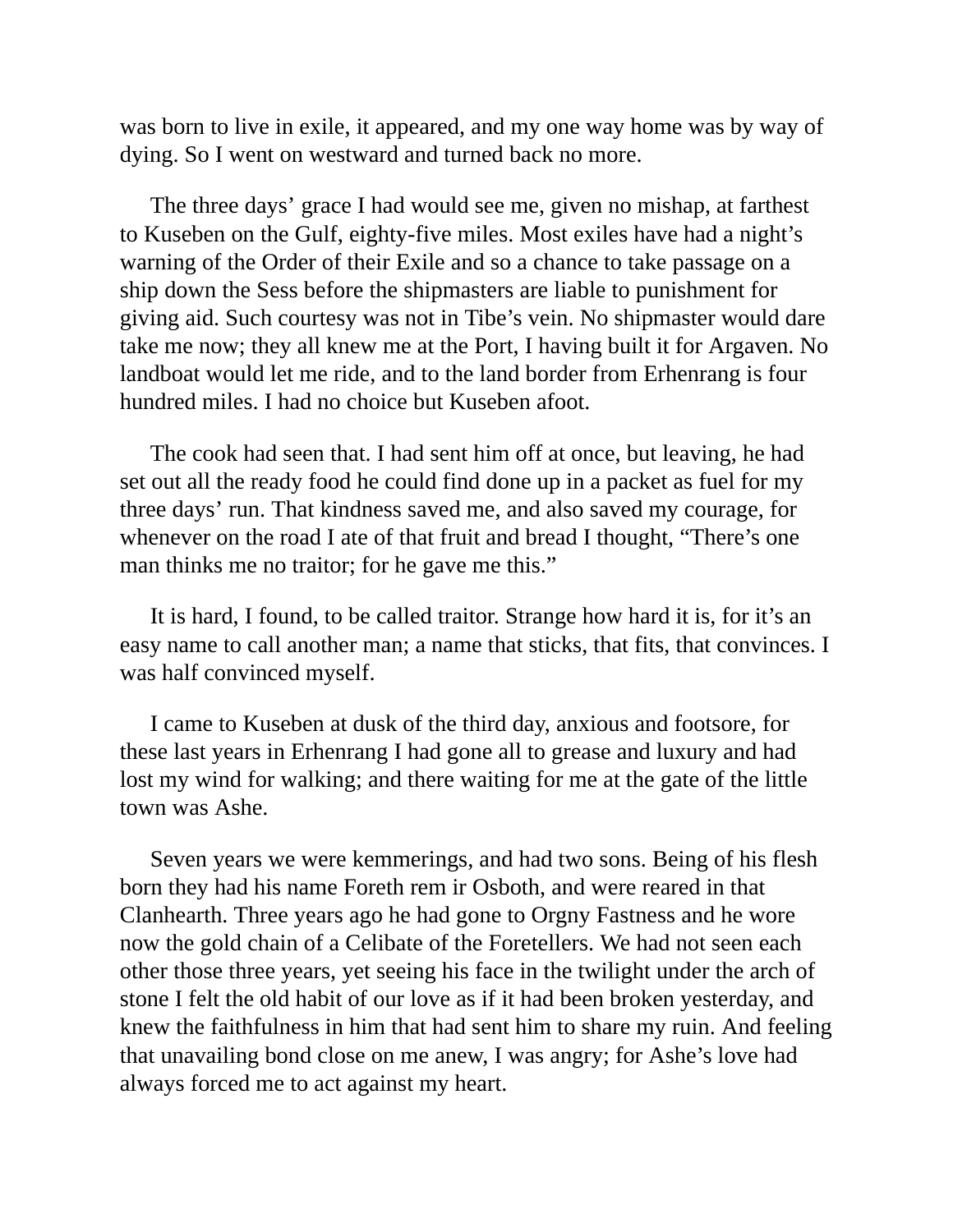I went on past him. If I must be cruel no need to hide it, pretending kindness. "Therem," he called after me, and followed. I went fast down the steep streets of Kuseben towards the wharves. A south wind was blowing up from the sea, rustling the black trees of the gardens, and through that warm stormy summer dusk I hastened from him as from a murderer. He caught up with me, for I was too footsore to keep up my pace. He said, "Therem, I'll go with you."

I made no answer.

"Ten years ago in this month of Tuwa we took oath—"

"And three years ago you broke it, leaving me, which was a wise choice."

"I never broke the vow we swore, Therem."

"True. There was none to break. It was a false vow, a second vow. You know it; you knew it then. The only true vow of faithfulness I ever swore was not spoken, nor could it be spoken, and the man I swore it to is dead and the promise broken, long ago. You owe me nothing, nor I you. Let me go."

As I spoke my anger and bitterness turned from Ashe against myself and my own life, which lay behind me like a broken promise. But Ashe did not know this, and the tears stood in his eyes. He said, "Will you take this, Therem? I owe you nothing, but I love you well." He held a little packet out to me.

"No. I have money, Ashe. Let me go. I must go alone." I went on, and he did not follow me. But my brother's shadow followed me. I had done ill to speak of him. I had done ill in all things.

I found no luck waiting for me at the harbor. No ship from Orgoreyn lay in port that I might board and so be off Karhide's ground by midnight, as I was bound to be. Few men were on the wharves and those few all hurrying homeward; the one I found to speak to, a fisherman mending the engine of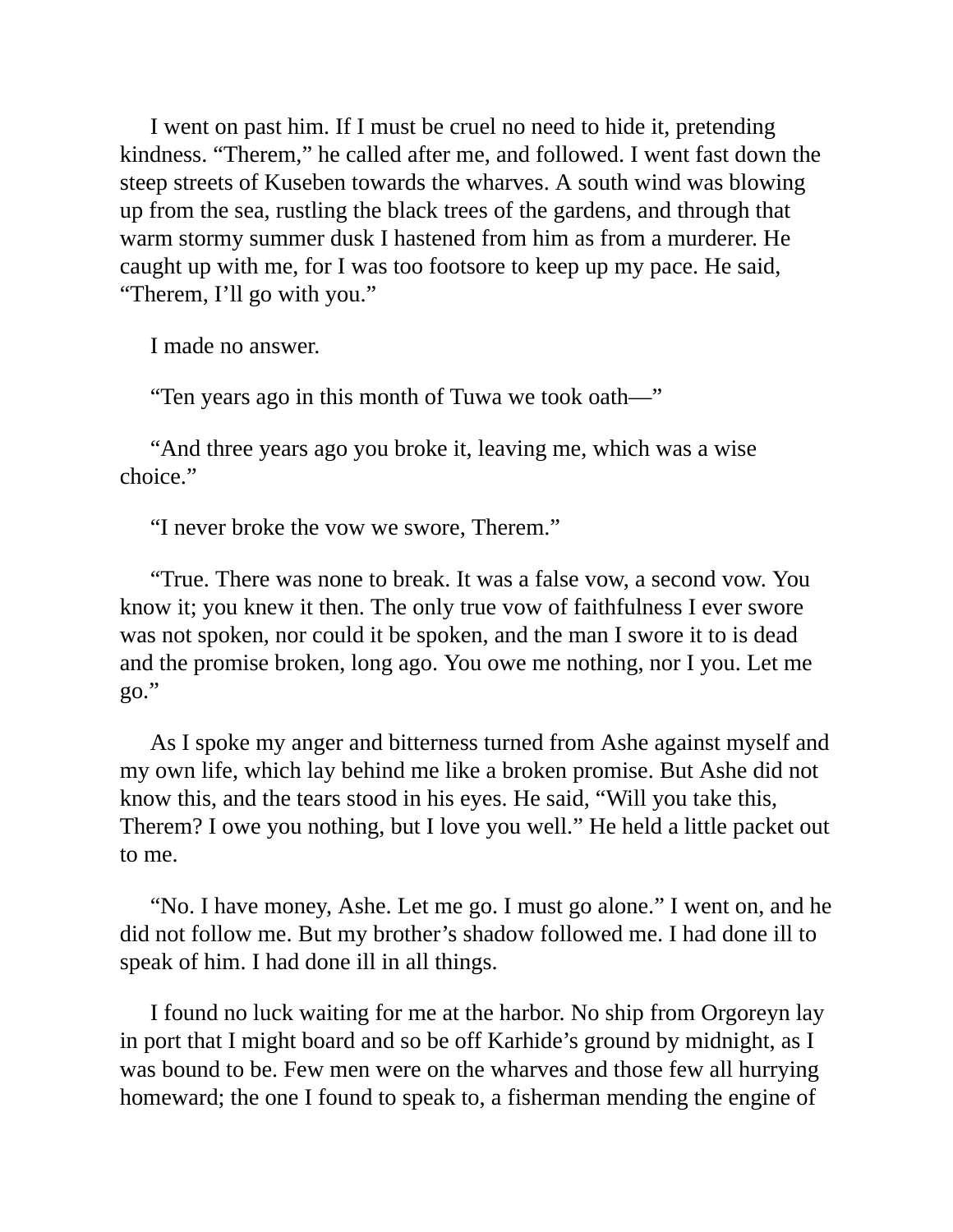his boat, looked once at me and turned his back unspeaking. At that I was afraid. The man knew me; he would not have known unwarned. Tibe had sent his hirelings to forestall me and keep me in Karhide till my time ran out. I had been busy with pain and rage, but not with fear, till now; I had not thought that the Order of Exile might be mere pretext for my execution. Once Sixth Hour struck I was fair game for Tibe's men, and none could cry Murder, but only Justice done.

I sat down on a ballast-sack of sand there in the windy glare and darkness of the port. The sea slapped and sucked at the pilings, and fishingboats jogged at their moorings, and out at the end of the long pier burned a lamp. I sat and stared at the light and past it at darkness over the sea. Some rise to present danger, not I. My gift is forethought. Threatened closely I grow stupid, and sit on a bag of sand wondering if a man could swim to Orgoreyn. The ice has been out of Charisune Gulf for a month or two, one might stay alive a while in the water. It is a hundred and fifty miles to the Orgota shore. I do not know how to swim. When I looked away from the sea and back up the streets of Kuseben I found myself looking for Ashe in hopes he still was following me. Having come to that, shame pushed me out of stupor, and I was able to think.

Bribery or violence was my choice if I dealt with that fisherman still at work in his boat in the inner dock: a faulty engine seemed not worth either. Theft, then. But the engines of fishing craft are locked. To bypass the locked circuit, start the engine, steer the boat out of dock under the pierlamps and so off to Orgoreyn, having never run a motorboat, seemed a silly desperate venture. I had not run a boat but rowed one on Icefoot Lake in Kerm; and there was a rowboat tied up in the outer dock between two launches. No sooner seen than stolen. I ran out the pier under the staring lamps, hopped into the boat, untied the painter, shipped the oars and rowed out onto the swelling harbor-water where the lights slipped and dazzled on black waves. When I was pretty well away I stopped rowing to reset the thole of one oar, for it was not working smoothly and I had, though I hoped to be picked up next day by an Orgota patrol Or fisherman, a good bit of rowing to do. As I bent to the oarlock a weakness ran all through my body. I thought I would faint, and crouched back in a heap on the thwart. It was the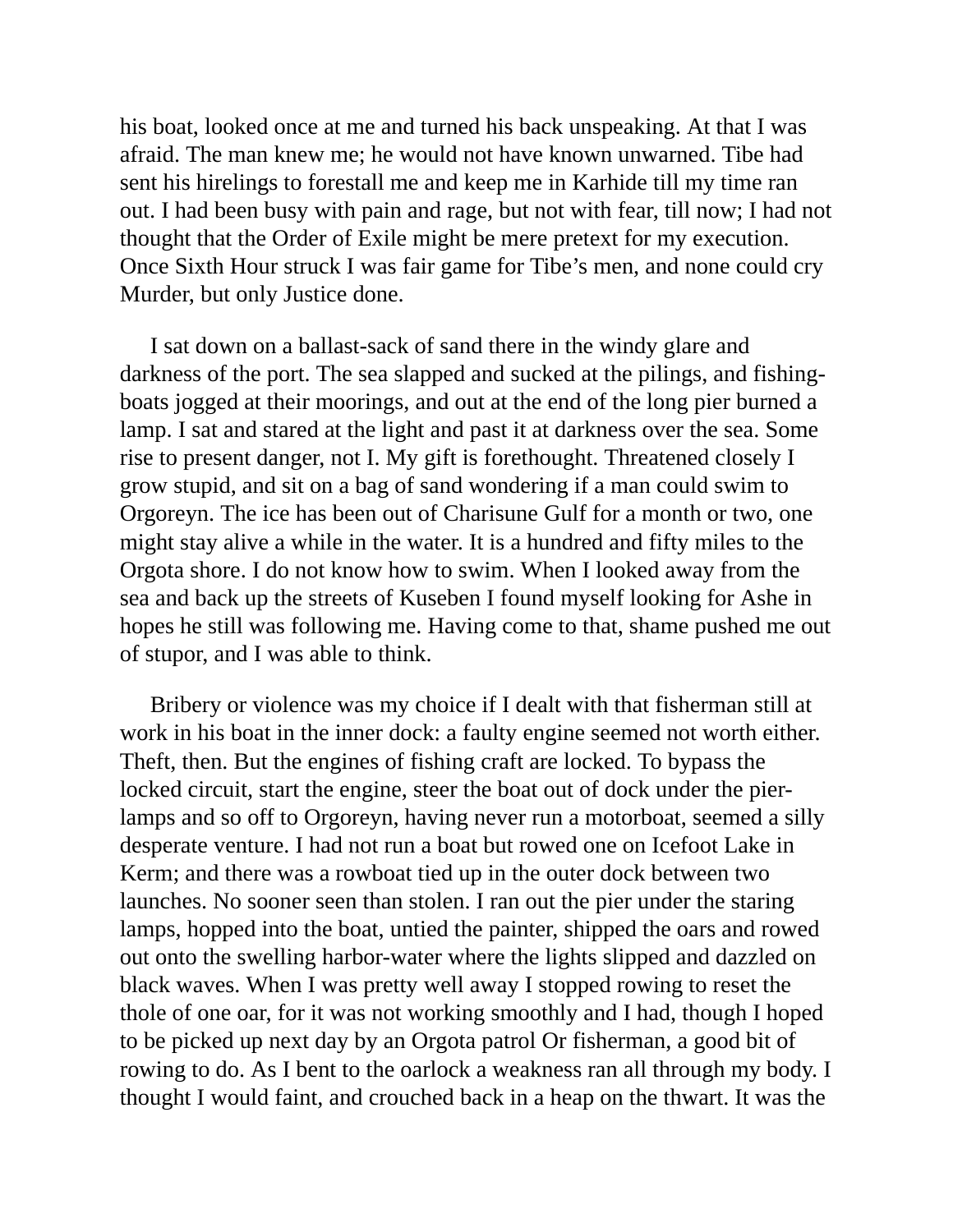sickness of cowardice overcoming me. But I had not known my cowardice lay so heavy in my belly. I lifted my eyes and saw two figures on the pier's end like two jumping black twigs in the distant electric glare across the water, and then I began to think that my paralysis was not an effect of terror, but of a gun at extreme range.

I could see that one of them held a foray gun, and had it been past midnight I suppose he would have fired it and killed me; but the foray gun makes a loud noise and that would want explaining. So they had used a sonic gun. At stun setting a sonic gun can locate its resonance-field only within a hundred feet or so. I do not know its range at lethal setting, but I had not been far out of it, for I was doubled up like a baby with colic. I found it hard to breathe, the weakened field having caught me in the chest. As they would soon have a powered boat out to come finish me off, I could not spend any more time hunched over my oars gasping. Darkness lay behind my back, before the boat, and into darkness I must row. I rowed with weak arms, watching my hands to make sure I kept hold of the oars, for I could not feel my grip. I came thus into rough water and the dark, out on the open Gulf. There I had to stop. With each oarstroke the numbness of my arms increased. My heart kept bad time, and my lungs had forgotten how to get air. I tried to row but I was not sure my arms were moving. I tried to pull the oars into the boat then, but could not. When the sweeplight of a harbor patrol ship picked me out of the night like a snowflake on soot, I could not even turn my eyes away from the glare.

They unclenched my hands from the oars, hauled me up out of the boat, and laid me out like a gutted black-fish on the deck of the patrol ship. I felt them look down at me but could not well understand what they said, except for one, the ship's master by his tone; he said, "It's not Sixth Hour yet," and again, answering another, "What affair of mine is that? The king exiled him, I'll follow the king's order, no lesser man's."

So against radio commands from Tibe's men ashore and against the arguments of his mate, who feared retribution, that officer of the Kuseben Patrol took me across the Gulf of Charisune and set me ashore safe in Shelt Port in Orgoreyn. Whether he did this in shifgrethor against Tibe's men who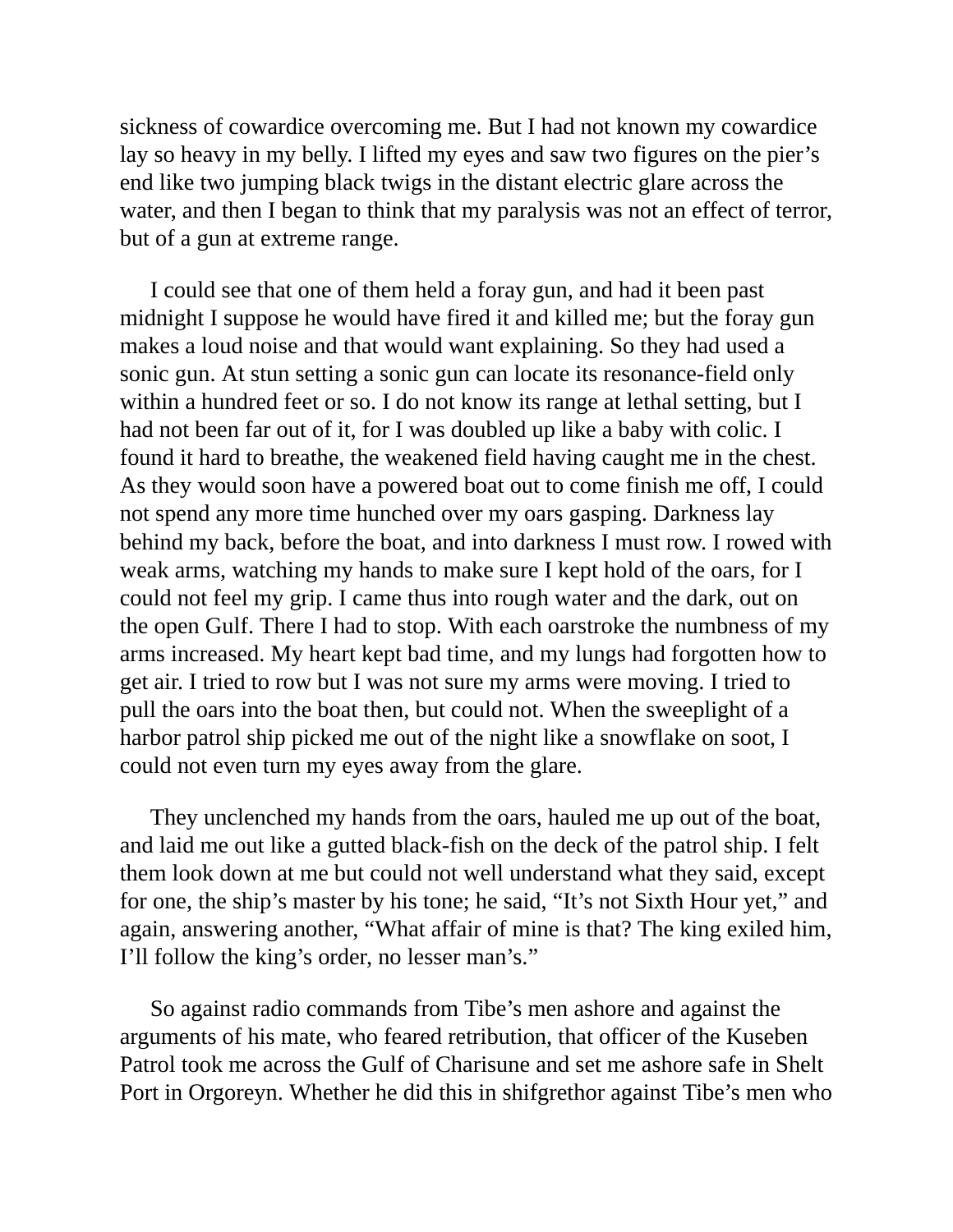would kill an unarmed man, or in kindness, I do not know. *Nusuth.* "The admirable is inexplicable."

I got up on my feet when the Orgota coast came gray out of the morning fog, and I made my legs move, and walked from the ship into the waterfront streets of Shelt, but somewhere there I fell down again. When I woke I was in the Commensal Hospital of Charisune Coastal Area Four, Twenty-fourth Commensality, Sennethny. I made sure of this, for it was engraved or embroidered in Orgota script on the headpiece of the bed, the lamp-stand by the bed, the metal cup on the bedtable, the bedtable, the nurses' hiebs, the bedcovers and the bed-shirt I wore. A physician came and said to me, "Why did you resist dothe?"

"I was not in dothe," I said, "I was in a sonic field."

"Your symptoms were those of a person who has resisted the relaxation phase of dothe." He was a domineering old physician, and made me admit at last that I might have used dothe-strength to counter the paralysis while I rowed, not clearly knowing that I did so; then this morning, during the *thangen* phase when one must keep still, I had got up and walked and so near killed myself. When all that was settled to his satisfaction he told me I could leave in a day or two, and went on to the next bed. Behind him came the Inspector.

Behind every man in Orgoreyn comes the Inspector.

"Name?" \_

I did not ask him his. I must learn to live without shadows as they do in Orgoreyn; not to take offense; not to offend uselessly. But I did not give him my land-name, which is no business of any man in Orgoreyn.

"Therem Harth? That is not an Orgota name. What Commensality?"

"Karhide."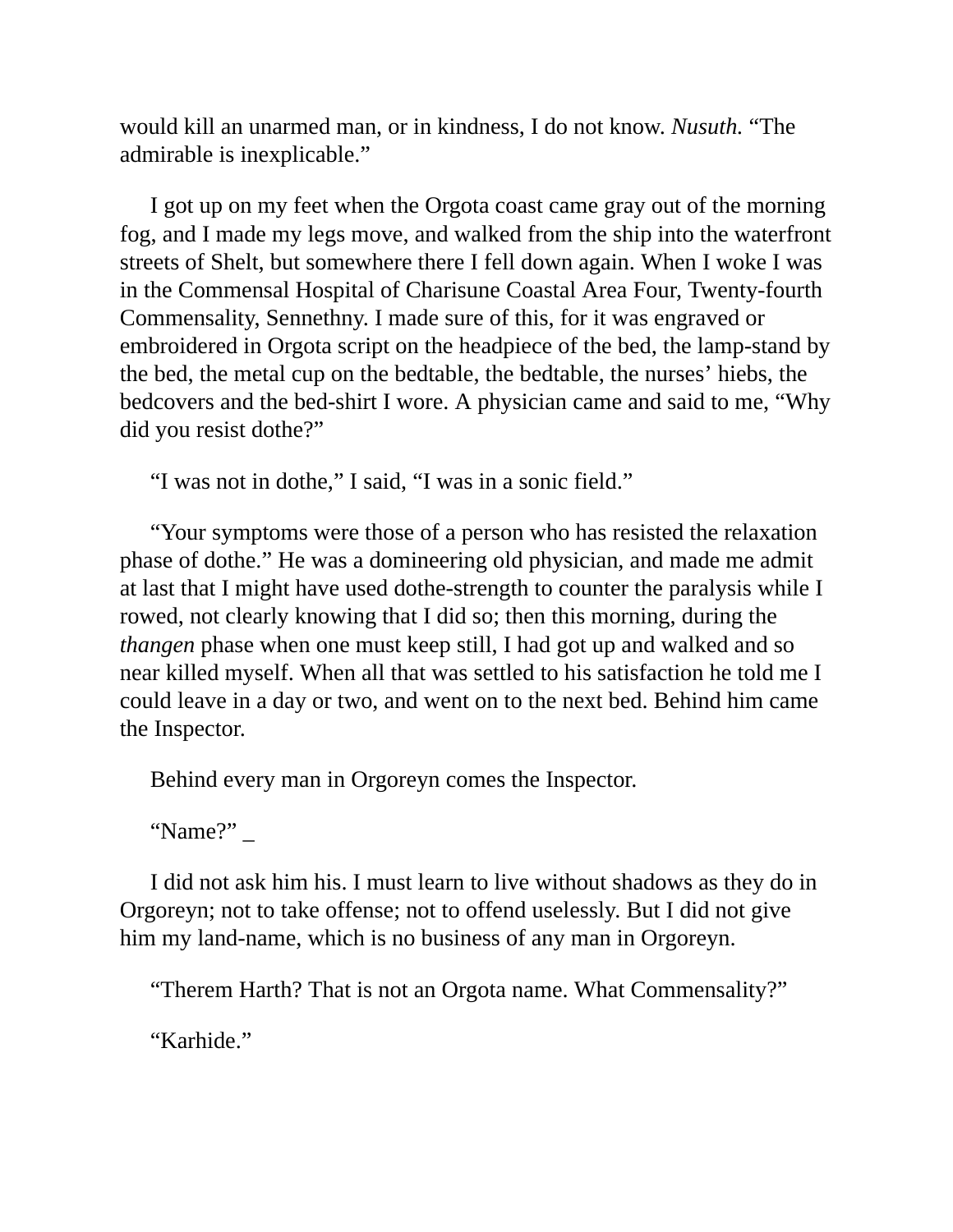"That is not a Commensality of Orgoreyn. Where are your papers of entry and identification?"

Where were my papers?

I had been considerably rolled about in the streets of Shelt before someone had me carted off to the hospital, where I had arrived without papers, belongings, coat, shoes, or cash. When I heard this I let go of anger and laughed; at the pit's bottom is no anger. The Inspector was offended by my laughter. "Do you not understand that you are an indigent and unregistered alien? How do you intend to return to Karhide?"

"By coffin."

"You are not to give inappropriate answers to official questions. If you have no intention to return to your own country you will be sent to the Voluntary Farm, where there is a place for criminal riffraff, aliens, and unregistered persons. There is no other place for indigents and subversives in Orgoreyn. You had better declare your intention to return to Karhide within three days, or I shall be—"

"I'm proscribed from Karhide."

The physician, who had turned around from the next bed at the sound of my name, drew the Inspector aside and muttered at him a while. The Inspector got to looking sour as bad beer, and when he came back to me he said, taking long to say it and grudging me each word, "Then I assume you will declare your intention to me to enter application for permission to obtain permanent residence in the Great Commensality of Orgoreyn pending your obtaining and retaining useful employment as a digit of a Commensality or Township?"

I said, "Yes." The joke was gone out of it with that word *permanent,* a skull-word if there ever was one.

After five days I was granted permanent residence pending my registry as a digit in the Township of Mishnory (which I had requested), and was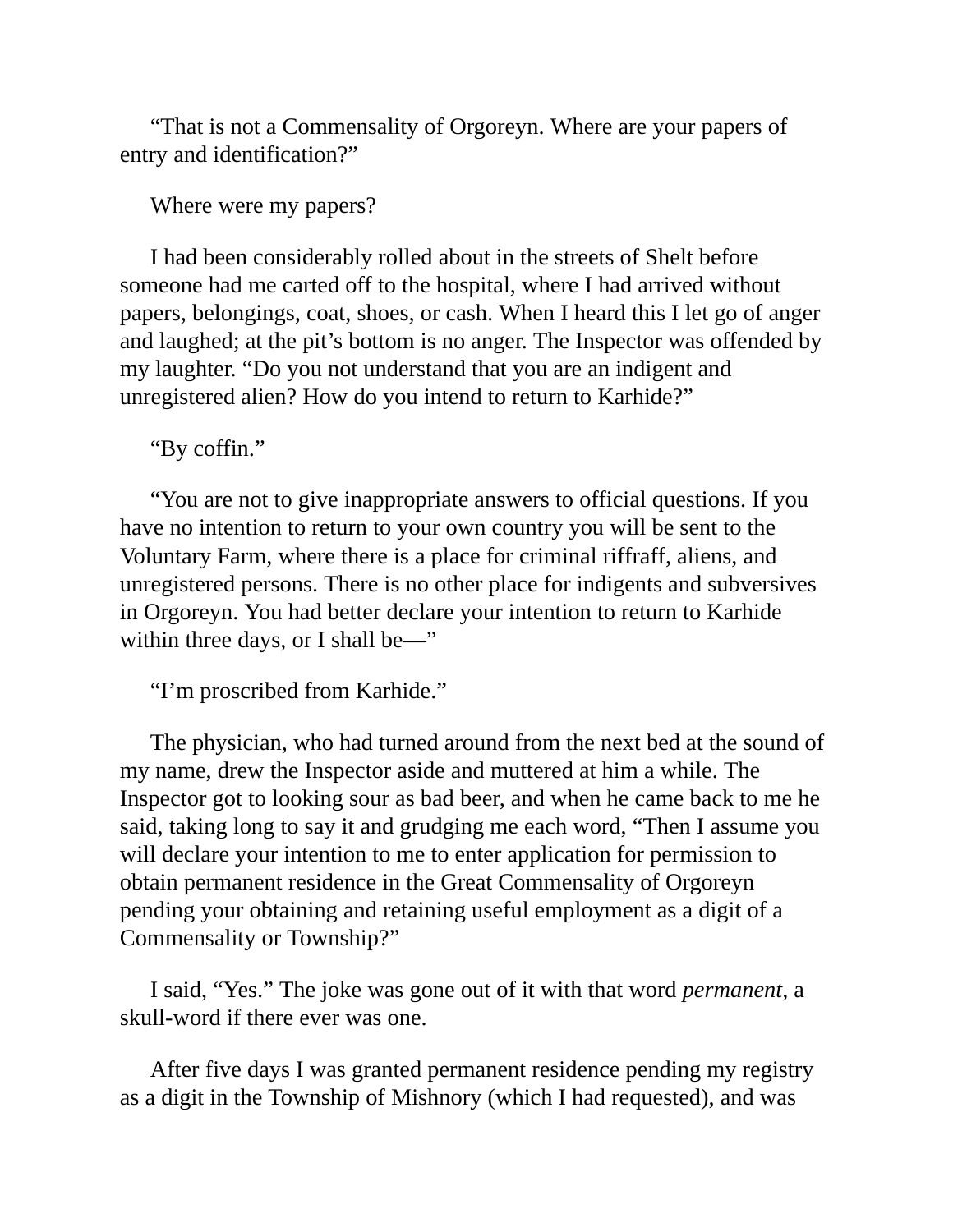issued temporary papers of identification for the journey to that city. I would have been hungry those five days, if the old physician had not kept me in the hospital. He liked having a Prime Minister of Karhide in his ward, and the Prime Minister was grateful.

I worked my way to Mishnory as a landboat loader on a fresh-fish caravan from Shelt. A fast smelly trip, ending in the great Markets of South Mishnory, where I soon found work in the ice-houses. There is always work in such places in summer, with the loading and packing and storing and shipping of perishable stuff. I handled mostly fish, and lodged in an island by the Markets with my fellows from the ice-house; Fish Island they called it; it stank of us. But I liked the job for keeping me most of the day in the refrigerated warehouse. Mishnory in summer is a steam-bath. The doors of the hills are shut; the river boils; men sweat. In the month of Ockre there were ten days and nights when the temperature never went below sixty degrees, and one day the heat rose to 88°. Driven out into that smeltingfurnace from my cold fishy refuge at day's end, I would walk a couple of miles to the Kunderer Embankment, where there are trees and one may see the great river, though not get down to it. There I would roam late and go back at last to Fish Island through the fierce, close night. In my part of Mishnory they broke the streetlamps, to keep their doings in the dark. But the Inspectors' cars were forever snooping and spotlighting those dark streets, taking from poor men their one privacy, the night.

The new Alien Registry Law enacted in the month of Kus as a move in the shadow-fight with Karhide invalidated my registration and lost me my job, and I spent a halfmonth waiting in the anterooms of infinite Inspectors. My mates at work lent me money and stole fish for my dinner, so that I got re-registered before I starved; but I had heard the lesson. I liked those hard loyal men, but they lived in a trap there was no getting out of, and I had work to do among people I liked less. I made the calls I had put off for three months.

Next day I was washing out my shirt in the wash-house in the courtyard of Fish Island along with several others, all of us naked or half naked, when through the steam and stink of grime and fish and the clatter of water I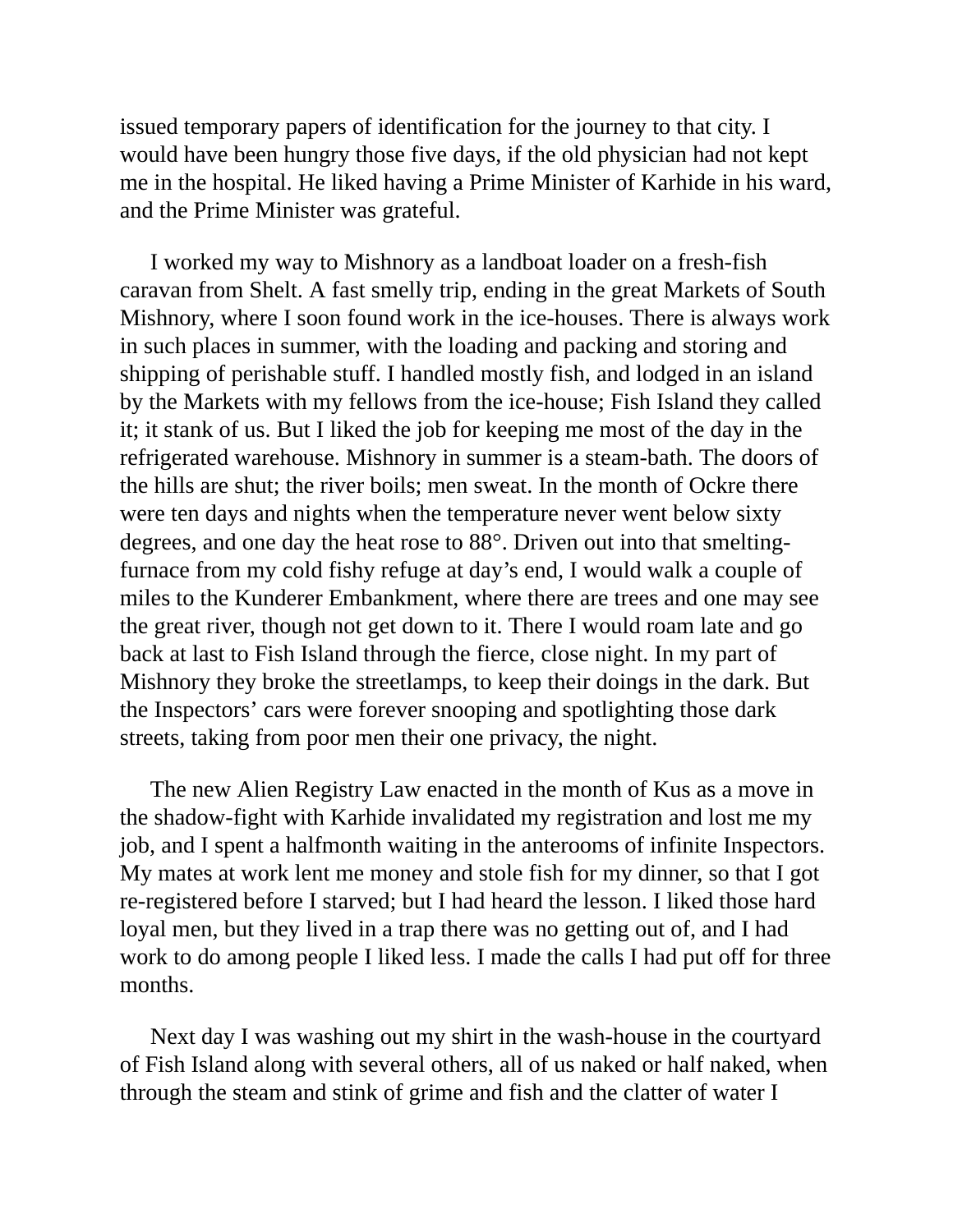heard someone call me by my landname: and there was Commensal Yegey in the wash-house, looking just as he had looked at the Reception of the Archipelagan Ambassador in the Ceremonial Hall of the Palace in Erhenrang seven months before. "Come along out of this, Estraven," he said in the high, loud, nasal voice of the Mishnory rich. "Oh, leave the damned shirt."

"I haven't got another."

"Fish it out of that soup then and come on. It's hot in here."

The others stared at him with dour curiosity, knowing him a rich man, but they did not know him for a Commensal. I did not like his being there; he should have sent someone after me. Very few Orgota have any feeling for decency. I wanted to get him out of there. The shirt was no good to me wet, so I told a hearthless lad that hung about the courtyard to keep it on his back for me till I returned. My debts and rent were paid and my papers in my hieb-pocket; shirtless I left the island in the Markets, and went with Yegey back among the houses of the powerful.

As his "secretary" I was again re-registered in the rolls of Orgoreyn, not as a digit but as a dependent. Names won't do, they must have labels, and say the kind before they can see the thing. But this time their label fit, I was dependent, and soon was brought to curse the purpose that brought me here to eat another man's bread. For they gave me no sign for a month yet that I was any nearer achieving that purpose than I had been at Fish Island.

On the rainy evening of the last day of summer Yegey sent for me to his study, where I found him talking with the Commensal of the Sekeve District, Obsle, whom I had known when he headed the Orgota Naval Trade Commission in Erhenrang. Short and swaybacked, with little triangular eyes in a fat, flat face, he was an odd match with Yegey, all delicacy and bone. The frump and the fop, they looked, but they were something more than that. They were two of the Thirty-Three who rule Orgoreyn; yet again, they were something more than that.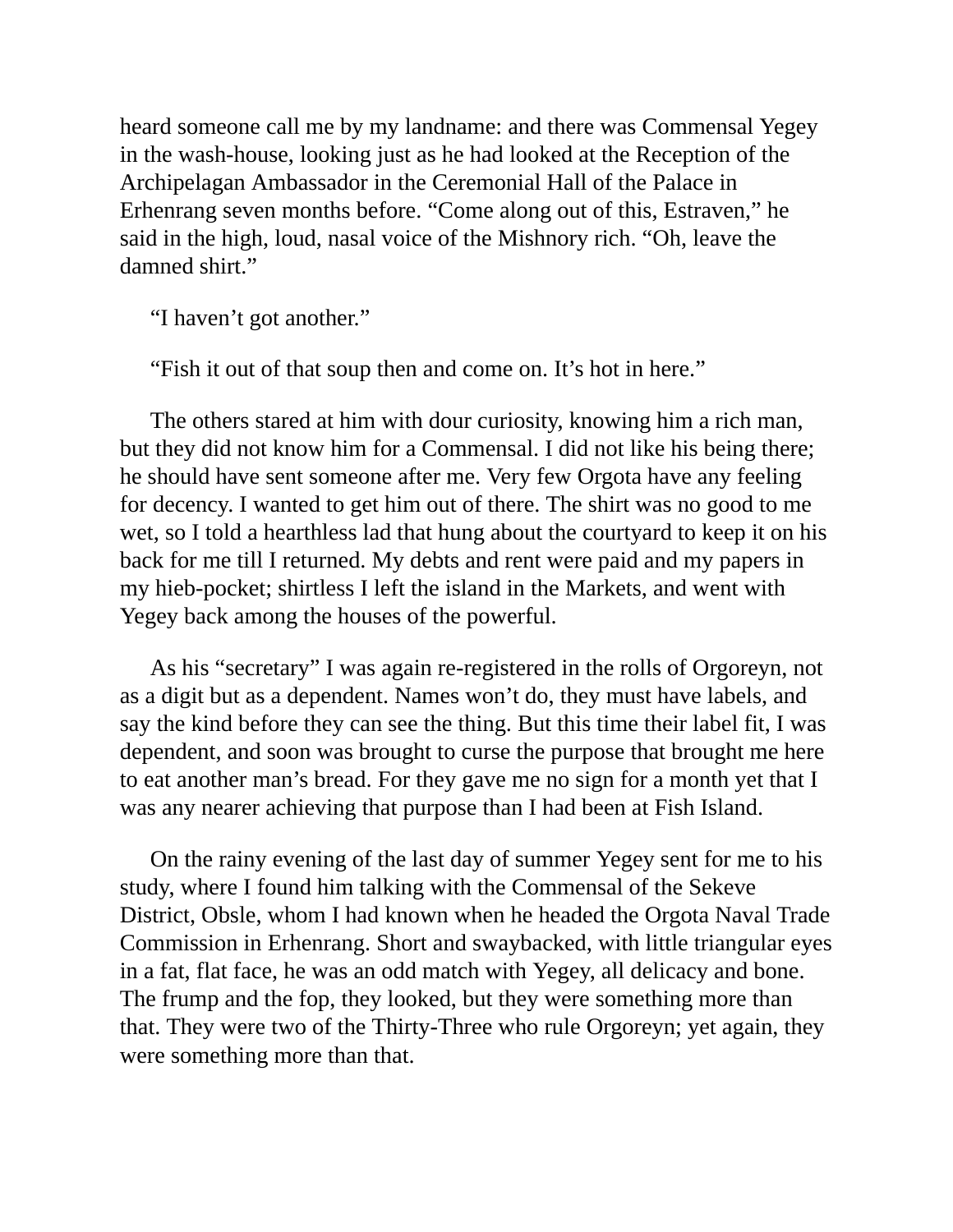Politenesses exchanged and a dram of Sithish lifewater drunk, Obsle sighed and said to me, "Now tell me why you did what you did in Sassinoth, Estraven, for if there was ever a man I thought unable to err in the timing of an act or the weighing of shifgrethor, that man was you."

"Fear outweighed caution in me, Commensal."

"Fear of what the devil? What are you afraid of, Estraven?"

"Of what's happening now. The continuation of the prestige-struggle in the Sinoth Valley; the humiliation of Karhide, the anger that rises from humiliation; the use of that anger by the Karhidish Government."

"Use? To what end?"

Obsle has no manners; Yegey, delicate and prickly, broke in, "Commensal, Lord Estraven is my guest and need not suffer questioning-"

"Lord Estraven will answer questions when and as he sees fit, as he ever did," said Obsle grinning, a needle hidden in a heap of grease. "He knows himself between friends, here."

"I take my friends where I find them, Commensal, but I no longer look to keep them long."

"I can see that. Yet we can pull a sledge together without being kemmerings, as we say in Eskeve—eh? What the devil, I know what you were exiled for, my dear: for liking Karhide better than its king."

"Rather for liking the king better than his cousin, perhaps."

"Or for liking Karhide better than Orgoreyn," said Yegey. "Am I wrong, Lord Estraven?"

"No, Commensal."

"You think, then," said Obsle, "that Tibe wants to run Karhide as we run Orgoreyn—efficiently?"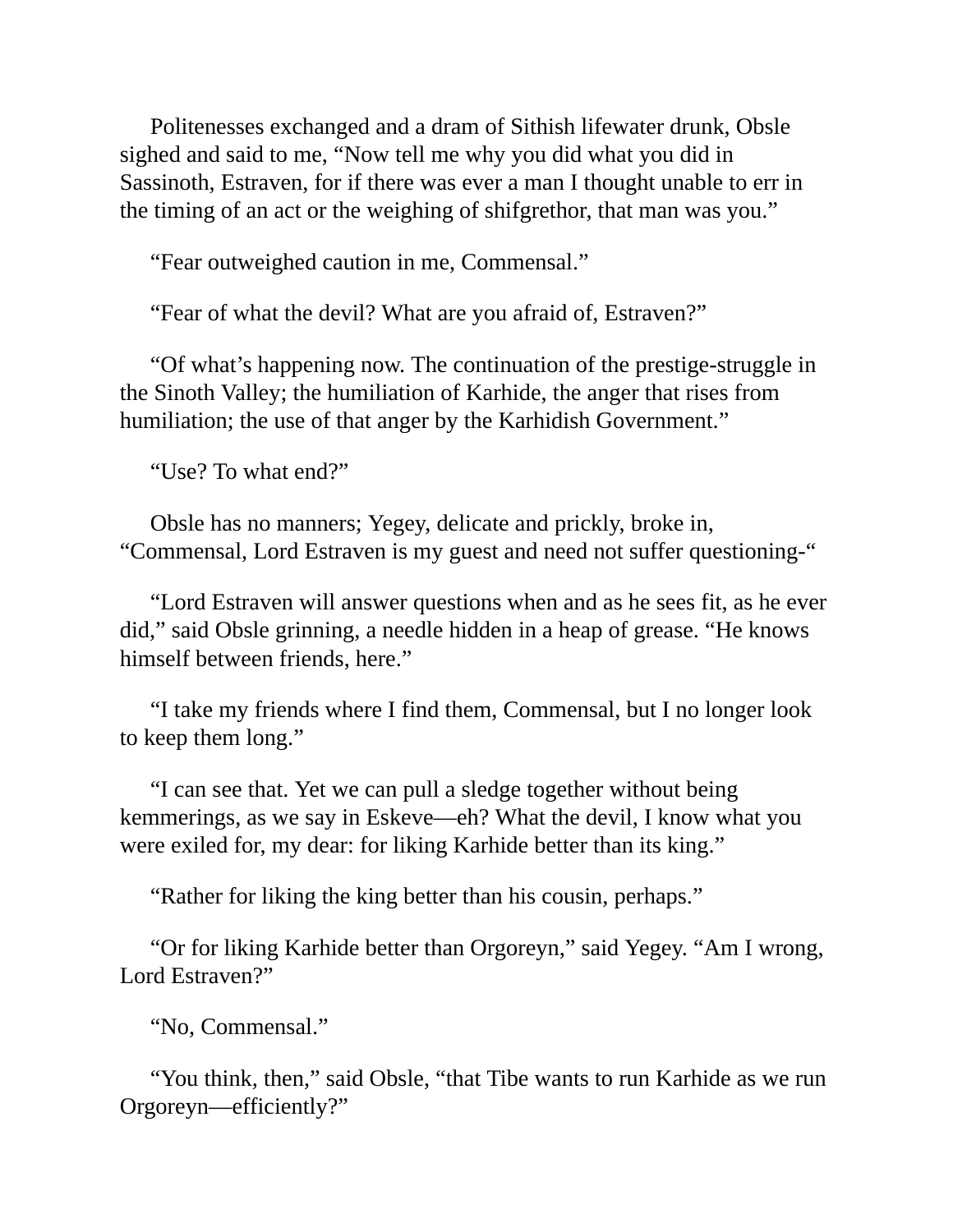"I do. I think that Tibe, using the Sinoth Valley dispute as a goad, and sharpening it at need, may within a year work a greater change in Karhide than the last thousand years have seen. He has a model to work from, the Sarf. And he knows how to play on Argaven's fears. That's easier than trying to arouse Argaven's courage, as I did. If Tibe succeeds, you gentlemen will find you have an enemy worthy of you."

Obsle nodded. "I waive shifgrethor," said Yegey, "what are you getting at, Estraven?"

"This: Will the Great Continent hold two Orgoreyns?"

"Aye, aye, aye, the same thought," said Obsle, "the same thought: you planted it in my head a long time ago, Estraven, and I never can uproot it. Our shadow grows too long. It will cover Karhide too. A feud between two Clans, yes; a foray between two towns, yes; a border-dispute and a few barn-burnings and murders, yes; but a feud between two nations? a foray involving fifty million souls? O by Meshe's sweet milk, that's a picture that has set fire to my sleep, some nights, and made me get up sweating… We are not safe, we are not safe. You know it, Yegey; you've said it in your own way, many times."

"I've voted thirteen times now against pressing the Sinoth Valley dispute. But what good? The Domination faction holds twenty votes ready at command, and every move of Tibe's strengthens the Sarf's control over those twenty. He builds a fence across the valley, puts guards along the fence armed with foray guns—foray guns! I thought they kept them in museums. He feeds the Domination faction a challenge whenever they need one."

"And so strengthens Orgoreyn. But also Karhide. Every response you make to his provocations, every humiliation you inflict upon Karhide, every gain in your prestige, will serve to make Karhide stronger, until it is your equal—controlled all from one center as Orgoreyn is. And in Karhide they don't keep foray guns in museums. The King's Guard carry them."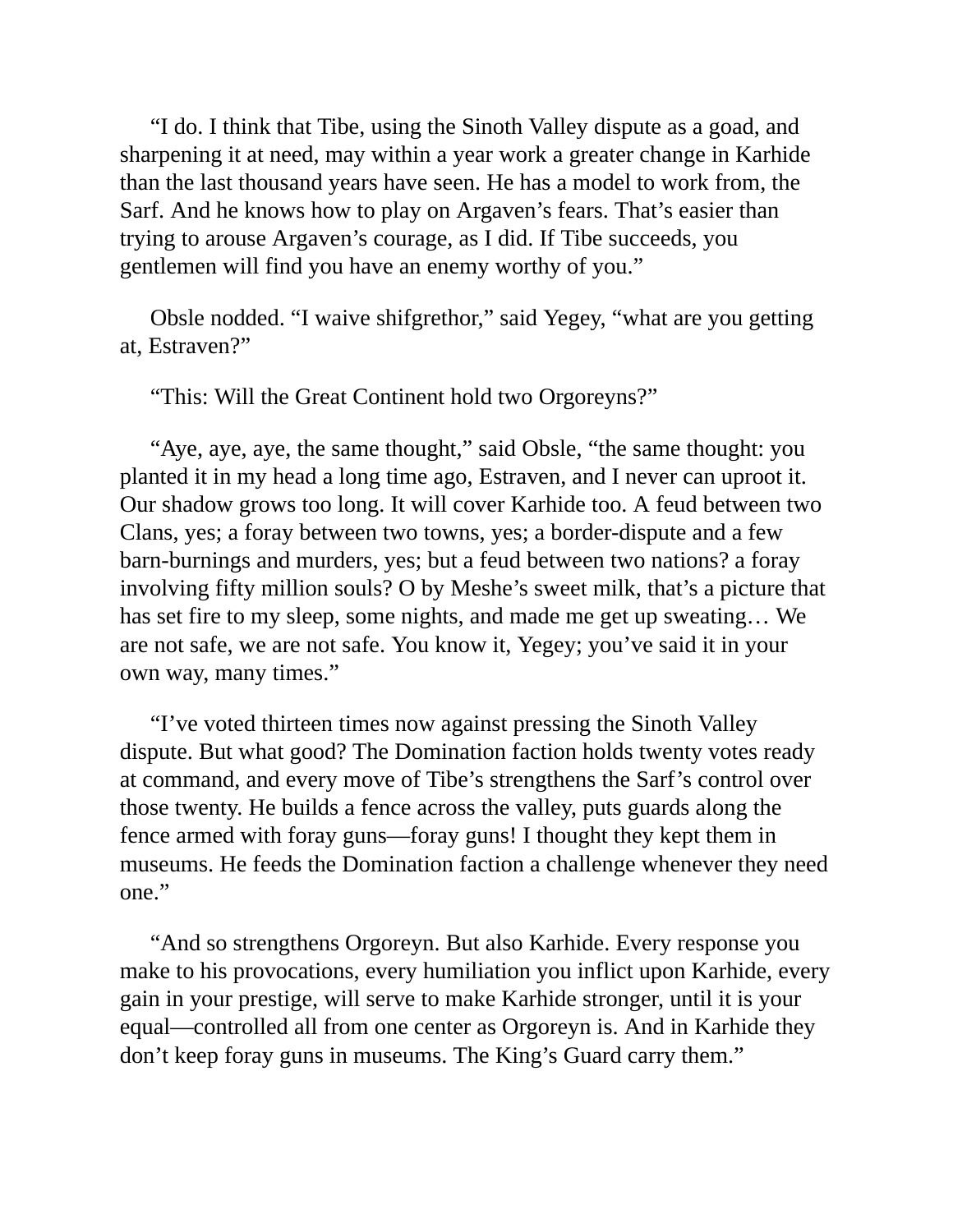Yegey poured out another dram around of lifewater. Orgota noblemen drink that precious fire, brought five thousand miles over the foggy seas from Sith, as if it were beer. Obsle wiped his mouth and blinked his eyes.

"Well," he said, "all that is much as I thought, and much as I think. And I think we have a sledge to pull together. But I have a question before we get in harness, Estraven. You have my hood down over my eyes entirely. Now tell me: what was all this obscuration, obfuscation and fiddlefaddle concerning an Envoy from the far side of the moon?"

Genly Ai, then, had requested permission to enter Orgoreyn.

"The Envoy? He is what he says he is."

"And that is—"

"An envoy from another world."

"None of your damned shadowy Karhidish metaphors, now, Estraven. I waive shifgrethor, I discard it. Will you answer me?"

"I have done so."

"He is an alien being?" Obsle said, and Yegey, "And he has had audience with King Argaven?"

I answered yes to both. They were silent a minute and then both started to speak at once, neither trying to mask his interest. Yegey was for circumambulating, but Obsle went to the point. "What was he in your plans, then? You staked yourself on him, it seems, and fell. Why?"

"Because Tibe tripped me. I had my eyes on the stars, and didn't watch the mud I walked in."

"You've taken up astronomy, my dear?"

"We'd better all take up astronomy, Obsle."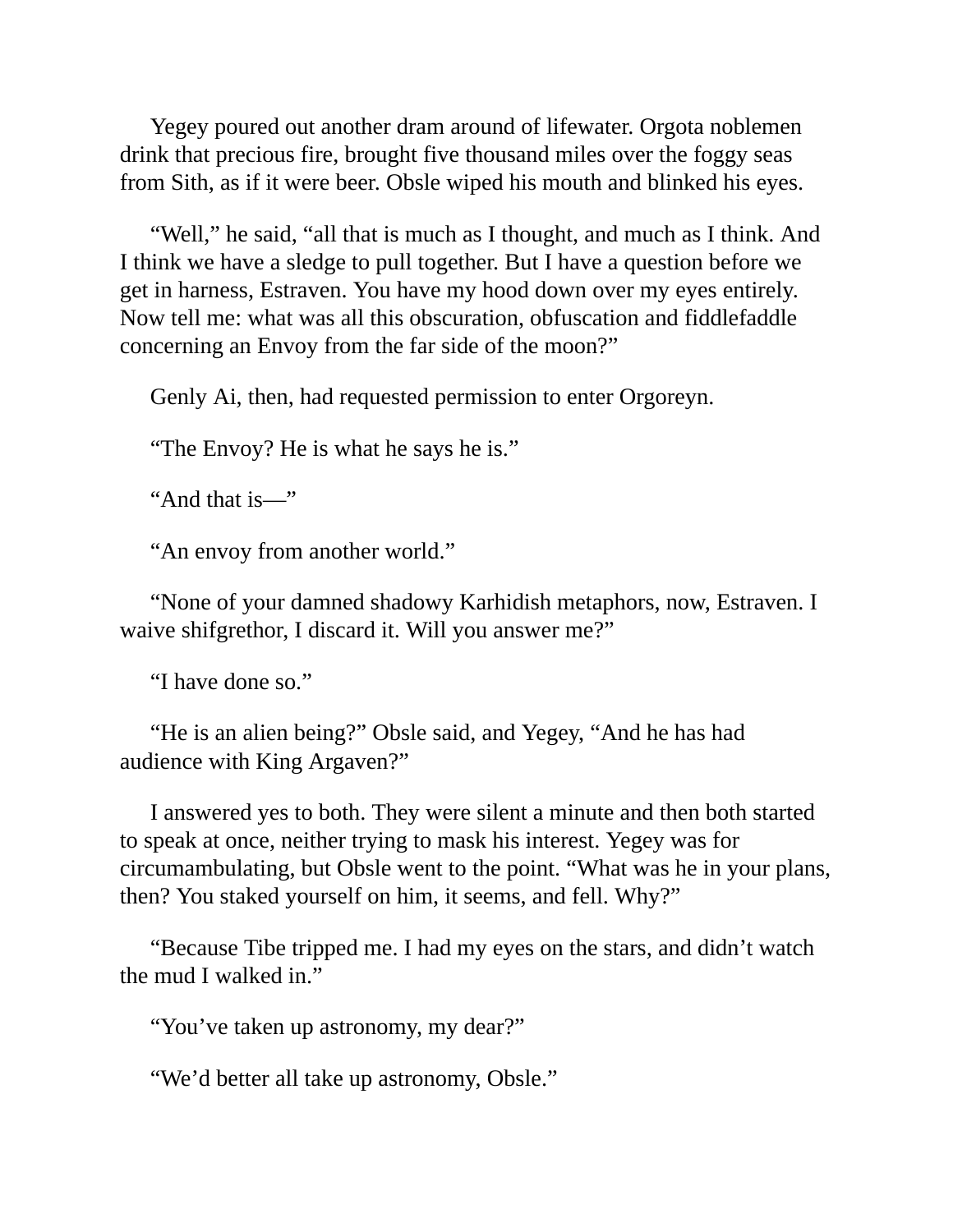"Is he a threat to us, this Envoy?"

"I think not. He brings from his people offers of communication, trade, treaty, and alliance, nothing else. He came alone, without arms or defense, with nothing but a communicating device, and his ship, which he allowed us to examine completely. He is not to be feared, I think. Yet he brings the end of Kingdom and Commensalities with him in his empty hands."

"Why?"

"How shall we deal with strangers, except as brothers? How shall Gethen treat with a union of eighty worlds, except as a world?"

"Eighty worlds?" said Yegey, and laughed uneasily. Obsle stared at me athwart and said, "I'd like to think that you've been too long with the madman in his palace and had gone mad yourself… Name of Meshe! What's this babble of alliances with the suns and treaties with the moon? How did the fellow come here, riding on a comet? astride a meteor? A ship, what sort of ship floats on air? On void space? Yet you're no madder than you ever were, Estraven, which is to say shrewdly mad, wisely mad. All Karhiders are insane. Lead on, my lord, I follow. Go on!"

"I go nowhere, Obsle. Where have I to go? You, however, may get somewhere. If you should follow the Envoy a little way, he might show you a way out of the Sinoth Valley, out of the evil course we're caught in."

"Very good. I'll take up astronomy in my old age. Where will it lead me?"

"Toward greatness, if you go more wisely than I went. Gentlemen, I've been with the Envoy, I've seen his ship that crossed the void, and I know that he is truly and exactly a messenger from elsewhere than this earth. As to the honesty of his message and the truth of his descriptions of that elsewhere, there is no knowing; one can only judge as one would judge any man; if he were one of us I should call him an honest man. That you'll judge for yourselves, perhaps. But this is certain: in his presence, lines drawn on the earth make no boundaries, and no defense. There is a greater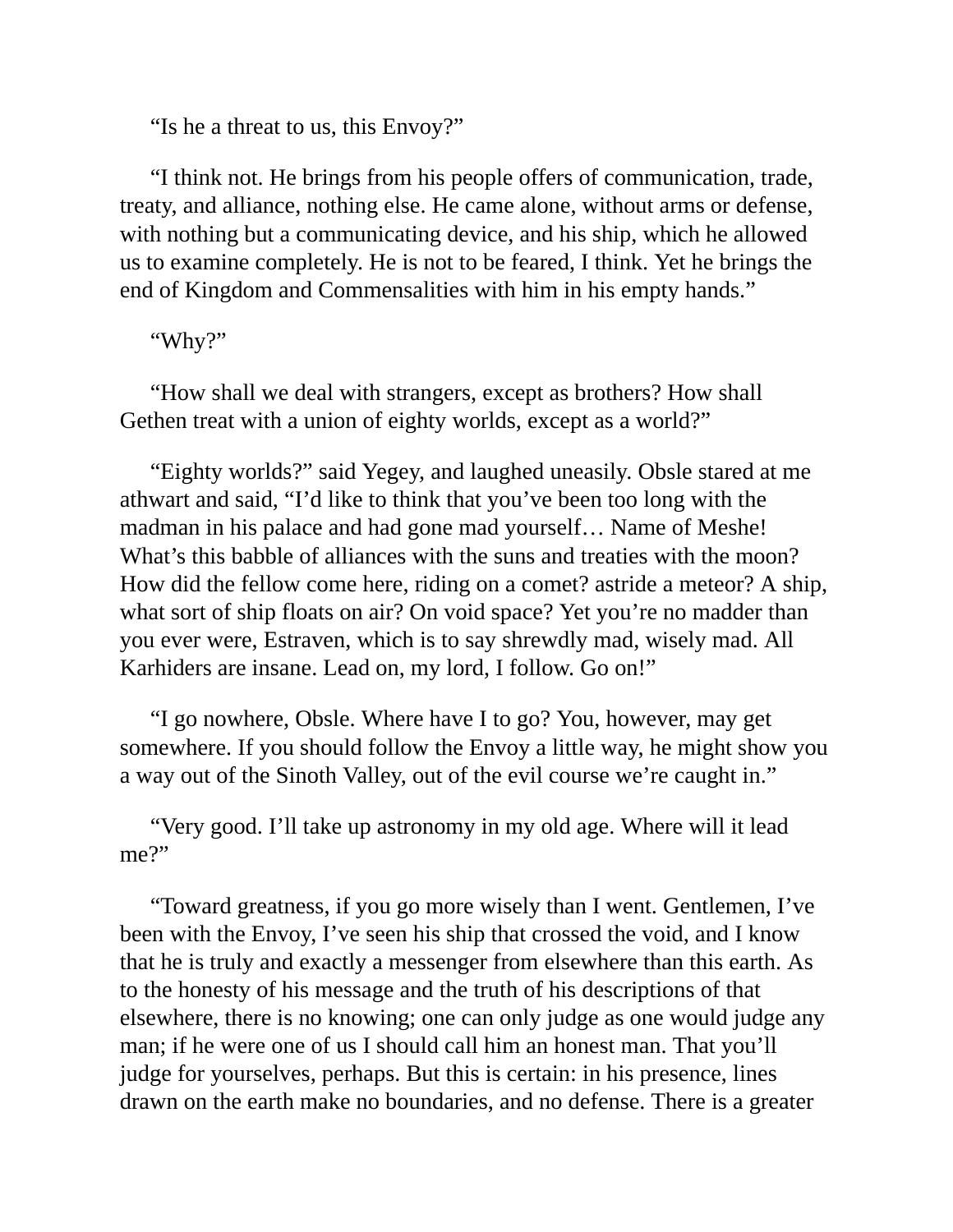challenger than Karhide at the doors of Orgoreyn. The men who meet that challenge, who first open the doors of earth, will be the leaders of us all. All: the Three Continents: all the .earth. Our border now is no line between two hills, but the line our planet makes in circling the Sun. To stake shifgrethor on any lesser chance is a fool's doing, now."

I had Yegey, but Obsle sat sunk in his fat, watching me from his small eyes. "This will take a month's believing," he said. "And if it came from anyone's mouth but yours, Estraven, I'd believe it to be pure hoax, a net for our pride woven out of starshine. But I know your stiff neck. Too stiff to stoop to an assumed disgrace in order to fool us. I can't believe you're speaking truth and yet I know a lie would choke you… Well, well. Will he speak to us, as it seems he spoke to you?"

"That's what he seeks: to speak, to be heard. There or here. Tibe will silence him if he tries to be heard again in Karhide. I am afraid for him, he seems not to understand his danger."

"Will you tell us what you know?"

"I will; but is there a reason why he can't come here and tell you himself?"

Yegey said, biting his fingernail delicately, "I think not. He has requested permission to enter the Commensality. Karhide makes no objection. His request is under consideration…"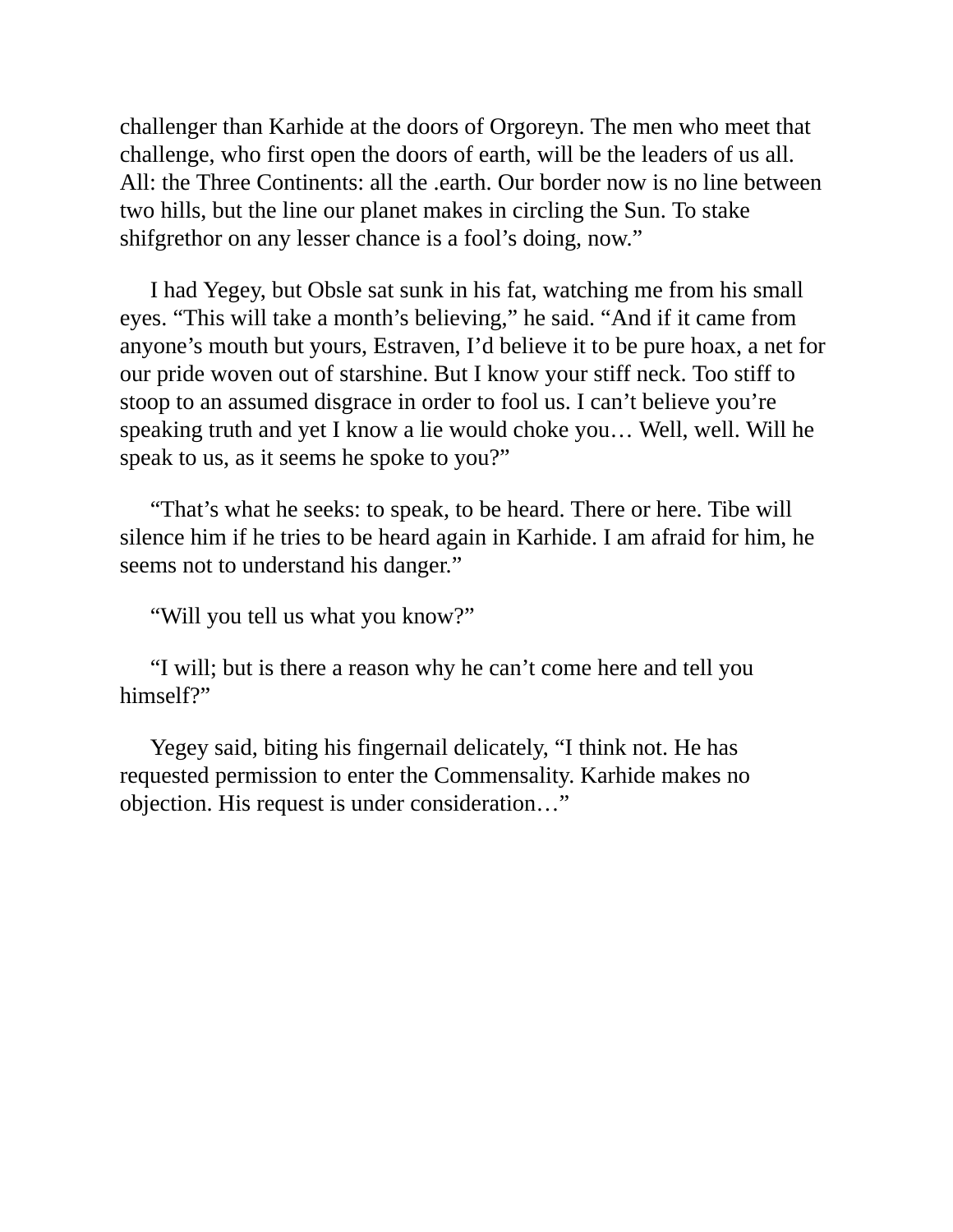## 7. The Question of Sex

*From field notes of Ong Tot Oppong, Investigator, of the first Ekumenical landing party on Gethen/ Winter, Cycle 93 E.Y. 1448.*

DAY 81. It seems likely that they were an experiment. The thought is unpleasant. But now that there is evidence to indicate that the Terran Colony was an experiment, the planting of one Hainish Normal group on a world with its own proto-hominid autochthones, the possibility cannot be ignored. Human genetic manipulation was certainly practiced by the Colonizers; nothing else explains the hilfs of S or the degenerate winged hominids of Rokanan; will anything else explain Gethenian sexual physiology? Accident, possibly; natural selection, hardly. Their ambisexuality has little or no adaptive value.

Why pick so harsh a world for an experiment? No answer. Tinibossol thinks the Colony was introduced during a major Interglacial. Conditions may have been fairly mild for their first 40 or 50,000 years here. By the time the ice was advancing again, the Hainish Withdrawal was complete and the Colonists were on their own, an experiment abandoned.

I theorize about the origins of Gethenian sexual physiology. What do I actually know about it? Otie Nim's communication from the Orgoreyn region has cleared up some of my earlier misconceptions. Let me set down all I know, and after that my theories; first things first.

The sexual cycle averages 26 to 28 days (they tend to speak of it as 26 days, approximating it to the lunar cycle). For 21 or 22 days the individual is *somer,* sexually inactive, latent. On about the 18th day hormonal changes are initiated by the pituitary control and on the 22nd or 23rd day the individual enters *kemmer,* estrus. In this first phase of kemmer (Karh. *secher)* he remains completely androgynous. Gender, and potency, are not attained in isolation. A Gethenian in first-phase kemmer, if kept alone or with others not in kemmer, remains incapable of coitus. Yet the sexual impulse is tremendously strong in this phase, controlling the entire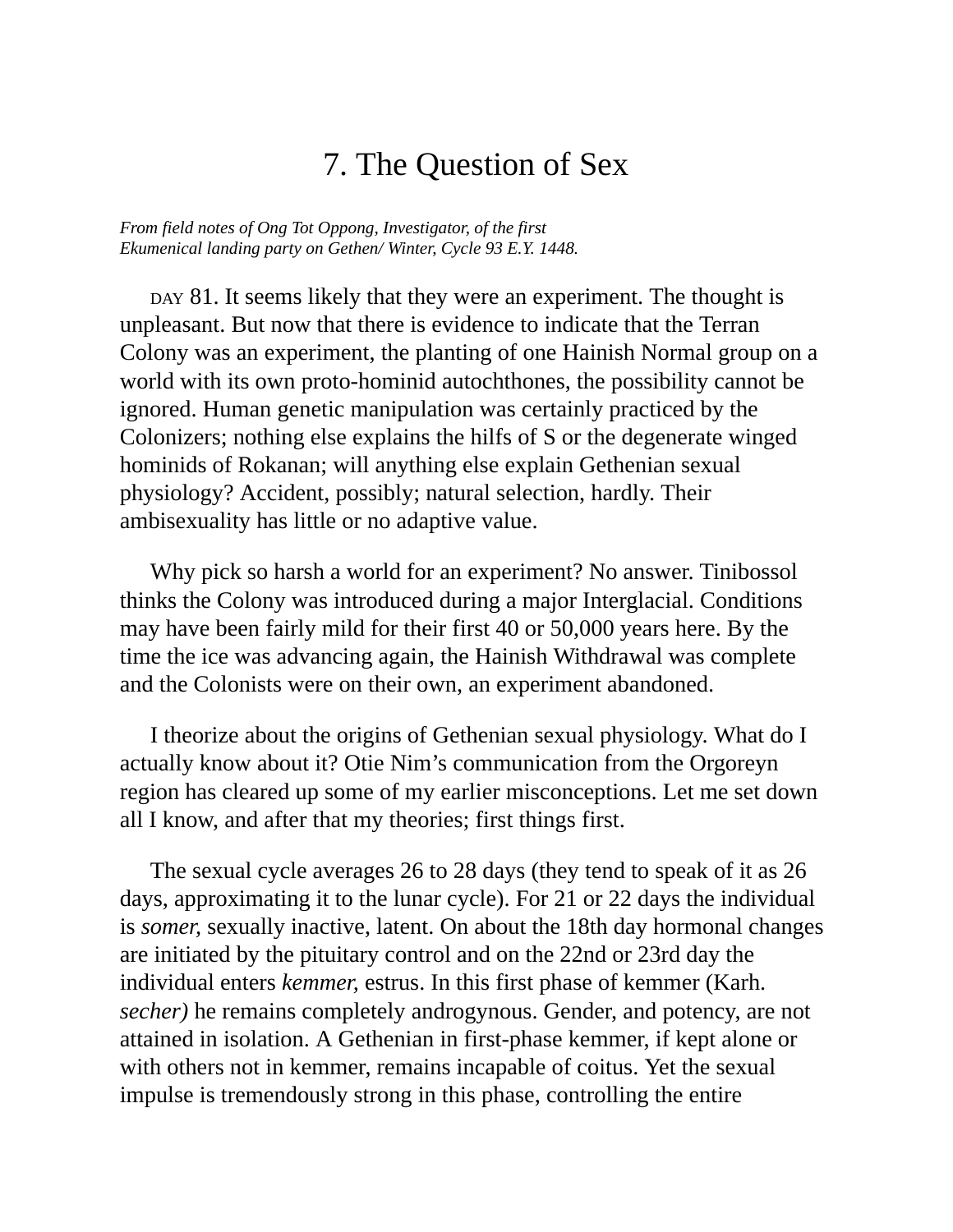personality, subjecting all other drives to its imperative. When the individual finds a partner in kemmer, hormonal secretion is further stimulated (most importantly by touch-secretion? scent?) until in one partner either a male or female hormonal dominance is established. The genitals engorge or shrink accordingly, foreplay intensifies, and the partner, triggered by the change, takes on the other sexual role (? without exception? If there are exceptions, resulting in kemmer-partners of the same sex, they are so rare as to be ignored). This second phase of kemmer (Karh. *thorharmen*), the mutual process of establishing sexuality and potency, apparently occurs within a time-span of two to twenty hours. If one of the partners is already in full kemmer, the phase for the newer partner is liable to be quite short; if the two are entering kemmer together, it is likely to take longer. Normal individuals have no predisposition to either sexual role in kemmer; they do not know whether they will be the male or the female, and have no choice in the matter. (Otie Nim wrote that in the Orgoreyn region the use of hormone derivatives to establish a preferred sexuality is quite common; I haven't seen this done in rural Karhide.) Once the sex is determined it cannot change during the kemmer-period. The culminant phase of kemmer (Karh. *thokemmer*) lasts from two to five days, during which sexual drive and capacity are at maximum. It ends fairly abruptly, and if conception has not taken place, the individual returns to the somer phase within a few hours (note: Otie Nim thinks this "fourth phase" is the equivalent of the menstrual cycle) and the cycle begins anew. If the individual was in the female role and was impregnated, hormonal activity of course continues, and for the 8.4-month gestation period and the 6- to 8 month lactation period this individual remains female. The male sexual organs remain retracted (as they are in somer), the breasts enlarge somewhat, and the pelvic girdle widens. With the cessation of lactation the female re-enters somer and becomes once more a perfect androgyne. No physiological habit is established, and the mother of several children may be the father of several more.

*Social observations:* very superficial as yet; I have been moving about too much to make coherent social observations.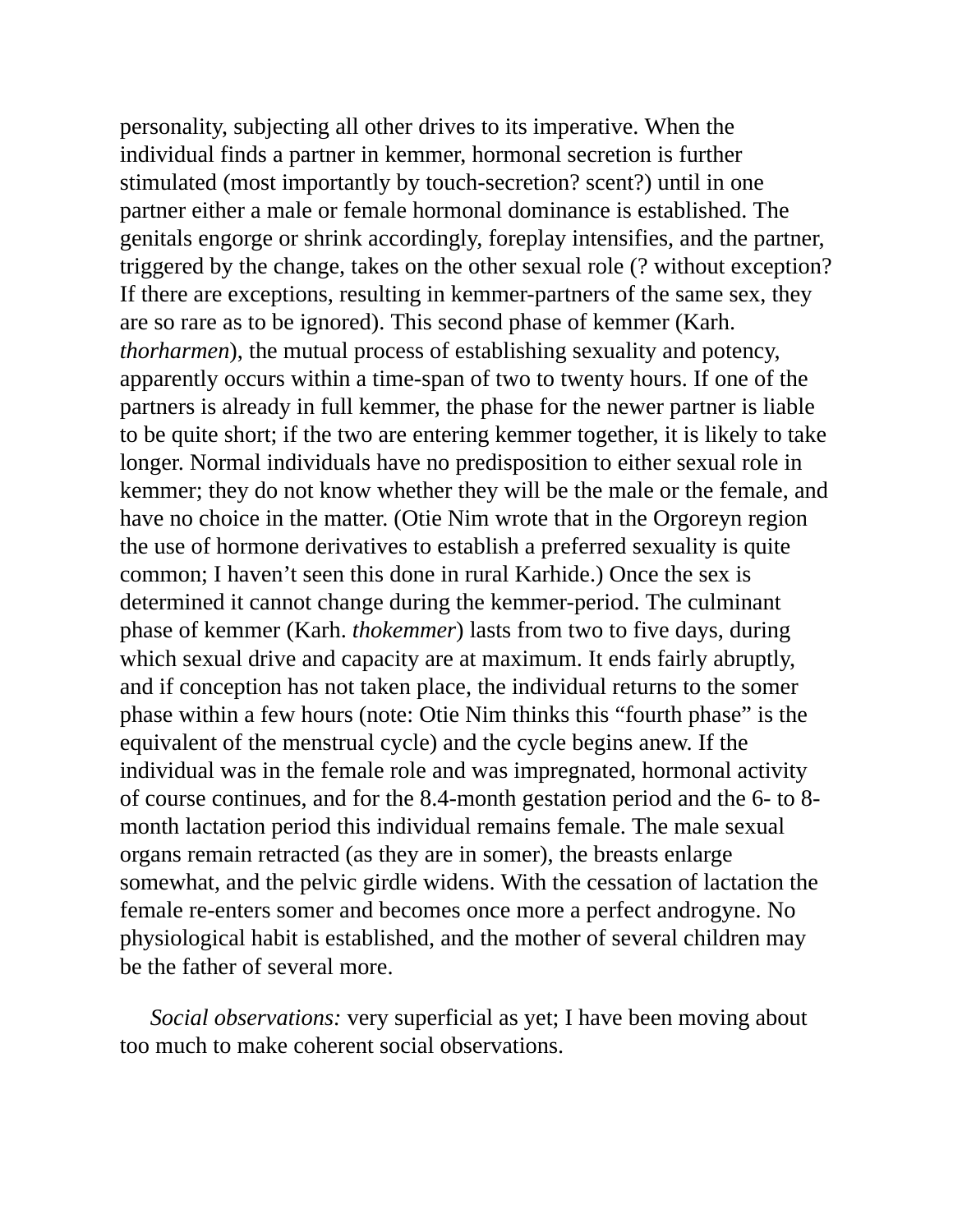Kemmer is not always played by pairs. Pairing seems to be the commonest custom, but in the kemmerhouses of towns and cities groups may form and intercourse take place promiscuously among the males and females of the group. The furthest extreme from this practice is the custom of *vowing kemmering* (Karh. *oskyommer*), which is to all intents and purposes monogamous marriage. It has no legal status, but socially and ethically is an ancient and vigorous institution. The whole structure of the Karhidish Clan-Hearths and Domains is indubitably based upon the institution of monogamous marriage. I am not sure of divorce rules in general; here in Osnoriner there is divorce, but no remarriage after either divorce or the partner's death: one can only vow kemmering once.

Descent of course is reckoned, all over Gethen, from the mother, the "parent in the flesh" (Karh. *amha*).

Incest is permitted, with various restrictions, between siblings, even the full siblings of a vowed-kemmering pair. Siblings are not however allowed to vow kemmering, nor keep kemmering after the birth of a child to one of the pair. Incest between generations is strictly forbidden (in Karhide/Orgoreyn; but is said to be permitted among the tribesmen of Perunter, the Antarctic Continent. This may be slander.).

What else have I learned for certain? That seems to sum it up.

There is one feature of this anomalous arrangement that might have adaptive value. Since coitus takes place only during the period of fertility, the chance of conception is high, as with all mammals that have an estrous cycle. In harsh conditions where infant mortality is great, a race survival value may be indicated. At present neither infant mortality nor the birthrate runs high in the civilized areas of Gethen. Tinibossol estimates a population of not over 100 million on the three continents, and considers it to have been stable for at least a millennium. Ritual and ethical abstention and the use of contraceptive drugs seem to have played the major part in maintaining this stability.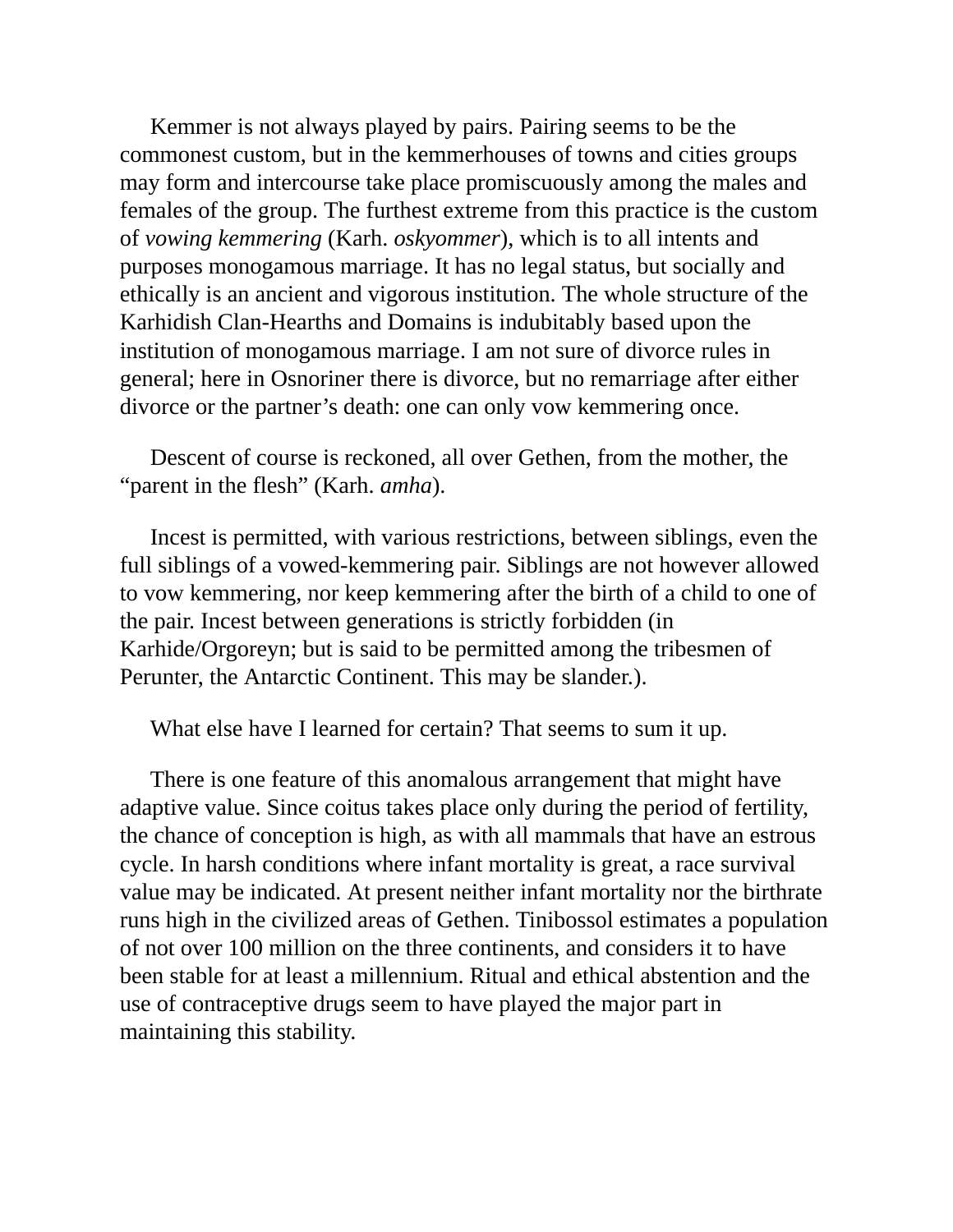There are aspects of ambisexuality which we have only glimpsed or guessed at, and which we may never grasp entirely. The kemmer phenomenon fascinates all of us Investigators, of course. It fascinates us, but it rules the Gethenians, dominates them. The structure of their societies, the management of their industry, agriculture, commerce, the size of their settlements, the subjects of their stories, everything is shaped to fit the somer-kemmer cycle. Everybody has his holiday once a month; no one, whatever his position, is obliged or forced to work when in kemmer. No one is barred from the kemmerhouse, however poor or strange. Everything gives way before the recurring torment and festivity of passion. This is easy for us to understand. What is very hard for us to understand is that, fourfifths of the time, these people are not sexually motivated at all. Room is made for sex, plenty of room; but a room, as it were, apart. The society of Gethen, in its daily functioning and in its continuity, is without sex.

Consider: Anyone can turn his hand to anything. This sounds very simple, but its psychological effects are incalculable. The fact that everyone between seventeen and thirty-five or so is liable to be (as Nim put it) "tied down to childbearing," implies that no one is quite so thoroughly "tied down" here as women, elsewhere, are likely to be—psychologically or physically. Burden and privilege are shared out pretty equally; everybody has the same risk to run or choice to make. Therefore nobody here is quite so free as a free male anywhere else.

Consider: A child has no psycho-sexual relationship to his mother and father. There is no myth of Oedipus on Winter.

Consider: There is no unconsenting sex, no rape. As with most mammals other than man, coitus can be performed only by mutual invitation and consent; otherwise it is not possible. Seduction certainly is possible, but it must have to be awfully well timed.

Consider: There is no division of humanity into strong and weak halves, protective/protected, dominant/submissive, owner/chattel, active/passive. In fact the whole tendency to dualism that pervades human thinking may be found to be lessened, or changed, on Winter.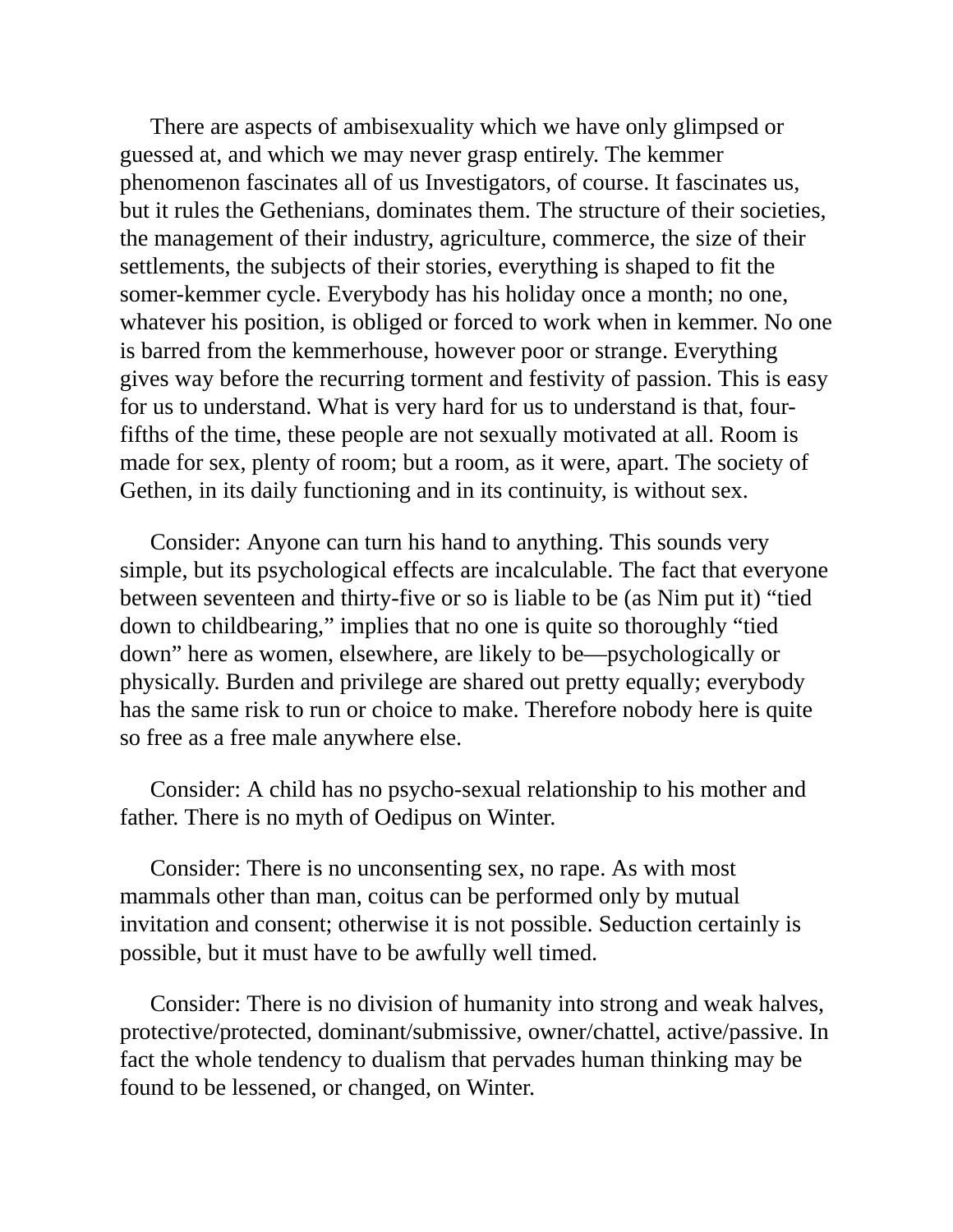The following must go into my finished Directives: When you meet a Gethenian you cannot and must not do what a bisexual naturally does, which is to cast him in the role of Man or Woman, while adopting towards him a corresponding role dependent on your expectations of the patterned or possible interactions between persons of the same or the opposite sex. Our entire pattern of socio-sexual interaction is nonexistent here. They cannot play the game. They do not see one another as men or women. This is almost impossible for our imagination to accept. What is the first question we ask about a newborn baby?

Yet you cannot think of a Gethenian as "it." They are not neuters. They are potentials, or integrals. Lacking the Karhidish "human pronoun" used for persons in somer, I must say "he," for the same reasons as we used the masculine pronoun in referring to a transcendent god: it is less defined, less specific, than the neuter or the feminine. But the very use of the pronoun in my thoughts leads me continually to forget that the Karhider I am with is not a man, but a manwoman.

The First Mobile, if one is sent, must be warned that unless he is very self-assured, or senile, his pride will suffer. A man wants his virility regarded, a woman wants her femininity appreciated, however indirect and subtle the indications of regard and appreciation. On Winter they will not exist. One is respected and judged only as a human being. It is an appalling experience.

Back to my theory. Contemplating the motives for such an experiment, if such it was, and trying perhaps to exculpate our Hainish ancestors from the guilt of barbarism, of treating lives as things, I have made some guesses as to what they might have been after.

The somer-kemmer cycle strikes us as degrading, a return to the estrous cycle of the lower mammals, a subjection of human beings to the mechanical imperative of rut. It is possible that the experimenters wished to see whether human beings lacking continuous sexual potentiality would remain intelligent and capable of culture.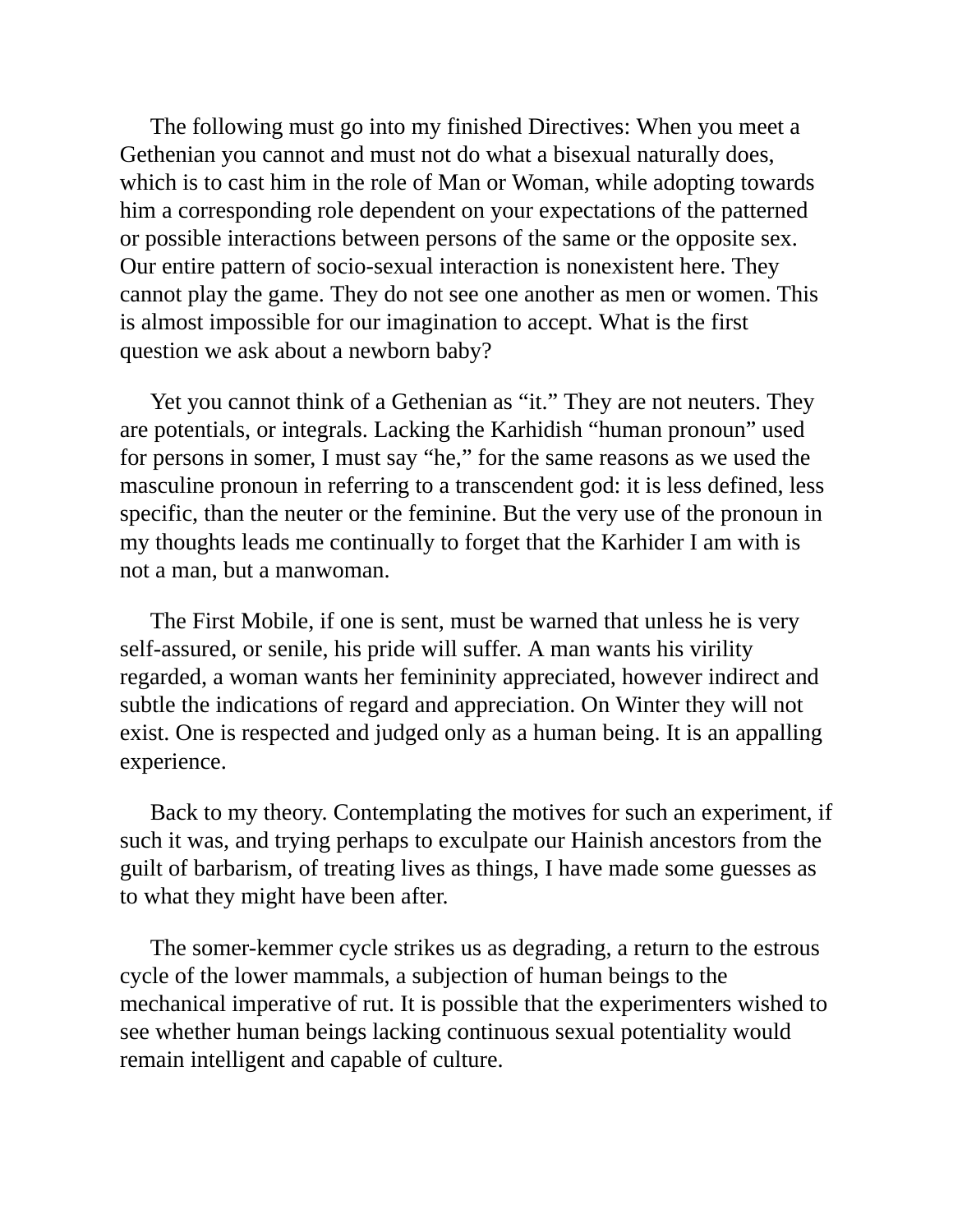On the other hand, the limitation of the sexual drive to a discontinuous time-segment, and the "equalizing" of it in androgyny, must prevent, to a large extent, both the exploitation and the frustration of the drive. There must be sexual frustration (though society provides as well as it can against it; so long as the social unit is large enough that more than one person will be in kemmer at one time, sexual fulfillment is fairly certain), but at least it cannot build up; it is over when kemmer is over. Fine; thus they are spared much waste and madness; but what is left, in somer? What is there to sublimate? What would a society of eunuchs achieve? -But of course they are not eunuchs, in somer, but rather more comparable to pre-adolescents: not castrate, but latent.

Another guess concerning the hypothetical experiment's object: The elimination of war. Did the Ancient Hainish postulate that continuous sexual capacity and organized social aggression, neither of which are attributes of any mammal but man, are cause and effect? Or, like Tumass Song Angot, did they consider war to be a purely masculine displacementactivity, a vast Rape, and therefore in their experiment eliminate the masculinity that rapes and the femininity that is raped? God knows. The fact is that Gethenians, though highly competitive (as proved by the elaborate social channels provided for competition for prestige, etc.) seem not to be very aggressive; at least they apparently have never yet had what one could call a war. They kill one another readily by ones and twos; seldom by tens or twenties; never by hundreds or thousands. Why?

It may turn out to have nothing to do with their androgyne psychology. There are not very many of them, after all. And there is the climate. The weather of Winter is so relentless, so near the limit of tolerability even to them with all their cold-adaptations, that perhaps they use up their fighting spirit fighting the cold. The marginal peoples, the races that just get by, are rarely the warriors. And in the end, the dominant factor in Gethenian life is not sex or any other human thing: it is their environment, their cold world. Here man has a crueler enemy even than himself.

I am a woman of peaceful Chiffewar, and no expert on the attractions of violence or the nature of war. Someone else will have to think this out. But I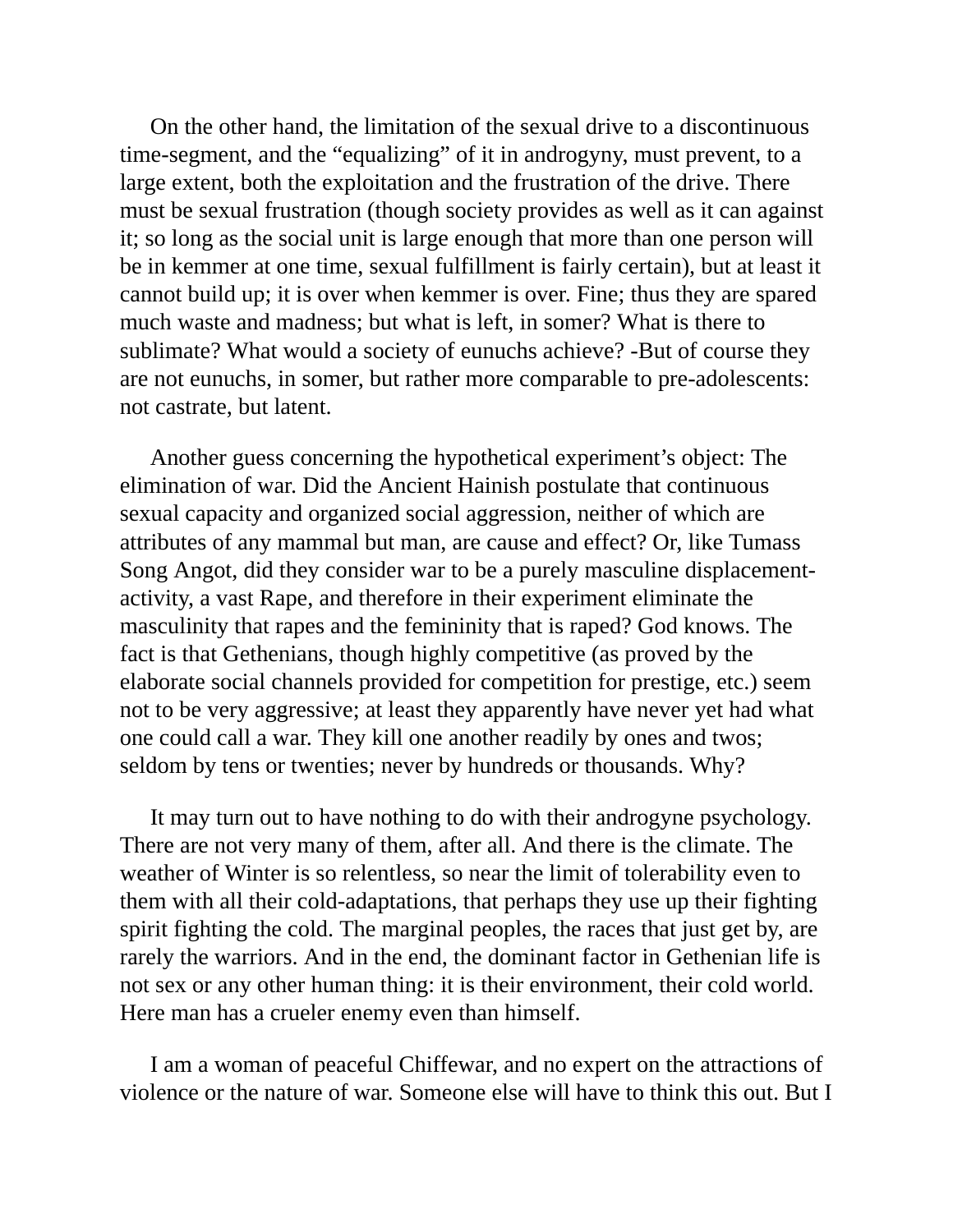really don't see how anyone could put much stock in victory or glory after he had spent a winter on Winter, and seen the face of the Ice.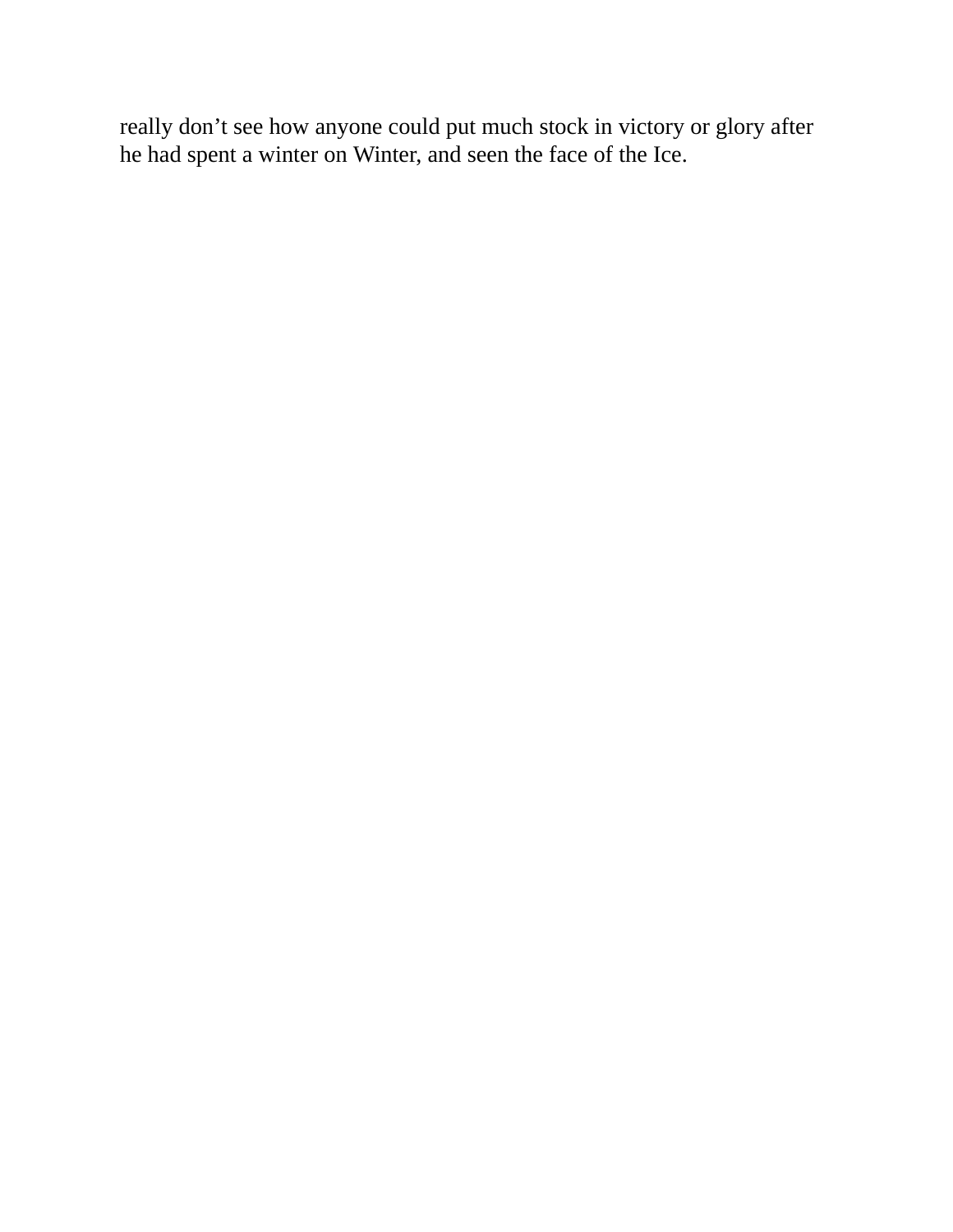## 8. Another Way into Orgoreyn

I SPENT THE SUMMER more as an Investigator than a Mobile, going about the land of Karhide from town to town, from Domain to Domain, watching and listening—things a Mobile cannot do at first, while he is still a marvel and monstrosity, and must be forever on show and ready to perform. I would tell my hosts in those rural Hearths and villages who I was; most of them had heard a little about me over the radio and had a vague idea what I was. They were curious, some more, some less. Few were frightened of me personally, or showed the xenophobic revulsion. An enemy, in Karhide, is not a stranger, an invader. The stranger who comes unknown is a guest. Your enemy is your neighbor.

During the month of Kus I lived on the Eastern coast in a Clan-Hearth called Gorinhering, a house-town-fort-farm built up on a hill above the eternal fogs of the Hodomin Ocean. Some five hundred people lived there. Four thousand years ago I should have found their ancestors living in the same place, in the same kind of house. Along in those four millennia the electric engine was developed, radios and power looms and power vehicles and farm machinery and all the rest began to be used, and a Machine Age got going, gradually, without any industrial revolution, without any revolution at all. Winter hasn't achieved in thirty centuries what Terra once achieved in thirty decades. Neither has Winter ever paid the price that Terra paid.

Winter is an inimical world; its punishment for doing things wrong is sure and prompt: death from cold or death from hunger. No margin, no reprieve. A man can trust his luck, but a society can't; and cultural change, like random mutation, may make things chancier. So they have gone very slowly. At any one point in their history a hasty observer would say that all technological progress and diffusion had ceased. Yet it never has. Compare the torrent and the glacier. Both get where they are going.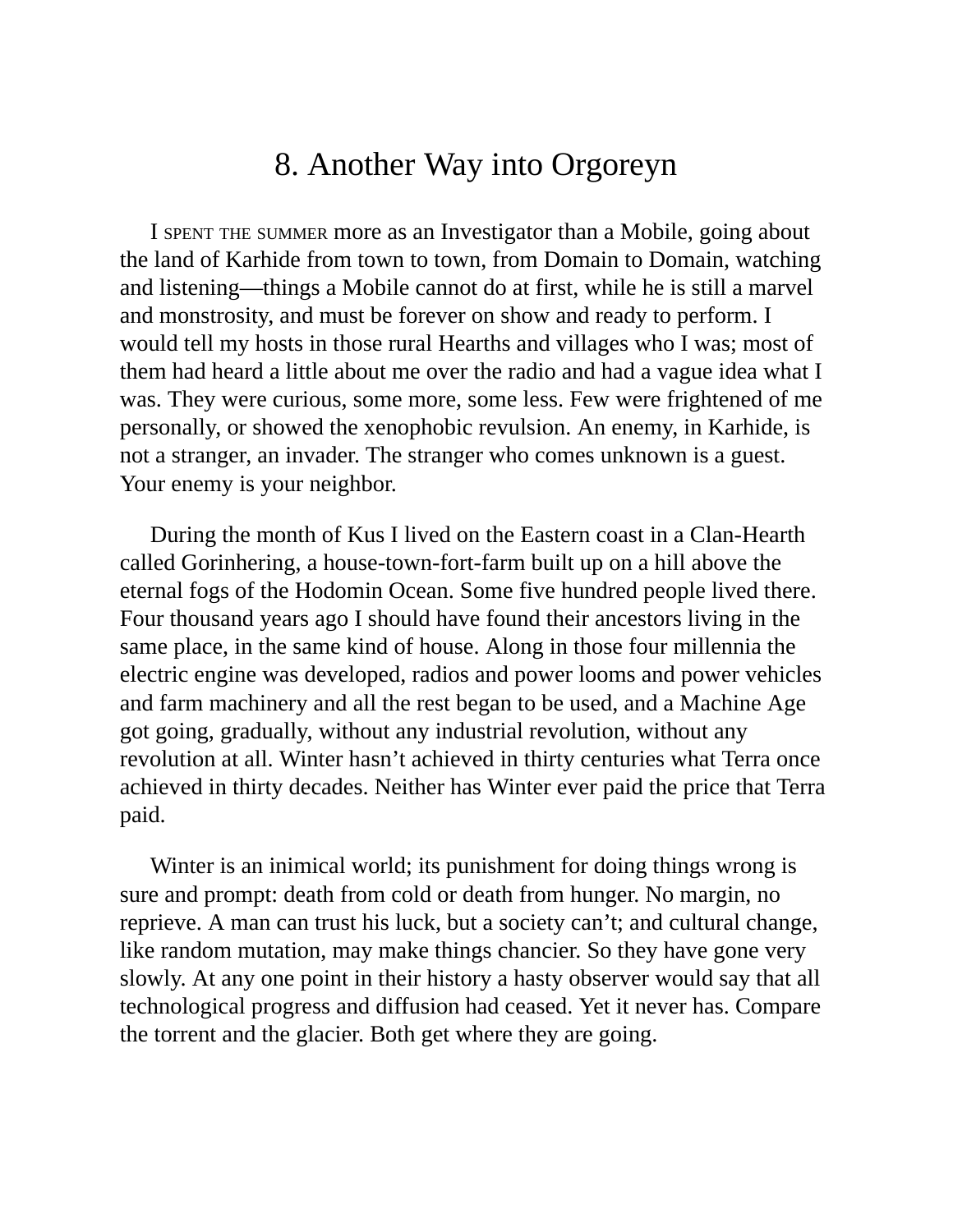I talked a lot with the old people of Gorinhering, and also with the children. It was my first chance to see much of Gethenian children, for in Erhenrang they are all in the private or public Hearths and Schools. A quarter to a third of the adult urban population is engaged full time in the nurture and education of the children. Here the clan looked after its own; nobody and everybody was responsible for them. They were a wild lot, chasing about over those fog-hidden hills and beaches. When I could round one up long enough to talk, I found them shy, proud, and immensely trustful.

The parental instinct varies as widely on Gethen as anywhere. One can't generalize. I never saw a Karhider hit a child. I have seen one speak very angrily to a child. Their tenderness toward their children struck me as being profound, effective, and almost wholly unpossessive. Only in that unpossessiveness does it perhaps differ from what we call the "maternal" instinct. I suspect that the distinction between a maternal and a paternal instinct is scarcely worth making; the parental instinct, the wish to protect, to further, is not a sex-linked characteristic…

Early in Hakanna we heard in Gorinhering on the static-fuzzed Palace Bulletin that King Argaven had announced his expectation of an heir. Not another kemmering-son, of which he already had seven, but an heir of the body, king-son. The king was pregnant.

I found this funny, and so did the clansmen of Gorinhering, but for different reasons. They said he was too old to be bearing children, and they got hilarious and obscene on the subject. The old men went about cackling over it for days. They laughed at the king, but were not otherwise much interested in him. "The Domains are Karhide," Estraven had said, and like so much Estraven had said it kept recurring to me as I learned more. The seeming nation, unified for centuries, was a stew of uncoordinated principalities, towns, villages, "pseudo-feudal tribal economic units," a sprawl and splatter of vigorous, competent, quarrelsome individualities over which a grid of authority was insecurely and lightly laid. Nothing, I thought, could ever unite Karhide as a nation. Total diffusion of rapid communication devices, which is supposed to bring about nationalism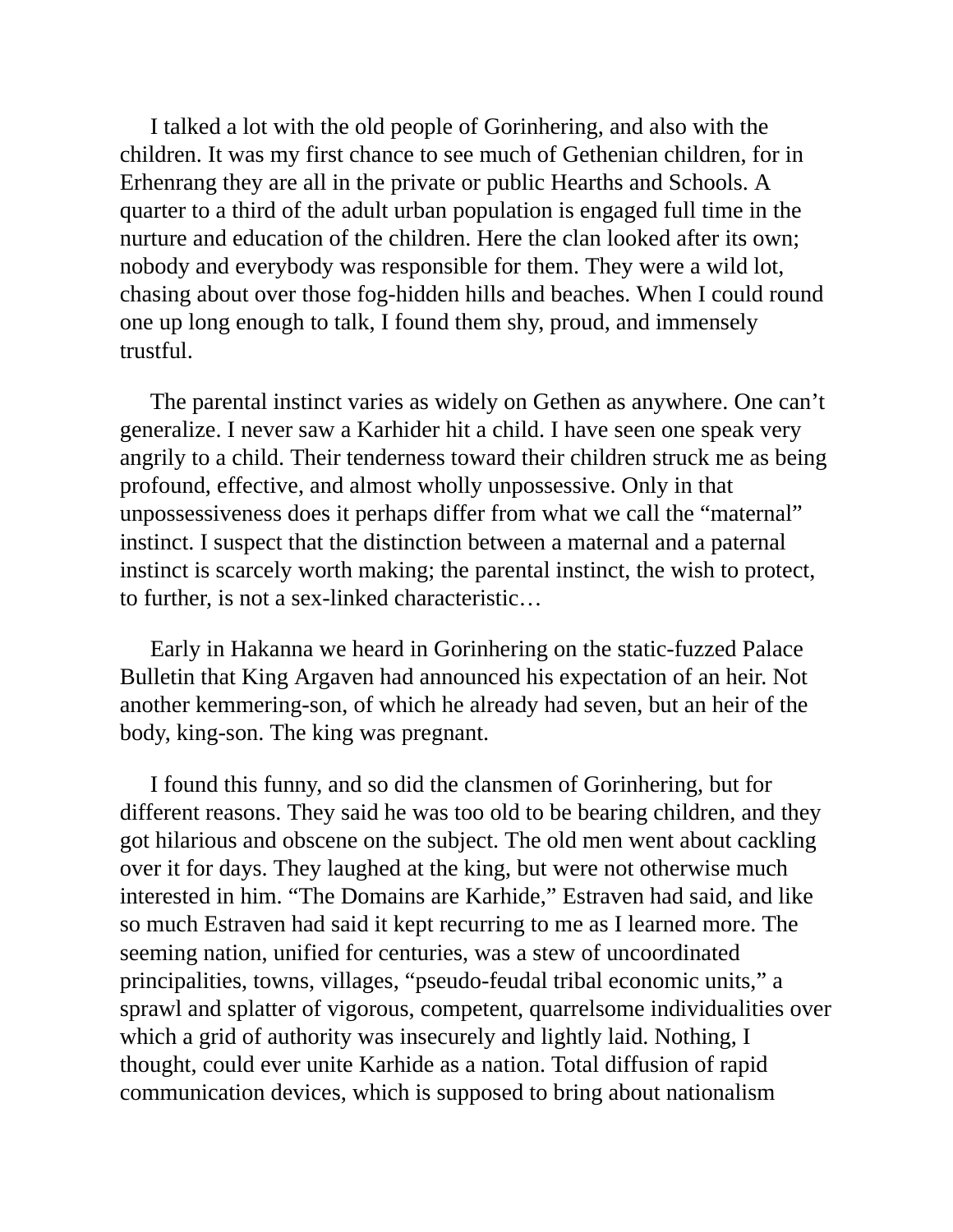almost inevitably, had not done so. The Ekumen could not appeal to these people as a social unit, a mobilizable entity: rather it must speak to their strong though undeveloped sense of humanity, of human unity. I got quite excited thinking about this. I was, of course, wrong; yet I had learned something about Gethenians which in the long run proved to be useful knowledge.

Unless I was to spend all year in Old Karhide I must return to the West Fall before the passes of the Kargav closed. Even here on the coast there had been two light snowfalls in the last month of summer. Rather reluctantly I set off west again, and came to Erhenrang early in Gor, the first month of autumn. Argaven was now in seclusion in the summer-palace at Warrever, and had named Pemmer Harge rem ir Tibe as Regent during his confinement. Tibe was already making the most of his term of power. Within a couple of hours of my arrival I began to see the flaw in my analysis of Karhide—it was already out of date—and also began to feel uncomfortable, perhaps unsafe, in Erhenrang.

Argaven was not sane; the sinister incoherence of his mind darkened the mood of his capital; he fed on fear. All the good of his reign had been done by his ministers and the kyorremy. But he had not done much harm. His wrestles with his own nightmares had not damaged the kingdom. His cousin Tibe was another kind of fish, for his insanity had logic. Tibe knew when to act, and how to act. Only he did not know when to stop.

Tibe spoke on the radio a good deal. Estraven when in power had never done so, and it was not in the Karhidish vein: their government was not a public performance, normally; it was covert and indirect. Tibe, however, orated. Hearing his voice on the air I saw again the long-toothed smile and the face masked with a net of fine wrinkles. His speeches were long and loud: praises of Karhide, disparagements of Orgoreyn, vilifications of "disloyal factions," discussions of the "integrity of the Kingdom's borders," lectures in history and ethics and economics, all in a ranting, canting, emotional tone that went shrill with vituperation or adulation. He talked much about pride of country and love of the parentland, but little about shifgrethor, personal pride or prestige. Had Karhide lost so much prestige in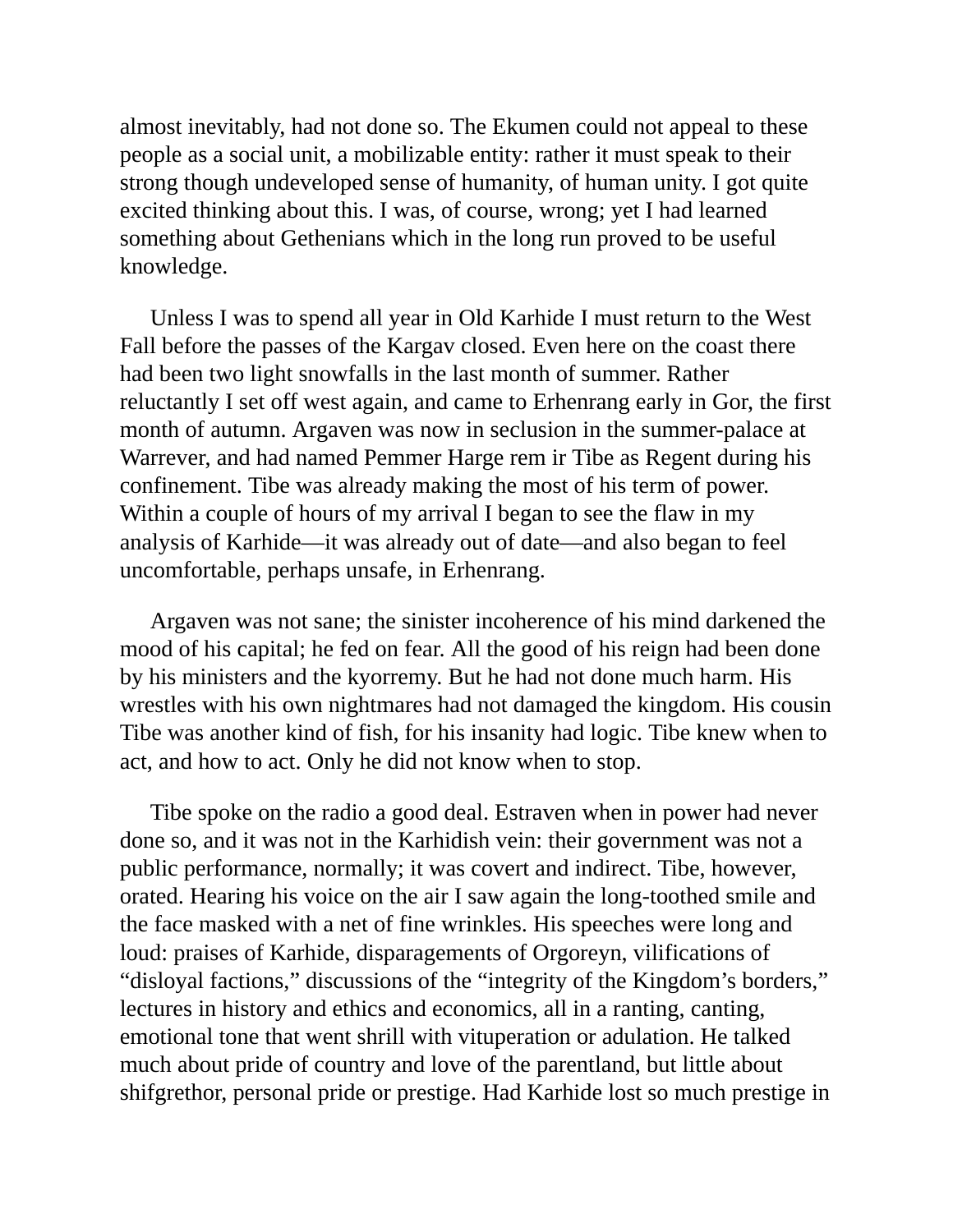the Sinoth Valley business that the subject could not be brought up? No; for he often talked about the Sinoth Valley. I decided that he was deliberately avoiding talk of shifgrethor because he wished to rouse emotions of a more elemental, uncontrollable kind. He wanted to stir up something which the whole shifgrethor-pattern was a refinement upon, a sublimation of. He wanted his hearers to be frightened and angry. His themes were not pride and love at all, though he used the words perpetually; as he used them they meant self-praise and hate. He talked a great deal about Truth also, for he was, he said, "cutting down beneath the veneer of civilization."

It is a durable, ubiquitous, specious metaphor, that one about veneer (or paint, or pliofilm, or whatever) hiding the nobler reality beneath. It can conceal a dozen fallacies at once. One of the most dangerous is the implication that civilization, being artificial, is unnatural: that it is the opposite of primitiveness… Of course there is no veneer, the process is one of growth, and primitiveness and civilization are degrees of the same thing. If civilization has an opposite, it is war. Of those two things, you have either one, or the other. Not both. It seemed to me as I listened to Tibe's dull fierce speeches that what he sought to do by fear and by persuasion was to force his people to change a choice they had made before their history began, the choice between those opposites.

The time was ripe, perhaps. Slow as their material and technological advance had been, little as they valued "progress" in itself, they had finally, in the last five or ten or fifteen centuries, got a little ahead of Nature. They weren't absolutely at the mercy of their merciless climate any longer; a bad harvest would not starve a whole province, or a bad winter isolate every city. On this basis of material stability Orgoreyn had gradually built up a unified and increasingly efficient centralized state. Now Karhide was to pull herself together and do the same; and the way to make her do it was not by sparking her pride, or building up her trade, or improving her roads, farms, colleges, and so on; none of that; that's all civilization, veneer, and Tibe dismissed it with scorn. He was after something surer, the sure, quick, and lasting way to make people into a nation: war. His ideas concerning it could not have been too precise, but they were quite sound. The only other means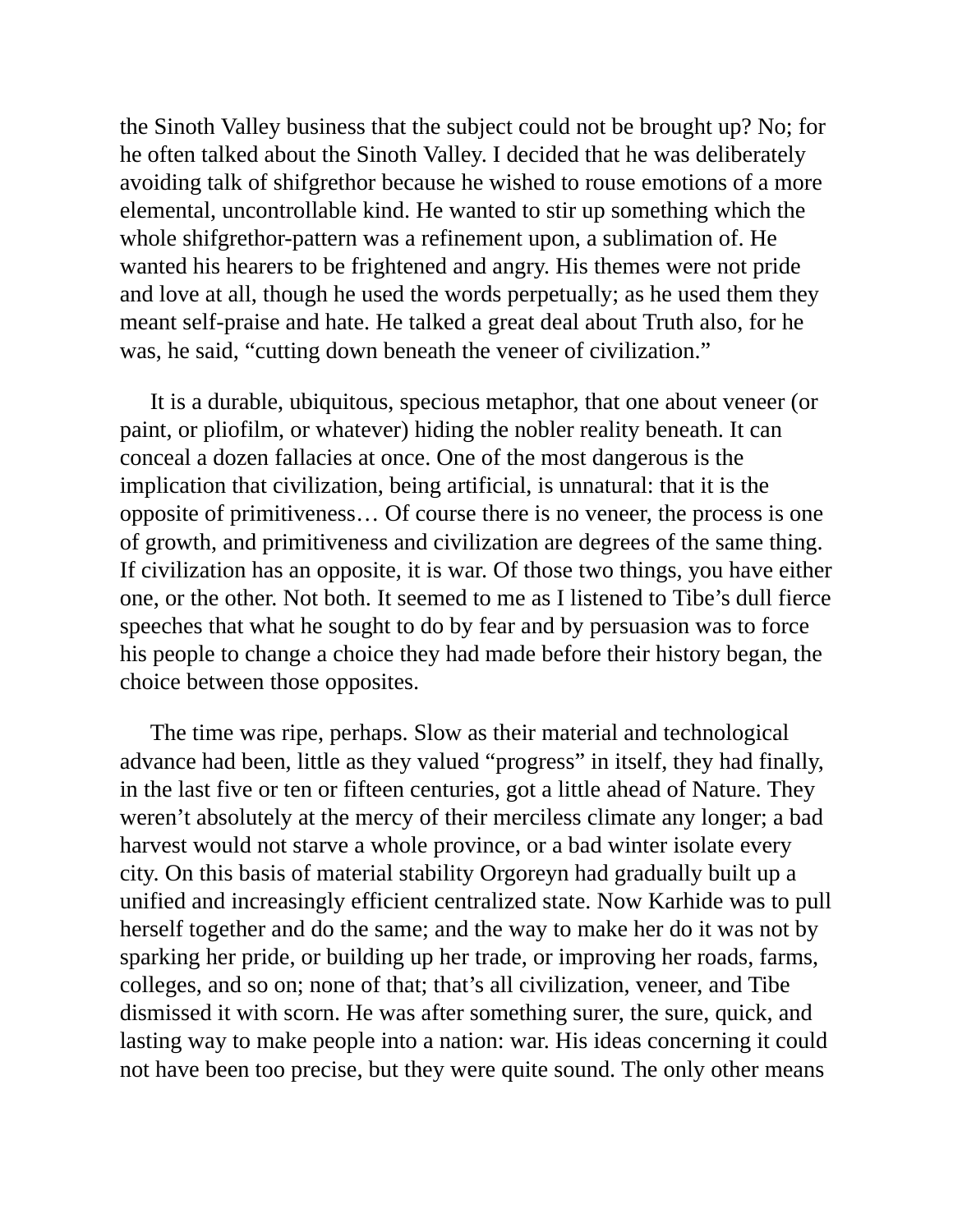of mobilizing people rapidly and entirely is with a new religion; none was handy; he would make do with war.

I sent the Regent a note in which I quoted to him the question I had put to the Foretellers of Otherhord and the answer I had got. Tibe made no response. I then went to the Orgota Embassy and requested permission to enter Orgoreyn.

There are fewer people running the offices of the Stabiles of the Ekumen on Hain than there were running that embassy of one small country to another, and all of them were armed with yards of soundtapes and records. They were slow, they were thorough; none of the slapdash arrogance and sudden deviousness that marked Karhidish officialdom. I waited, while they filled out their forms.

The waiting got rather uneasy. The number of Palace Guards and city police on the streets of Erhenrang seemed to multiply every day; they were armed, and they were even developing a sort of uniform. The mood of the city was bleak, although business was good, prosperity general, and the weather fair. Nobody wanted much to do with me. My "landlady" no longer showed people my room, but rather complained about being badgered by "people from the Palace," and treated me less as an honored sideshow than as a political suspect. Tibe made a speech about a foray in the Sinoth Valley: "brave Karhidish farmers, true patriots," had dashed across the border south of Sassinoth, had attacked an Orgota village, burned it, and killed nine villagers, and then dragging the bodies back had dumped them into the Ey River, "such a grave," said the Regent, "as all the enemies of our nation will find!" I heard this broadcast in the eating-hall of my island. Some people looked grim as they listened, others uninterested, others satisfied, but in these various expressions there was one common element, a little tic or facial cramp that had not used to be there, a look of anxiety.

That evening a man came to my room, my first visitor since I had returned to Erhenrang. He was slight, smooth-skinned, shy-mannered, and wore the gold chain of a Foreteller, one of the Celibates. "I'm a friend of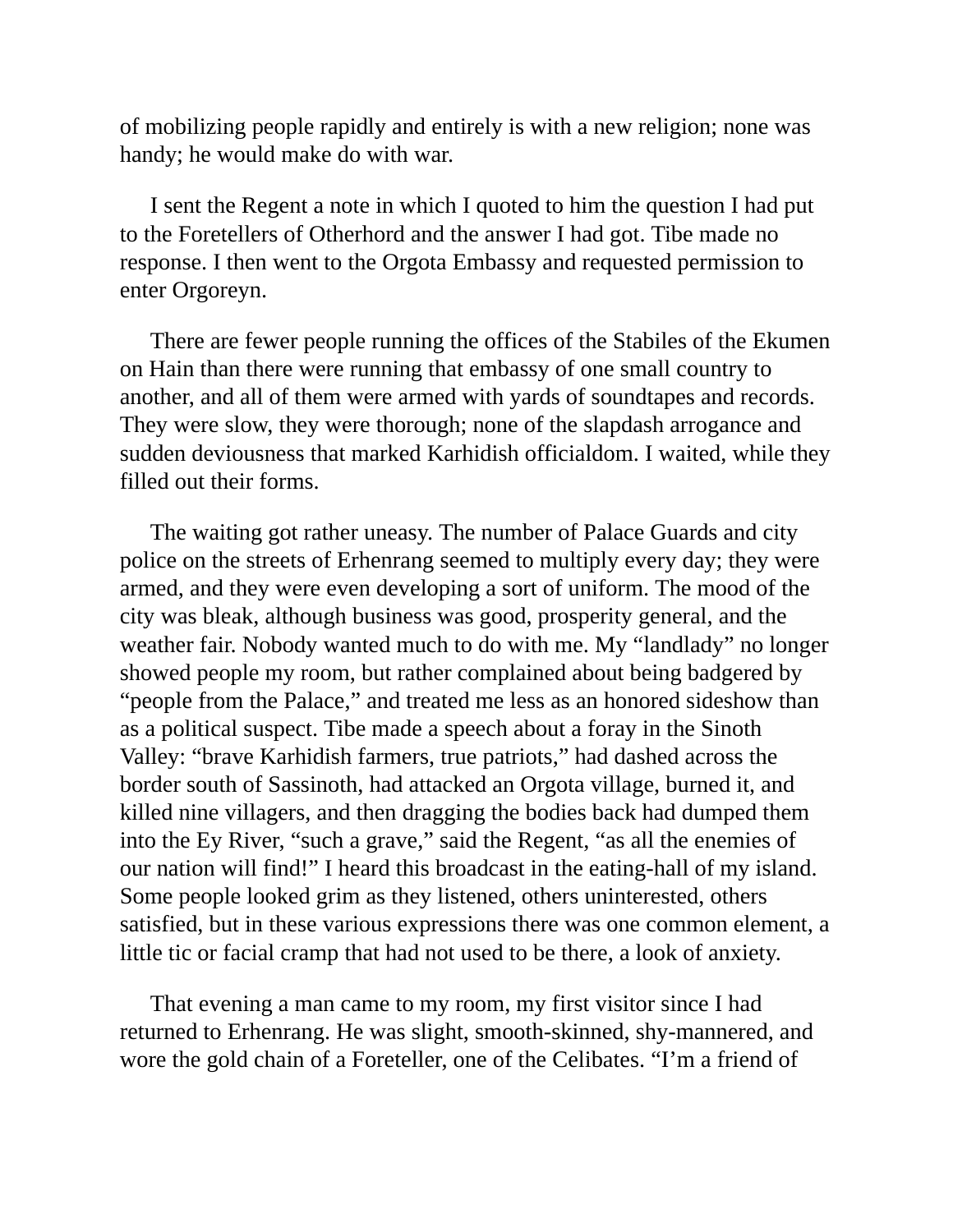one who befriended you," he said, with the brusqueness of the timid, "I've come to ask you a favor, for his sake."

"You mean Faxe—?"

"No. Estraven."

My helpful expression must have changed. There was a little pause, after which the stranger said, "Estraven, the traitor. You remember him, perhaps?"

Anger had displaced timidity, and he was going to play shifgrethor with me. If I wanted to play, my move was to say something like, "I'm not sure; tell me something about him." But I didn't want to play, and was used to volcanic Karhidish tempers by now. I faced his anger deprecatingly and said, "Of course I do."

"But not with friendship." His dark, down-slanted eyes were direct and keen.

"Well, rather with gratitude, and disappointment. Did he send you to me?"

"He did not."

I waited for him to explain himself.

He said, "Excuse me. I presumed; I accept what presumption has earned me."

I stopped the stiff little fellow as he made for the door. "Please: I don't know who you are, or what you want. I haven't refused, I simply haven't consented. You must allow me the right to a reasonable caution. Estraven was exiled for supporting my mission here—"

"Do you consider yourself to be in his debt for that?"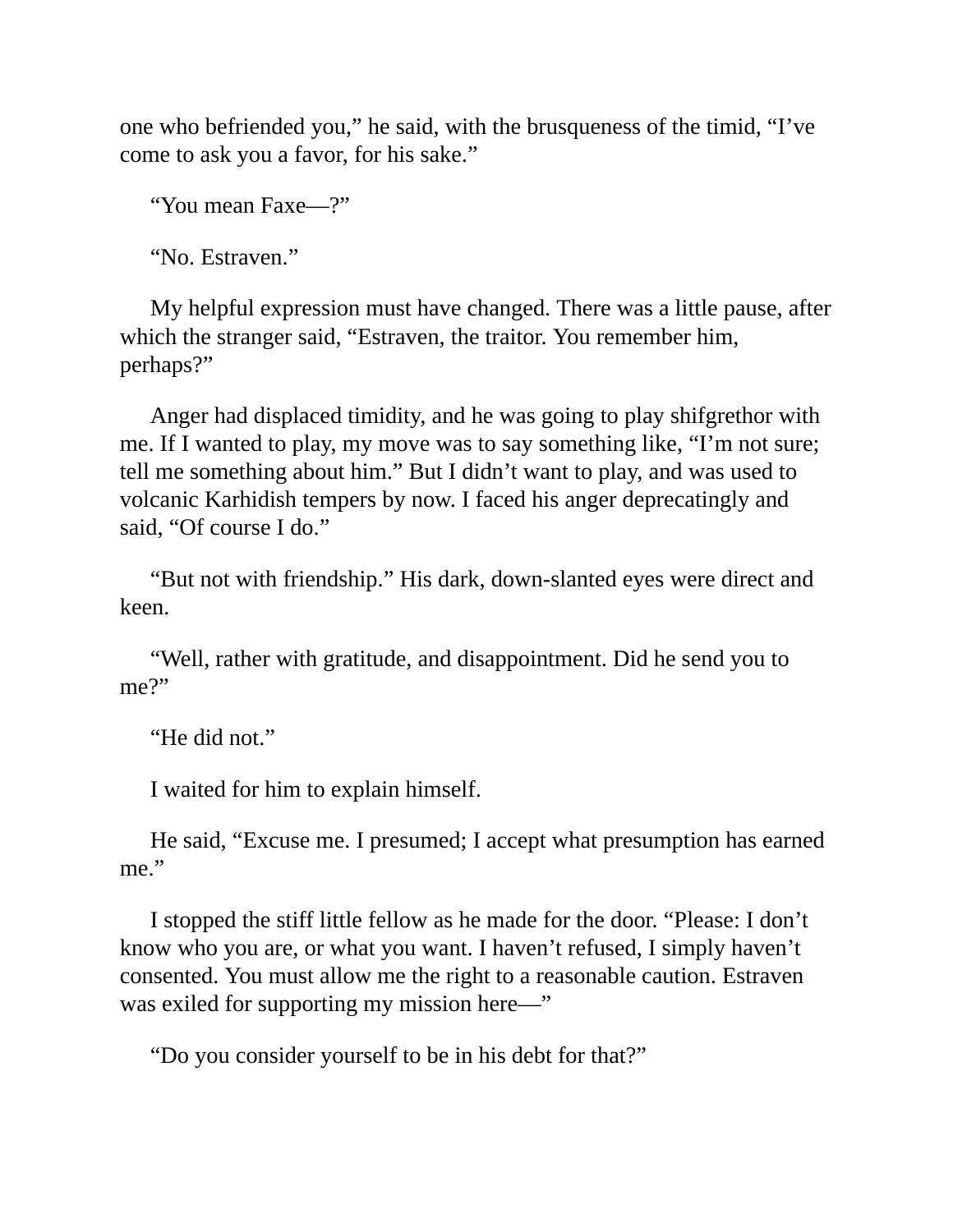"Well, in a sense. However, the mission I am on overrides all personal debts and loyalties."

"If so," said the stranger with fierce certainty, "it is an immoral mission."

That stopped me. He sounded like an Advocate of the Ekumen, and I had no answer. "I don't think it is," I said finally; "the shortcomings are in the messenger, not the message. But please tell me what it is you want me to do."

"I have certain monies, rents and debts, which I was able to collect from the wreck of my friend's fortune. Hearing that you were about to go to Orgoreyn, I thought to ask you to take the money to him, if you find him. As you know, it would be a punishable offense to do so. It may also be useless. He may be in Mishnory, or on one of their damnable Farms, or dead. I have no way of finding out. I have no friends in Orgoreyn, and none here I dared ask this of. I thought of you as one above politics, free to come and go. I did not stop to think that you have, of course, your own politics. I apologize for my stupidity."

"Well, I'll take the money for him. But if he's dead or can't be found, to whom shall I return it?"

He stared at me. His face worked and changed, and he caught his breath in a sob. Most Karhiders cry easily, being no more ashamed of tears than of laughter. He said, "Thank you. My name is Foreth. I'm an Indweller at Orgny Fastness."

"You're of Estraven's clan?"

"No. Foreth rem ir Osboth: I was his kemmering."

Estraven had had no kemmering when I knew him, but I could rouse no suspicion of this fellow in myself. He might be unwittingly serving someone else's purpose, but he was genuine. And he had just taught me a lesson: that shifgrethor can be played on the level of ethics, and that the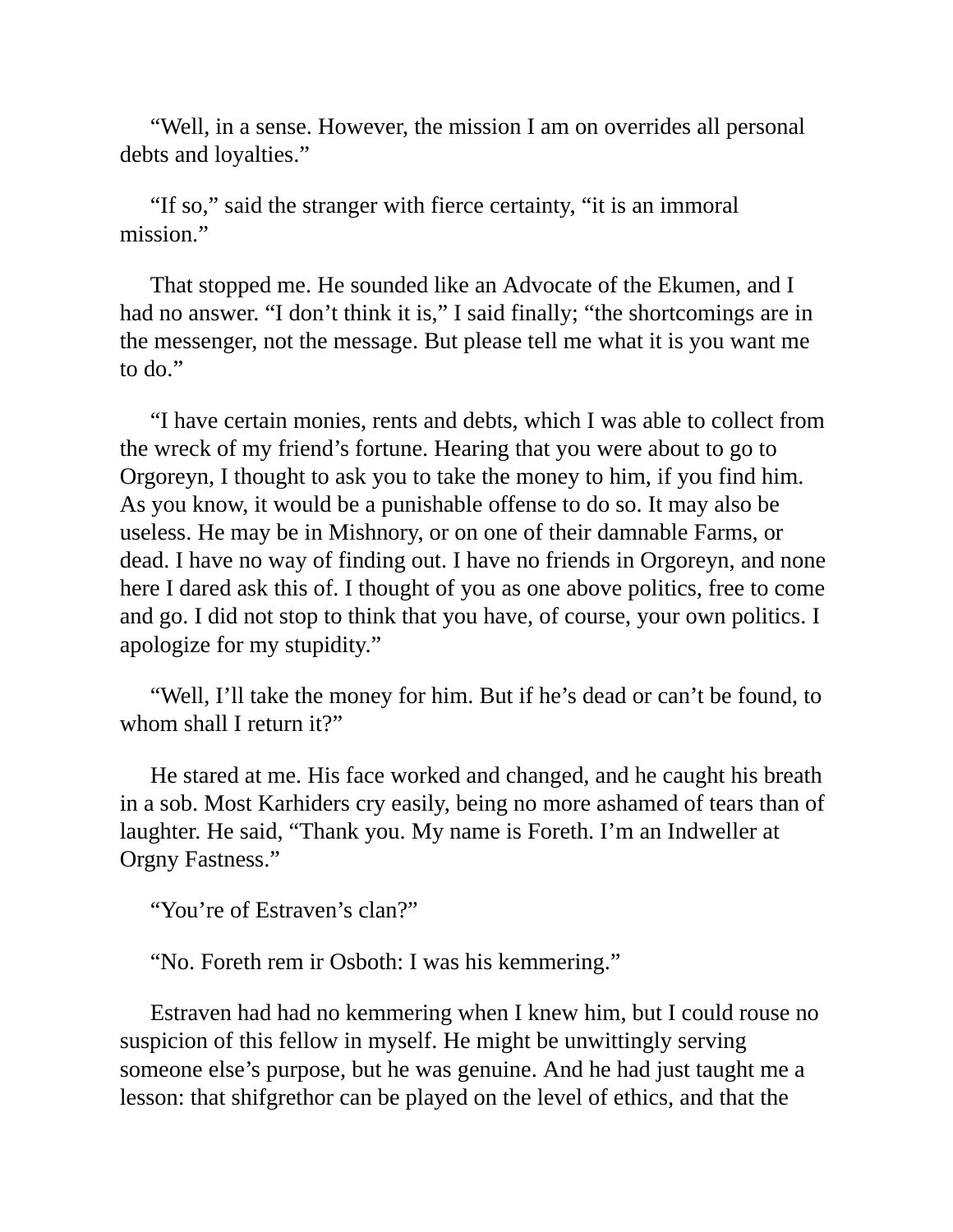expert player will win. He had cornered me in about two moves. He had the money with him and gave it to me, a solid sum in Royal Karhidish Merchants' notes of credit, nothing to incriminate me, and consequently nothing to prevent me from simply spending it.

"If you find him …" He stuck.

"A message?"

"No. Only if I knew…"

"If I do find him, I'll try to send news of him to you."

"Thank you," he said, and he held out both his hands to me, a gesture of friendship which in Karhide is not lightly made. "I wish success to your mission, Mr. Ai. He—Estraven—he believed you came here to do good, I know. He believed it very strongly."

There was nothing in the world for this man outside Estraven. He was one of those who are damned to love once. I said again, "Is there no word from you that I might take him?"

"Tell him the children are well," he said, then hesitated, and said quietly, *"Nusuth,* no matter," and left me.

Two days later I took the road out of Erhenrang, the northwest road this time, afoot. My permission to enter Orgoreyn had arrived much sooner than the clerks and officials of the Orgota Embassy had led me to expect or had themselves expected; when I went to get the papers they treated me with a sort of poisonous respect, resentful that protocol and regulations had, on somebody's authority, been pushed aside for me. As Karhide had no regulations at all about leaving the country, I set straight off. Over the summer I had learned what a pleasant land Karhide was for walking in. Roads and inns are set for foot-traffic as well as for powered vehicles, and where inns are wanting one may count infallibly on the code of hospitality. Townsfolk of Co-Domains and the villagers, farmers, or lord of any Domain will give a traveler food and lodging, for three days by the code,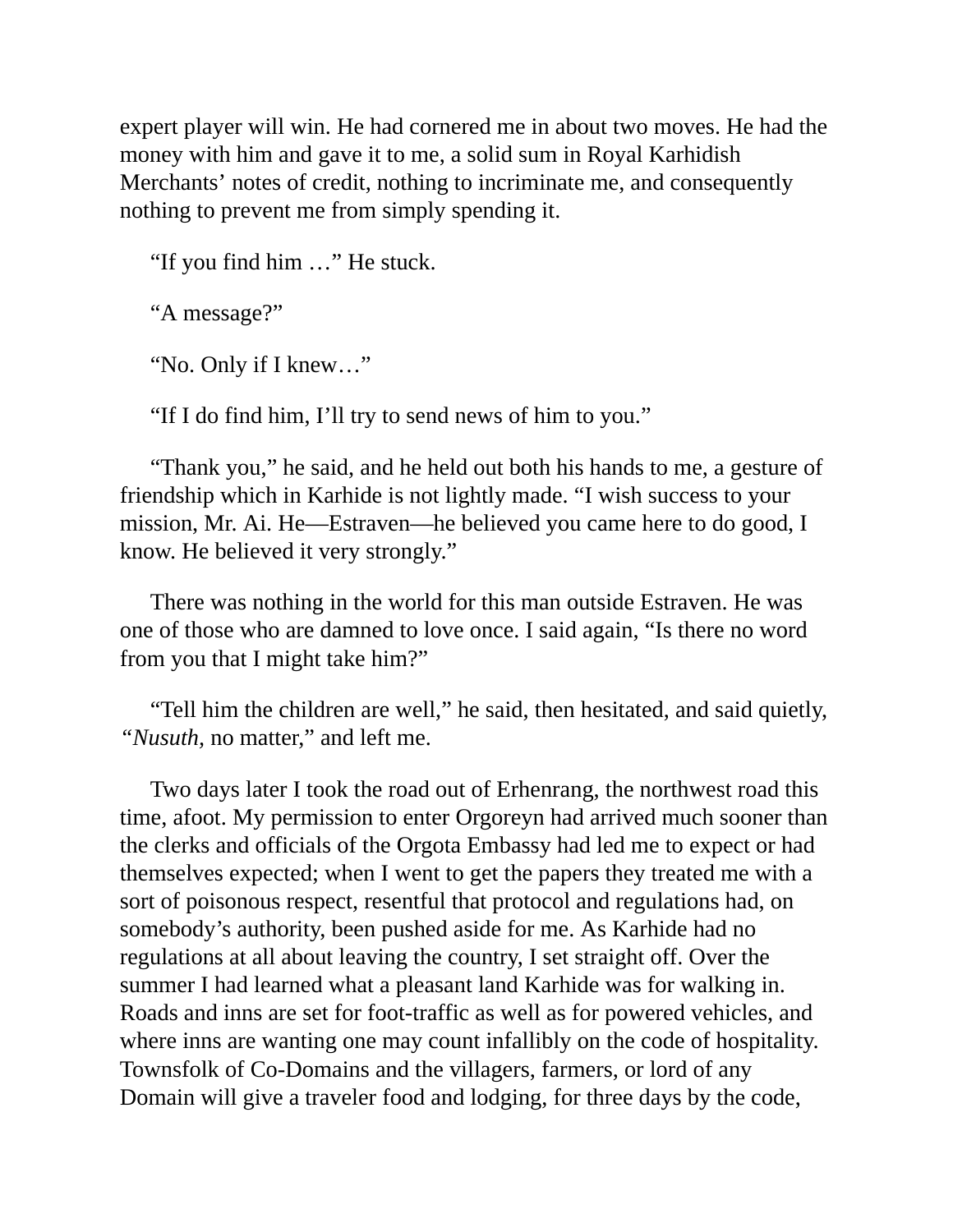and in practice for much longer than that; and what's best is that you are always received without fuss, welcomed, as if they had been expecting you to come.

I meandered across the splendid slanting land between the Sess and the Ey, taking my time, working out my keep a couple of mornings in the fields of the great Domains, where they were getting the harvest in, every hand and tool and machine at work to get the golden fields cut before the weather turned. It was all golden, all benign, that week of walking; and at night before I slept I would step out of the dark farmhouse or firelit Hearth-Hall where I was lodged and walk a way into the dry stubble to look up at the stars, flaring like far cities in the windy autumn dark.

In fact I was reluctant to leave this land, which I had found, though so indifferent to the Envoy, so gentle to the stranger. I dreaded starting all over, trying to repeat my news in a new language to new hearers, failing again perhaps. I wandered more north than west, justifying my course by a curiosity to see the Sinoth Valley region, the locus of the rivalry between Karhide and Orgoreyn. Though the weather held clear it began to grow colder, and at last I turned west before I got to Sassinoth, remembering that there was a fence across that stretch of border, and I might not be so easily let out of Karhide there. Here the border was the Ey, a narrow river but fierce, glacier-fed like all rivers of the Great Continent. I doubled back a few miles south to find a bridge, and came on one linking two little villages, Passerer on the Karhide side and Siuwensin in Orgoreyn, staring sleepily at each other across the noisy Ey.

The Karhidish bridge-keeper asked me only if I planned to return that night, and waved me on across. On the Orgota side an Inspector was called out to inspect my passport and papers, which he did for about an hour, a Karhidish hour at that. He kept the passport, telling me I must call for it next morning, and gave me in place of it a permiso for meals and lodging at the Commensal Transient-House of Siuwensin. I spent another hour in the office of the superintendent of the Transient-House, while the superintendent read my papers and checked on the authenticity of my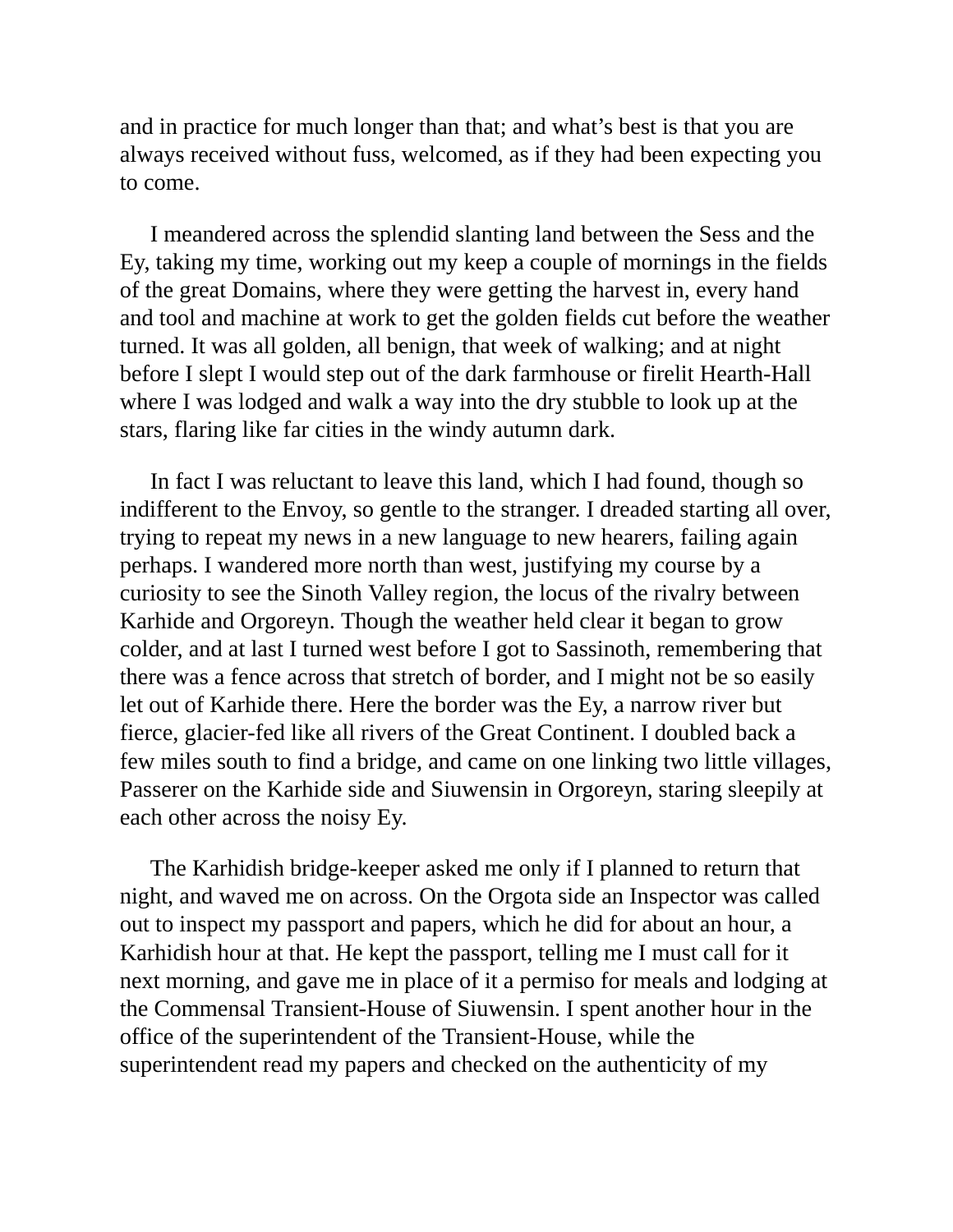permiso by telephoning the Inspector at the Commensal Border-Station from which I had just come.

I can't properly define that Orgota word here translated as "commensal," "commensality." Its root is a word meaning "to eat together." Its usage includes all national/ governmental institutions of Orgoreyn, from the State as a whole through its thirty-three component substates or Districts to the sub-substates, townships, communal farms, mines, factories, and so on, that compose these. As an adjective it is applied to all the above; in the form "the Commensals" it usually means the thirty-three Heads of Districts, who form the governing body, executive and legislative, of the Great Commensality of Orgoreyn, but it may also mean the citizens, the people themselves. In this curious lack of distinction between the general and specific applications of the word, in the use of it for both the whole and the part, the state and the individual, in this imprecision is its precisest meaning.

My papers and my presence were at last approved, and by Fourth Hour I got my first meal since early breakfast—supper: kadik-porridge and cold sliced bread-apple. For all its array of officials, Siuwensin was a very small, plain place, sunk deep in rural torpor. The Commensal Transient-House was shorter than its name. Its dining-room had one table, five chairs, and no fire; food was brought in from the village hot-shop. The other room was the dormitory: six beds, a lot of dust, a little mildew. I had it to myself. As everybody in Siuwensin appeared to have gone to bed directly after supper, I did the same. I fell asleep in that utter country silence that makes your ears ring. I slept an hour and woke in the grip of a nightmare about explosions, invasion, murder, and conflagration.

It was a particularly bad dream, the kind in which you run down a strange street in the dark with a lot of people who have no faces, while houses go up in flames behind you, and children scream.

I ended up in an open field, standing in dry stubble by a black hedge. The dull-red halfmoon and some stars showed through clouds overhead. The wind was bitter cold. Near me a big barn or granary bulked up in the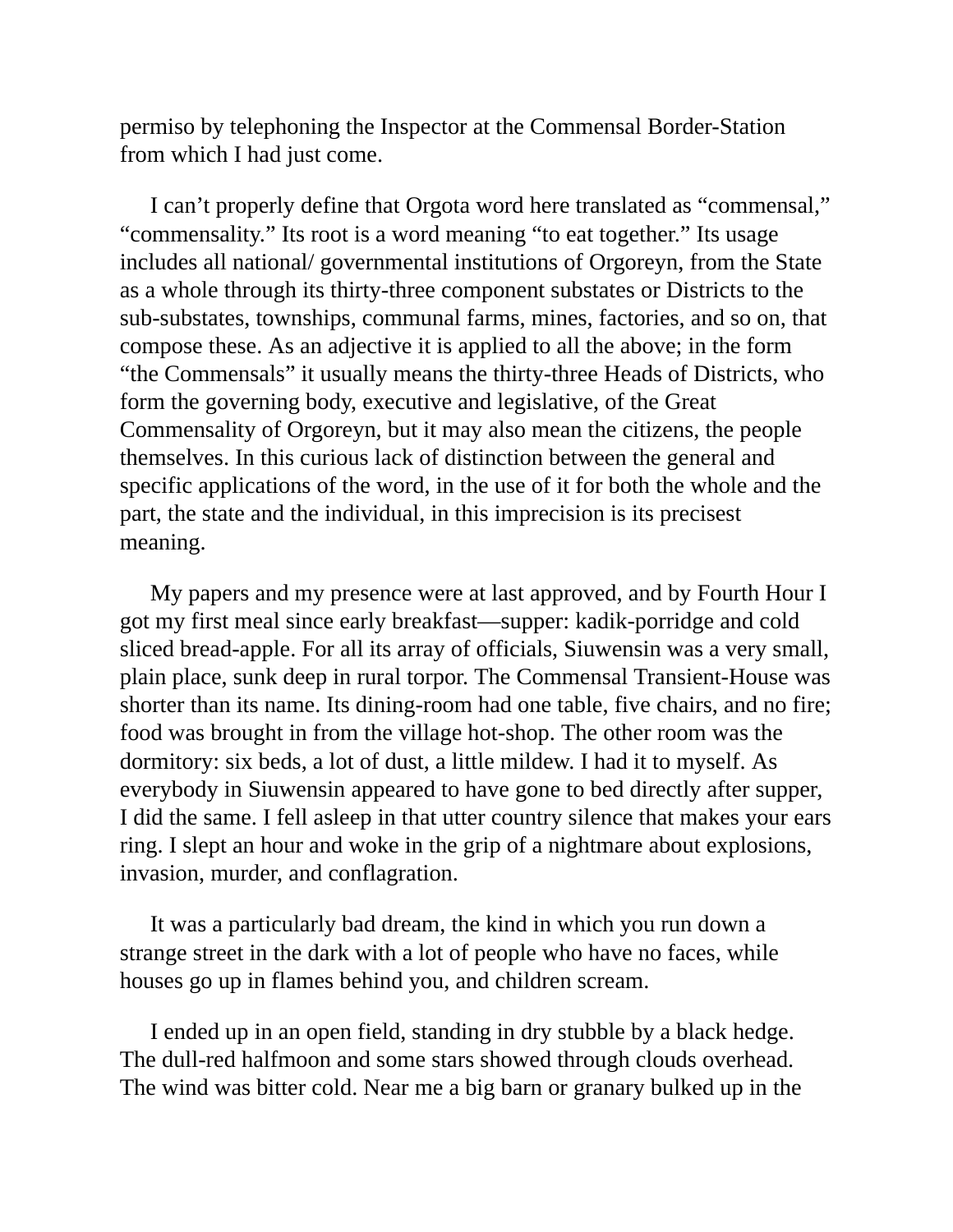dark, and in the distance beyond it I saw little volleys of sparks going up on the wind.

I was bare-legged and barefoot, in my shirt, without breeches, hieb, or coat; but I had my pack. It held not only spare clothes but also my rubies, cash, documents, papers, and ansible, and I slept with it as a pillow when I traveled. Evidently I hung onto it even during bad dreams. I got out shoes and breeches and my furlined winter hieb, and dressed, there in the cold, dark country silence, while Siuwensin smoldered half a mile behind me. Then I struck out looking for a road, and soon found one, and on it, other people. They were refugees like me, but they knew where they were going. I followed them, having no direction of my own, except away from Siuwensin; which, I gathered as we walked, had been raided by a foray from Passerer across the bridge.

They had struck, set fire, withdrawn; there had been no fight. But all at once lights glared down the dark at us, and scuttling to the roadside we watched a land-caravan, twenty trucks, come at top speed out of the west toward Siuwensin and pass us with a flash of light and a hiss of wheels twenty times repeated; then silence and the dark again.

"We soon came to a communal farm-center, where we were halted and interrogated. I tried to attach myself to the group I had followed down the road, but no luck; no luck for them either, if they did not have their identification-papers with them. They, and I as a foreigner without passport, were cut out of the herd and given separate quarters for the night in a storage-barn, a vast stone semi-cellar with one door locked on us from outside, and no window. Now and then the door was unlocked and a new refugee thrust in by a farm-policeman armed with the Gethenian sonic "gun." The door shut, it was perfectly dark: no light. One's eyes, cheated of sight, sent starbursts and fiery blots whirling through the black. The air was cold, and heavy with the dust and odor of grain. No one had a handlight; these were people who had been routed out of their beds, like me; a couple of them were literally naked, and had been given blankets by others on the way. They had nothing. If they had had anything, it would have been their papers. Better to be naked than to lack papers, in Orgoreyn.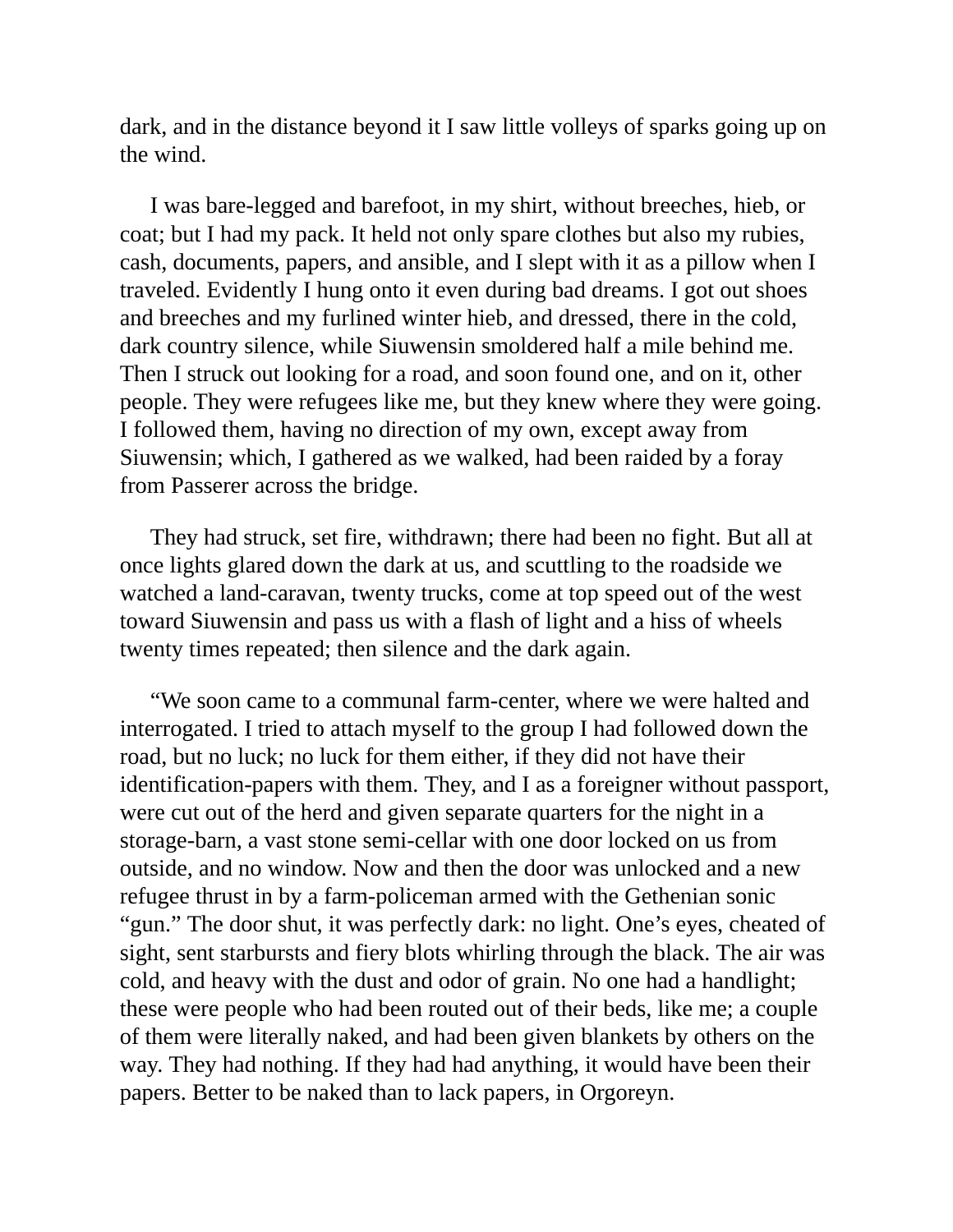They sat dispersed in that hollow, huge, dusty blindness. Sometimes two conversed a while, low-voiced. There was no fellowfeeling of being prisoners together. There was no complaint.

I heard one whisper to my left: "I saw him in the street, outside my door. His head was blown off."

"They use those guns that fire pieces of metal. Foray guns."

"Tiena said they were't from Passerer, but from Ovord Domain, come down by truck."

"But there isn't any quarrel between Ovord and Siuwensin…"

They did not understand; they did not complain. They did not protest being locked up in a cellar by their fellow-citizens after having been shot and burned out of their homes. They sought no reasons for what had happened to them. The whispers in the dark, random and soft, in the sinuous Orgota language that made Karhidish sound like rocks rattled in a can, ceased little by little. People slept. A baby fretted a while, away off in the dark, crying at the echo of its own cries.

The door squealed open and it was broad day, sunlight like a knife in the eyes, bright and frightening. I stumbled out behind the rest and was mechanically following them when I heard my name. I had not recognized it; for one thing the Orgota could say *L.* Someone had been calling it at intervals ever since the door was unlocked.

"Please come this way, Mr. Ai," said a hurried person in red, and I was no longer a refugee. I was set apart from those nameless ones with whom I had fled down a dark road and whose lack of identity I had shared all night in a dark room. I was named, known, recognized; I existed. It was an intense relief. I followed my leader gladly.

The office of the Local Commensal Farm Centrality was hectic and upset, but they made time to look after me, and apologized to me for the discomforts of the night past. "If only you had not chosen to enter the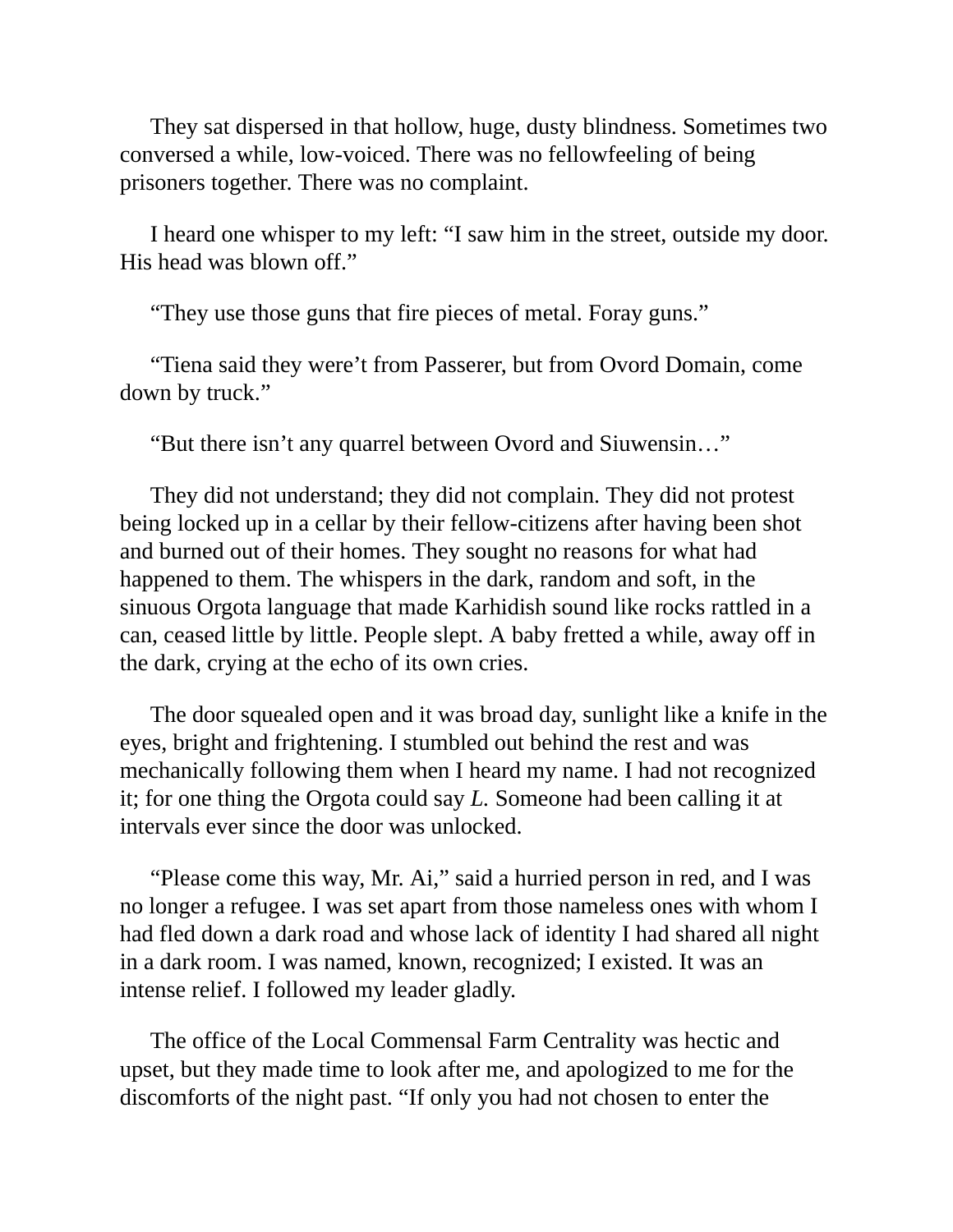Commensality at Siuwensin!" lamented one fat Inspector, "if only you had taken the customary roads!" They did not know who I was or why I was to be given particular treatment; their ignorance was evident, but made no difference. Genly Ai, the Envoy, was to be treated as a distinguished person. He was. By mid-afternoon I was on my way to Mishnory in a car put at my disposal by the Commensal Farm Centrality of East Homsvashom, District Eight. I had a new passport, and a free pass to all Transient-Houses on my road, and a telegraphed invitation to the Mishnory residence of the First Commensal District Commissioner of Entry-Roads and Ports, Mr. Uth Shusgis.

The radio of the little car came on with the engine and ran while the car did; so all afternoon as I drove through the great level grainlands of East Orgoreyn, fenceless (for there are no herd-beasts) and full of streams, I listened to the radio. It told me about the weather, the crops, roadconditions; it cautioned me to drive carefully; it gave me various kinds of news from all thirty-three Districts, the output of various factories, the shipping-information from various sea and river ports; it singsonged some Yomesh chants, and then told me about the weather again. It was all very mild, after the ranting I had heard on the radio in Erhenrang. No mention was made of the raid on Siuwensin; the Orgota government evidently meant to prevent, not rouse, excitement. A brief official bulletin repeated every so often said simply that order was being and would be maintained along the Eastern Border. I liked that; it was reassuring and unprovocative, and had the quiet toughness that I had always admired in Gethenians: Order will be maintained… I was glad, now, to be out of Karhide, an incoherent land driven towards violence by a paranoid, pregnant king and an egomaniac Regent. I was glad to be driving sedately at twenty-five miles an hour through vast, straight-furrowed grain-lands, under an even gray sky, towards a capital whose government believed in Order.

The road was posted frequently (unlike the signless Karhidish roads on which you had to ask or guess your way) with directions to prepare to stop at the Inspection-Station of such-and-such Commensal Area or Region; at these internal customs-houses one's identification must be shown and one's passage recorded. My papers were valid to all examination, and I was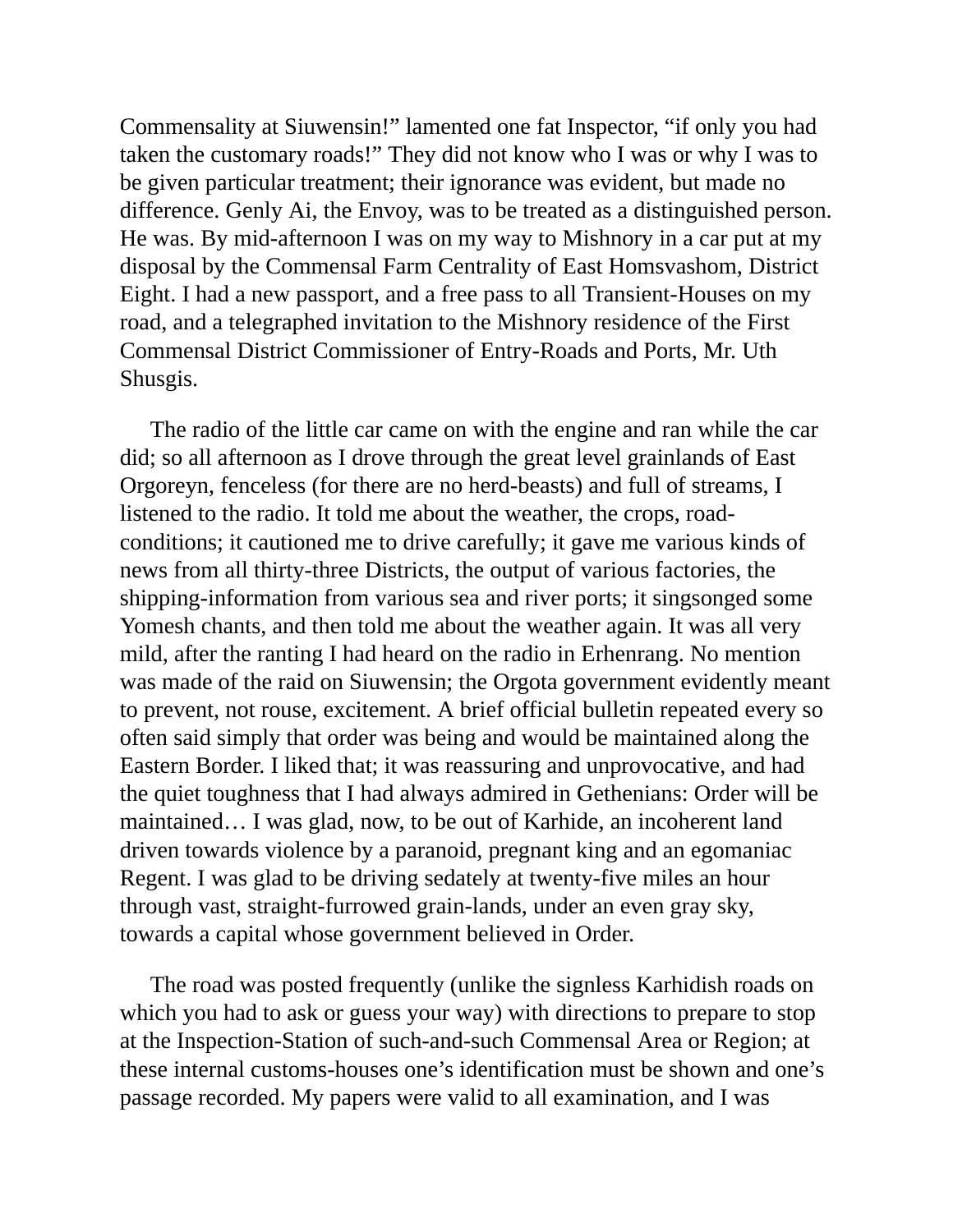politely waved on after minimal delay, and politely advised how far it was to the next Transient-House if I wanted to eat or sleep. At 25 mph it is a considerable journey from the North Fall to Mishnory, and I spent two nights on the way. Food at the Transient-Houses was dull but plentiful, lodging decent, lacking only privacy. Even that was supplied in some measure by the reticence of my fellow travelers. I did not strike up an acquaintance or have a real conversation at any of these halts, though I tried several times. The Orgota seemed not an unfriendly people, but incurious; they were colorless, steady, subdued. I liked them. I had had two years of color, choler, and passion in Karhide. A change was welcome.

Following the east bank of the great River Kunderer I came on my third morning in Orgoreyn to Mishnory, the largest city on that world.

In the weak sunlight between autumn showers it was a queer-looking city, all blank stone walls with a few narrow windows set too high, wide streets that dwarfed the crowds, street-lamps perched on ridiculous tall posts, roofs pitched steep as praying hands, shed-roofs sticking out of housewalls eighteen feet above ground like big aimless bookshelves—an ill-proportioned, grotesque city, in the sunlight. It was not built for sunlight. It was built for winter. In winter, with those streets filled ten feet up with packed, hard-rolled snow, the steep roofs icicle-fringed, sleds parked under the shed-roofs, narrow window-slits shining yellow through driving sleet, you would see the fitness of that city, its economy, its beauty.

Mishnory was cleaner, larger, lighter than Erhenrang, more open and imposing. Great buildings of yellowish-white stone dominated it, simple stately blocks all built to a pattern, housing the offices and services of the Commensal Government and also the major temples of the Yomesh cult, which is promulgated by the Commensality. There was no clutter and contortion, no sense of always being under the shadow of something high and gloomy, as in Erhenrang; everything was simple, grandly conceived, and orderly. I felt as if I had come out of a dark age, and wished I had not wasted two years in Karhide. This, now, looked like a country ready to enter the Ekumenical Age.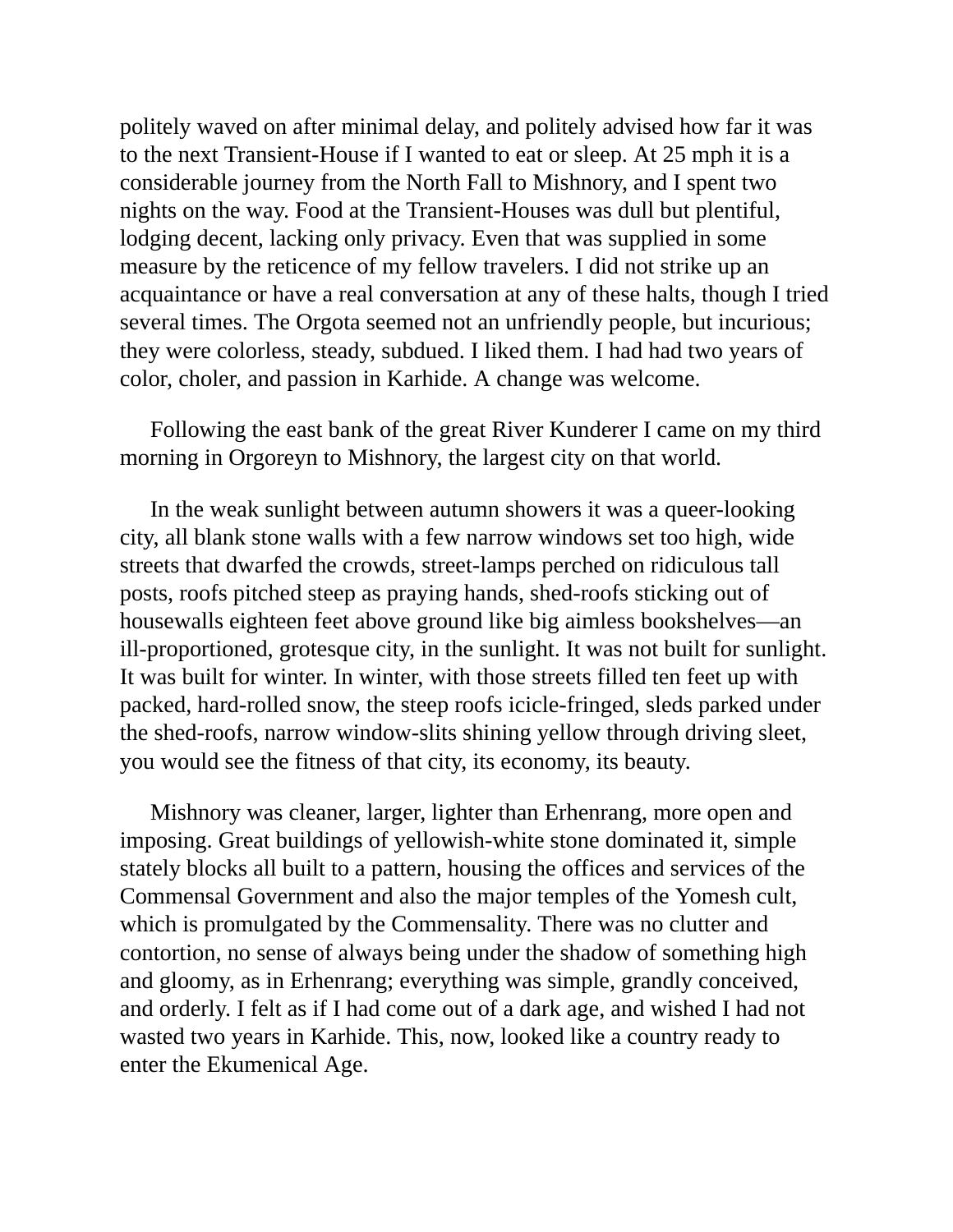I drove about the city a while, then returned the car to the proper Regional Bureau and went on foot to the residence of the First Commensal District Commissioner of Entry-Roads and Ports. I had never made quite sure whether the invitation was a request or a polite command. *Nusuth.* I was in Orgoreyn to speak for the Ekumen, and might as well begin here as anywhere.

My notions of Orgota phlegm and self-control were spoiled by Commissioner Shusgis, who advanced on me smiling and shouting, grabbed both my hands in the gesture which Karhiders reserve for moments of intense personal emotion, pumped my arms up and down as if trying to start a spark in my engine, and bellowed a greeting to the Ambassador of the Ekumen of the Known Worlds to Gethen.

That was a surprise, for not one of the twelve or fourteen Inspectors who had studied my papers had shown any sign of recognizing my name or the terms Envoy or Ekumen—all of which had been at least vaguely familiar to all Karhiders I had met. I had decided that Karhide had never let any broadcasts concerning me be used on Orgota stations, but had tried to keep me a national secret.

"Not Ambassador, Mr. Shusgis. Only an envoy."

"Future Ambassador, then. Yes, by Meshe!" Shusgis, a solid, beaming man, looked me up and down and laughed again. "You're not what  $I^{\diamondsuit}$ expected,  $\bullet$  Mr. Ai! Nowhere near it. Tall as a street-lamp, they said, thin as a sledge-runner, soot-black and slant-eyed—an ice-ogre I expected, a monster! Nothing of the kind. Only you're darker than most of us."

"Earth-colored," I said.

"And you were in Siuwensin the night of the foray? By the breasts of Meshe! what a world we live in. You might have been killed crossing the bridge over the Ey, after crossing all space to get here. Well! Well! You're here. And a lot of people want to see you, and hear you, and make you welcome to Orgoreyn at last."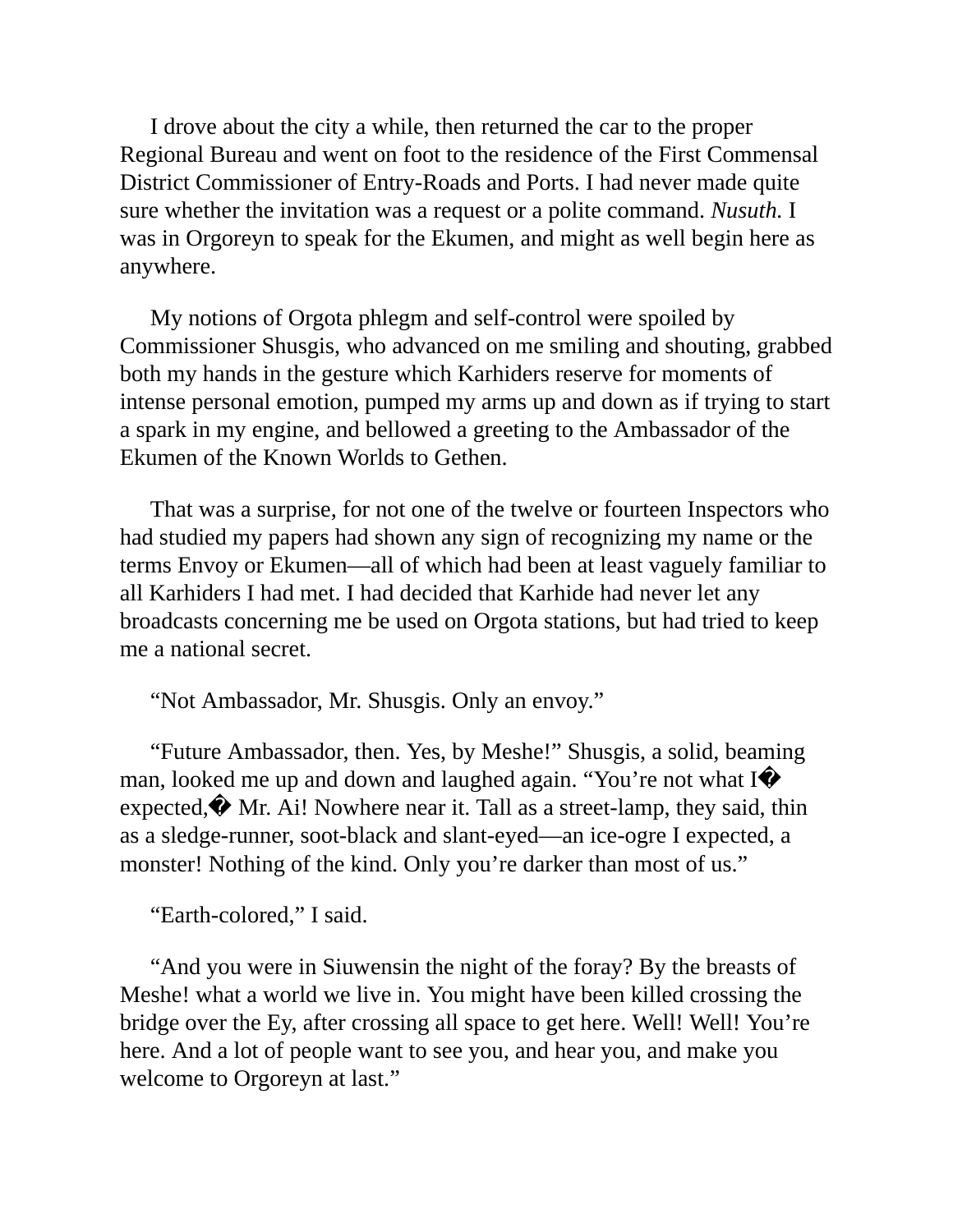He installed me at once, no arguments, in an apartment of his house. A high official and wealthy man, he lived in a style that has no equivalent in Karhide, even among lords of great Domains. Shusgis' house was a whole island, housing over a hundred employees, domestic servants, clerks, technical advisers, and so on, but no relatives, no kinfolk. The system of extended-family clans, of Hearths and Domains, though still vaguely discernible in the Commensal structure, was 'nationalized' several hundred years ago in Orgoreyn. No child over a year old lives with its parent or parents; all are brought up in the Commensal Hearths. There is no rank by descent. Private wills are not legal: a man dying leaves his fortune to the state. All start equal.

But obviously they don't go on so. Shusgis was rich, and liberal with his riches. There were luxuries in my rooms that I had not known existed on Winter—for instance, a shower. There was an electric heater as well as a well-stocked fireplace. Shusgis laughed: "They told me, keep the Envoy warm, he's from a hot world, an oven of a world, and can't stand our cold. Treat him as if he were pregnant, put furs on his bed and heaters in his room, heat his wash-water and keep his windows shut! Will it do? Will you be comfortable? Please tell me what else you'd like to have here."

Comfortable! Nobody in Karhide had ever asked me, under any circumstances, if I was comfortable.

"Mr. Shusgis," I said with emotion, "I feel perfectly at home."

He wasn't satisfied till he had got another pesthry-fur blanket on the bed, and more logs into the fireplace. "I know how it is," he said, "when I was pregnant I couldn't keep warm-my feet were like ice, I sat over the fire all that winter. Long ago of course, but I remember!" —Gethenians tend to have their children young; most of them, after the age of twenty-four or so, use contraceptives, and they cease to be fertile in the female phase at about forty. Shusgis was in his fifties, therefore his "long ago of course,"! and it certainly was difficult to imagine him as a young mother. He was a hard shrewd jovial politician, whose acts of kindness served his interest and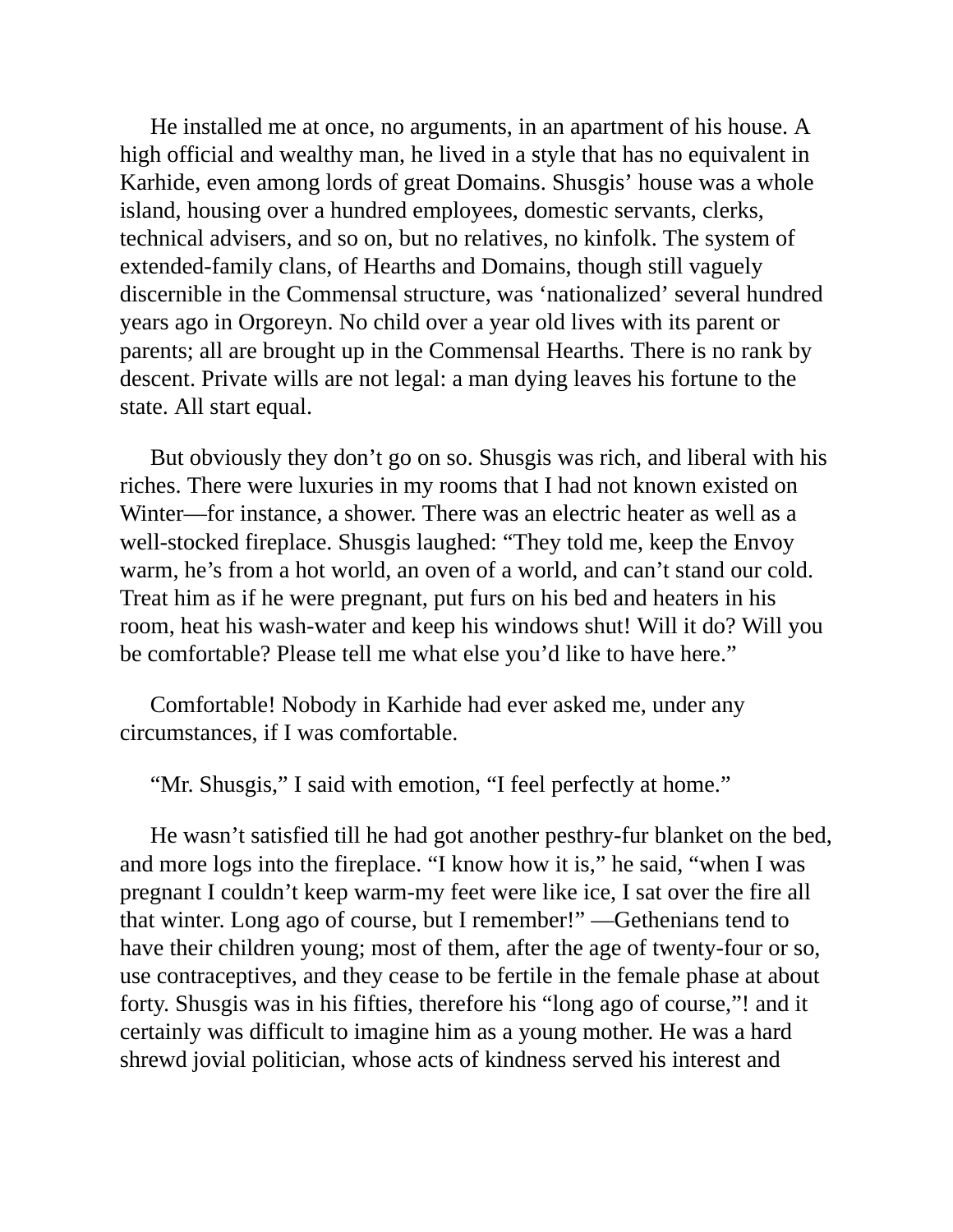whose interest was himself. His type is panhuman. I had met him on Earth, and on Hain, and on Ollul. I expect to meet him in Hell.

"You're well informed as to my looks and tastes, Mr. Shusgis. I'm flattered; I thought my reputation hadn't preceded me."

"No," he said, understanding me perfectly, "they'd just as soon have kept you buried under a snowdrift, there in Erhenrang, eh? But they let you go, they let you go; and that's when we realized, here, that you weren't just another Karhidish lunatic but the real thing."

"I don't follow you, I think."

"Why, Argaven and his crew were afraid of you, Mr. Ai—afraid of you and glad to see your back. Afraid if they mishandled you, or silenced you, there might be retribution. A foray from outer space, eh! So they didn't dare touch you. And they tried to hush you up. Because they're afraid of you and of what you bring to Gethen!"

It was exaggerated; I certainly hadn't been censored out of the Karhidish news, at least so long as Estraven was in power. But I already had the impression that for some reason news hadn't got around about me much in Orgoreyn, and Shusgis confirmed my suspicions.

"Then you aren't afraid of what I bring to Gethen?"

"No, we're not, sir!"

"Sometimes I am."

He chose to laugh jovially at that. I did not qualify my words. I'm not a salesman, I'm not selling Progress to the Abos. We have to meet as equals, with some mutual understanding and candor, before my mission can even begin.

"Mr. Ai, there are a lot of people waiting to meet you, bigwigs and little ones, and some of them are the ones you'll be wanting to talk to here, the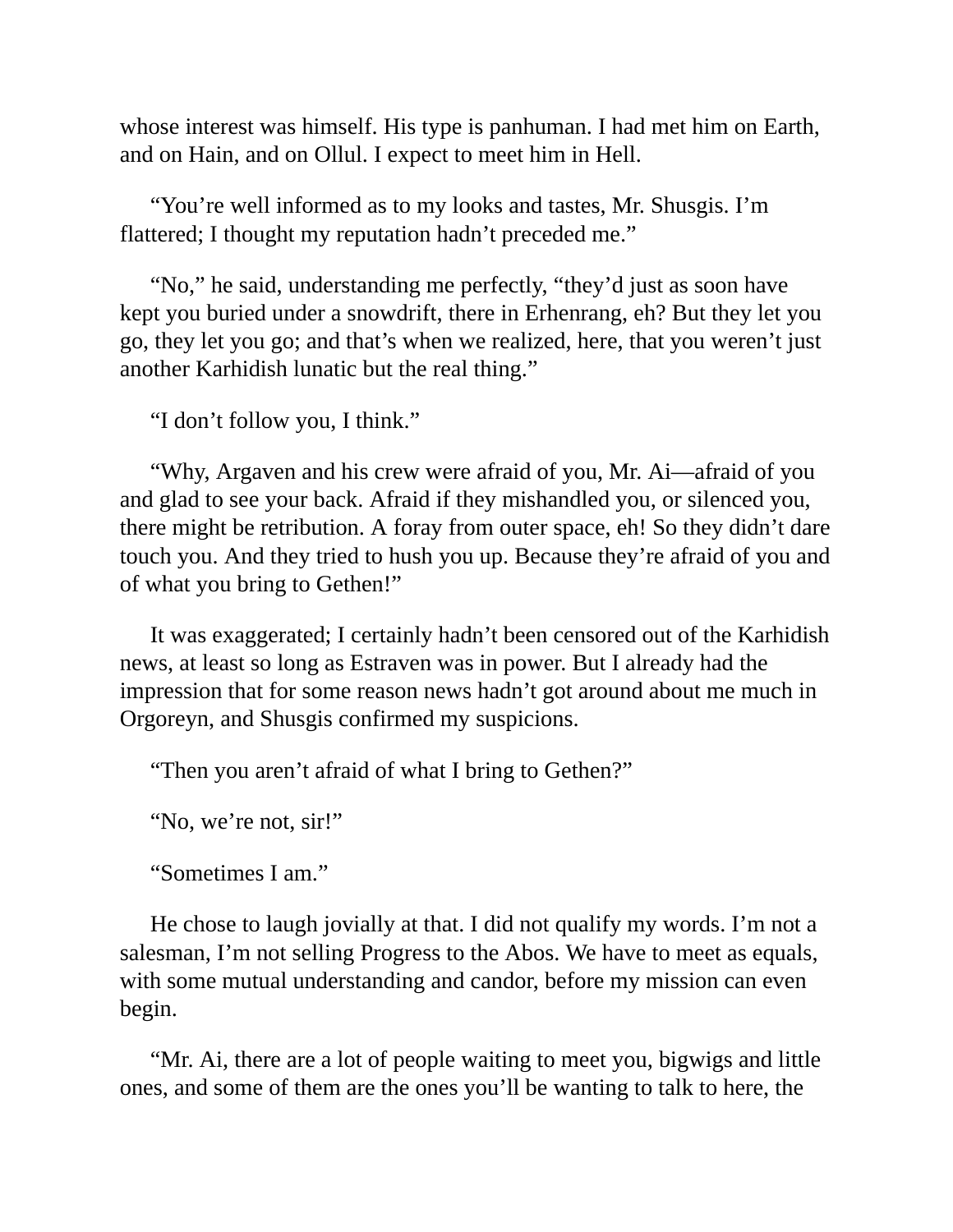people who get things done. I asked for the honor of receiving you because I've got a big house and because I'm well known as a neutral sort of fellow, not a Dominator and not an Open-Trader, just a plain Commissioner who does his job and won't lay you open to any talk about whose house you're staying in." He laughed. "But that means you'll be eating out a good deal, if you don't mind."

"I'm at your disposal, Mr. Shusgis."

"Then tonight it'll be a little supper with Vanake Slose."

"Commensal from Kuwera—Third District, is it?" Of course I had done some homework before I came. He fussed over my condescension in deigning to learn anything about his country. Manners here were certainly different from manners in Karhide; there, the fuss he was making would either have degraded his own shifgrethor or insulted mine; I wasn't sure which, but it would have done one or the other—practically everything did.

I needed clothes fit for a dinner-party, having lost my good Erhenrang suit in the raid on Siuwensin, so that afternoon I took a Government taxi downtown and brought myself an Orgota rig. Hieb and shirt were much as in Karhide, but instead of summer breeches they wore thigh-high leggings the year round, baggy and cumbrous; the colors were loud blues or reds, and the cloth and cut and make were all a little shoddy. It was standardized work. The clothes showed me what it was that this impressive, massive city lacked: elegance. Elegance is a small price to pay for enlightenment, and I was glad to pay it. I went back to Shusgis' house and reveled in the hot showerbath, which came at one from all sides in a kind of prickly mist. I thought of the cold tin tubs of East Karhide that I had chattered and shuddered in last summer, the ice-ringed basin in my Erhenrang room. Was that elegance? Long live comfort! I put on my gaudy red finery, and was driven with Shusgis to the supper-party in his chauffeured private car. There are more servants, more services in Orgoreyn than in Karhide. This is because all Orgota are employees of the state; the state must find employment for all citizens, and does so. This, at least, is the accepted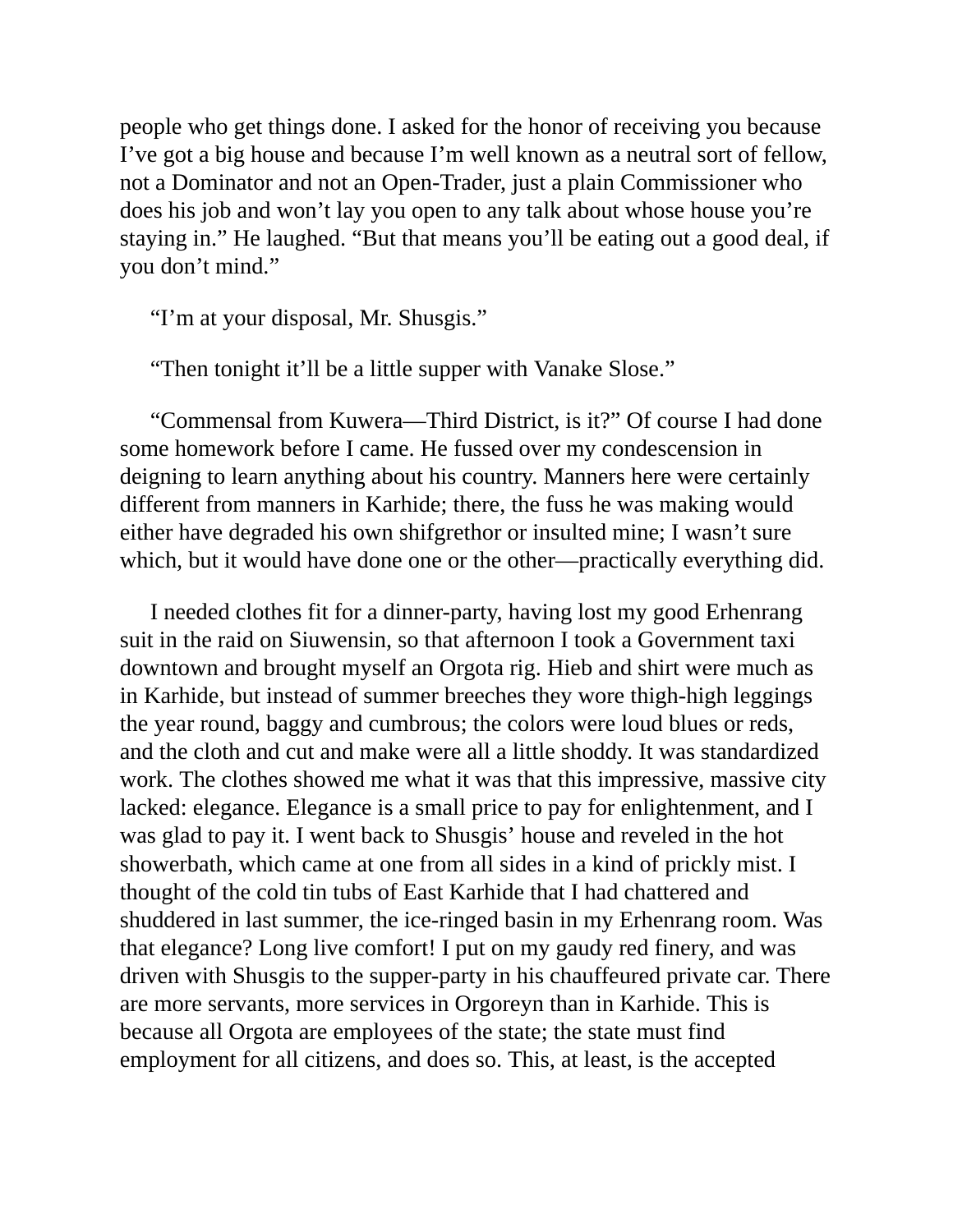explanation, though like most economic explanations it seems, under certain lights, to omit the main point.

Commensal Slose's fiercely-lighted, high, white reception room held twenty or thirty guests, three of them Commensals and all of them evidently notables of one kind or another. This was more than a group of Orgota curious to see "the alien." I was not a curiosity, as I had been for a whole year in Karhide; not a freak; not a *puzzle.* I was, it seemed, a key.

What door was I to unlock? Some of them had a notion, these statesmen and officials who greeted me effusively, but I had none.

I wouldn't find out during supper. All over Winter, even in frozen barbarian Perunter, it is considered execrably vulgar to talk business while eating. As supper was served promptly I postponed my questions and attended to a gummy fish soup and to my host and fellow guests. Slose was a frail, youngish person, with unusually light, bright eyes and a muted, intense voice; he looked like an idealist, a dedicated soul. I liked his manner, but I wondered what it was he was dedicated to. On my left sat another Commensal, a fat-faced fellow named Obsle. He was gross, genial, and inquisitive. By the third sip of soup he was asking me what the devil was I really born on some other world—what was it like there—warmer than Gethen, everybody said—how warm?

"Well, in this same latitude on Terra, it never snows."

"It never snows. It never snows?" He laughed with real enjoyment, as a child laughs at a good lie, encouraging further flights.

"Our sub-arctic regions are rather like your habitable zone; we're farther out of our last Ice Age than you, but not out, you see. Fundamentally Terra and Gethen are very much alike. All the inhabited worlds are. Men can live only within a narrow range of environments; Geth-en's at one extreme…"

"Then there are worlds hotter than yours?"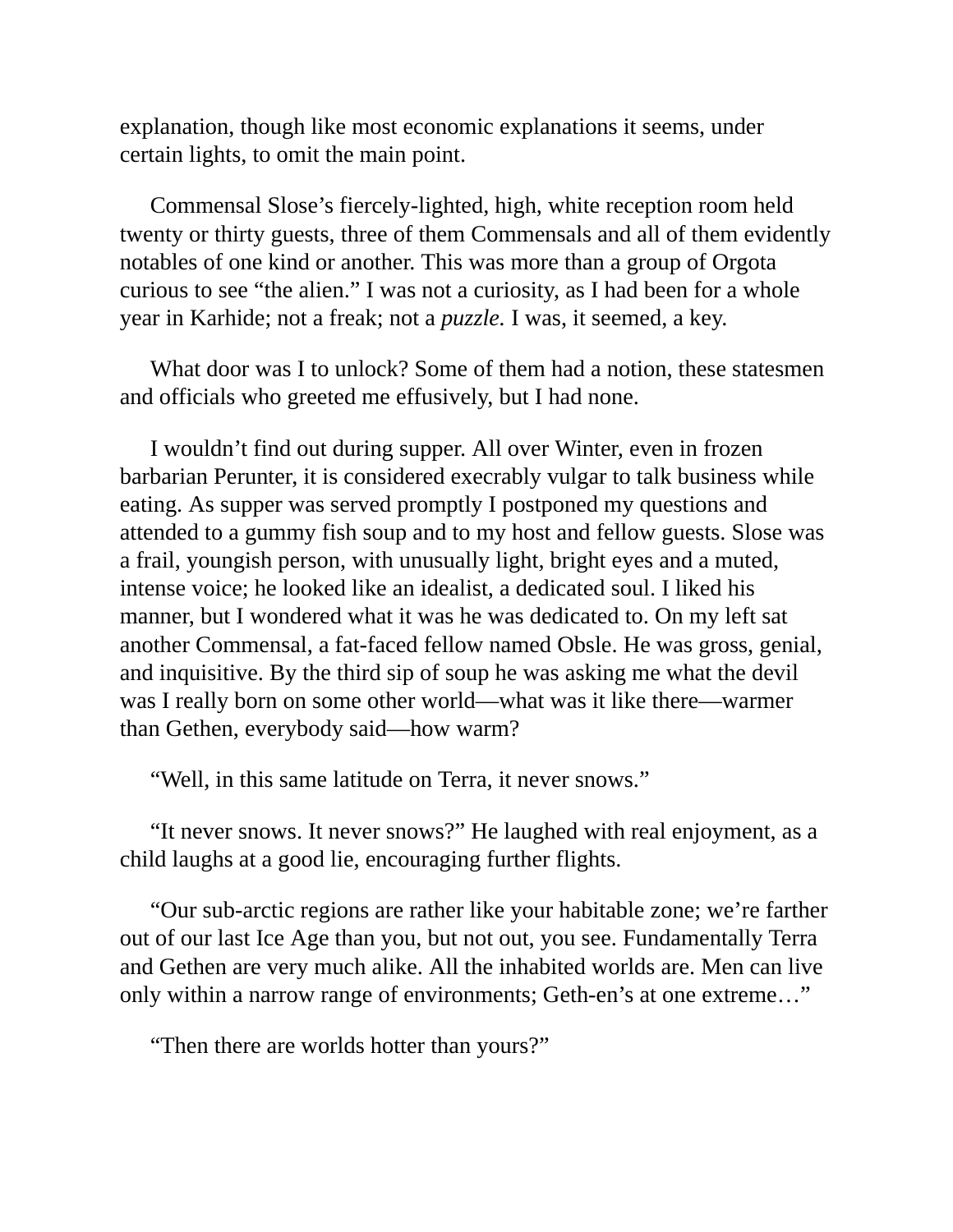"Most of them are warmer. Some are hot; Gde, for instance. It's mostly sand and rock desert. It was warm to start with, and an exploitive civilization wrecked its natural balances fifty or sixty thousand years ago, burned up the forests for kindling, as it were. There are still people there, but it resembles—if I understand the Text —the Yomesh idea of where thieves go after death."

That drew a grin from Obsle, a quiet, approving grin which made me suddenly revise my estimation of the man.

"Some subcultists hold that those Afterlife Interims are actually, physically situated on other worlds, other planets of the real universe. Have you met with that idea, Mr. Ai?"

"No; I've been variously described, but nobody's yet explained me away as a ghost." As I spoke I chanced to look to my right, and saying "ghost" saw one. Dark, in dark clothing, still and shadowy, he sat at my elbow, the specter at the feast.

Obsle's attention had been taken up by his other neighbor, and most people were listening to Slose at the head of the table. I said in a low voice, "I didn't expect to see you here, Lord Estraven."

"The unexpected is what makes life possible," he said.

"I was entrusted with a message for you."

He looked inquiring.

"It takes the form of money—some of your own— Foreth rem ir Osboth sends it. I have it with me, at Mr. Shusgis' house. I'll see that it comes to you."

"It's kind of you, Mr. Ai.

He was quiet, subdued, reduced—a banished man living off his wits in a foreign land. He seemed disinclined to talk with me, and I was glad not to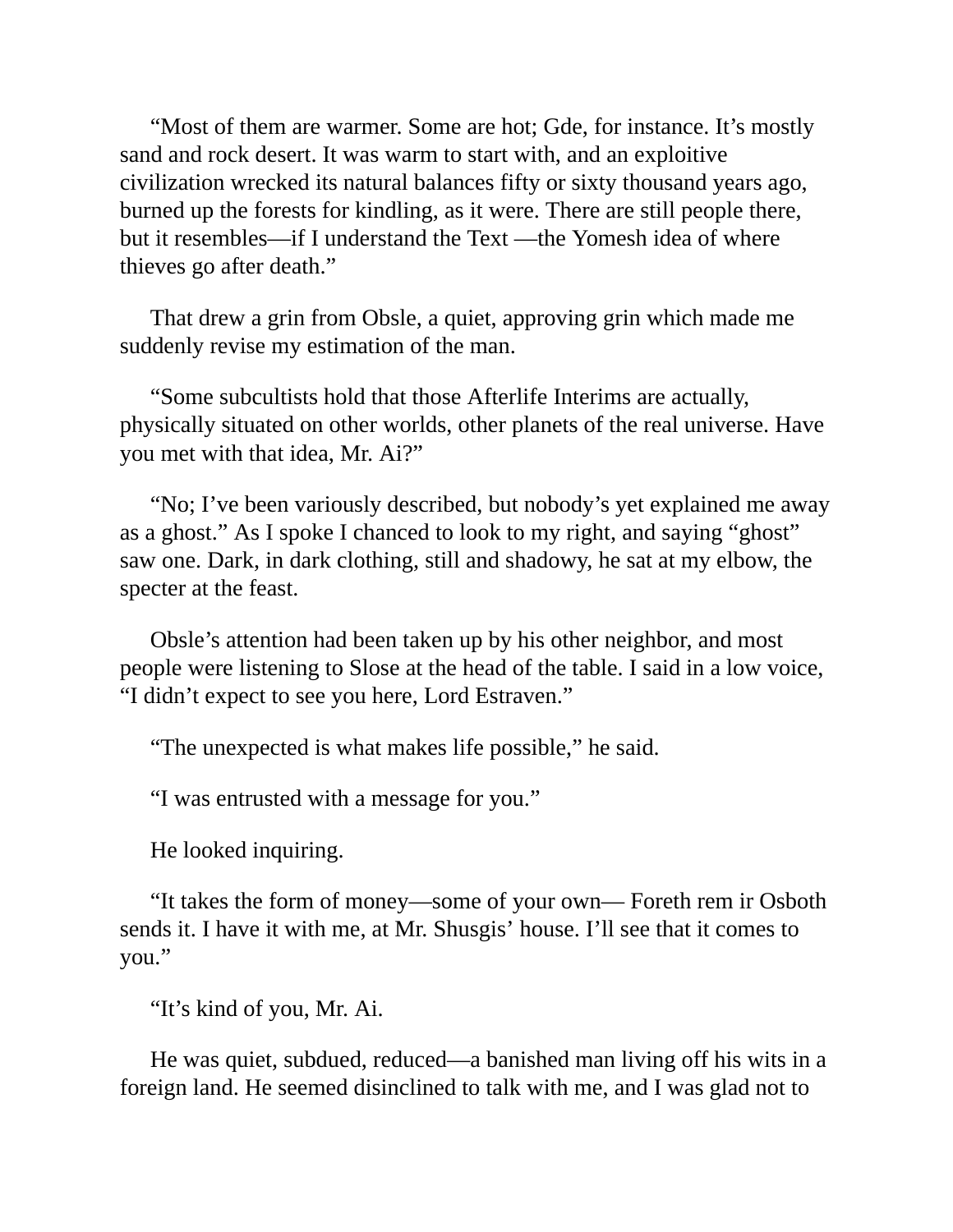talk with him. Yet now and then during that long, heavy, talkative supperparty, though all my attention was given to those complex and powerful Orgota who meant to befriend or use me, I was sharply aware of him: of his silence: of his dark averted face. And it crossed my mind, though I dismissed the idea as baseless, that I had not come to Mishnory to eat roast blackfish with the Commensals of my own free will; nor had they brought me here. He had.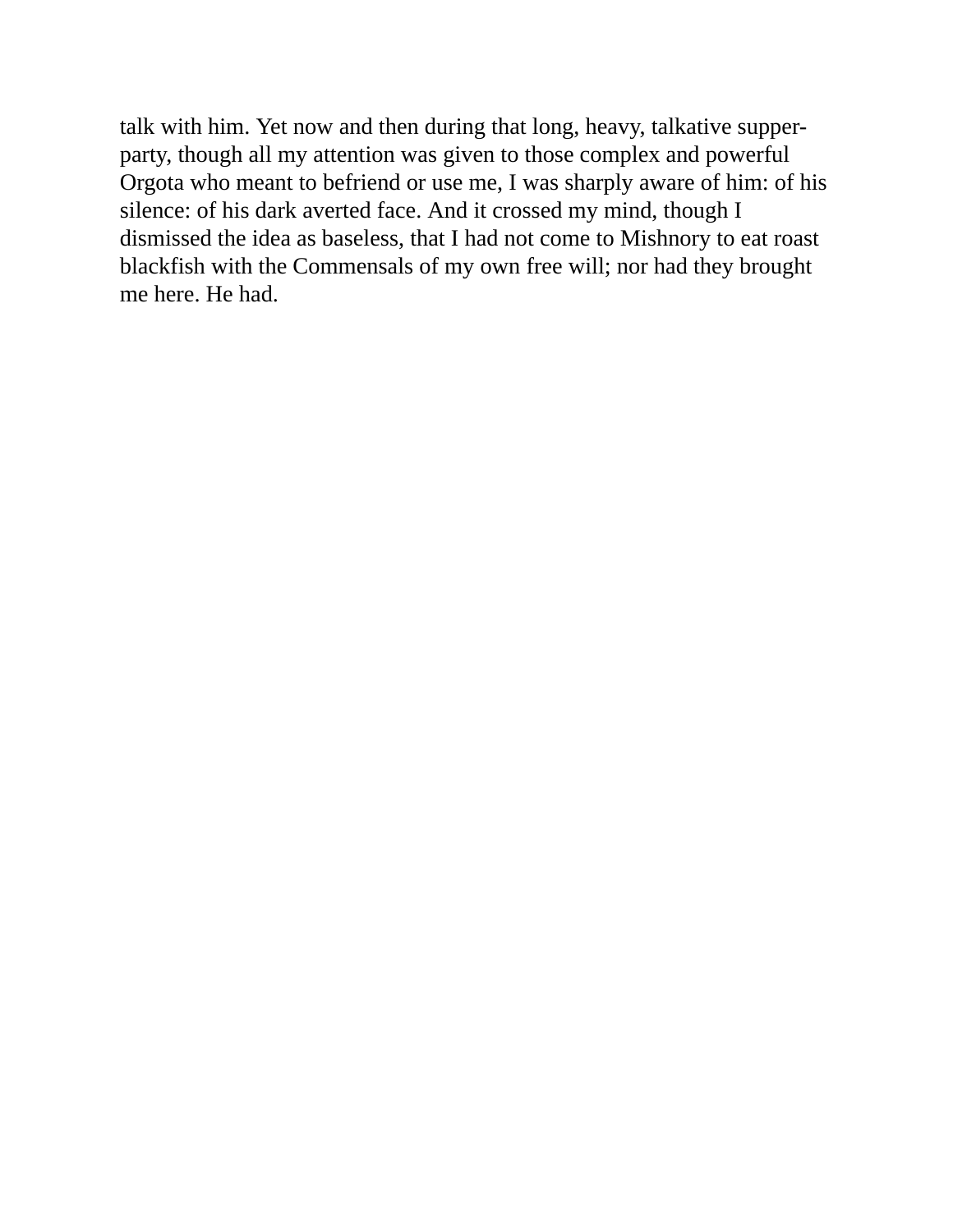# 9. Estraven the Traitor

*An East Karhidish tale, as told in Gorinhering by Tobord Chorhawa and recorded by G.A. The story is well known in various versions, and a 'habben' play based on it is in the repertory of traveling players east of the Kargav.*

LONG AGO, BEFORE the days of King Argaven I who made Karhide one kingdom, there was blood feud between the Domain of Stok and the Domain of Estre in Kerm Land. The feud had been fought in forays and ambushes for three generations, and there was no settling it, for it was a dispute over land. Rich land is scarce in Kerm, and a Domain's pride is in the length of its borders, and the lords of Kerm Land are proud men and umbrageous men, casting black shadows.

It chanced that the heir of the flesh of the Lord of Estre, a young man, skiing across Icefoot Lake in the month of Irrem hunting pesthry, came onto rotten ice and fell into the lake. Though by using one ski as a lever on a firmer ice-edge he pulled himself up out of the water at last, he was in almost as bad case out of the lake as in it, for he was drenched, the air was *kurem*,\*

Kurem, damp weather,  $0^{\circ}$  to -20 $^{\circ}$  F.

and night was coming on. He saw no hope of reaching Estre eight miles away uphill, and so set off towards the village of Ebos on the north shore of the lake. As night fell the fog flowed down off the glacier and spread out all across the lake, so that he could not see his way, nor where to set his skis. Slowly he went for fear of rotten ice, yet in haste, because the cold was at his bones and before long he would not be able to move. He saw at last a light before him in the night and fog. He cast off his skis, for the lakeshore was rough going and bare of snow in places. His legs would not well hold him up any more, and he struggled as best he could to the light. He was far astray from the way to Ebos. This was a small house set by itself in a forest of the thore-trees that are all the woods of Kerm Land, and they grew close all about the house and no taller than its roof. He beat at the door with his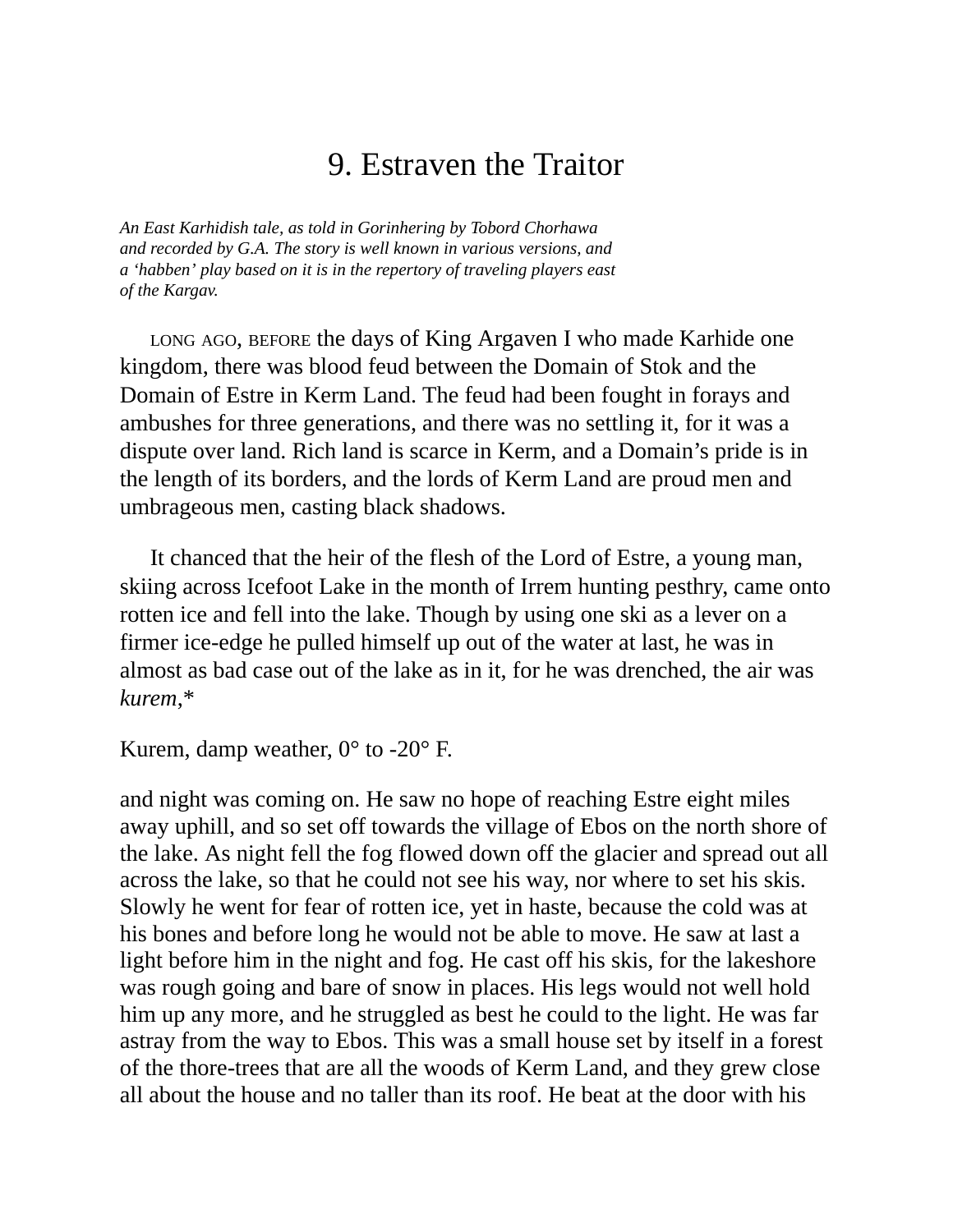hands and called aloud, and one opened the door and brought him into firelight.

There was no one else there, only this one person alone. He took Estraven's clothes off him that were like clothes of iron with the ice, and put him naked between furs, and with the warmth of his own body drove out the frost from Estraven's feet and hands, and face, and gave him hot ale to drink. At last the young man was recovered, and looked on the one who cared for him.

This was a stranger, young as himself. They looked at each other. Each of them was comely, strong of frame and fine of feature, straight and dark. Estraven saw that the fire of kemmer was in the face of the other.

He said, "I am Arek of Estre."

The other said, "I am Therem of Stok."

Then Estraven laughed, for he was still weak, and said, "Did you warm me back to life in order to kill me, Stokven?"

The other said, 'No.'

He put out his hand and touched Estraven's hand, as if he were making certain that the frost was driven out. At the touch, though Estraven was a day or two from his kemmer, he felt the fire waken in himself. So for a while both held still, their hands touching.

"They are the same," said Stokven, and laying his palm against Estraven's showed it was so: their hands were the same in length and form, finger by finger, matching like the two hands of one man laid palm to palm.

"I have never seen you before," Stokven said. "We are mortal enemies." He rose, and built up the fire in the hearth, and returned to sit by Estraven.

"We are mortal enemies," said Estraven. "I would swear kemmering with you."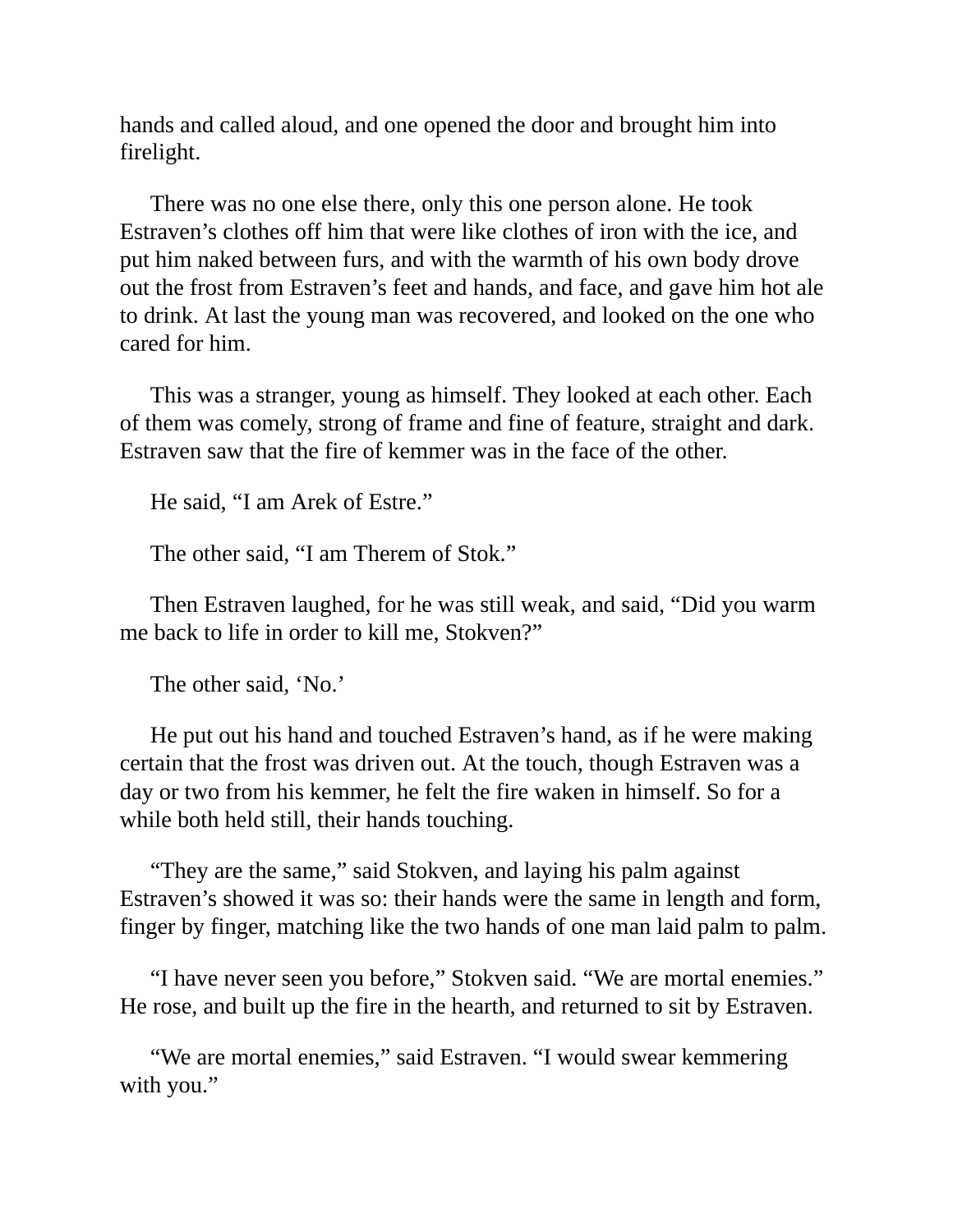"And I with you," said the other. Then they vowed kemmering to each other, and in Kerm Land then as now that vow of faithfulness is not to be broken, not to be replaced. That night, and the day that followed, and the night that followed, they spent in the hut in the forest by the frozen lake. On the next morning a party of men from Stok came to the hut. One of them knew young Estraven by sight. He said no word and gave no warning but drew his knife, and there in Stokven's sight stabbed Estraven in the throat and chest, and the young man fell across the cold hearth in his blood, dead.

"He was the heir of Estre," the murderer said.

Stokven said, "Put him on your sledge, and take him to Estre for burial."

He went back to Stok. The men set off with Estraven's body on the sledge, but they left it far in the thore-forest for wild beasts to eat, and returned that night to Stok. Therem stood up before his parent in the flesh, Lord Harish rem ir Stokven, and said to the men, "Did you do as I bid you?" They answered, "Yes." Therem said, "You lie, for you would never have come back alive from Estre. These men have disobeyed my command and lied to hide their disobedience: I ask their banishment." Lord Harish granted it, and they were driven out of hearth and law.

Soon after this Therem left his Domain, saying that he wished to indwell at Rotherer Fastness for a time, and he did not return to Stok until a year had passed.

Now in the Domain of Estre they sought for Arek in mountain and plain, and then mourned for him: bitter the mourning through summer and autumn, for he had been the lord's one child of the flesh. But in the end of the month Thern when winter lay heavy on the land, a man came up the mountainside on skis, and gave to the warder at Estre Gate a bundle wrapped in furs, saying, "This is Therem, the son's son of Estre." Then he was down the mountain on his skis like a rock skipping over water, gone before any thought to hold him.

In the bundle of furs lay a newborn child, weeping. They brought the child in to Lord Sorve and told him the stranger's words; and the old lord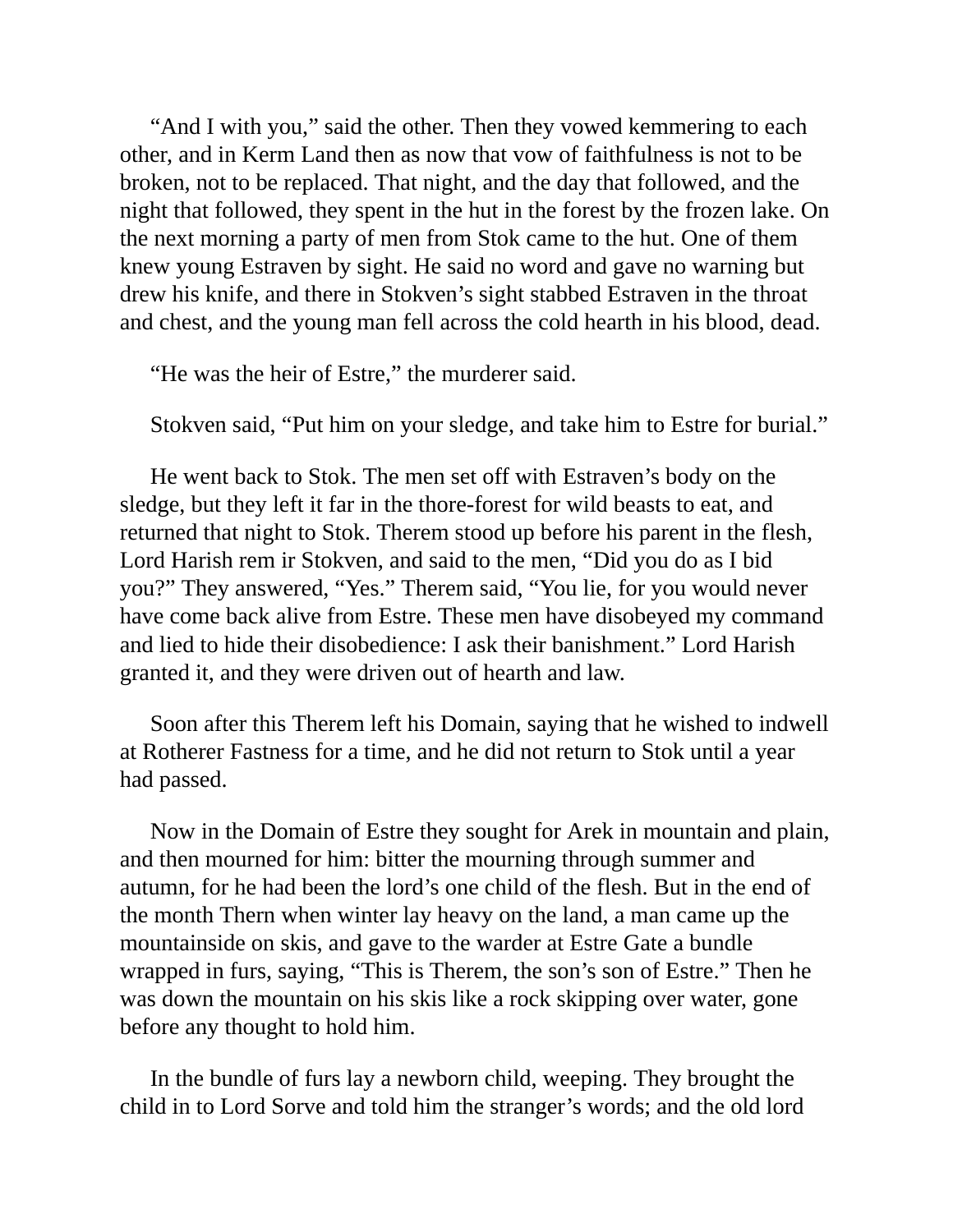full of grief saw in the baby his lost son Arek. He ordered that the child be reared as a son of the Inner Hearth, and that he be called Therem, though that was not a name ever used by the clan of Estre.

The child grew comely, fine and strong; he was dark of nature and silent, yet all saw in him some likeness to the lost Arek. When he was grown Lord Sorve in the willfulness of old age named him heir of Estre. Then there were swollen hearts among Sorve's kemmering-sons, all strong men in their prime, who had waited long for lordship. They laid ambush against young Therem when he went out alone hunting pesthry in the month of Irrem. But he was armed, and not taken unawares. Two of his hearth-brothers he shot, in the fog that lay thick on Icefoot Lake in the thaw-weather, and a third he fought with, knife to knife, and killed at last, though he himself was wounded on the chest and neck with deep cuts. Then he stood above his brother's body in the mist over the ice, and saw that night was falling. He grew sick and weak as the blood ran from his wounds, and he thought to go to Ebos village for help; but in the gathering dark he went astray, and came to the thore-forest on the east shore of the lake. There seeing an abandoned hut he entered it, and too faint to light a fire he fell down on the cold stones of the hearth, and lay so with his wounds unstanched.

One came in out of the night, a man alone. He stopped in the doorway and was still, staring at the man who lay in his blood across the hearth. Then he entered in haste, and made a bed of furs that he took out of an old chest, and built up a fire, and cleaned Therem's wounds and bound them. When he saw the young man look at him he said, "I am Therem of Stok."

"I am Therem of Estre."

There was silence a while between them. Then the young man smiled and said, "Did you bind up my wounds in order to kill me, Stokven?"

"No," said the older one.

Estraven asked, "How does it chance that you, the Lord of Stok, are here on disputed land alone?"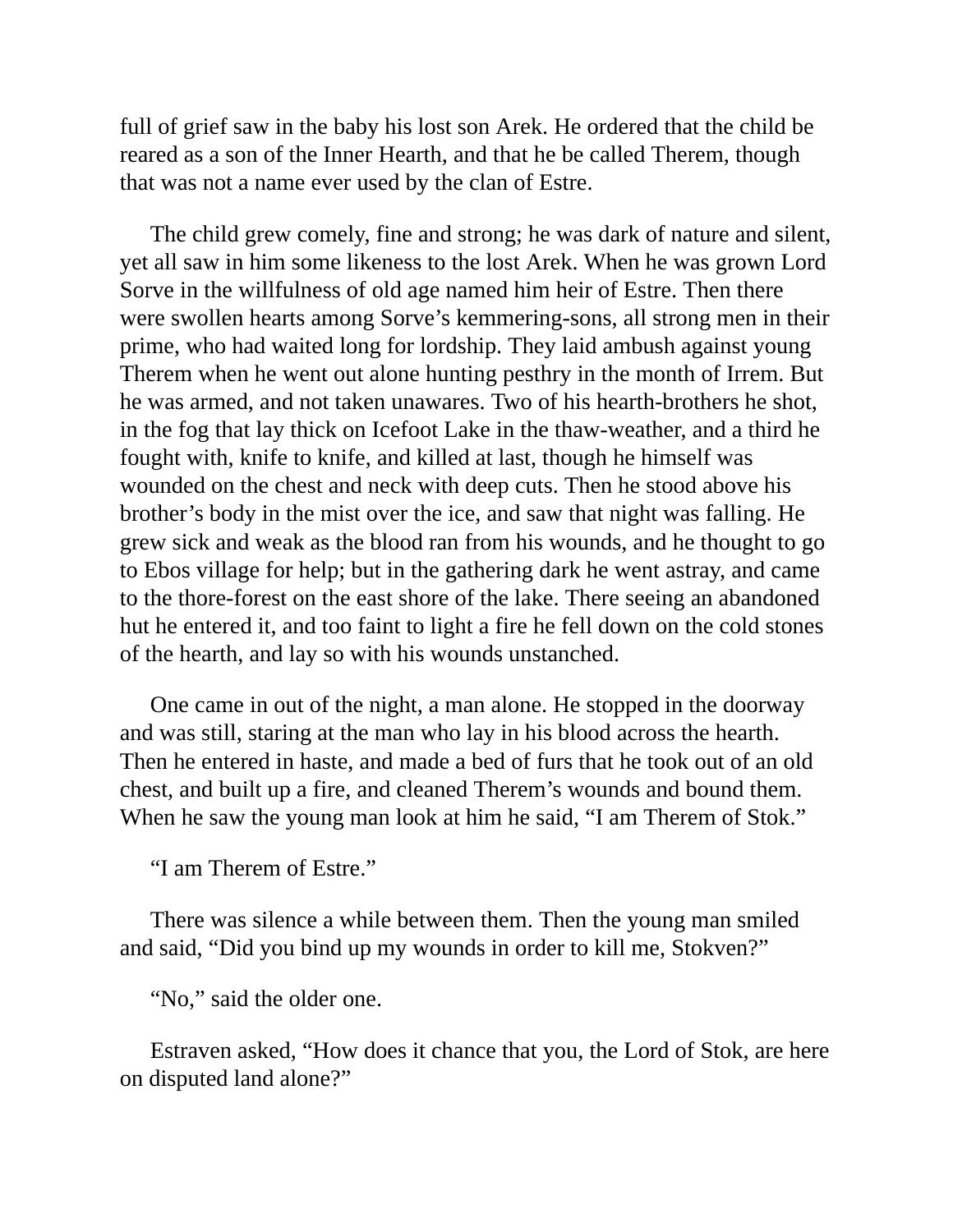"I come here often," Stokven replied.

He felt the young man's pulse and hand for fever, and for an instant laid his palm flat to Estraven's palm; and finger by finger their two hands matched, like the two hands of one man.

"We are mortal enemies," said Stokven.

Estraven answered, "We are mortal enemies. Yet I have never seen you before."

Stokven turned aside his face. "Once I saw you, long ago," he said. "I wish there might be peace between our houses."

Estraven said, "I will vow peace with you."

So they made that vow, and then spoke no more, and the hurt man slept. In the morning Stokven was gone, but a party of people from Ebos village came to the hut and carried Estraven home to Estre. There none dared longer oppose the old lord's will, the rightness of which was written plain in three men's blood on the lake-ice; and at Sorve's death Therem became Lord of Estre. Within the year he ended the old feud, giving up half the disputed lands to the Domain of Stok. For this, and for the murder of his hearth-brothers, he was called Estraven the Traitor. Yet his name, Therem, is still given to children of that Domain.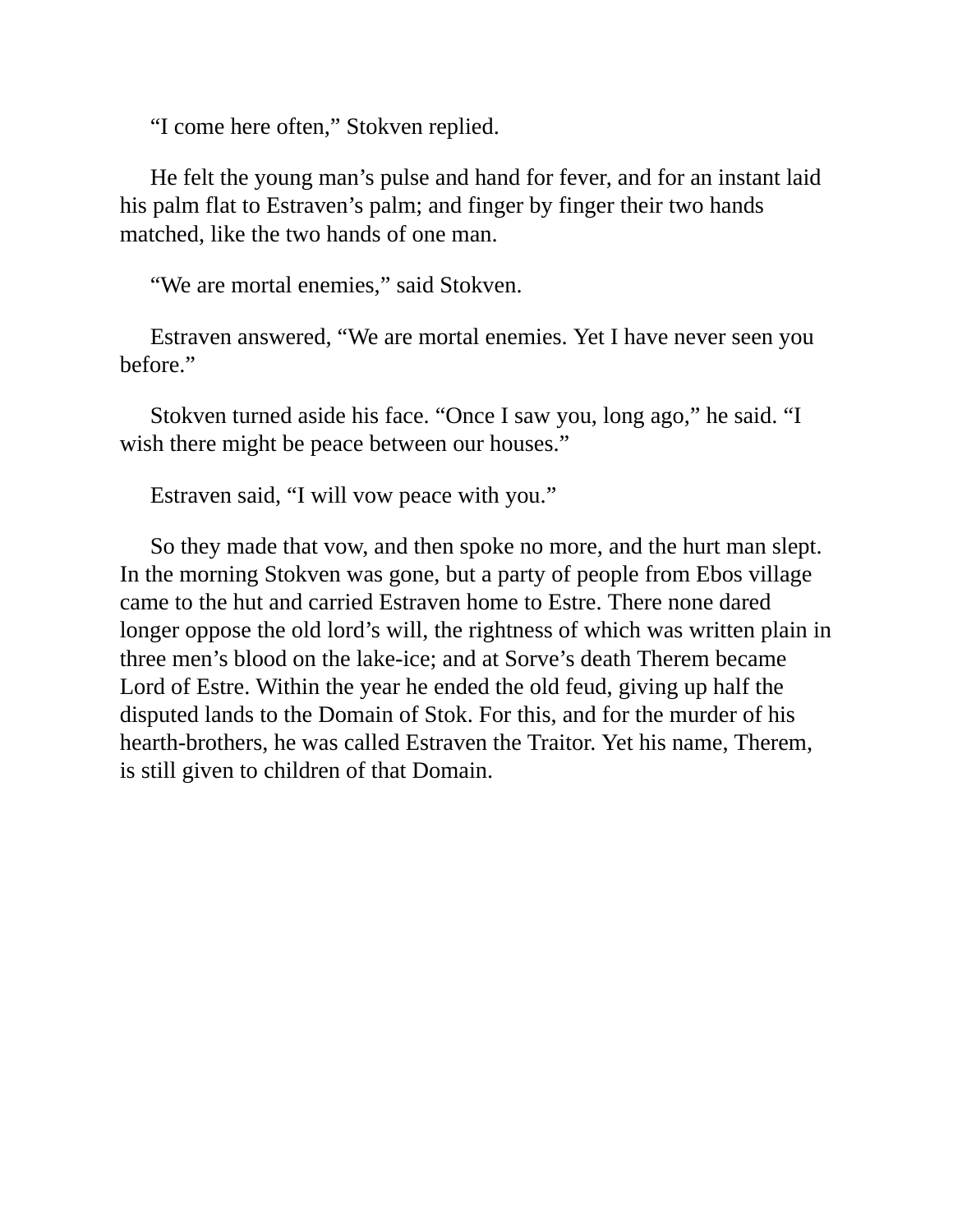### 10. Conversations in Mishnory

NEXT MORNING AS I finished a late breakfast served to me in my suite in Shusgis' mansion the house-phone emitted a polite bleat. When I switched it on, the caller spoke in Karhidish: "Therem Harth here. May I come up?"

"Please do."

I was glad to get the confrontation over with at once. It was plain that no tolerable relationship could exist between Estraven and myself. Even though his disgrace and exile were at least nominally on my account, I could take no responsibility for them, feel no rational guilt; he had made neither his acts nor his motives clear to me in Erhenrang, and I could not trust the fellow. I wished that he was not mixed up with these Orgota who had, as it were, adopted me. His presence was a complication and an embarrassment.

He was shown into the room by one of the many house-employees. I had him sit down in one of the large padded chairs, and offered him breakfastale. He refused. His manner was not constrained—he had left shyness a long way behind him if he ever had any—but it was restrained: tentative, aloof.

"The first real snow," he said, and seeing my glance at the heavily curtained window, "You haven't looked out yet?"

I did so, and saw snow whirling thick on a light wind down the street, over the whitened roofs; two or three inches had fallen in the night. It was Odarhad Gor, the 17th of the first month of autumn. "It's early," I said, caught by the snow-spell for a moment.

"They predict a hard winter this year."

I left the curtains drawn back. The bleak even light from outside fell on his dark face. He looked older. He had known some hard times since I saw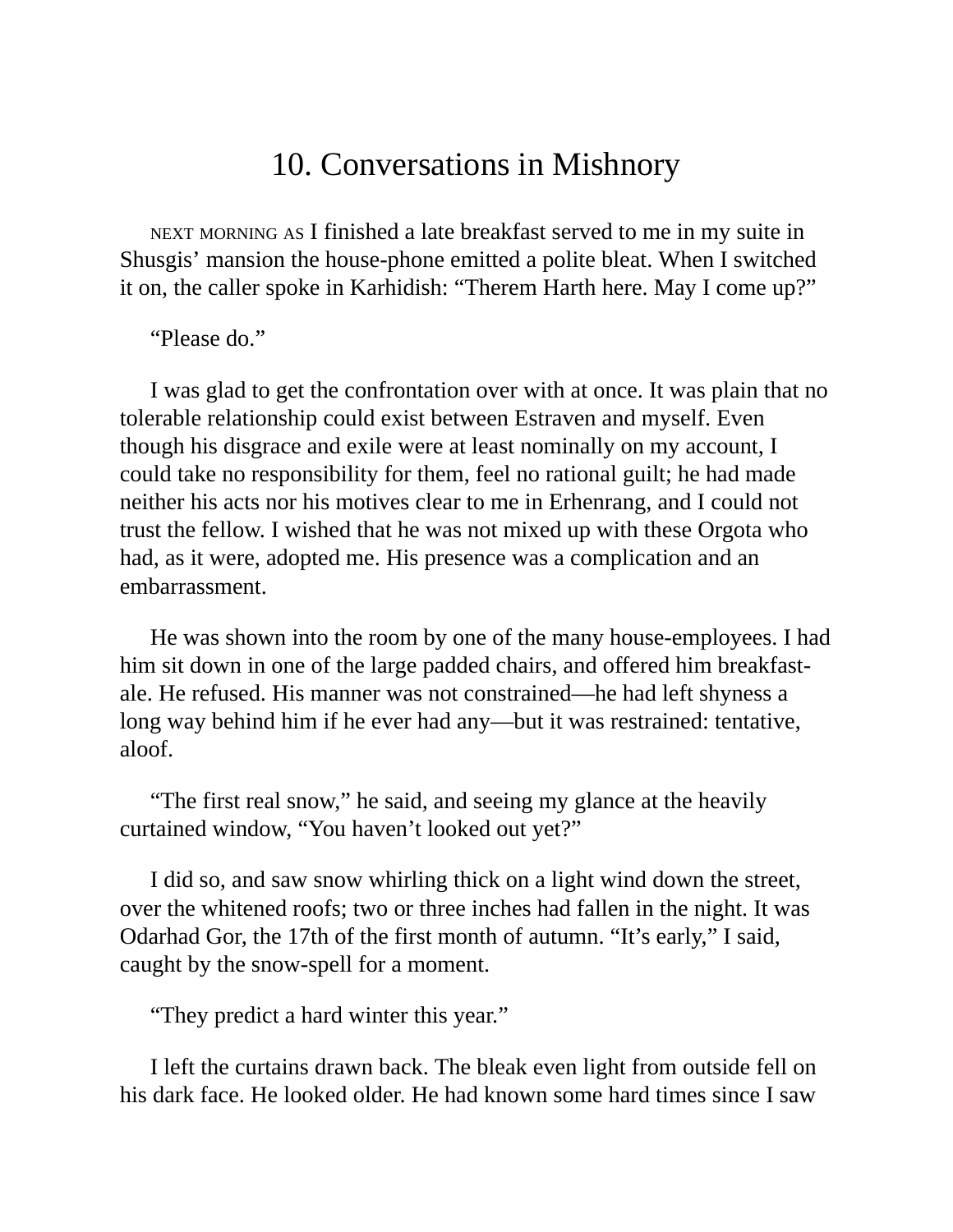him last in the Corner Red Dwelling of the Palace in Erhenrang by his own fireside.

"I have here what I was asked to bring you," I said, and gave him the foilskin-wrapped packet of money, which I had set out on a table ready after his call. He took it and thanked me gravely. I had not sat down. After a moment, still holding the packet, he stood up.

My conscience itched a little, but I did not scratch it. I wanted to discourage him from coming to me. That this involved humiliating him was unfortunate.

He looked straight at me. He was shorter than I, of course, short-legged and compact, not as tall even as many women of my race. Yet when he looked at me he did not seem to be looking up at me. I did not meet his eyes. I examined the radio on the table with a show of abstracted interest.

"One can't believe everything one hears on that radio, here," he said pleasantly. "Yet it seems to me that here in Mishnory you are going to be in some need of information, and advice."

"There seem to be a number of people quite ready to supply it."

"And there's safety in numbers,  $\bullet$  eh? Ten are more trustworthy than one. Excuse me, I shouldn't use Karhidish, I forgot." He went on in Orgota, "Banished men should never speak their native tongue; it comes bitter from their mouth. And this language suits a traitor better, I think; drips off one's teeth like sugar-syrup. Mr. Ai, I have the right to thank you. You performed a service both for me and for my old friend and kemmering Ashe Foreth, and in his name and mine I claim my right. My thanks take the form of advice." He paused; I said nothing. I had never heard him use this sort of harsh, elaborate courtesy, and had no idea what it signified. He went on, "You are, in Mishnory, what you were not, in Erhenrang. There they said you were; here they'll say you're not. You are the tool of a faction. I advise you to be careful how you let them use you. I advise you to find out what the enemy faction is, and who they are, and never to let them use you, for they will not use you well."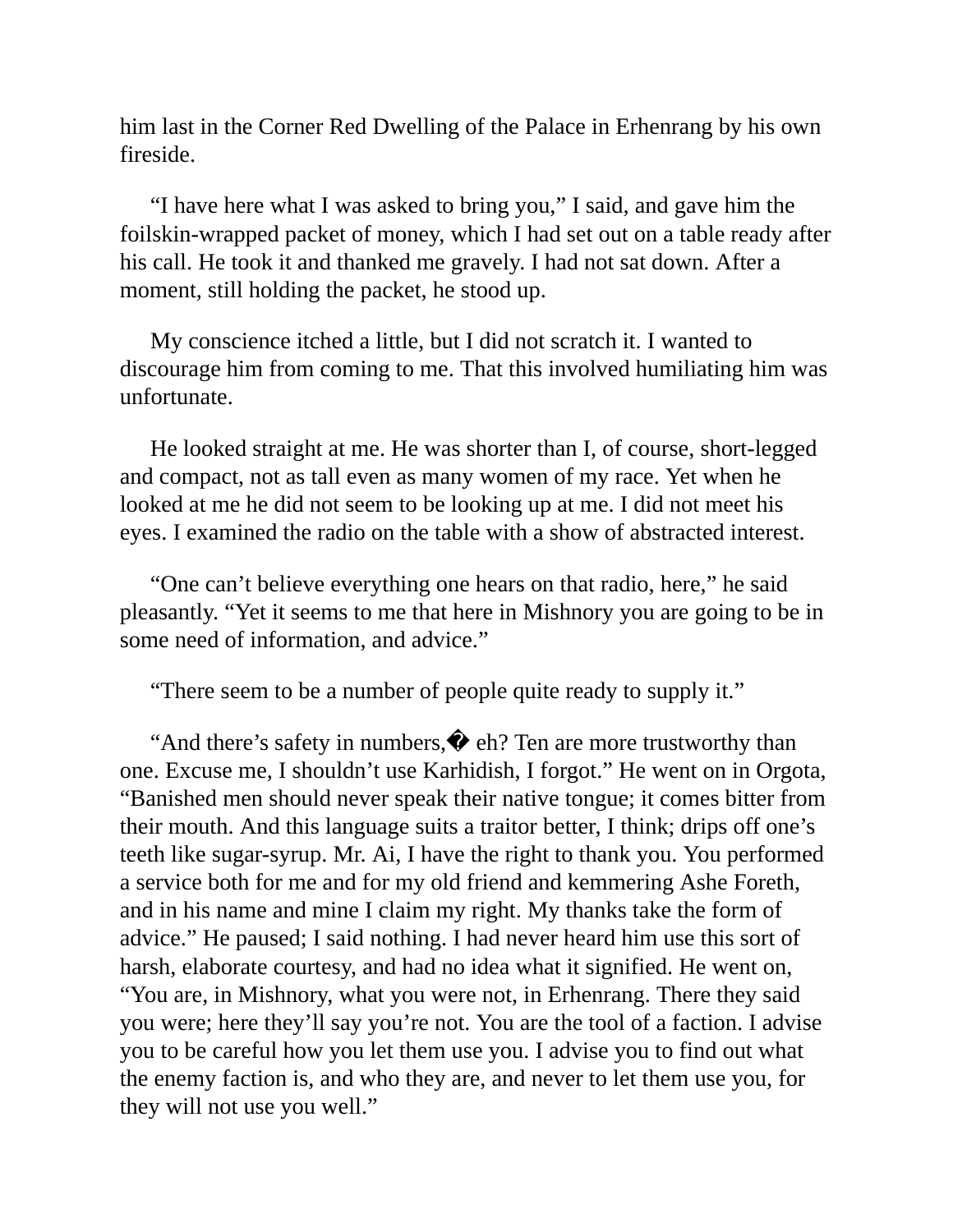He stopped. I was about to demand that he be more specific, but he said, "Goodbye, Mr. Ai," turned, and left. I stood benumbed. The man was like an electric shock—nothing to hold on to and you don't know what hit you.

He had certainly spoiled the mood of peaceful self-congratulation in which I had eaten breakfast. I went to the narrow window and looked out. The snow had thinned a little. It was beautiful, drifting in white clots and clusters like a fall of cherry-petals in the orchards of my home, when a spring wind blows down the green slopes of Borland, where I was born: on Earth, warm Earth, where trees bear flowers in spring. All at once I was utterly downcast and homesick. Two years I had spent on this damned planet, and the third winter had begun before autumn was underway months and months of unrelenting cold, sleet, ice, wind, rain, snow, cold, cold inside, cold outside, cold to the bone and the marrow of the bone. And all that time on my own, alien and isolate, without a soul I could trust. Poor Genly, shall we cry? I saw Estraven come out of the house onto the street below me, a dark foreshortened figure in the even, vague gray-white of the snow. He looked about, adjusting the loose belt of his hieb—he wore no coat. He set off down the street, walking with a deft, definite grace, a quickness of being that made him seem in that minute the only thing alive in all Mishnory.

I turned back to the warm room. Its comforts were stuffy and cloddish, the heater, the padded chairs, the bed piled with furs, the rugs, drapes, wrappings, mufflings.

I put on my winter coat and went out for a walk, in a disagreeable mood, in a disagreeable world.

I was to lunch that day with Commensals Obsle and Yegey and others I had met the night before, and to be introduced to some I had not met. Lunch is usually served from a buffet and eaten standing up, perhaps so that one will not feel he has spent the entire day sitting at table. For this formal affair, however, places were set at table, and the buffet was enormous, eighteen or twenty hot and cold dishes, mostly variations on sube-eggs and breadapple. At the sideboard, before the taboo on conversation applied,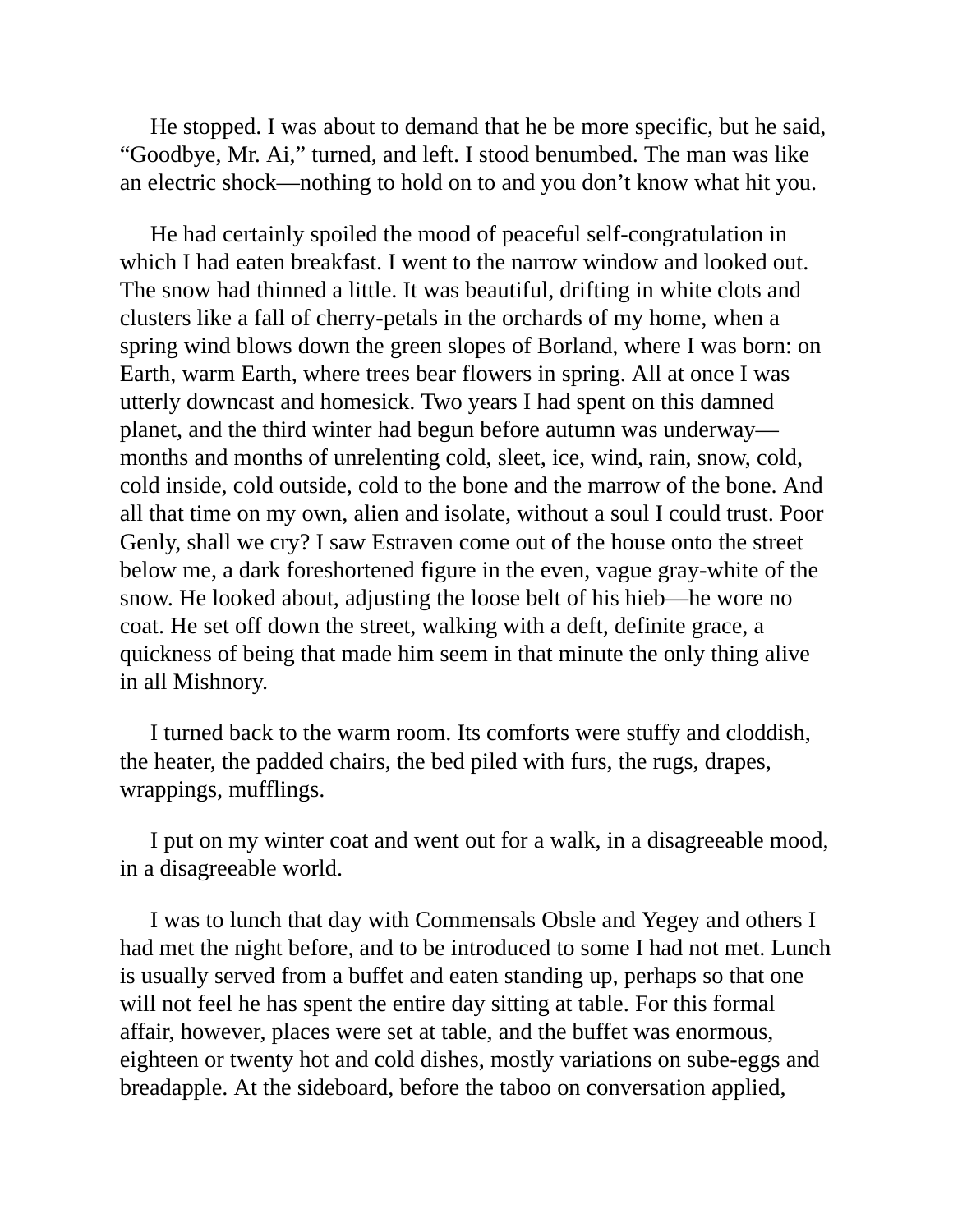Obsle remarked to me while loading up his plate with batter-fried subeeggs, "The fellow named Mersen is a spy from Erhenrang, and Gaum there is an open agent of the Sarf, you know." He spoke conversationally, laughed as if I had made an amusing reply, and moved off to the pickled blackfish.

I had no idea what the Sarf was.

As people were beginning to sit down a young fellow came in and spoke to the host, Yegey, who then turned to us. "News from Karhide," he said. "King Argaven's child was born this morning, and died within the hour."

There was a pause, and a buzz, and then the handsome man called Gaum laughed and lifted up his beer-tankard. "May all the Kings of Karhide live as long!" he cried. Some drank the toast with him, most did not. "Name of Meshe, to laugh at a child's death," said a fat old man in purple sitting heavily down beside me, his leggings bunched around his thighs like skirts, his face heavy with disgust

Discussion arose as to which of his kemmering-sons Argaven might name as his heir—for he was well over forty and would now surely have no child of his flesh— and how long he might leave Tibe as Regent. Some thought the regency would be ended at once, others were dubious. "What do you think, Mr. Ai?" asked the man called Mersen, whom Obsle had identified as a Karhidish agent, and thus presumably one of Tibe's own men. "You've just come from Erhenrang, what are they saying there about these rumors that Argaven has in fact abdicated without announcement, handed the sledge over to his cousin?"

"Well, I've heard the rumor, yes."

"Do you think it's got any foundation?"

"I have no idea," I said, and at this point the host intervened with a mention of the weather; for people had begun to eat.

After servants had cleared away the plates and the mountainous wreckage of roasts and pickles from the buffet, we all sat on around the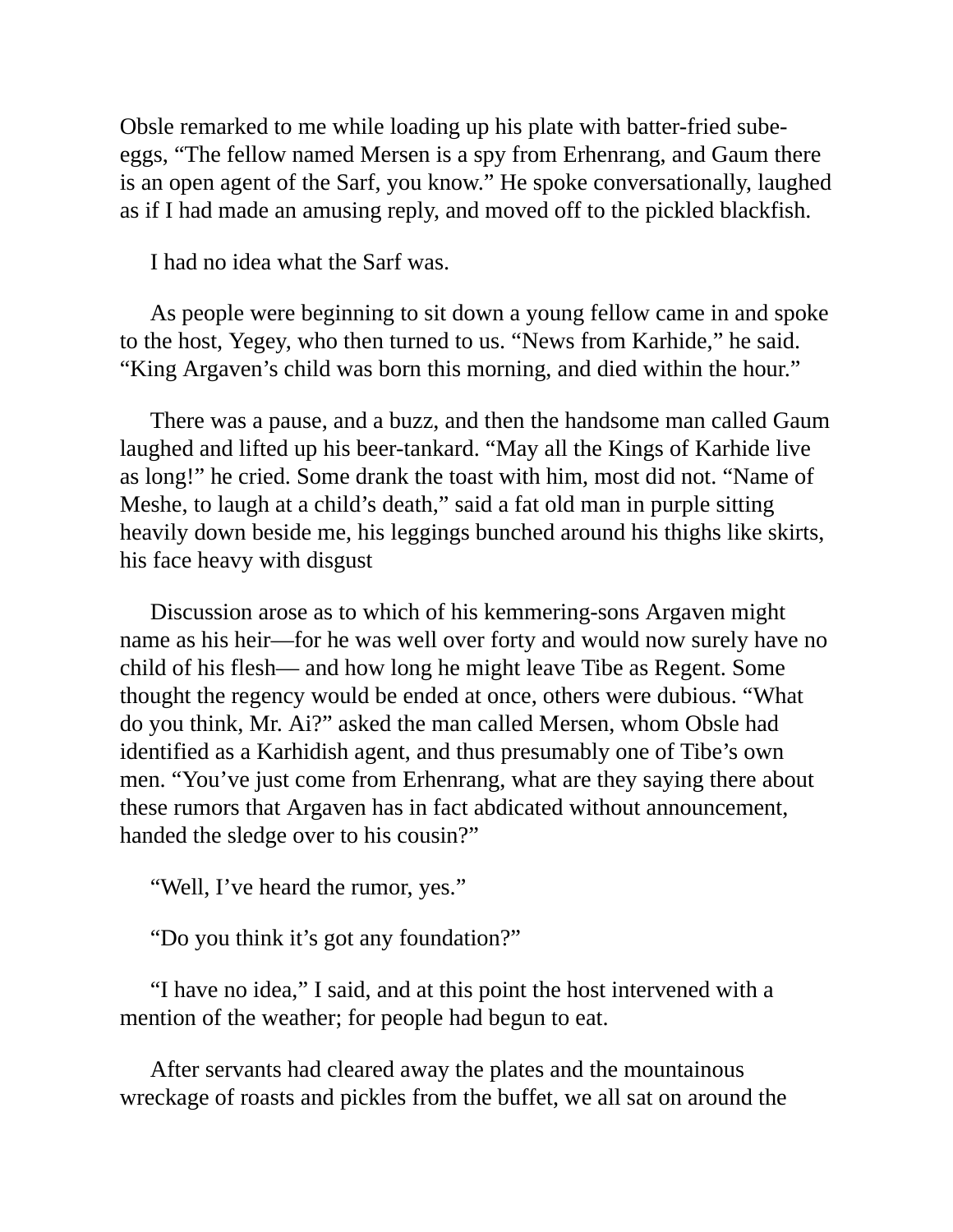long table; small cups of a fierce liquor were served, lifewater they called it, as men often do; and they asked me questions.

Since my examination by the physicians and scientists of Erhenrang I had not been faced with a group of people who wanted me to answer their questions. Few Karhiders, even the fishermen and farmers with whom I had spent my first months, had been willing to satisfy their curiosity—which was often intense—by simply asking. They were involute, introvert, indirect; they did not like questions and answers. I though of Otherherd Fastness, of what Faxe the Weaver had said concerning answers… Even the experts had limited their questions to strictly physiological subjects, such as the glandular and circulatory functions in which I differed most notably from the Gethenian norm. They had never gone on to ask, for example, how the continuous sexuality of my race influenced its social institutions, how we handled our 'permanent kemmer'. They listened, when I told them; the psychologists listened when I told them about mindspeech; but not one of them had brought himself to ask enough general questions to form any adequate picture of Terran or Ekumenical society—except, perhaps, Estraven.

Here they weren't quite so tied up by considerations of everybody's prestige and pride, and questions evidently were not insulting either to the asker or the one questioned. However I soon saw that some of the questioners were out to catch me, to prove me a fraud. That threw me off balance a minute. I had of course met with incredulity in Karhide, but seldom with a will to incredulity. Tibe had put on an elaborate show of going-along-with-the-hoax, the day of the parade in Erhenrang, but as I now knew that was part of the game he had played to discredit Estraven, and I guessed that Tibe did in fact believe me. He had seen my ship, after all, the little lander that had brought me down onplanet; he had free access along with anyone else to the engineers' reports on the ship and the ansible. None of these Orgota had seen the ship. I could show them the ansible, but it didn't make a very convincing Alien Artifact, being so incomprehensible as to fit in with hoax as well as with reality. The old Law of Cultural Embargo stood against the importation of analyzable, imitable artifacts at this stage, and so I had nothing with me except the ship and ansible, my box of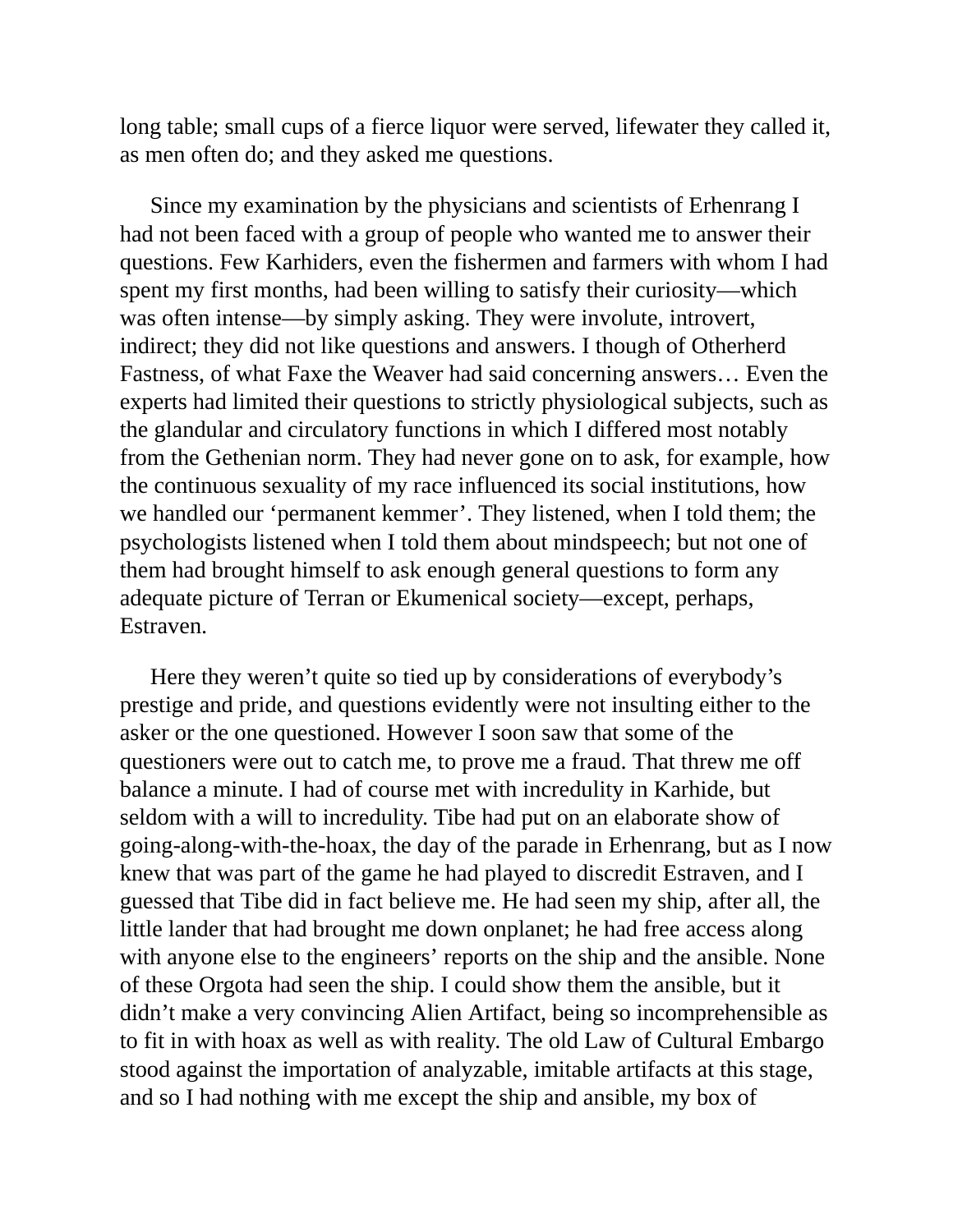pictures, the indubitable peculiarity of my body, and the unprovable singularity of my mind. The pictures passed around the table, and were examined with the noncommittal expression you see on the faces of people looking at pictures of somebody else's family. The questioning continued. What, asked Obsle, was the Ekumen—a world, a league of worlds, a place, a government?

"Well, all of those and none. Ekumen is our Terran word; in the common tongue it's called the Household; in Karhidish it would be the Hearth. In Orgota I'm not sure, I don't know the language well enough yet. Not the Commensality, I think, though there are undoubtedly similarities between the Commensal Government and the Ekumen. But the Ekumen is not essentially a government at all. It is an attempt to reunify the mystical with the political, and as such is of course mostly a failure; but its failure has done more good for humanity so far than the successes of its predecessors. It is a society and it has, at least potentially, a culture. It is a form of education; in one aspect it's a sort of very large school—very large indeed. The motives of communication and cooperation are of its essence, and therefore in another aspect it's a league or union of worlds, possessing some degree of centralized conventional organization. It's this aspect, the League, that I now represent. The Ekumen as a political entity functions through coordination, not by rule. It does not enforce laws; decisions are reached by council and consent, not by consensus or command. As an economic entity it is immensely active, looking after interworld communication, keeping the balance of trade among the Eighty Worlds. Eighty-four, to be precise, if Gethen enters the Ekumen…"

"What do you mean, it doesn't enforce its laws?" said Slose.

"It hasn't any. Member states follow their own laws; when they clash the Ekumen mediates, attempts to make a legal or ethical adjustment or collation or choice. Now if the Ekumen, as an experiment in the superorganic, does eventually fail, it will have to become a peace-keeping force, develop a police, and so on. But at this point there's no need. All the central worlds are still recovering from a disastrous era a couple of centuries ago, reviving lost skills and lost ideas, learning how to talk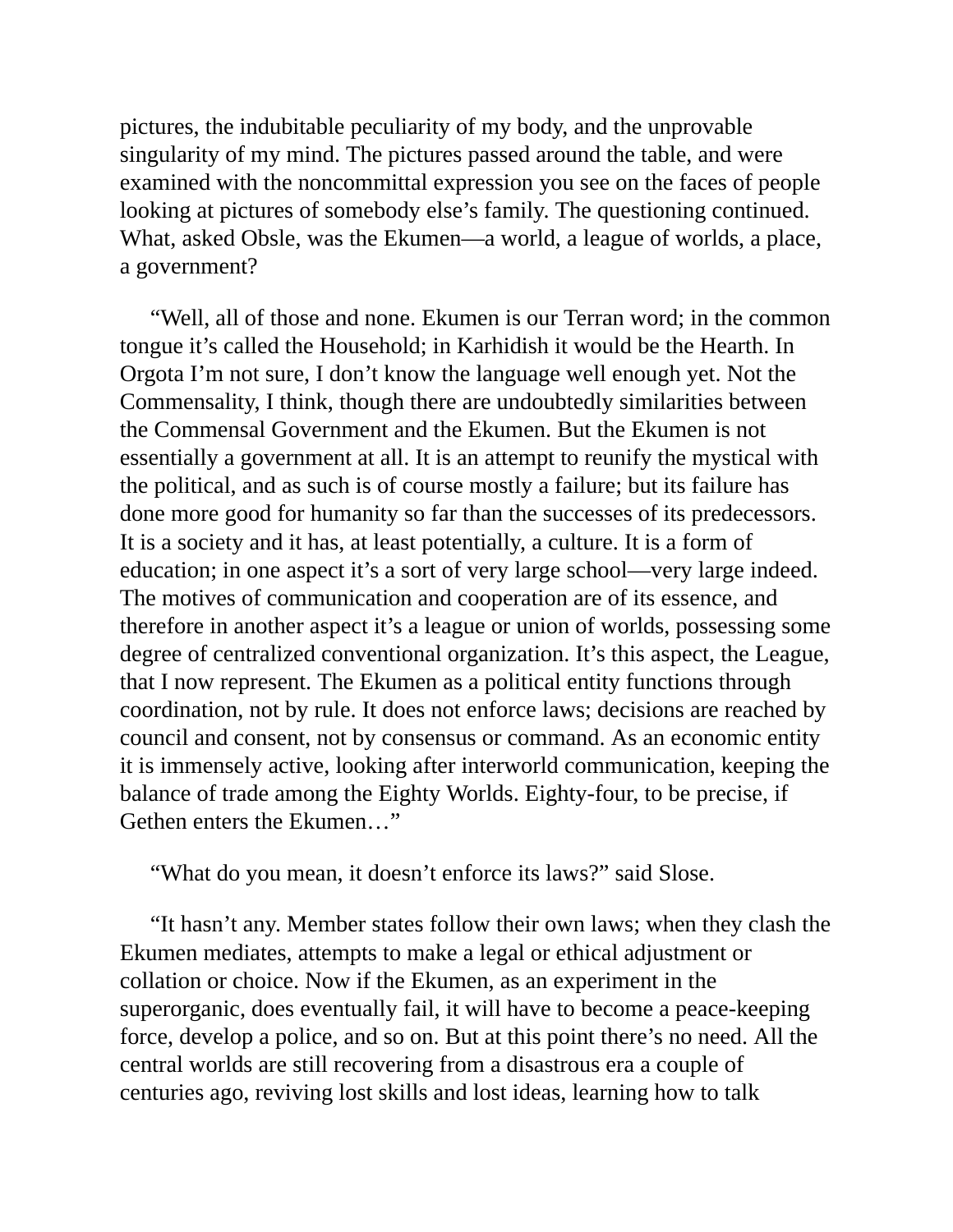again…" How could I explain the Age of the Enemy, and its aftereffects, to a people who had no word for war?

"This is absolutely fascinating, Mr. Ai," said the host, Commensal Yegey, a delicate, dapper, drawling fellow with keen eyes. "But I can't see what they'd want with us. I mean to say, what particular good is an eightyfourth world to them? And not, I take it, a very clever world, for we don't have Star Ships and so on, as they all do."

"None of us did, until the Hainish and the Cetians arrived. And some worlds still weren't allowed to, for centuries, until the Ekumen established the canons for what I think you here call Open Trade." That got a laugh all around, for it was the name of Yegey's party or faction within the Commensality. "Open trade is really what I'm here to try to set up. Trade not only in goods, of course, but in knowledge, technologies, ideas, philosophies, art, medicine, science, theory… I doubt that Gethen would ever do much physical coming-and-going to the other worlds. We are seventeen light-years here from the nearest Ekumenical World, Ollul, a planet of the star you call Asyomse; the farthest is two hundred and fifty light-years away and you cannot even see its star. With the ansible communicator, you could talk with that world as if by radio with the next town. But I doubt you'd ever meet any people from it… The kind of trade I speak of can be highly profitable, but it consists largely of simple communication rather than of transportation. My job here is, really, to find out if you're willing to communicate with the rest of mankind."

"'You,'" Slose repeated, leaning forward intensely: "Does that mean Orgoreyn? or does it mean Gethen as a whole?"

I hesitated a moment, for it was not the question I had expected.

"Here and now, it means Orgoreyn. But the contract cannot be exclusive. If Sith, or the Island Nations, or Karhide decide to enter the Ekumen, they may. It's a matter of individual choice each time. Then what generally happens, on a planet as highly developed as Gethen, is that the various anthrotypes or regions or nations end up by establishing a set of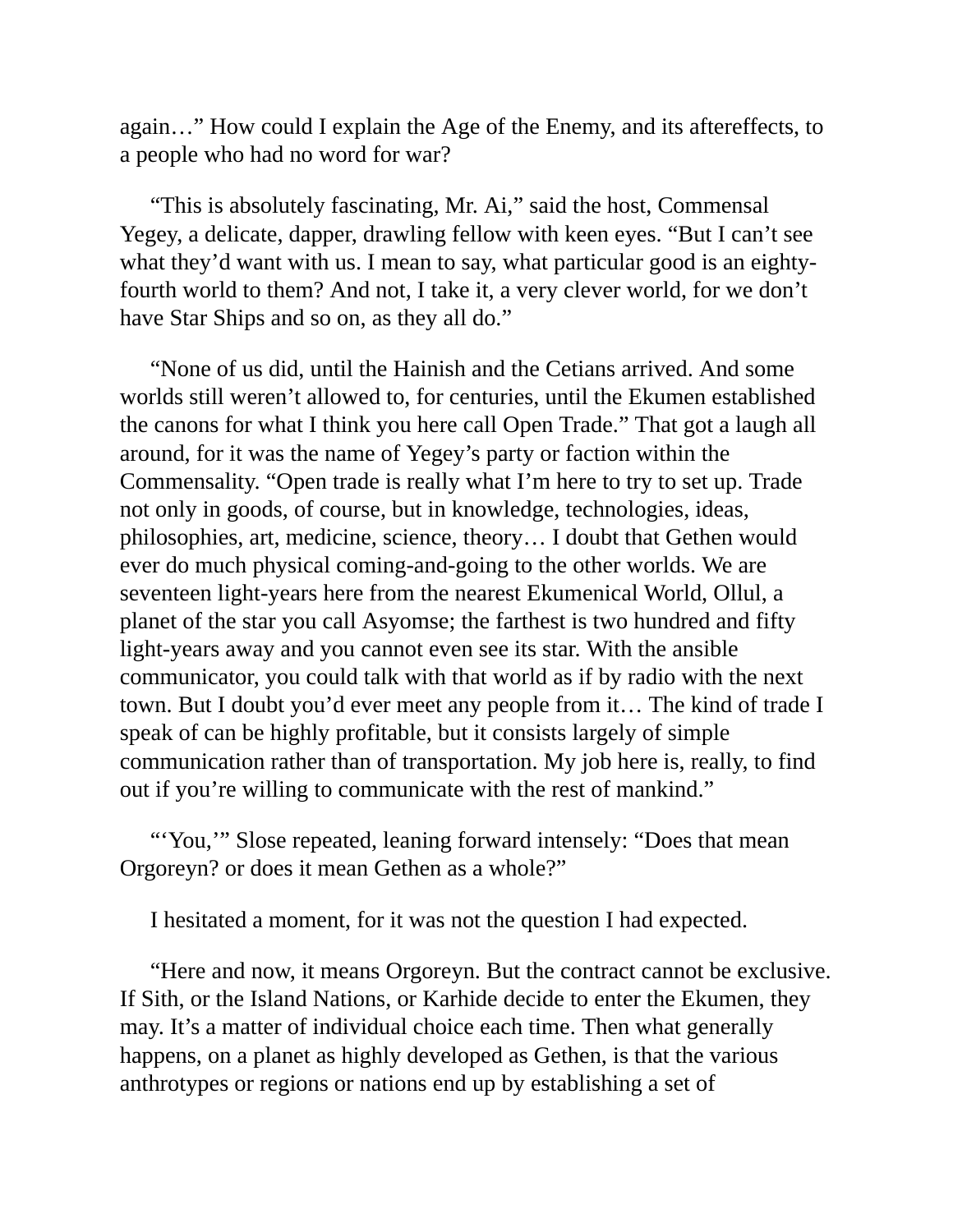representatives to function as coordinator on the planet and with the other planets—a local Stability, in our terms. A lot of time is saved by beginning this way; and money, by sharing the expense. If you decided to set up a starship of your own, for instance."

"By the milk of Meshe!" said fat Humery beside me. "You want *us* to go shooting off into the Void? Ugh!" He wheezed, like the high notes of an accordion, in disgust and amusement.

Gaum spoke: "Where is *your* ship, Mr. Ai?" He put the question softly, half-smiling, as if it were extremely subtle and he wished the subtlety to be noticed. He was a most extraordinarily handsome human being, by any standards and as either sex, and I couldn't help staring at him as I answered, and also wondered again what the Sarf was. "Why, that's no secret; it was talked about a good bit on the Karhidish radio. The rocket that landed me on Horden Island is now in the Royal Workshop Foundry in the Artisan School; most of it, anyway; I think various experts went off with various bits of it after they'd examined it."

"Rocket?" inquired Humery, for I had used the Orgota word for firecracker.

"It succinctly describes the method of propulsion of the landingboat, sir."

Humery wheezed some more. Gaum merely smiled, saying, "Then you have no means of returning to... well, wherever you came from?"

"Oh, yes. I could speak to Ollul by ansible and ask them to send a NAFAL ship to pick me up. It would get here in seventeen years. Or I could radio to the starship that brought me into your solar system. It's in orbit around your sun now. It would get here in a matter of days."

The sensation that caused was visible and audible, and even Gaum couldn't hide his surprise. There was some discrepancy here. This was the one major fact I had kept concealed in Karhide, even from Estraven. If, as I had been given to understand, the Orgota knew about me only what Karhide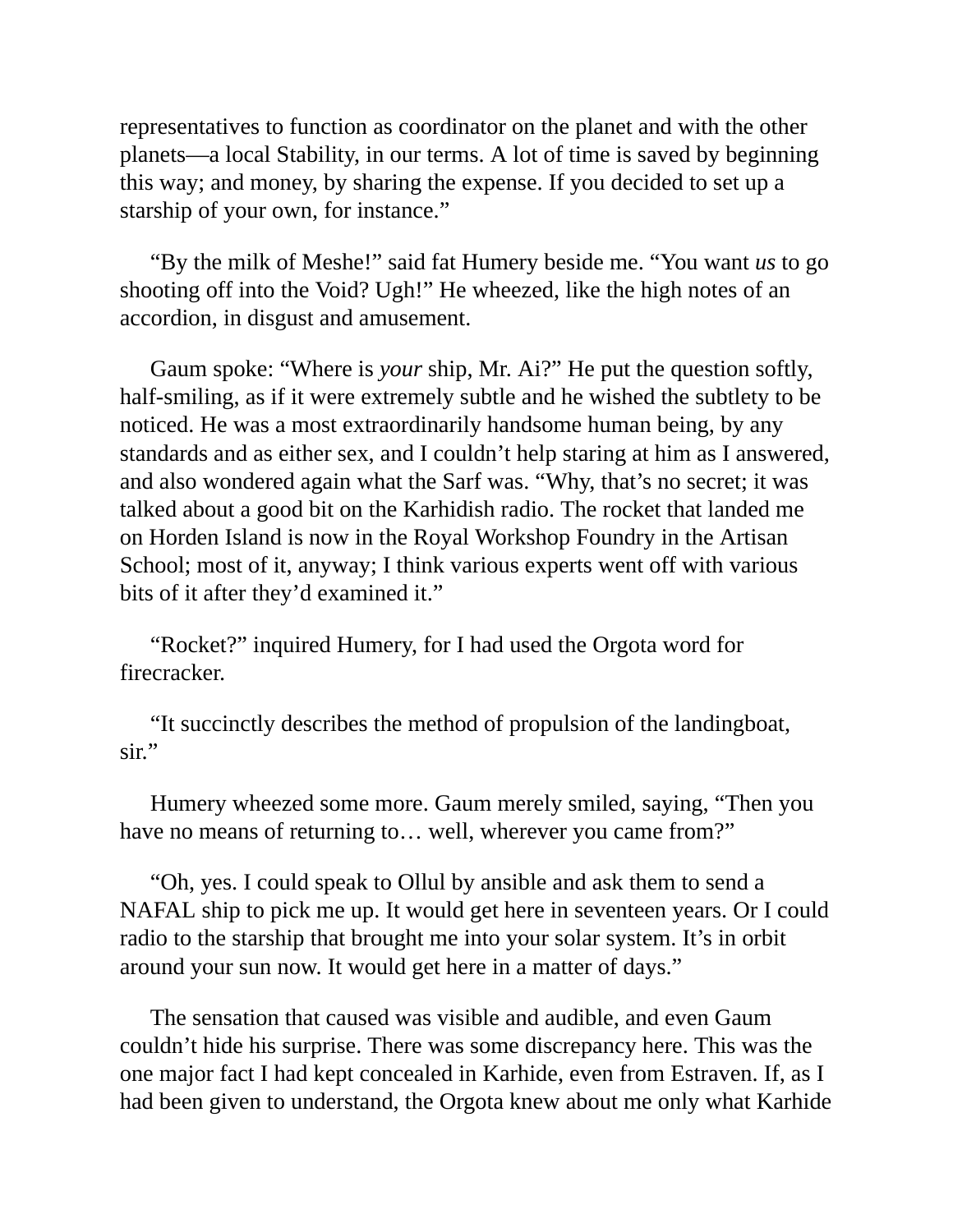had chosen to tell them, then this should have been only one among many surprises. But it wasn't. It was the big one.

"Where is this ship, sir?" Yegey demanded.

"Orbiting the sun, somewhere between Gethen and Kuhurn."

"How did you get from it to here?"

"By the firecracker," said old Humery.

"Precisely. We don't land an interstellar ship on a populated planet until open communication or alliance is established. So I came in on a little rocket-boat, and landed on Horden Island."

"And you can get in touch with the—with the big ship by ordinary radio, Mr. Ai?" That was Obsle.

"Yes," I omitted mention for the present of my little relay satellite, set into orbit from the rocket; I did not want to give them the impression that their sky was full of my junk. "It would take a fairly powerful transmitter, but you have plenty of those."

"Then we could radio your ship?"

"Yes, if you had the proper signal. The people aboard are in a condition we call stasis, hibernation you might say, so that they won't lose out of their lives the years they spend waiting for me to get my business done down here. The proper signal on the proper wavelength will set machinery in motion which will bring them out of stasis; after which they'll consult with me by radio, or by ansible using Ollul as relay-center."

Someone asked uneasily, "How many of them?"

"Eleven."

That brought a little sound of relief, a laugh. The tension relaxed a little.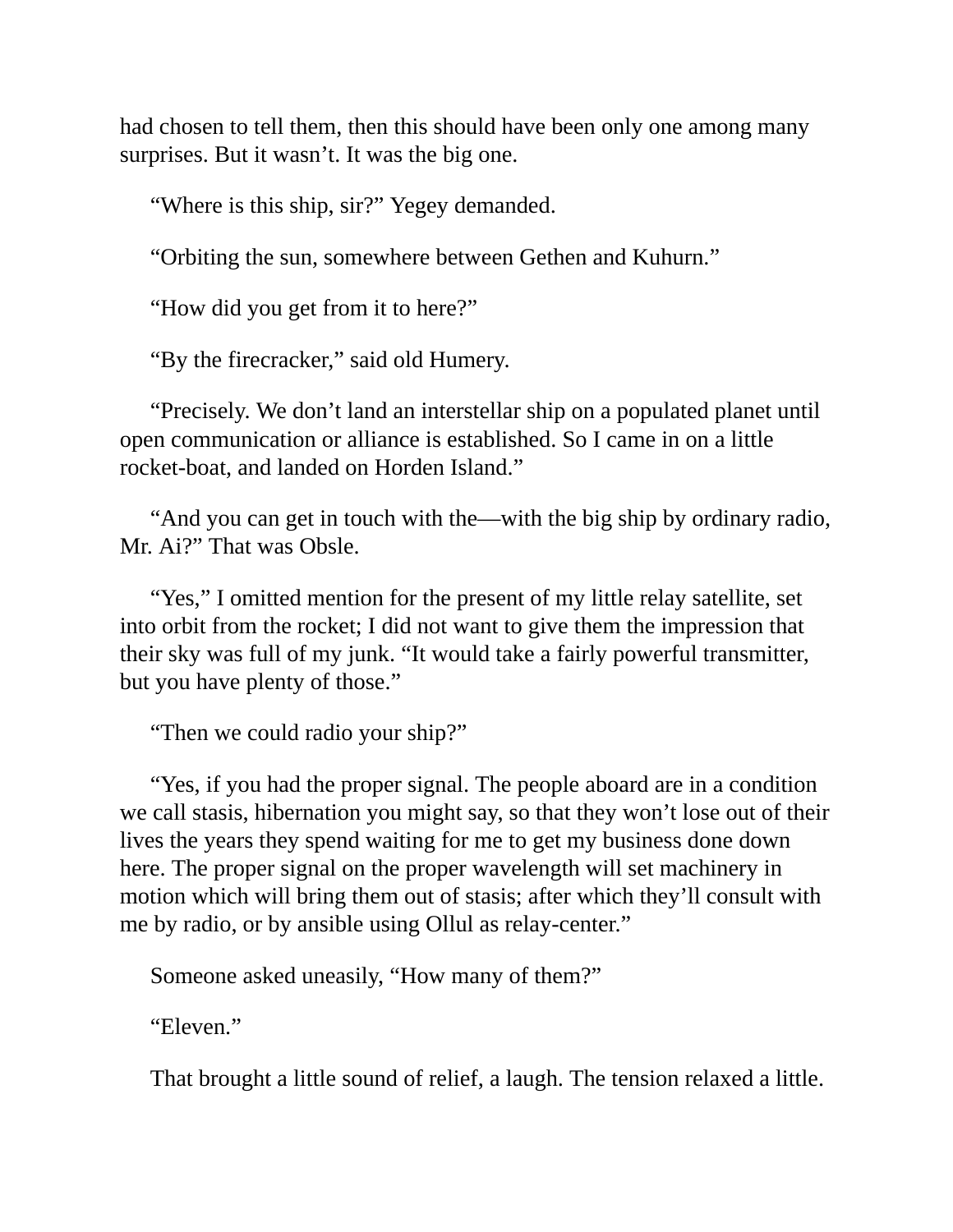"What if you never signaled?" Obsle asked.

"They'll come out of stasis automatically, about four years from now."

"Would they come here after you, then?"

"Not unless they'd heard from me. They'd consult with the Stabiles on Ollul and Ham, by ansible. Most likely they'd decide to try again-send down another person as Envoy. The Second Envoy often finds things easier than the First. He has less explaining to do, and people are likelier to believe him…"

Obsle grinned. Most of the others still looked thoughtful and guarded. Gaum gave me an airy little nod, as if applauding my quickness to reply: a conspirator's nod. Slose was staring bright-eyed and tense at some inner vision, from which he turned abruptly to me. "Why," he said, "Mr. Envoy, did you never speak of this other ship, during your two years in Karhide?"

"How do we know that he didn't?" said Gaum, smiling.

"We know damned well that he didn't, Mr. Gaum," said Yegey, also smiling.

"I didn't," I said. "This is why. The idea of that ship, waiting out there, can be an alarming one. I think some of you find it so. In Karhide, I never advanced to a point of confidence with those I dealt with that allowed me to take the risk of speaking of the ship. Here, you've had longer to think about me; you're willing to listen to me out in the open, in public; you're not so much ruled by fear. I took the risk because I think the time has come to take it, and that Orgoreyn is the place."

"You are right, Mr. Ai, you are right!" Slose said violently. "Within a month you will send for that ship, and it will be made welcome in Orgoreyn as the visible sign and seal of the new epoch. Their eyes will be opened who will not see now!"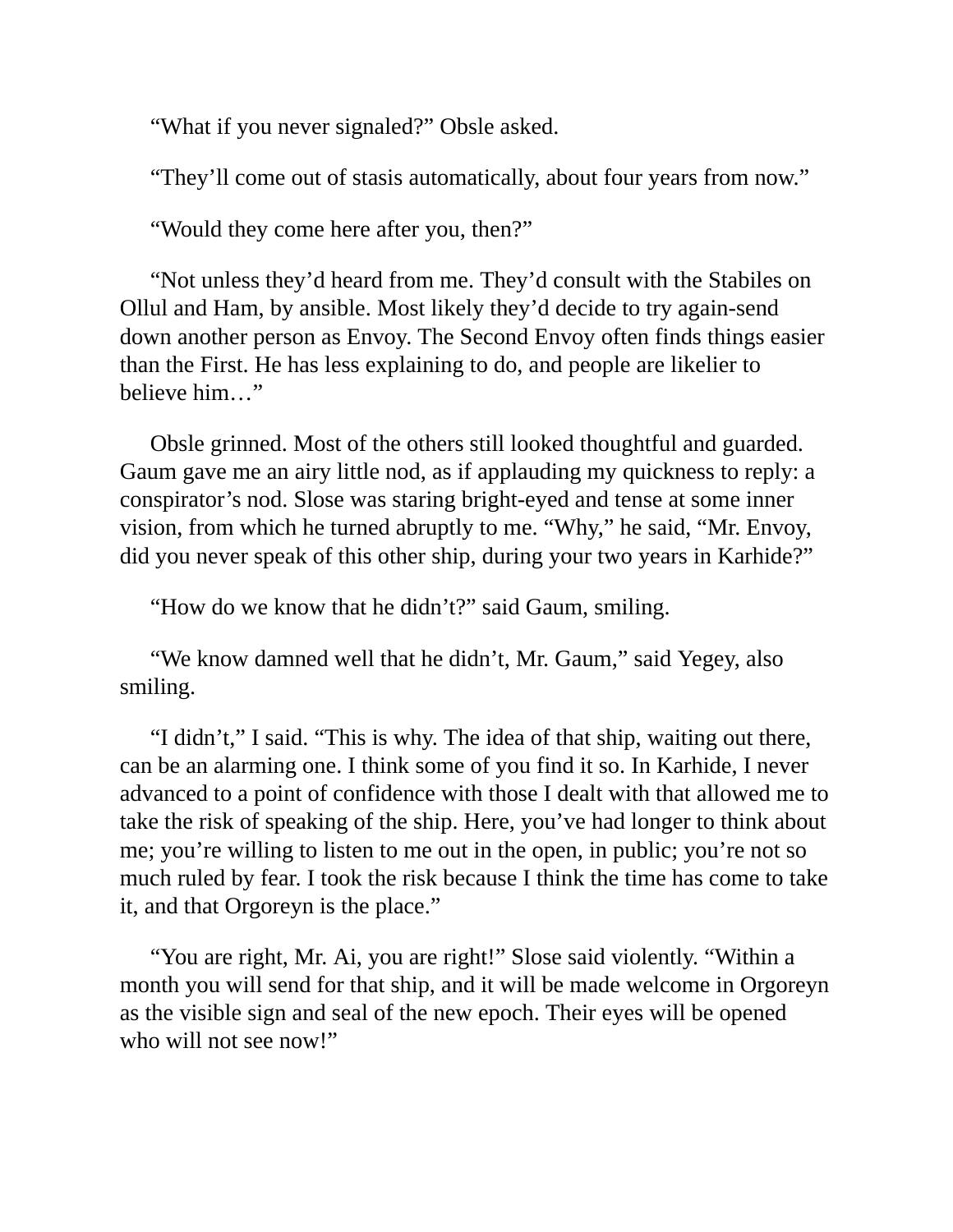It went on, right on till dinner was served to us where we sat. We ate and drank and went home, I for one worn out, but pleased all in all with the way things had gone. There were warnings and obscurities, of course. Slose wanted to make a religion of me. Gaum wanted to make a sham of me. Mersen seemed to want to prove that he was not a Karhidish agent by proving that I was. But Obsle, Yegey, and some others were working on a higher level. They wanted to communicate with the Stabiles, and to bring the NAFAL ship down on Orgota ground, in order to persuade or coerce the Commensality of Orgoreyn to ally itself with the Ekumen. They believed that in doing so Orgoreyn would gain a large and lasting prestige-victory over Karhide, and that the Commensals who engineered this victory would gain according prestige and power in their government. Their Open Trade faction, a minority in the Thirty-Three, opposed the continuation of the Sinoth Valley dispute, and in general represented a conservative, unaggressive, non-nationalistic policy. They had been out of power for a long time and were calculating that their way back to power might, with some risks taken, lie on the road I pointed out. That they saw no farther than that, that my mission was a means to them and not an end, was no great harm. Once they were on the road, they might begin to get some sense of where it could take them. Meanwhile, if shortsighted, they were at least realistic.

Obsle, speaking to persuade others, had said, "Either Karhide will fear the strength this alliance will give us— and Karhide is always afraid of new ways and new ideas, remember—and so will hang back and be left behind. Or else the Erhenrang Government will get up their courage and come and ask to join, after us, in second place. In either case the shifgrethor of Karhide will be diminished; and in either case, we drive the sledge. If we have the wits to take this advantage now, it will be a permanent advantage and a certain one!" Then turning to me, "But the Ekumen must be willing to help us, Mr. Ai. We have got to have more to show our people than you alone, one man, already known in Erhenrang."

"I see that, Commensal. You'd like a good, showy proof, and I'd like to offer one. But I cannot bring down the ship until its safety and your integrity are reasonably secure. I need the consent and the guarantee of your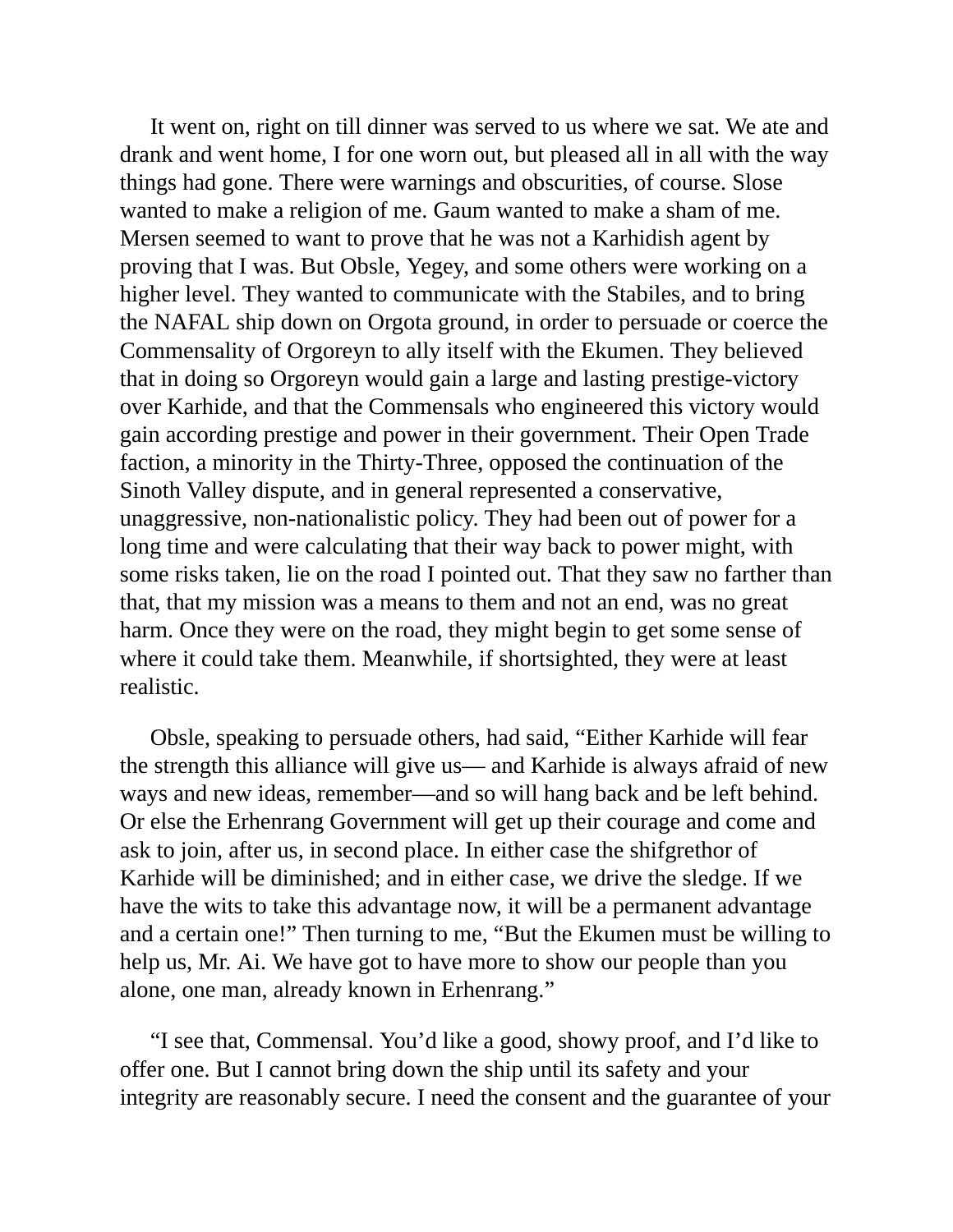government, which I take it would mean the whole board of Commensals publicly announced."

Obsle looked dour, but said, "Fair enough."

Driving  $\lozenge$  home with Shusgis, who had contributed nothing but his jovial laugh to the afternoon's business, I asked, "Mr. Shusgis, what is the Sarf?"

"One of the Permanent Bureaus of the Internal Administration. Looks out after false registries, unauthorized travel, job-substitutions, forgeries, that sort of thing—trash. That's what *sarf* means in gutter-Orgota, trash, it's a nickname."

"Then the Inspectors are agents of the Sarf?"

"Well, some are."

"And the police, I suppose they come under its authority to some extent?" I put the question cautiously and was answered in kind. "I suppose so. I'm in the External Administration, of course, and I can't keep all the offices straight, over in Internal."

"They certainly are confusing; now what's the Waters Office, for instance?" So I backed off as best I could from the subject of the Sarf. What Shusgis had not said on the subject might have meant nothing at all to a man from Hain, say, or lucky Chiffewar; but I was born on Earth. It is not altogether a bad thing to have criminal ancestors. An arsonist grandfather may bequeath one a nose for smelling smoke.

It had been entertaining and fascinating to find here on Gethen governments so similar to those in the ancient histories of Terra: a monarchy, and a genuine fullblown bureaucracy. This new development was also fascinating, but less entertaining. It was odd that in the less primitive society, the more sinister note was struck.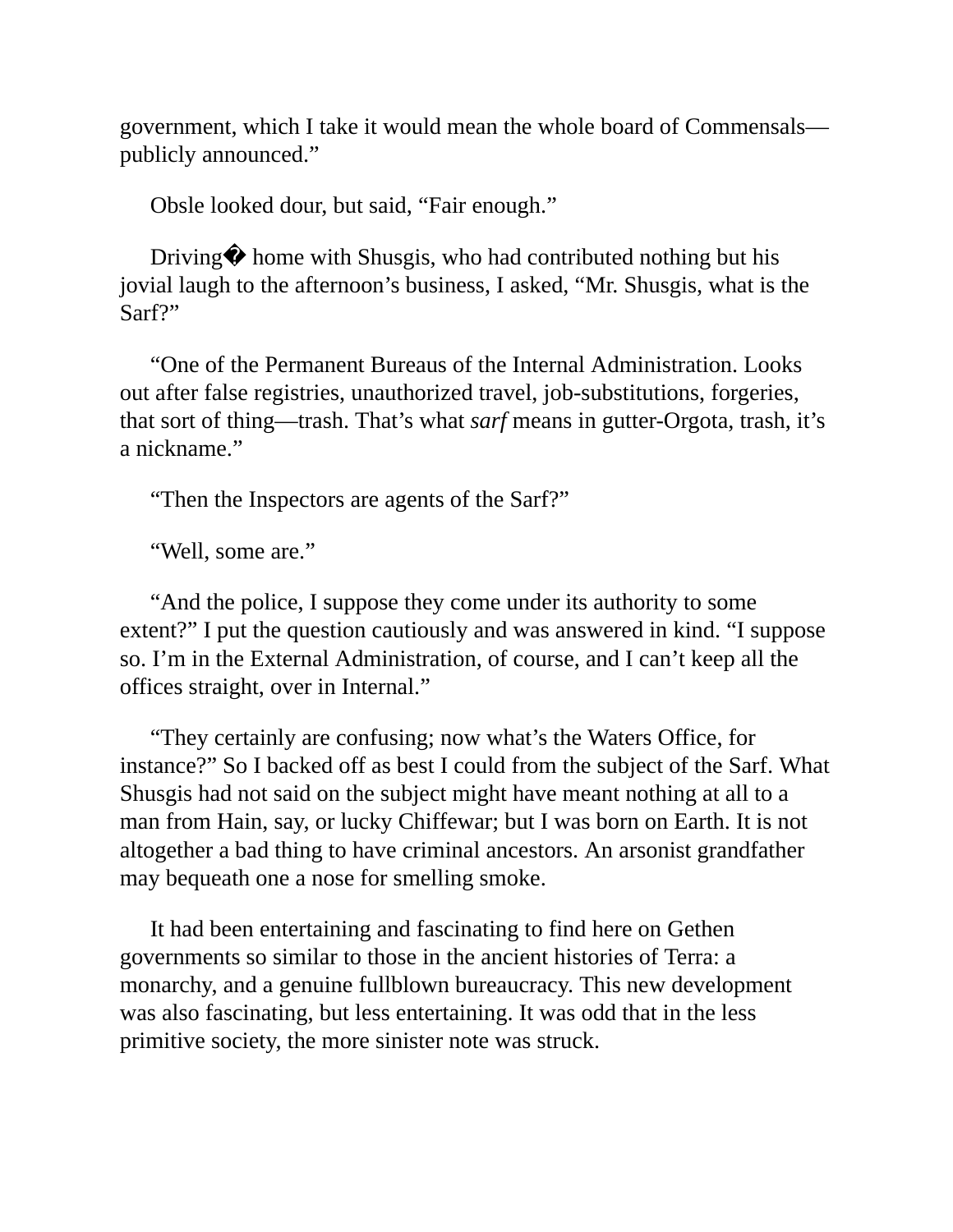So Gaum, who wanted me to be a liar, was an agent of the secret police of Orgoreyn. Did he know that Obsle knew him as such? No doubt he did. Was he then the agent provocateur? Was he nominally working with, or against, Obsle's faction? Which of the factions within the Government of Thirty-Three controlled, or was controlled by, the Sarf? I had better get these matters straight, but it might not be easy to do so. My course, which for a while had looked so clear and hopeful, seemed likely to become as tortuous and beset with secrets as it had been in Erhenrang. Everything had gone all right, I thought, until Estraven had appeared shadowlike at my side last night.

"What's Lord Estraven's position, here in Mishnory?" I asked Shusgis, who had settled back as if half asleep in the corner of the smooth-running car.

"Estraven? Harth, he's called here, you know. We don't have titles in Orgoreyn, dropped all that with the New Epoch. Well, he's a dependent of Commensal Yegey's, I understand."

"He lives there?"

"I believe so."

I was about to say that it was odd that he had been at Slose's last night and not at Yegey's today, when I saw that in the light of our brief morning interview it wasn't very odd. Yet even the idea that he was intentionally keeping away made me uncomfortable.

"They found him," said Shusgis, resettling his broad hips on the cushioned seat, "over in the Southside in a glue factory or a fish cannery or some such place, and gave him a hand out of the gutter. Some of the Open Trade crowd, I mean. Of course he was useful to them when he was in the kyorremy and Prime Minister, so they stand by him now. Mainly they do it to annoy Mersen, I think. Ha, ha! Mersen's a spy for Tibe, and of course he thinks nobody knows it but everybody does, and he can't stand the sight of Harth—thinks he's either a traitor or a double agent and doesn't know which, and can't risk shifgrethor in finding out. Ha, ha!"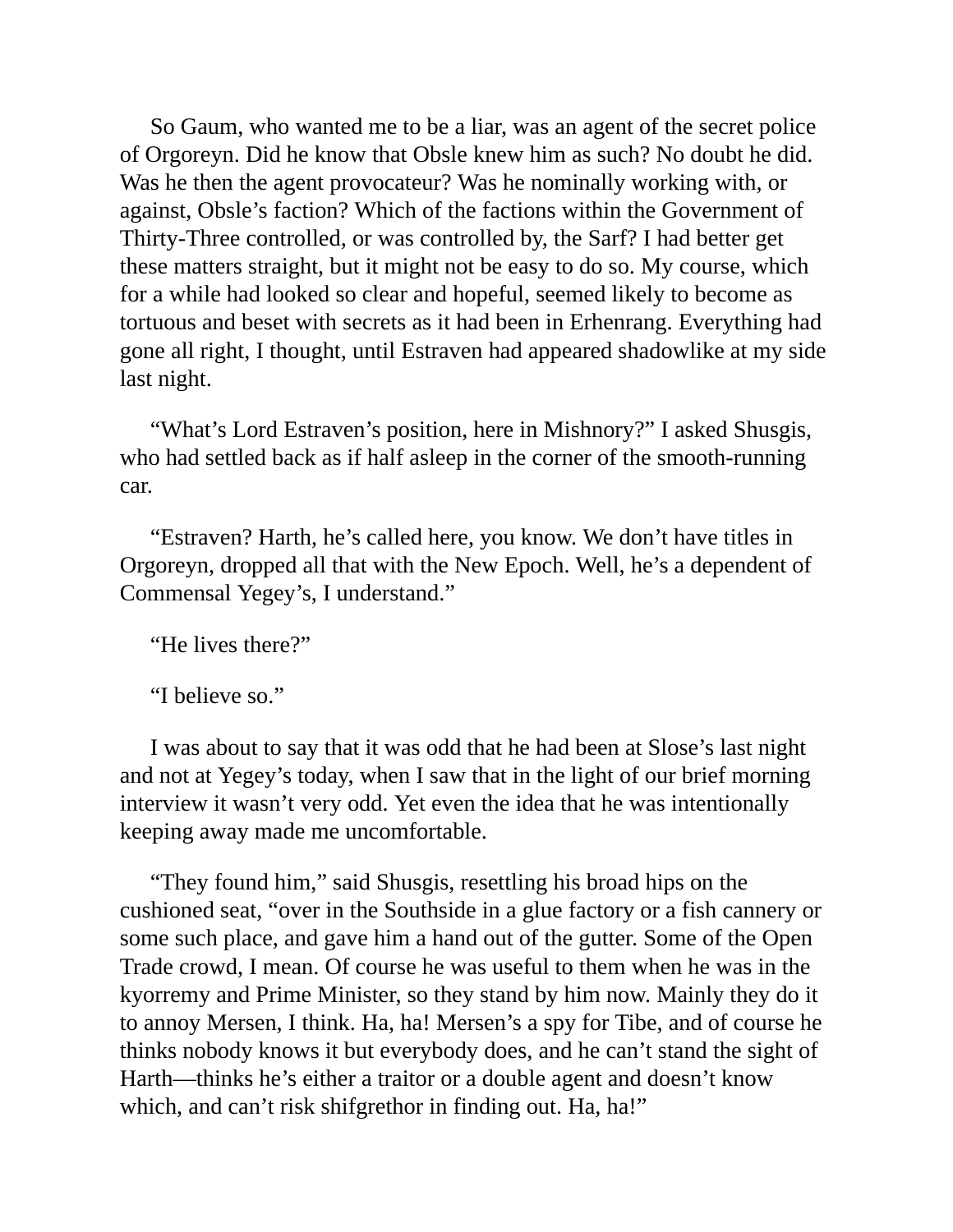"Which do you think Harth is, Mr. Shusgis?"

"A traitor, Mr. Ai. Pure and simple. Sold out his country's claims in the Sinoth Valley in order to prevent Tibe's rise to power, but didn't manage it cleverly enough. He'd have met with worse punishment than exile, here. By Meshe's tits! If you play against your own side you'll lose the whole game. That's what these fellows with no patriotism, only self-love, can't see. Though I don't suppose Harth much cares where he is so long as he can keep on wriggling towards some kind of power. He hasn't done so badly here, in five months, as you see."

"Not so badly."

"You don't trust him either, eh?"

"No, I don't."

"I'm glad to hear it, Mr. Ai. I don't see why Yegey and Obsle hang on to the fellow. He's a proven traitor, out for his own profit, and trying to hang onto your sledge, Mr. Ai, until he can keep himself going. That's how I see it. Well, I don't know that I'd give him any free rides, if he came asking me for one!" Shusgis puffed and nodded vigorously in approval of his own opinion, and smiled at me, the smile of one virtuous man to another. The car ran softly through the wide, well-lit streets. The morning's snow was melted except for dingy heaps along the gutters; it was raining now, a cold, small rain.

The great buildings of central Mishnory, government offices, schools, Yomesh temples, were so blurred by rain in the liquid glare of the high streetlights that they looked as if they were melting. Their corners were vague, their facades streaked, dewed, smeared. There was something fluid, insubstantial, in the very heaviness of this city built of monoliths, this monolithic state which called the part and the whole by the same name. And Shusgis, my jovial host, a heavy man, a substantial man, he too was somehow, around the corners and edges, a little vague, a little, just a little bit unreal.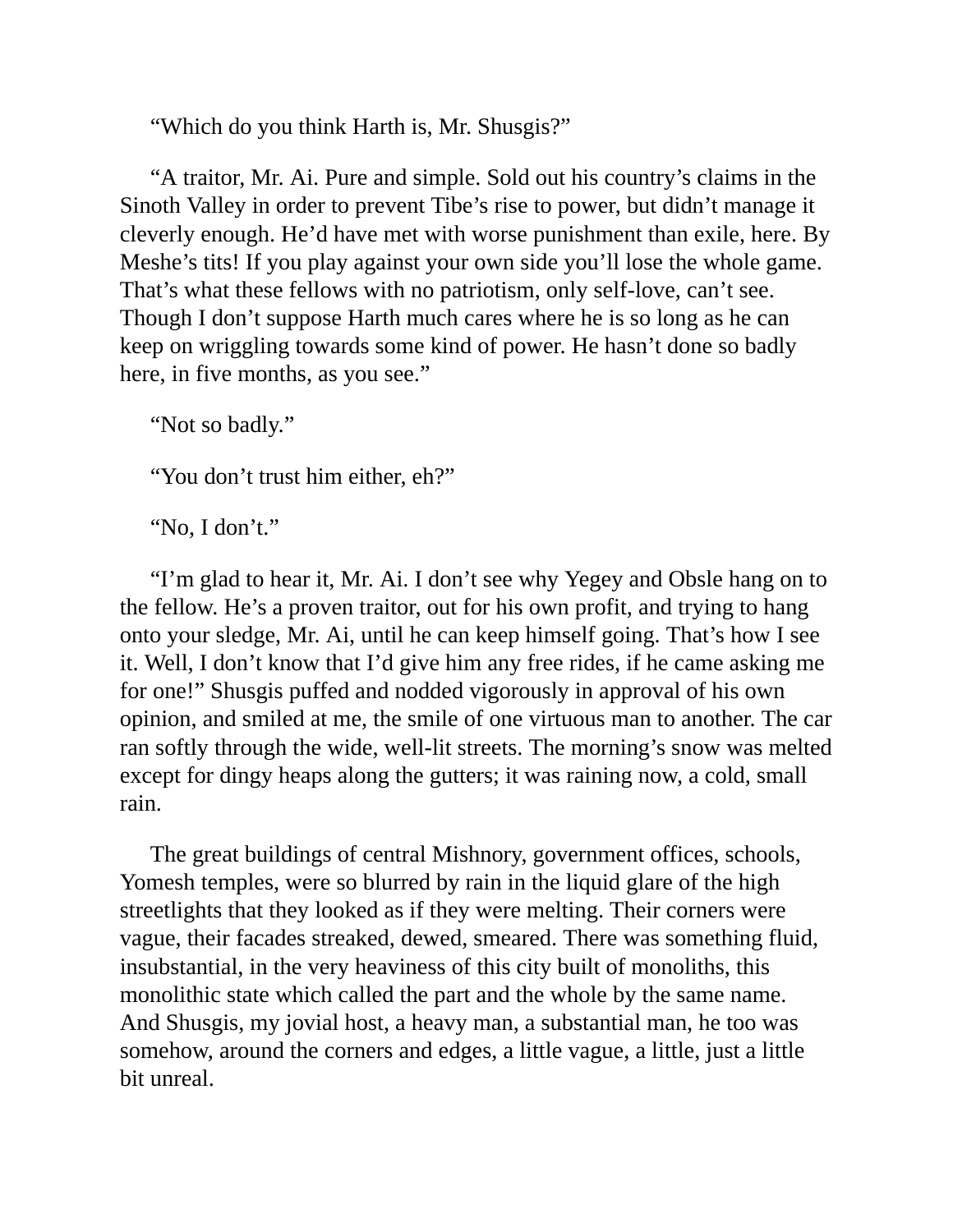Ever since I had set off by car through the wide golden fields of Orgoreyn four days ago, beginning my successful progress towards the inner sanctums of Mishnory, I had been missing something. But what?'I felt insulated. I had not felt the cold, lately. They kept rooms decently warm, here. I had not eaten with pleasure, lately. Orgota cooking was insipid; no harm in that. But why did the people I met, whether well or ill disposed towards me, also seem insipid? There were vivid personalities among them —Obsle, Slose, the handsome and detestable Gaum —and yet each of them lacked some quality, some dimension of being; and they failed to convince. They were not quite solid.

It was, I thought, as if they did not cast shadows.

This kind of rather highflown speculation is an essential part of my job. Without some capacity for it I could not have qualified as a Mobile, and I received formal training in it on Hain, where they dignify it with the title of Farfetching. What one is after when farfetching might be described as the intuitive perception of a moral entirety; and thus it tends to find expression not in rational symbols, but in metaphor. I was never an outstanding farfetcher, and this night I distrusted my own intuitions, being very tired. When I was back in my apartment I took refuge in a hot shower. But even there I felt a vague unease, as if the hot water was not altogether real and reliable, and could not be counted on.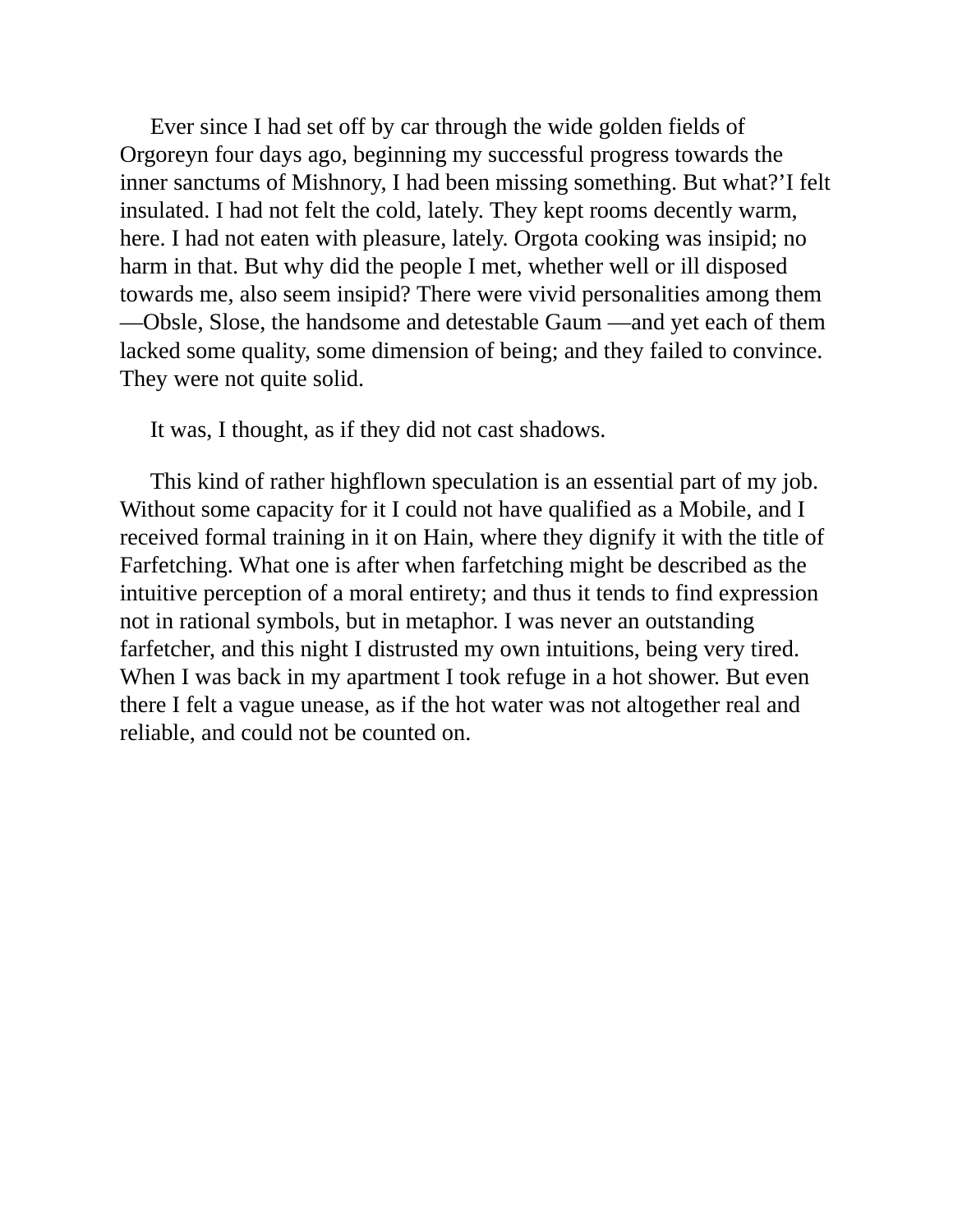### 11. Soliloquies in Mishnory

MISHNORY. STRETH SUSMY. I am not hopeful, yet all events show cause for hope. Obsle haggles and dickers with his fellow Commensals, Yegey employs blandishments, Slose proselytizes, and the strength of their following grows. They are astute men, and have their faction well in hand. Only seven of the Thirty-Three are reliable Open Traders; of the rest, Obsle thinks to gain the sure support of ten, giving a bare majority.

One of them seems to have a true interest in the Envoy: Csl. Ithepen of the Eynyen District, who has been curious about the Alien Mission since, while working for the Sarf, he was in charge of censoring the broadcasts we sent out from Erhenrang. He seems to carry the weight of those suppressions on his conscience. He proposed to Obsle that the Thirty-Three announce their invitation to the Star Ship not only to their countrymen, but at the same time to Karhide, asking Argaven to join Karhide's voice to the invitation. A noble plan, and it will not be followed. They will not ask Karhide to join them in anything.

The Sarf's men among the Thirty-Three of course oppose any consideration at all of the Envoy's presence and mission. As for those lukewarm and uncommitted whom Obsle hopes to enlist, I think they fear the Envoy, much as Argaven and most of the Court did; with this difference, that Argaven thought him mad, like himself, while they think him a liar, like themselves. They fear to swallow a great hoax in public, a hoax already refused by Karhide, a hoax perhaps even invented by Karhide. They make their invitation, they make it publicly; then where is their shifgrethor, when no Star Ship comes?

Indeed Genly Ai demands of us an inordinate trustfulness.

To him evidently it is not inordinate.

And Obsle and Yegey think that a majority of the Thirty-Three will be persuaded to trust him. I do not know why I am less hopeful than they;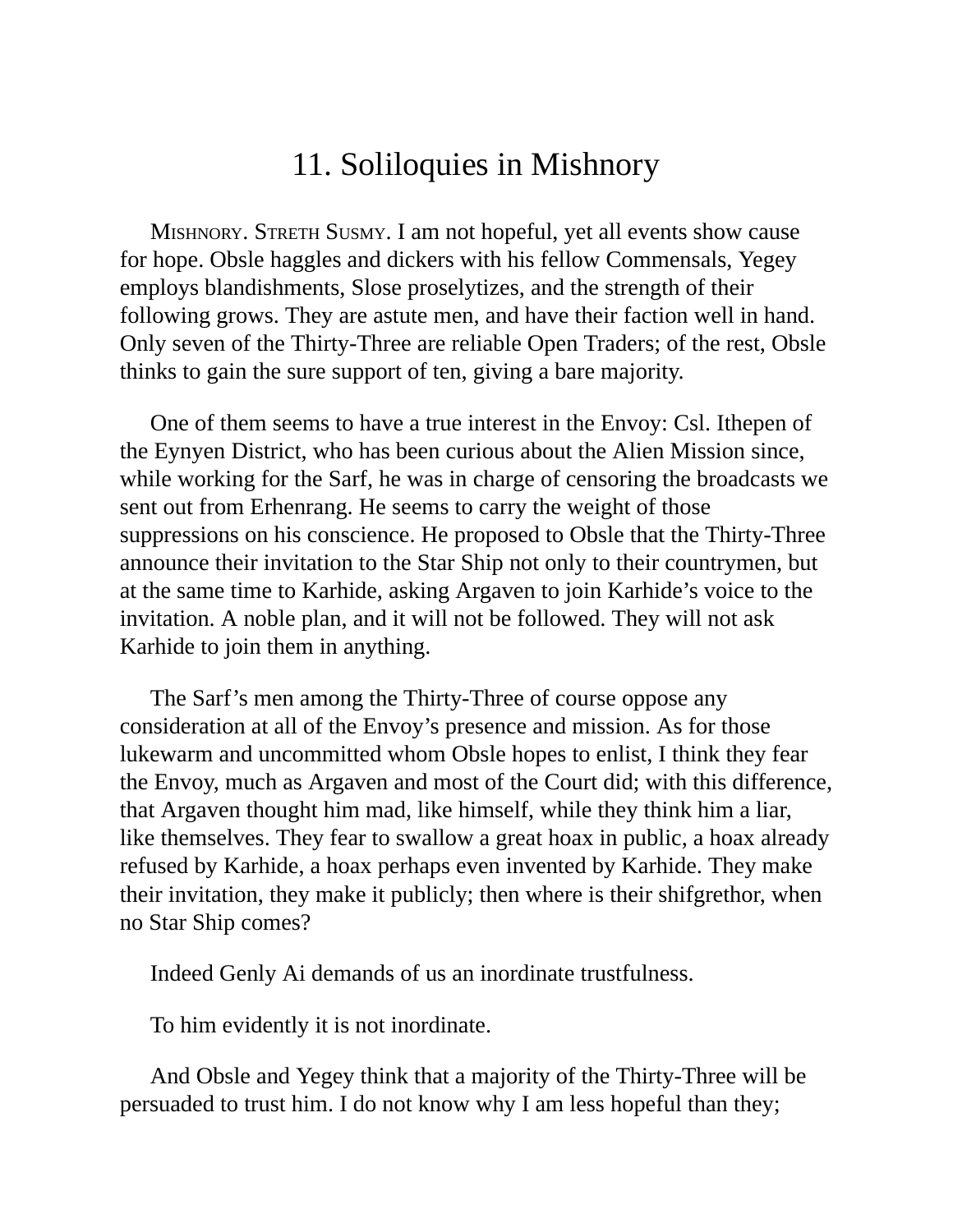perhaps I do not really want Orgoreyn to prove more enlightened than Karhide, to take the risk and win the praise and leave Karhide in the shadow. If this envy be patriotic, it comes too late; as soon as I saw that Tibe would soon have me ousted, I did all I could to ensure that the Envoy would come to Orgoreyn, and in exile here I have done what I could to win them to him.

Thanks to the money he brought me from Ashe I now live by myself again, as a 'unit' not a 'dependent.' I go to no more banquets, am not seen in public with Obsle or other supporters of the Envoy, and have not seen the Envoy himself for over a halfmonth, since his second day in Mishnory.

He gave me Ashe's money as one would give a hired assassin his fee. I have not often been so angry, and I insulted him deliberately. He knew I was angry but I am not sure he understood that he was insulted; he seemed to *accept* my advice despite the manner of its giving; and when my temper cooled I saw this, and was worried by it. Is it possible that all along in Erhenrang he was seeking my advice, not knowing how to tell me that he sought it? If so, then he must have misunderstood half and not understood the rest of what I told him by my fireside in the Palace, the night after the Ceremony of the Keystone. His shifgrethor must be founded, and composed, and sustained, altogether differently from ours; and when I thought myself most blunt and frank with him he may have found me most subtle and unclear.

His obtuseness is ignorance. His arrogance is ignorance. He is ignorant of us: we of him. He is infinitely a stranger, and I a fool, to let my shadow cross the light of the hope he brings us. I keep my mortal vanity down. I keep out of his way: for clearly that is what he wants. He is right. An exiled Karhidish traitor is no credit to his cause.

Conformable to the Orgota law that each 'unit' must have employment, I work from Eighth Hour to noon in a plastics factory. Easy work: I run a machine which fits together and heatbonds pieces of plastic to form little transparent boxes. I do not know what the boxes are for. In the afternoon, finding myself dull, I have taken up the old disciplines I learned in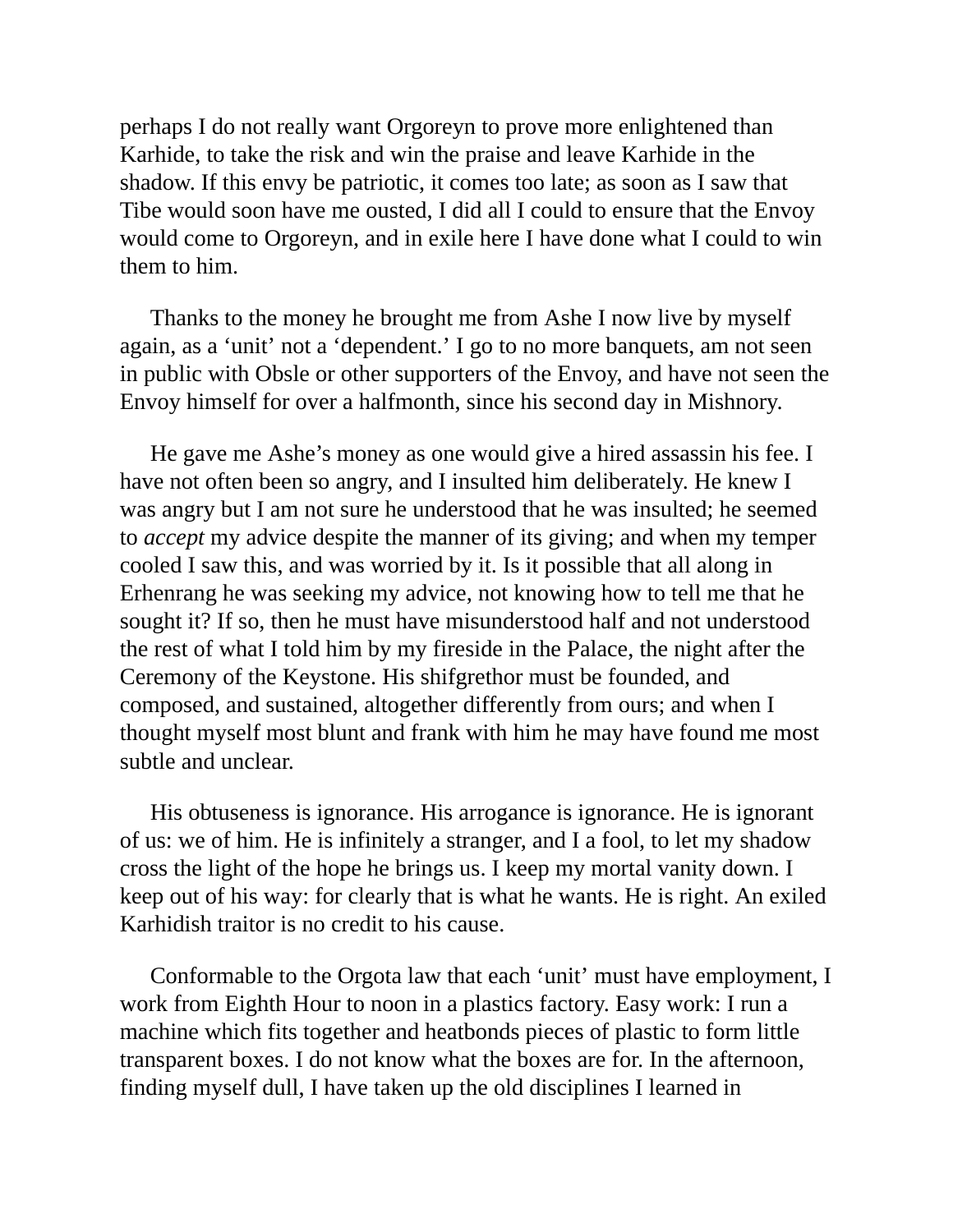Rotherer. I am glad to see I have lost no skill at summoning dothe-strength, or entering the untrance; but I get little good out of the untrance, and as for the skills of stillness and of fasting, I might as well never have learned them, and must start all over, like a child. I have fasted now one day, and my belly screams A week! A month!

The nights freeze now; tonight a hard wind bears frozen rain. All evening I have thought continually of Estre and the sound of the wind seems the sound of the wind that blows there. I wrote to my son tonight, a long letter. While writing it I had again and again a sense of Arek's presence, as if I should see him if I turned. Why do I keep such notes as these? For my son to read? Little good they would do him. I write to be writing in my own language, perhaps.

*Harhahad Susmy.* Still no mention of the Envoy has been made on the radio, not a word. I wonder if Genly Ai sees that in Orgoreyn, despite the vast visible apparatus of government, nothing is done visibly, nothing is said aloud. The machine conceals the machinations.

Tibe wants to teach Karhide how to lie. He takes his lessons from Orgoreyn: a good school. But I think we shall have trouble learning how to lie, having for so long practiced the art of going round and round the truth without ever lying about it, or reaching it either.

A big Orgota foray yesterday across the Ey; they burned the granaries of Tekember. Precisely what the Sarf wants, and what Tibe wants. But where does it end?

Slose, having turned his Yomesh mysticism onto the Envoy's statements, interprets the coming of the Ekumen to earth as the coming of the Reign of Meshe among men, and loses sight of our purpose. "We must halt this rivalry with Karhide *before* the New Men come," he says. "We must cleanse our spirits for their coming. We must forego shifgrethor, forbid all acts of vengeance, and unite together without envy as brothers of one Hearth."

But how, until they come? How to break the circle?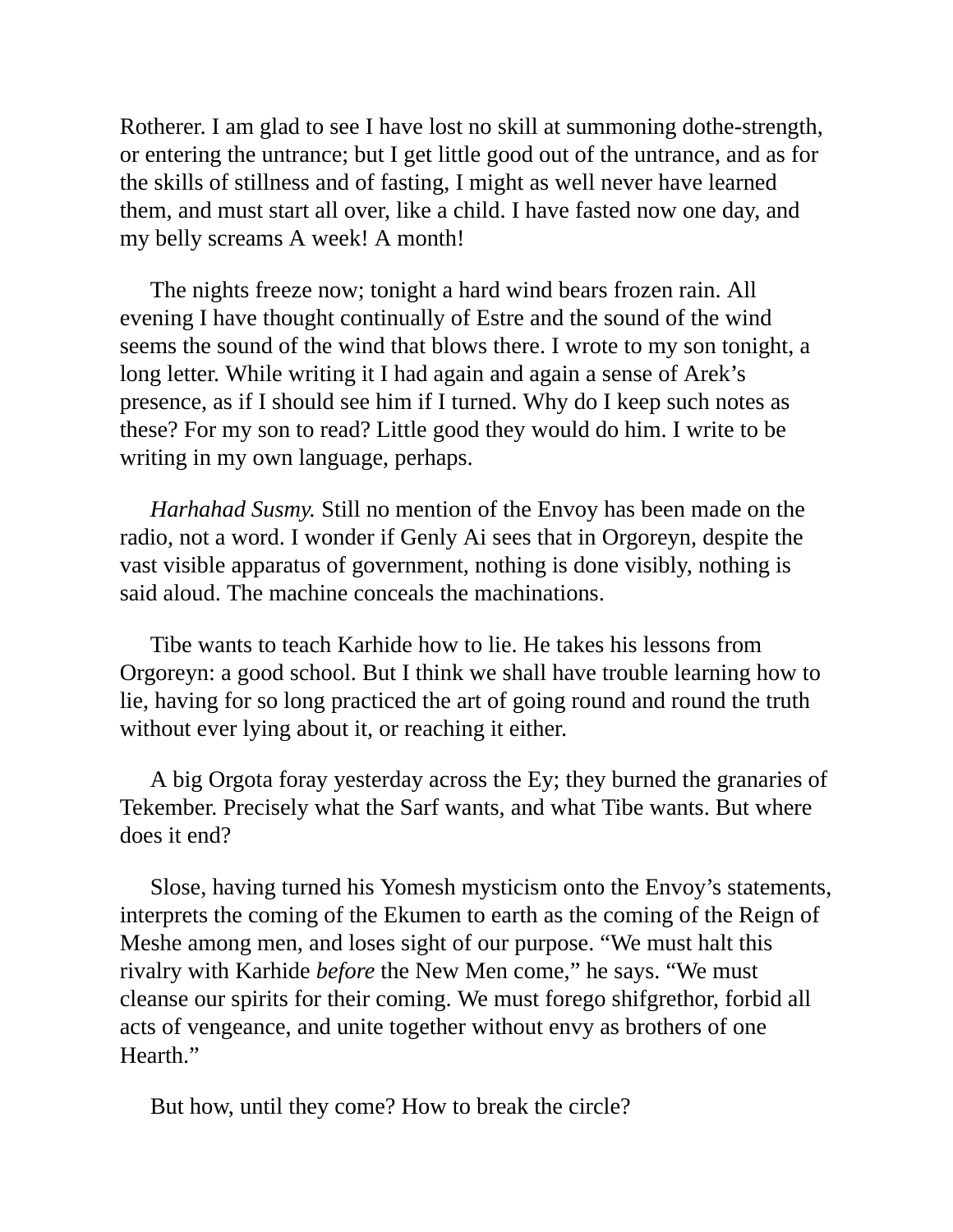*Guyrny Susmy.* Slose heads a committee that purposes to suppress the obscene plays performed in public kemmerhouses here; they must be like the Karhidish *huhuth.* Slose opposes them because they are trivial, vulgar, and blasphemous.

To oppose something is to maintain it.

They say here "all roads lead to Mishnory." To be sure, if you turn your back on Mishnory and walk away from it, you are still on the Mishnory road. To oppose vulgarity is inevitably to be vulgar. You must go somewhere else; you must have another goal; then you walk a different road.

Yegey in the Hall of the Thirty-Three today: "I unalterably oppose this blockade of grain-exports to Karhide, and the spirit of competition which motivates it." Right enough, but he will not get off the Mishnory road going that way. He must offer an alternative. Orgoreyn and Karhide both must stop following the road they're on, in either direction; they must go somewhere else, and break the circle. Yegey, I think, should be talking of the Envoy and of nothing else.

To be an atheist is to maintain God. His existence or his nonexistence, it amounts to much the same, on the plane of proof. Thus *proof* is a word not often used among the Handdarata, who have chosen not to treat God as a fact, subject either to proof or to belief: and they have broken the circle, and go free.

To learn which questions are unanswerable, and *not to answer them:* this skill is most needful in times of stress and darkness.

*Tormenbod Susmy.* My unease grows: still not one word about the Envoy has been spoken on the Central Bureau Radio. None of the news about him that we used to broadcast from Erhenrang was ever released here, and rumors rising out of illegal radio reception over the border, and traders' and travelers' stories, never seem to have spread far. The Sarf has more complete control over communications than I knew, or thought possible. The possibility is awesome. In Karhide king and kyorremy have a good deal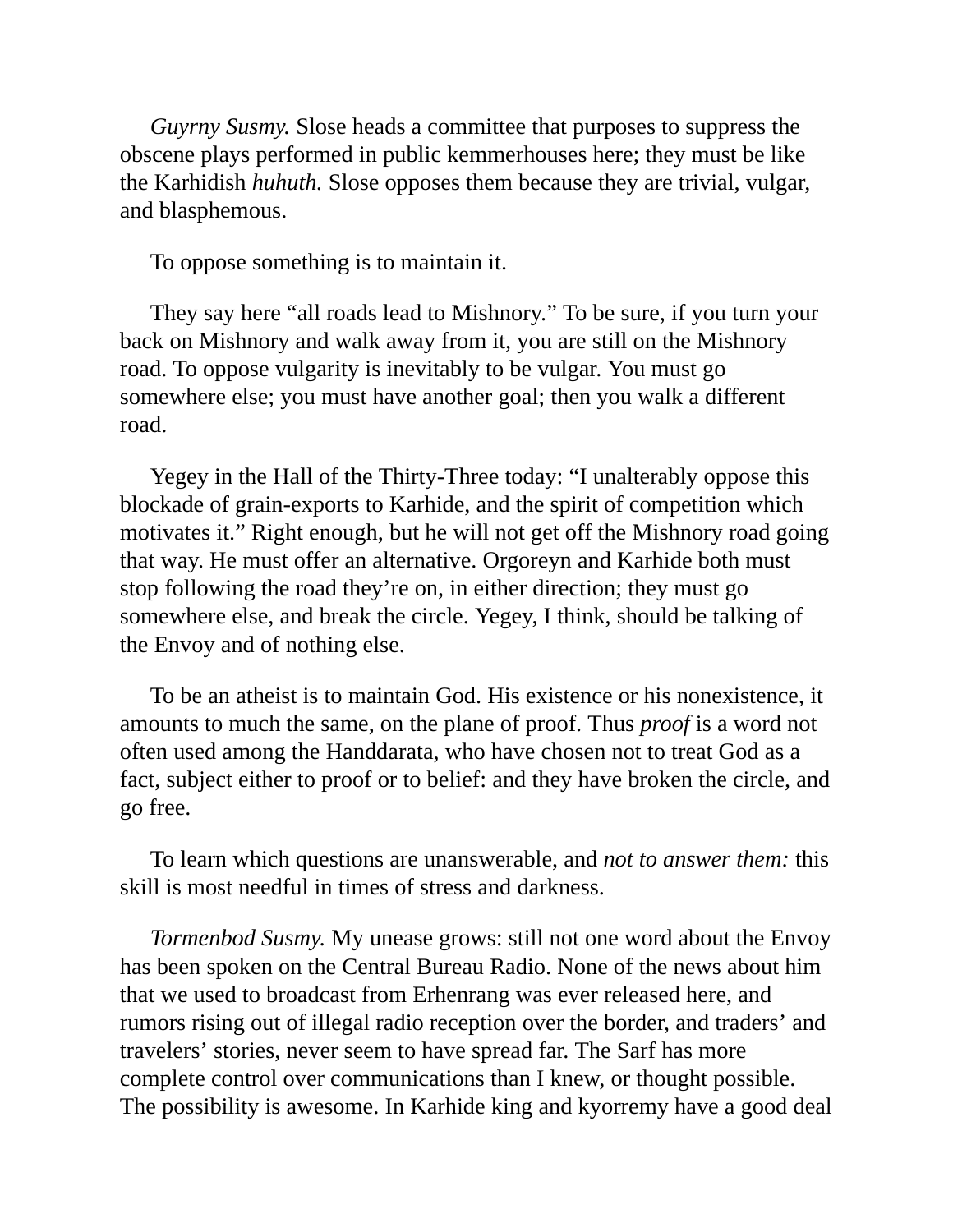of control over what people do, but very little over what they hear, and none over what they say. Here, the government can check not only act but thought. Surely no men should have such power over others.

Shusgis and others take Genly Ai about the city openly. I wonder if he sees that this openness hides the fact that he is hidden. No one knows he is here. I ask my fellow-workers at the factory, they know nothing and think I am talking of some crazy Yomesh sectarian. No information, no interest, nothing that might advance Ai's cause, or protect his life.

It is a pity he looks so like us. In Erhenrang people often pointed him out on the street, for they knew some truth or talk about him and knew he was there. Here where his presence is kept secret his person goes unremarked. They see him no doubt much as I first saw him: an unusually tall, husky, and dark youth just entering kemmer. I studied the physicians' reports on him last year. His differences from us are profound. They are not superficial. One must know him to know him alien.

Why do they hide him, then? Why does not one of the Commensals force the issue and speak of him in a public speech or on the radio? Why is even Obsle silent? Out of fear.

My king was afraid of the Envoy; these fellows are afraid of one another.

I think that I, a foreigner, am the only person Obsle trusts. He has some pleasure in my company (as I in his), and several times has waived shifgrethor and frankly asked my advice. But when I urge him to speak out, to raise public interest as a defense against factional intrigue, he does not hear me.

"If the entire Commensality had their eyes on the Envoy, the Sarf would not dare touch him," I say, "or you, Obsle."

Obsle sighs. "Yes, yes, but we can't do it, Estraven. Radio, printed bulletins, scientific periodicals, they're all in the Sarf's hands. What am I to do, make speeches on a street-corner like some fanatic priest?"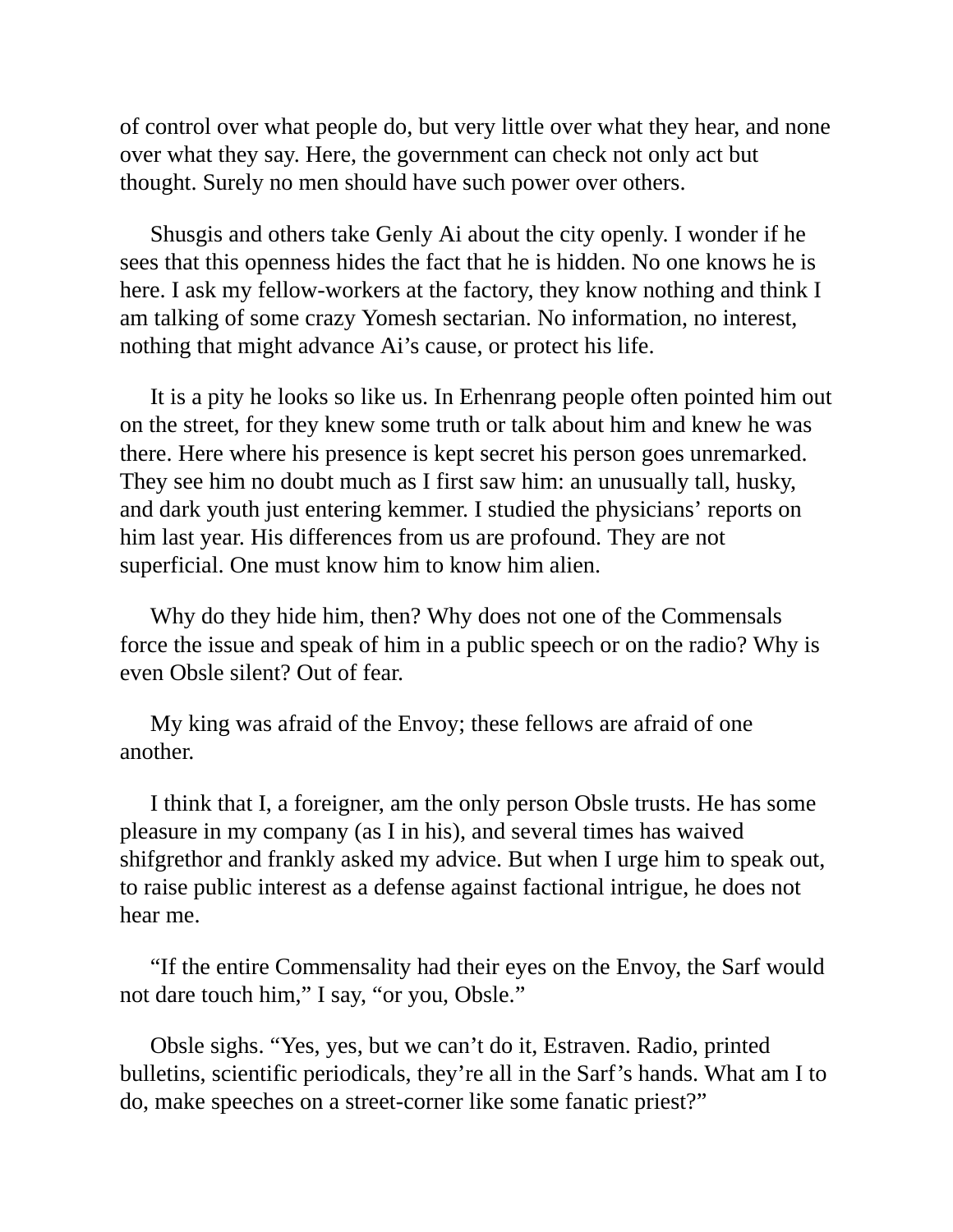"Well, one can talk to people, set rumors going; I had to do something of the same sort last year in Erhenrang. Get people asking questions to which you have the answer, that is, the Envoy himself."

"If only he'd bring that damned Ship of his down here, so that we had something to show people! But as it is—"

"He won't bring his Ship down until he knows that you're acting in good faith."

"Am I not?" cries Obsle, fattening out like a great hob-fish- "Haven't I spent every hour of the past month on this business? Good faith! He expects us to believe whatever he tells us, and then doesn't trust us in return!"

"Should he?"

Obsle puffs and does not reply.

He comes nearer honesty than any Orgota government official I know.

*Odgetheny Susmy.* To become a high officer in the Sarf one must have, it seems, a certain complex form of stupidity. Gaum exemplifies it. He sees me as a Karhidish agent attempting to lead Orgoreyn into a tremendous prestige-loss by persuading them to believe in the hoax of the Envoy from the Ekumen; he thinks that I spent my time as Prime Minister preparing this hoax. By God, I have better things to do than play shifgrethor with scum. But that is a simplicity he is unequipped to see. Now that Yegey has apparently cast me off Gaum thinks I must be purchasable, and so prepared to buy me out in his own curious fashion. He has watched me or had me watched close enough that he knew I would be due to enter kemmer on Posthe or Tormenbod; so he turned up last night in full kemmer, hormoneinduced no doubt, ready to seduce me. An accidental meeting on Pyenefen Street. "Harth! I haven't seen you in a halfmonth, where have you been hiding yourself lately? Come have a cup of ale with me."

He chose an alehouse next door to one of the Commensal Public Kemmerhouses. He ordered us not ale, but lifewater. He meant to waste no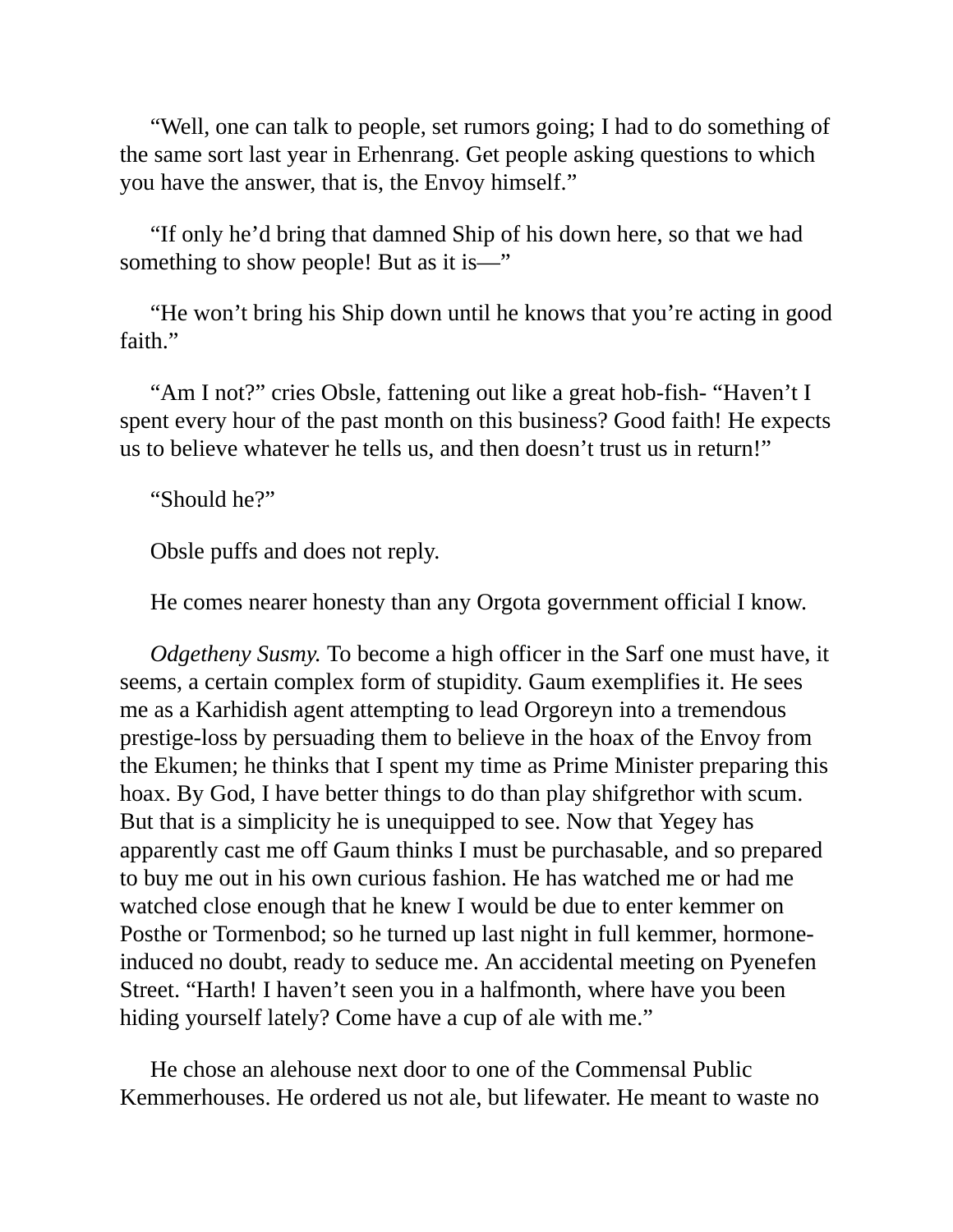time. After one glass he put his hand on mine and shoved his face up close, whispering, "We didn't'meet by chance, I waited for you: I crave you for my kemmering tonight," and he called me by my given name. I did not cut his tongue out, because since I left Estre I don't carry a knife. I told him that I intended to abstain while in exile. He cooed and muttered and held on to my hands. He was going very rapidly into full phase as a woman. Gaum is very beautiful in kemmer,  $\bullet$  and he $\bullet$  counted on his beauty and his sexual insistence, knowing,  $\bigcirc$  I suppose, that being of the Handdara I would be unlikely to use kemmer-reduction drugs, and would make a point of abstinence against the odds. He forgot that detestation is as good as any drug. I got free of his pawing, which of course was having some effect on me, and left him, suggesting that he $\bullet$  try the $\bullet$  public kemmerhouse  $\bullet$ next door. At that he looked at me with pitiable hatred: for he was, however false his purpose, truly in kemmer and deeply roused.

Did he really think I'd sell myself for his small change? He must think me very uneasy; which, indeed, makes me uneasy.

Damn them, these unclean men. There is not one clean man among them.

*Odsordny Susmy.* This afternoon Genly Ai spoke in the Hall of the  $\bullet$ Thirty-Three. $\hat{\mathbf{\diamond}}$  No $\hat{\mathbf{\diamond}}$  audience was $\hat{\mathbf{\diamond}}$  permitted and no broadcast made, but Obsle later had me in and played me his own tape of the session. The Envoy spoke well, with moving candor and urgency. There is an innocence in him that I have found merely foreign and foolish; yet in another moment that seeming innocence reveals a discipline of knowledge and a largeness of purpose that awes me. Through him speaks a shrewd, and magnanimous people, a people who have woven together into one wisdom a profound, old, terrible, and unimaginably various experience of life. But he himself is young: impatient, inexperienced. He stands higher than we stand, seeing wider, but he is himself only the height of a man.

He speaks better now than he did in Erhenrang, more simply and more subtly; he has learned his job in doing it, like us all.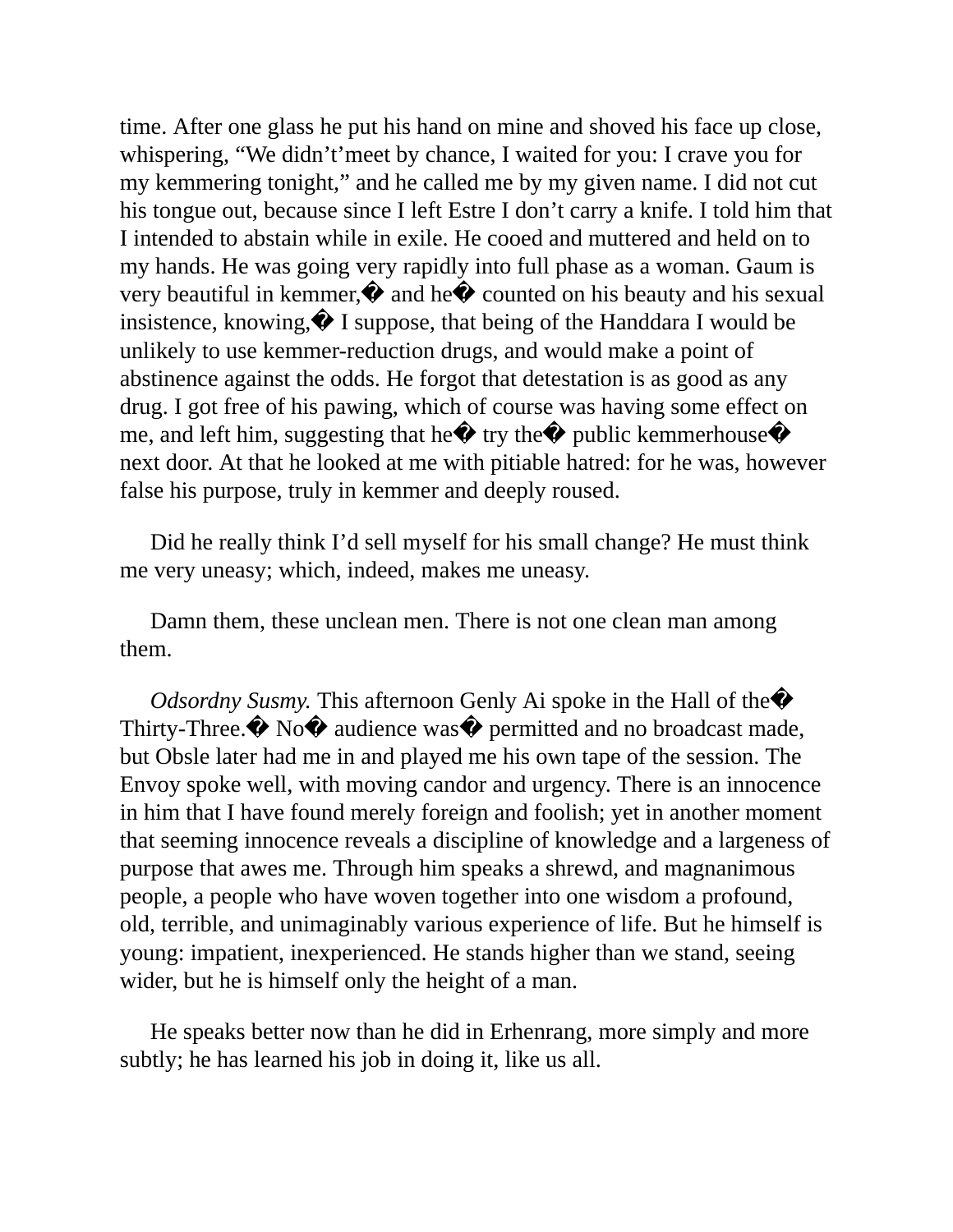His speech was often interrupted by members of the Domination faction demanding that the President stop this lunatic, turn him out, and get on with the order of business. Csl. Yemenbey was most obstreperous, and probably spontaneous. "You don't swallow this *gichy-michyp"* he kept roaring across to Obsle. Planned interruptions which made part of the tape hard to follow were led, Obsle says, by Kaharosile.—From memory:

Alshel (presiding): Mr. Envoy, we find this information, and the proposals made by Mr. Obsle, Mr. Slose, Mr. Ithepen, Mr. Yegey and others, most interesting—most stimulating. We need, however, a little more to go on. (Laughter) Since the King of Karhide has your… the vehicle you arrived on, locked up where we can't see it, would it be possible, as suggested, for you to bring down your… Star Ship? What do you call it?

Ai: Starship is a good name, sir.

Alshel: Oh? What do you call it?

Ai: Well, technically, it's a manned interstellar Cetian Design NAFAL-20.

Voice: You're sure it's not St. Pethethe's sledge? (Laughter)

Alshel: Please. Yes. Well, if you can get this ship down onto the ground here—solid ground you might say—so that we can, as it were, have some substantial—

Voice: Substantial fishguts!

Ai: I want very much to bring that ship down, Mr. Alshel, as proof and witness of our reciprocal good faith. I await only your preliminary public announcement of the event.

Kaharosile: Don't you see, Commensals, what all this is? It's not just a stupid joke. It is, in intention, a public mockery of our credulity, our gullibility, our stupidity—engineered, with incredible impudence, by this person who stands here before us today. You know he comes from Karhide.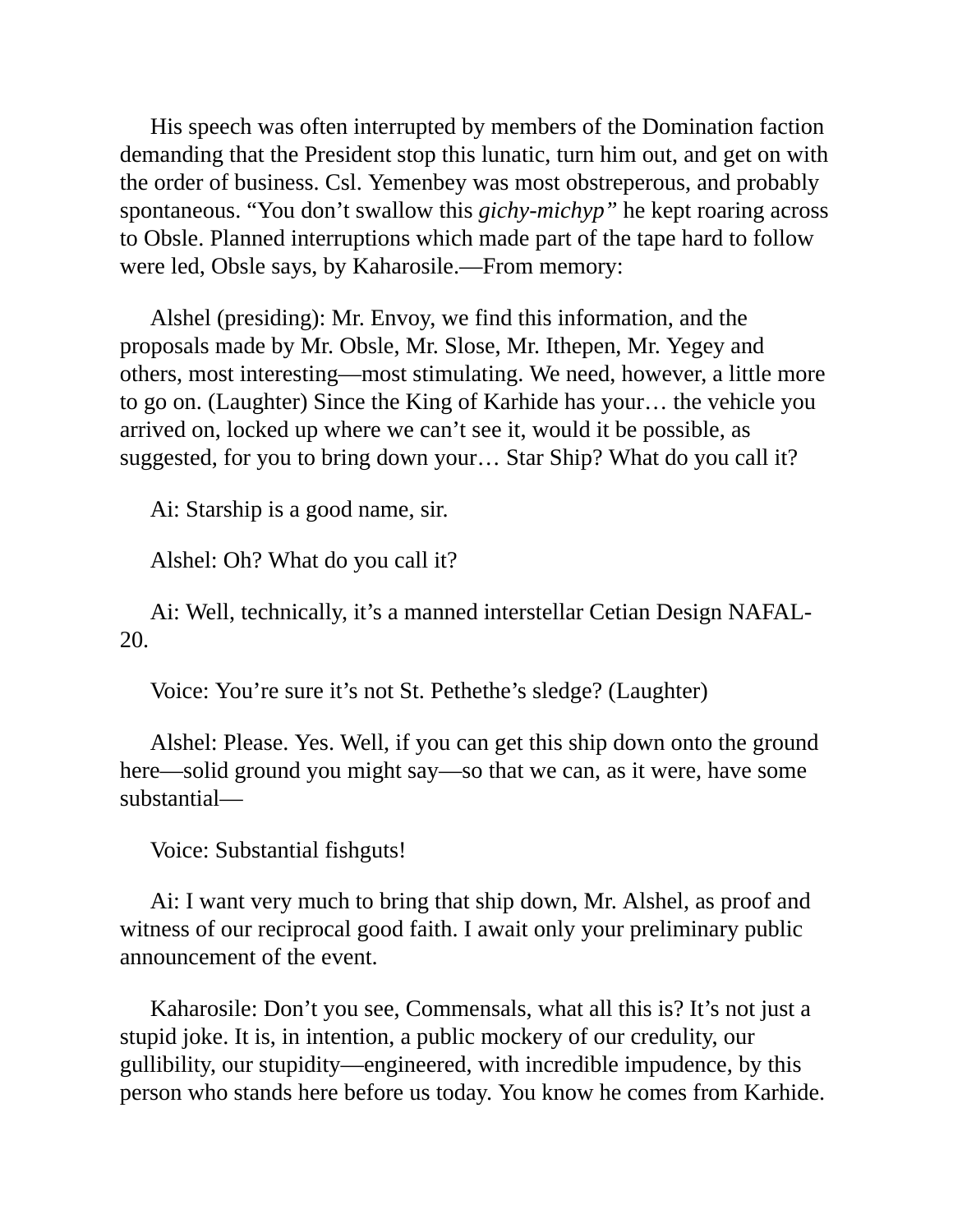You know he is a Karhidish agent. You can see he is a sexual deviant of a type which in Karhide, due to the influence of the Dark Cult, is left uncured, and sometimes is even artificially created for the Foretellers' orgies. And yet when he says "I am from outer space" some of you actually shut your eyes, abase your intellects, and *believe!* Never could I have thought it possible, etc., etc.

To judge by the tape, Ai withstood gibes and assaults with patience. Obsle says he handled himself well. I was hanging about outside the Hall to see them come out after the Session of the Thirty-Three. Ai had a grim pondering look. Well he might.

My helplessness is intolerable. I was one who set this machine running, and now cannot control its running. I slink in the streets with my hood pulled forward, to catch a glimpse of the Envoy. For this useless sneaking life I threw away my power, my money, and my friends. What a fool you are, Therem.

Why can I never set my heart on a possible thing?

*Odeps Susmy.* The transmitting device Genly Ai has now turned over to the Thirty-Three, in Obsle's care, is not going to change any minds. No doubt it does what he says it does, but if Royal Mathematician Shorst would say of it only, "I don't understand the principles," then no Orgota mathematician or engineer will do much better, and nothing is proved or disproved. An admirable outcome, were this world one Fastness of the Handdara, but alas we must walk forward troubling the new snow, proving and disproving, asking and answering.

Once more I pressed on Obsle the feasibility of having Ai radio his Star Ship, waken the people aboard, and ask them to converse with the Commensals by radio hook-up to the Hall of the Thirty-Three. This time Obsle had a reason ready for not doing so. "Listen, Estraven my dear, the Sarf runs all our radio, you know that by now. I have no idea, even I, which of the men in Communications are the Sarf men; most of them, no doubt,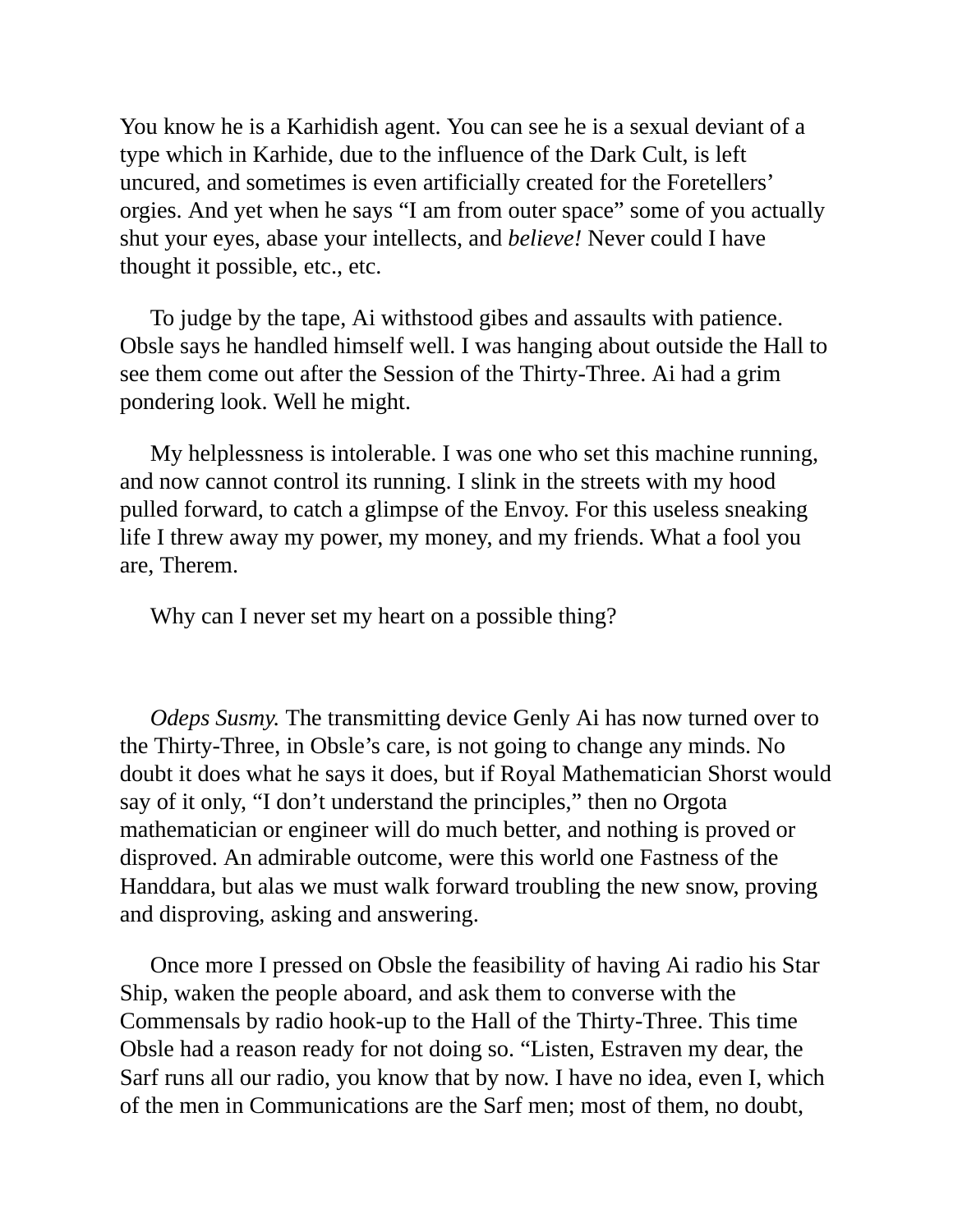for I know as a fact that they run the transmitters and receivers on every level right down to the technicians and repairmen. They could and would block—or falsify —any transmission we received, if we did receive one! Can you imagine that scene, in the Hall? We 'Outer-spacers' victims of our own hoax, listening with bated breath to a clutter of static-and nothing else —no answer, no Message?"

"And you have no money to hire some loyal technicians, or buy off some of theirs?" I asked; but no use. He fears for his own prestige. His behavior towards me is already changed. If he calls off his reception for the Envoy tonight, things are in a bad way.

*Odarhad Susmy*. He called off the reception.

This morning I went to see the Envoy, in proper Orgota style. Not openly, at Shusgis' house, where the staff must be crawling with Sarf agents, Shusgis being one himself, but in the street, by chance, Gaumfashion, sneaking and creeping. "Mr. Ai, will you hear me a moment?"

He looked around startled, and recognizing me, alarmed. After a moment he broke out, "What good is it, Mr. Harth? You know that I can't rely on what you say—since Erhenrang—"

That was candid, if not perceptive; yet it was perceptive too: he knew that I wanted to advise him, not to ask something of him, and spoke to save my pride.

I said, "This is Mishnory, not Erhenrang, but the danger you are in is the same. If you cannot persuade Obsle or Yegey to let you make radio contact with your ship, so that the people aboard it can while remaining safe lend some support to your statements, then I think you should use your own instrument, the ansible, and call the ship down at once. The risk it will run is less than the risk you are now running, alone."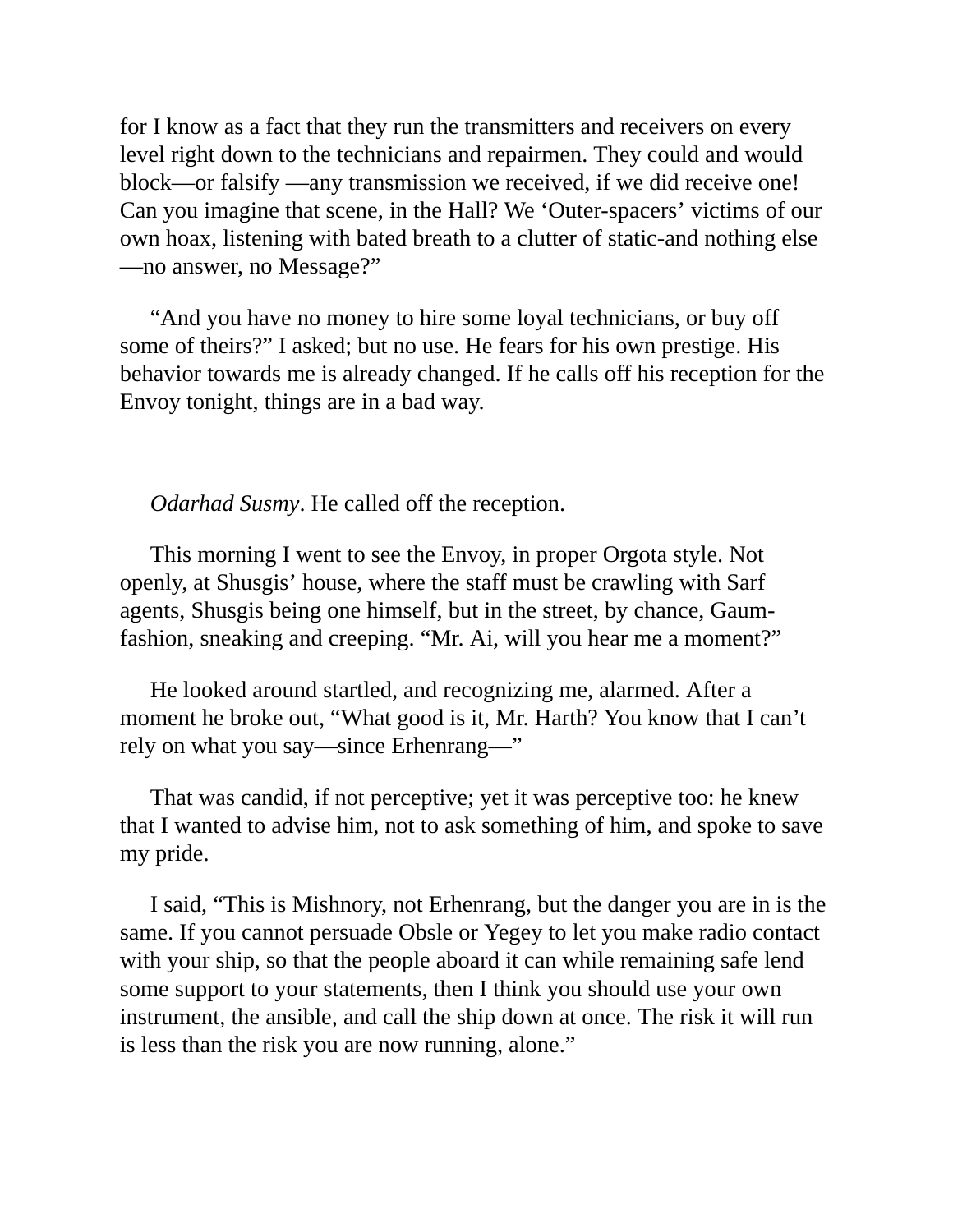"The Commensals' debates concerning my messages have been kept secret. How do you know about my 'statements,' Mr. Harth?"

"Because I have made it my life's business to know—"

"But it is not your business here, sir. It is up to the Commensals of Orgoreyn."

"I tell you that you're in danger of your life, Mr. Ai," I said; to that he said nothing, and I left him.

I should have spoken to him days ago. It is too late. Fear undoes his mission and my hope, once more. Not fear of the alien, the unearthly, not here. These Orgota have not the wits nor size of spirit to fear what is truly and immensely strange. They cannot even see it. They look at the man from another world and see what? a spy from Karhide, a pervert, an agent, a sorry little political Unit like themselves.

If he does not send for the ship at once it will be too late; it may be already too late. It is my fault. I have done nothing right.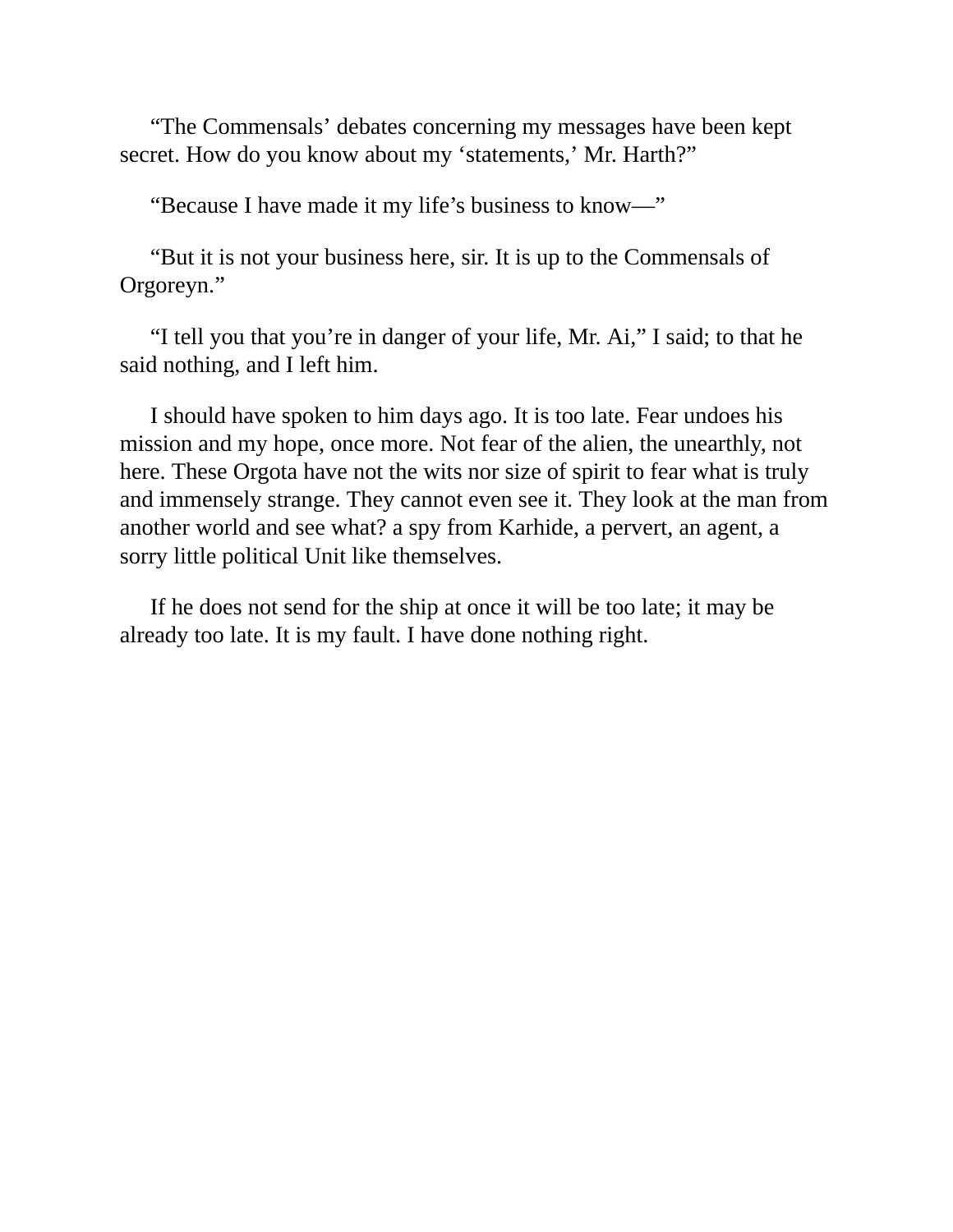## 12. On Time and Darkness

*From The Sayings of Tuhulme the High Priest, a book of the Yomesh Canon, composed in North Orgoreyn about 900 years ago.*

MESHE IS THE Center of Time. That moment of his life when he saw all things clearly came when he had lived on earth thirty years, and after it he lived on earth again thirty years, so that the Seeing befell in the center of his life. And all the ages up until the Seeing were as long as the ages will be after the Seeing, which befell in the Center of Time. And in the Center there is no time past and no time to come. In all time past it is. In all time to come it is. It has not been nor yet will it be. It is. It is all.

Nothing is unseen.

The poor man of Sheney came to Meshe lamenting that he had not food to give the child of his flesh, nor grain to sow, for the rains had rotted the seed in the ground and all the folk of his hearth starved. Meshe said, "Dig in the stone-fields of Tuerresh, and you will find there a treasure of silver and precious stones; for I see a king bury it there, ten thousand years ago, when a neighboring king presses feud upon him."

The poor man of Sheney dug in the moraines of Tuerresh and unearthed where Meshe pointed a great hoard of ancient jewels, and at sight of it he shouted aloud for joy. But Meshe standing by wept at sight of it, saying, "I see a man kill his hearth-brother for one of those carven stones. That is ten thousand years from now, and the bones of the murdered man will lie in this grave where the treasure lies. O man of Sheney, I know too where your grave is: I see you lying in it." .

The life of every man is in the Center of Time, for all were seen in the Seeing of Meshe, and are in his Eye. We are the pupils of his Eye. Our doing is his Seeing: our being his Knowing.

A hemmen-tree in the heart of Ornen Forest, which lies a hundred miles long and a hundred miles wide, was old and greatly grown, with a hundred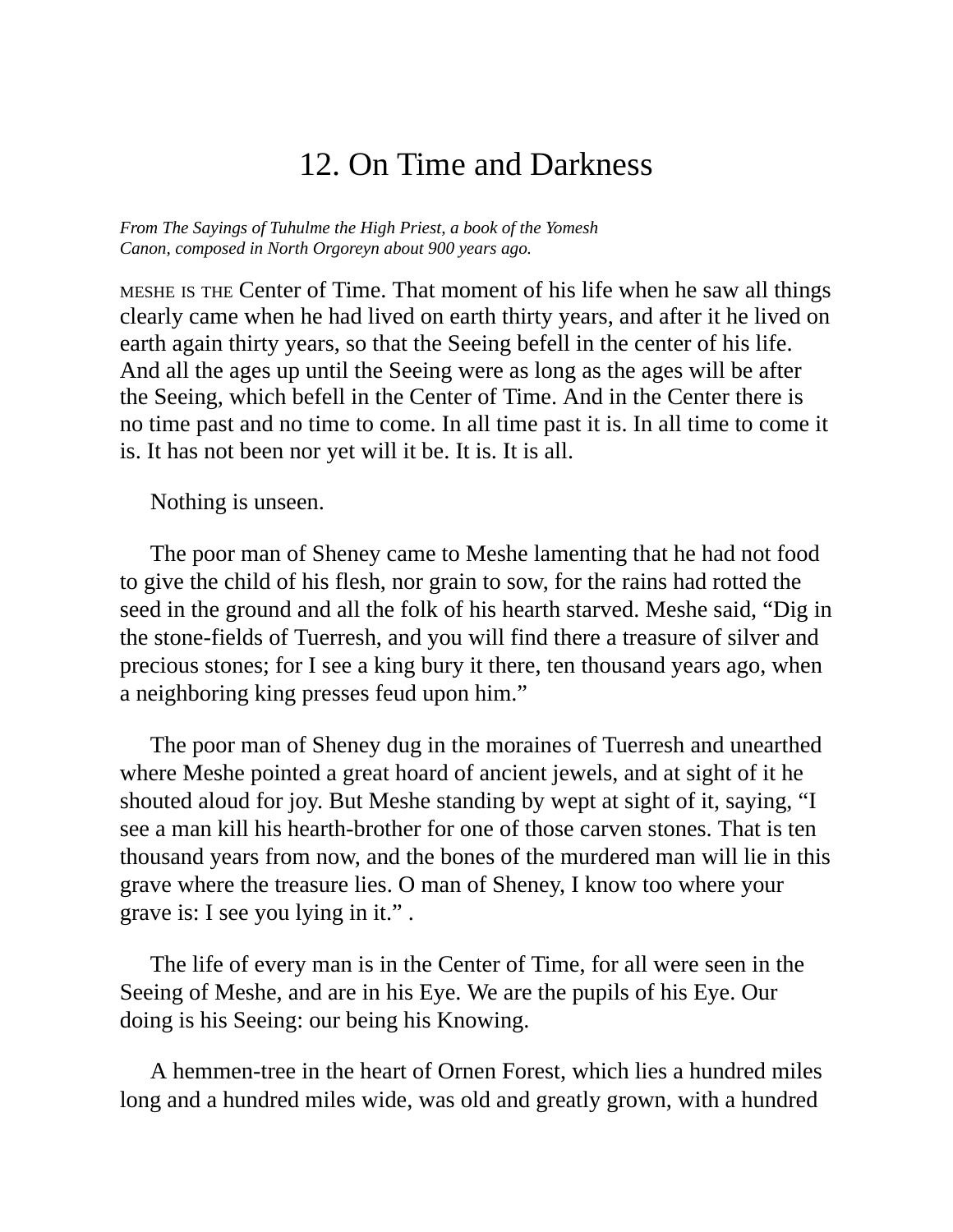branches and on every branch a thousand twigs and on every twig a hundred leaves. The tree said in its rooted being, "All my leaves are seen, but one, this one in the darkness cast by all the others. This one leaf I keep secret to myself. Who will see it in the darkness of my leaves? and who will count the number of them?"

Meshe passed through the Forest of Ornen in his wanderings, and from that one tree plucked that one leaf.

No raindrop falls in the storms of autumn that ever fell before, and the rain has fallen, and falls, and will fall throughout all the autumns of the years. Meshe saw each drop, where it fell, and falls, and will fall.

In the Eye of Meshe are all the stars, and the darknesses between the stars: and all are bright.

In the answering of the Question of the Lord of Shorth, in the moment of the Seeing, Meshe saw all the sky as if it were all one sun. Above the earth and under the earth all the sphere of sky was bright as the sun's surface, and there was no darkness. For he saw not what was, nor what will be, but what is. The stars that flee and take away their light all were present in his eye, and all their light shone presently.\*

Darkness is only in the mortal eye, that thinks it sees, but sees not. In the Sight of Meshe there is no darkness.

Therefore those that call upon the darkness\*\* are made fools of and spat out from the mouth of Meshe, for they name what is not, calling it Source and End.

There is neither source nor end, for all things are in the Center of Time. As all the stars may be reflected in a round raindrop falling in the night: so too do all the stars reflect the raindrop. There is neither darkness nor death, for all things are, in the light of the Moment, and their end and their beginning are one.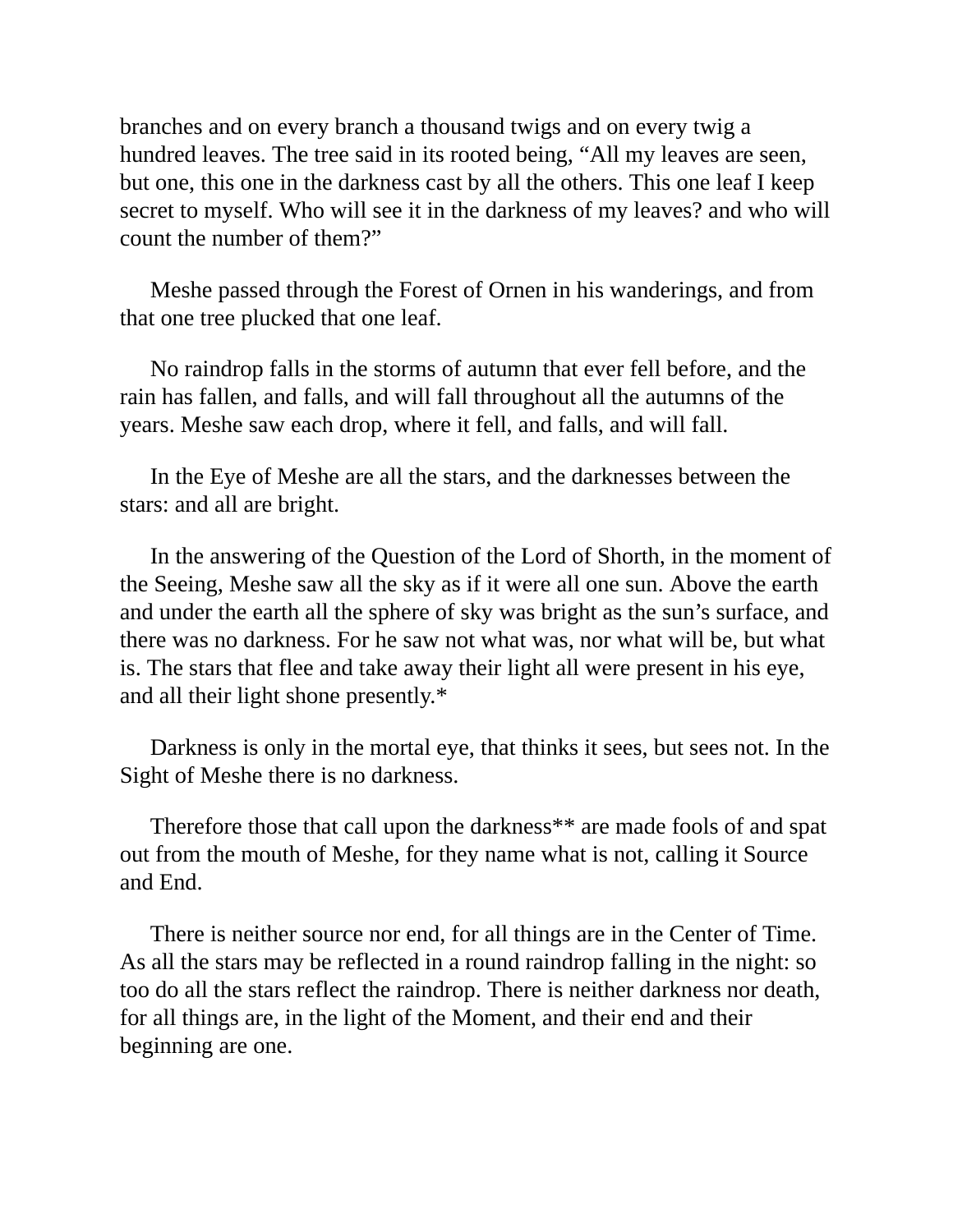One center, one seeing, one law, one light. Look now into the Eye of Meshe!

\*This is a mystical expression of one of the theories used to support the expanding-universe hypothesis, first proposed by the Mathematical School of Sith over four thousand years ago and generally accepted by later cosmologists, even though meteorological conditions on Gethen prevent their gathering much observational support from astronomy. The rate of expansion (Hubble's constant; Rerherek's constant) can in fact be estimated from the observed amount of light in the night sky; the point here involved is that, if the universe were not expanding, the night sky would not appear to be dark.

\*\*The Handdarata.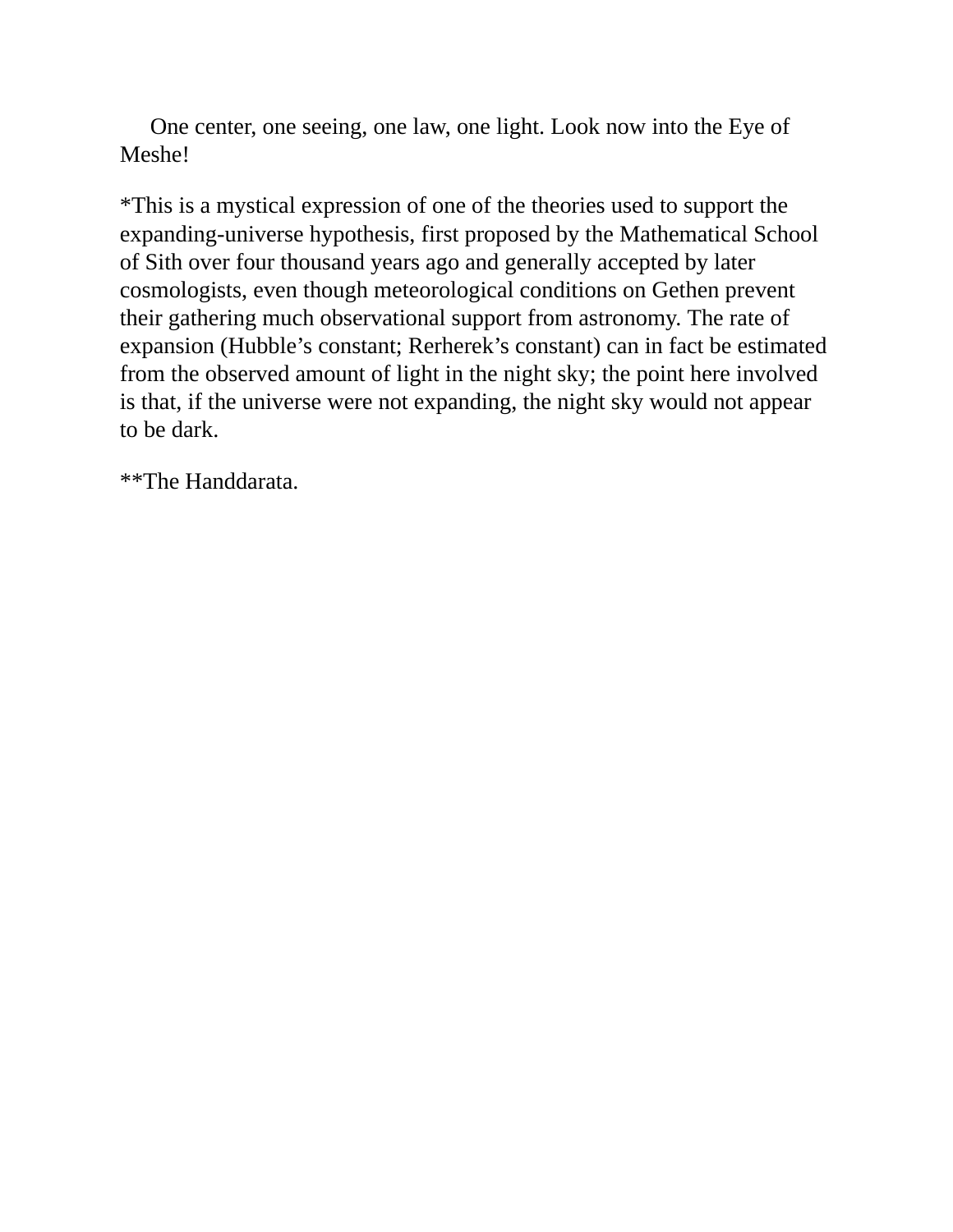#### 13. Down on the Farm

ALARMED BY Estraven's sudden reappearance, his familiarity with my affairs, and the fierce urgency of his warnings, I hailed a taxi and drove straight to Obsle's island, meaning to ask the Commensal how Estraven knew so much and why he had suddenly popped up from nowhere urging me to do precisely what Obsle yesterday had advised against doing. The Commensal was out, the doorkeeper did not know where he was or when he would be in. I went to Yegey's house with no better luck. A heavy snow, the heaviest of the autumn so far, was falling; my driver refused to take me farther than to Shusgis' house, as he did not have snow-cleats on his tires. That evening I failed to reach Obsle, Yegey, or Slose by telephone.

At dinner Shusgis explained: a Yomesh festival was going on, the Solemnity of the Saints and Throne-Upholders, and high officials of the Commensality were expected to be seen at the temples. He also explained Estraven's behavior, shrewdly enough, as that of a man once powerful and now fallen, who grasps at any chance to influence persons or events always less rationally, more desperately, as time passes and he knows himself sinking into powerless anonymity. I agreed that this would explain Estraven's anxious, almost frantic manner. The anxiety had however infected me. I was vaguely ill at ease all through that long and heavy meal. Shusgis talked and talked to me and to the many employees, aides and sycophants who sat down at his table nightly; I had never known him so longwinded, so relentlessly jovial. When dinner was over it was pretty late for going out again, and in any case the Solemnity would keep all the Commensals busy, Shusgis said, until after midnight. I decided to pass up supper, and went to bed early. Some time between midnight and dawn I was awakened by strangers, informed that I was under arrest, and taken by an armed guard to the Kundershaden Prison.

Kundershaden is old, one of the few very old buildings left in Mishnory. I had noticed it often as I went about the city, a long grimy many-towered ill-looking place, distinct among the pallid bulks and hulks of the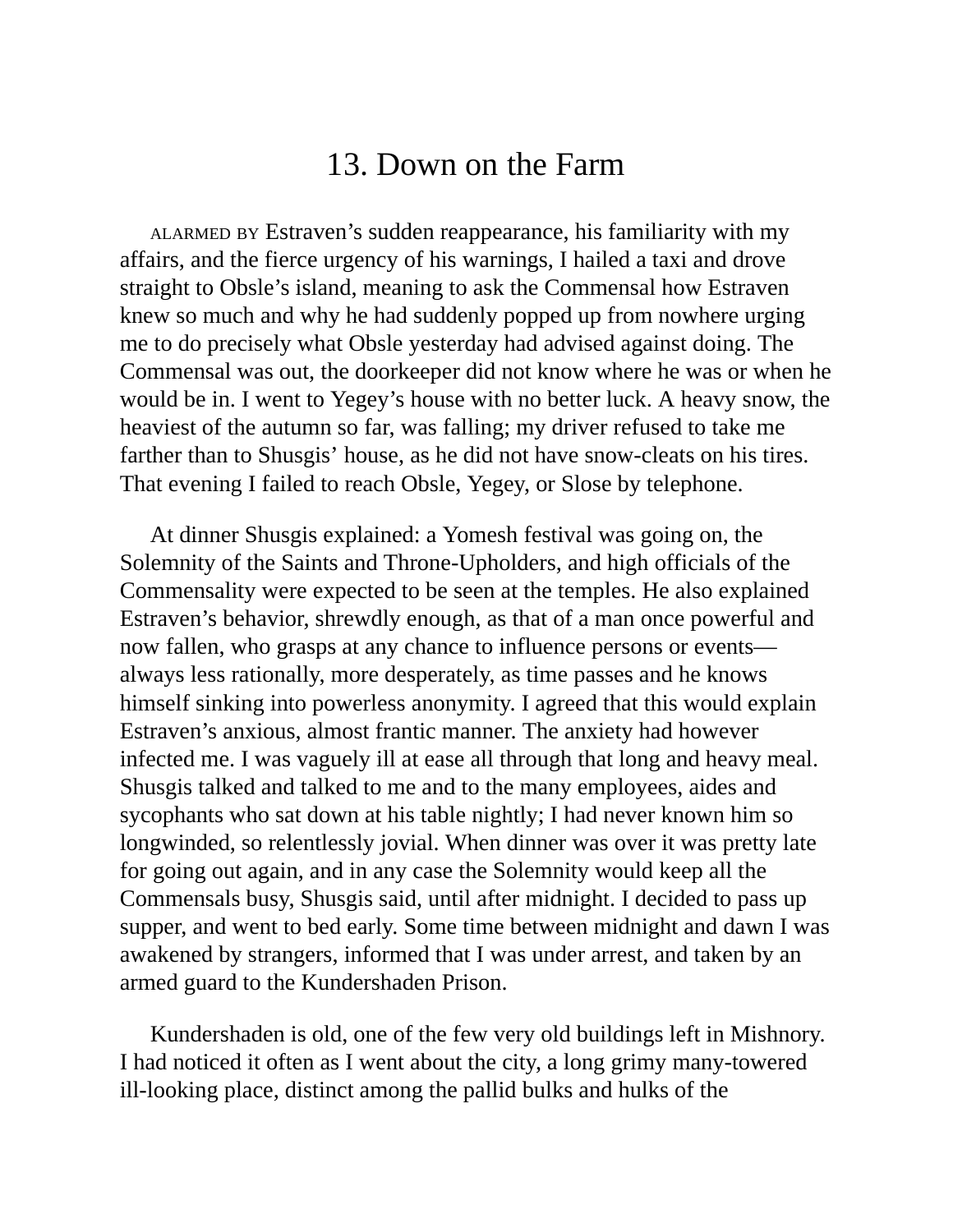Commensal edifices. It is what it looks like and is called. It is a jail. It is not a front for something else, not a façade, not a pseudonym. It is real, the real thing, the thing behind the words.

The guards, a sturdy, solid lot, hustled me through the corridors and left me alone in a small room, very dirty and very brightly lit. In a few minutes another lot of guards came crowding in as escort to a thin-faced man with an air of authority. He dismissed all but two. I asked him if I would be allowed to send word to Commensal Obsle.

"The Commensal knows of your arrest."

I said, "Knows of it?" very stupidly.

"My superiors act, of course, by order of the Thirty-Three.—You will now undergo interrogation."

The guards caught my arms. I resisted them, saying angrily, "I'm willing to answer what you ask, you can leave out the intimidation!" The thin-faced man paid no attention, but called back another guard. The three of them got me strapped on a pull-down table, stripped me, and injected me with, I suppose, one of the veridical drugs.

I don't know how long the questioning lasted or what it concerned, as I was drugged more or less heavily all the time and have no memory of it. When I came to myself again I had no idea how long I had been kept in Kundershaden: four or five days, judging by my physical condition, but I was not sure. For some while after that I did not know what day of the month it was, nor what month, and in fact I came only slowly to comprehend my surroundings at all.

I was in a caravan-truck, much like the truck that had carried me over the Kargav to Rer, but in the van; not the cab. There were twenty or thirty other people in with me, hard to tell how many, since there were no windows and light came only through a slit in the rear door, screened with four thicknesses of steel mesh. We had evidently been traveling some while when I recovered conscious thought, as each person's place was more or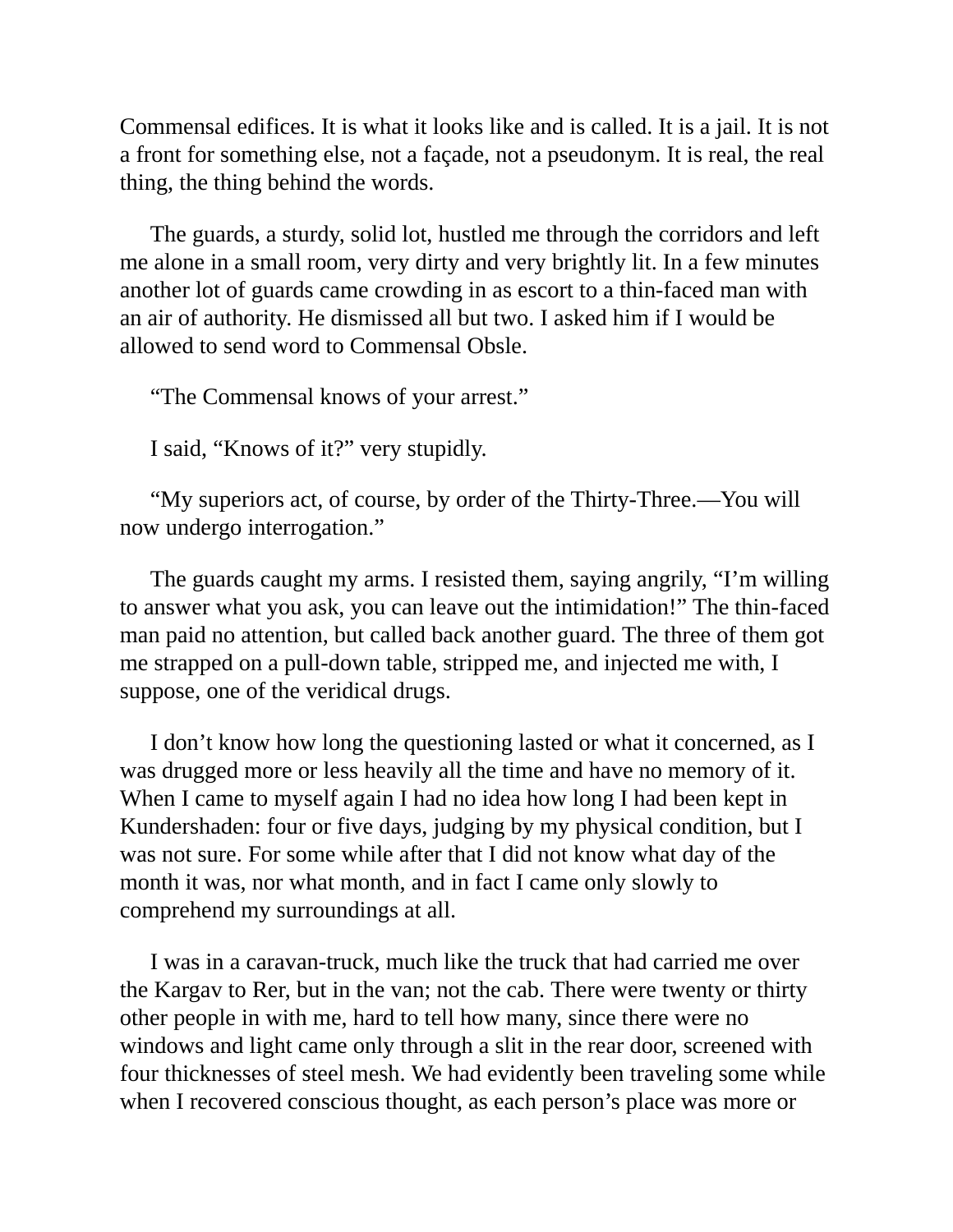less defined, and the smell of excreta, vomit, and sweat had already reached a point it neither surpassed nor declined from. No one knew any of the others. No one knew where we were being taken. There was little talking. It was the second time I had been locked in the dark with uncomplaining, unhopeful people of Orgoreyn. I knew now the sign I had been given, my first night in this country. I had ignored that black cellar and gone looking for the substance of Orgoreyn above ground, in daylight. No wonder nothing had seemed real.

I felt that the truck was going east, and couldn't get rid of this impression even when it became plain that it was going west, farther and farther into Orgoreyn. One's magnetic and directional subsenses are all wrong on other planets; when the intellect won't or can't compensate for that wrongness, the result is a profound bewilderment, a feeling that everything, literally, has come loose.

One of the truckload died that night. He had been clubbed or kicked in the abdomen, and died hemorrhaging from anus and mouth. No one did anything for him; there was nothing to be done. A plastic jug of water had been shoved in amongst us some hours before, but it was long since dry. The man happened to be next to me on the right, and I took his head on my knees to give him relief in breathing; so he died. We were all naked, but thereafter I wore his blood for clothing, on my legs and thighs and hands: a dry, stiff, brown garment with no warmth in it.

The night grew bitter, and we had to get close together for warmth. The corpse, having nothing to give, was pushed out of the group, excluded. The rest of us huddled together, swaying and jolting all in one motion, all night. Darkness was total inside our steel box. We were on some country road, and no truck followed us; even with face pressed up close to the mesh one could see nothing out the door-slit but darkness and the vague loom of fallen snow.

Falling snow; new-fallen snow; long-fallen snow; snow after rain has fallen on it; refrozen snow… Orgota and Karhidish have a word for each of these. In Karhidish (which I know better than Orgota) they have by my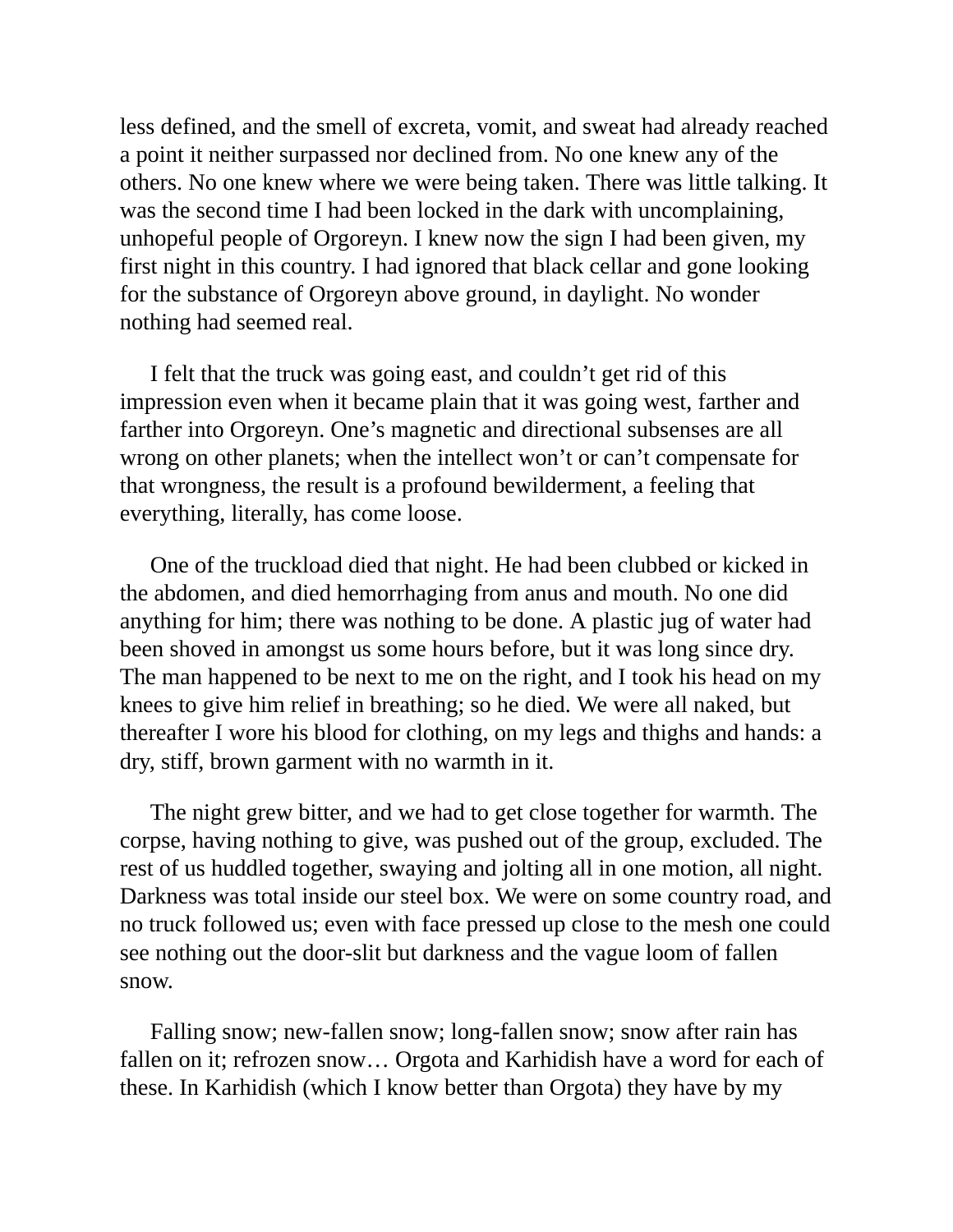count sixty-two words for the various kinds, states, ages, and qualities of snow; fallen snow, that is. There is another set of words for the varieties of snowfall; another for ice; a set of twenty or more that define what the temperature range is, how strong a wind blows, and what kind of precipitation is occurring, all together. I sat and tried to draw up lists of these words in my head that night. Each time I recalled another one I would repeat the lists, inserting it in its alphabetical place.

Along after dawn the truck stopped. People screamed out the slit .that there was a dead body in the truck: come and take it out. One after another of us screamed and shouted. We pounded together on the sides and door, making so hideous a pandemonium inside the steel box that we could not stand it ourselves. No one came. The truck stood still for some hours. At last there was a sound of voices outside; the truck lurched, skidding on an ice-patch, and set off again. One could see through the slit that it was late on a sunny morning, and that we were going through wooded hills.

The truck continued thus for three more days and nights—four in all since my awakening. It made no stops at Inspection Points, and I think it never passed through a town of any size. Its journey was erratic, furtive. There were stops to change drivers and recharge batteries; there were other, longer stops for no reason that could be discerned from inside the van. Two of the days it sat still from noon till dark, as if deserted, then began its run again at night. Once a day, around noon, a big jug of water was passed in through a trap in the door.

Counting the corpse there were twenty-six of us, two thirteens. Gethenians often think in thirteens, twenty-sixes, fifty-twos, no doubt because of the 26-day lunar cycle that makes their unvarying month and approximates their sexual cycle. The corpse was shoved up tight against the steel doors that formed the rear wall of our box, where he would keep cold. The rest of us sat and lay and crouched, each in his own place, his territory, his Domain, until night; when the cold grew so extreme that little by little we drew together and merged into one entity occupying one space, warm in the middle, cold at the periphery.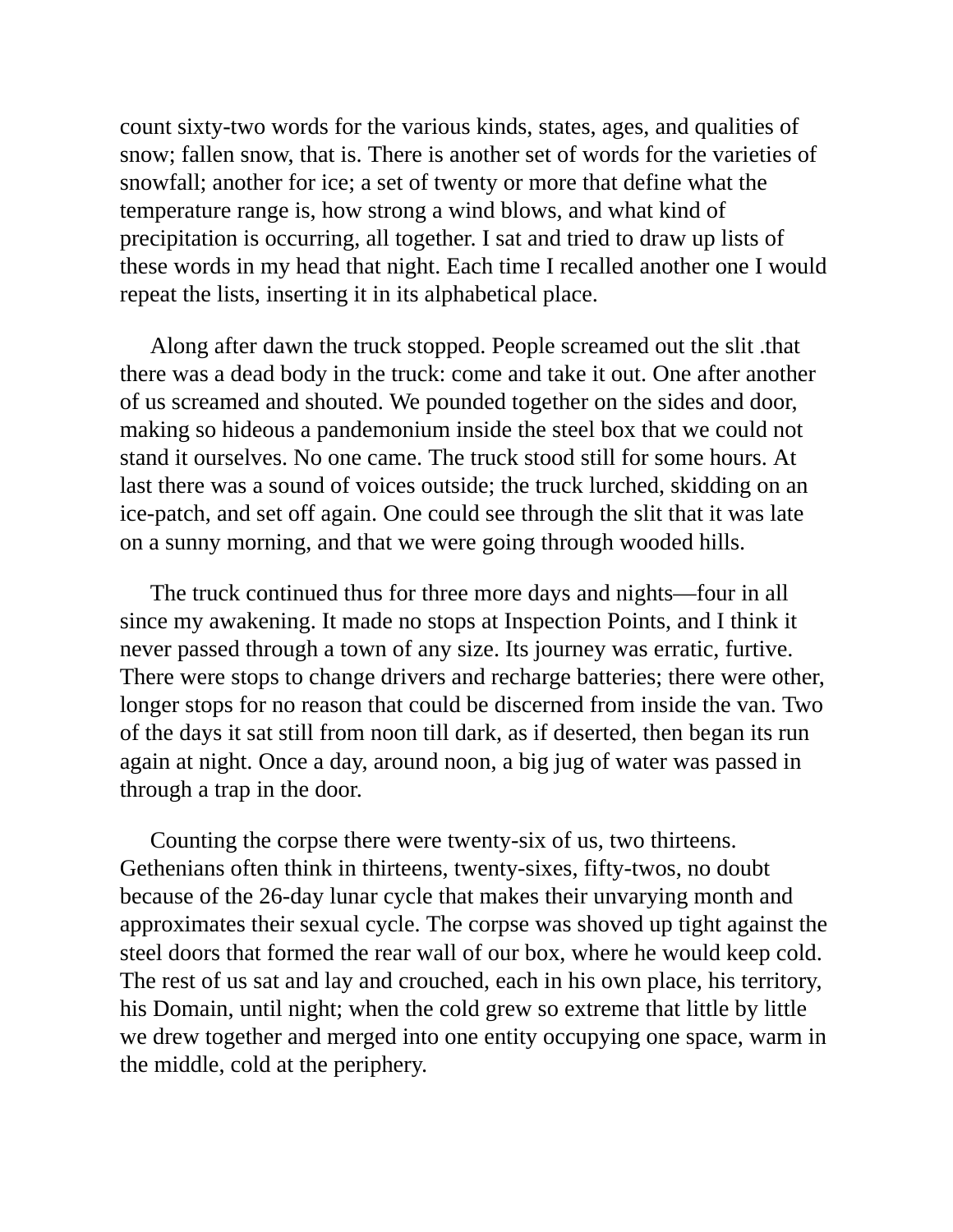There was kindness. I and certain others, an old man and one with a bad cough, were recognized as being least resistant to the cold, and each night we were at the center of the group, the entity of twenty-five, where it was warmest. We did not struggle for the warm place, we simply were in it each night. It is a terrible thing, this kindness that human beings do not lose. Terrible, because when we are finally naked in the dark and cold, it is all we have. We who are so rich, so full of strength, we end up with that small change. We have nothing else to give.

Despite our crowdedness and our huddling together nights, we in the truck were remote from one another. Some were stupefied from drugging, some were probably mental or social defectives to start with, all were abused and scared; yet it may be strange that among twenty-five not one ever spoke to all the others together, not even to curse them. Kindness there was and endurance, but in silence, always in silence. Jammed together in the sour darkness of our shared mortality, we bumped one another continually, jolted together, fell over one another, breathed our breaths mingling, laid the heat of our bodies together as a fire is laid—but remained strangers. I never learned the name of any of them in the truck.

One day, the third day I think, when the truck stopped still for hours and I wondered if they had simply left us in some desert place to rot, one of them began to talk to me. He kept telling me a long story about a mill in South Orgoreyn where he had worked, and how he had got into trouble with an overseer. He talked and talked in his soft dull voice and kept putting his hand on mine as if to be sure he had my attention. The sun was getting west of us and as we stood slewed around on the shoulder of the road a shaft of light entered in the window-slit; suddenly, even back in the box, one could see. I saw a girl, a filthy, pretty, stupid, weary girl looking up into my face as she talked, smiling timidly, looking for solace. The young Orgota was in kemmer, and had been drawn to me. The one time any one of them asked anything of me, and I couldn't give it. I got up and went to the window-slit as if for air and a look out, and did not come back to my place for a long time.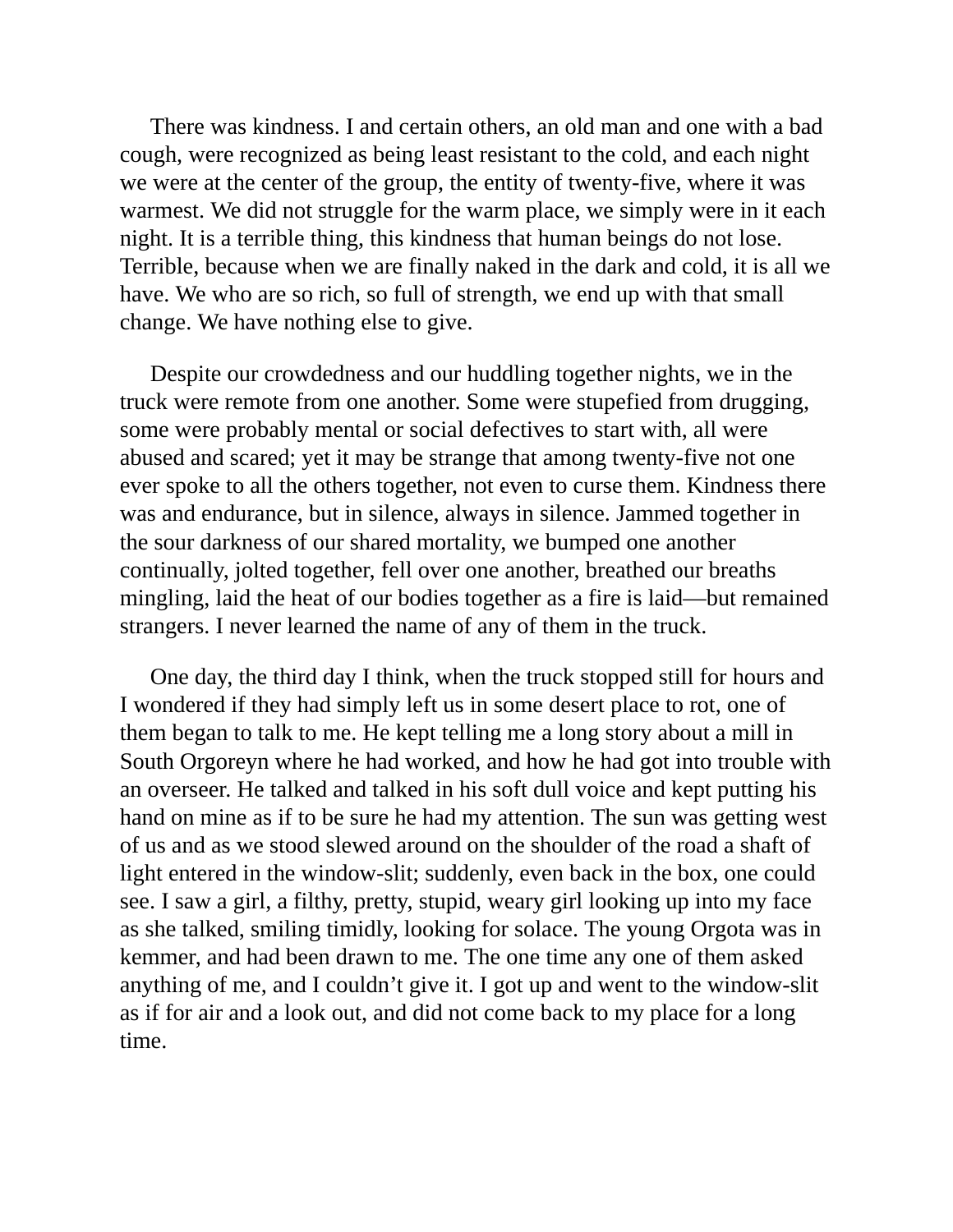That night the truck went up long grades, down, up again. From time to time it halted inexplicably. At each halt a frozen, unbroken silence lay outside the steel walls of our box, the silence of vast waste lands, of the heights. The one in kemmer still kept the place beside mine, and still sought to touch me. I stood up for a long time again with my face pressed to the steel mesh of the window, breathing clean air that cut my throat and lungs like a razor. My hands pressed against the metal door became numb. I realized at last that they were or soon would be frostbitten. My breath had made a little ice-bridge between my lips and the mesh. I had to break this bridge with my fingers before I could turn away. When I huddled down with the others I began to shake with cold, a kind of shaking I had not experienced, jumping, racking spasms like the convulsions of fever. The truck started up again. Noise and motion gave an illusion of warmth, dispelling that utter, glacial silence, but I was still too cold to sleep that night. I thought we were at a fairly high altitude most of the night, but it was hard to tell, one's breathing, heartbeat, and energy-level being unreliable indicators, given the circumstances.

As I knew later, we were crossing the Sembensyens that night, and must have gone up over nine thousand feet on the passes.

I was not much troubled by hunger. The last meal I remembered eating was that long and heavy dinner in Shusgis' house; they must have fed me in Kundershaden, but I had no recollection of it. Eating did not seem to be a part of this existence in the steel box, and I did not often think about it. Thirst, on the other hand, was one of the permanent conditions of life. Once daily at a stop the trap, evidently set into the rear-door for this purpose, was unbolted; one of us thrust out the plastic jug and it was soon thrust back in filled, along with a brief gust of icy air. There was no way to measure out the water among us. The jug was passed, and each got three or four good swallows before the next hand reached for it. No one person or group acted as dispensers or guardians; none saw to it that a drink was saved for the man who coughed, though he was now in a high fever. I suggested this once and those around me nodded, but it was not done. The water was shared more or less equally-no one ever tried to get much more than his share and was gone within a few minutes. Once the last three, up against the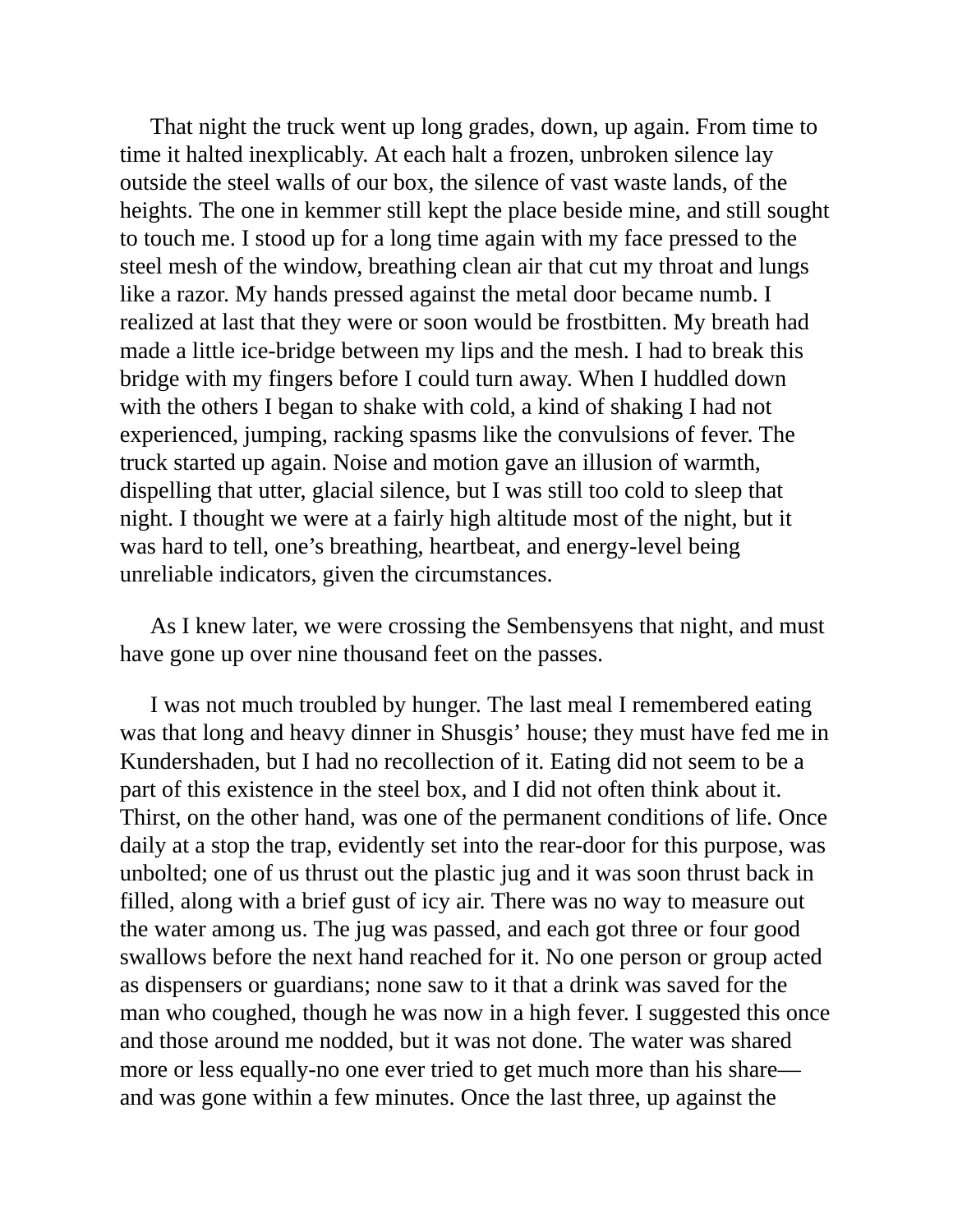forward wall of the box, got none, the jug being dry when it came to them. The next day two of them insisted on being first in line, and were. The third lay huddled in his front corner unstirring, and nobody saw to it that he got his share. Why didn't I try to? I don't know. That was the fourth day in the truck. If I had been passed over I'm not sure I would have made an effort to get my share. I was aware of his thirst and his suffering, and the sick man's, and the others', much as I was aware of my own. I was unable to do anything about any of this suffering, and therefore accepted it, as they did, placidly.

I know that people might behave very differently in the same circumstances. These were Orgota, people trained from birth in a discipline of cooperation, obedience, submission to a group purpose ordered from above. The qualities of independence and decision were weakened in them. They had not much capacity for anger. They formed a whole, I among them; each felt it, and it was a refuge and true comfort in the night, that wholeness of the huddled group each drawing life from the others. But there was no spokesman for the whole, it was headless, passive.

Men whose will was tempered to a sharper edge might have done much better: talked more, shared the water more justly, given more ease to the sick, and kept their courage higher. I don't know. I only know what it was like inside that truck.

On the fifth morning, if my count is right, from the day I wakened in the truck, it stopped. We heard talking outside and calling back and forth. The steel rear-doors were unbolted from the outside and flung wide open.

One by one we crept to that open end of the steel box, some on hands and knees, and jumped or crawled down onto the ground. Twenty-four of us did. Two dead men, the old corpse and a new one, the one who had not got his drink of water for two days, were dragged out.

It was cold outside, so cold and so glaring with white sunlight on white snow that to leave the fetid shelter of the truck was very hard, and some of us wept. We stood bunched up beside the great truck, all of us naked and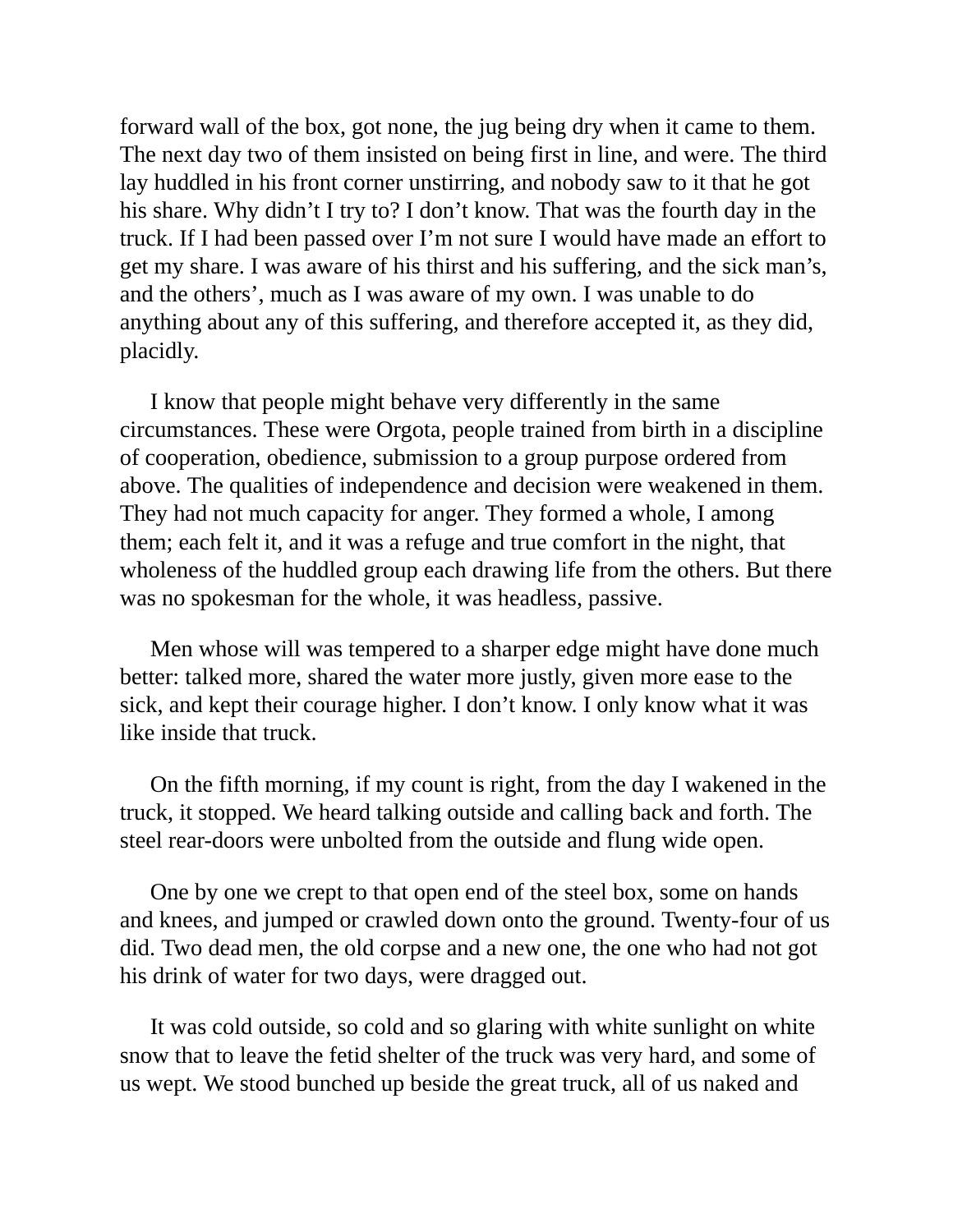stinking, our little whole, our night-entity exposed to the bright cruel daylight. They broke us up, made us form a line, and led us towards a building a few hundred yards away. The metal walls and snow-covered roof of the building, the plain of snow all around, the great range of mountains that lay under the rising sun, the vast sky, all seemed to shake and glitter with excess of light.

We were lined up to wash ourselves at a big trough in a frame hut; everybody began by drinking the wash-water. After that we were led into the main building and given undershirts, gray felt shirts, breeches, leggings, and felt boots. A guard checked off our names on a list as we filed into the refectory, where with a hundred or more other people in gray we sat at bolted-down tables and were served breakfast: grain-porridge and beer. After that the whole lot of us, new prisoners and old, were divided up into squads of twelve. My squad was taken to a sawmill a few hundred yards behind the main building, inside the fence. Outside the fence and not far from it a forest began that covered the folded hills as far to northward as the eye could see. Under the direction of our guard we carried and stacked sawn boards from the mill to a huge shed where lumber was stored through the winter.

It was not easy to walk, stoop, and lift loads, after the days in the truck. They didn't let us stand idle, but they didn't force the pace either. In the middle of the day we were served a cupful of the unfermented grain-brew, orsh; before sunset we were taken back to the barracks and given dinner, porridge with some vegetables, and beer. By nightfall we were locked into the dormitory, which was kept fully lighted all night. We slept on five-footdeep shelves all around the walls of the room in two tiers. Old prisoners scrambled for the upper tier, the more desirable, since heat rises. For bedding each man was issued a sleeping-bag at the door. They were coarse heavy bags,  $\hat{\bullet}$  foul with other men's sweat, but well insulated and warm. Their drawback for me was their shortness. An average-sized Gethenian could get clear inside head and all, but I couldn't; nor could I ever stretch out fully on the sleeping-shelf. The  $\diamondsuit$  place was  $\diamondsuit$  called  $\diamondsuit$  Pulefen  $\diamondsuit$ Commensality $\hat{\mathbf{\hat{\Phi}}} \hat{\mathbf{\hat{V}}}$  Third Voluntary  $\hat{\mathbf{\hat{\Phi}}} \hat{\mathbf{\hat{V}}}$  Farm  $\hat{\mathbf{\hat{V}}} \hat{\mathbf{\hat{V}}}$  and  $\hat{\mathbf{\hat{V}}} \hat{\mathbf{\hat{V}}}$ Resettlement $\hat{\mathbf{\diamond}} \hat{\mathbf{\diamond}}$  Agency. $\hat{\mathbf{\diamond}} \hat{\mathbf{\diamond}}$  Pulefen, District Thirty, is in the extreme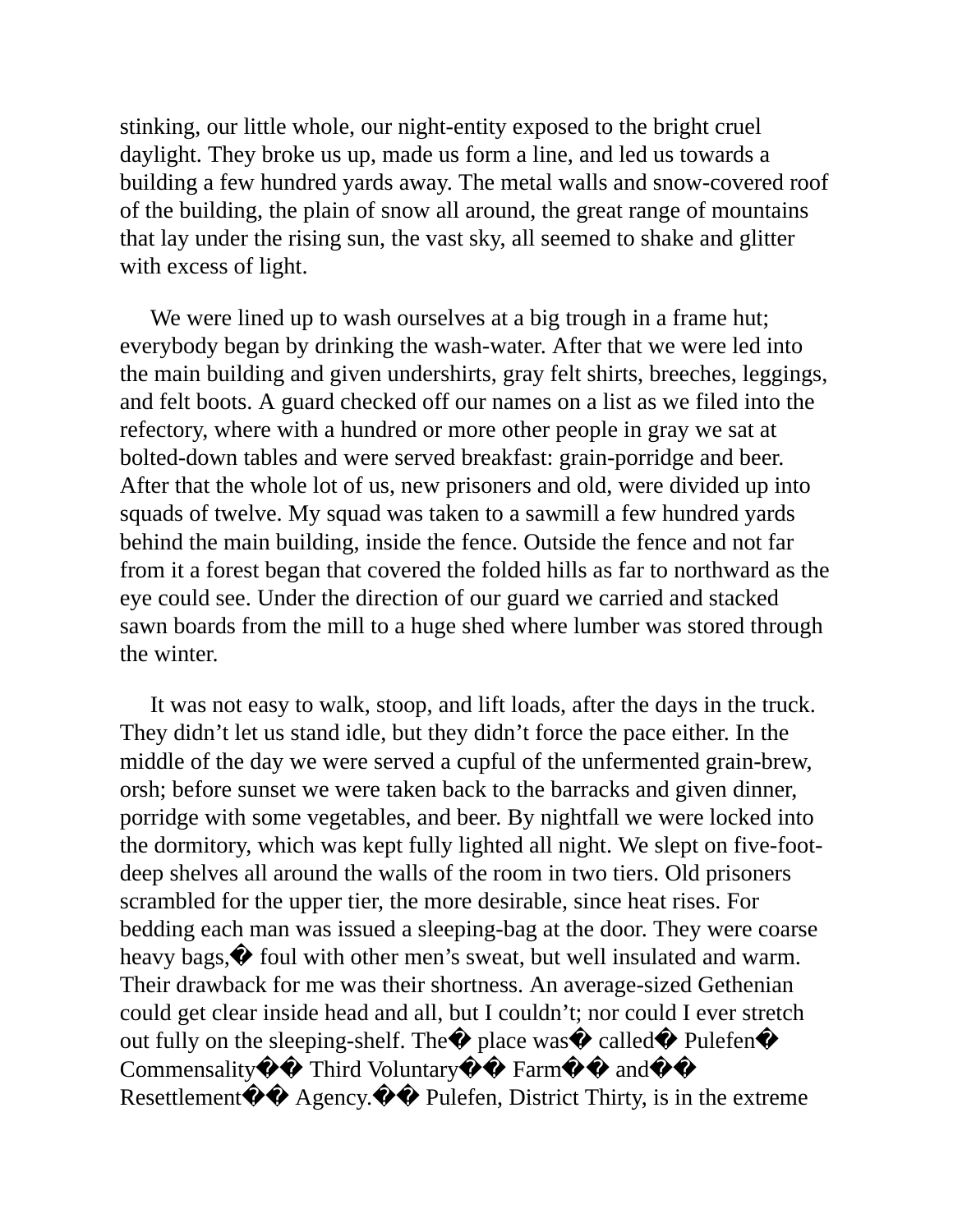northwest of the habitable zone of Orgoreyn, bounded by the $\bullet$ Sembensyen Mountains, the Esagel River, and the coast. The area is thinly settled, without big cities. The town nearest us was a place called Turuf, several miles to the southwest; I never saw it. The Farm was on the edge of a great unpopulated forest region,  $\bullet$  Tarrenpeth.  $\bullet$  Too far north for the larger trees, hemmen or serem or black vate, the forest was all of one kind of tree, a gnarled scrubby conifer ten or twelve feet high, gray-needled, called thore. Though the number of native species, plant or animal, on Winter is unusually small, the membership of each species is very large: there were thousands of square miles of thore-trees, and nothing much else, in that one forest. Even the wilderness is carefully husbanded there, and though that forest had been logged for centuries there were no waste places in it, no desolations of stumps, no eroded slopes. It seemed that every tree in it was accounted for, and that not one grain of sawdust from our mill went unused. There was a small plant on the Farm, and when the weather prevented parties from going out into the forest we worked in the mill or in the plant, treating and compressing chips, bark, and sawdust into various forms, and extracting from the dried thore-needles a resin used in plastics.

The work was genuine work, and we were not overdriven. If they had allowed a little more food and better clothing much of the work would have been pleasant, but we were too hungry and cold most of the time for any pleasure. The guards were seldom harsh and never cruel. They tended to be stolid, slovenly, heavy, and to my eyes effeminate—not in the sense of delicacy, etc., but in just the opposite sense: a gross, bland fleshiness, a bovinity without point or edge. Among my fellow-prisoners I had also for the first time on Winter a certain feeling of being a man among women, or among eunuchs. The prisoners had that same flabbiness and coarseness. They were hard to tell apart; their emotional tone seemed always low, their talk trivial. I took this lifelessness and leveling at first for the effect of the privation of food, warmth, and liberty, but I soon found out that it was more specific an effect than that: it was the result of the drugs given all prisoners to keep them out of kemmer.

I knew that drugs existed which could reduce or virtually eliminate the potency phase of the Gethenian sexual cycle; they were used when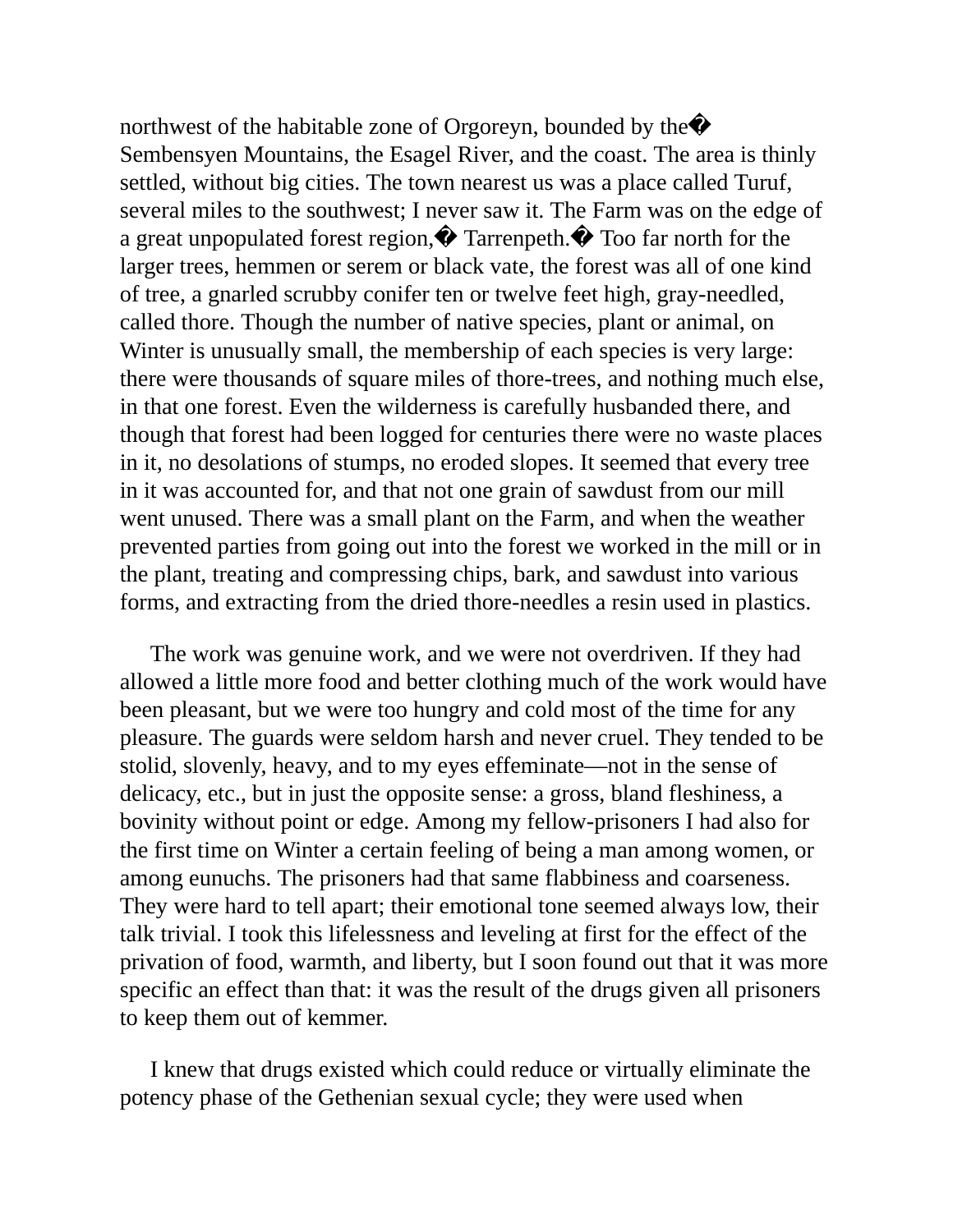convenience, medicine, or morality dictated abstinence. One kemmer, or several, could be skipped thus without ill effect. The voluntary use of such drugs was common and accepted. It had not occurred to me that they might be administered to unwilling persons.

There were good reasons. A prisoner in kemmer would be a disruptive element in his work-squad. If let off work, what was to be done with him? —especially if no other prisoner was in kemmer at the time, as was possible, there being only some 150 of us. To go through kemmer without a partner is pretty hard on a Gethenian; better, then, simply obviate the misery and wasted work-time, and not go through kemmer at all So they prevented it.

Prisoners who had been there for several years were psychologically and I believe to some extent physically adapted to this chemical castration. They were as sexless as steers. They were without shame and without desire, like the angels. But it is not human to be without shame and without desire.

Being so strictly denned and limited by nature, the sexual urge of Gethenians is really not much interfered with by society: there is less coding, channeling, and repressing of sex there than in any bisexual society I know of. Abstinence is entirely voluntary; indulgence is entirely acceptable. Sexual fear and sexual frustration are both extremely rare. This was the first case I had seen of the social purpose running counter to the sexual drive. Being a suppression, not merely a repression, it produced not frustration, but something more ominous, perhaps, in the long run: passivity.

There are no communal insects on Winter. Gethenians do not share their earth as Terrans do with those older societies, those innumerable cities of little sexless workers possessing no instinct but that of obedience to the group, the whole. If there were ants on Winter, Gethenians might have tried to imitate them long ago. The regime of the Voluntary Farms is a fairly recent thing, limited to one country of the planet and literally unknown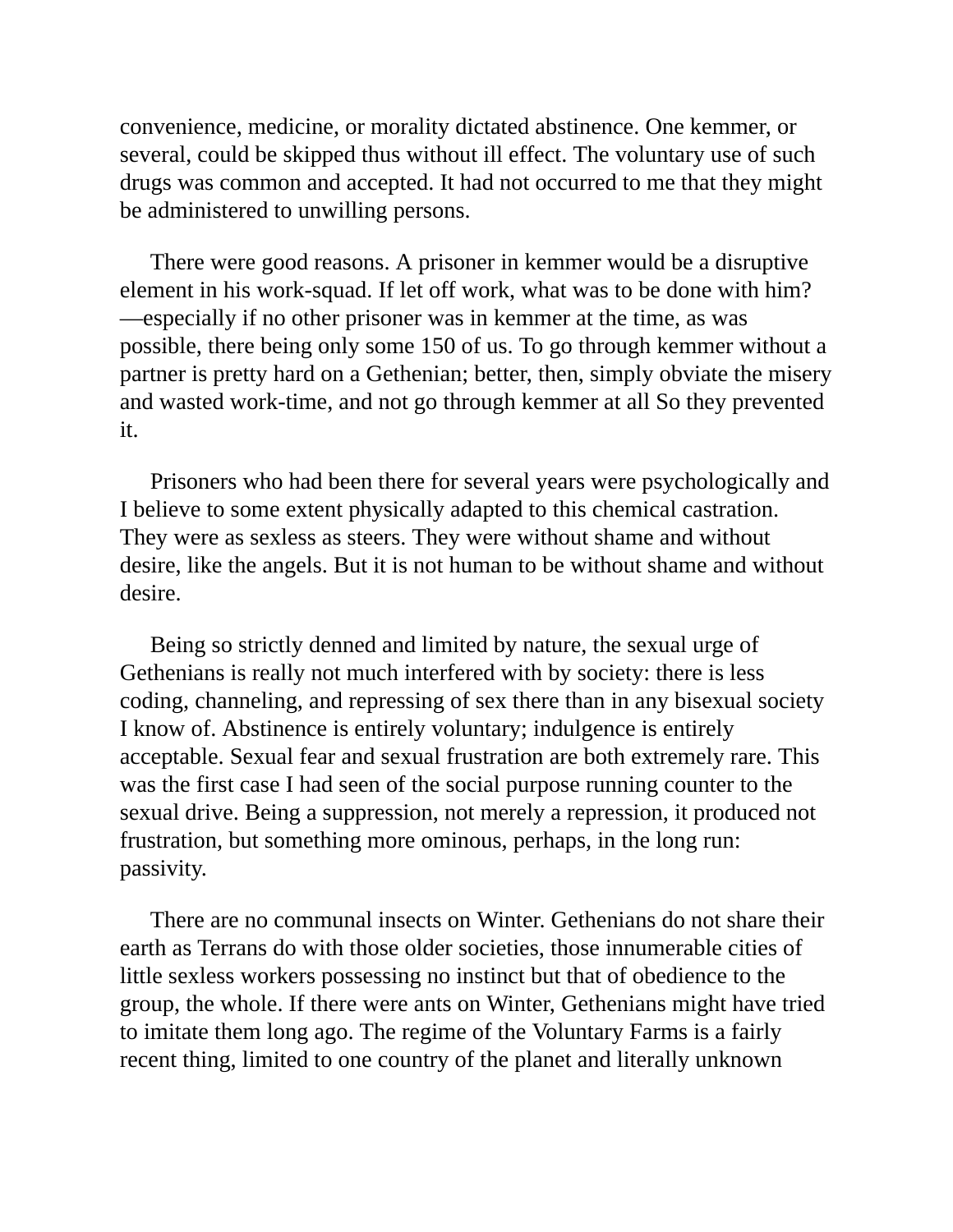elsewhere. But it is an ominous sign of the direction that a society of people so vulnerable to sexual control might take.

At Pulefen Farm we were, as I said, underfed for the work we did, and our clothing, particularly our footgear, was completely inadequate for that winter climate. The guards, most of them probationary prisoners, were not much better off. The intent of the place and its regime was punitive, but not destructive, and I think it might have been endurable, without the druggings and the examinations.

Some of the prisoners underwent the examination in groups of twelve; they merely recited a sort of confessional and catechism, got their antikemmer shot, and were released to work. Others, the political prisoners, were subjected every fifth day to questioning under drugs.

I don't know what drugs they used. I don't know the purpose of the questioning. I have no idea what questions they asked me. I would come to myself in the dormitory after a few hours, laid out on the sleeping-shelf with six or seven others, some waking like myself, some still slack and blank in the grip of the drug. When we were all afoot the guards would take us out to the plant to work; but after the third or fourth of these examinations I was unable to get up. They let me be, and next day I could go out with my squad, though I felt shaky. After the next examination I was helpless for two days. Either the anti-kemmer hormones or the veridicals evidently had a toxic effect on my non-Gethenian nervous system, and the effect was cumulative.

I remember planning how I would plead with the Inspector when the next examination came. I would start by promising to answer truthfully anything he asked, without drugs; and later I would say to him, "Sir, don't you see how useless it is to know the answer to the wrong question?" Then the Inspector would turn into Faxe, with the Foreteller's gold chain around his neck, and I would have long conversations with Faxe, very pleasantly, while I controlled the drip of acid from a tube into a vat of pulverized wood-chips. Of course when I came to the little room where they examined us, the Inspector's aide had pulled back my collar and given me the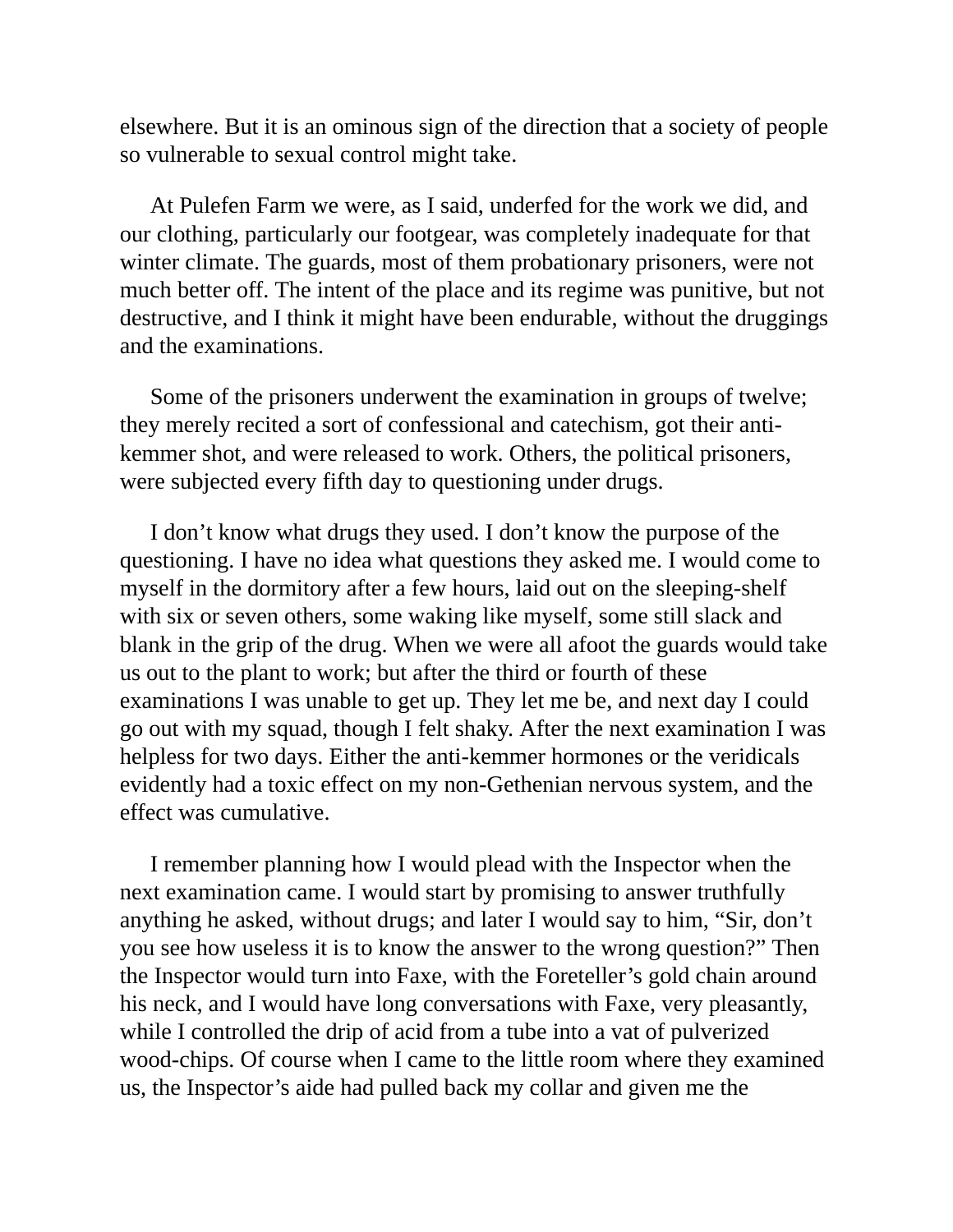injection before I could speak, and all I remember from that session, or perhaps the memory is from an earlier one, is the Inspector, a tired-looking young Orgota with dirty fingernails, saying drearily, "You must answer my questions in Orgota, you must not speak any other language. You must speak in Orgota."

There was no infirmary. The principle of the Farm was work or die; but there were leniencies in practice—gaps between work and death, provided by the guards. As I said, they were not cruel; neither were they kind. They were slipshod and didn't much care, so long as they kept out of trouble themselves. They let me and another prisoner stay in the dormitory, simply left us there in our sleeping-bags as if by oversight, when it was plain that we could not stand up on our feet. I was extremely ill after the last examination; the other, a middle-aged fellow, had some disorder or disease of the kidney, and was dying. As he could not die all at once, he was allowed to spend some time at it, on the sleeping-shelf.

I remember him more clearly than anything else in Pulefen Farm. He was physically a typical Gethenian of the Great Continent, compactly made, short-legged and short-armed, with a solid layer of subcutaneous fat giving him even in illness a sleek roundness of body. He had small feet and hands, rather broad hips, and a deep chest, the breasts scarcely more developed than in a male of my race. His skin was dark ruddy-brown, his black hair fine and fur-like. His face was broad, with small, strong features, the cheekbones pronounced. It is a type not unlike that of various isolated Terran groups living in very high altitudes or Arctic areas. His name was Asra; he had been a carpenter. We talked.

Asra was not, I think, unwilling to die, but he was afraid of dying; he sought distraction from his fear.

We had little in common other than our nearness to death, and that was not what we wanted to talk about; so, much of the time, we did not understand each other very well. It did not matter to him. I, younger and incredulous, would have liked understanding, comprehension, explanation. But there was no explanation. We talked.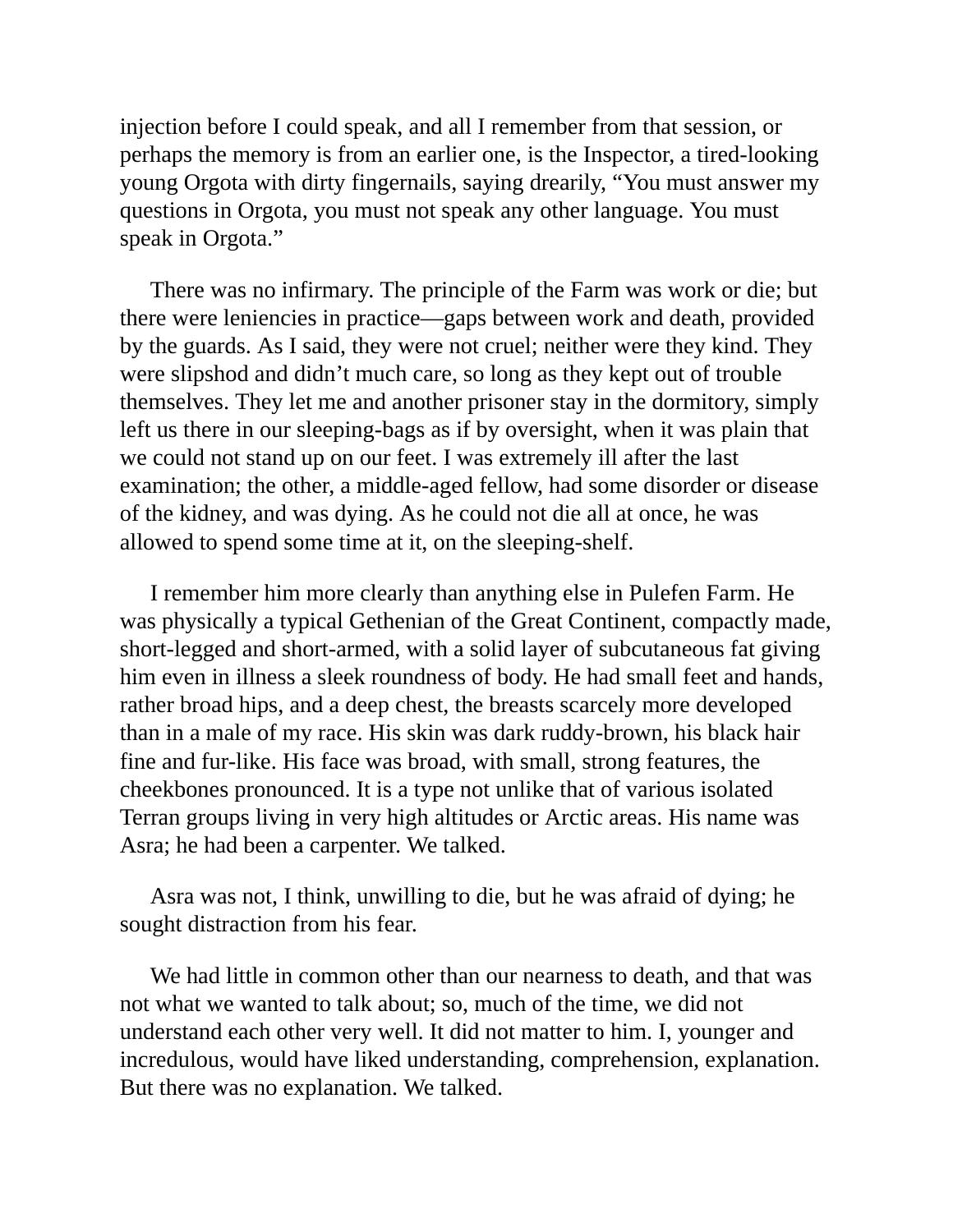At night the barracks dormitory was glaring, crowded, and noisy. During the day the lights were turned off and the big room was dusky, empty, still. We lay close together on the sleeping-shelf and talked softly. Asra liked best to tell long meandering tales about his young days on a Commensal farm in the Kunderer Valley, that broad splendid plain I had driven through coming from the border to Mishnory. His dialect was strong, and he used many names of people, places, customs, tools, that I did not know the meaing of, so I seldom caught more than the drift of his reminiscences. When he was feeling easiest, usually around noon, I would ask him for a myth or tale. Most Gethenians are well stuffed with these. Their literature, though it exists in written form, is a live oral tradition, and they are all in this sense literate. Asra knew the Orgota staples, the Short-Tales of Meshe, the tale of Parsid, parts of the great epics and the novel-like Sea-Traders saga. These, and bits of local lore recalled from his childhood, he would tell in his soft slurry dialect, and then growing tired would ask me for a story. "What do they tell in Karhide?" he would say, rubbing his legs, which tormented him with aches and shooting pains, and turning to me his face with its shy, sly, patient smile.

Once I said, "I know a story about people who live on another world."

"What kind of world would that be?"

"One like this one, all in all; but it doesn't go around the sun. It goes around the star you call Selemy. That's a yellow star like the sun, and on that world, under that sun, live other people."

"That's in the Sanovy teachings, that about the other worlds. There used to be an old Sanovy crazy-priest would come by my Hearth when I was little and tell us children all about that, where the liars go when they die, and where the suicides go, and where the thieves go— that's where we're going, me and you, eh, one of those places?"

"No, this I'm telling of isn't a spirit-world. A real one. The people that live on it are real people, alive, just like here. But very-long-ago they learned how to fly." Asra grinned.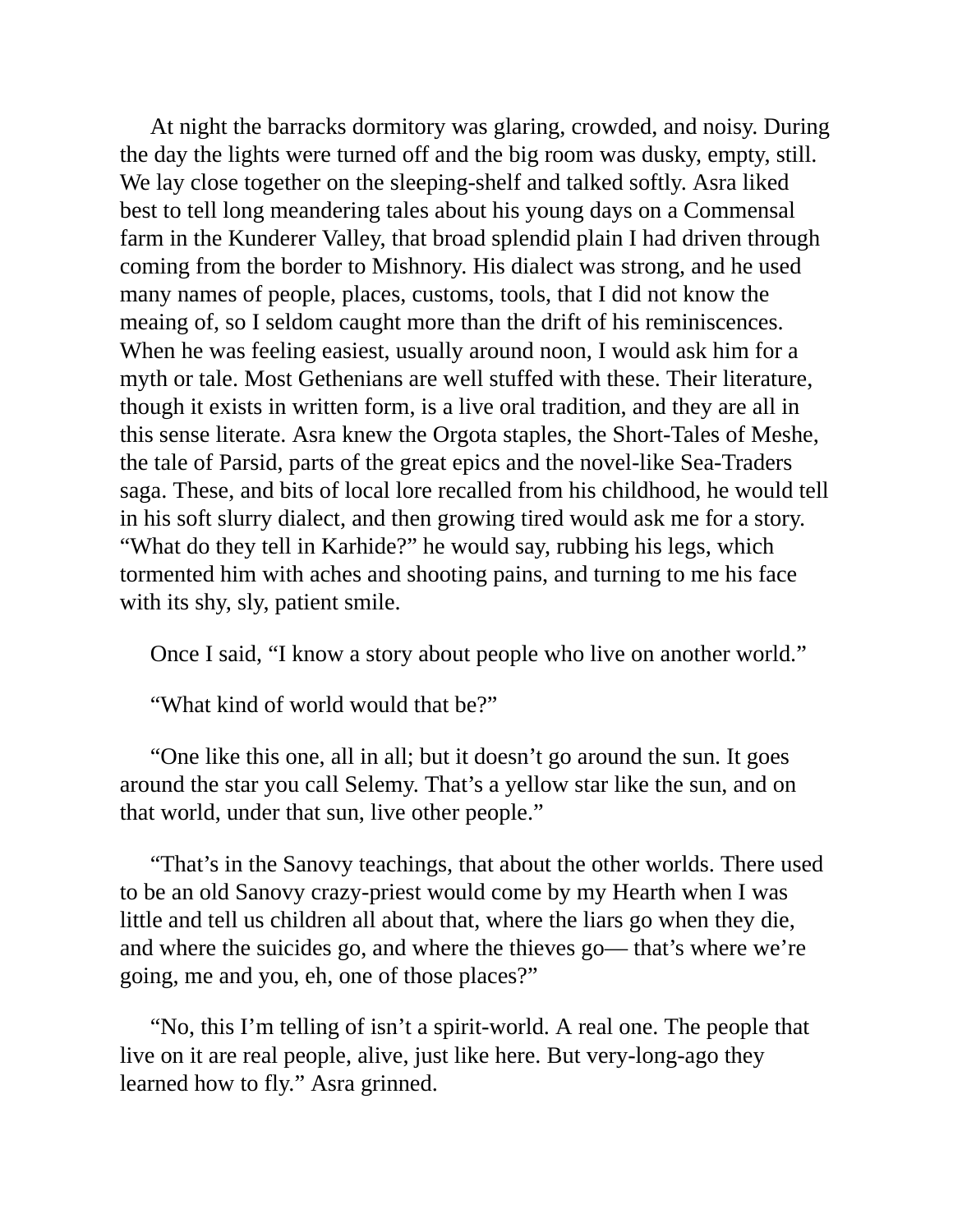"Not by flapping their arms, you know. They flew in machines like cars." But it was hard to say in Orgota, which lacks a word meaning precisely "to fly"; the closest one can come has more the meaning of "glide."

"Well, they learned how to make machines that went right over the air as a sledge goes over snow. And after a while they learned how to make them go farther and faster, till they went like the stone out of a sling off the earth and over the clouds and out of the air, clear to another world, going around another sun. And when they got to that world, what did they find there but men…"

"Sliding in the air?"

"Maybe, maybe not…When they got to my world, we already knew how to get about in the air. But they taught us how to get from world to world, we didn't yet have the machines for that."

Asra was puzzled by the injection of the teller into the tale. I was feverish, bothered by the sores which the drugs had brought out on my arms and chest, and I could not remember how I had meant to weave the story.

"Go on," he said, trying to make sense of it. "What did they do besides go in the air?"

"Oh, they did much as people do here. But they're all in kemmer all the time."

He chuckled. There was of course no chance of concealment in this life, and my nickname among prisoners and guards was, inevitably, "the Pervert." But where there is no desire and no shame no one, however anomalous, is singled out; and I think Asra made no connection of this notion with myself and my peculiarities. He saw it merely as a variation on an old theme, and so he chuckled a little and said, "In kemmer all the time… Is it a place of reward, then? Or a place of punishment?"

"I don't know, Asra. Which is this world?"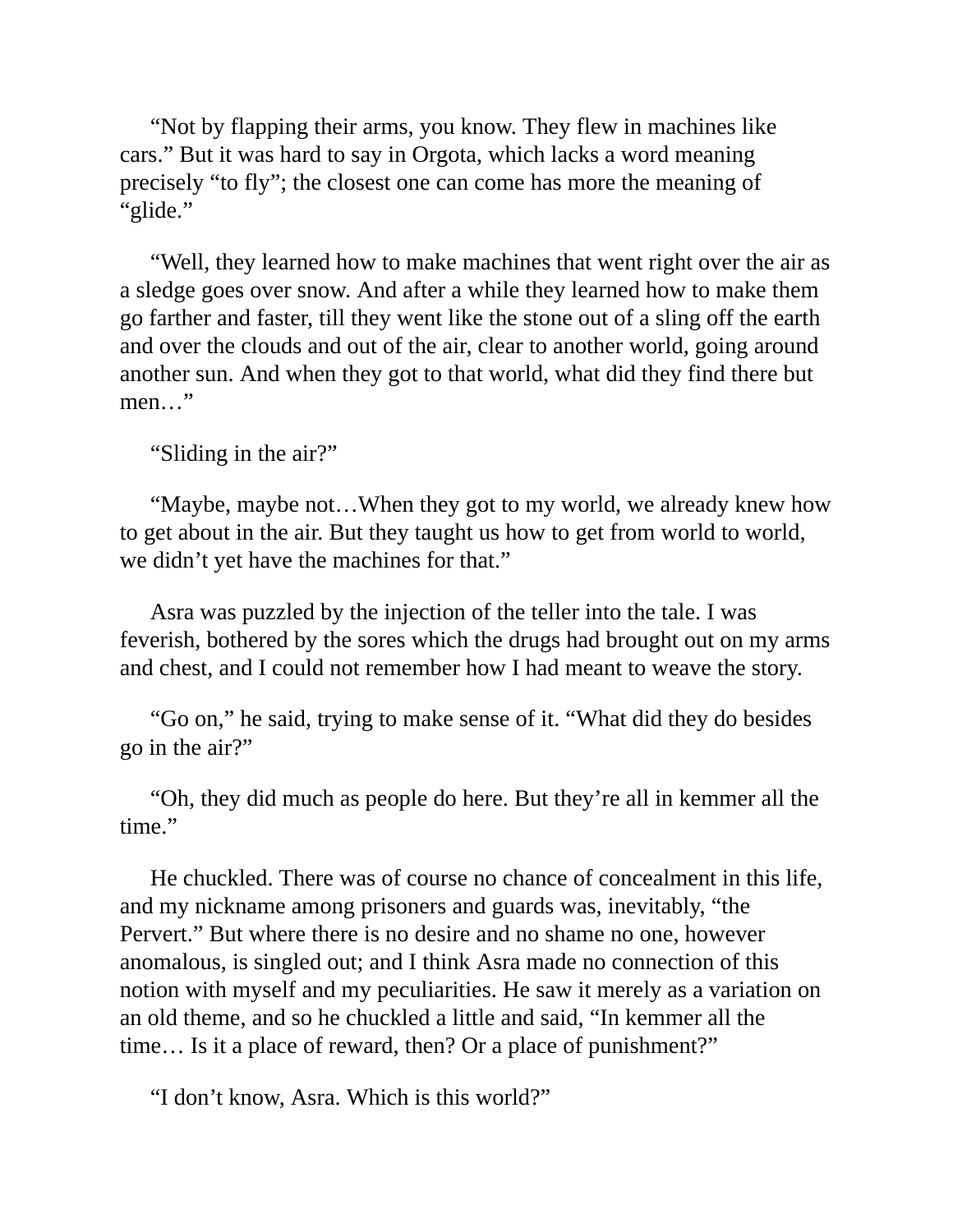"Neither, child. This here is just the world, it's how it is. You get born into it and… things are as they are…"

"I wasn't born into it. I came to it. I chose it."

The silence and the shadow hung around us. Away off in the country silence beyond the barracks walls there was one tiny edge of sound, a handsaw keening: nothing else.

"Ah well… Ah well," Asra murmured, and sighed, and rubbed his legs, making a little moaning sound that he was not aware of himself. "We none of us choose," he said.

A night or two after that he went into coma, and presently died. I had not learned what he had been sent to the Voluntary Farm for, what crime or fault or irregularity in his identification papers, and knew only that he had been in Pulefen Farm less than a year.

The day after Asra's death they called me for examination; this time they had to carry me in, and I can't remember anything further than that.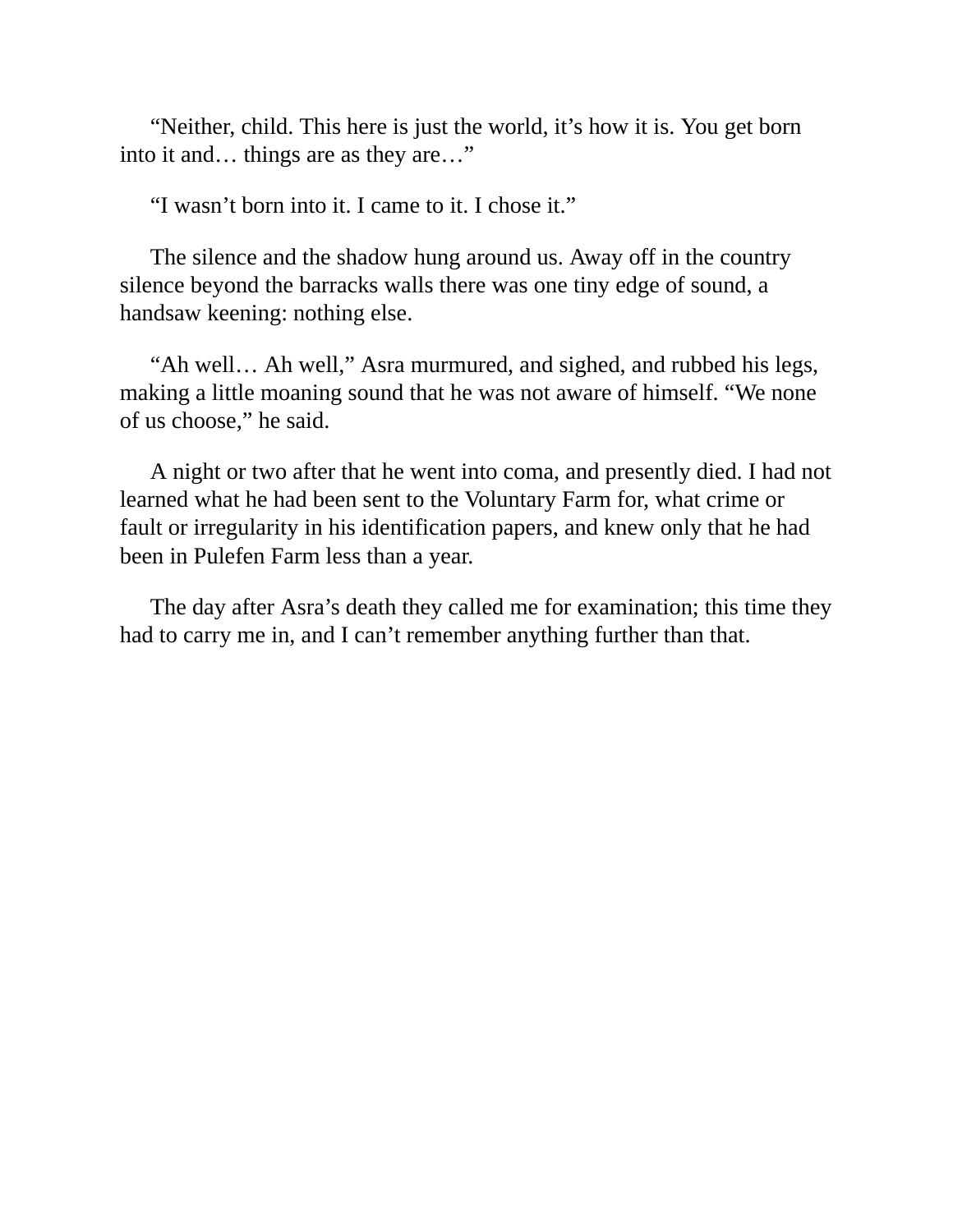## 14. The Escape

WHEN Obsle and Yegey both left town, and Slose's doorkeeper refused me entrance, I knew it was time to turn to my enemies, for there was no more good in my friends. I went to Commissioner Shusgis, and blackmailed him. Lacking sufficient cash to buy him with, I had to spend my reputation. Among the perfidious, the name of traitor is capital in itself. I told him that I was in Orgoreyn as agent of the Nobles Faction in Karhide, which was planning the assassination of Tibe, and that he had been designated as my Sarf contact; if he refused to give me the information I needed I would tell my friends in Erhenrang that he was a double agent, serving the Open Trade Faction, and this word would of course get back to Mishnory and to the Sarf: and the damned fool believed me. He told me quick enough what I wanted to know; he even asked me if I approved.

I was not in immediate danger from my friends Obsle, Yegey, and the others. They had bought their safety by sacrificing the Envoy, and trusted me to make no trouble for them or myself. Until I went to Shusgis, no one in the Sarf but Gaum had considered me worthy their notice, but now they would be hard at my heels. I must finish my business and drop out of sight. Having no way to get word directly to anyone in Karhide, as mail would be read and telephone or radio listened to, I went for the first time to the Royal Embassy. Sardon rem ir Chene-wich, whom I had known well at court, was on the staff there. He agreed at once to convey to Argaven a message stating what had become of the Envoy and where he was to be imprisoned. I could trust Chenewich, a clever and honest person, to get the message through unintercepted, though what Argaven would make of it or do with it I could not guess. I wanted Argaven to have that information in case Ai's Star Ship did come suddenly falling down out of the clouds; for at that time I still kept some hope that he had signaled the Ship before the Sarf arrested him.

I was now in peril, and if I had been seen to enter the Embassy, in instant peril. I went straight from its door to the caravan port on the Southside and before noon of that day, Odstreth Susmy, I left Mishnory as I had entered it,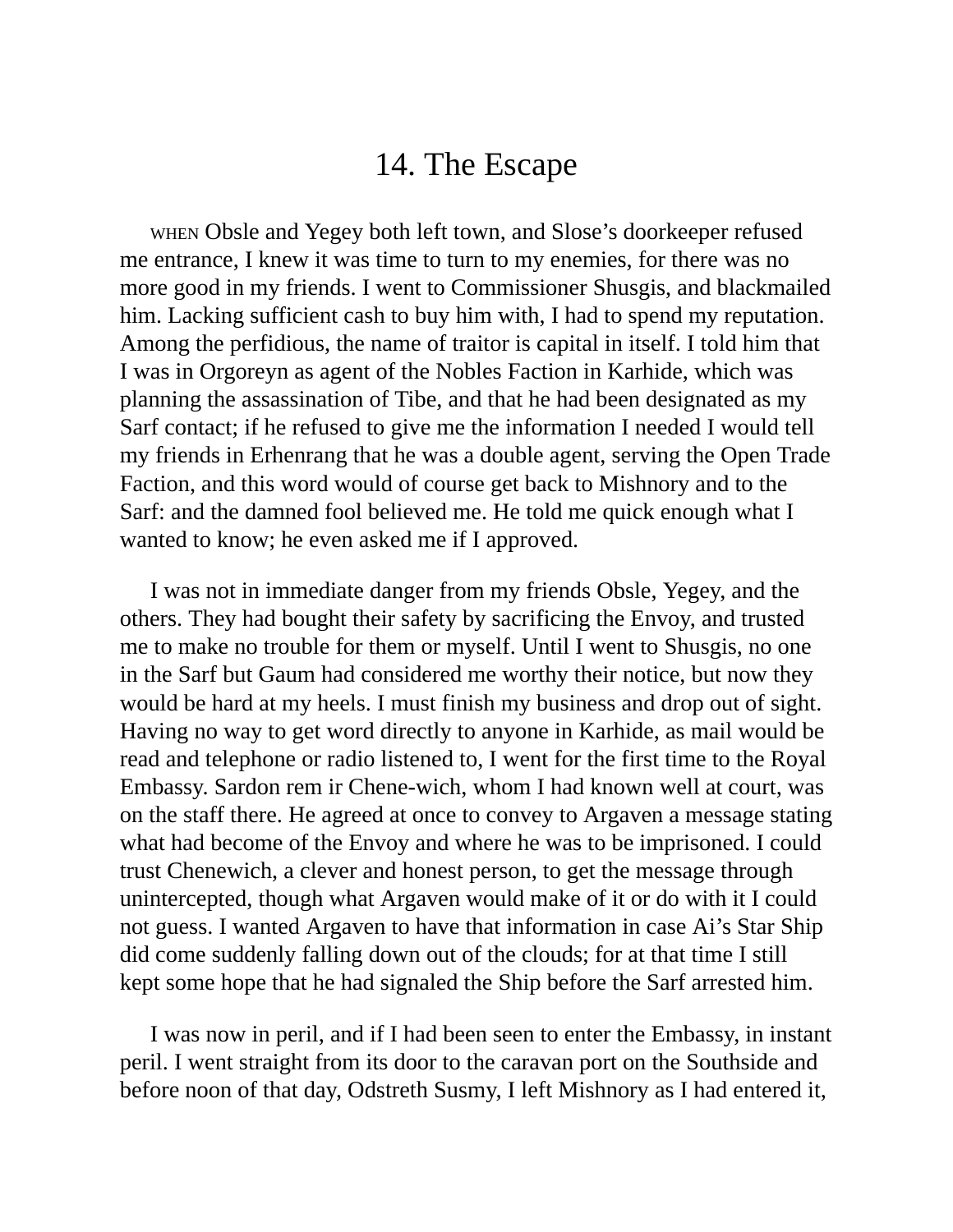as carry-loader on a truck. I had my old permits with me, a little altered to fit the new job. Forgery of papers is risky in Orgoreyn where they are inspected fifty-two times daily, but it is not rare for being risky, and my old companions in Fish Island had shown me the tricks of it. To wear a false name galls me, but nothing else would save me, or get me clear across the width of Orgoreyn to the coast of the Western Sea.

My thoughts were all there in the west as the caravan went rumbling across the Kunderer Bridge and out of Mishnory. Autumn was facing towards winter now, and I must get to my destination before the roads closed to fast traffic, and while there was still some good in getting there. I had seen a Voluntary Farm over in Komsvashom when I was in the Sinoth Administration, and had talked with ex-prisoners of Farms. What I had seen and heard lay heavy on me now. The Envoy, so vulnerable to cold that he wore a coat when the weather was in the 30's, would not survive winter in Pulefen. Thus need drove me fast, but the caravan took me slow, weaving from town to town northward and southward of the way, loading and unloading, so that it took me a halfmonth to get to Ethwen, at the mouth of the River Esagel.

In Ethwen I had luck. Talking with men in the Transient-House I heard of the fur trade up the river, how licensed trappers went up and down river by sledge or iceboat through Tarrenpeth Forest almost to the Ice. Out of their talk of traps came my plan of trap-springing. There are white-fur pesthry in Kerm Land as in the Gobrin Hinterlands; they like places that lie under the breath of the glacier. I had hunted them when I was young in the thore-forests of Kerm, why not go trapping them now in the thore-forests of Pulefen?

In that far west and north of Orgoreyn, in the great wild lands west of the Sembensyen, men come and go somewhat as they like, for there are not enough Inspectors to keep them all penned in. Something of the old freedom survives the New Epoch, there. Ethwen is a gray port built on the gray rocks of Esagel Bay; a rainy sea-wind blows in the streets, and the people are grim seamen, straight-spoken. I look back with praise to Ethwen, where my luck changed.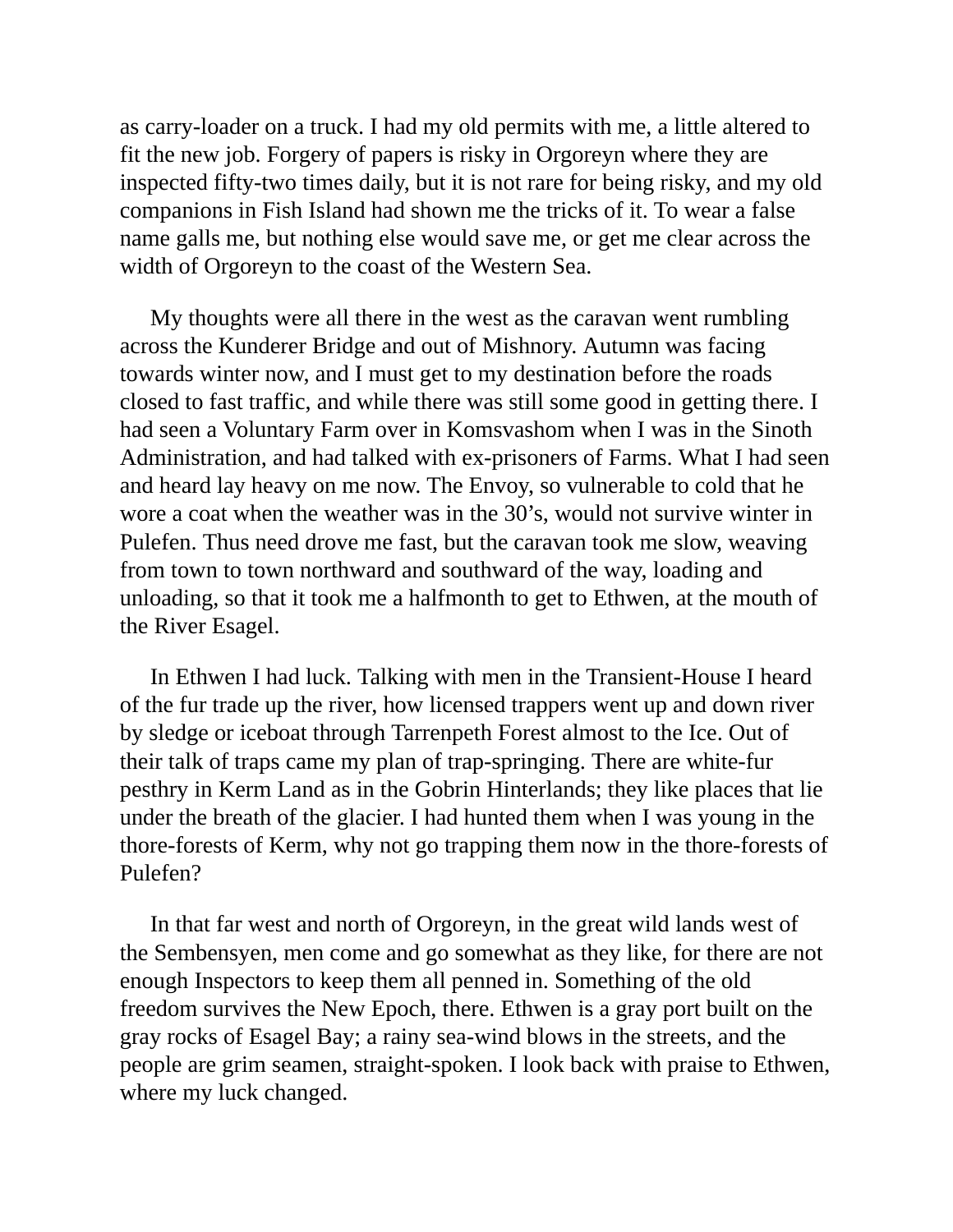I bought skis, snowshoes, traps, and provisions, acquired my hunter's license and authorization and identification and so forth from the Commensal Bureau, and set out afoot up the Esagel with a party of hunters led by an old man called Mavriva. The river was not yet frozen, and wheels were on the roads still, for it rained more than it snowed on this coastal slope even now in the year's last month. Most hunters waited till full winter, and in the month of Thern went up the Esagel by iceboat, but Mavriva meant to get far north early and trap the pesthry as they first came down into the forests in their migration. Mavriva knew the Hinterlands, the North Sembensyen, and the Fire-Hills as well as any man knows them, and in those days going upriver I learned much from him that served me later.

At the town called Turuf I dropped out of the party feigning illness. They went on north, after which I struck out northeastward by myself into the high foothills of the Sembensyen. I spent some days learning the land and then, caching almost all I carried in a hidden valley twelve or thirteen miles from Turuf, I came back to the town, approaching it from the south again, and this time entered it and put up at the Transient-House. As if stocking up for a trapping run I bought skis, snowshoes, and provisions, a fur bag and winter clothing, all over again; also a Chabe stove, a polyskin tent, and a light sledge to load it all on. Then nothing to do but wait for the rain to turn to snow and the mud to ice: not long, for I had spent over a month on my way from Mishnory to Turuf. On Arhad Thern the winter was frozen in and the snow I had waited for was falling.

I passed the electric fences of Pulefen Farm in early afternoon, all track and trace behind me soon covered by the snowfall. I left the sledge in a stream-gully well into the forest east of the Farm and carrying only a backpack snowshoed back around to the road; along it I came openly to the Farm's front gate. There I showed the papers which I had reforged again while waiting in Turuf. They were "blue stamp" now, identifying me as Thener Benth, paroled convict, and attached to them was an order to report on or before Eps Thern to Pulefen Commensality Third Voluntary Farm for two years' guard duty. A sharp-eyed Inspector would have been suspicious of those battered papers, but there were few sharp eyes here.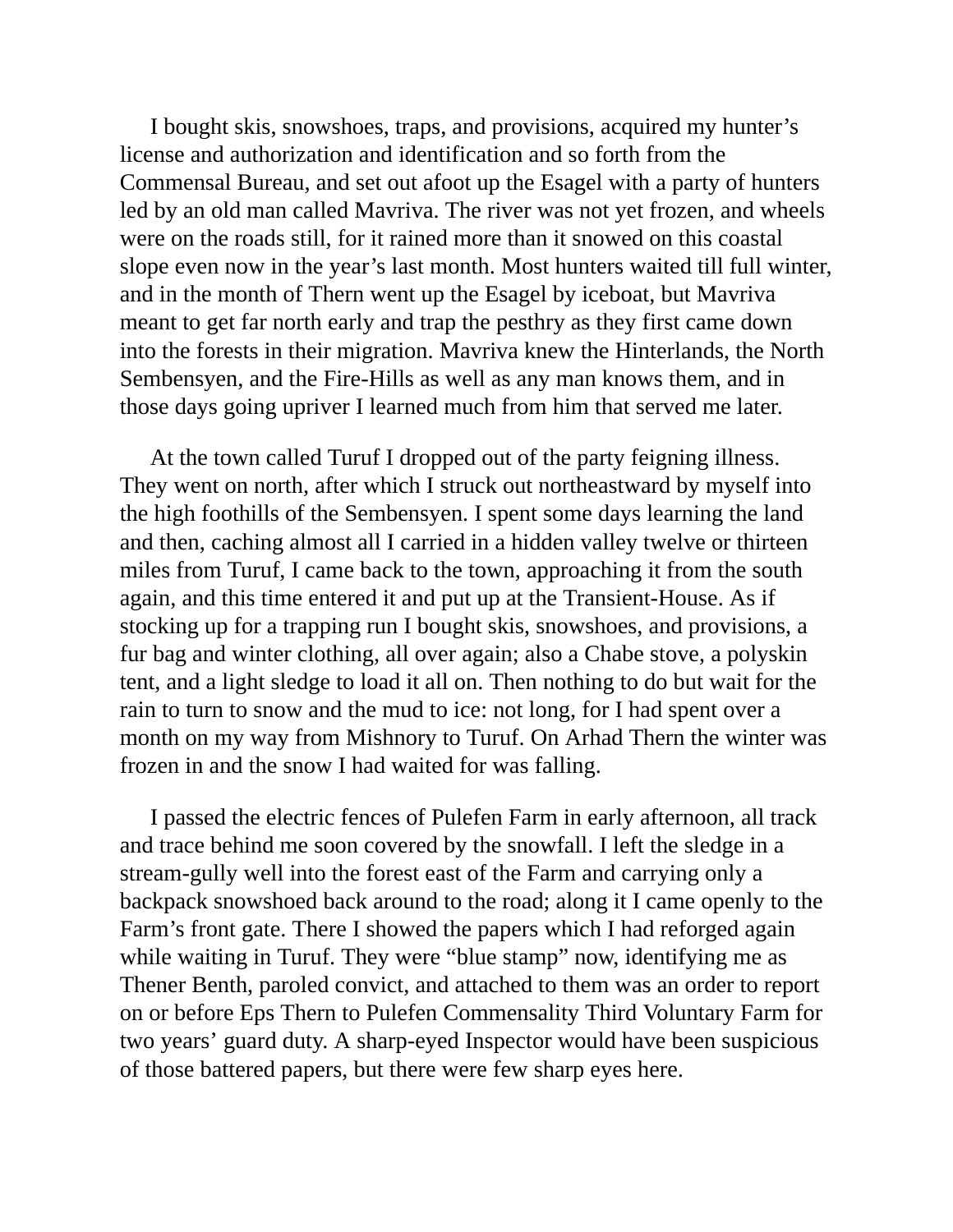Nothing easier than getting into prison. I was somewhat reassured as to the getting out.

The chief guard on duty berated me for arriving a day later than my orders specified, and sent me to the barracks. Dinner was over, and luckily it was too late to issue me regulation boots and uniform and confiscate my own good clothing. They gave me no gun, but I found one handy while I scrounged around the kitchen coaxing the cook for a bite to eat. The cook kept his gun hung on a nail behind the bake-ovens. I stole it. It had no lethal setting; perhaps none of the guards' guns did. They do not kill people on their Farms: they let hunger and winter and despair do their murders for them.

There were thirty or forty jailkeepers and a hundred and fifty or sixty prisoners, none of them very well off, most of them sound asleep though it was not much past Fourth Hour. I got a young guard to take me around and show me the prisoners asleep. I saw them in the staring light of the great room they slept in, and all but gave up my hope of acting that first night before I had drawn suspicion on myself. They were all hidden away on the longbeds in their bags like babies in wombs, invisible, indistinguishable. - All but one, there, too long to hide, a dark face like a skull, eyes shut and sunken, a mat of long, fibrous hair.

The luck that had turned in Ethwen now turned the world with it under my hand. I never had a gift but one, to know when the great wheel gives to a touch, to know and act. I had thought that foresight lost, last year in Erhenrang, and never to be regained. A great delight it was to feel that certainty again, to know that I could steer my fortune and the world's chance like a bobsled down the steep, dangerous hour.

Since I still went roaming and prying about, in my part as a restless curious dimwitted fellow, they wrote me onto the late watch-shift; by midnight all but I and one other late watcher within doors slept. I kept up my shiftless poking about the place, wandering up and down from time to time by the longbeds. I settled my plans, and began to ready my will and body to enter dothe, for my own strength would never suffice unaided by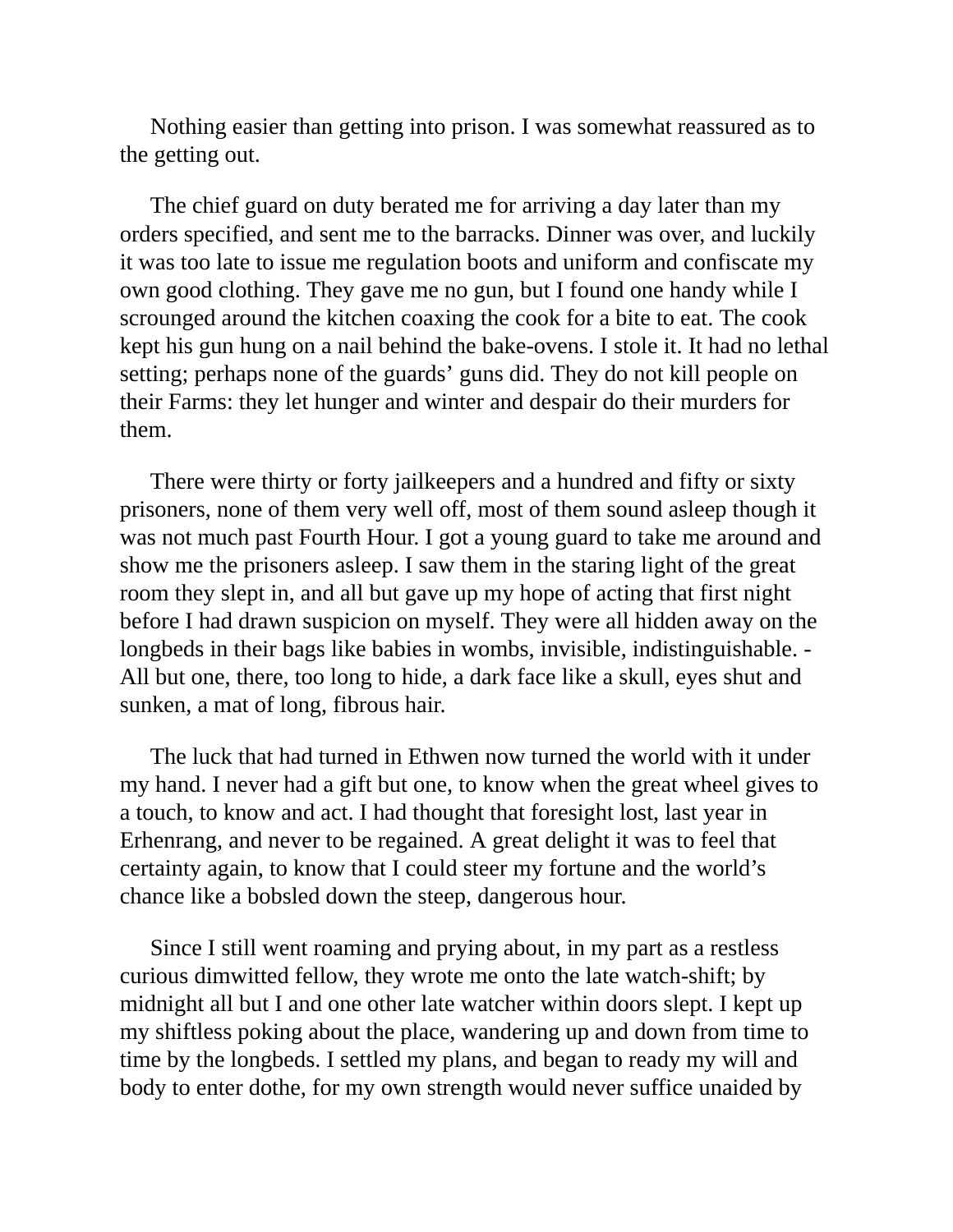the strength out of the Dark. A while before dawn I went into the sleepingroom once more and with the cook's gun gave Genly Ai a hundredthsecond of stun to the brain, then hoisted him up bag and all and carried him out over my shoulder to the guardroom. "What's doing?" says the other guard half asleep, "Let him be!"

## "He's dead."

"Another one dead? By Meshe's guts, and not hardly winter yet." He turned his head sideways to look into the Envoy's face as it hung down on my back. "That one, the Pervert, is it. By the Eye, I didn't believe all they say about Karhiders, till I took a look at him, the ugly freak he is. He spent all week on the longbed moaning and sighing, but I didn't think he'd die right off like that. Well, go dump him outside where he'll keep till daylight, don't stand there like a carry-loader with a sack of turds…"

I stopped by the Inspection Office on my way down the corridor, and I being the guard none stopped me from entering and looking till I found the wall-panel that contained the alarms and switches. None was labeled, but guards had scratched letters beside the switches to jog their memory when haste was needed; taking F.f. for "fences" I turned that switch to cut the current to the outermost defenses of the Farm, and then went on, pulling Ai along now by the shoulders. I came by the guard on duty in the watchroom by the door. I made a show of laboring to haul the dead load, for the dothestrength was full within me and I did not want it seen how easily, in fact, I could pull or carry the weight of a man heavier than myself. I said, "A dead prisoner, they said get him out of the sleeping-room. Where do I stow him?"

"I don't know. Get him outside. Under a roof, so he won't get snowburied and float up stinking next spring in the thaws. It's snowing *peditia."* He meant what we call *sove-snow,* a thick, wet fall, the best of news to me. "All right, all right," I said, and lugged my load outside and around the corner of the barracks, out of his sight. I got Ai up over my shoulders again, went northeast a few hundred yards, clambered up over the dead fence and slung my burden down, jumped down free, took up Ai once more and made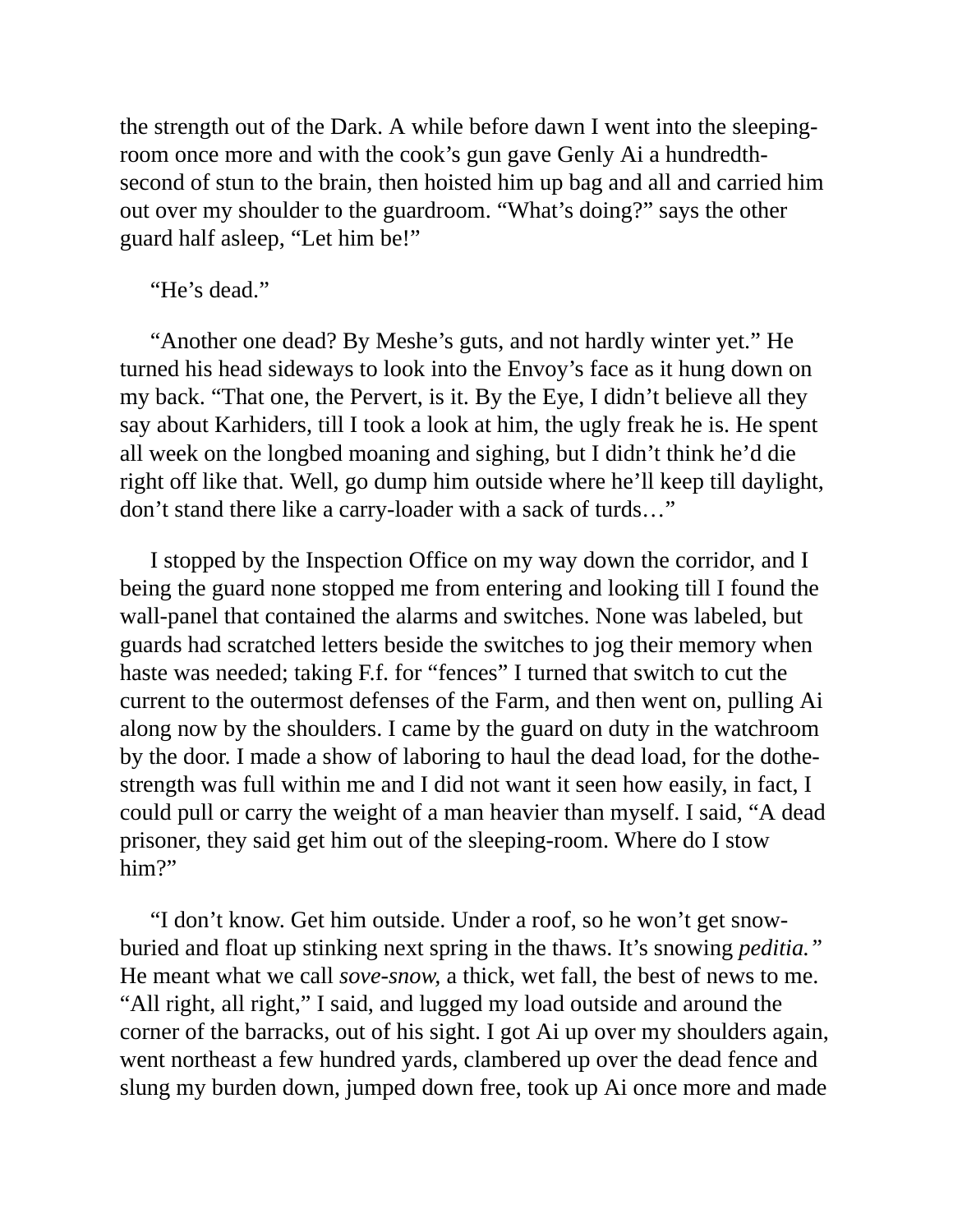off as fast as I could towards the river. I was not far from the fence when a whistle began to shriek and the floodlights went on. It snowed hard enough to hide me, but not hard enough to hide my tracks within minutes. Yet when I got down to the river they were not yet on my trail. I went north on clear ground under the trees, or through the water when there was no clear ground; the river, a hasty little tributary of the Esagel, was still unfrozen. Things were growing plain now in the dawn and I went fast. In full dothe I found the Envoy, though a long awkward load, no heavy one. Following the stream into the forest I came to the ravine where my sledge was, and onto the sledge I strapped the Envoy, loading my stuff around and over him till he was well hidden, and a weathersheet over all; then I changed clothes, and ate some food from my pack, for the great hunger one feels in longsustained dothe was already gnawing at me. Then I set off north on the main Forest Road. Before long a pair of skiers came up with me.

I was now dressed and equipped as a trapper, and told them that I was trying to catch up with Mavriva's outfit, which had gone north in the last days of Grende. They knew Mavriva, and accepted my story after a glance at my trapper's license. They were not expecting to find the escaped men heading north, for nothing lies north of Pulefen but the forest and the Ice; they were perhaps not very interested in finding the escaped men at all. Why should they be? They went on, and only an hour later passed me again on their way back to the Farm. One of them was the fellow I had stood late watch with. He had never seen my face, though he had had it before his eyes half the night.

When they were surely gone I turned off the road and all that day followed a long halfcircle back through the forest and the foothills east of the Farm, coming in at last from the east, from the wilderness, to the hidden dell above Turuf where I had cached all my spare equipment. It was hard sledging in that much-folded land, with more than my weight to pull, but the snow was thick and already growing firm, and I was in dothe. I had to maintain the condition, for once one lets the dothe-strength lapse one is good for nothing at all. I had never maintained dothe before for over an hour or so, but I knew that some of the Old Men can keep in the full strength for a day and a night or even longer, and my present need proved a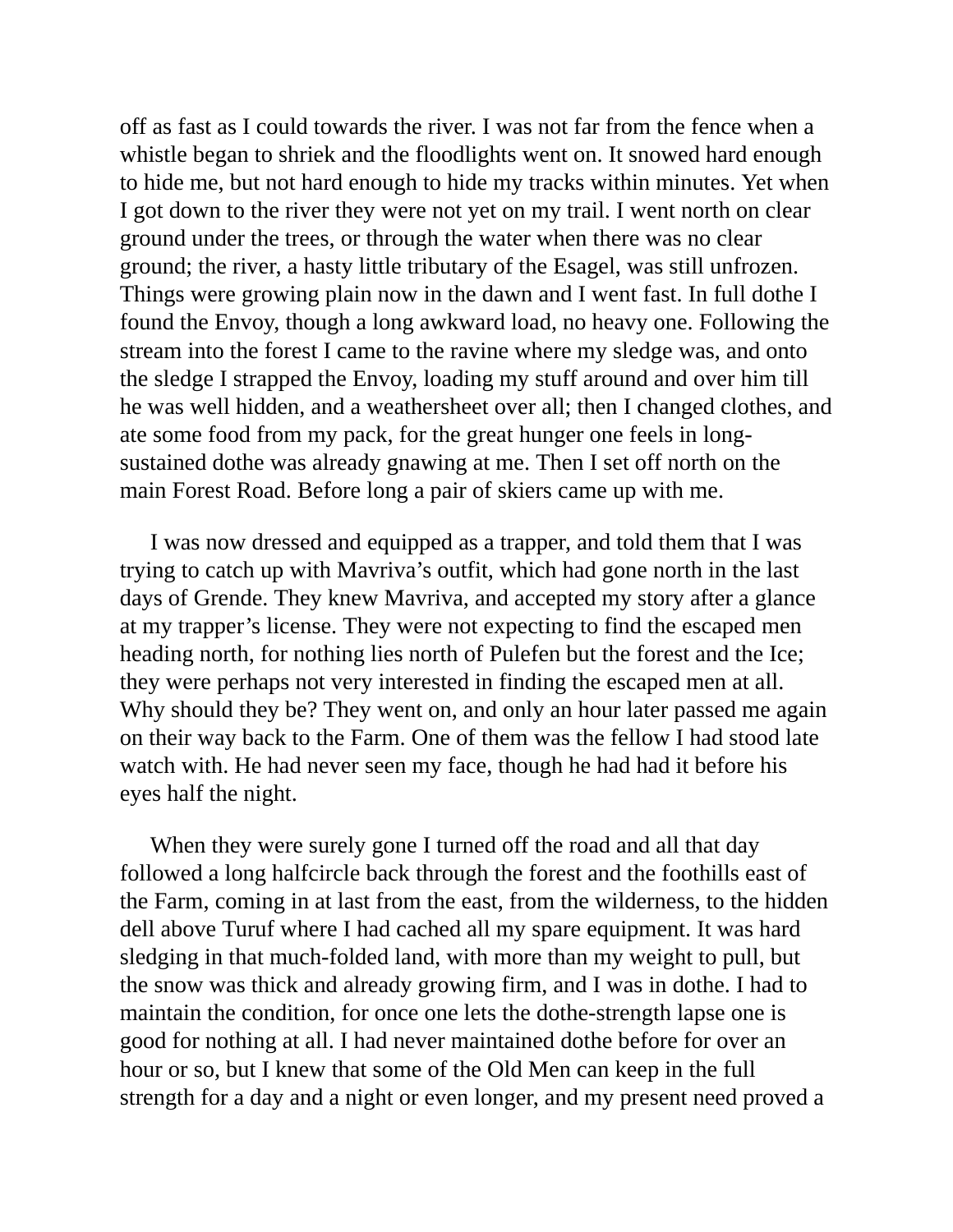good supplement to my training. In dothe one does not worry much, and what anxiety I had was for the Envoy, who should have waked long ago from the light dose of sonic I had given him. He never stirred, and I had no time to tend to him. Was his body so alien that what to us is mere paralysis was death to him? When the wheel turns under your hand, you must watch your words: and I had twice called him dead, and carried him as the dead are carried. The thought would come that this was then a dead man that I hauled across the hills, and that my luck and his life had gone to waste after all. At that I would sweat and swear, and the dothe-strength would seem to run out of me like water out of a broken jar. But I went on, and the strength did not fail me till I had reached the cache in the foothills, and set up the tent, and done what I could for Ai. I opened a box of hyperfood cubes, most of which I devoured, but some of which I got into him as a broth, for he looked near to starving. There were ulcers on his arms<sup> $\diamondsuit$ </sup> and breast, kept raw by the filthy sleeping-bag he lay in. When these sores were cleaned and he lay warm in the fur bag, as well hidden as winter and wilderness could hide him, there was no more I could do. Night had fallen and the greater darkness, the payment for the voluntary summoning of the body's full strength, was coming hard upon me; to darkness I must entrust myself, and him. We slept. Snow fell. All the night and day and night of my *thangen*sleep it must have snowed, no blizzard, but the first great snowfall of winter. When at last I roused and pulled myself up to look out, the tent was half buried. Sunlight and blue shadows lay vivid on the snow. Far and high in the east one drift of gray dimmed the sky's brightness: the smoke of Udenushreke, nearest to us of the Fire-Hills. Around the little peak of the tent lay the snow, mounds, hillocks, swells, slopes, all white, untrodden.

Being still in the recovery-period I was very weak and sleepy, but whenever I could rouse myself I gave Ai broth, a little at a time; and in the evening of that day he came to life, if not to his wits. He sat up crying out as if in great terror. When I knelt by him he struggled to get away from me, and the effort being too much for him, fainted. That night he talked much, in no tongue I knew. It was strange, in that dark stillness of the wilds, to hear him mutter words of a language he had learned on another world than this. The next day was hard, for whenever I tried to look after him he took me, I think, for one of the guards at the Farm, and was in terror that I would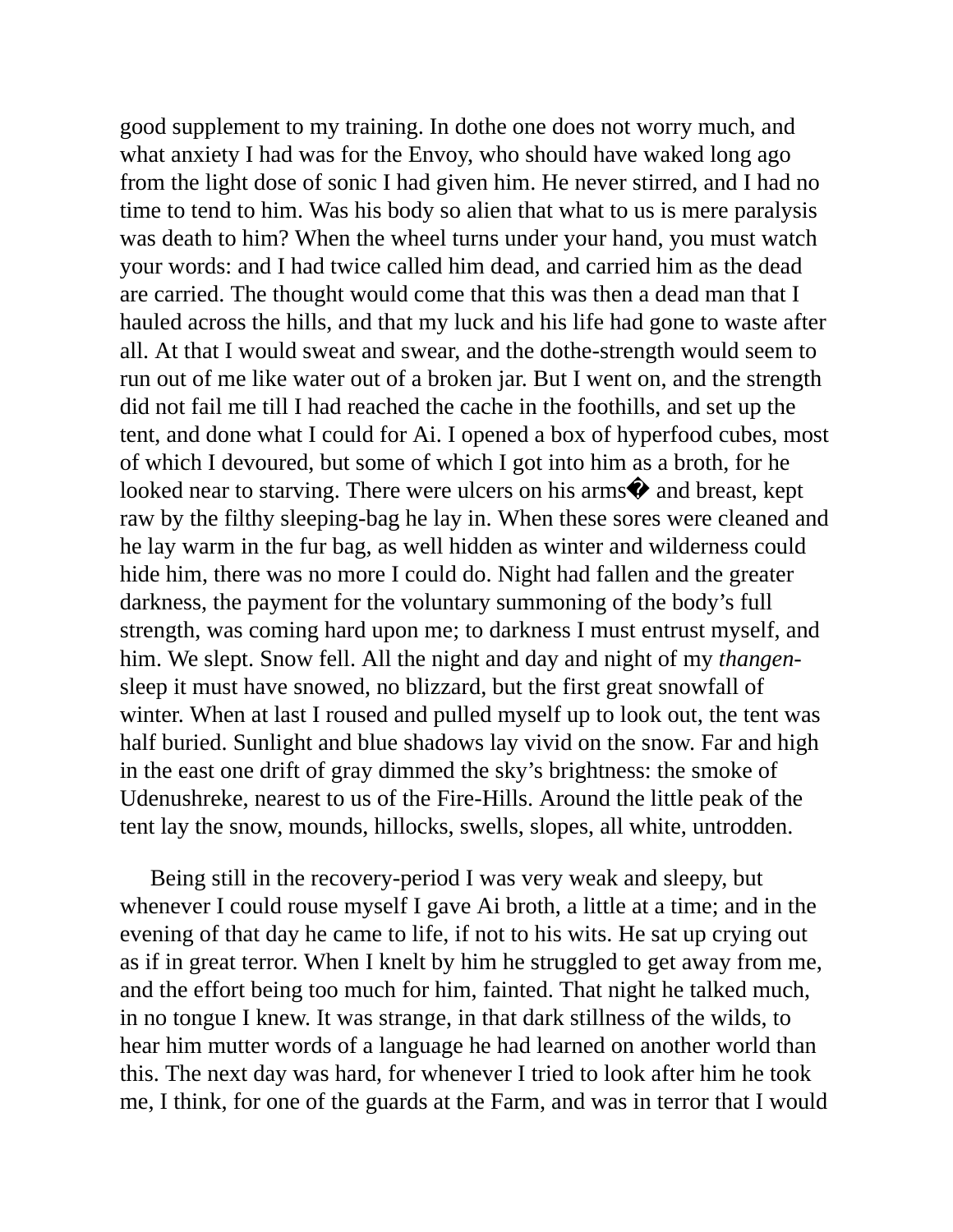give him some drug. He would break out into Orgota and Karhidish all babbled pitifully together, begging me "not to," and he fought me with a panic strength. This happened again and again, and as I was still in thangen and weak of limb and will, it seemed I could not care for him at all. That day I thought that they had not only drugged but mindchanged him, leaving him insane or imbecile. Then I wished that he had died on the sledge in the thore-forest, or that I had never had any luck at all, but had been arrested as I left Mishnory and sent to some Farm to work out my own damnation.

I woke from sleep and he was watching me.

"Estraven?" he said in a weak amazed whisper.

Then my heart lifted up. I could reassure him, and see to his needs; and that night we both slept well.

The next day he was much improved, and sat up to eat. The sores on his body were healing. I asked him what they were.

"I don't know. I think the drugs caused them; they kept giving me injections…"

"To prevent kemmer?" That was one report I had heard from men escaped or released from Voluntary Farms.

"Yes. And others, I don't know what they were, veridicals of some kind. They made me ill, and they kept giving them to me. What were they trying to find out, what could I tell them?"

"They may have not so much been questioning as domesticating you."

"Domesticating?"

"Rendering you docile by a forced addiction to one of the orgrevy derivatives. That practice is not unknown in Karhide. Or they may have been carrying out an experiment on you and the others. I have been told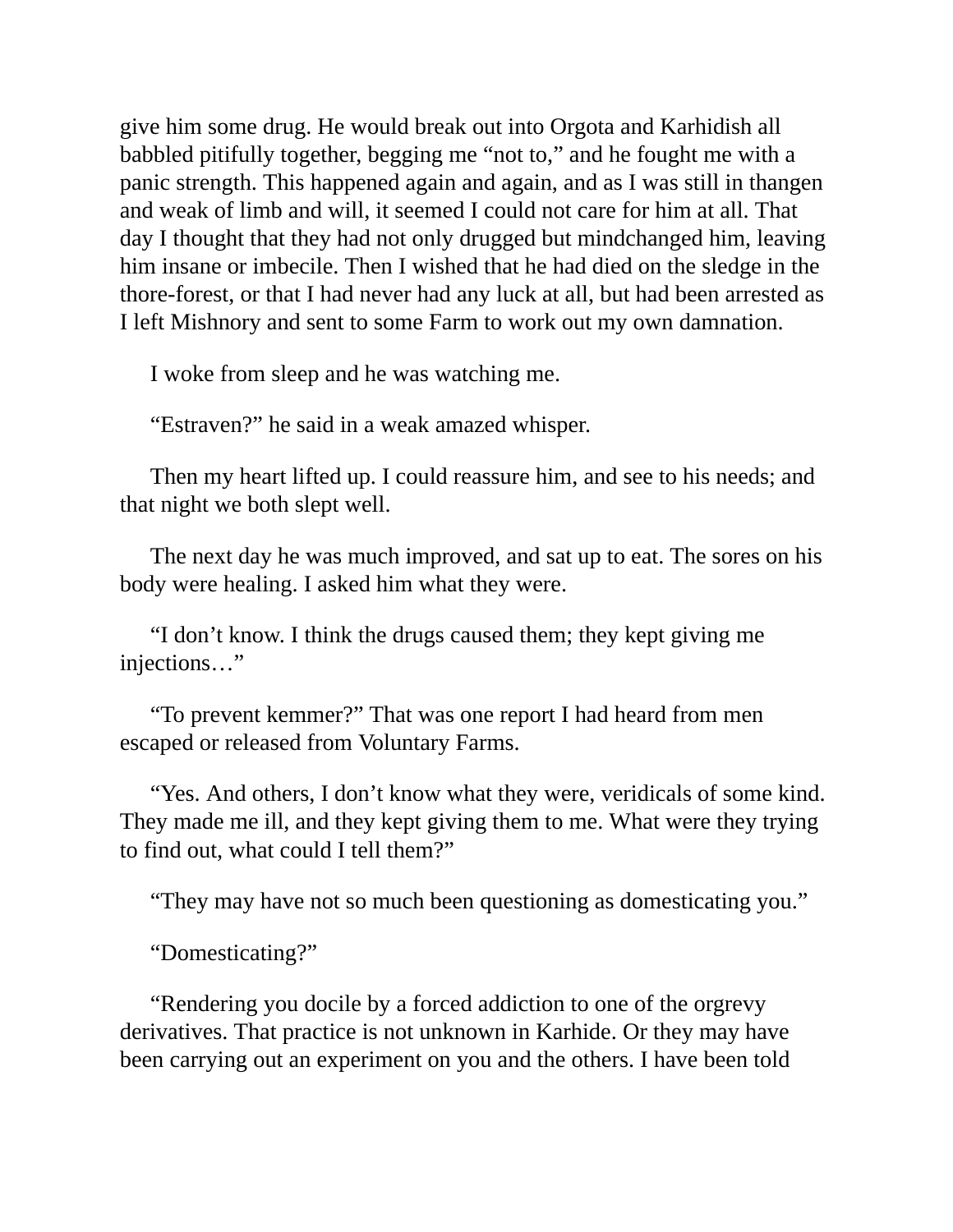they test mindchanging drugs and techniques on prisoners in the Farms. I doubted that, when I heard it; not now."

"You have these Farms in Karhide?"

"In Karhide?" I said. "No."

He rubbed his forehead fretfully. "They'd say in Mishnory that there are no such places in Orgoreyn, I suppose."

"On the contrary. They'd boast of them, and show you tapes and pictures of the Voluntary Farms, where deviates are rehabilitated and vestigial tribal groups are given refuge. They might show you around the First District Voluntary Farm just outside Mishnory, a fine showplace from all accounts. If you believe that we have Farms in Karhide, Mr. Ai, you overestimate us seriously. We are not a sophisticated people."

He lay a long time staring at the glowing Chabe stove, which I had turned up till it gave out suffocating heat. Then he looked at me.

"You told me this morning, I know, but my mind wasn't clear, I think. Where are we, how did we get here?" I told him again.

"You simply… walked out with me?"

"Mr. Ai, any one of you prisoners, or all of you together, could have walked out of that place, any night. If you weren't starved, exhausted, demoralized, and drugged; and if you had winter clothing; and if you had somewhere to go… There's the catch. Where would you go? To a town? No papers; you're done for. Into the wilderness? No shelter; you're done for. In summer, I expect they bring more guards into Pulefen Farm. In winter, they use winter itself to guard it."

He was scarcely listening. "You couldn't carry me a hundred feet, Estraven. Let alone run, carrying, me, a couple of miles cross-country in the dark—"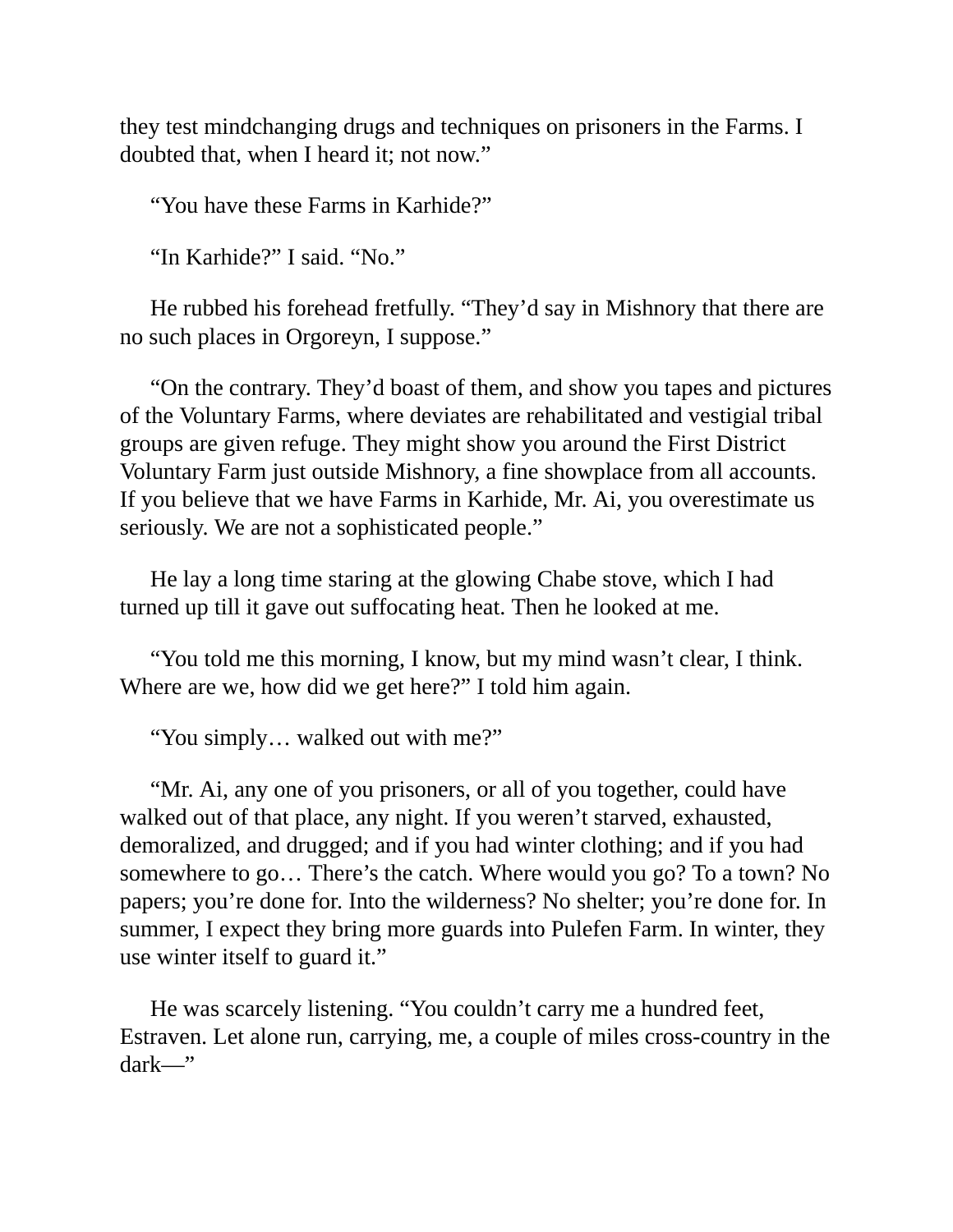"I was in dothe."

He hesitated. "Voluntarily induced?"

"Yes."

"You are… one of the Handdarata?"

"I was brought up in the Handdara, and indwelt two years at Rotherer Fastness. In Kerm Land most people of the Inner Hearths are Handdarata."

"I thought that after the dothe period, the extreme drain on one's energy necessitated a sort of collapse—"

"Yes; thangen, it's called, the dark sleep. It lasts much longer than the dothe period, and once you enter the recovery period it's very dangerous to try to resist it. I slept straight through two nights. I'm still in thangen now; I couldn't walk over the hill. And hunger's part of it, I've eaten up most of the rations I'd planned to last me the week."

"All right," he said with peevish haste. "I see, I believe you—what can I do but believe you. Here I am, here you are… But I don't understand. I don't understand what you did all this for."

At that my temper broke, and I must stare at the ice-knife which lay close by my hand, not looking at him and not replying until I had controlled my anger. Fortunately there was not yet much heat or quickness in my heart, and I said to myself that he was an ignorant man, a foreigner, ill-used and frightened. So I arrived at justice, and said finally, "I feel that it is in part my fault that you came to Orgoreyn and so to Pulefen Farm. I am trying to amend my fault."

"You had nothing to do with my coming to Orgoreyn."

"Mr. Ai, we've seen the same events with different eyes; I wrongly thought they'd seem the same to us. Let me go back to last spring. I began to encourage King Argaven to wait, to make no decision concerning you or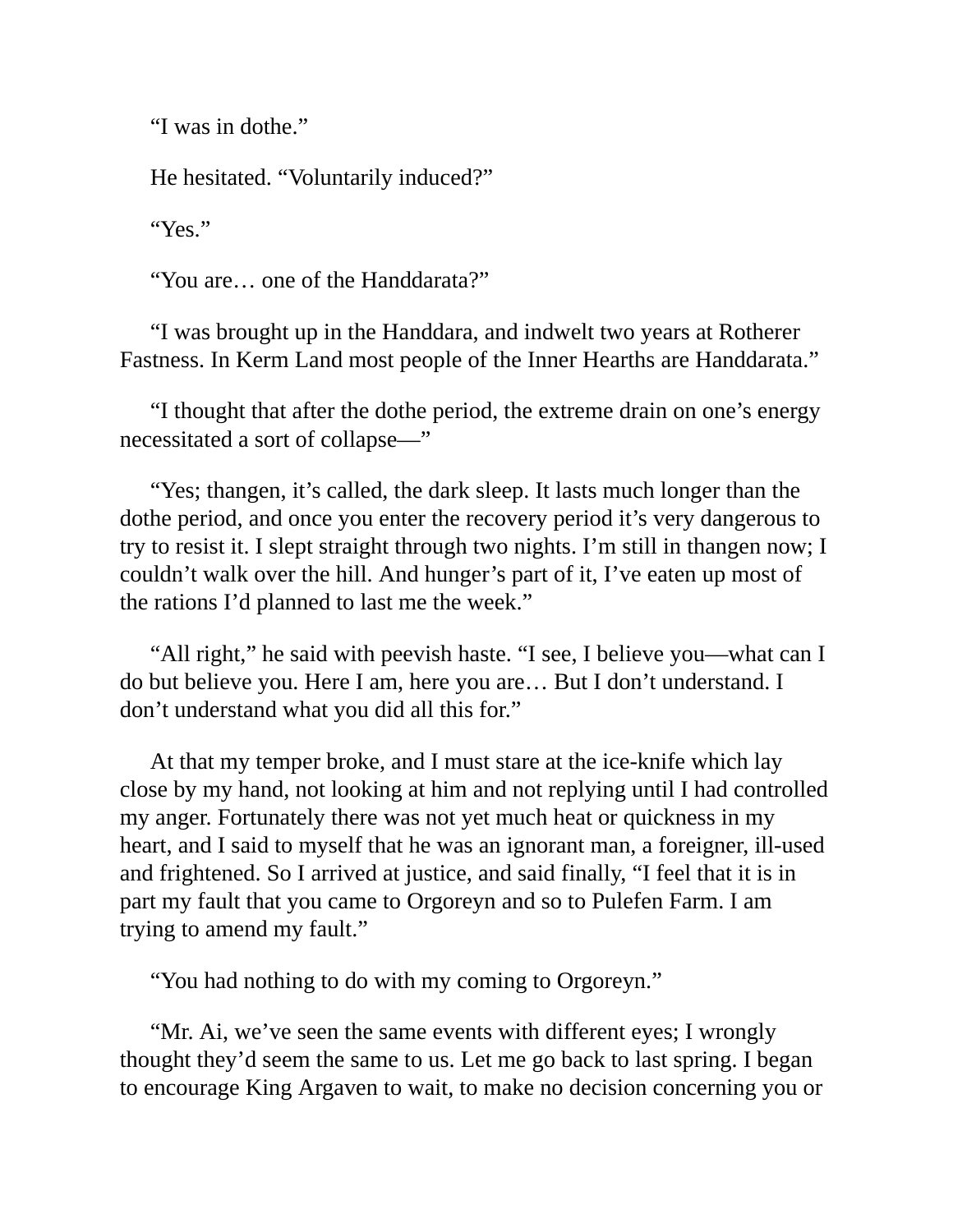your mission, about a halfmonth before the day of the Ceremony of the Keystone. The audience was already planned, and it seemed best to go through with it, though without looking for any results from it. All this I thought you understood, and in that I erred. I took too much for granted; I didn't wish to offend you, to advise you; I thought you understood the danger of Pemmer Harge rem ir Tibe's sudden ascendancy in the kyorremy. If Tibe had known any good reason to fear you, he would have accused you of serving a faction, and Argaven, who is very easily moved by fear, would likely have had you murdered. I wanted you down, and safe, while Tibe was up and powerful. As it chanced, I went down with you. I was bound to fall, though I didn't know it would be that very night we talked together; but no one is Argaven's prime minister for long. After I received the Order of Exile I could not communicate with you lest I contaminate you with my disgrace, and so increase your peril. I came here to Orgoreyn. I tried to suggest to you that you should also come to Orgoreyn. I urged the men I distrusted least among the Thirty-Three Commensals to grant you entry; you would not have got it without their favor. They saw, and I encouraged them to see, in you a way towards power, a way out of the increasing rivalry with Karhide and back towards the restoration of open trade, a chance perhaps to break the grip of the Sarf. But they are over-cautious men, afraid to act. Instead of proclaiming you, they hid you, and so lost their chance, and sold you to the Sarf to save their own pelts. I counted too much on them, and therefore the fault is mine."

"But for what purpose—all this intriguing, this hiding and powerseeking and plotting—what was it all for, Estraven? What were you after?"

"I was after what you're after: the alliance of my world with your worlds. What did you think?"

We were staring at each other across the glowing stove like a pair of wooden dolls.

"You mean, even if it was Orgoreyn that made the alliance—?"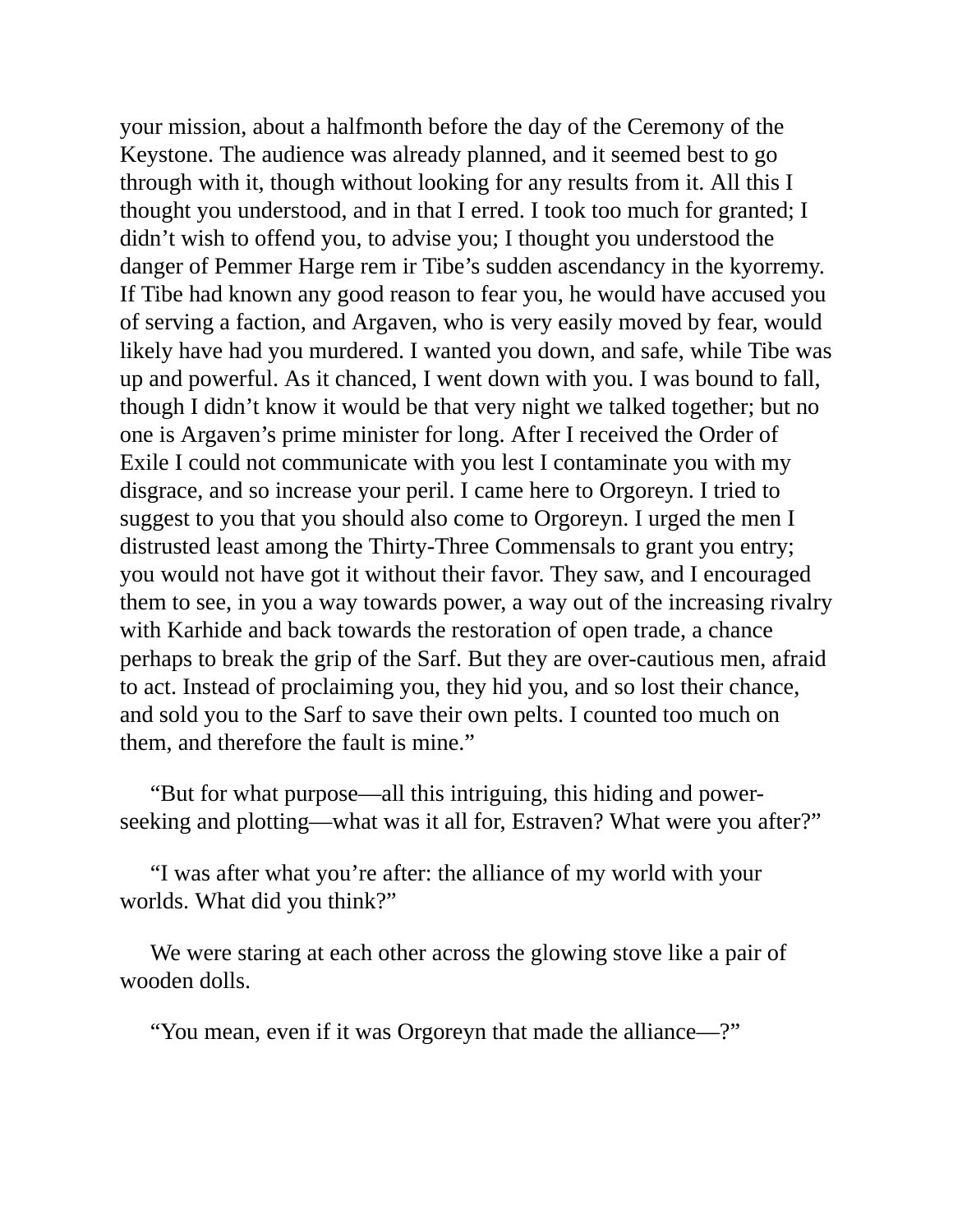"Even if it was Orgoreyn. Karhide would soon have followed. Do you think I would play shifgrethor when so much is at stake for all of us, all my fellow men? What does it matter which country wakens first, so long as we waken?"

"How the devil can I believe anything you say!" he burst out. Bodily weakness made his indignation sound aggrieved and whining. "If all this is true, you might have explained some of it earlier, last spring, and spared us both a trip to Pulefen. Your efforts on my behalf—"

"Have failed. And have put you in pain, and shame, and danger. I know it. But if I had tried to fight Tibe for your sake, you would not be here now, you'd be in a grave in Erhenrang. And there are now a few people in Karhide, and a few in Orgoreyn, who believe your story, because they listened to me. They may yet serve you. My greatest error was, as you say, in not making myself clear to you. I am not used to doing so. I am not used to giving, or accepting, either advice or blame."

"I don't mean to be unjust, Estraven—"

"Yet you are. It is strange. I am the only man in all Gethen that has trusted you entirely, and I am the only man in Gethen that you have refused to trust."

He put his head in his hands. He said at last, "I'm sorry, Estraven." It was both apology and admission.

"The fact is," I said, "that you're unable, or unwilling, to believe in the fact that I believe in you." I stood up, for my legs were cramped, and found I was trembling with anger and weariness. "Teach me your mindspeech," I said, trying to speak easily and with no rancor, "your language that has no lies in it. Teach me that, and then ask me why I did what I've done."

"I should like to do that, Estraven."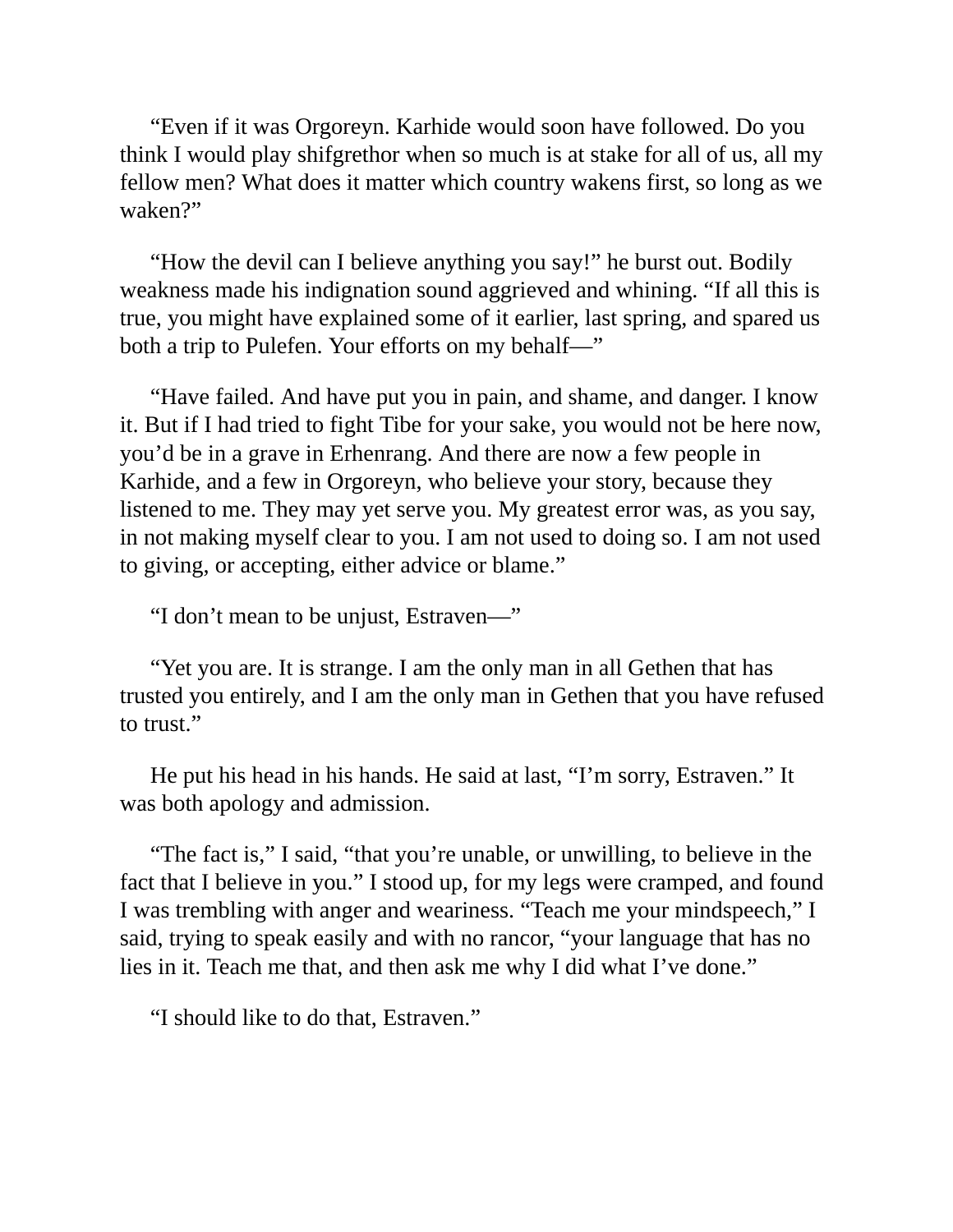## 15. To the Ice

I WOKE. Until now it had been strange, unbelievable, to wake up inside a dim cone of warmth, and to hear my reason tell me that it was a tent, that I lay in it, alive, that I was not still in Pulefen Farm. This time there was no strangeness in my waking, but a grateful sense of peace. Sitting up I yawned and tried to comb back my matted hair with my fingers. I looked at Estraven, stretched out sound asleep on his sleeping-bag a couple of feet from me. He wore nothing but his breeches; he was hot. The dark secret face was laid bare to the light, to my gaze. Estraven asleep looked a little stupid, like everyone asleep: a round, strong face, relaxed and remote, small drops of sweat on the upper lip and over the heavy eyebrows. I remembered how he had stood sweating on the parade-stand in Erhenrang in panoply of rank and sunlight. I saw him now defenseless and half-naked in a colder light, and for the first time saw him as he was.

He woke late, and was slow in waking. At last he staggered up yawning, pulled on his shirt, stuck his head out to judge the weather, and then asked me if I wanted a cup of orsh. When he found that I had crawled about and brewed up a pot of the stuff with the water he had left in a pan as ice on the stove last night, he accepted a cup, thanked me stiffly, and sat down to drink it.

"Where do we go from here, Estraven?"

"It depends on where you want to go, Mr. Ai. And on what kind of travel you can manage."

"What's the quickest way out of Orgoreyn?"

"West. To the coast. Thirty miles or so."

"What then?"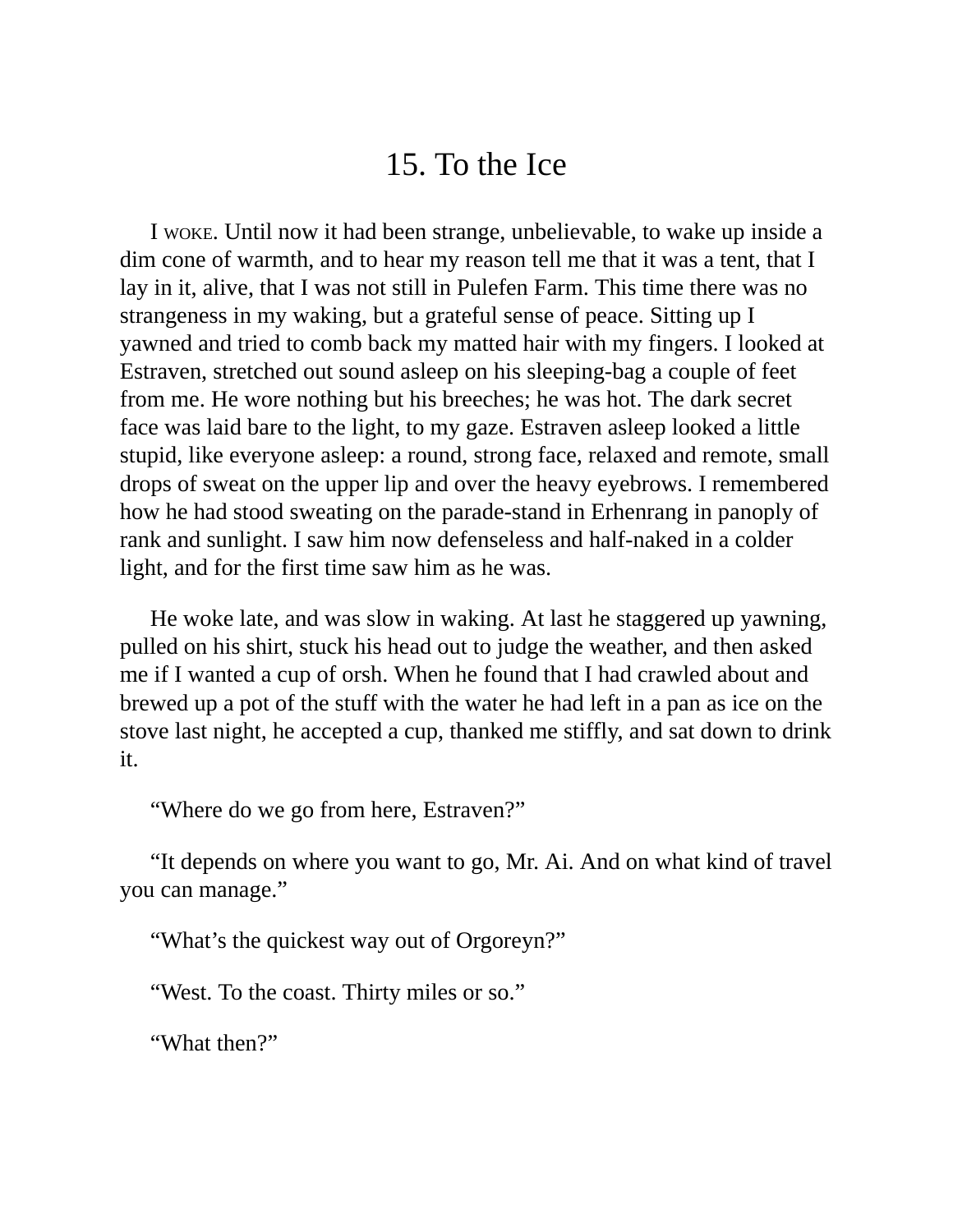"The harbors will be freezing or already frozen, here. In any case no ships go out far in winter. It would be a matter of waiting in hiding somewhere until next spring, when the great traders go out to Sith and Perunter. None will be going to Karhide, if the trade-embargoes continue. We might work our passage on a trader. I am out of money, unfortunately."

"Is there any alternative?"

"Karhide. Overland."

"How far is it—a thousand miles?"

"Yes, by road. But we couldn't go on the roads. We wouldn't get past the first Inspector. Our only way would be north through the mountains, east across the Gobrin, and down to the border at Guthen Bay."

"Across the Gobrin—the ice-sheet, you mean?"

He nodded.

"It's not possible in winter, is it?"

"I think so; with luck, as in all winter journeys. In one respect a Glacier crossing is better in winter. The good weather, you know, tends to stay over the great glaciers, where the ice reflects the heat of the sun; the storms are pushed out to the periphery. Therefore the legends about the Place inside the Blizzard. That might be in our favor. Little else."

"Then you seriously think—"

"There would have been no point taking you from Pulefen Farm if I did not."

He was still stiff, sore, grim. Last night's conversation had shaken us both.

"And I take it that you consider the Ice-crossing a better risk than waiting about till spring for a sea-crossing?"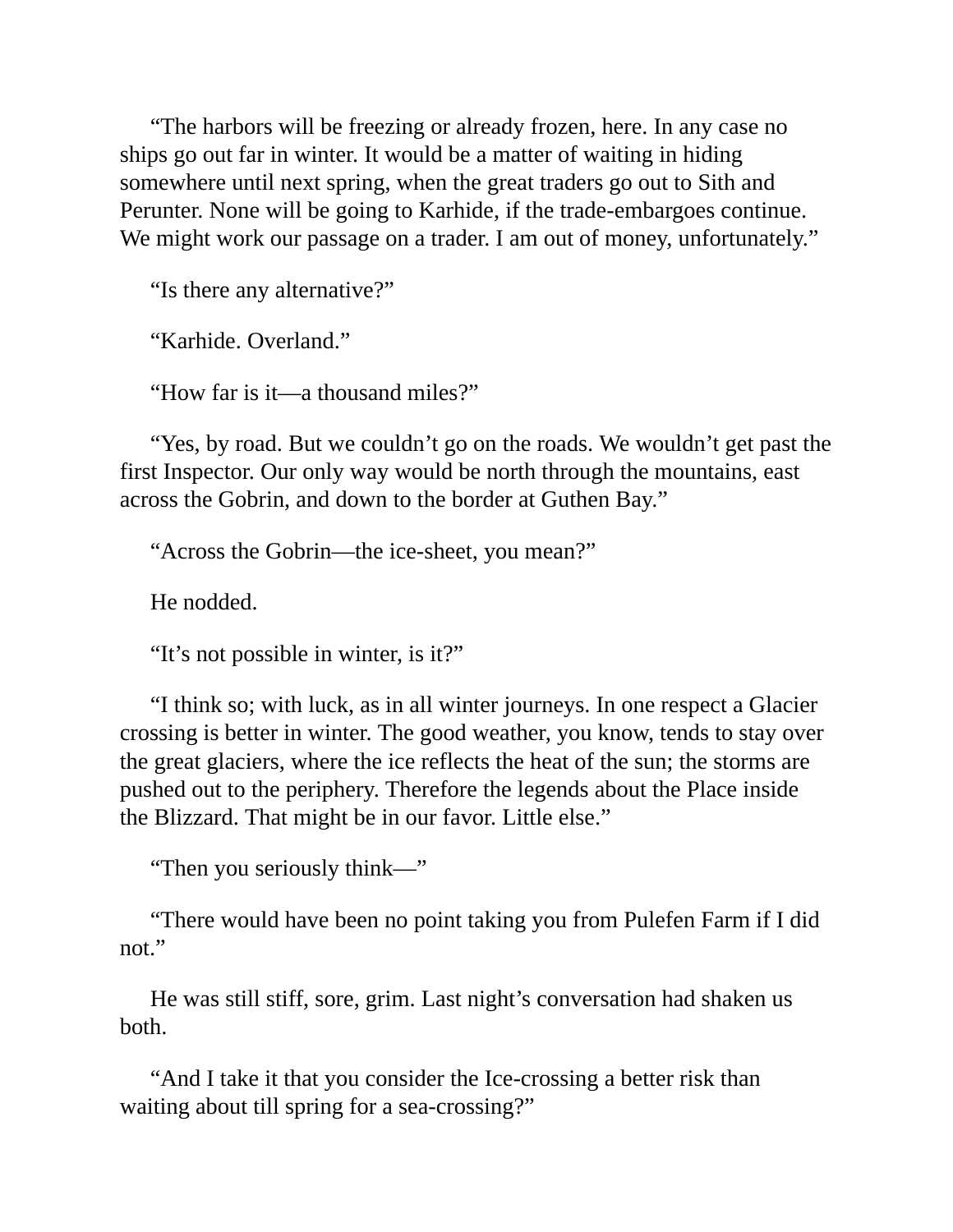He nodded. "Solitude," he explained, laconic.

I thought it over for a while. "I hope you've taken my inadequacies into account. I'm not as coldproof as you, nowhere near it. I'm no expert on skis. I'm not in good shape—though much improved from a few days ago."

Again he nodded. "I think we might make it," he said, with that complete simplicity I had so long taken for irony.

"All right."

He glanced at me, and drank down his cup of tea. Tea it might as well be called; brewed from roasted perm-grain, orsh is a brown, sweetsour drink, strong in vitamins A and C, sugar, and a pleasant stimulant related to lobeline. Where there is no beer on Winter there is orsh; where there is neither beer nor orsh, there are no people.

"It will be hard," he said, setting down his cup. "Very hard. Without luck, we will not make it."

"I'd rather die up on the Ice than in that cesspool you got me out of."

He cut off a chunk of dried breadapple, offered me a slice, and sat meditatively chewing. "We'll need more food," he said.

"What happens if we do make it to Karhide—to you, I mean? You're still proscribed."

He turned his dark, otter's glance on me. "Yes. I suppose I'd stay on this side."

"And when they found you'd helped their prisoner escape—?"

"They needn't find it." He smiled, bleak, and said, "First we have to cross the Ice."

I broke out, "Listen, Estraven, will you forgive what I said yesterday—"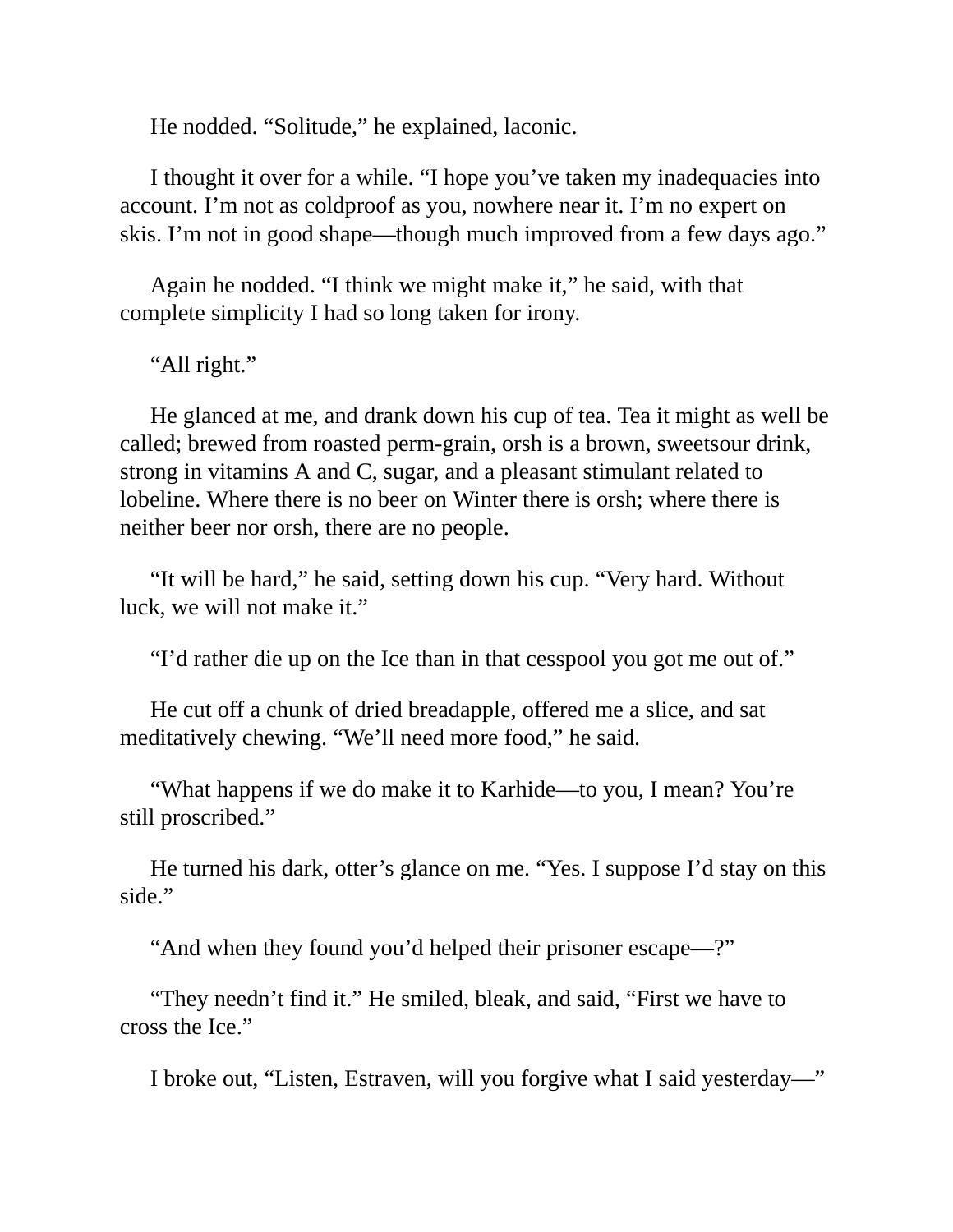*"Nusuth."* He stood up, still chewing, put on his hieb, coat, and boots, and slipped otterlike out the self-sealing valved door. From outside he stuck his head back in: "I may be late, or gone overnight. Can you manage here?"

"Yes."

"All right." With that he was off. I never knew a person who reacted so wholly and rapidly to a changed situation as Estraven. I was recovering, and willing to go; he was out of thangen; the instant that was all clear, he was off. He was never rash or hurried, but he was always ready. It was the secret, no doubt, of the extraordinary political career he threw away for my sake; it was also the explanation of his belief in me and devotion to my mission. When I came, he was ready. Nobody else on Winter was.

Yet he considered himself a slow man, poor in emergencies.

Once he told me that, being so slow-thinking, he had to guide his acts by a general intuition of which way his "luck" was running, and that this intuition rarely failed him. He said it seriously; it may have been true. The Foretellers of the Fastnesses are not the only people on Winter who can see ahead. They have tamed and trained the hunch, but not increased its certainty. In this matter the Yomeshta also have a point: the gift is perhaps not strictly or simply one of foretelling, but is rather the power of seeing (if only for a flash) *everything at once*: seeing whole.

I kept the little heater-stove at its hottest setting while Estraven was gone, and so got warm clear through for the first time in—how long? I thought it must be Thern by now, the first month of winter and of a new Year One, but I had lost count in Pulefen.

The stove was one of those excellent and economical devices perfected by the Gethenians in their millennial effort to outwit cold. Only the use of a fusion-pack as power source could improve it. Its bionic-powered battery was good for fourteen months' continuous use, its heat output was intense, it was stove, heater, and lantern all in one, and it weighed about four pounds. We would never have got fifty miles without it. It must have cost a good deal of Estraven's money, that money I had loftily handed over to him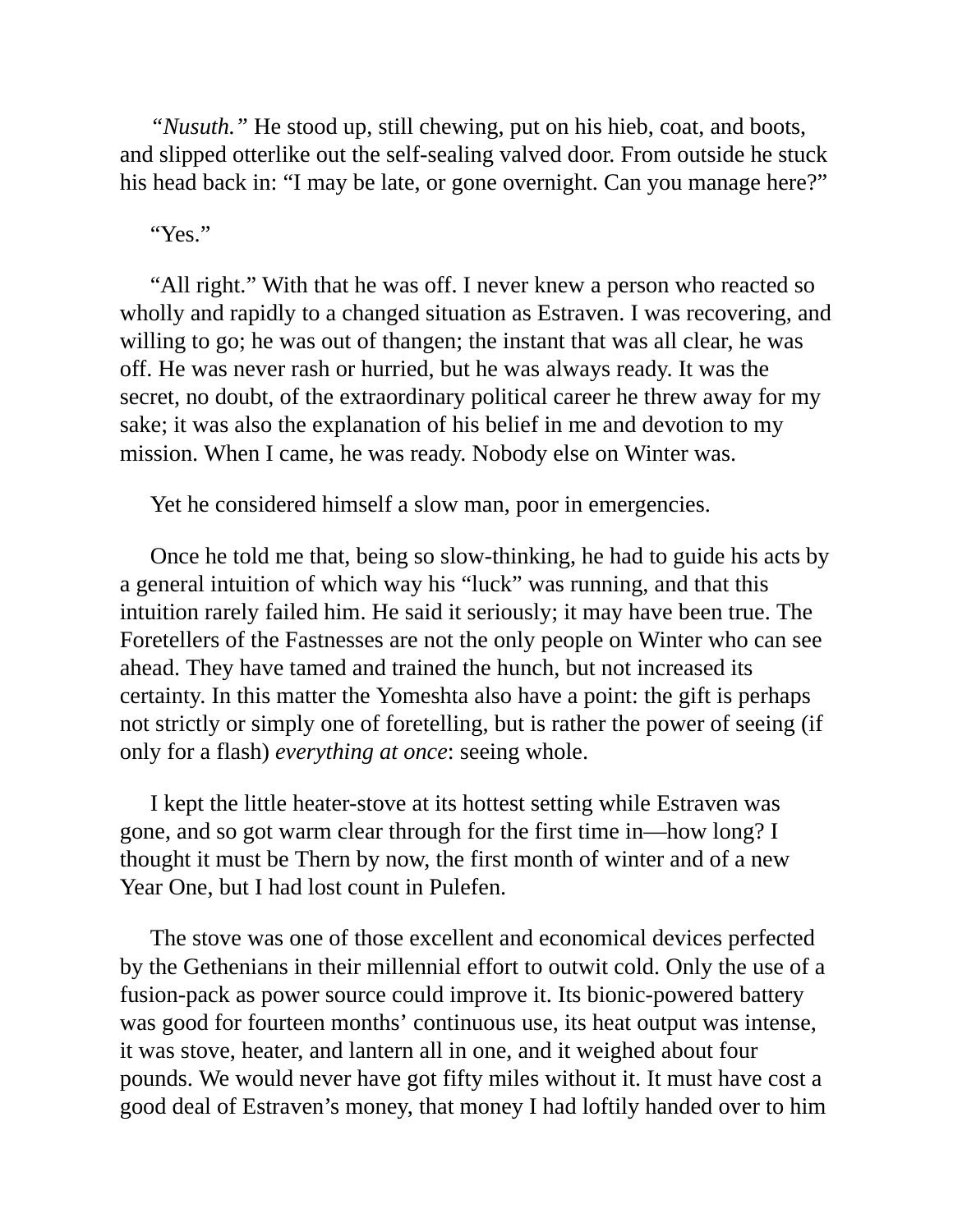in Mishnory. The tent, which was made of plastics developed for weatherresistance and designed to cope with at least some of the inside watercondensation that is the plague of tents in cold weather; the pesthry-fur sleeping-bags; the clothes, skis, sledge, food-supplies, everything was of the finest make and kind, lightweight, durable, expensive. If he had gone to get more food, what was he going to get it with?

He did not return till nightfall next day. I had gone out several times on snowshoes, gathering strength and getting practice by waddling around the slopes of the snowy vale that hid our tent. I was competent on skis, but not much good on snowshoes. I dared not go far over the hilltops, lest I lose my backtrack; it was wild country, steep, full of creeks and ravines, rising fast to the cloud-haunted mountains eastward. I had time to wonder what I would do in this forsaken place if Estraven did not come back.

He came swooping over the dusky hill—he was a magnificent skier and stopped beside me, dirty and tired and heavy-laden. He had on his back a huge sooty sack stuffed full of bundles: Father Christmas, who pops down the chimneys of old Earth. The bundles contained kadik-germ, dried breadapple, tea, and slabs of the hard, red, earthy-tasting sugar that Gethenians refine from one of their tubers.

"How did you get all this?"

"Stole it," said the one-time Prime Minister of Karhide, holding his hands over the stove, which he had not yet turned down; he, even he, was cold. "In Turuf. Close thing." That was all I ever learned. He was not proud of his exploit, and not able to laugh at it. Stealing is a vile crime on Winter; indeed the only man more despised than the thief is the suicide.

"We'll use up this stuff first," he said, as I set a pan of snow on the stove to melt. "It's heavy." Most of the food he had laid in previously was 'hyperfood' rations, a fortified, dehydrated, compressed, cubed mixture of high-energy foods—the Orgota name for it is gichy-michy, and that's what we called it, though of course we spoke Karhidish together. We had enough of it to last us sixty days at the minimal standard ration: a pound a day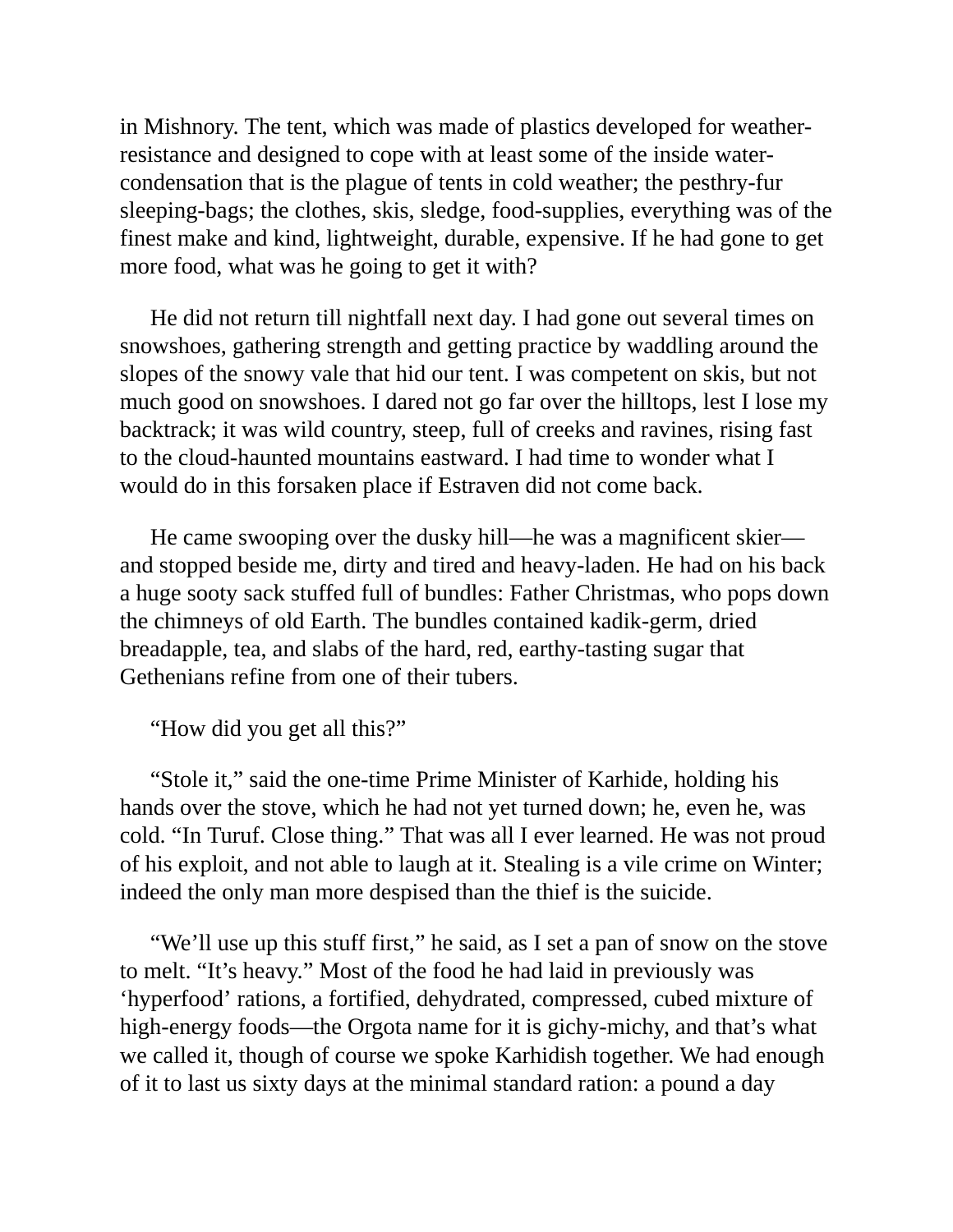apiece. After he had washed up and eaten, Estraven sat a long time by the stove that night figuring out precisely what we had and how and when we must use it. We had no scales, and he had to estimate, using a pound box of gichy-michy as standard. He knew, as do many Gethenians, the caloric and nutritive value of each food; he knew his own requirements under various conditions, and how to estimate mine pretty closely. Such knowledge has high survival-value, on Winter.

When at last he had got our rations planned out, he rolled over onto his bag and went to sleep. During the night I heard him talking numbers out of his dreams: weights, days, distances…

We had, very roughly, eight hundred miles to go. The first hundred would be north or northeast, going through the forest and across the northernmost spurs of the Sembensyen range to the great glacier, the icesheet that covers the double-lobed Great Continent everywhere north of the 45th parallel, and in places dips down almost to the 35th. One of these southward extensions is in the region of the Fire-Hills, the last peaks of the Sembensyens, and that region was our first goal. There among the mountains, Estraven reasoned, we should be able to get onto the surface of the ice-sheet, either descending onto it from a mountain-slope or climbing up to it on the slope of one of its effluent glaciers. Thereafter we would travel on the Ice itself, eastward, for some six hundred miles. Where its edge trends north again near the Bay of Guthen we would come down off it and cut southeast a last fifty or a hundred miles across the Shenshey Bogs, which by then should be ten or twenty feet deep in snow, to the Karhidish border.

This route kept us clear from start to finish of inhabited, or inhabitable, country. We would not be meeting any Inspectors. This was indubitably of the first importance. I had no papers, and Estraven said that his wouldn't hold up under any further forgeries. In any case, though I could pass for a Gethenian when no one expected anything else, I was not disguisable to an eye looking for me. In this respect, then, the way Estraven proposed for us was highly practical.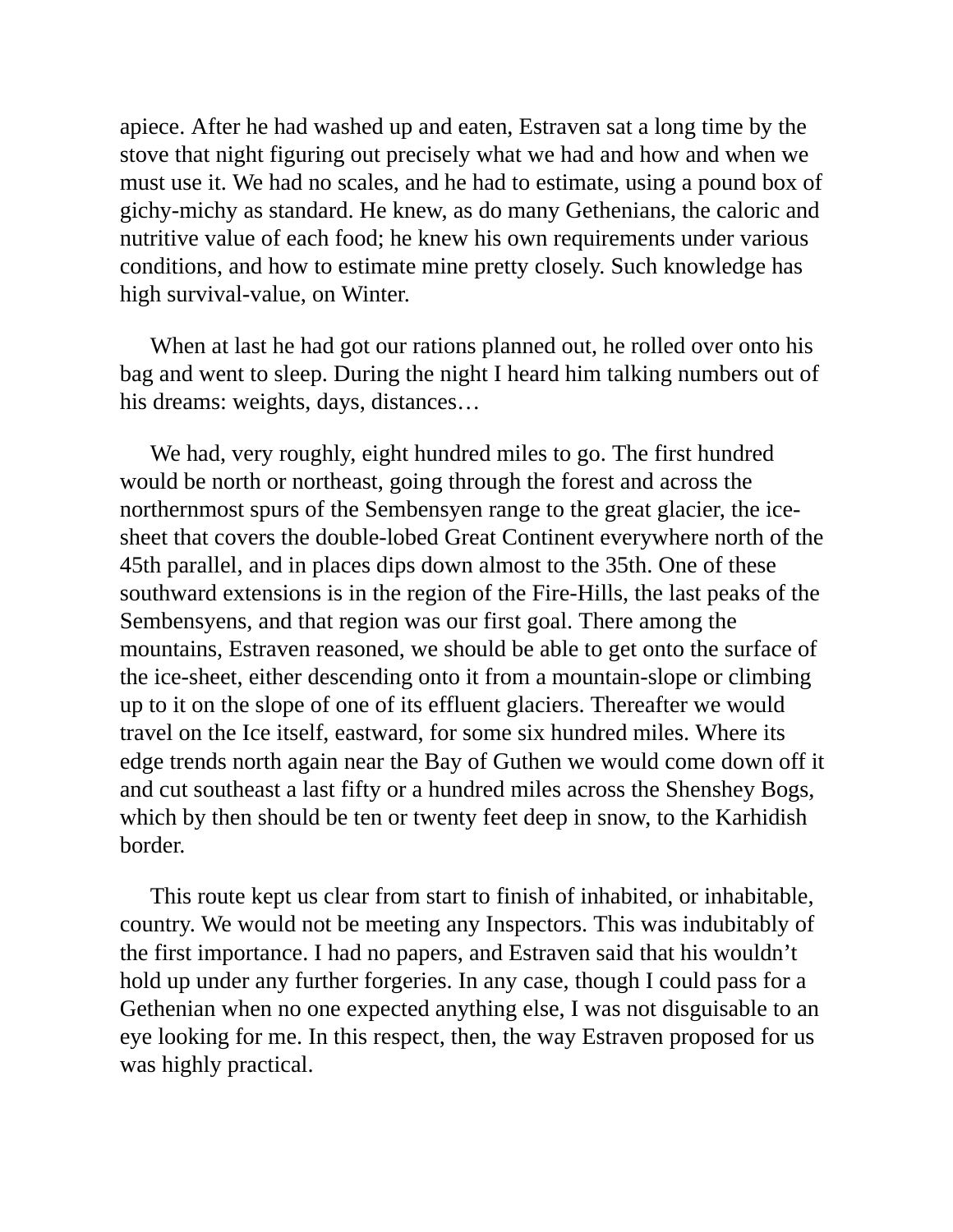In all other respects it seemed perfectly insane.

I kept my opinion to myself, for I fully meant what I'd said about preferring to die escaping, if it came down to a choice of deaths. Estraven, however, was still exploring alternatives. Next day, which we spent in loading and packing the sledge very carefully, he said, "If you raised the Star Ship, when might it come?"

"Anywhere between eight days and a halfmonth, depending on where it is in its solar orbit relative to Gethen. It might be on the other side of the sun."

"No sooner?"

"No sooner. The NAFAL motive can't be used within a solar system. The ship can come in only on rocket drive, which puts her at least eight days away. Why?"

He tugged a cord tight and knotted it before he answered. "I was considering the wisdom of trying to ask aid from your world, as mine seems unhelpful. There's a radio beacon in Turuf."

"How powerful?"

"Not very. The nearest big transmitter would be in Kuhumey, about four hundred miles south of here."

"Kuhumey's a big town, isn't it?"

"A quarter of a million souls."

"We'd have to get the use of the radio transmitter somehow; then hide out for at least eight days, with the Sarf alerted… Not much chance."

He nodded.

I lugged the last sack.of kadik-germ out of the tent, fitted it into its niche in the sledge-load, and said, "If I had called the ship that night in Mishnory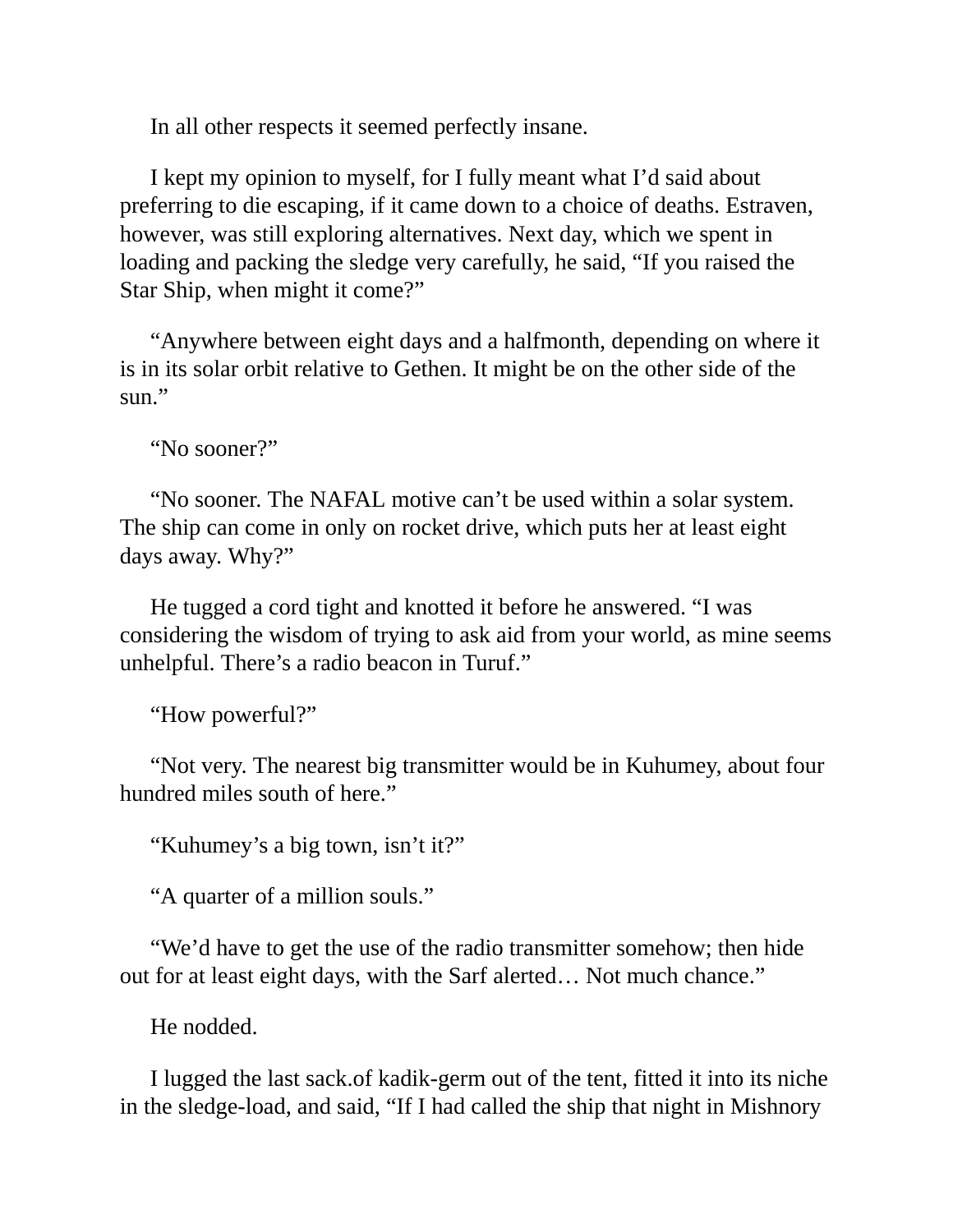—the night you told me to—the night I was arrested… But Obsle had my ansible; still has it, I suppose."

"Can he use it?"

"No. Not even by chance, fiddling about. The coordinate-settings are extremely complex. But if only I'd used it!"

"If only I'd known the game was already over, that day," he said, and smiled. He was not one for regrets.

"You did, I think. But I didn't believe you."

When the sledge was loaded, he insisted that we spend the rest of the day doing nothing, storing energy. He lay in the tent writing, in a little notebook, in his small, rapid, vertical-cursive Karhidish hand, the account that appears as the previous chapter. He hadn't been able to keep up his journal during the past month, and that annoyed him; he was pretty methodical about that journal. Its writing was, I think, both an obligation to and a link with his family, the Hearth of Estre. I learned that later, however; at the time I didn't know what he was writing, and I sat waxing skis, or doing nothing. I whistled a dance-tune, and stopped myself in the middle. We only had one tent, and if we were going to share it without driving each other mad, a certain amount of self-restraint, of manners, was evidently required… Estraven had looked up at my whistling, all right, but not with irritation. He looked at me rather dreamily, and said, "I wish I'd known about your Ship last year… Why did they send you onto this world alone?"

"The First Envoy to a world always comes alone. One alien is a curiosity, two are an invasion."

"The First Envoy's life is held cheap."

"No; the Ekumen really doesn't hold anybody's life cheap. So it follows, better to put one life in danger than two, or twenty. It's also very expensive and time-consuming, you know, shipping people over the big jumps. Anyhow, I asked for the job."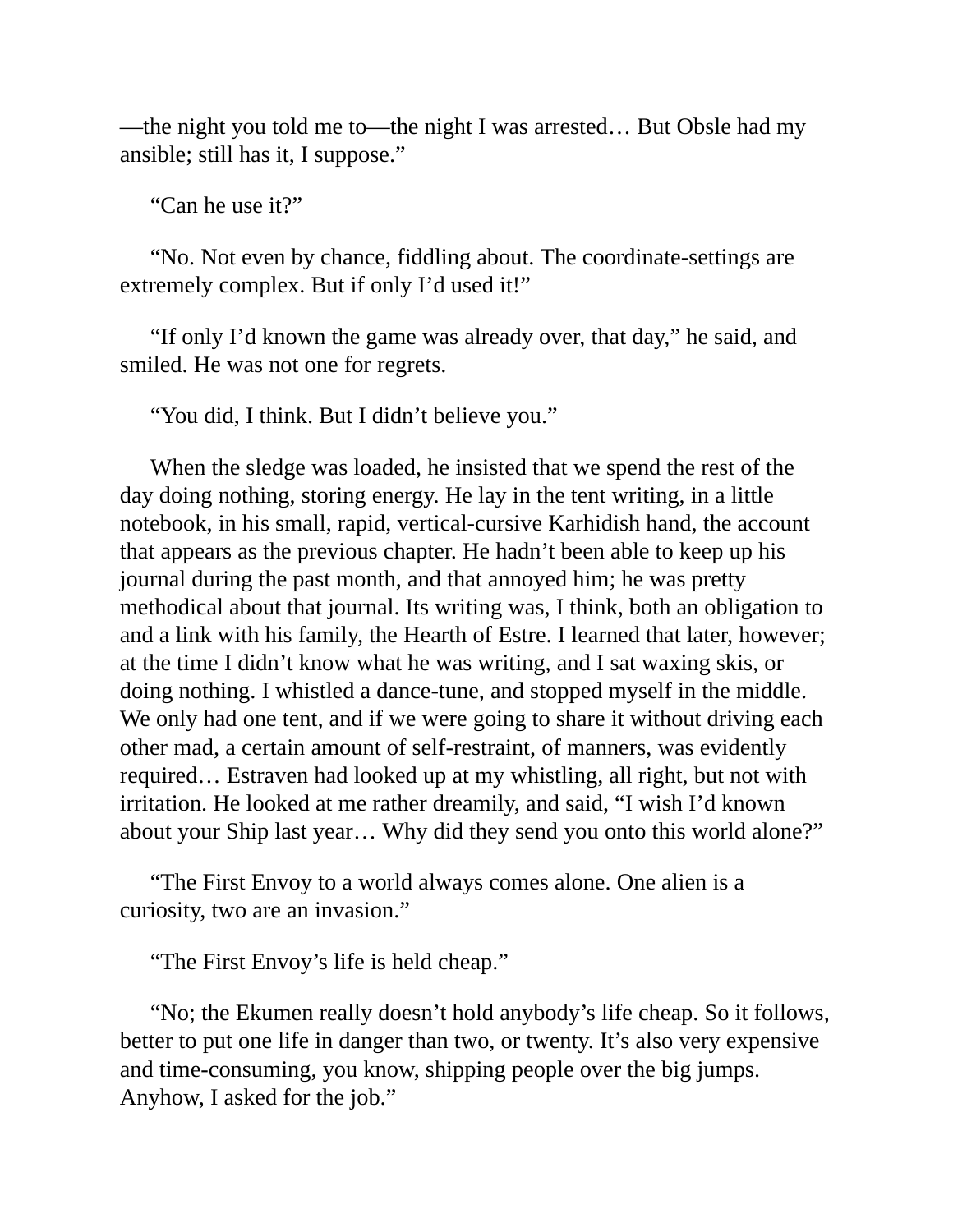"In danger, honor," he said, evidently a proverb, for he added mildly, "We'll be full of honor when we reach Karhide…"

When he spoke, I found myself believing that we would in fact reach Karhide, across eight hundred miles of mountain, ravine, crevasse, volcano, glacier, ice-sheet, frozen bog or frozen bay, all desolate, shelterless, and lifeless, in the storms of midwinter in the middle of an Ice Age. He sat writing up his records with the same obdurate patient thoroughness I had seen in a mad king up on a scaffolding mortaring a joint, and said, *"When* we reach Karhide…"

His *when* was no mere dateless hope, either. He intended to reach Karhide by the fourth day of the fourth month of winter, Arhad Anner. We were to start tomorrow, the thirteenth of the first month, Tormenbod Thern. Our rations, as well as he could calculate, might be stretched at farthest to three Gethenian months, 78 days; so we would go twelve miles a day for seventy days, and get to Karhide on Arhad Anner. That was all settled. No more to do now but get a good sleep.

We set off at dawn, on snowshoes, in a thin, windless snowfall. The surface over the hills was *bessa,* soft and still unpacked, what Terran skiers I think call "wild" snow. The sledge was heavy loaded; Estraven guessed the total weight to pull at something over 300 pounds. It was hard to pull in the fluffy snow, though it was as handy as a well-designed little boat; the runners were marvels, coated with a polymer that cut resistance almost to nothing, but of course that was no good when the whole thing was stuck in a drift. On such a surface, and going up and down slopes and gullies, we found it best to go one in harness pulling and one behind pushing. The snow fell, fine and mild, all day long. We stopped twice for a bite of food. In all the vast hilly country there was no sound. We went on, and all of a sudden it was twilight. We halted in a valley very like the one we had left that morning, a dell among white-humped hills. I was so tired I staggered, yet I could not believe the day was over. We had covered, by the sledge-meter, almost fifteen miles.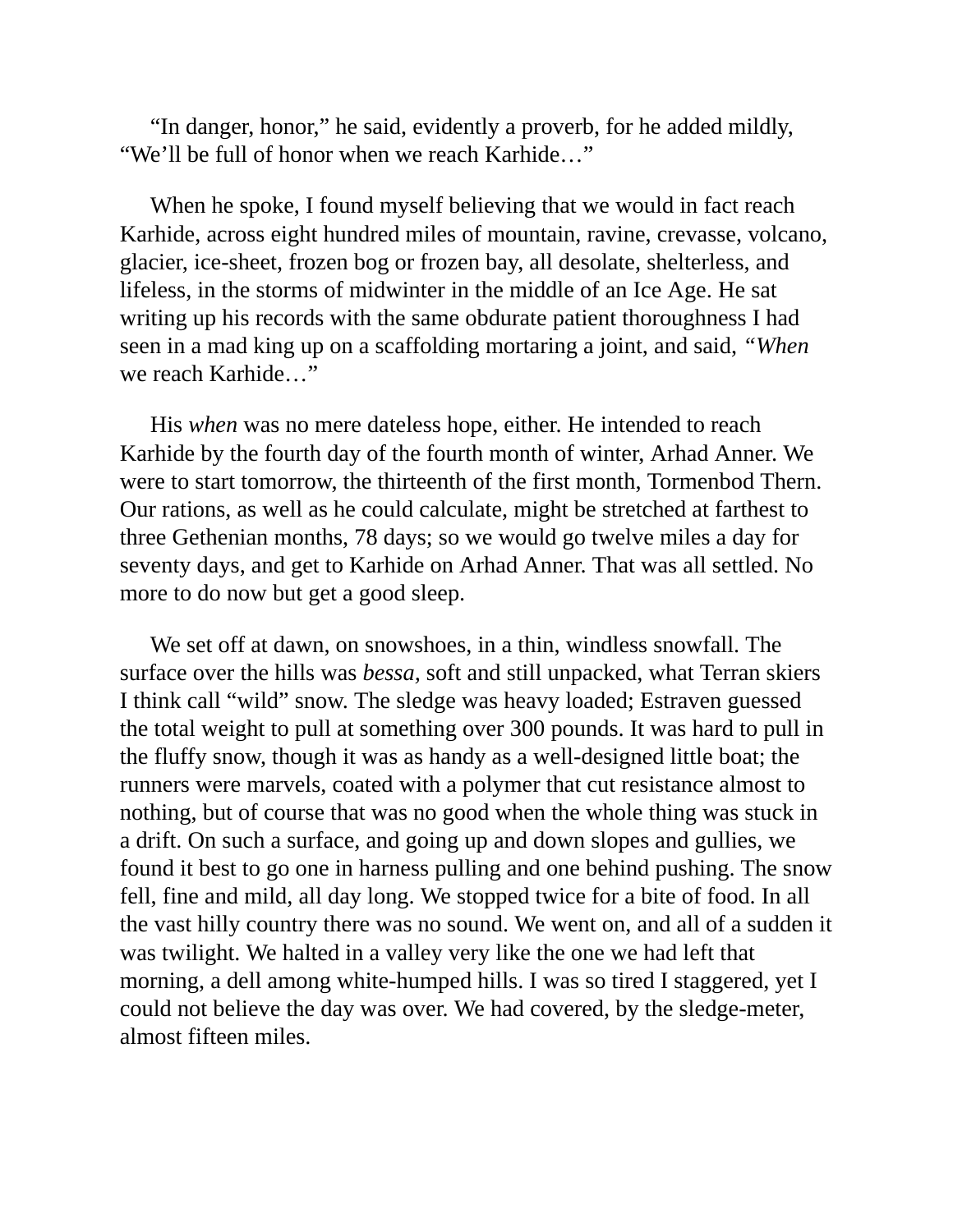If we could go that well in soft snow, fully loaded, through a steep country whose hills and valleys all ran athwart our way, then surely we could do better up on the Ice, with hard snow, a level way, and a load always lighter. My trust in Estraven had been more willed than spontaneous; now I believed him completely. We would be in Karhide in seventy days.

"You've traveled like this before?" I asked him.

"Sledged? Often."

"Long hauls?"

"I went a couple of hundred miles on the Kerm Ice one autumn, years ago."

The lower end of Kerm Land, the mountainous southernmost peninsula of the Karhide semi-continent, is, like the north, glaciated. Humanity on the Great Continent of Gethen lives in a strip of land between two white walls. A further decrease of 8% in solar radiation, they calculate, would bring the walls creeping together; there would be no men, no land; only ice.

"What for?"

"Curiosity, adventure." He hesitated and smiled slightly. "The augmentation of the complexity and intensity of the field of intelligent life," he said, quoting one of my Ekumenical quotations.

"Ah: you were consciously extending the evolutionary tendency inherent in Being; one manifestation of which is exploration." We were both well pleased with ourselves, sitting in the warm tent, drinking hot tea and waiting for the kadik-germ porridge to boil.

"That's it," he said. "Six of us. All very young. My brother and I from Estre, four of our friends from Stok. There was no purpose for the journey. We wanted to see Teremander, a mountain that stands up out of the Ice, down there. Not many people have seen it from the land."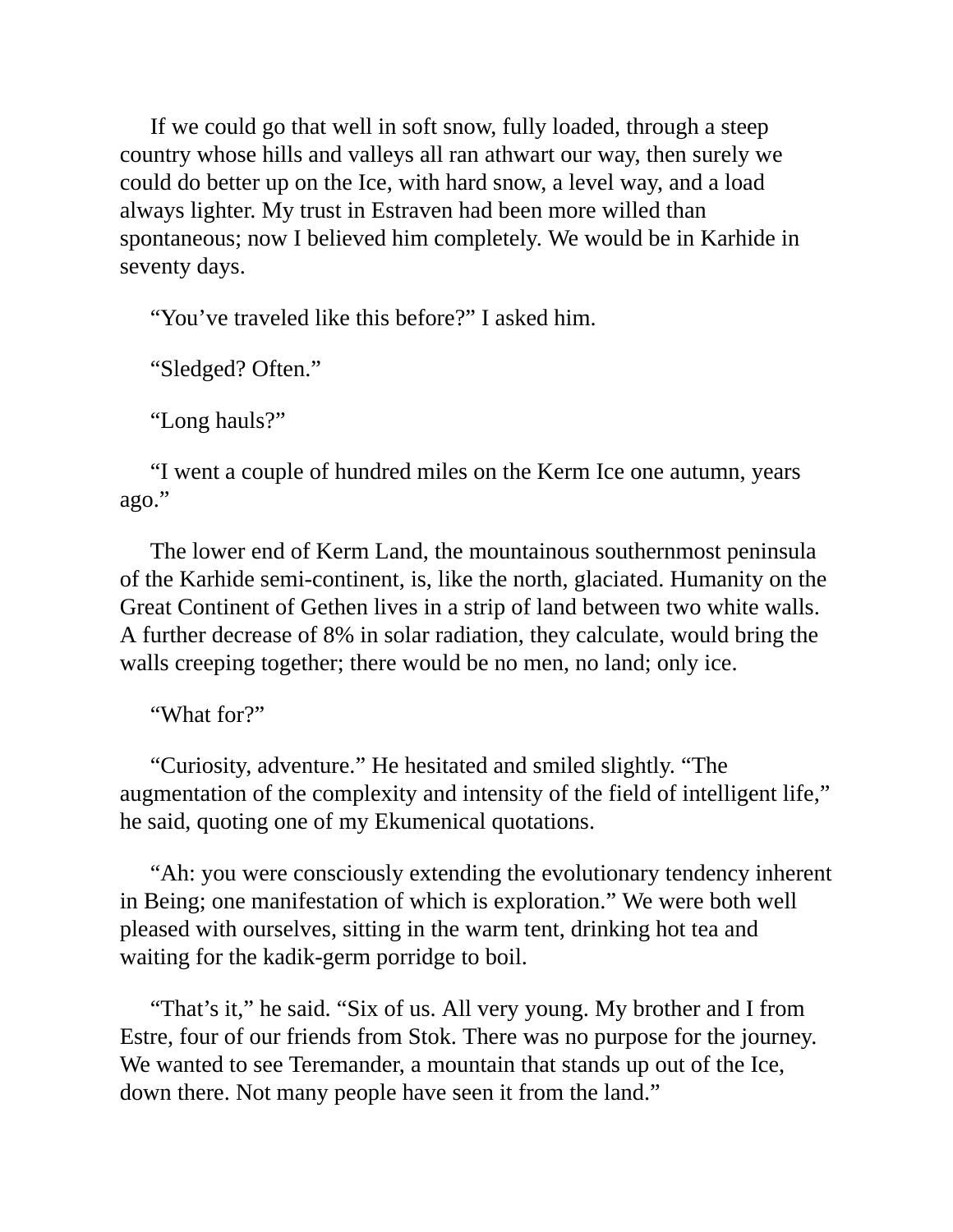The porridge was ready, a different matter from the stiff bran mush of Pulefen Farm; it tasted like the roast chestnuts of Terra, and burned the mouth splendidly. Warm through, benevolent, I said, "The best food I've eaten on Gethen has always been in your company, Estraven."

"Not at that banquet in Mishnory."

"No, that's true… . You hate Orgoreyn, don't you?"

"Very few Orgota know how to cook. Hate Orgoreyn? No, how should I? How does one hate a country, or love one? Tibe talks about it; I lack the trick of it. I know people, I know towns, farms, hills and rivers and rocks, I know how the sun at sunset in autumn falls on the side of a certain plowland in the hills; but what is the sense of giving a boundary to all that, of giving it a name and ceasing to love where the name ceases to apply? What is love of one's country; is it hate of one's uncountry? Then it's not a good thing. Is it simply self-love? That's a good thing, but one mustn't make a virtue of it, or a profession… Insofar as I love life, I love the hills of the Domain of Estre, but that sort of love does not have a boundary-line of hate. And beyond that, I am ignorant, I hope."

Ignorant, in the Handdara sense: to ignore the abstraction, to hold fast to the thing. There was in this attitude something feminine, a refusal of the abstract, the ideal, a submissiveness to the given, which rather displeased me.

Yet he added, scrupulous, "A man who doesn't detest a bad government is a fool. And if there were such a thing as a good government on earth, it would be a great joy to serve it."

There we understood each other. "I know something of that joy," I said.

"Yes; so I judged."

I rinsed our bowls with hot water and dumped the rinsings out the. valve-door of the tent. It was blind dark outside; snow fell fine and thin, just visible in the oval dim shaft of light from the valve. Sealed again in the dry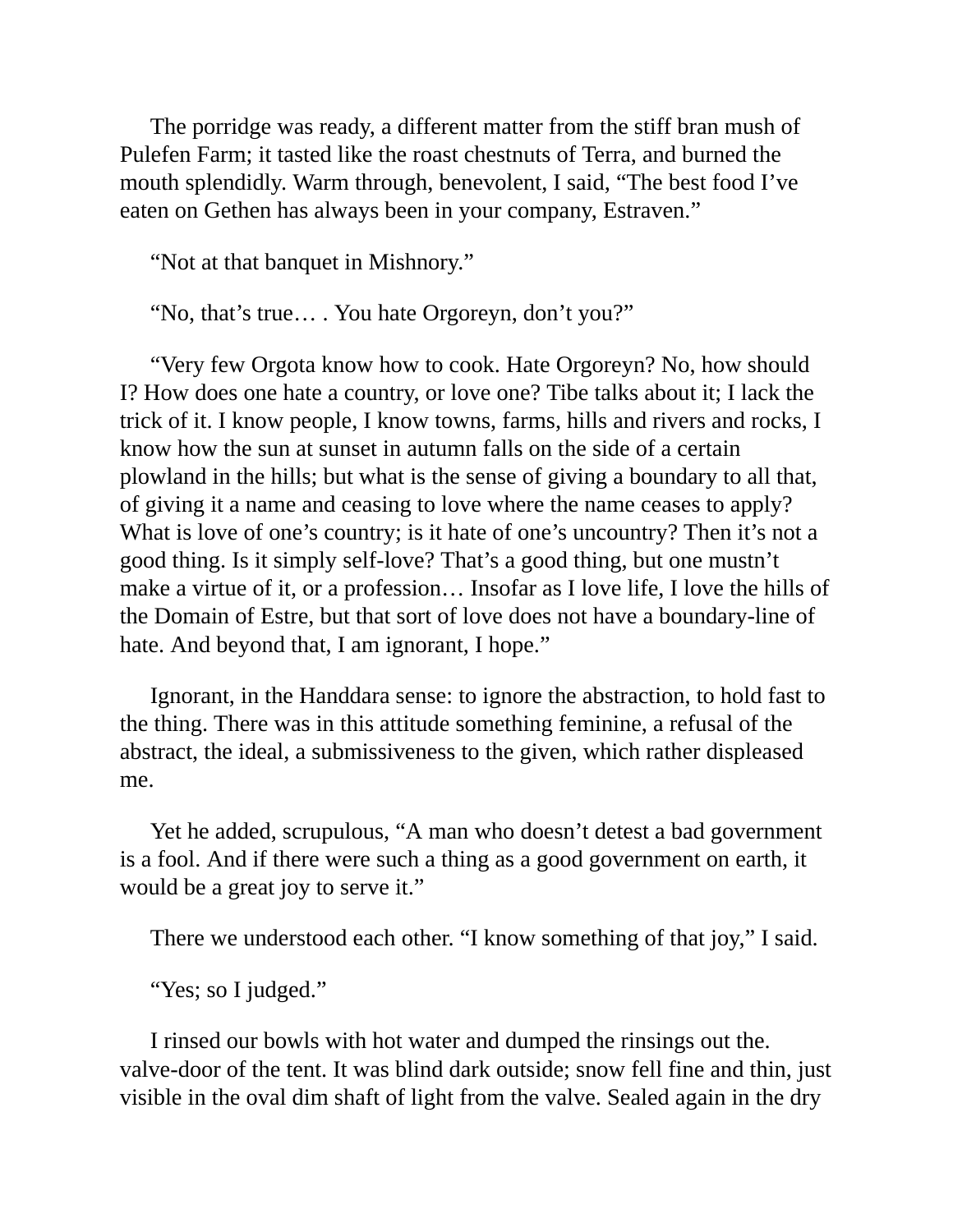warmth of the tent, we laid out our bags. He said something, "Give the bowls to me, Mr. Ai," or some such remark, and I said, "Is it going to be 'Mr.' clear across the Gobrin Ice?"

He looked up and laughed. "I don't know what to call you."

"My name is Genly Ai."

"I know. You use my landname."

"I don't know what to call you either."

"Harth."

"Then I'm Ai.—Who uses first names?"

"Hearth-brothers, or friends," he said, and saying it was remote, out of reach, two feet from me in a tent eight feet across. No answer to that. What is more arrogant than honesty? Cooled, I climbed into my fur bag. "Good night, Ai," said the alien, and the other alien said, "Good night, Harth."

A friend. What is a friend, in a world where any friend may be a lover at a new phase of the moon? Not I, locked in my virility: no friend to Therem Harth, or any other of his race. Neither man nor woman, neither and both, cyclic, lunar, metamorphosing under the hand's touch, changelings in the human cradle, they were no flesh of mine, no friends; no love between us.

We slept. I woke once and heard the snow ticking thick and soft on the tent.

Estraven was up at dawn getting breakfast. The day broke bright. We loaded up and were off as the sun gilded the tops of the scrubby bushes rimming the dell, Estraven pulling in harness and I as pusher and rudder at the stern. The snow was beginning to get a crust on it; on clear downslopes we went like a dog-team, at a run. That day we skirted and then entered the forest that borders Pulefen Farm, the forest of dwarfs, thick-set, gnurllimbed, ice-bearded thore-trees. We dared not use the main road north, but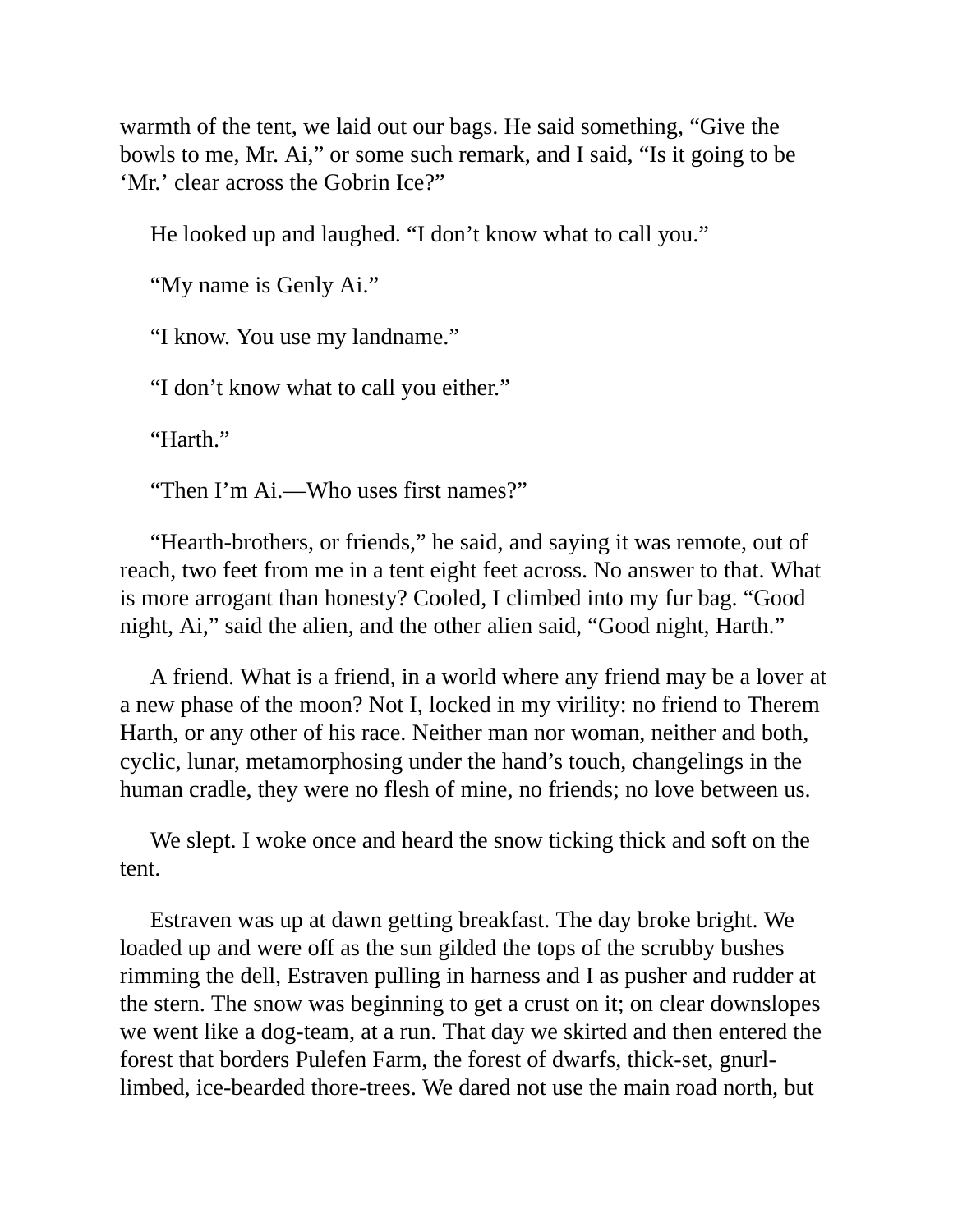logging-roads lent their direction to us sometimes for a while, and as the forest was kept clear of fallen trees and undergrowth we got on well. Once we were in Tarrenpeth there were fewer ravines or steep ridges. The sledgemeter at evening said twenty miles for the day's run, and we were less tired than the night before.

One palliative of winter on Winter is that the days stay light. The planet has a few degrees of tilt to the plane of the ecliptic, not enough to make an appreciable seasonal difference in low latitudes. Season is not a hemispheric effect but a global one, a result of the elliptoid orbit. At the far and slow-moving end of the orbit, approaching and departing from aphelion, there is just enough loss of solar radiation to disturb the already uneasy weather patterns, to chill down what is cold already, and turn the wet gray summer into white violent winter. Dryer than the rest of the year, winter might be pleasanter, if it were not for the cold. The sun, when you see it, shines high; there is no slow bleeding away of light into the darkness, as on the polar slopes of Earth where cold and night come on together.

Gethen has a bright winter, bitter, terrible, and bright.

We were three days getting through Tarrenpeth Forest. On the last, Estraven stopped and made camp early, in order to set traps. He wanted to catch some pesthry. They are one of the larger land-animals of Winter, about the size of a fox, oviparous vegetarians with a splendid coat of gray or white fur. He was after the meat, for pesthry are edible. They were migrating south in vast numbers; they are so light-footed and solitary that we saw only two or three as we hauled, but the snow was thick-starred in every glade of the thore-forest with countless little snowshoe tracks, all heading south. Estraven's snares were full in an hour or two. He cleaned and cut up the six beasts, hung some of the meat to freeze, stewed some for our meal that night. Gethenians are not a hunting people, because there is very little to hunt—no large herbivores, thus no large carnivores, except in the teeming seas. They fish, and farm. I had never before seen a Gethenian with blood on his hands.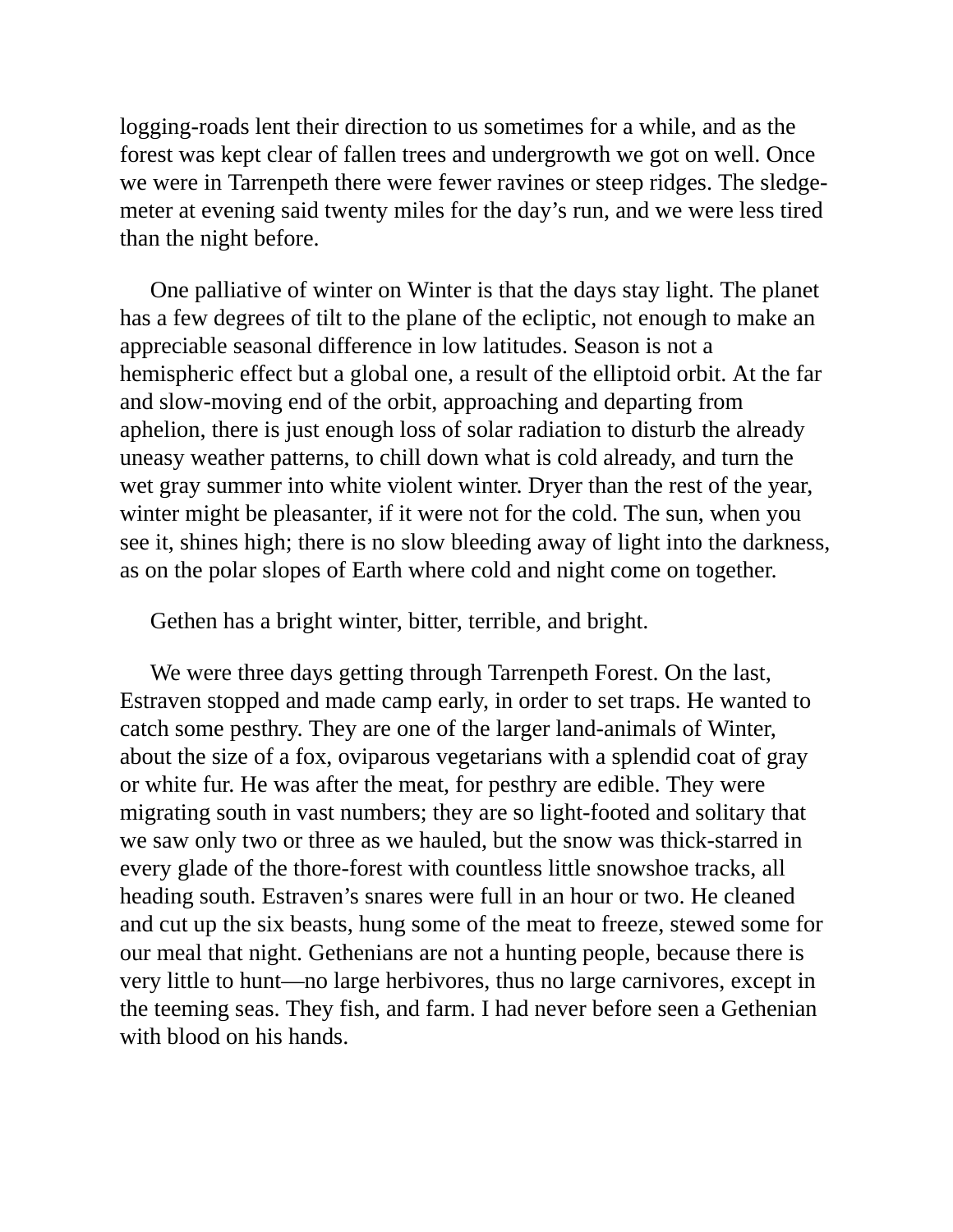Estraven looked at the white pelts. "There's a week's room and board for a pesthry-hunter," he said. "Gone to waste." He held out one for me to touch. The fur was so soft and deep that you could not be certain when your hand began to feel it. Our sleeping-bags, coats, and hoods were lined with that same fur, an unsurpassed insulator and very beautiful to see. "Hardly seems worth it," I said, "for a stew."

Estraven gave me his brief dark stare and said, "We need protein." And tossed away the pelts, where overnight the *russy,* the fierce little rat-snakes, would devour them and the entrails and the bones, and lick clean the bloody snow.

He was right; he was generally right. There was a pound or two of edible meat on a pesthry. I ate my half of the stew that night and could have eaten his without noticing. Next morning, when we started up into the mountains, I was twice the sledge-engine I had been.

We went up that day. The beneficent snowfall and *kroxet*—windless weather between 0° F. and 20°—that had seen us through Tarrenpeth and out of range of probable pursuit, now dissolved wretchedly into abovefreezing temperatures and rain. Now I began to understand why Gethenians complain when the temperature rises in winter, and cheer up when it falls. In the city, rain is an inconvenience; to a traveler it is a catastrophe. We hauled that sledge up the flanks of the Sembensyens all morning through a deep, cold porridge of rain-sodden snow. By afternoon on steep slopes the snow was mostly gone. Torrents of rain, miles of mud and gravel. We cased the runners, put the wheels on the sledge, and hauled on up. As a wheeled cart it was a bitch, sticking and tipping every moment. Dark fell before we found any shelter of cliff or cave to set up the tent in, so that despite all our care things got wet. Estraven had said that a tent such as ours would house us pretty comfortably in any weather at all, so long as we kept it dry inside. "Once you can't dry out your bags, you lose too much body-heat all night, and you don't sleep well. Our food-ration's too short to allow us to afford that. We can't count on any sunlight to dry things out, so we must not get them wet." I had listened, and had been as scrupulous as he about keeping snow and wet out of the tent, so that there was only the unavoidable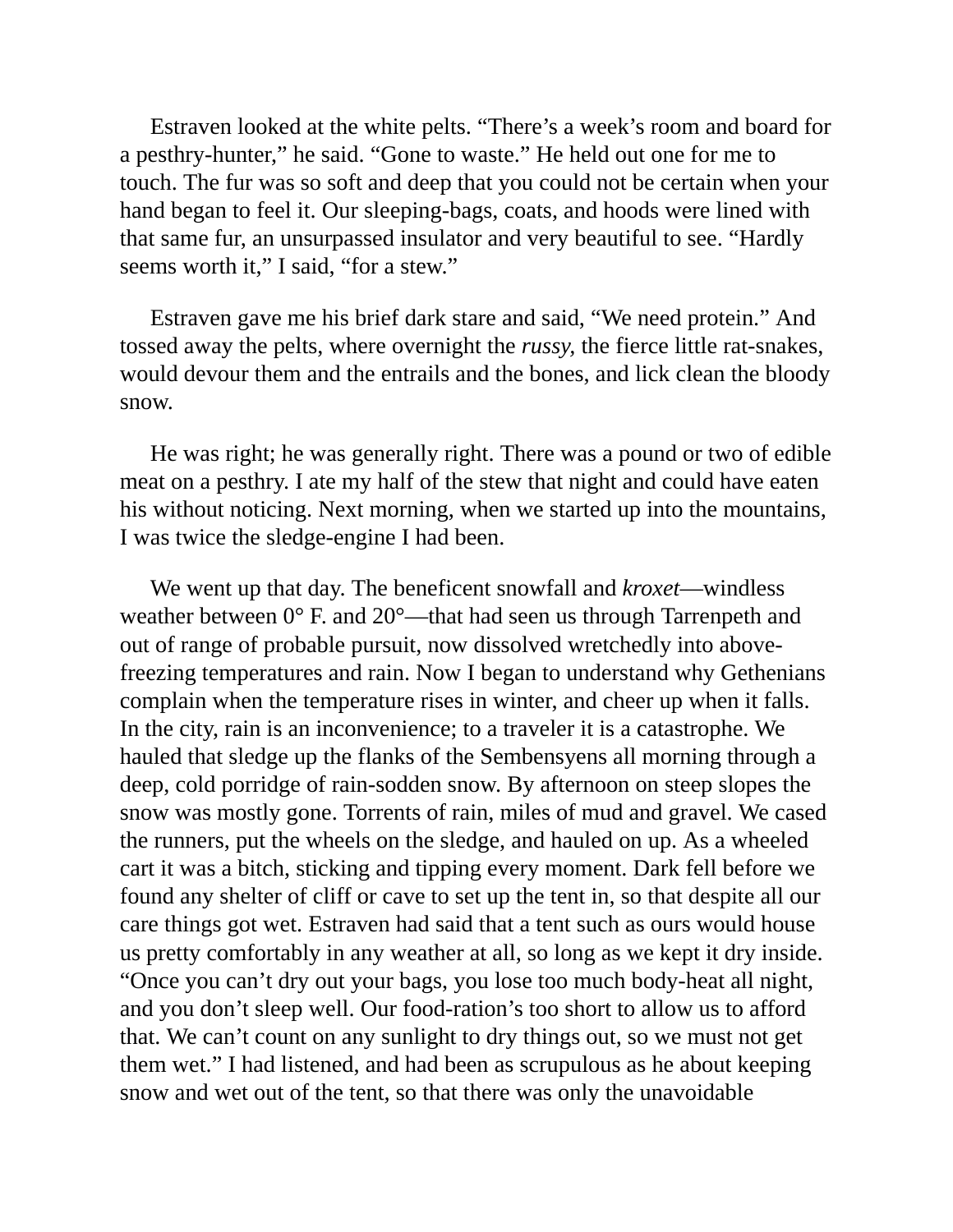moisture from our cooking, and our lungs and pores, to be evaporated. But this night everything was wet through before we could get the tent up. We huddled steaming over the Chabe stove, and presently had a stew of pesthry meat to eat, hot and solid, good enough almost to compensate for everything else. The sledge-meter, ignoring the hard uphill work we had done all day, said we had come only nine miles.

"First day we've done less than our stint," I said.

Estraven nodded, and neatly cracked a legbone for the marrow. He had stripped off his wet outer clothes and sat in shirt and breeches, barefoot, collar open. I was still too cold to take off my coat and hieb and boots. There he sat cracking marrowbones, neat, tough, durable, his sleek furlike hair shedding the water like a bird's feathers: he dripped a little onto his shoulders, like house-eaves dripping, and never noticed it. He was not discouraged. He belonged here.

The first meat-ration had given me some intestinal cramps, and that night they got severe. I lay awake in the soggy darkness loud with rain.

At breakfast he said, "You had a bad night."

"How did you know?" For he slept very deeply, scarcely moving, even when I left the tent.

He gave me that look again. "What's wrong?"

"Diarrhea."

He winced and said savagely, "It's the meat."

"I suppose so."

"My fault. I should—"

"It's all right."

"Can you travel?"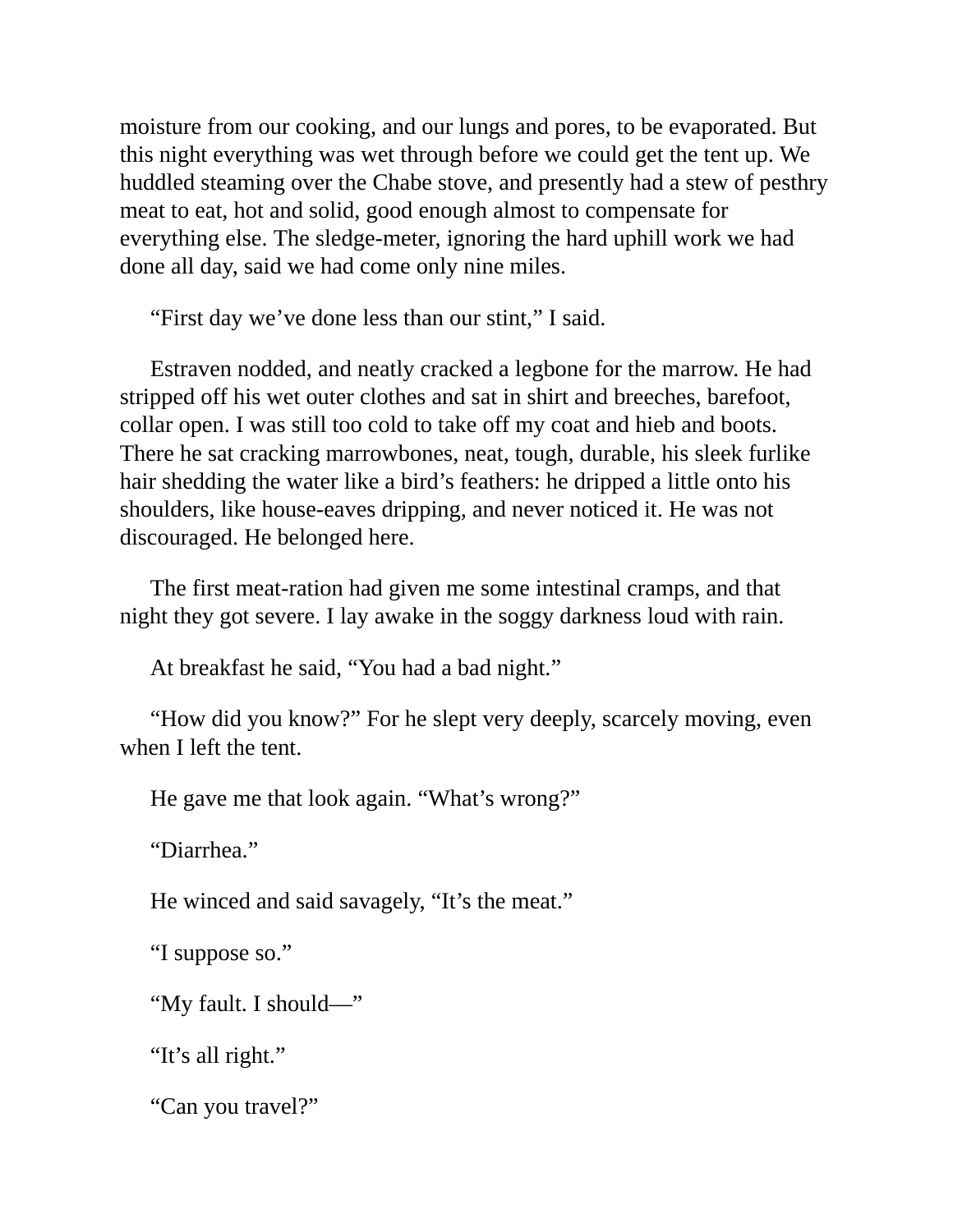"Yes."

Rain fell and fell. A west wind off the sea kept the temperature in the thirties, even here at three or four thousand feet of altitude. We never saw more than a quarter-mile ahead through the gray mist and mass of rain. What slopes rose on above us I never looked up to see: nothing to see but rain falling. We went by compass, keeping as much to northward as the cut and veer of the great slopes allowed.

The glacier had been over these mountainsides, in the hundreds of thousands of years it had been grinding back and forth across the North. There were tracks scored along granite slopes, long and straight as if cut with a great U-gouge. We could pull the sledge along those scratches sometimes as if along a road.

I did best pulling; I could lean into the harness, and the work kept me warm. When we stopped for a bite of food at midday, I felt sick and cold, and could not eat. We went on, climbing again now. Rain fell, and fell, and fell. Estraven stopped us under a great overhang of black rock, along in mid-afternoon. He had the tent up almost before I was out of harness. He ordered me to go in and. lie down.

"I'm all right," I said.

"You're not," he said. "Go on."

I obeyed, but I resented his tone. When he came into the tent with our night's needs, I sat up to cook, it being my turn. He told me in the same peremptory tone to lie still.

"You needn't order me about," I said.

"I'm sorry," he said inflexibly, his back turned.

"I'm not sick, you know."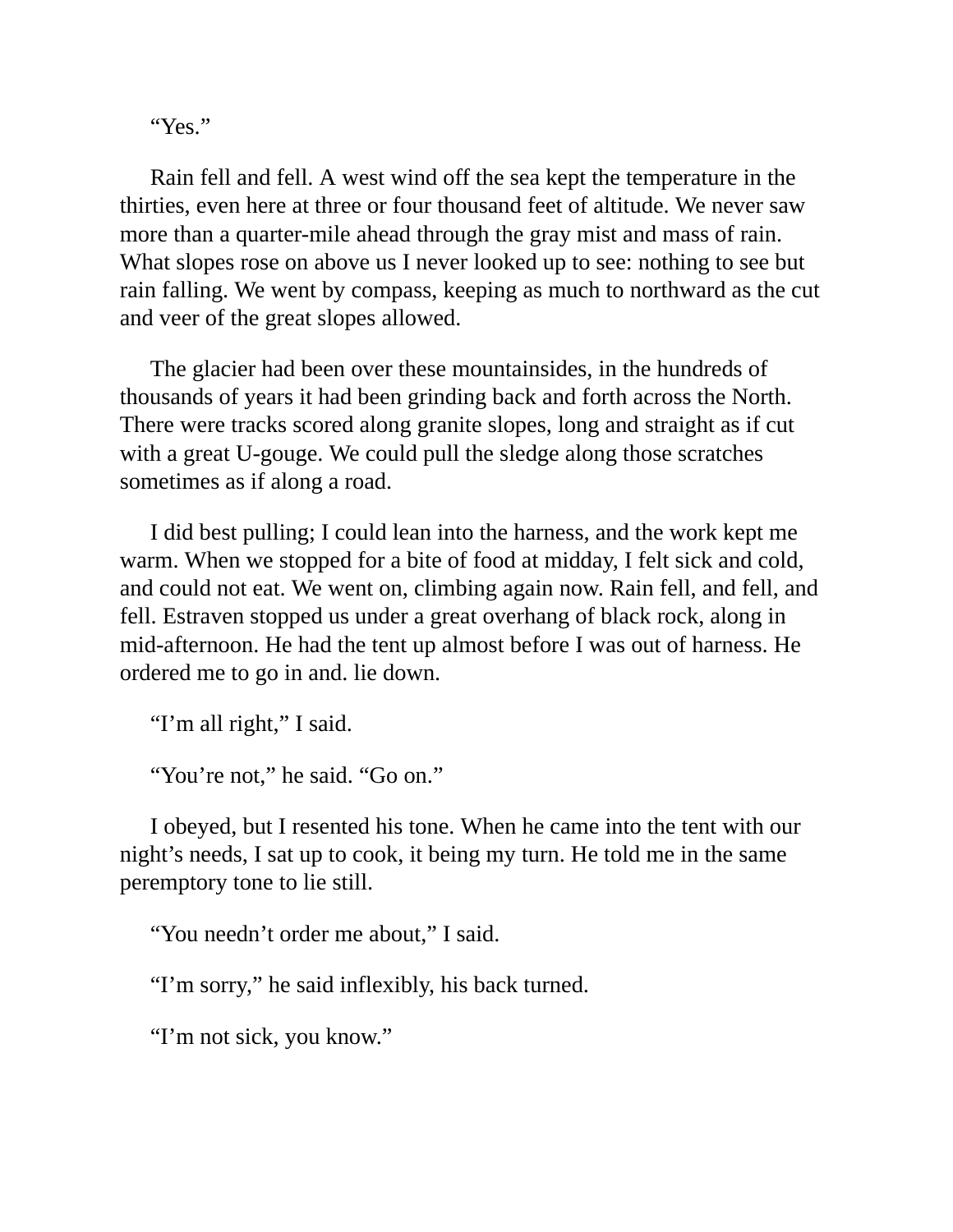"No, I didn't know. If you won't say frankly, I must go by your looks. You haven't recovered your strength, and the going has been hard. I don't know where your limits lie."

"I'll tell you when I reach them."

I was galled by his patronizing. He was a head shorter than I, and built more like a woman than a man, more fat than muscle; when we hauled together I had to shorten my pace to his, hold in my strength so as not to out-pull him: a stallion in harness with a mule—

"You're no longer ill, then?"

"No. Of course I'm tired. So are you."

"Yes, I am," he said. "I was anxious about you. We have a long way to go."

He had not meant to patronize. He had thought me sick, and sick men take orders. He was frank, and expected a reciprocal frankness that I might not be able to supply. He, after all, had no standards of manliness, of virility, to complicate his pride.

On the other hand, if he could lower all his standards of shifgrethor, as I realized he had done with me, perhaps I could dispense with the more competitive elements of my masculine self-respect, which he certainly understood as little as I understood shifgrethor…

"How much of it did we cover today?"

He looked around and smiled a little, gently. "Six miles," he said.

The next day we did seven miles, the next day twelve, and the day after that we came out of the rain, and out of the clouds, and out of the regions of mankind. It was the ninth day of our journey. We were five to six thousand feet above sealevel now, on a high plateau full of the evidences of recent mountain-building and vulcanism; we were in the Fire-Hills of the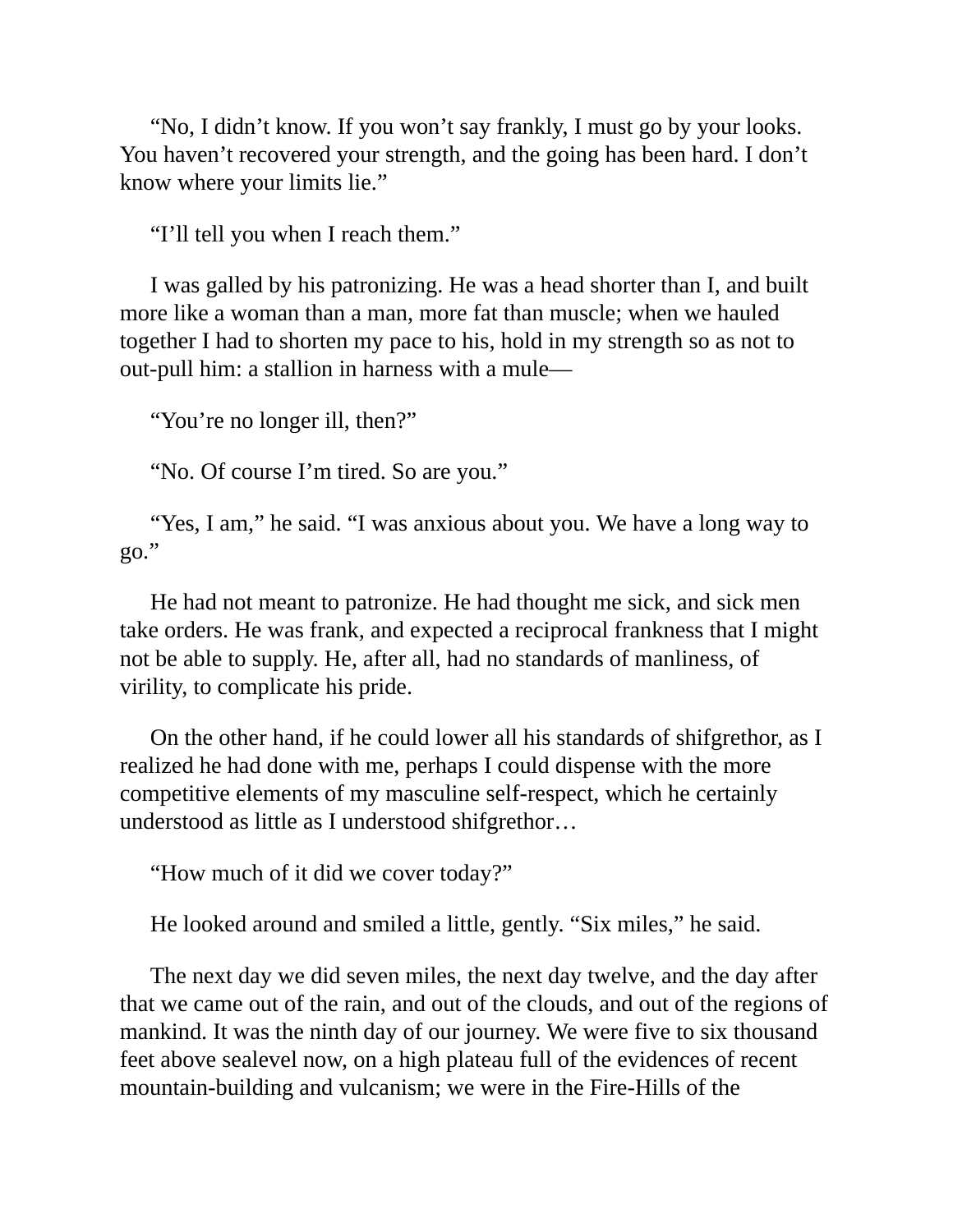Sembensyen Range. The plateau narrowed gradually to a valley and the valley to a pass between long ridges. As we approached the end of the pass the rainclouds were thinning and rending. A cold north wind dispersed them utterly, laying bare the peaks above the ridges to our right and left, basalt and snow, piebald and patchwork of black and white brilliant under the sudden sun in a dazzling sky. Ahead of us, cleared and revealed by the same vast sweep of the wind, lay twisted valleys, hundreds of feet below, full of ice and boulders. Across those valleys a great wall stood, a wall of ice, and raising our eyes up and still up to the rim of the wall we saw the Ice itself, the Gobrin Glacier, blinding and horizonless to the utmost north, a white, a white the eyes could not look on.

Here and there out of the valleys full of rubble and out of the cliffs and bends and masses of the great icefield's edge, black ridges rose; one great mass loomed up out of the plateau to the height of the gateway peaks we stood between, and from its side drifted heavily a mile-long wisp of smoke. Farther off there were others: peaks, pinnacles, black cindercones on the glacier. Smoke panted from fiery mouths that opened out of the ice.

Estraven stood there in harness beside me looking at that magnificent and unspeakable desolation. "I'm glad I have lived to see this," he said.

I felt as he did. It is good to have an end to journey towards; but it is the journey that matters, in the end.

It had not rained, here on these north-facing slopes. Snow-fields stretched down from the pass into the valleys of moraine. We stowed the wheels, uncapped the sledge-runners, put on our skis, and took off—down, north, onward, into that silent vastness of fire and ice that said in enormous letters of black and white DEATH, DEATH, written right across a continent. The sledge pulled like a feather, and we laughed with joy.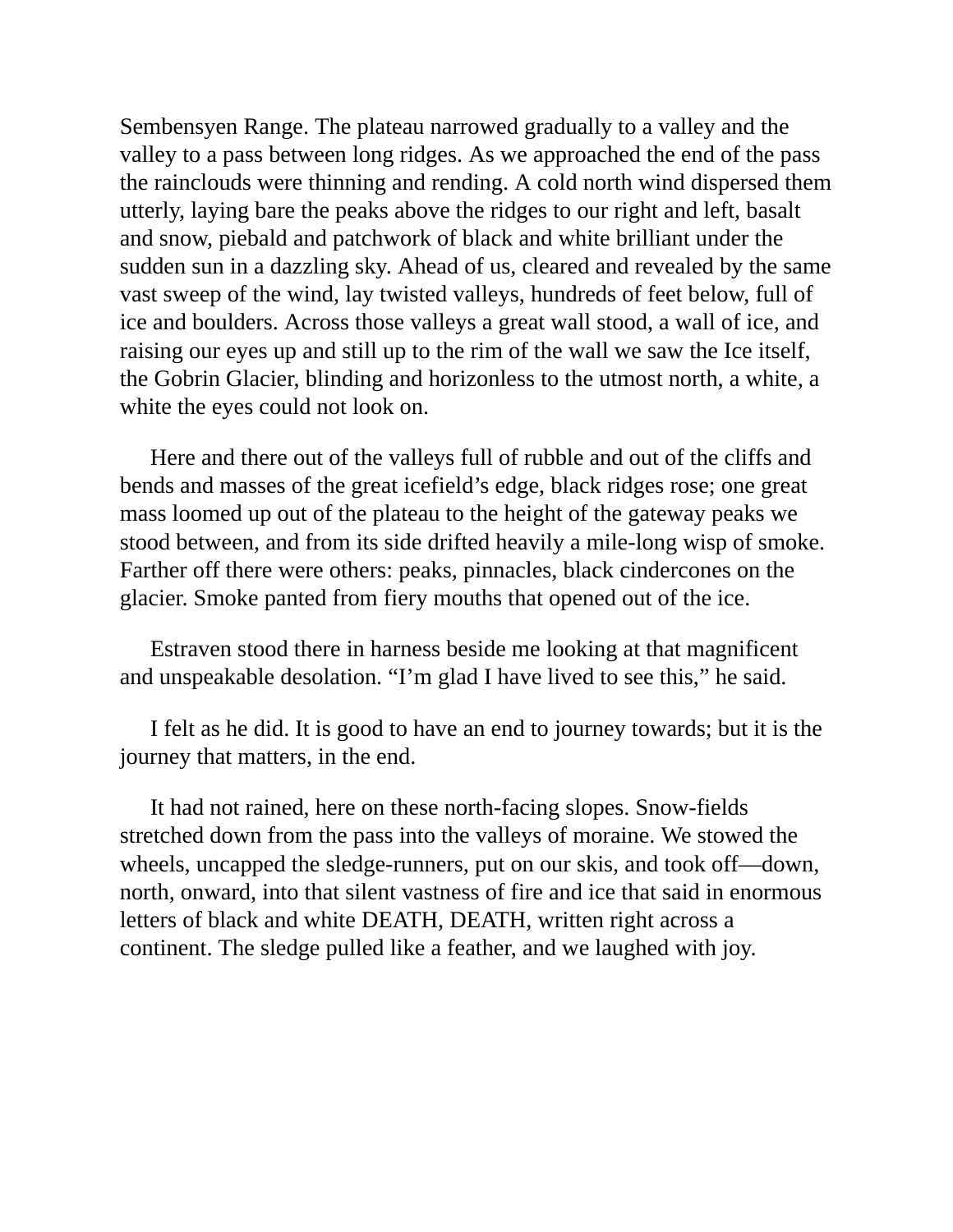## 16. Between Drumner and Dremegole

*Odyrny Thern.* Ai asks from his sleeping-bag, "What is it you're writing, Harth?"

"A record."

He laughs a little. "I ought to be keeping a journal for the Ekumenical files; but I never could stick to it without a voice-writer."

I explain that my notes are intended for my people at Estre, who will incorporate them as they see fit into the Records of the Domain; this turning my thoughts to my Hearth and my son, I seek to turn them away again, and ask, "Your parent—your parents, that is—are they alive?"

"No," says Ai. "Seventy years dead."

I puzzled at it. Ai was not thirty years old. "You're counting years of a different length than ours?"

"No. Oh, I see. I've timejumped. Twenty years from Earth to Hain-Davenant, from there fifty to Ellul, from Ellul to here seventeen. I've only lived off-Earth seven years, but I was born there a hundred and twenty years ago."

Long since in Erhenrang he had explained to me how time is shortened inside the ships that go almost as fast as starlight between the stars, but I had not laid this fact down against the length of a man's life, or the lives he leaves behind him on his own world. While he lived a few hours in one of those unimaginable ships going from one planet to another, everyone he had left behind him at home grew old and died, and their children grew old… I said at last, "I thought myself an exile."

"You for my sake—I for yours," he said, and laughed again, a slight cheerful sound in the heavy silence. These three days since we came down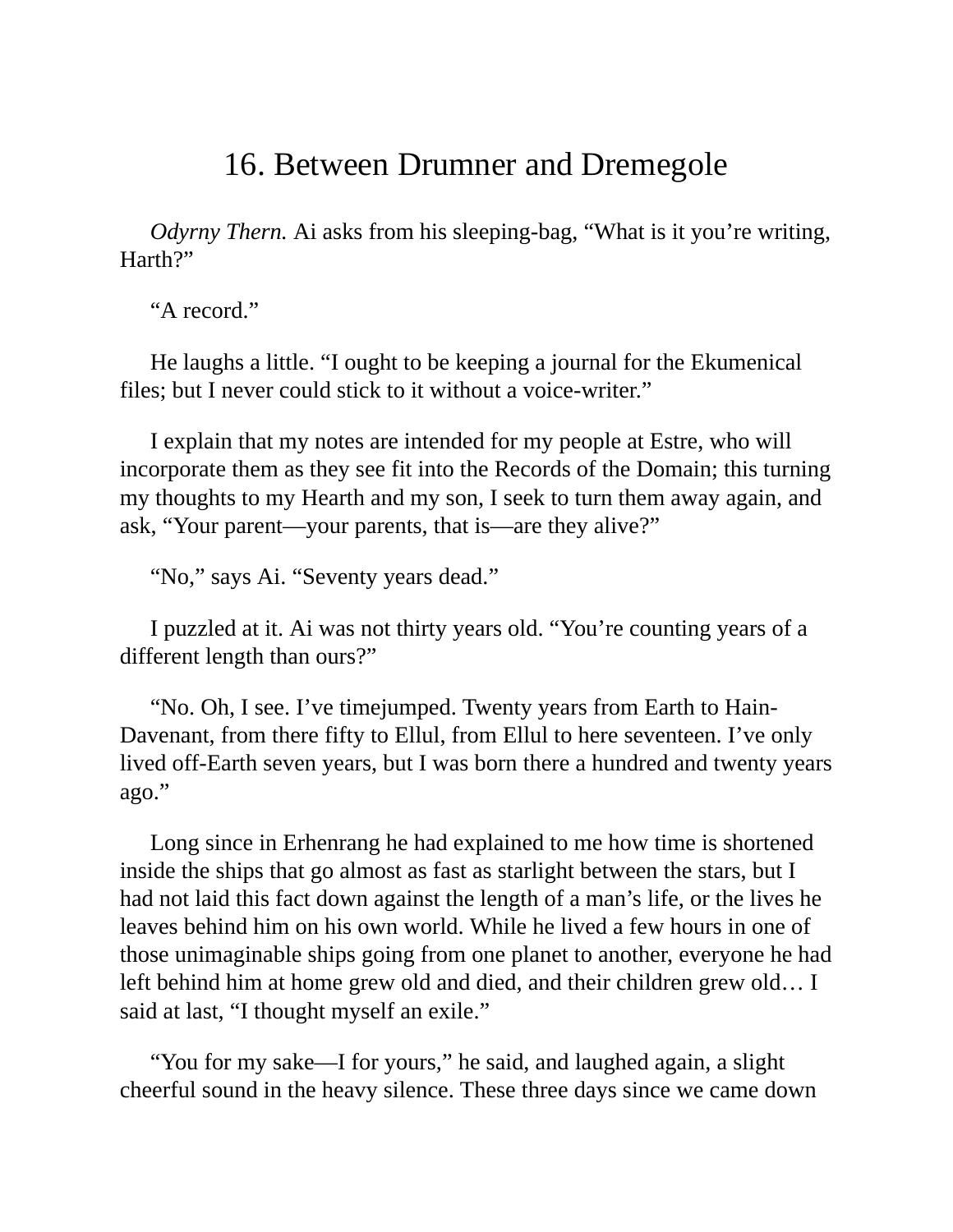from the pass have been much hard work for no gain, but Ai is no longer downcast, nor overhopeful; and he has more patience with me. Maybe the drugs are sweated out of him. Maybe we have learned to pull together.

We spent this day coming down from the basaltic spur which we spent yesterday climbing. From the valley it looked a good road up onto the Ice, but the higher we went the more scree and slick rock-face we met, and a grade ever steeper, till even without the sledge we could not have climbed it. Tonight we are back down at the foot of it in the moraine, the valley of stones. Nothing grows here. Rock, pebble-dump, boulder-fields, clay, mud. An arm of the glacier has withdrawn from this slope within the last fifty or hundred years, leaving the planet's bones raw to the air; no flesh of earth, of grass. Here and there fumaroles cast a heavy yellowish fog over the ground, low and creeping. The air smells of sulphur. It is 12°, still, overcast. I hope no heavy snow falls until we have got over the evil ground between this place and the glacier-arm we saw some miles to the west from the ridge. It seems to be a wide ice-river running down from the plateau between two mountains, volcanoes, both cappedwith steam and smoke. If we can get onto it from the slopes of the nearer volcano, it may provide us a road up onto the plateau of ice. To our east a smaller glacier comes down to a frozen lake, but it runs curving and even from here the great crevasses in it can be seen; it is impassible to us, equipped as we are. We agreed to try the glacier between the volcanoes, though by going west to it we lose at least two days' mileage towards our goal, one in going west and one in regaining the distance.

### *Opposthe Thern.* Snowing *neserem\**

\**neserem:* fine snow on a moderate gale: a light blizzard.

No travel in this. We both slept all day. We have been hauling nearly a halfmonth, the sleep does us good.

*Ottormenbod Thern.* Snowing *neserem.* Enough sleep. Ai taught me a Terran game played on squares with little stones, called go, an excellent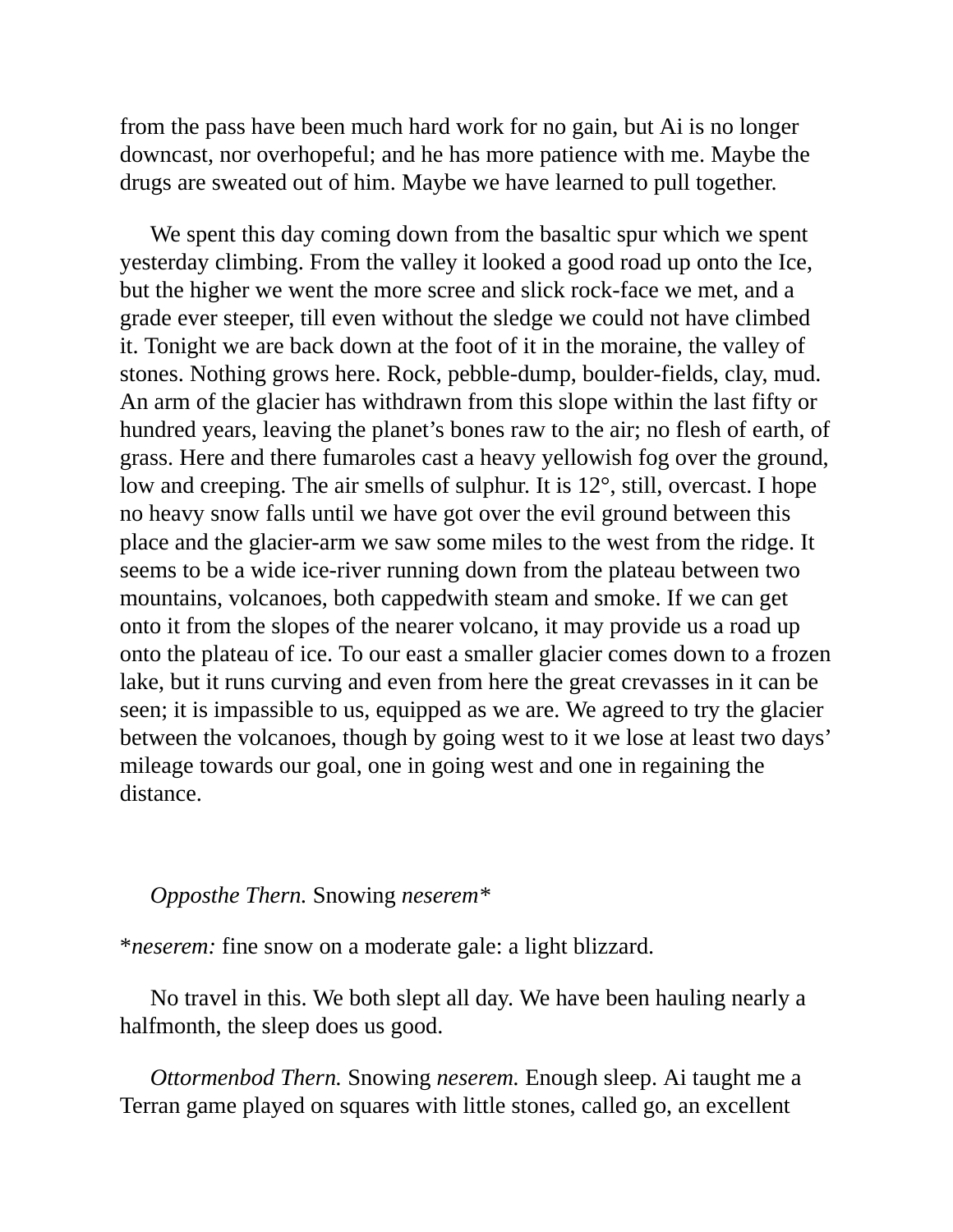difficult game. As he remarked, there are plenty of stones here to play *go* with.

He endures the cold pretty well, and if courage were enough, would stand it like a snow-worm. It is odd to see him bundled up in hieb and overcoat with the hood up, when the temperature is above zero; but when we sledge, if the sun is out or the wind not too bitter, he takes off the coat soon and sweats like one of us. We must compromise as to the heating of the tent. He would keep it hot, I cold, and either's comfort is the other's pneumonia. We strike a medium, and he shivers outside his bag, while I swelter in mine; but considering from what distances we have come together to share this tent a while, we do well enough.

*Getheny Thanern.* Clear after the blizzard, wind down, the thermometer around 15° all day. We are camped on the lower western slope of the nearer volcano: Mount Dremegole, on my map of Orgoreyn. Its companion across the ice-river is called Drumner. The map is poorly made; there is a great peak visible to the west not shown on it at all, and it is all out of proportion. The Orgota evidently do not often come into their Fire-Hills. Indeed there is not much to come for, except grandeur. We hauled eleven miles today, difficult work: all rock. Ai is asleep already. I bruised the tendon of my heel, wrenching it like a fool when my foot was caught between two boulders, and limped out the afternoon. The night's rest should heal it. Tomorrow we should get down onto the glacier.

Our food-supplies seem to have sunk alarmingly, but it is because we have been eating the bulky stuff. We had between ninety and a hundred pounds of coarse foodstuffs, half of it the load I stole in Turuf; sixty pounds of this are gone, after fifteen days' journey. I have started on the gichymichy at a pound a day, saving two sacks of kadik-germ, some sugar, and a chest of dried fishcakes for variety later. I am glad to be rid of that heavy stuff from Turuf. The sledge pulls lighter.

*Sordny Thanern.* In the 20's; frozen rain, wind pouring down the iceriver like the draft in a tunnel. Camped a quarter mile in from the edge, on a long flat streak of firn. The way down from Dremegole was rough and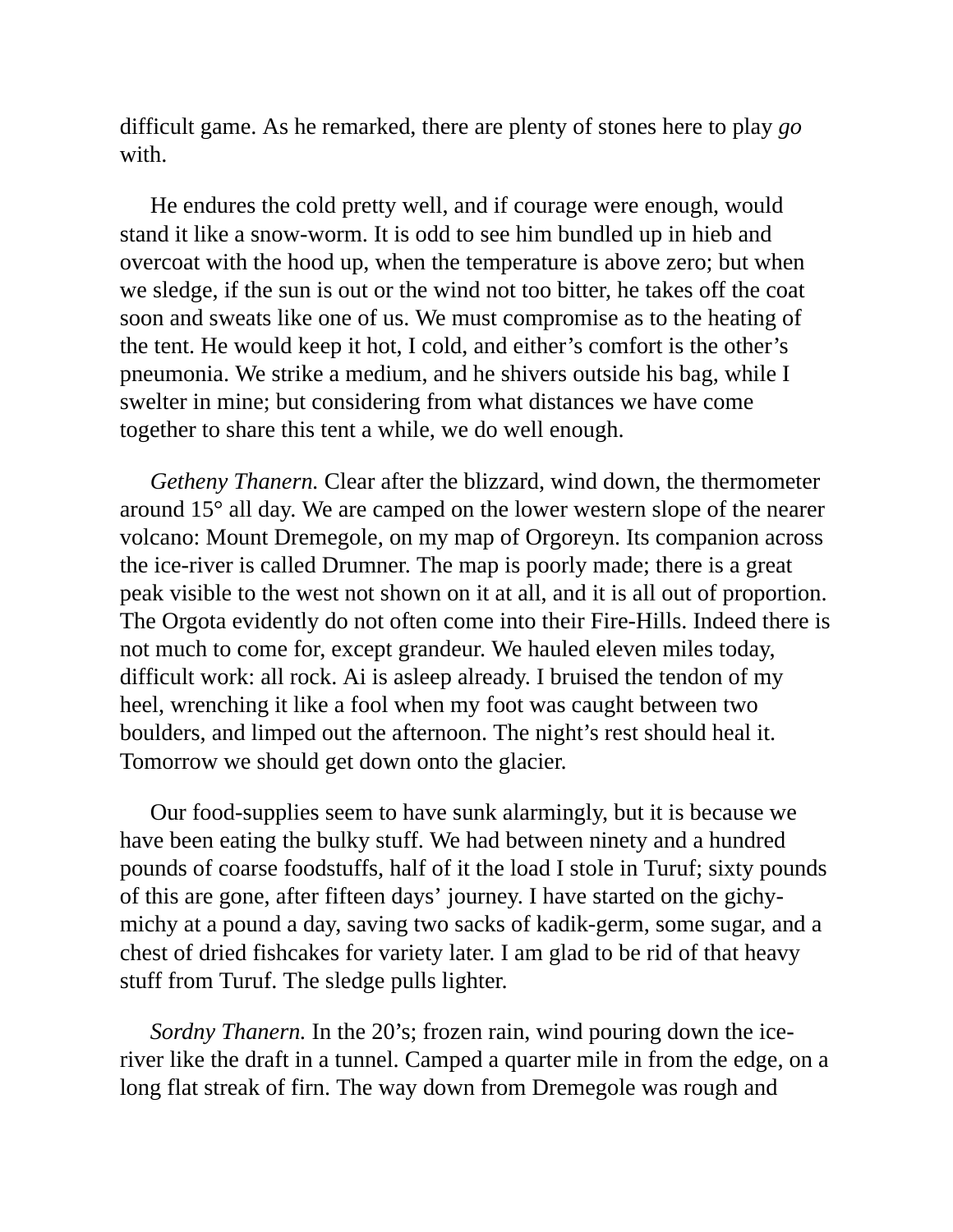steep, on bare rock and rock-fields; the glacier's edge heavily crevassed, and so foul with gravel and rocks caught in the ice that we tried the sledge on wheels there too. Before we had got a hundred yards a wheel wedged fast and the axle bent. We use runners henceforth. We made only four miles today, still in the wrong direction. The effluent glacier seems to run on a long curve westerly up to the Gobrin plateau. Here between the volcanoes it is about four miles wide, and should not be hard going farther in towards the center, though it is more crevassed than I had hoped, and the surface rotten.

Drumner is in eruption. The sleet on one's lips tastes of smoke and sulphur. A darkness loured all day in the west even under the rainclouds. From time to time all things, clouds, icy rain, ice, air, would turn a dull red, then fade slowly back to gray. The glacier shakes a little under our feet.

Eskichwe rem ir Her hypothesized that the volcanic activity in N.W. Orgoreyn and the Archipelago has been increasing during the last ten or twenty millennia, and presages the end of the Ice, or at least a recession of it and an interglacial period. CO2 released by the volcanoes into the atmosphere will in time serve as an insulator, holding in the longwave heatenergy reflected from the earth, while permitting direct solar heat to enter undiminished. The average world temperature, he says, would in the end be raised some thirty degrees, till it attains 72°. I am glad I shall not be present. Ai says that similar theories have been propounded by Terran scholars to explain the still incomplete recession of their last Age of Ice. All such theories remain largely irrefutable and unprovable; no one knows certainly why the ice comes, why it goes. The Snow of Ignorance remains untrodden.

Over Drumner in the dark now a great table of dull fire burns.

*Eps Thanern.* The meter reads sixteen miles hauled today, but we are not more than eight miles in a straight line from last night's camp. We are still in the ice-pass between the two volcanoes. Drumner is in eruption. Worms of fire crawl down its black sides, seen when wind clears off the roil and seethe of ash-cloud and smoke-cloud and white steam. Continuously, with no pause, a hissing mutter fills the air, so huge and so long a sound that one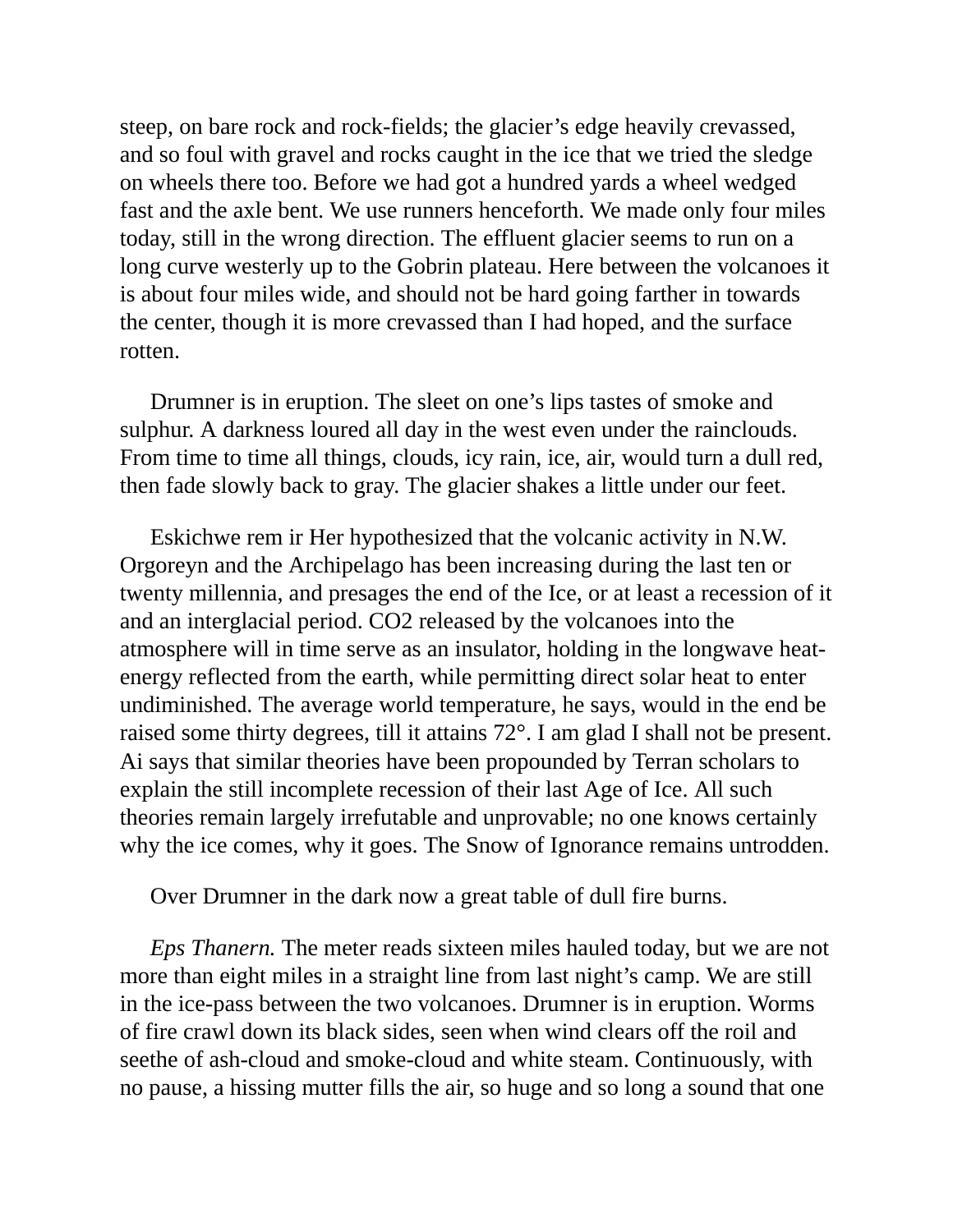cannot hear it when one stops to listen; yet it fills all the interstices of one's being. The glacier trembles perpetually, snaps and crashes, jitters under our feet. All the snowbridges that the blizzard may have laid across crevasses are gone, shaken down, knocked in by this drumming and jumping of the ice and the earth beneath the ice. We go back and forth, seeking the end of a slit in the ice that would swallow the sledge whole, then seeking the end of the next, trying to go north and forced always to go west or east. Above us Dremegole, in sympathy with Drum-ner's labor, grumbles and farts foul smoke.

Ai's face was badly frostbitten this morning, nose, ears, chin all dead gray when I chanced to look at him. Kneaded him back to life and no damage done, but we must be more careful. The wind that blows down off the Ice is, in simple truth, deadly; and we have to face it as we haul.

I shall be glad to get off this slit and wrinkled ice-arm between two growling monsters. Mountains should be seen, not heard.

*Arhad Thanern.* Some sove-snow, between 15 and 20°. We went twelve miles today, about five of them profitable, and the rim of the Gobrin is visibly nearer, north, above us. We now see the ice-river to be miles wide: the "arm" between Drumner and Dremegole is only one finger, and we now are on the back of the hand. Turning and looking down from this camp one sees the glacier-flow split, divided, torn and churned by the black steaming peaks that thwart it. Looking ahead one sees it broaden, rising and curving slowly, dwarfing the dark ridges of earth, meeting the ice-wall far above under veils of cloud and smoke and snow. Cinders and ash now fall with the snow, and the ice is thick with clinkers on it or sunk in it: a good walking surface but rather rough for hauling, and the runners need recoating already. Two or three times volcanic projectiles hit the ice quite near us. They hiss loudly as they strike, and burn themselves a socket in the ice. Cinders patter, falling with the snow. We creep infmitesimally northward through the dirty chaos of a world in the process of making itself.

Praise then Creation unfinished!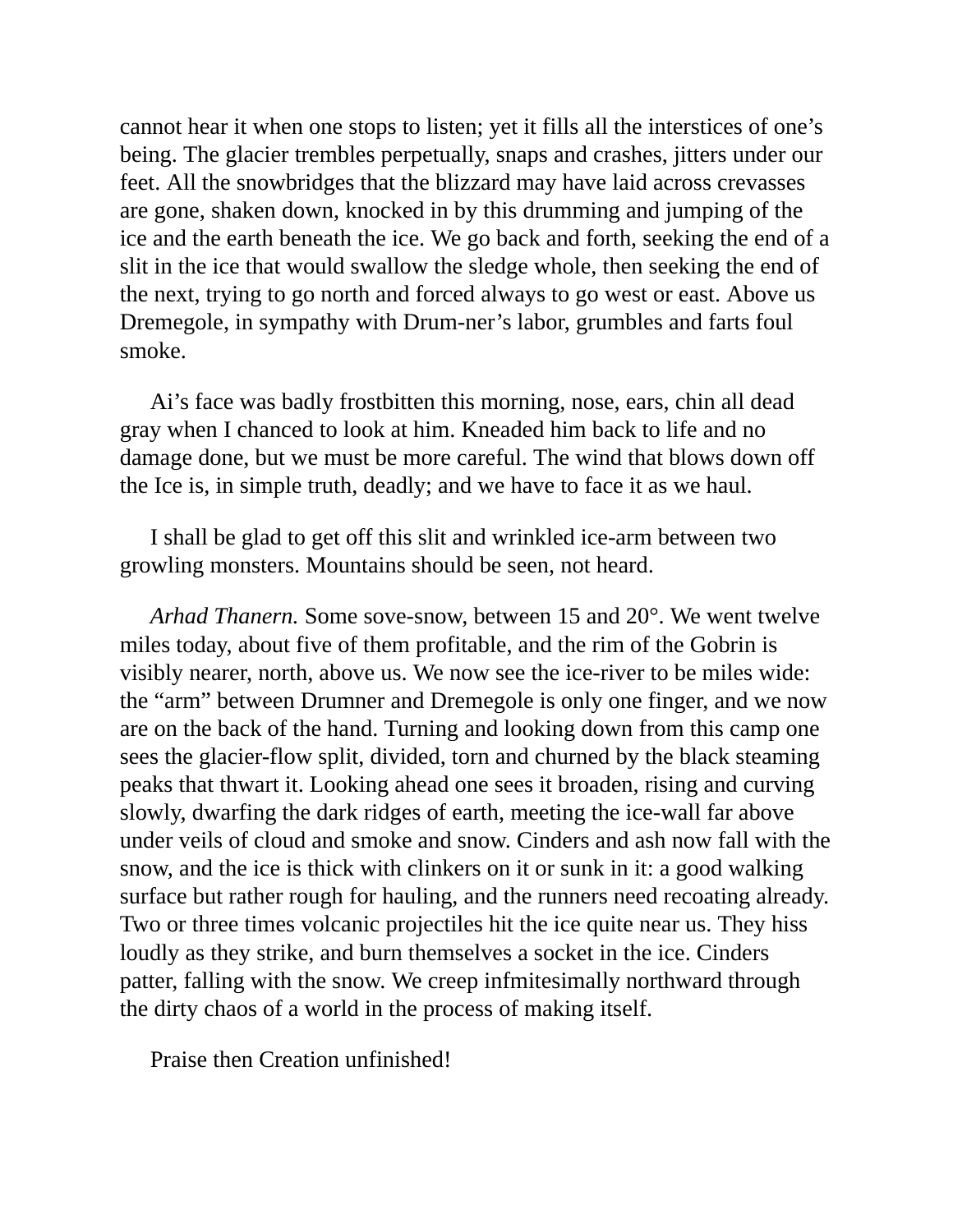*Netherhad Thanern.* No snow since morning; overcast and windy, at about 15°. The great multiple glacier we are on feeds down into the valley from the west, and we are on its extreme eastern edge. Dremegole and Drumner are now somewhat behind us, though a sharp ridge of Dremegole still rises east of us, almost at eyelevel. We have crept and crawled up to a point where we must choose between following the glacier on its long sweep westward and so up gradually onto the plateau of ice, or climbing the ice-cliffs a mile north of tonight's camp, and so saving twenty or thirty miles of hauling, at the cost of risk.

#### Ai favors the risk.

There is a frailty about him. He is all unprotected, exposed, vulnerable, even to his sexual organ which he must carry always outside himself; but he is strong, unbelievably strong. I am not sure he can keep hauling any longer than I can, but he can haul harder and faster than I—twice as hard. He can lift the sledge at front or rear to ease it over an obstacle. I could not lift and hold that weight, unless I was in dothe. To match his frailty and strength, he has a spirit easy to despair and quick to defiance: a fierce impatient courage. This slow, hard, crawling work we have been doing these days wears him out in body and will, so that if he were one of my race I should think him a coward, but he is anything but that; he has a ready bravery I have never seen the like of. He is ready, eager, to stake life on the cruel quick test of the precipice.

"Fire and fear, good servants, bad lords." He makes fear serve him. I would have let fear lead me around by the long way. Courage and reason are with him. What good seeking the safe course, on a journey such as this? There are senseless courses, which I shall not take; but there is no safe one.

*Streth Thanern.* No luck. No way to get the sledge up, though we spent the day at it.

Sove-snow in flurries, thick ash mixed with it. It was dark all day, as the wind veering around from the west again blew the pall of Drumner's smoke on us. Up here the ice shakes less, but there came a great quake while we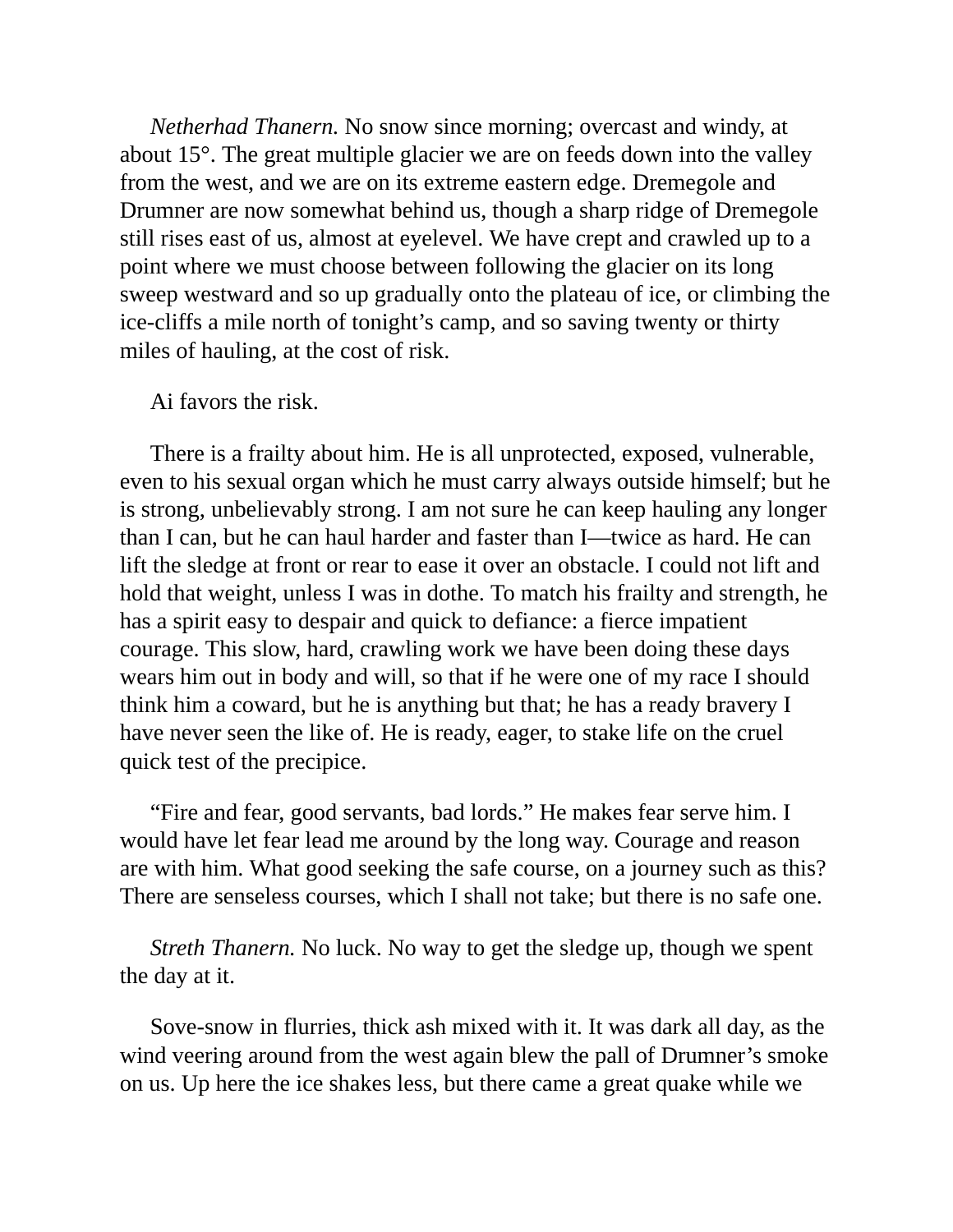tried to climb a shelving cliff; it shook free the sledge where we had wedged it and I was pulled down five or six feet with a bump, but Ai had a good handhold and his strength saved us from all careering down to the foot of the cliff, twenty feet or more. If one of us breaks a leg or shoulder in these exploits, that is probably the end of both of us; there, precisely, is the risk—rather an ugly one when looked at closely. The lower valley of the glaciers behind us is white with steam: lava touches ice, down there. We certainly cannot go back. Tomorrow we shall try the ascent farther west.

*Beren Thanern.* No luck. We must go farther west. Dark as late twilight all day. Our lungs are raw, not from cold (it remains well above zero even at night, with this west wind) but from breathing the ash and fumes of the eruption. By the end of this second day of wasted effort, scrabbling and squirming over pressure-blocks and up ice-cliffs always to be stopped by a sheer face or overhang, trying farther on and failing again, Ai was exhausted and enraged. He looked ready to cry, but did not. I believe he considers crying either evil or shameful. Even when he was very ill and weak, the first days of our escape, he hid his face from me when he wept. Reasons personal, racial, social, sexual—how can I guess why Ai must not weep? Yet his name is a cry of pain. For that I first sought him out in Erhenrang, a long time ago it seems now; hearing talk of "an Alien" I asked his name, and heard for answer a cry of pain from a human throat across the night. Now he sleeps. His arms tremble and twitch, muscular fatigue. The world around us, ice and rock, ash and snow, fire and dark, trembles and twitches and mutters. Looking out a minute ago I saw the glow of the volcano as a dull red bloom on the belly of vast clouds overhanging the darkness.

*Orny Thanern.* No luck. This is the twenty-second day of our journey, and since the tenth day we have made no progress eastward, indeed have lost twenty or twenty-five miles by going west; since the eighteenth day we have made no progress of any kind, and might as well have sat still. If we ever do get up on the Ice, will we have food enough left to take us across it? This thought is hard to dismiss. Fog and murk of the eruption cut seeing very close, so that we cannot choose our path well. Ai wants to attack each ascent, however steep, that shows any sign of shelving. He is impatient with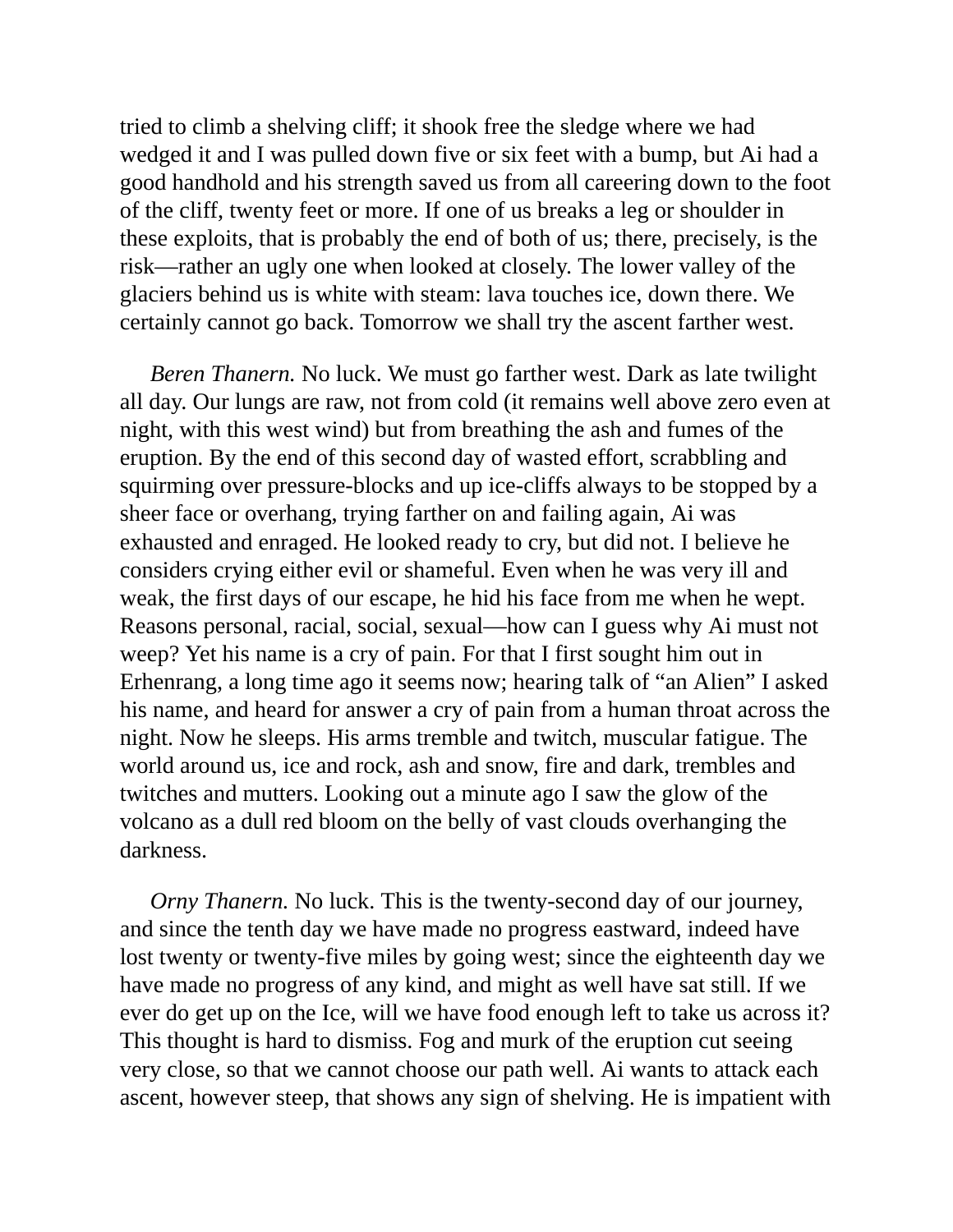my caution. We have got to watch our tempers. I will be in kemmer in a day or so, and all strains will increase. Meanwhile we butt our heads on cliffs of ice in a cold dusk full of ashes. If I wrote a new Yomesh Canon I should send thieves here after death. Thieves who steal sacks of food by night in Turuf. Thieves who steal a man's hearth and name from him and send him out ashamed and exiled. My head is thick, I must cross out all this stuff later, too tired to reread it now.

*Harhahad Thanern. On the Gobrin.* The twenty-third day of our journey. We are on the Gobrin Ice. As soon as we set out this morning we saw, only a few hundred yards beyond last night's camp, a pathway open up to the Ice, a highway curving broad and cinder-paved from the rubble and chasms of the glacier right up through the cliffs of ice. We walked up it as if strolling along the Sess Embankment. We are on the Ice. We are headed east again, homeward.

I am infected by Ai's pure pleasure in our achievement. Looked at soberly it is as bad as ever, up here. We are on the plateau's rim. Crevasses —some wide enough to sink villages in, not house by house but all at once —run inland, northward, right out of sight. Most of them cut across our way, so we too must go north, not east. The surface is bad. We screw the sledge along amongst great lumps and chunks of ice, immense debris pushed up by the straining of the great plastic sheet of ice against and among the Fire-Hills. The broken pressure-ridges take queer shapes, overturned towers, legless giants, catapults. A mile thick to start with, the Ice here rises and thickens, trying to flow over the mountains and choke the fire-mouths with silence. Some miles to the north a peak rises up out of the Ice, the sharp graceful barren cone of a young volcano: younger by thousands of years than the ice-sheet that grinds and shoves, all shattered into chasms and jammed up into great blocks and ridges, over the six thousand feet of lower slopes we cannot see.

During the day, turning, we saw the smoke of Drumner's eruption hang behind us like a gray-brown extension of the surface of the Ice. A steady wind blows along at ground level from the northeast, clearing this higher air of the soot and stink of the planet's bowels which we have breathed for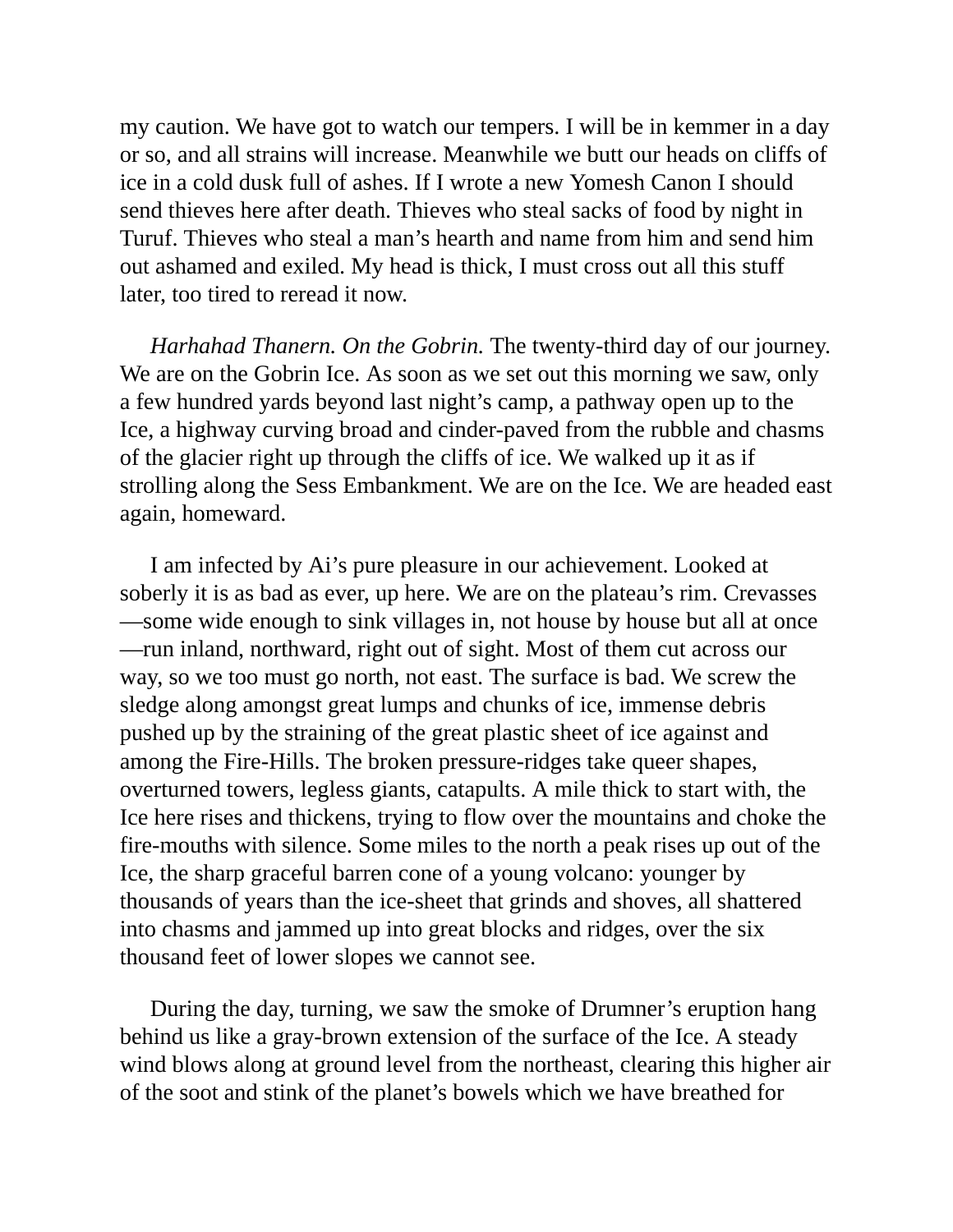days, flattening out the smoke behind us to cover, like a dark lid, the glaciers, the lower mountains, the valleys of stones, the rest of the earth. There is nothing, the Ice says, but Ice. But the young volcano there to northward has another word it thinks of saying.

No snowfall, a thin high overcast.  $-4^{\circ}$  on the plateau at dusk. A jumble of firn, new ice, and old ice underfoot. The new ice is tricky, slick blue stuff just hidden by a white *glaze.* We have both been down a good deal. I slid fifteen feet on my belly across one such slick. Ai, in harness, doubled up laughing. He apologized and explained he had thought himself the only person on Gethen who ever slipped on ice.

Thirteen miles today; but if we try to keep up such a pace among these cut, heaped, crevassed pressure-ridges we shall wear ourselves out or come to worse grief than a bellyslide.

The waxing moon is low, dull as dry blood; a great brownish, iridescent halo surrounds it.

*Guyrny Thanern.* Some snow, rising wind and falling temperature. Thirteen miles again today, which brings our distance logged since we left our first camp to 254 miles. We have averaged about ten and a half miles a day; eleven and a half omitting the two days spent waiting out the blizzard. 75 to 100 of those miles of hauling gave us no onward gain. We are not much nearer Karhide than we were when we set out. But we stand a better chance, I think, of getting there.

Since we came up out of the volcano-murk our spirit is not all spent in work and worry, and we talk again in the tent after our dinner. As I am in kemmer I would find it easier to ignore Ai's presence, but this is difficult in a two-man tent. The trouble is of course that he is, in his curious fashion, also in kemmer: always in kemmer. A strange lowgrade sort of desire it must be, to be spread out over every day of the year and never to know the choice of sex, but there it is; and here am I. Tonight my extreme physical awareness of him was rather hard to ignore, and I was too tired to divert it into untrance or any other channel of the discipline. Finally he asked, had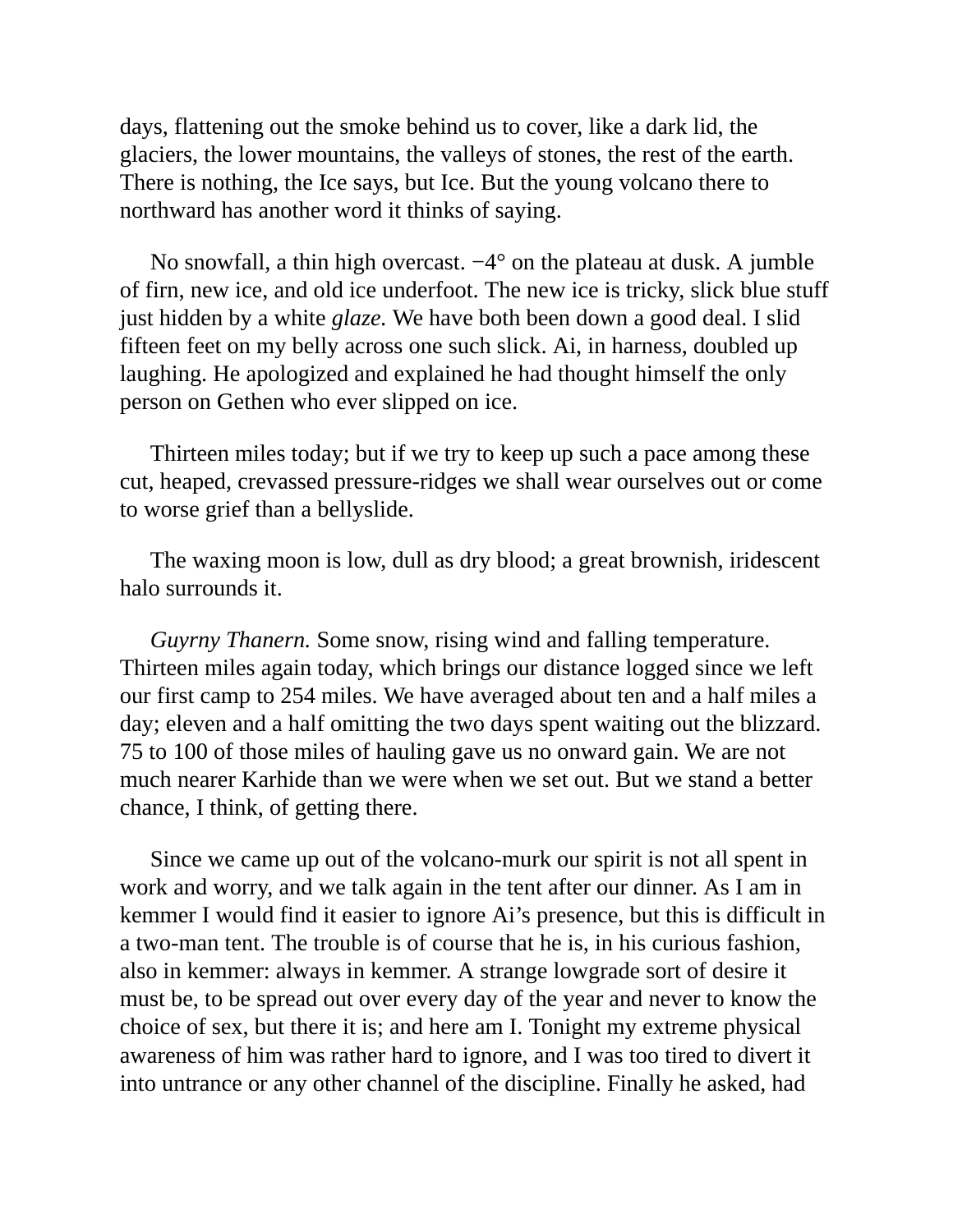he offended me? I explained my silence, with some embarrassment. I was afraid he would laugh at me. After all he is no more an oddity, a sexual freak, than I am: up here on the Ice each of us is singular, isolate, I as cut off from those like me, from my society and its rules, as he from his. There is no world full of other Gethenians here to explain and support my existence. We are equals at last, equal, alien, alone. He did not laugh, of course. Rather he spoke with a gentleness that I did not know was in him. After a while he too came to speak of isolation, of loneliness.

"Your race is appallingly alone in its world. No other mammalian species. No other ambisexual species. No animal intelligent enough even to domesticate as pets. It must color your thinking, this uniqueness. I don't mean scientific thinking only, though you are extraordinary hypothesizersit's extraordinary that you arrived at any concept of evolution, faced with that unbridgeable gap between yourselves and the lower animals. But philosophically, emotionally: to be so solitary, in so hostile a world: it must affect your entire outlook."

"The Yomeshta would say that man's singularity is his divinity."

"Lords of the Earth, yes. Other cults on other worlds have come to the same conclusion. They tend to be the cults of dynamic, aggressive, ecologybreaking cultures.

Orgoreyn is in the pattern, in its way; at least they seem bent on pushing things around. What do the Handdarata say?"

"Well, in the Handdara … you know, there's no theory, no dogma… Maybe they are less aware of the gap between men and beasts, being more occupied with the likenesses, the links, the whole of which living things are a part." Tormer's Lay had been all day in my mind, and I said the words,

*Light is the left hand of darkness and darkness the right hand of light. Two are one, life and death, lying together like lovers in kemmer, like hands joined together, like the end and the way.*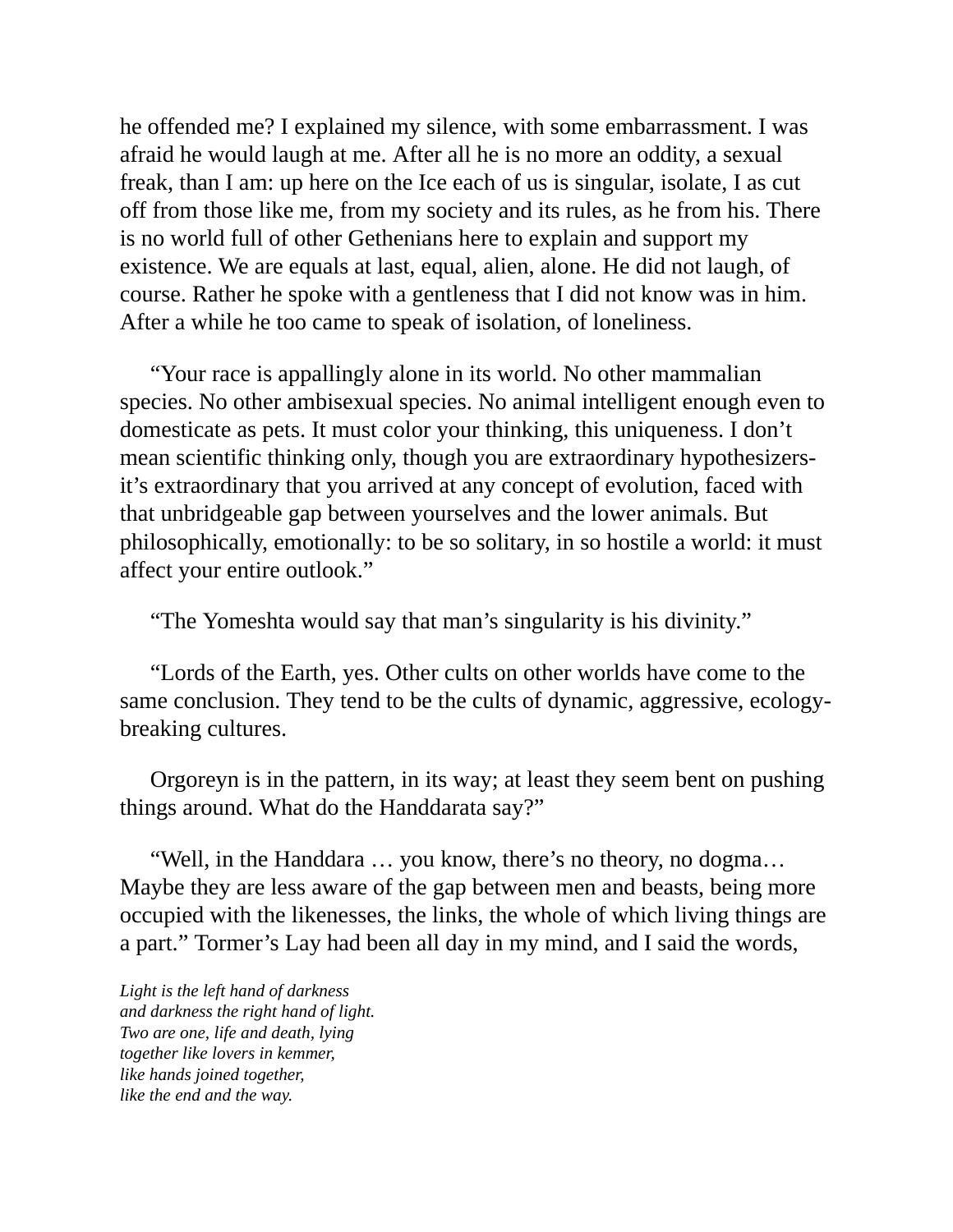My voice shook as I said the lines, for I remembered as I said them that in the letter my brother wrote me before his death he had quoted the same words.

Ai brooded, and after some time he said, "You're isolated, and undivided. Perhaps you are as obsessed with wholeness as we are with dualism."

"We are dualists too. Duality is an essential, isn't it? So long as there is *myself* and *the other."*

"I and Thou," he said. "Yes, it does, after all, go even wider than sex…"

"Tell me, how does the other sex of your race differ from yours?"

He looked startled and in fact my question rather startled me; kemmer brings out these spontaneities in one. We were both self-conscious. "I never thought of that," he said. "You've never seen a woman." He used his Terran-language word, which I knew.

"I saw your pictures of them. The women looked like pregnant Gethenians, but with larger breasts. Do they differ much from your sex in mind behavior? Are they like a different species?"

"No. Yes. No, of course not, not really. But the difference is very important. I suppose the most important thing, the heaviest single factor in one's life, is whether one's born male or female. In most societies it determines one's expectations, activities, outlook, ethics, manners—almost everything. Vocabulary. Semiotic usages. Clothing. Even food. Women… women tend to eat less… It's extremely hard to separate the innate differences from the learned ones. Even where women participate equally with men in the society, they still after all do all the childbearing, and so most of the child-rearing…"

"Equality is not the general rule, then? Are they mentally inferior?"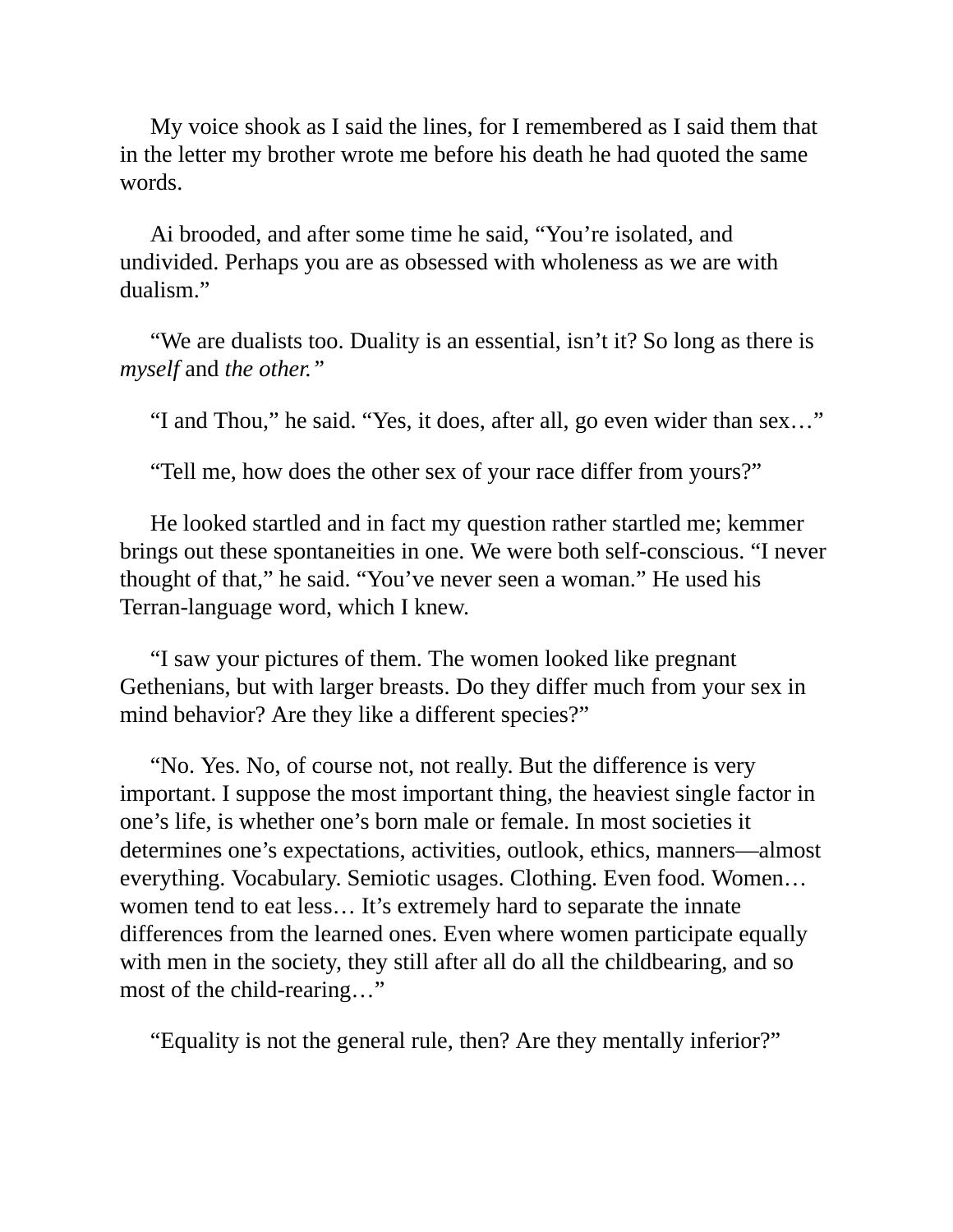"I don't know. They don't often seem to turn up mathematicians, or composers of music, or inventors, or abstract thinkers. But it isn't that they're stupid. Physically they're less muscular, but a little more durable than men. Psychologically—"

After he had stared a long time at the glowing stove, he shook his head. "Harth," he said, "I can't tell you what women are like. I never thought about it much in the abstract, you know, and—God!—by now I've practically forgotten. I've been here two years… You don't know. In a sense, women are more alien to me than you are. With you I share one sex, anyhow…" He looked away and laughed, rueful and uneasy. My own feelings were complex, and we let the matter drop.

*Yrny Thanern.* Eighteen miles today, east-northeast by compass, on skis. We got clear of the pressure-ridges and crevasses in the first hour of pulling. Both got in harness, I ahead at first with the probe, but no more need for testing: the firn is a couple of feet thick over solid ice, and on the firn lie several inches of sound new snow from the last fall, with a good surface. Neither we nor the sledge broke through at all, and the sledge pulled so light that it was hard to believe we are still hauling about a hundred pounds apiece. During the afternoon we took turns hauling, as one can do it easily on this splendid surface. It is a pity that all the hard work uphill and over rock came while the load was heavy. Now we go light. Too light: I find myself thinking about food a good deal. We eat, Ai says, ethereally. All day we went light and fast over the level ice-plain, dead white under a gray-blue sky, unbroken except for the few black nuna-tak-peaks now far behind us, and a smudge of darkness, Drumner's breath, behind them. Nothing else: the veiled sun, the ice.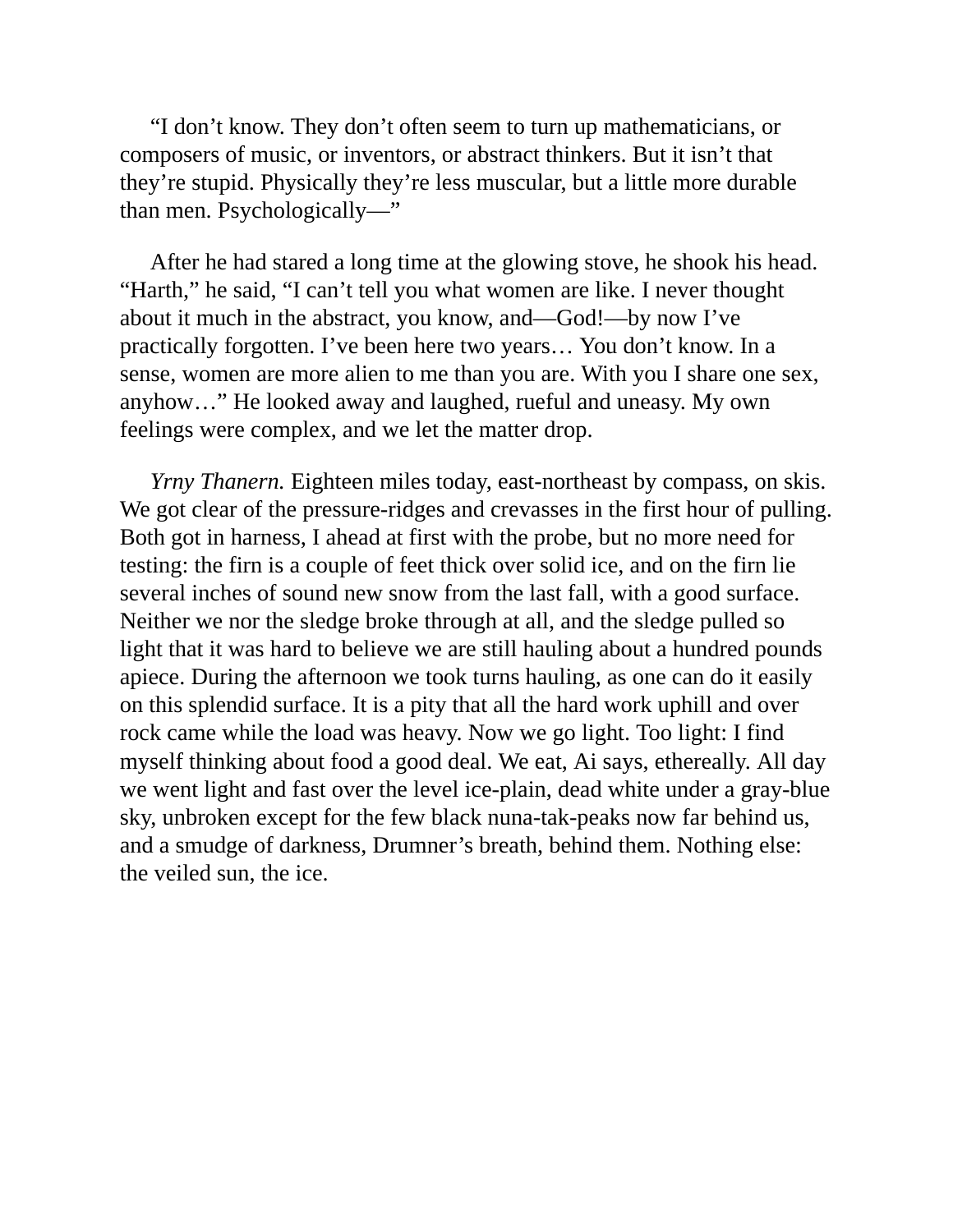# 17. An Orgota Creation Myth

*The origins of this myth are prehistorical; it has been recorded in many forms. This very primitive version is from a pre-Yomesh written text found in the Isenpeth Cave Shrine of the Gobrin Hinterlands.*

IN THE beginning there was nothing but ice and the sun. Over many years the sun shining melted a great crevasse in the ice. In the sides of this crevasse were great shapes of ice, and there was no bottom to it. Drops of water melted from the ice-shapes in the sides of the chasm and fell down and down. One of the ice-shapes said, "I bleed." Another of the ice-shapes said, "I weep." A third one said, "I sweat."

The ice-shapes climbed up out of the abyss and stood on the plain of ice. He that said "I bleed," he reached up to the sun and pulled out handfuls of excrement from the bowels of the sun, and with that dung made the hills and valleys of the earth. He that said "I weep," he breathed on the ice and melting it made the seas and the rivers. He that said "I sweat," he gathered up soil and sea-water and with them made trees, plants, herbs and grains of the field, animals, and men. The plants grew in the soil and the sea, the beasts ran on the land and swam in the sea, but the men did not wake. Thirty-nine of them there were. They slept on the ice and would not move.

Then the three ice-shapes stooped down and sat with their knees drawn up and let the sun melt them. As milk they melted, and the milk ran into the mouths of the sleepers, and the sleepers woke. That milk is drunk by the children of men alone and without it they will not wake to life.

The first to wake up was Edondurath. So tall was he that when he stood up his head split the sky, and snow fell down. He saw the others stirring and awakening, and was afraid of them when they moved, so he killed one after another with a blow of his fist. Thirty-six of them he killed. But one of them, the next to last one, ran away. Haharath he was called. Far he ran over the plain of ice and over the lands of earth. Edondurath ran behind him and caught up with him at last and smote him. Haharath died. Then Edondurath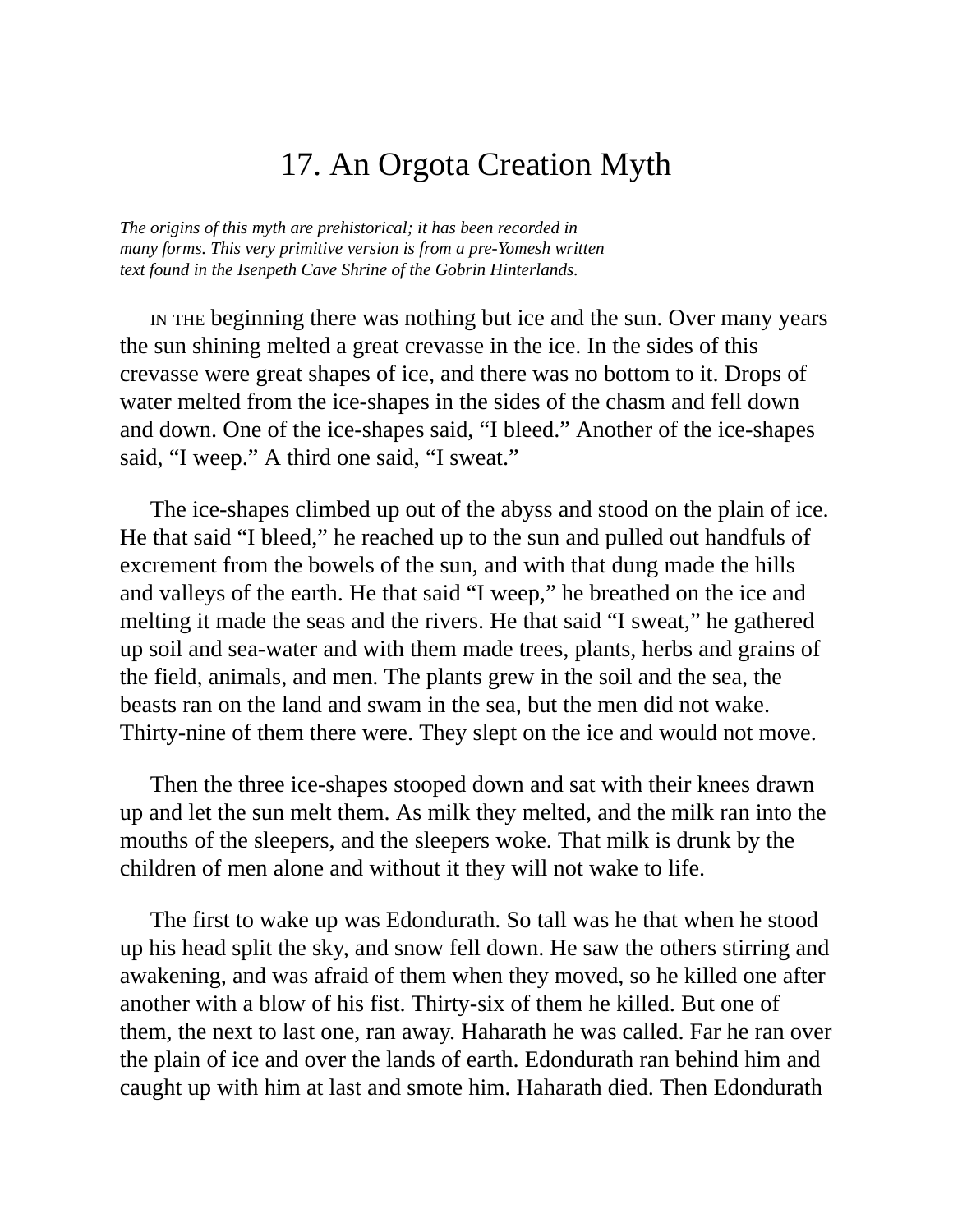returned to the Birthplace on the Gobrin Ice where the bodies of the others lay, but the last one was gone: he had escaped while Edondurath pursued Haharath.

Edondurath built a house of the frozen bodies of his brothers, and waited there inside that house for that last one to come back. Each day one of the corpses would speak, saying, "Does he burn? Does he burn?" All the other corpses would say with frozen tongues, "No, no." Then Edondurath entered kemmer as he slept, and moved and spoke aloud in dreams, and when he woke the corpses were all saying, "He burns! He burns!" And the last brother, the youngest one, heard them saying that, and came into the house of bodies and there coupled with Edondurath. Of these two were the nations of men born, out of the flesh of Edondurath, out of Edondurath's womb. The name of the other, the younger brother, the father, his name is not known.

Each of the children born to them had a piece of darkness that followed him about wherever he went by daylight. Edondurath said, "Why are my sons followed thus by darkness?" His kemmering said, "Because they were born in the house of flesh, therefore death follows at their heels. They are in the middle of time. In the beginning there was the sun and the ice, and there was no shadow. In the end when we are done, the sun will devour itself and shadow will eat light, and there will be nothing left but the ice and the darkness."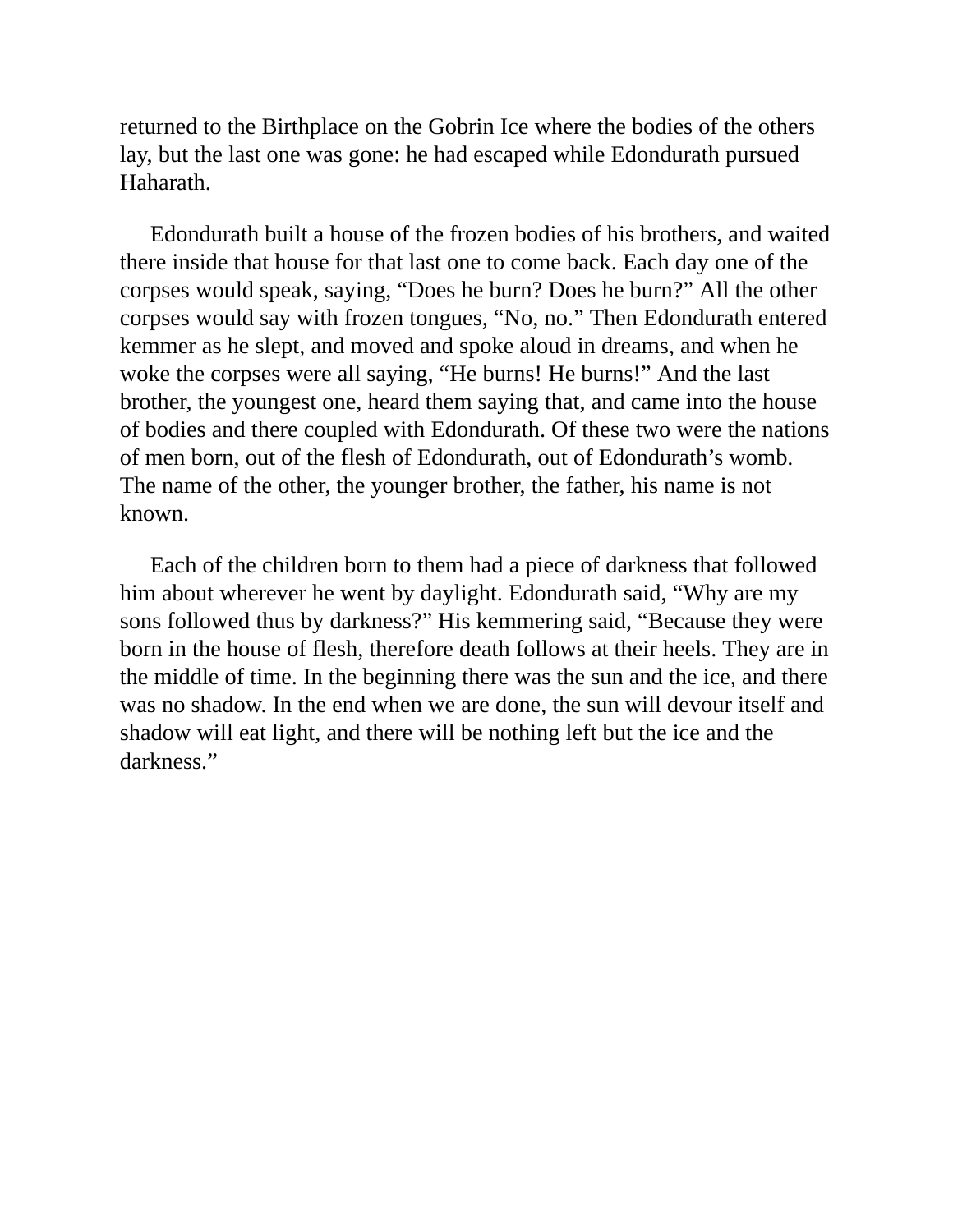## 18. On the Ice

SOMETIMES as I am falling asleep in a dark, quiet room I have for a moment a great and treasurable illusion of the past. The wall of a tent leans up over my face, not visible but audible, a slanting plane of faint sound: the susurrus of blown snow. Nothing can be seen. The light-emission of the Chabe stove is cut off, and it exists only as a sphere of heat, a heart of warmth. The faint dampness and confining cling of my sleeping-bag; the sound of the snow; barely audible, Estraven's breathing as he sleeps; darkness. Nothing else. We are inside, the two of us, in shelter, at rest, at the center of all things. Outside, as always, lies the great darkness, the cold, death's solitude.

In such fortunate moments as I fall asleep I know beyond doubt what the real center of my own life is, that time which is past and lost and yet is permanent, the enduring moment, the heart of warmth.

I am not trying to say that I was happy, during those weeks of hauling a sledge across an ice-sheet in the dead of winter. I was hungry, overstrained, and often anxious, and it all got worse the longer it went on. I certainly wasn't happy. Happiness has to do with reason, and only reason earns it. What I was given was the thing you can't earn, and can't keep, and often don't even recognize at the time; I mean joy.

I always woke up first, usually before daylight. My metabolic rate is slightly over the Gethenian norm, as are my height and weight; Estraven had figured these differences into the food-ration calculations, in his scrupulous way which one could see as either housewifely or scientific, and from the start I had had a couple of ounces more food per day than he. Protests of injustice fell silent before the self-evident justice of this unequal division. However divided, the share was small. I was hungry, constantly hungry, daily hungrier. I woke up because I was hungry.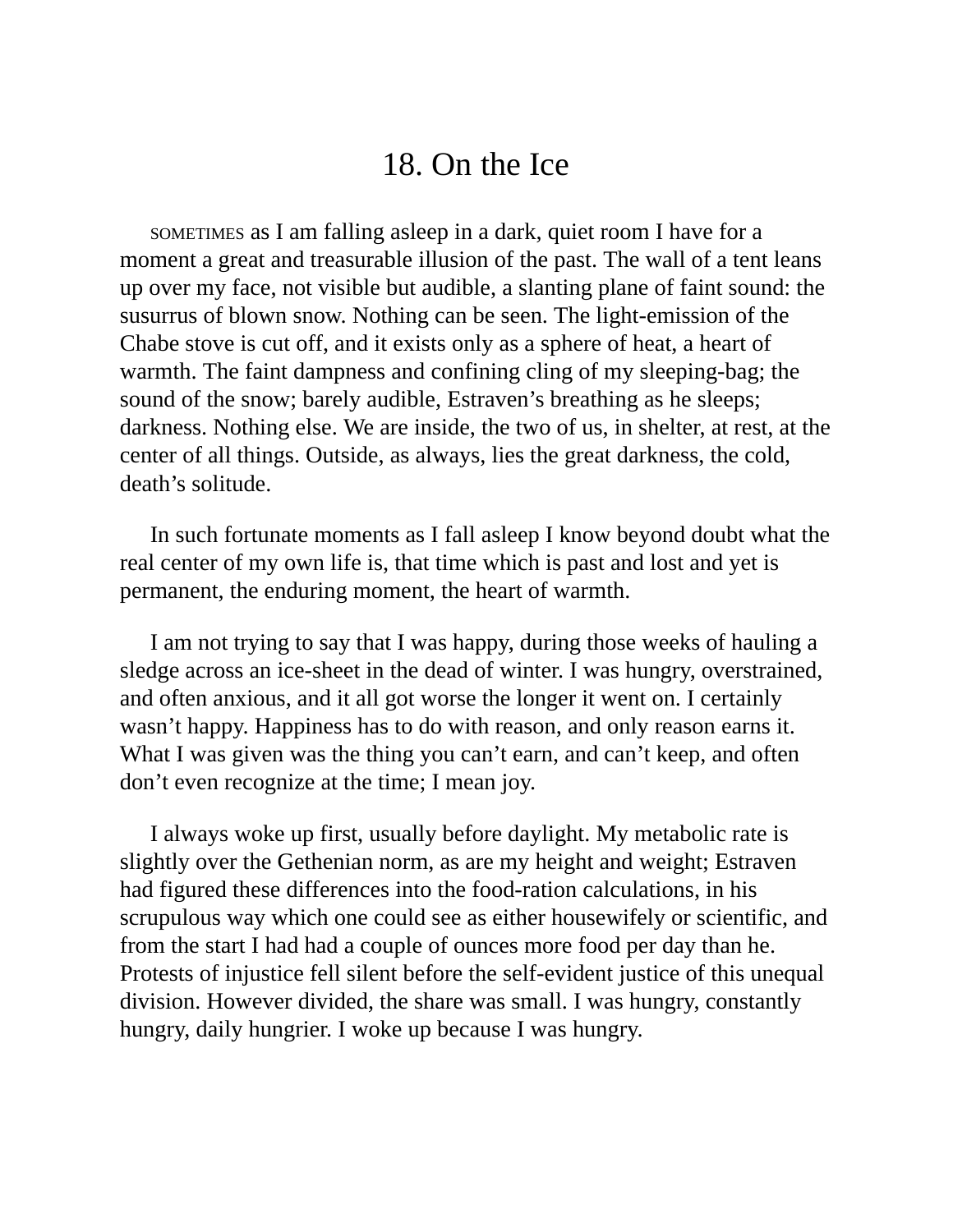If it was still dark I turned up the light of the Chabe stove, and put a pan of ice brought in the night before, now thawed, on the stove to boil. Estraven meanwhile engaged in his customary fierce and silent struggle with sleep, as if he wrestled with an angel. Winning, he sat up, stared at me vaguely, shook his head, and woke. By the time we were dressed and booted and had the bags rolled up, breakfast was ready: a mug of boiling hot orsh, and one cube of gichy-michy expanded by hot water into a sort of small, doughy bun. We chewed slowly, solemnly, retrieving all dropped crumbs. The stove cooled as we ate. We packed it up with the pan and mugs, pulled on our hooded overcoats and our mittens, and crawled out into the open air. The coldness of it was perpetually incredible. Every morning I had to believe it all over again. If one had been outside to relieve oneself already, the second exit was only harder.

Sometimes it was snowing; sometimes the long light of early day lay wonderfully gold and blue across the miles of ice; most often it was gray.

We brought the thermometer into the tent with us, nights, and when we took it outside it was interesting to watch the pointer swing to the right (Gethenian dials read counterclockwise) almost too fast to follow, registering a drop of twenty, fifty, eighty degrees, till it stopped somewhere between zero and −60°.

One of us collapsed the tent and folded it while the other loaded stove, bags, etc. onto the sledge; the tent was strapped over all, and we were ready for skis and harness. Little metal was used in our straps and fittings, but the harnesses had buckles of aluminum alloy, too fine to fasten with mittens on, which burned in that cold exactly as if they were redhot. I had to be very careful of my fingers when the temperature was below minus twenty, especially if the wind blew, for I could pick up a frostbite amazingly fast. My feet never suffered—and that is a factor of major importance, in a winter-journey where an hour's exposure can, after all, cripple one for a week or for life. Estraven had had to guess my size and the snowboots he got me were a little large, but extra socks filled the discrepancy. We put on our skis, got into harness as quick as possible, bucked and pried and jolted the sledge free if its runners were frozen in, and set off.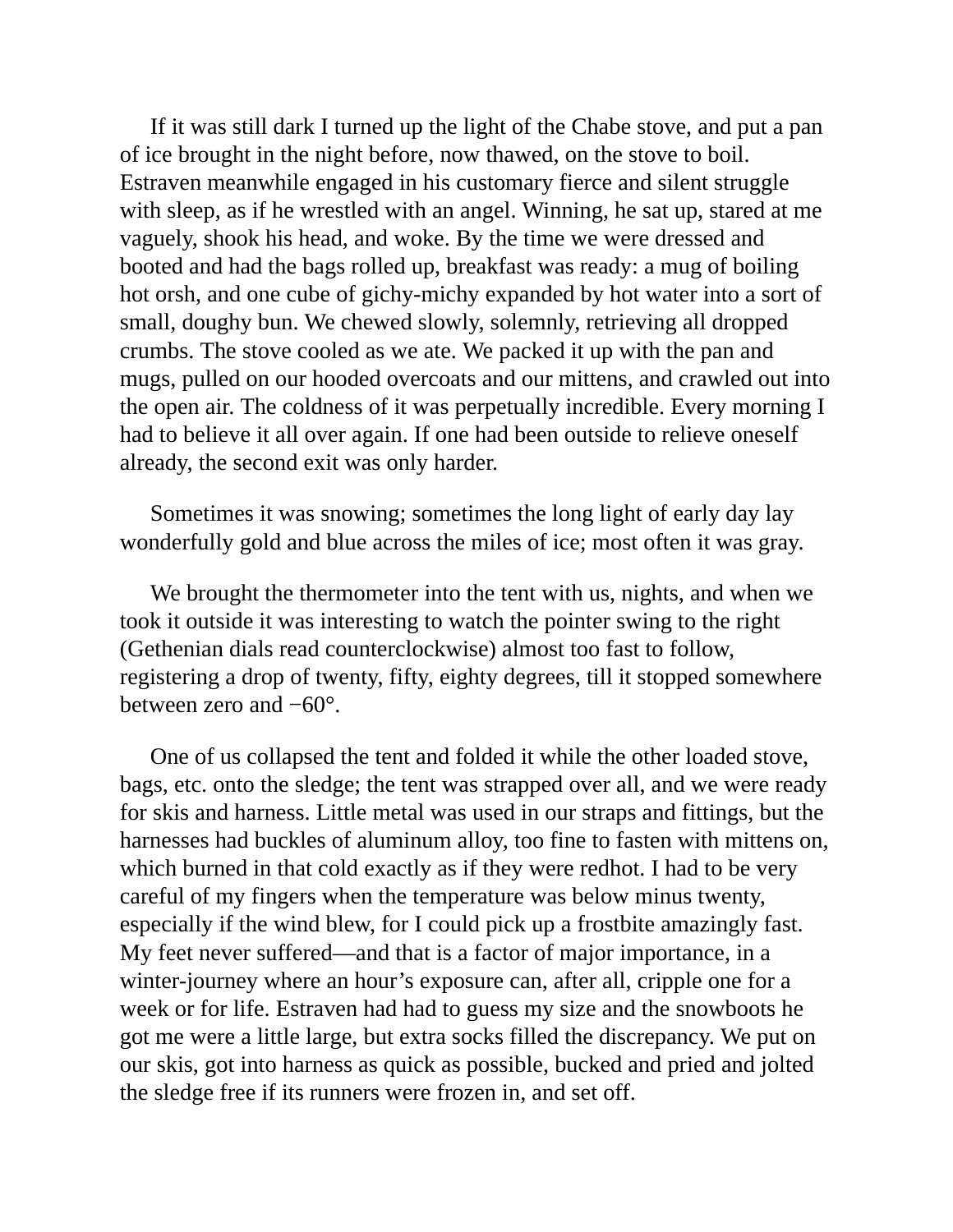Mornings after heavy snowfall we might have to spend some while digging out the tent and sledge before we could set off. The new snow was not hard to shovel away, though it made great impressive drifts around us, who were, after all, the only impediment for hundreds of miles, the only thing sticking out above the ice.

We pulled eastward by the compass. The usual direction of the wind was north to south, off the glacier. Day after day it blew from our left as we went. The hood did not suffice against that wind, and I wore a facial mask to protect my nose and left cheek. Even so my left eye froze shut one day, and I thought I had lost the use of it: even when Estraven thawed it open with breath and tongue, I could not see with it for some while, so probably more had been frozen than the lashes. In sunlight both of us wore the Gethenian slit-screen eyeshields, and neither of us suffered any snowblindness. We had small opportunity. The Ice, as Estraven had said, tends to hold a high-pressure zone above its central area, where thousands of square miles $\bullet$  of white reflect the sunlight. We were not in this central zone, however, but at best on the edge of it, between it and the zone of turbulent, deflected, precipitation-laden storms that it sends continually to torment the subglacial lands. Wind from due north brought bare, bright weather, but from northeast or northwest it brought snow, or harrowed up dry fallen snow into blinding, biting clouds like sand or dust-storms, or else, sinking almost to nothing, crept in sinuous trails along the surface, leaving the sky white, the air white, no visible sun, no shadow: and the snow itself, the Ice, disappeared from under our feet. Around midday we would halt, and cut and set up a few blocks of ice for a protective wall if the wind was strong. We heated water to soak a cube of gichy-michy in, and drank the water hot, sometimes with a bit of sugar melted in it; harnessed up again and went on. We seldom talked while on the march or at lunch, for our lips were sore, and when one's mouth was open the cold got inside, hurting teeth and throat and lungs; it was necessary to keep the mouth closed and breathe through the nose, at least when the air was forty or fifty degrees below freezing. When it went on lower than that, the whole breathing process was further complicated by the rapid freezing of one's exhaled breath; if you didn't look out your nostrils might freeze shut, and then to keep from suffocating you would gasp in a lungful of razors.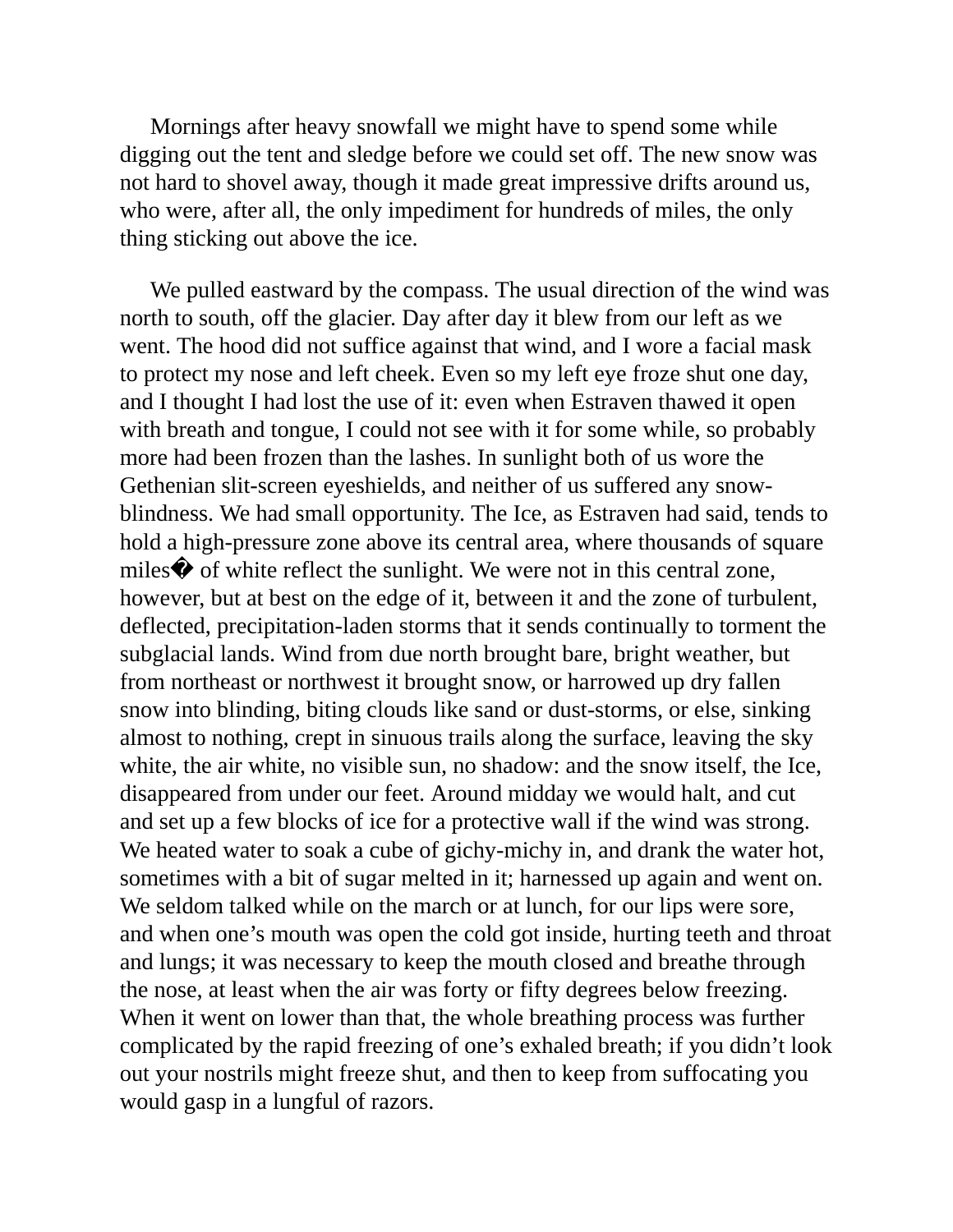Under certain conditions our exhalations freezing instantly made a tiny crackling noise, like distant firecrackers, and a shower of crystals: each breath a snowstorm.

We pulled till we were tired out or till it began to grow dark, halted, set up the tent, pegged down the sledge if there was threat of high wind, and settled in for the night. On a usual day we would have pulled for eleven or twelve hours, and made between twelve and eighteen miles.

It does not seem a very good rate, but then conditions were a bit adverse. The crust of the snow was seldom right for both skis and sledge-runners. When it was light and new the sledge ran through rather than over it; when it was partly hardened, the sledge would stick but we on skis would not, which meant that we were perpetually being pulled up backward with a jolt; and when it was hard it was often heaped up in long wind-waves, *sastrugi,* that in some places ran up to four feet high. We had to haul the sledge up and over each knife-edged or fantastically corniced top, then slide her down, and up over the next one: for they never seemed to run parallel to our course. I had imagined the Gobrin Ice Plateau to be all one sheet like a frozen pond, but there were hundreds of miles of it that were rather like an abruptly frozen, storm-raised sea.

The business of setting up camp, making everything secure, getting all the clinging snow off one's outer clothing, and so on, was trying. Sometimes it did not seem worthwhile. It was so late, so cold, one was so tired, that it would be much easier to lie down in a sleeping-bag in the lee of the sledge and not bother with the tent. I remember how clear this was to me on certain evenings, and how bitterly I resented my companion's methodical, tyrannical insistence that we do everything and do it correctly and thoroughly. I hated him at such times, with a hatred that rose straight up out of the death that lay within my spirit. I hated the harsh, intricate, obstinate demands that he made on me in the name of life. When all was done we could enter the tent, and almost at once the heat of the Chabe stove could be felt as an enveloping, protecting ambiance. A marvelous thing surrounded us: warmth. Death and cold were elsewhere, outside.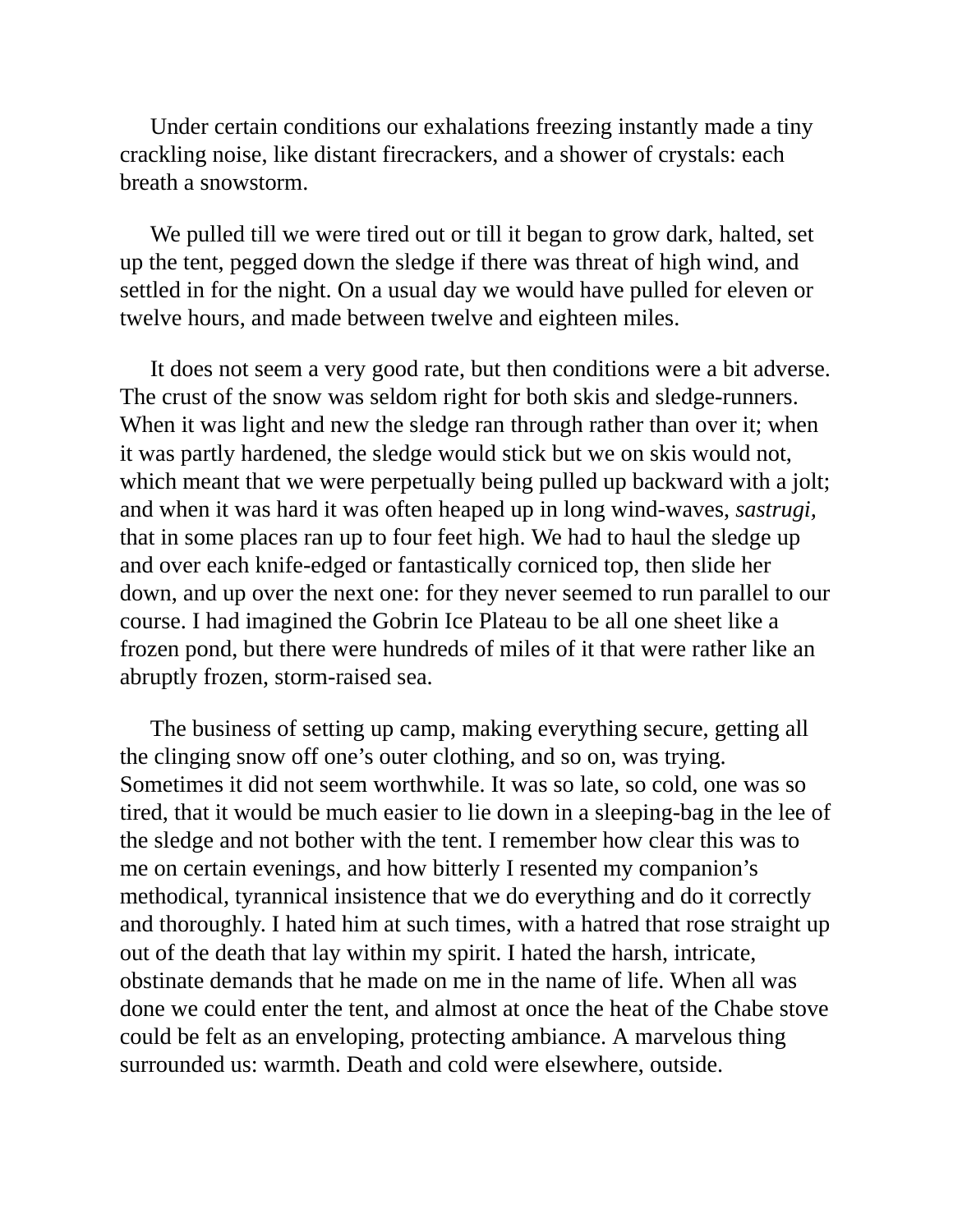Hatred was also left outside. We ate and drank. After we ate, we talked. When the cold was extreme, even the excellent insulation of the tent could not keep it out, and we lay in our bags as close to the stove as possible. A little fur of frost gathered on the inner surface of the tent. To open the valve was to let in a draft of cold that instantly condensed, filling the tent with a swirling mist of fine snow. When there was blizzard, needles of icy air blew in through the vents, elaborately protected as they were, and an impalpable dust of snow-motes fogged the air. On those nights the storm made an incredible noise, and we could not converse by voice, unless we shouted with our heads together. On other nights it was still, with such a stillness as one imagines as existing before the stars began to form, or after everything has perished.

Within an hour after our evening meal Estraven turned the stove down, if it was feasible to do so, and turned the light-emission off. As he did so he murmured a short and charming grace of invocation, the only ritual words I had ever learned of the Handdara: "Praise then darkness and Creation unfinished," he said, and there was darkness. We slept. In the morning it was all to do over. We did it over for fifty days. Estraven kept up his journal, though during the weeks on the Ice he seldom wrote more than a note of the weather and the distance we had come that day. Among these notes there is occasional mention of his own thoughts or of some of our conversation, but not a word concerning the profounder conversation between us which occupied our rest between dinner and sleep on many nights of the first month on the Ice, while we still had enough energy to talk, and on certain days that we spent storm-bound in the tent. I told him that I was not forbidden, but not expected, to use paraverbal speech on a non-Ally planet, and asked him to keep what he learned from his own people, at least until I could discuss what I had done with my colleagues on the ship. He assented, and kept his word. He never said or wrote anything concerning our silent conversations.

Mindspeech was the only thing I had to give Estraven, out of all my civilization, my alien reality in which he was so profoundly interested. I could talk and describe endlessly; but that was all I had to give. Indeed it may be the only important thing we have to give to Winter. But I can't say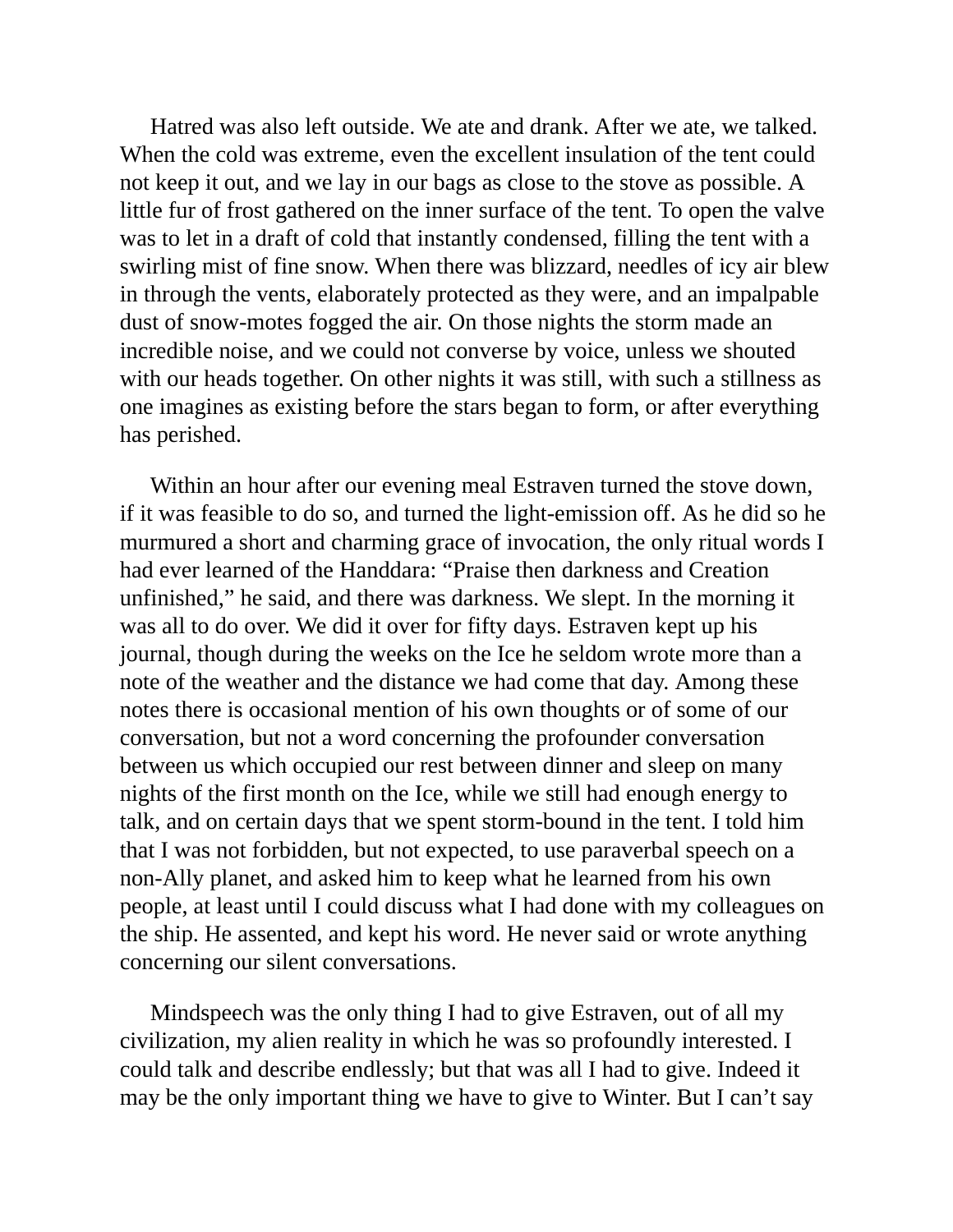that gratitude was my motive for infringing on the Law of Cultural Embargo. I was not paying my debt to him. Such debts remain owing. Estraven and I had simply arrived at the point where we shared whatever we had that was worth sharing.

I expect it will turn out that sexual intercourse is possible between Gethenian double-sexed and Hainish-norm one-sexed human beings, though such intercourse will inevitably be sterile. It remains to be proved; Estraven and I proved nothing except perhaps a rather subtler point. The nearest to crisis that our sexual desires brought us was on a night early in the journey, our second night up on the Ice. We had spent all day struggling and back-tracking in the cut-up, crevassed area east of the Fire-Hills. We were tired that evening but elated, sure that a clear course would soon open out ahead. But after dinner Estraven grew taciturn, and cut my talk off short. I said at last after a direct rebuff, "Harth, I've said something wrong again, please tell me what it is." He was silent.

"I've made some mistake in shifgrethor. I'm sorry; I can't learn. I've never even really understood the meaning of the word."

"Shifgrethor? It comes from an old word for *shadow*." We were both silent for a little, and then he looked at me with a direct, gentle gaze. His face in the reddish light was as soft, as vulnerable, as remote as the face of a woman who looks at you out of her thoughts and does not speak.

And I saw then again, and for good, what I had always been afraid to see, and had pretended not to see in him: that he was a woman as well as a man. Any need to explain the sources of that fear vanished with the fear; what I was left with was, at last, acceptance of him as he was. Until then I had rejected him, refused him his own reality. He had been quite right to say that he, the only person on Gethen who trusted me, was the only Gethenian I distrusted. For he was the only one who had entirely accepted me as a human being: who had liked me personally and given me entire personal loyalty: and who therefore had demanded of me an equal degree of recognition, of acceptance. I had not been willing to give it. I had been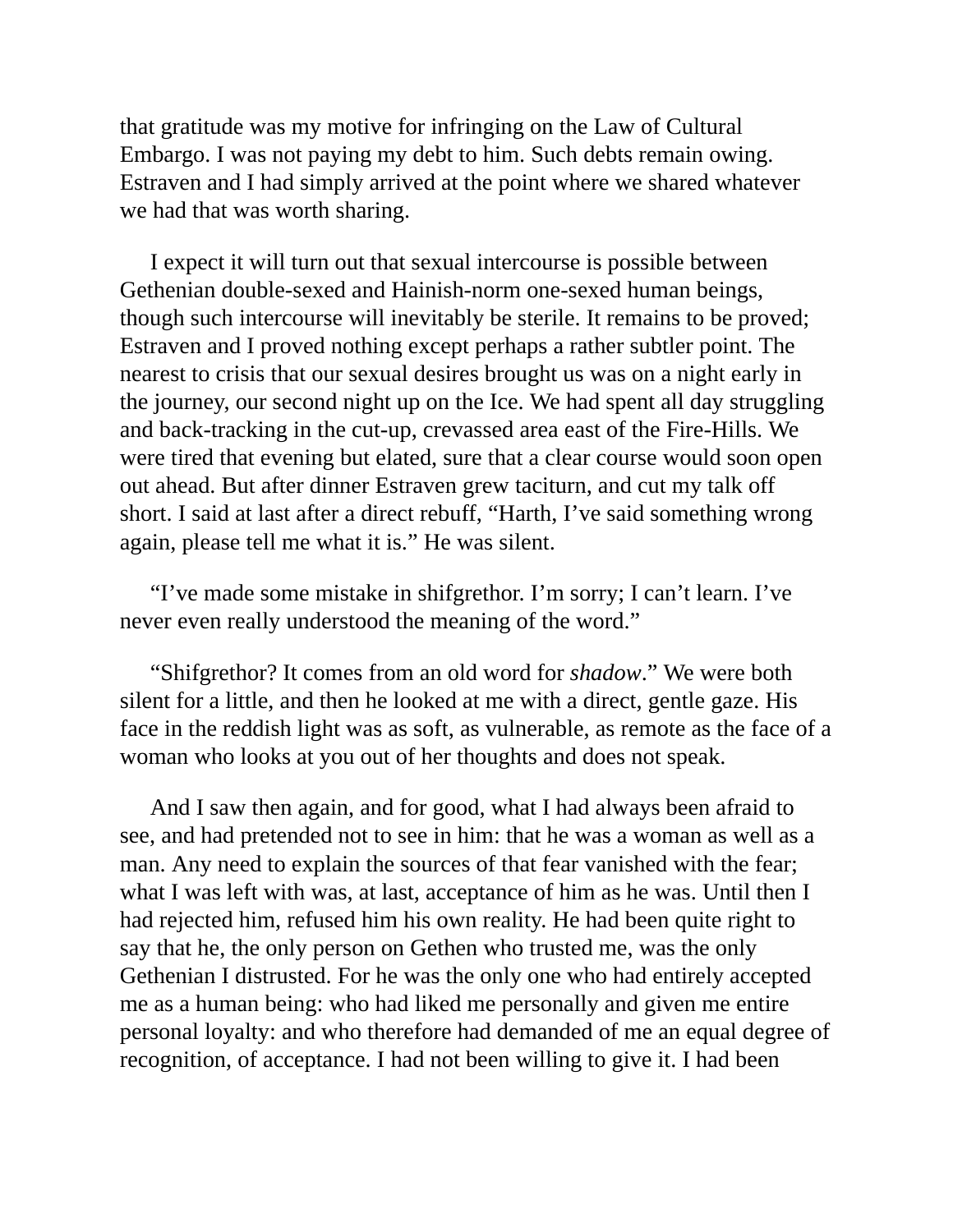afraid to give it. I had not wanted to give my trust, my friendship to a man who was a woman, a woman who was a man.

He explained, stiffly and simply, that he was in kemmer and had been trying to avoid me, insofar as one of us could avoid the other. "I must not touch you," he said, with extreme constraint; saying that he looked away.

I said, "I understand. I agree completely."

For it seemed to me, and I think to him, that it was from that sexual tension between us, admitted now and understood, but not assuaged, that the great and sudden assurance of friendship between us rose: a friendship so much needed by us both in our exile, and already so well proved in the days and nights of our bitter journey, that it might as well be called, now as later, love. But it was from the difference between us, not from the affinities and likenesses, but from the difference, that that love came: and it was itself the bridge, the only bridge, across what divided us. For us to meet sexually would be for us to meet once more as aliens. We had touched, in the only way we could touch. We left it at that. I do not know if we were right.

We talked some more that night, and I recall being very hard put to it to answer coherently when he asked me what women were like. We were both rather stiff and cautious with each other for the next couple of days. A profound love between two people involves, after all, the power and chance of doing profound hurt. It would never have occurred to me before that night that I could hurt Estraven.

Now that the barriers were down, the limitation, in my terms, of our converse and understanding seemed intolerable to me. Quite soon, two or three nights later, I said to my companion as we finished our dinner—a special treat, sugared kadik-porridge, to celebrate a twenty-mile run—"Last spring, that night in the Corner Red Dwelling, you said you wished I'd tell you more about paraverbal speech."

"Yes, I did."

"Do you want to see if I can teach you how to speak it?"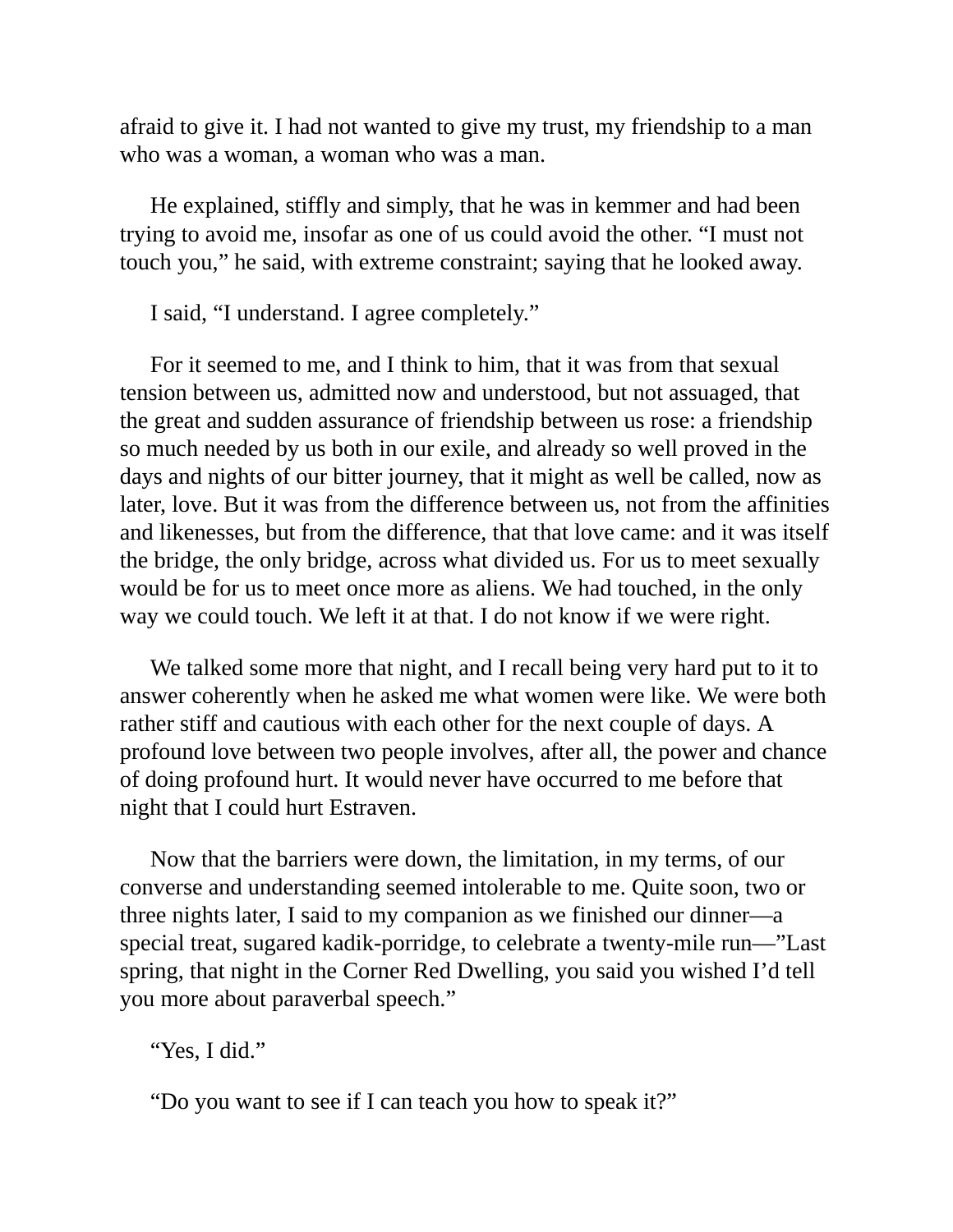He laughed. "You want to catch me lying."

"If you ever lied to me, it was long ago, and in another country."

He was an honest person, but rarely a direct one. That tickled him, and he said, "In another country I may tell you other lies. But I thought you were forbidden to teach your mind-science to… the natives, until we join the Ekumen."

"Not forbidden. It's not done. I'll do it, though, if you like. And if I can. I'm no Educer."

"There are special teachers of the skill?"

"Yes. Not on Alterra, where there's a high occurrence of natural sensitivity, and—they say—mothers mindspeak to their unborn babies. I don't know what the babies answer. But most of us have to be taught, as if it were a foreign language. Or rather as if it were our native language, but learned very late."

I think he understood my motive in offering to teach him the skill, and he wanted very much to learn it. We had a go at it. I recalled what I could of how I had been educed, at age twelve. I told him to clear his mind, let it be dark. This he did, no doubt, more promptly and thoroughly than I ever had done: he was an adept of the Handdara, after all. Then I mindspoke to him as clearly as I could. No result. We tried it again. Since one cannot bespeak until one has been bespoken, until the telepathic potentiality has been sensitized by one clear reception, I had to get through to him first. I tried for half an hour, till I felt hoarse of brain. He looked crestfallen. "I thought it would be easy for me," he confessed. We were both tired out, and called the attempt off for the night.

Our next efforts were no more successful. I tried sending to Estraven while he slept, recalling what my Educer had told me about the occurrence of "dream-messages" among pre-telepathic peoples, but it did not work.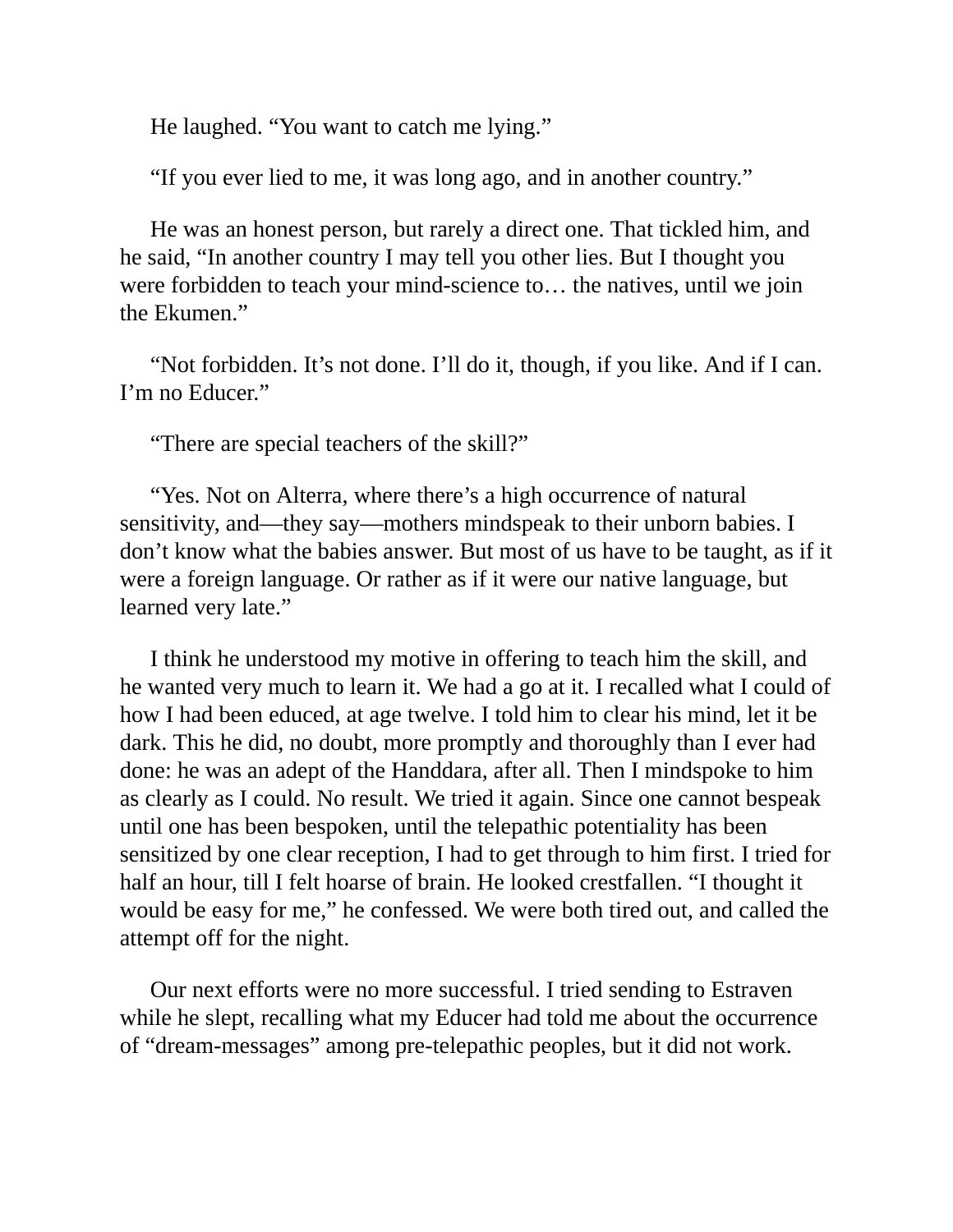"Perhaps my species lacks the capacity," he said. "We have enough rumors and hints to have made up a word for the power, but I don't know of any proven instances of telepathy among us."

"So it was with my people for thousands of years. A few natural Sensitives, not comprehending their gift, and lacking anyone to receive from or send to. All the rest latent, if that. You know I told you that except in the case of the born Sensitive, the capacity, though it has a physiological basis, is a psychological one, a product of culture, a side-effect of the use of the mind. Young children, and defectives, and members of un-evolved or regressed societies, can't mindspeak. The mind must exist on a certain plane of complexity first. You can't build up amino acids out of hydrogen atoms; a good deal of complexifying has to take place first: the same situation. Abstract thought, varied social interaction, intricate cultural adjustments, esthetic and ethical perception, all of it has to reach a certain level before the connections can be made—before the potentiality can be touched at all."

"Perhaps we Gethenians haven't attained that level."

"You're far beyond it. But luck is involved. As in the creation of amino acids… Or to take analogies on the cultural plane—only analogies, but they illuminate—the scientific method, for instance, the use of concrete, experimental techniques in science. There are peoples of the Ekumen who possess a high culture, a complex society, philosophies, arts, ethics, a high style and a great achievement in all those fields; and yet they have never learned to weigh a stone accurately. They can learn how, of course. Only for half a million years they never did… There are peoples who have no higher mathematics at all, nothing beyond the simplest applied arithmetic. Every one of them is capable of understanding the calculus, but not one of them does or ever has. As a matter of fact, my own people, the Terrans, were ignorant until about three thousand years ago of the uses of zero." That made Estraven blink. "As for Gethen, what I'm curious about is whether the rest of us may find ourselves to have the capacity for Foretelling—whether this too is a part of the evolution of the mind—if you'll teach us the techniques."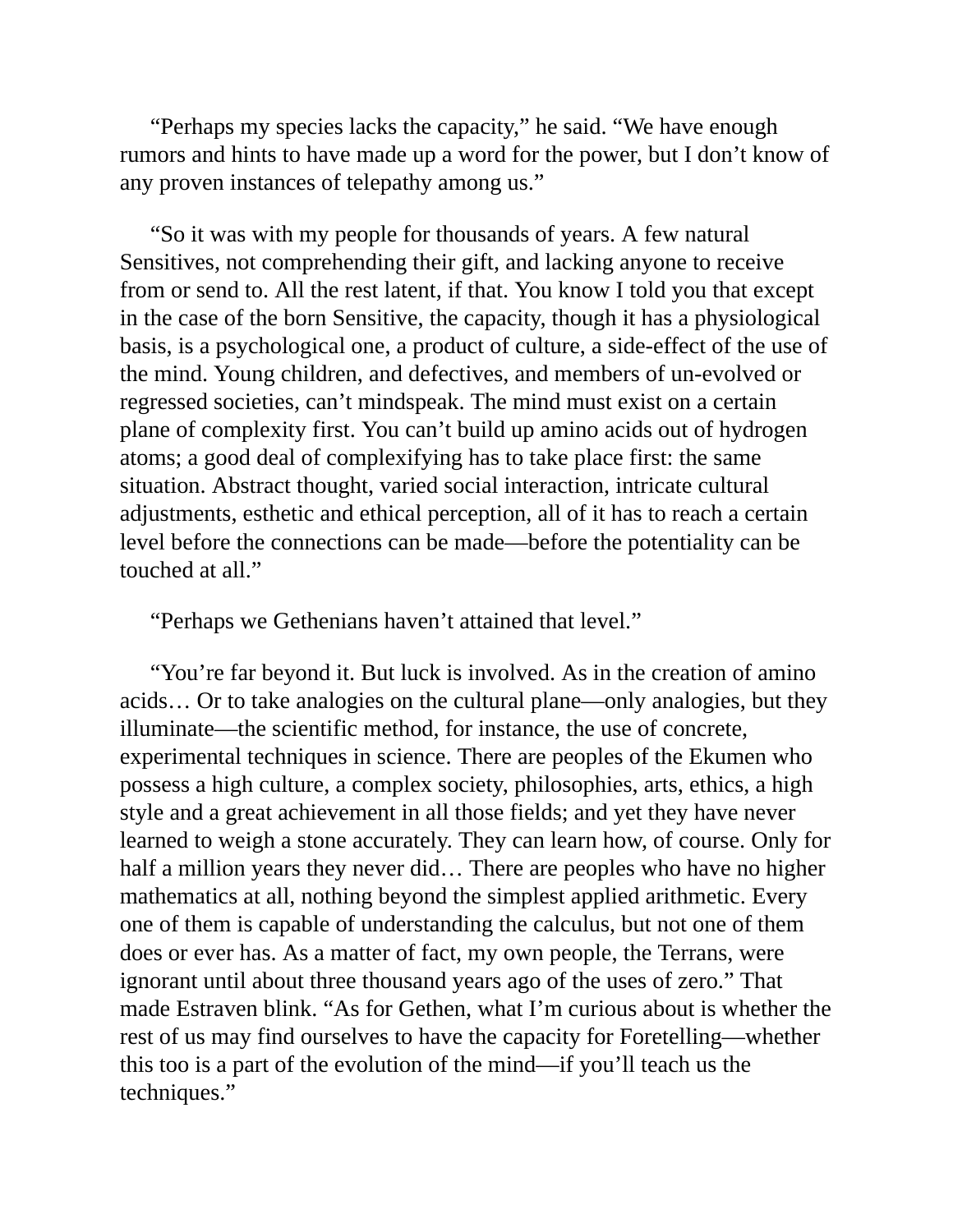"You think it a useful accomplishment?"

"Accurate prophecy? Well, of course!—"

"You might have to come to believe that it's a useless one, in order to practice it."

"Your Handdara fascinates me, Harth, but now and then I wonder if it isn't simply paradox developed into a way of life…"

We tried mindspeech again. I had never before sent repeatedly to a total non-receiver. The experience was disagreeable. I began to feel like an atheist praying. Presently Estraven yawned and said, "I am deaf, deaf as a rock. We'd better sleep." I assented. He turned out the light, murmuring his brief praise of darkness; we burrowed down into our bags, and within a minute or two he was sliding into sleep as a swimmer slides into dark water. I felt his sleep as if it were my own: the empathic bond was there, and once more I bespoke him, sleepily, by his name—*"Therem!"*

He sat bolt upright, for his voice rang out above me in the blackness, loud. "Arek! is that you?"

*"No: Genly Ai: I am bespeaking you."*

His� breath caught. Silence. He fumbled with the Chabe stove, turned up the light, stared at me with his dark eyes full of fear. "I dreamed," he said, "I thought I was at home—"

"You heard me mindspeak."

"You called me— It was my brother. It was his voice I heard. He's dead. You called me—you called me Therem? I… This is more terrible than I had thought." He shook his head, as a man will do to shake off nightmare, and then put his face in his hands.

"Harth, I'm very sorry—"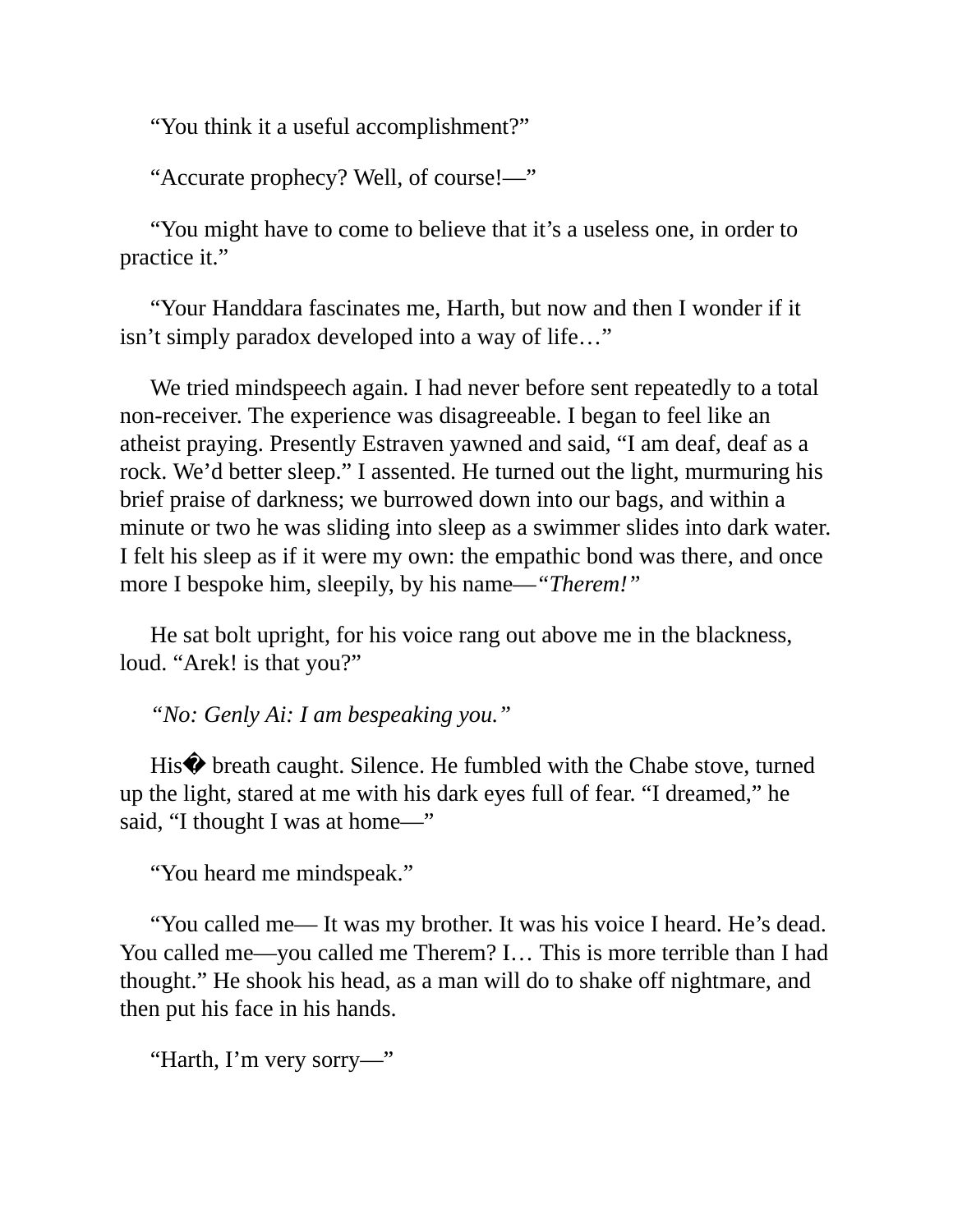"No, call me by my name. If you can speak inside my skull with a dead man's voice then you can call me by my name! Would *he* have called me 'Harth'? Oh, I see why there's no lying in this mindspeech. It is a terrible thing… All right. All right, speak to me again."

"Wait."

"No. Go on."

With his fierce, frightened gaze on me I bespoke him: "*Therem, my friend, there's nothing to fear between us.*"

He kept on staring at me, so that I thought he had not understood; but he had. "Ah, but there is," he said.

After a while, controlling himself, he said calmly, "You spoke in my language."

"Well, you don't know mine."

"You said there would be words, I know… Yet I imagined it as—an understanding—"

"Empathy's another game, though not unconnected. It gave us the connection tonight. But in mindspeech proper, the speech centers of the brain are activated, as well as—"

"No, no, no. Tell me that later. Why do you speak in my brother's voice?" His voice was strained.

"That I can't answer. I don't know. Tell me about him."

*"Nusuth…* My full brother, Arek Harth rem ir Es-traven. He was a year older than I. He would have been Lord of Estre. We… I left home, you know, for his sake. He has been dead fourteen years."

We were both silent for some time. I could not know, or ask, what lay behind his words: it had cost him too much to say the little he had said.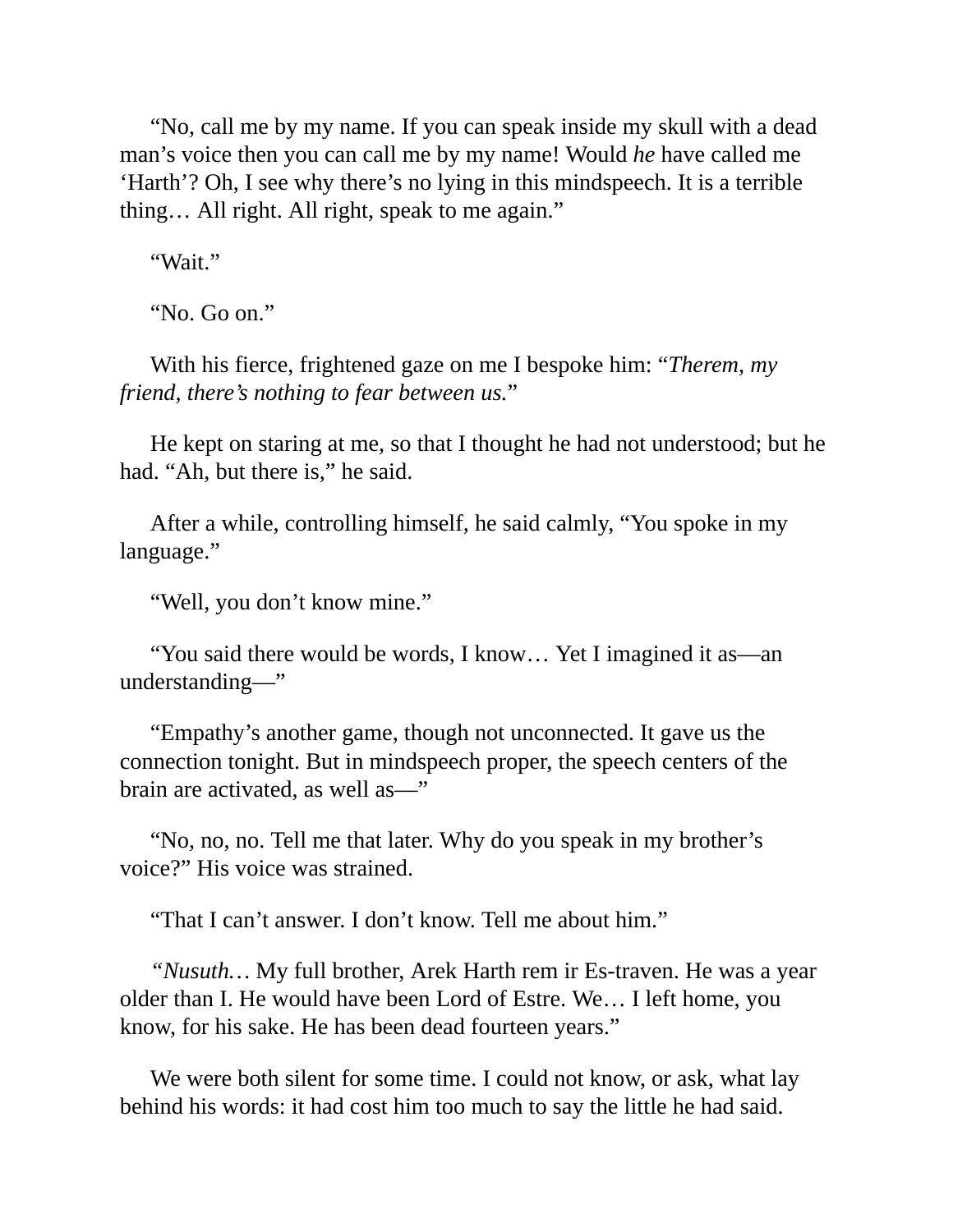I said at last, "Bespeak me, Therem. Call me by my name." I knew he could: the rapport was there, or as the experts have it, the phases were consonant, and of course he had as yet no idea of how to raise the barrier voluntarily. Had I been a Listener, I could have heard him think.

"No," he said. "Never. Not yet…"

But no amount of shock, awe, terror could restrain that insatiable, outreaching mind for long. After he had cut out the light again I suddenly heard his stammer in my inward hearing—"*Genry—*" Even mindspeaking he never could say "l" properly.

I replied at once. In the dark he made an inarticulate sound of fear that had in it a slight edge of satisfaction. "No more, no more," he said aloud. After a while we got to sleep at last.

It never came easy to him. Not that he lacked the gift or could not develop the skill, but it disturbed him profoundly, and he could not take it for granted. He quickly learned to set up the barriers, but I'm not sure he felt he could count on them. Perhaps all of us were so, when the first Educers came back centuries ago from Rokanon's World teaching the "Last Art" to us. Perhaps a Gethenian, being singularly complete, feels telepathic speech as a violation of completeness, a breach of integrity hard for him to tolerate. Perhaps it was Estraven's own character, in which candor and reserve were both strong: every word he said rose out of a deeper silence. He heard my voice bespeaking him as a dead man's, his brother's voice. I did not know what, besides love and death, lay between him and that brother, but I knew that whenever I bespoke him something in him winced away as if I touched a wound. So that intimacy of mind established between us was a bond, indeed, but an obscure and austere one, not so much admitting further light (as I had expected it to) as showing the extent of the darkness.

And day after day we crept on eastward over the plain of ice. The midpoint in time of our journey as planned, the thirty-fifth day, Odorny Anner, found us far short of our halfway point in space. By the sledge-meter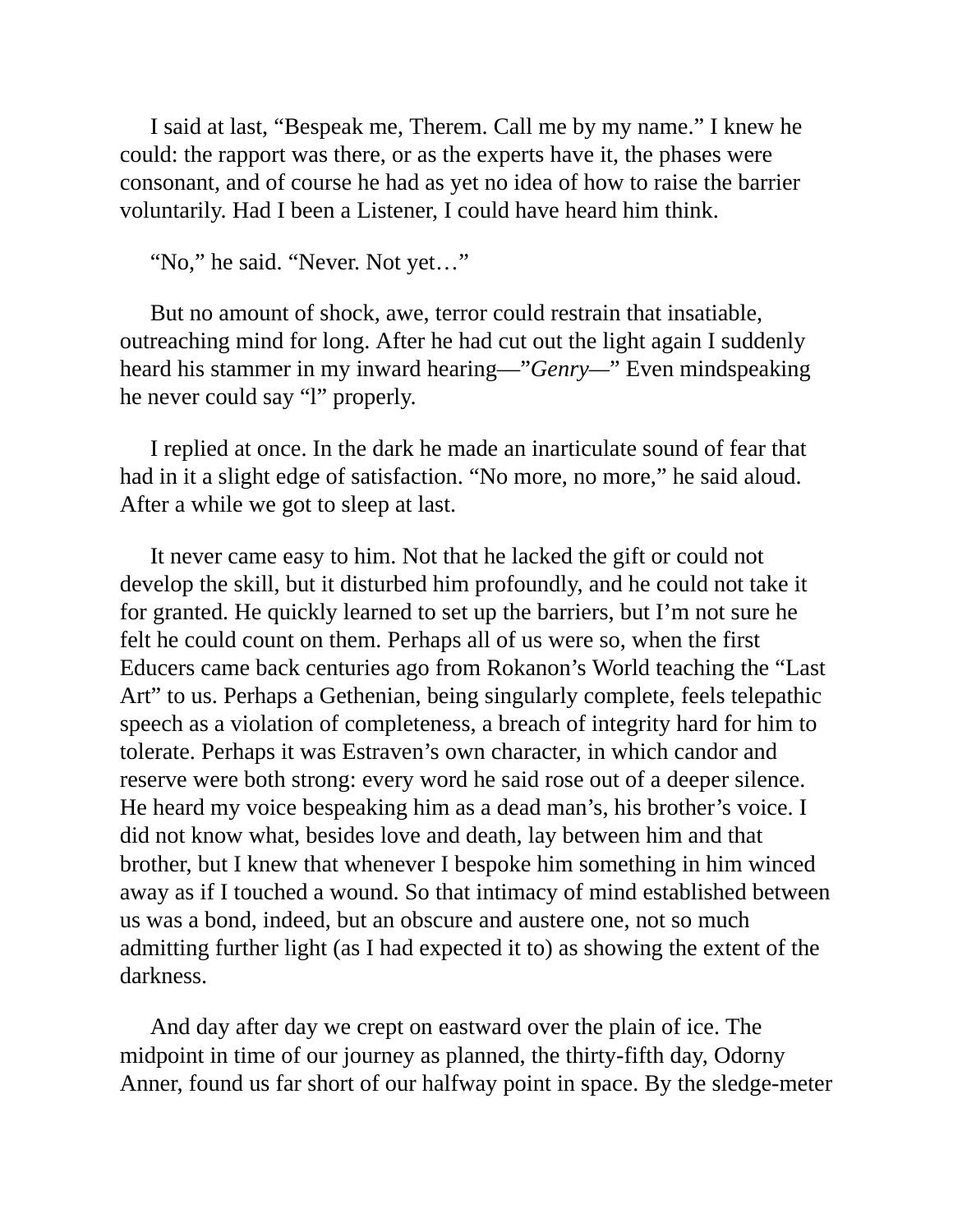we had indeed traveled about four hundred miles, but probably only threequarters of that was real forward gain, and we could estimate only very roughly how far still remained to go. We had spent days, miles, rations in our long struggle to get up onto the Ice. Estraven was not so worried as I by the hundreds of miles that still lay ahead of us. "The sledge is lighter," he said. "Towards the end it will be still lighter; and we can cut rations, if necessary. We have been eating very well, you know."

I thought he was being ironic, but I should have known better.

On the fortieth day and the two succeeding we were snowed in by a blizzard. During these long hours of lying blotto in the tent Estraven slept almost continuously, and ate nothing, though he drank orsh or sugar-water at mealtimes. He insisted that I eat, though only half-rations. "You have no experience in starvation," he said.

I was humiliated. "How much have you—Lord of a Domain, and Prime Minister—?"

"Genry, we practice privation until we're experts at it. I was taught how to starve as a child at home in Estre, and by the Handdarata in Rotherer Fastness. I got out of practice in Erhenrang, true enough, but I began making up for it in Mishnory… Please do as I say, my friend; I know what I'm doing."

He did, and I did.

We went on for four more days of very bitter cold, never above −25°, and then came another blizzard whooping up in our faces from the east on a gale wind. Within two minutes of the first strong gusts the snow blew so thick that I could not see Estraven six feet away. I had turned my back on him and the sledge and the plastering, blinding, suffocating snow in order to get my breath, and when a minute later I turned around he was gone. The sledge was gone. Nothing was there. I took a few steps to where they had been and felt about. I shouted, and could not hear my own voice. I was deaf and alone in a universe filled solid with small stinging gray streaks. I panicked and began to blunder forward, mindcalling frantically, "*Therem!*"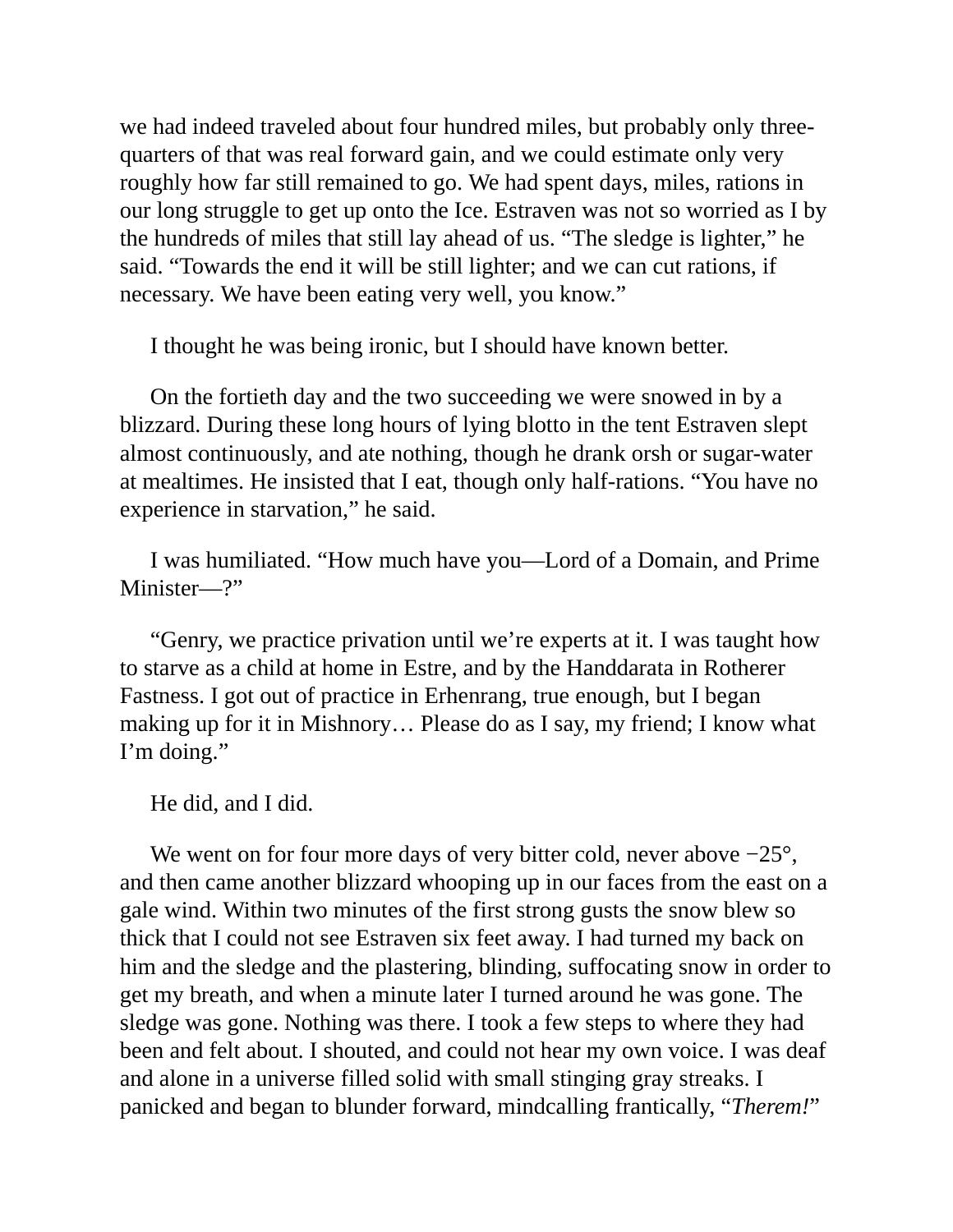Right under my hand, kneeling, he said, "Come on, give me a hand with the tent."

I did so, and never mentioned my minute of panic. No need to.

This blizzard lasted two days; there were five days lost, and there would be more. Nimmer and Anner are the months of the great storms.

"We're beginning to cut it rather fine, aren't we," I said one night as I measured out our gichy-michy ration and put it to soak in hot water.

He looked at me. His firm, broad face showed weight-loss in deep shadows under the cheekbones, his eyes were sunken and his mouth sorely chapped and cracked. God knows what I looked like, when he looked like that. He smiled. "With luck we shall make it, and without luck we shall not."

It was what he had said from the start. With all my anxieties, my sense of taking a last desperate gamble, and so on, I had not been realistic enough to believe him. Even now I thought, Surely when we've worked so hard-

But the Ice did not know how hard we worked. Why should it? Proportion is kept.

"How is your luck running, Therem?" I said at last.

He did not smile at that. Nor did he answer. Only after a while he said, "I've been thinking about them all, down there." *Down there,* for us, had come to mean the south, the world below the plateau of ice, the region of earth, men, roads, cities, all of which had become hard to imagine as really existing. "You know that I sent word to the king concerning you, the day I left Mishnory. I told him what Shusgis told me, that you were going to be sent to Pulefen Farm. At the time I wasn't clear as to my intent, but merely followed my impulse. I have thought the impulse through, since. Something like this may happen: The king will see a chance to play shifgrethor. Tibe will advise against it, but Argaven should be growing a little tired of Tibe by now, and may ignore his counsel. He will inquire. Where is the Envoy,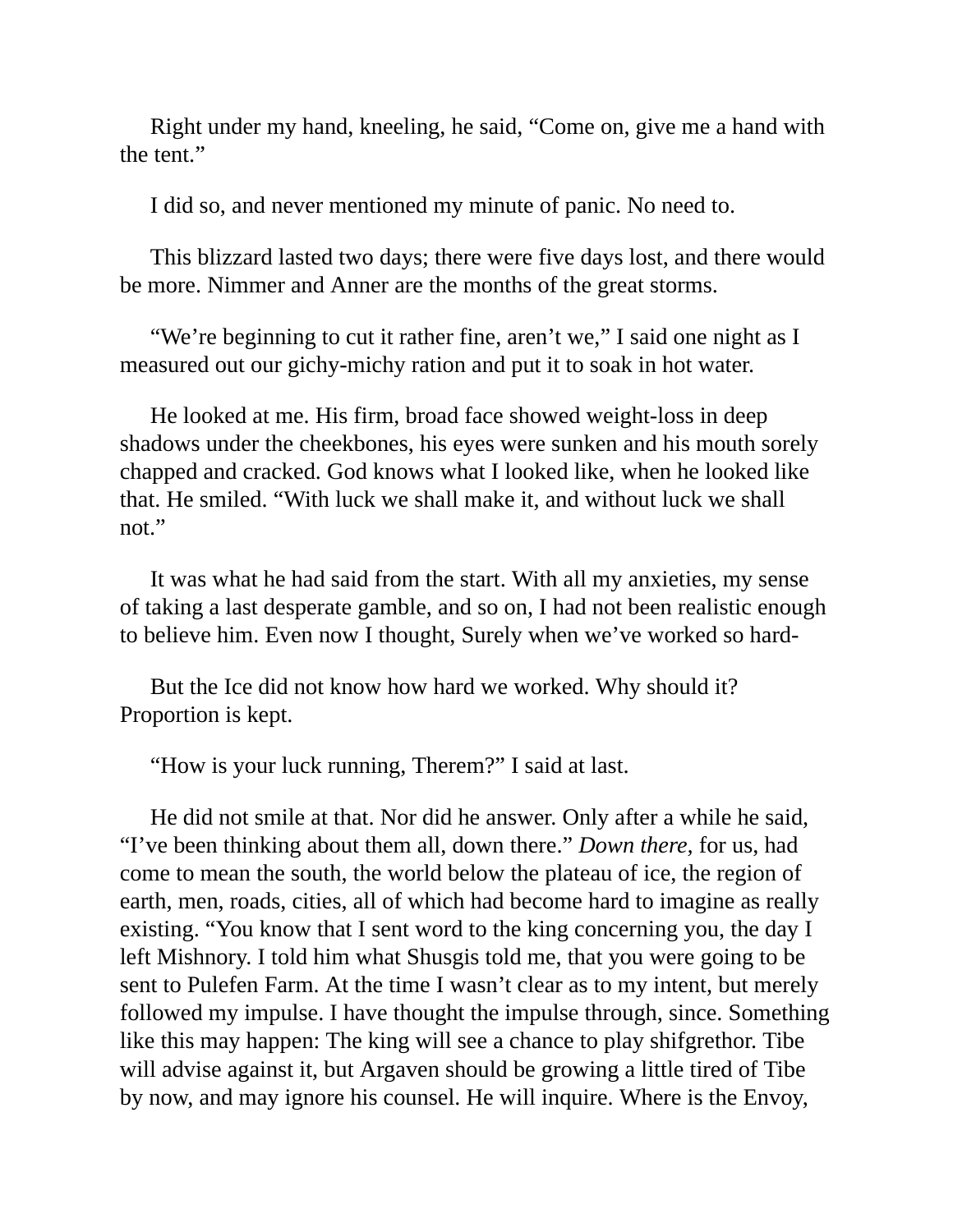the guest of Karhide? —Mishnory will lie. He died of horm-fever this autumn, most lamentable. —Then how does it happen that we are informed by our own Embassy that he's in Pulefen Farm? —He's not there, look for yourselves. —No, no, of course not, we accept the word of the Commensals of Orgoreyn… But a few weeks after these exchanges, the Envoy appears in North Karhide, having escaped from Pulefen Farm. Consternation in Mishnory, indignation in Erhenrang. Loss of face for the Commensals, caught lying. You will be a treasure, a long-lost hearth-brother, to King Argaven, Genry. For a while. You must send for your Star Ship at once, at the first chance you get. Bring your people to Karhide and accomplish your mission, at once, before Argaven has had time to see the possible enemy in you, before Tibe or some other councillor frightens him once more, playing on his madness. If he makes the bargain with you, he will keep it. To break it would be to break his own shifgrethor. The Harge kings keep their promises. But you must act fast, and bring the Ship down soon."

"I will, if I receive the slightest sign of welcome."

"No: forgive my advising you, but you must not wait for welcome. You will be welcomed, I think. So will the Ship. Karhide has been sorely humbled this past half-year. You will give Argaven the chance� to turn the tables. I think he will take the chance."

"Very well. But you, meanwhile—"

"I am Estraven the Traitor. I have nothing whatever to do with you."

"At first."

"At first," he agreed.

"You'll be able to hide out, if there is danger at first?"

"Oh yes, certainly."

Our food was ready, and we fell to. Eating was so important and engrossing a business that we never talked any more while we ate; the taboo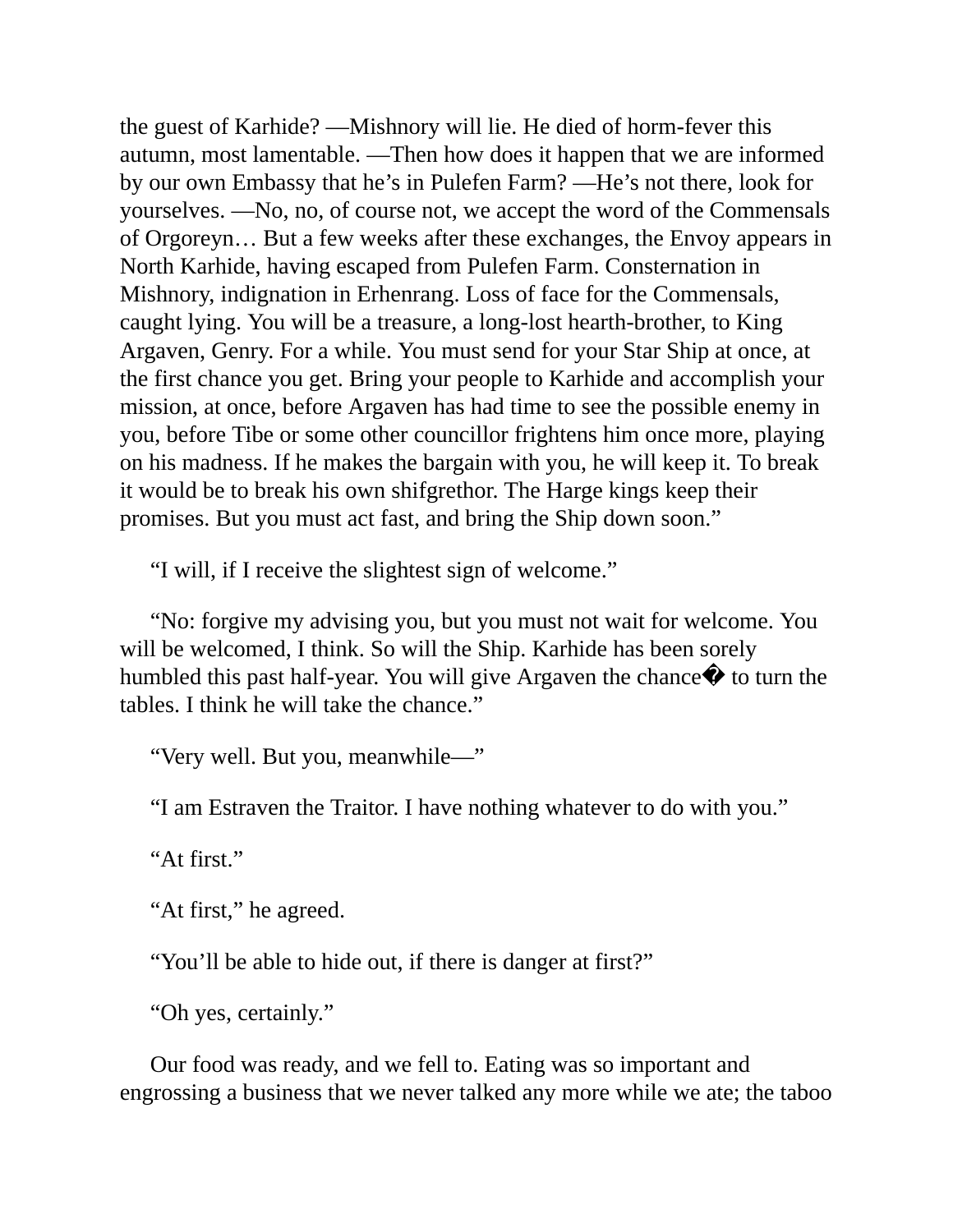was now in its complete, perhaps its original form, not a word said till the last crumb was gone. When it was, he said, "Well, I hope I've guessed well. You will... you do forgive..."

"Your giving me direct advice?" I said, for there were certain things I had finally come to understand. "Of course I do, Therem. Really, how can you doubt it? You know I have no shifgrethor to waive." That amused him, but he was still brooding.

"Why," he said at last, "why did you come alone—why were you sent alone? Everything, still, will depend upon that ship coming. Why was it made so difficult for you, and for us?"

"It's the Ekumen's custom, and there are reasons for it. Though in fact I begin to wonder if I've ever understood the reasons. I thought it was for your sake that I came alone, so obviously alone, so vulnerable, that I could in myself pose no threat, change no balance: not an invasion, but a mere messenger-boy. But there's more to it than that. Alone, I cannot change your world. But I can be changed by it. Alone, I must listen, as well as speak. Alone, the relationship I finally make, if I make one, is not impersonal and not only political: it is individual, it is personal, it is both more and less than political. Not We and They; not I and It; but I and Thou. Not political, not pragmatic, but mystical. In a certain sense the Ekumen is not a body politic, but a body mystic. It considers beginnings to be extremely important. Beginnings, and means. Its doctrine is just the reverse of the doctrine that the end justifies the means. It proceeds, therefore, by subtle ways, and slow ones, and queer, risky ones; rather as evolution does, which is in certain senses its model... So I was sent alone, for your sake? Or for my own? I don't know. Yes, it has made things difficult. But I might ask you as profitably why you've never seen fit to invent airborne vehicles? One small stolen airplane would have spared you and me a great deal of difficulty!"

"How would it ever occur to a sane man that he could fly?" Estraven said sternly. It was a fair response, on a world where no living thing is winged, and the very angels of the Yomesh Hierarchy of the Holy do not fly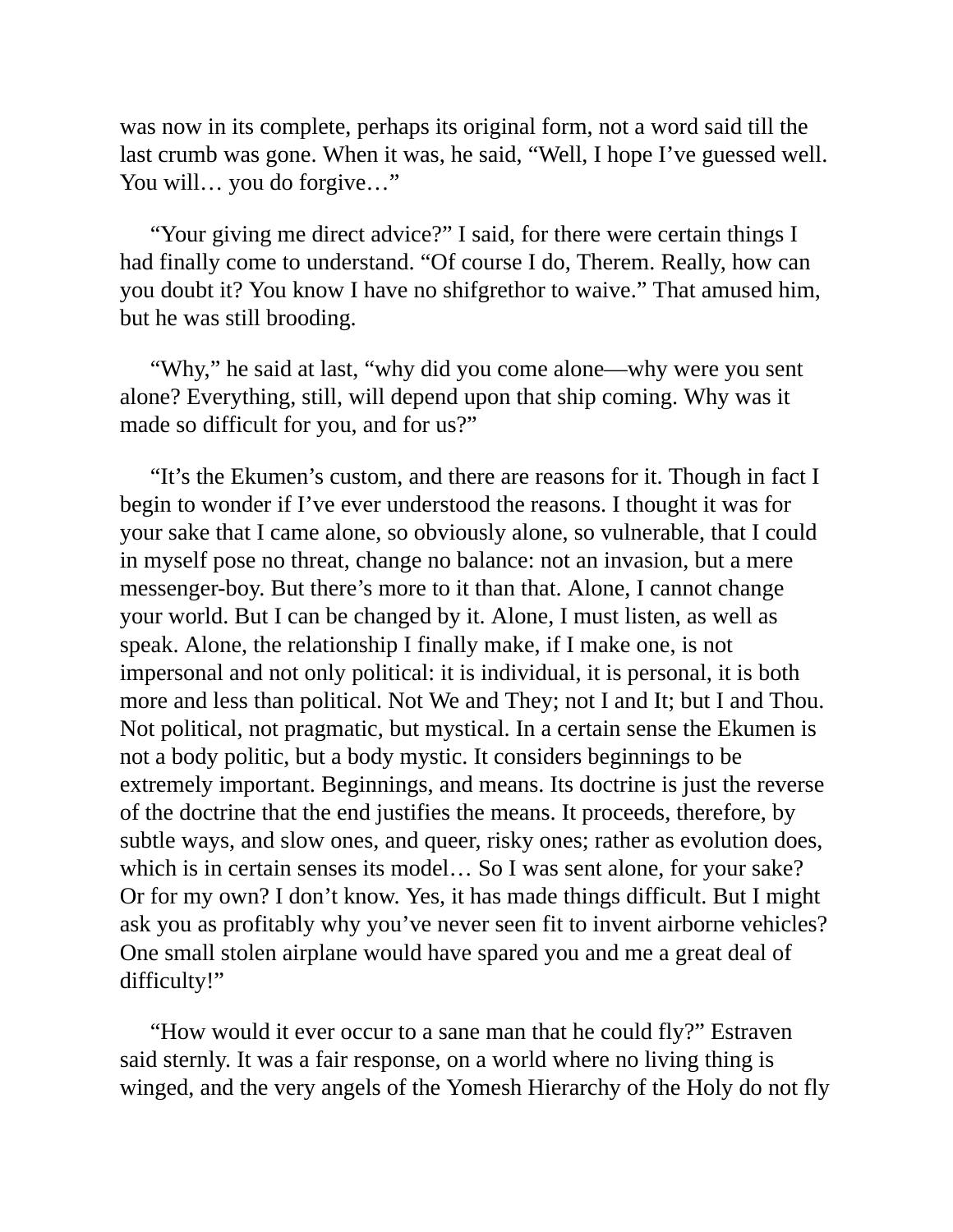but only drift, wingless, down to earth like a soft snow falling, like the windborne seeds of that flowerless world.

Towards the middle of Nimmer, after much wind and bitter cold, we came into a quiet weather for many days. If there was storm it was far south of us, *down there,* and we inside the blizzard had only an all but windless overcast. At first the overcast was thin, so that the air was vaguely radiant with an even, sourceless sunlight reflected from both  $\bigcirc$  clouds and snow, from above and below. Overnight the weather thickened somewhat. All brightness was gone, leaving nothing. We stepped out of the tent onto nothing. Sledge and tent were there, Estraven stood beside me, but neither he nor I cast any shadow. There was dull light all around, everywhere. When we walked on the crisp snow no shadow showed the footprint. We left no track. Sledge, tent, himself, myself: nothing else at all. No sun, no sky, no horizon, no world. A whitish-gray void, in which we appeared to hang. The illusion was so complete that I had trouble keeping my balance. My inner ears were used to confirmation from my eyes as to how I stood; they got none; I might as well be blind. It was all right while we loaded up, but hauling, with nothing ahead, nothing to look at, nothing for the eye to touch, as it were, it was at first disagreeable and then exhausting. We were on skis, on a good surface of firn, without sastrugi, and solid—that was certain—for five or six thousand feet down. We should have been making good time. But we kept slowing down, groping our way across the totally unobstructed plain, and it took a strong effort of will to speed up to a normal pace. Every slight variation in the surface came as a jolt—as in climbing stairs, the unexpected stair or the expected but absent stair—for we could not see it ahead: there was no shadow to show it. We skied blind with our eyes open. Day after day was like this, and we began to shorten our hauls, for by mid-afternoon both of us would be sweating and shaking with strain and fatigue. I came to long for snow, for blizzard, for anything; but morning after morning we came out of the tent into the void, the white weather, what Estraven called the Un-shadow.

One day about noon, Odorny Nimmer, the sixty-first day of the journey, that bland blind nothingness about us began to flow and writhe. I thought my eyes were fooling me, as they had been doing often, and paid scant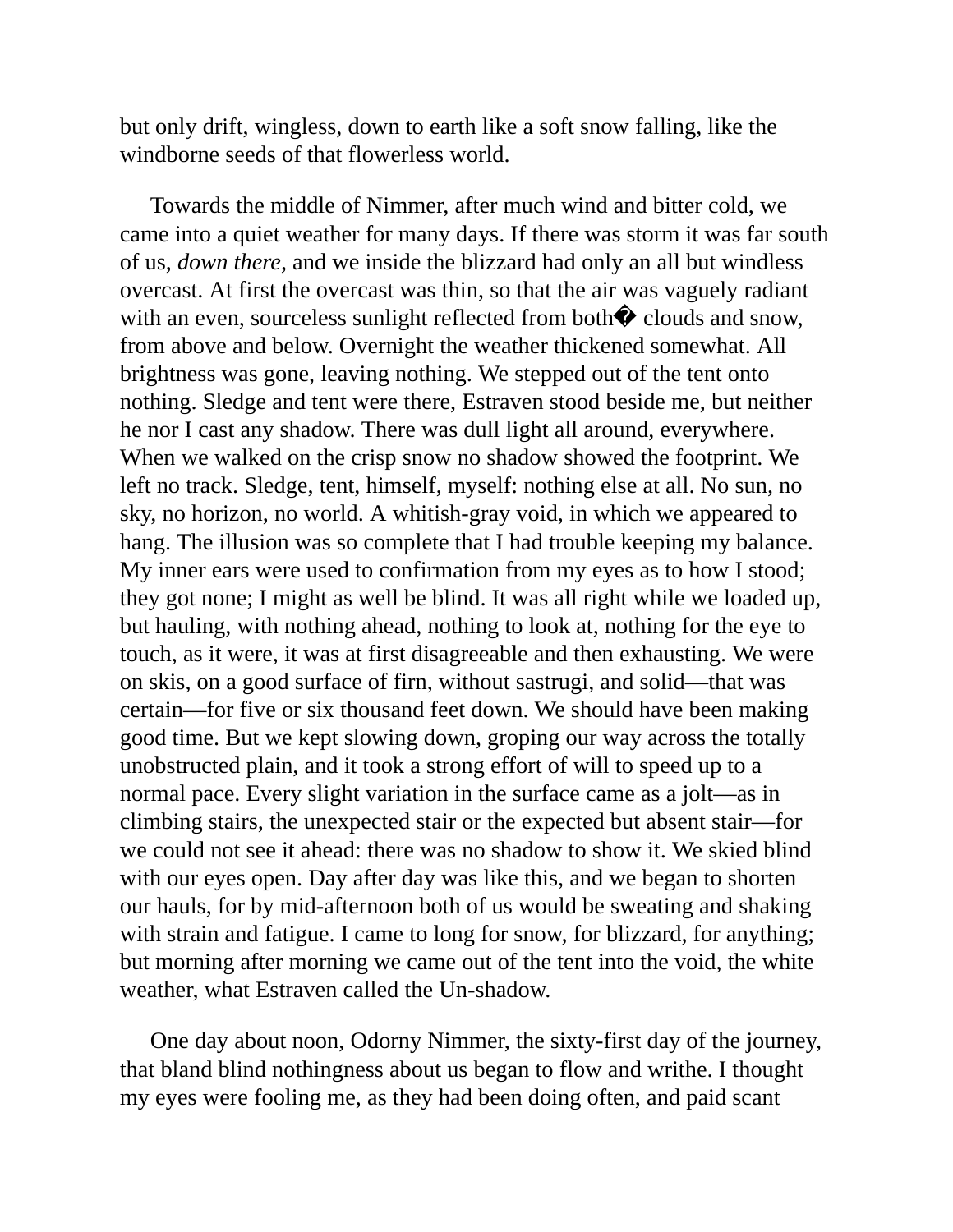attention to the dim meaningless commotion of the air until, suddenly, I caught a glimpse of a small, wan, dead sun overhead. And looking down from the sun, straight ahead, I saw a huge black shape come hulking out of the void towards us. Black tentacles writhed upwards, groping out. I stopped dead in my tracks, slewing Estraven around on his skis, for we were both in harness hauling. "What is it?"

He stared at the dark monstrous forms hidden in the fog, and said at last, "The crags… It must be Esherhoth Crags." And pulled on. We were miles from the things, which I had taken to be almost within arm's reach. As the white weather turned to a thick low mist and then cleared off, we saw them plainly before sunset: nunataks, great scored and ravaged pinnacles of rock jutting up out of the ice, no more of them showing than shows of an iceberg above the sea: cold drowned mountains, dead for eons.

They showed us to be somewhat north of our shortest course, if we could trust the ill-drawn map that was all we had. The next day we turned for the first time a little south of east.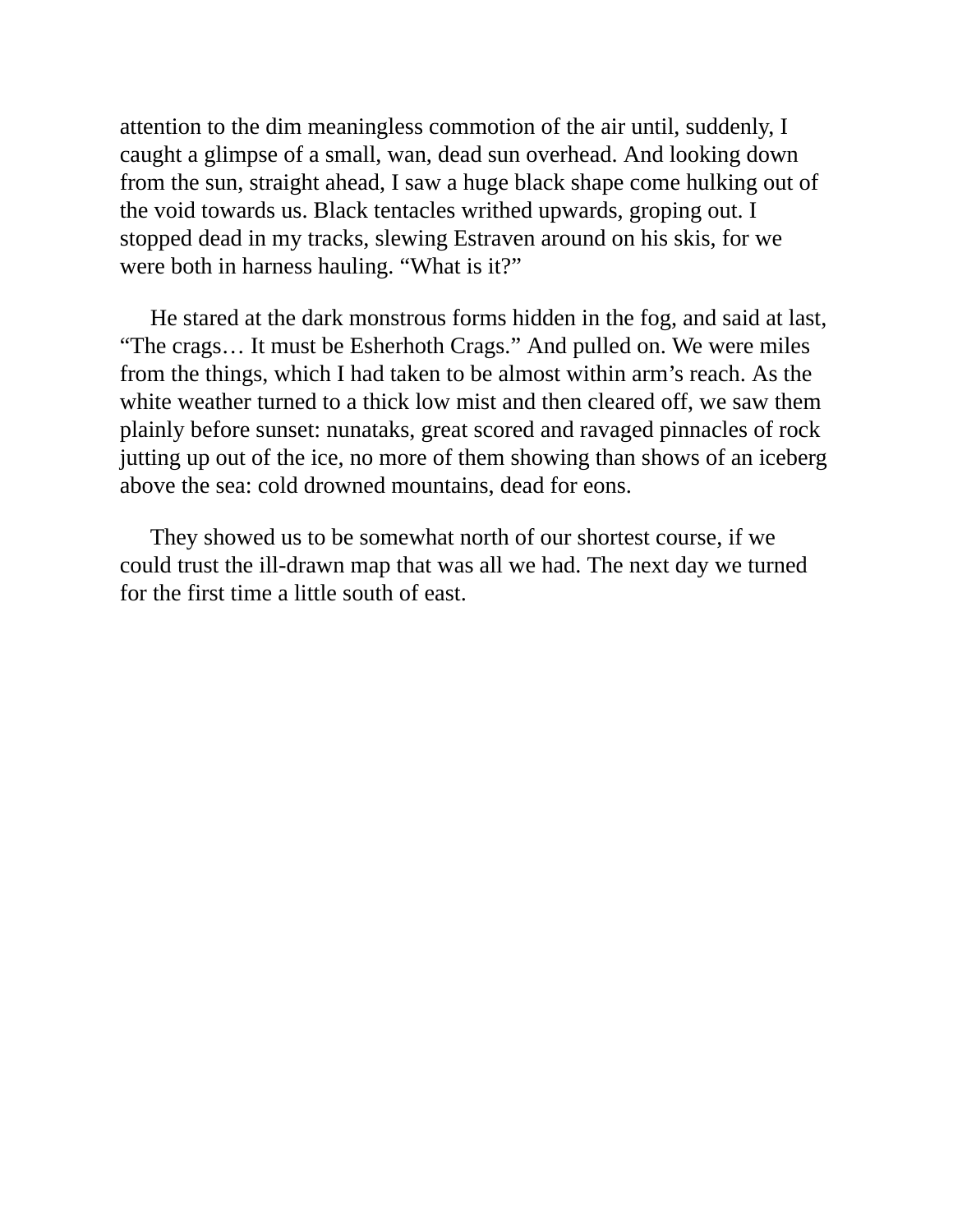## 19. Homecoming

IN A DARK windy weather we slogged along, trying to find encouragement in the sighting of Esherhoth Crags, the first thing not ice or snow or sky that we had seen for seven weeks. On the map they were marked as not far from the Shenshey Bogs to the south, and from Guthen Bay to the east. But it was not a trustworthy map of the Gobrin area. And we were getting very tired.

We were nearer the southern edge of the Gobrin Glacier than the map indicated, for we began to meet pressure-ice and crevasses on the second day of our turn southward. The Ice was not so upheaved and tormented as in the Fire-Hills region, but it was rotten. There were sunken pits acres across, probably lakes in summer; false floors of snow that might subside with a huge gasp all around you into the air-pocket a foot deep beneath; areas all slit and pocked with little holes and crevasses; and, more and more often, there were big crevasses, old canyons in the Ice, some wide as mountain gorges and others only two or three feet across, but deep. On Odyrny Nimmer (by Estraven's journal, for I kept none) the sun shone clear with a strong north wind. As we ran the sledge across the snow-bridges over narrow crevasses we could look down to left or right into blue shafts and abysses in which bits of ice dislodged by the runners fell with a vast, faint, delicate music, as if silver wires touched thin crystal planes, falling. I remember the racy, dreamy, light-headed pleasure of that morning's haul in the sunlight over the abysses. But the sky began to whiten, the air to grow thick; shadows faded, blue drained out of the sky and snow. We were not alert to the danger of white weather on such a surface. As the ice was heavily corrugated, I was pushing while Estraven pulled; I had my eyes on the sledge and was shoving away, mind on nothing but how best to shove, when all at once the bar was nearly wrenched out of my grip as the sledge shot forward in a sudden lunge. I held on by instinct and shouted "Hey!" to Estraven to slow him down, thinking he had speeded up on a smooth patch. But the sledge stopped dead, tilted nose-down, and Estraven was not there.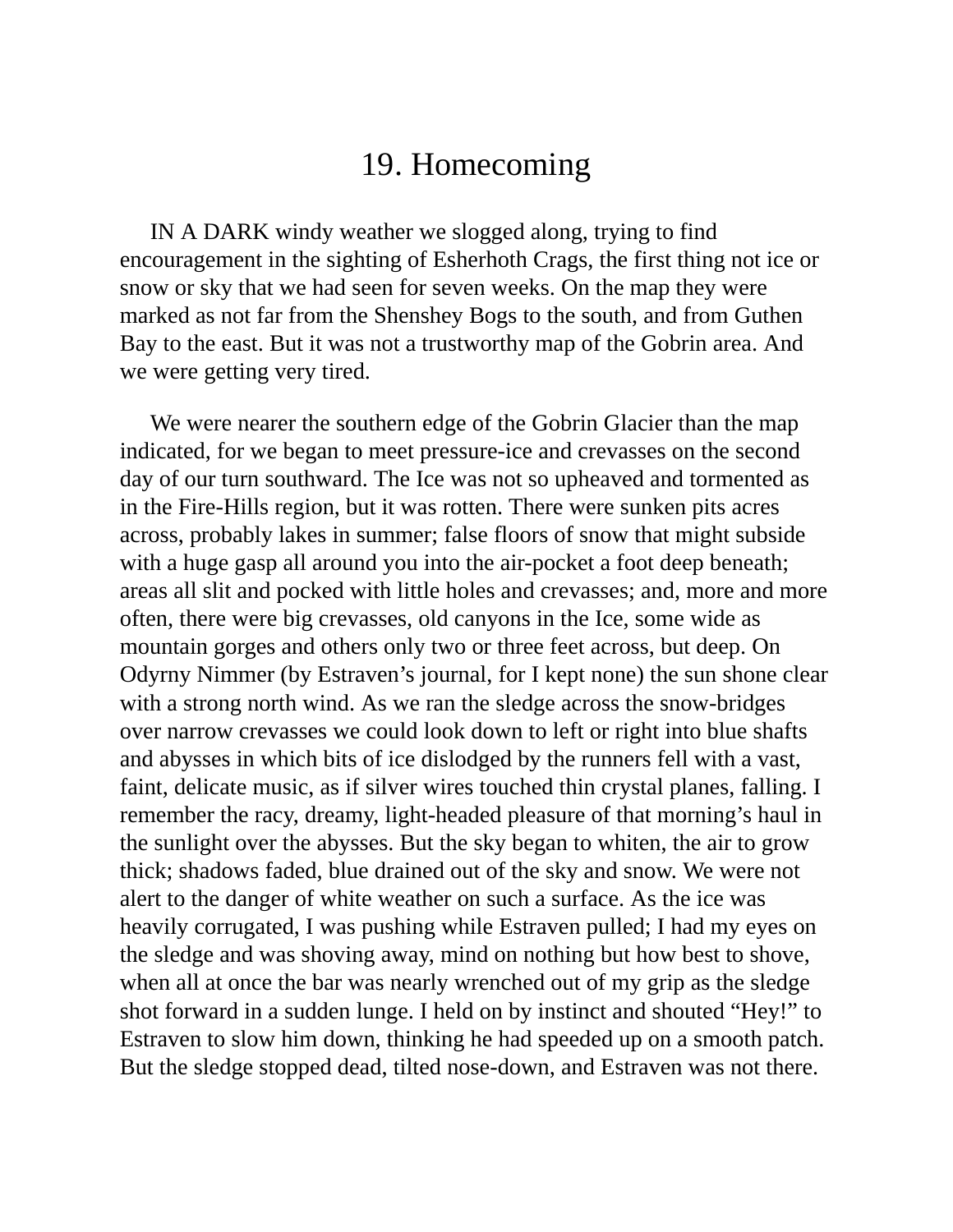I almost let go the sledge-bar to go look for him. It was pure luck that I did not. I held on, while I stared stupidly about for him, and so I saw the lip of the crevasse, made visible by the shifting and dropping of another section of the broken snow-bridge. He had gone right down feet-first, and nothing kept the sledge from following him but my weight, which held the rear third of the runners still on solid ice. It kept tipping a little farther nosedownward, pulled by his weight as he hung in harness in the pit.

I brought my weight down on the rear-bar and pulled and rocked and levered the sledge back away from the edge of the crevasse. It did not come easy. But I threw my weight hard on the bar and tugged until it began grudgingly to move, and then slid abruptly right away from the crevasse. Estraven had got his hands onto the edge, and his weight now aided me. Scrambling, dragged by the harness, he came up over the edge and collapsed face down on the ice.

I knelt by him trying to unbuckle his harness, alarmed by the way he sprawled there, passive except for the great gasping rise and fall of his chest. His lips were cyanotic, one side of his face was bruised and scraped.

He sat up unsteadily and said in a whistling whisper, "Blue—all blue— Towers in the depths—"

"What?"

"In the crevasse. All blue—full of light."

"Are you all right?"

He started rebuckling his harness.

"You go ahead—on the rope—with the stick," he gasped. "Pick the route."

For hours one of us hauled while the other guided, mincing along like a cat on eggshells, sounding every step in advance with the stick. In the white weather one could not see a crevasse until one could look down into it—a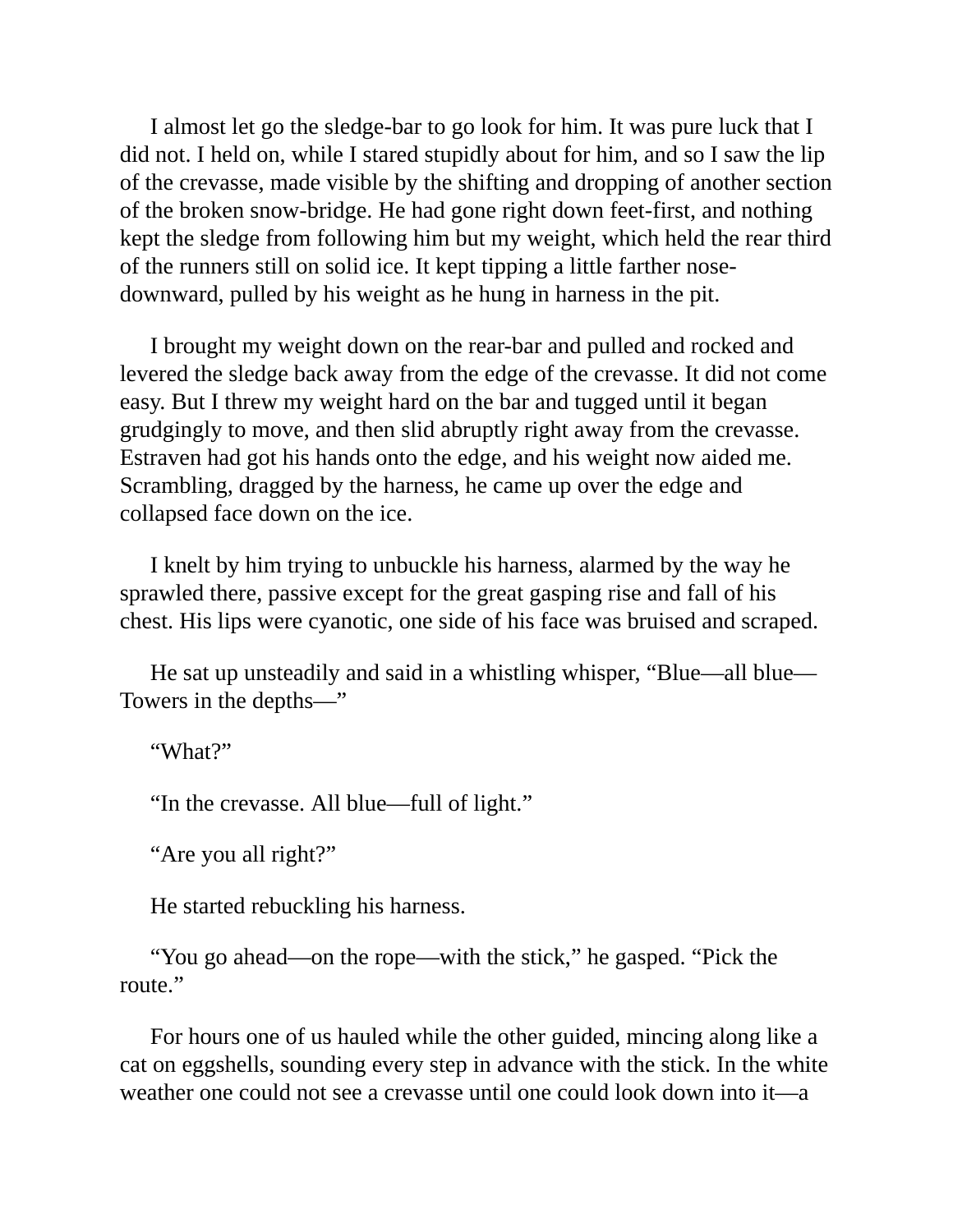little late, for the edges overhung, and were not always solid. Every footfall was a surprise, a drop or a jolt. No shadows. An even, white, soundless sphere: we moved along inside a huge frosted-glass ball. There was nothing inside the ball, and nothing was outside it. But there were cracks in the glass. Probe and step, probe and step. Probe for the invisible cracks through which one might fall out of the white glass ball, and fall, and fall, and fall... An unrelaxable tension little by little took hold of all my muscles. It became exceedingly difficult to take even one more step.

"What's up, Genry?"

I stood there in the middle of nothing. Tears came out and froze my eyelids together. I said, "I'm afraid of falling."

"But you're on the rope," he said. Then, coming up and seeing that there was no crevasse anywhere visible, he saw what was up and said, "Pitch camp."

"It's not time yet, we ought to go on."

He was already unlashing the tent.

Later on, after we had eaten, he said, "It was time to stop. I don't think we can go this way. The Ice seems to drop off slowly, and will be rotten and crevassed all the way. If we could see, we could make it: but not in unshadow."

"But then how do we get down onto the Shenshey Bogs?"

"Well, if we keep east again instead of trending south, we might be on sound ice clear to Guthen Bay. I saw the Ice once from a boat on the Bay in summer. It comes up against the Red Hills, and feeds down in ice-rivers to the Bay. If we came down one of those glaciers we could run due south on the sea-ice to Karhide, and so enter at the coast rather than the border, which might be better. It will add some miles to our way, though something between twenty and fifty, I should think. What's your opinion, Genry?"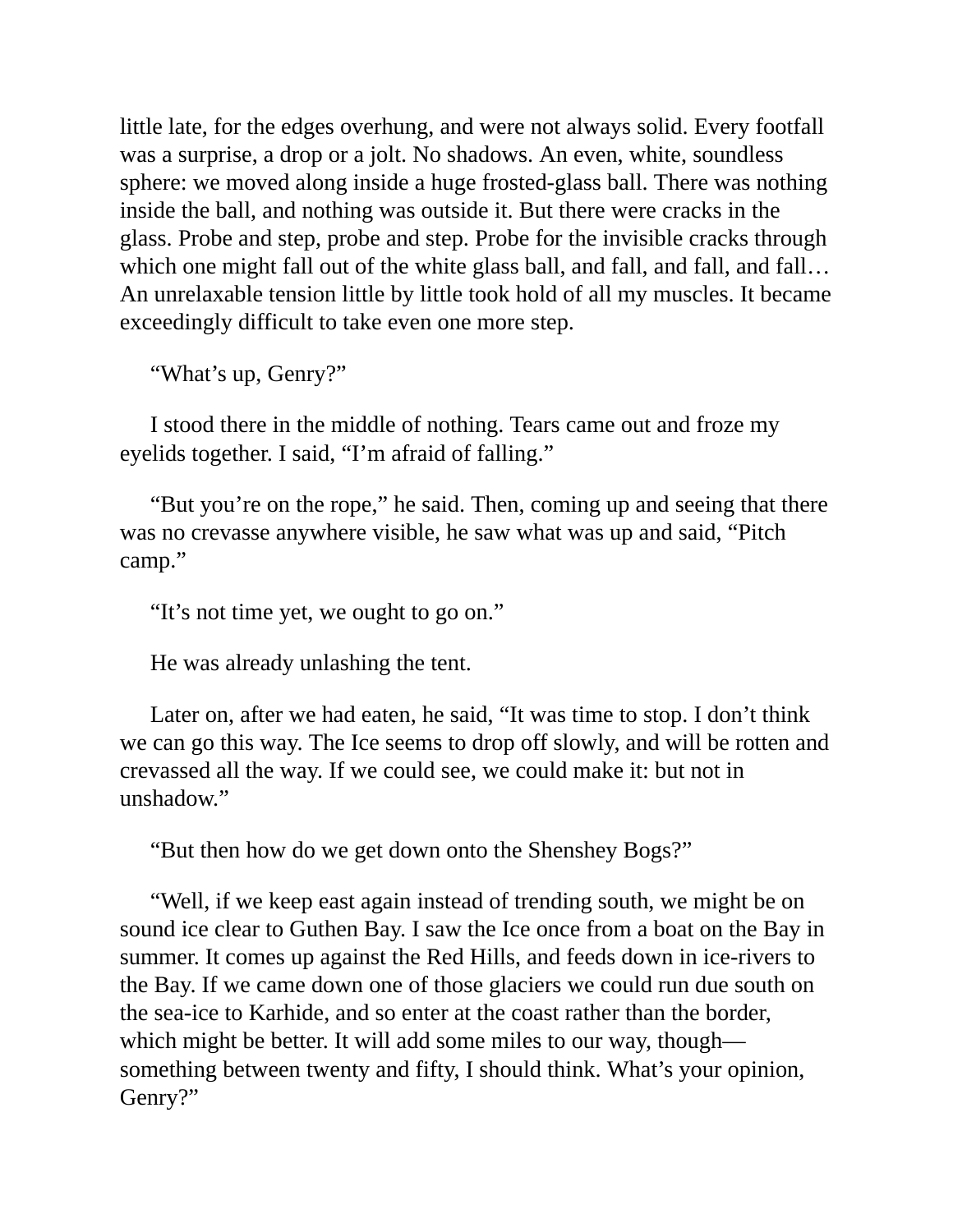"My opinion is that I can't go twenty more feet so long as the white weather lasts."

"But if we get out of the crevassed area…"

"Oh, if we get out of the crevasses I'll be fine. And if the sun ever comes out again, you get on the sledge and I'll give you a free ride to Karhide." That was typical of our attempts at humor, at this stage of the journey; they were always very stupid, but sometimes they  $\bigcirc$  made $\bigcirc$  the other fellow smile. "There's nothing wrong with me," I went on, "except acute chronic fear."

"Fear's very useful. Like darkness; like shadows." Estraven's smile was an ugly split in a peeling, cracked brown mask, thatched with black fur and set with two flecks of black rock. "It's queer  $\bullet$  that  $\bullet \bullet$  daylight's not enough. We need the shadows, in order to walk."

"Give me your notebook a moment."

He had just noted down our day's journey and done some calculation of mileage and rations. He pushed the little tablet and carbon-pencil around the Chabe stove to me. On the blank leaf glued to the inner back cover I drew the double curve within the circle, and blacked the yin half of the symbol, then pushed it back to my companion. "Do you know that sign?"

He looked at it a long time with a strange look, but he said, "No."

"It's found on Earth, and on Hain-Davenant, and on Chiffewar. It is yin and yang. *Light is the left hand of darkness…* how did it go? Light, dark. Fear, courage. Cold, warmth. Female, male. It is yourself, Therem. Both and one. A shadow on snow."

The next day we trudged northeast through the white absence of everything until there were no longer any cracks in the floor of nothing: a day's haul. We were on 2⁄3 ration, hoping to keep the longer route from running us right out of food. It seemed to me that it would not matter much if it did, as the difference between little and nothing seemed a rather fine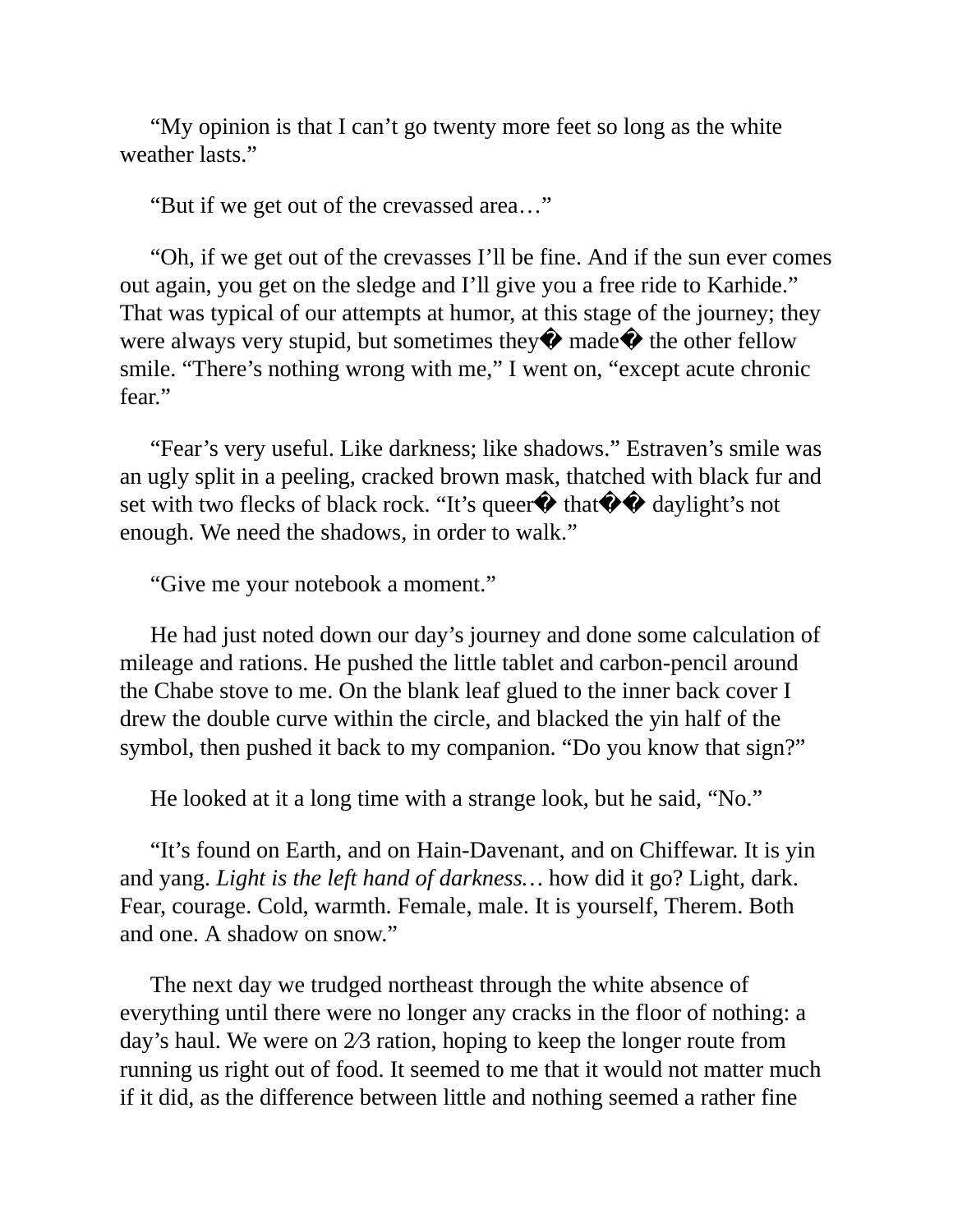one. Estraven, however, was on the track of his luck, following what appeared to be hunch or intuition, but may have been applied experience and reasoning. We went east for four days, four of the longest hauls we had made, eighteen to twenty miles a day, and then the quiet zero weather broke and went to pieces, turning into a whirl, whirl, whirl of tiny snow-particles ahead, behind, to the side, in the eyes, a storm beginning as the light died. We lay in the tent for three days while the blizzard yelled at us, a three-daylong, wordless, hateful yell from the unbreathing lungs.

"*It'll drive me to screaming back,*" I said to Estraven in mindspeech, and he, with the hesitant formality that marked his rapport: "*No use. It will not listen.*"

We slept hour after hour, ate a little, tended our frostbites, inflammations, and bruises, mindspoke, slept again. The three-day shriek died down into a gabbling, then a sobbing, then a silence. Day broke. Through the opened door-valve the sky's brightness shone. It lightened the heart, though we were too rundown to be able to show our relief in alacrity or zest of movement. We broke camp—it took nearly two hours, for we crept about like two old men—and set off. The way was downhill, an unmistakable slight grade; the crust was perfect for skis. The sun shone. The thermometer at midmorning showed −10°. We seemed to get strength from going, and we went fast and easy. We went that day till the stars came out.

For dinner Estraven served out full rations. At that rate, we had enough for only seven days more.

"The wheel turns," he said with serenity. "To make a good run, we've got to eat."

"Eat, drink, and be merry," said I. The food had got me high. I laughed inordinately at my own words. "All one-eating-drinking-merrymaking. Can't have merry without eats, can you?" This seemed to me a mystery quite on a par with that of the yin-yang circle, but it did not last. Something in Estraven's expression dispelled it. Then I felt like crying, but refrained.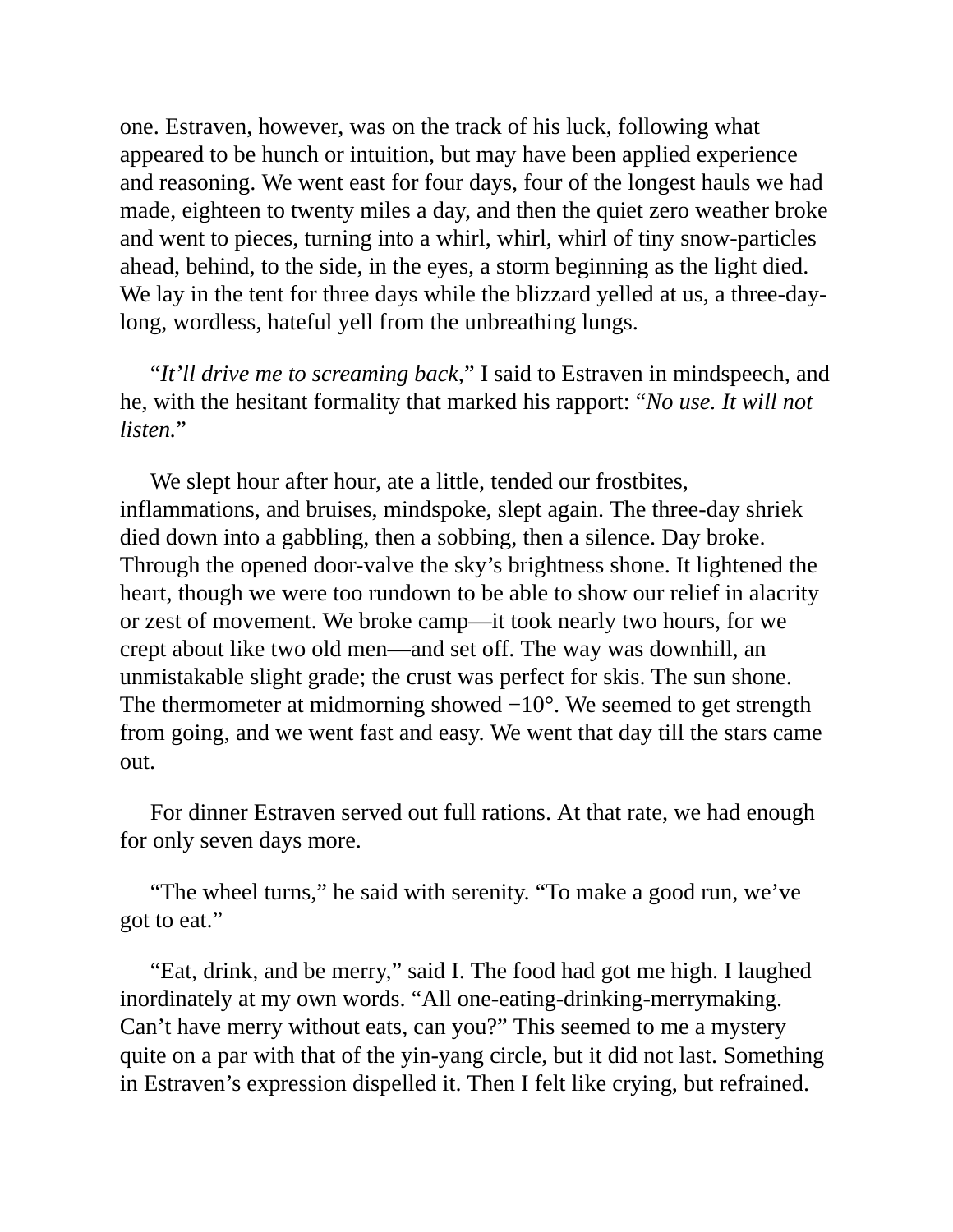Estraven was not as strong as I was, and it would not be fair, it might make him cry too. He was already asleep: he had fallen asleep sitting up, his bowl on his lap. It was not like him to be so unmethodical. But it was not a bad idea, sleep.

We woke rather late next morning, had a double breakfast, and then got in harness and pulled our light sledge right off the edge of the world.

Below the world's edge, which was a steep rubbly slope of white and red in a pallid noon light, lay the frozen sea: the Bay of Guthen, frozen from shore to shore and from Karhide clear to the North Pole.

To get down onto the sea-ice through the broken edges and shelves and trenches of the Ice jammed up amongst the Red Hills took that afternoon and the next day. On that second day we abandoned our sledge. We made up backpacks; with the tent as the main bulk of one and the bags of the other, and our food equally distributed, we had less than twenty-five pounds apiece to carry; I added the Chabe stove to my pack and still had under thirty. It was good to be released from forever pulling and pushing and hauling and prying that sledge, and I said so to Estraven as we went on. He glanced back at the sledge, a bit of refuse in the vast torment of ice and reddish rock. "It did well," he said. His loyalty extended without disproportion to things, the patient, obstinate, reliable things that we use and get used to, the things we live by. He missed the sledge. That evening, the seventy-fifth of our journey, our fifty-first day on the plateau, Harhahad Anner, we came down off the Gobrin Ice onto the sea-ice of Guthen Bay. Again we traveled long and late, till dark. The air was very cold, but clear and still, and the clean ice-surface, with no sledge to pull, invited our skis. When we camped that night it was strange to think,  $\bigcirc$  lying down, that under us there was no longer a mile of ice, but a few feet of it, and then salt water. But we did not spend much time thinking. We ate, and slept.

At dawn, again a clear day though terribly cold, below −40° at daybreak, we could look southward and see the coastline, bulged out here and there with protruding tongues of glacier, fall away southward almost in a straight line. We followed it close inshore at first. A north wind helped us along till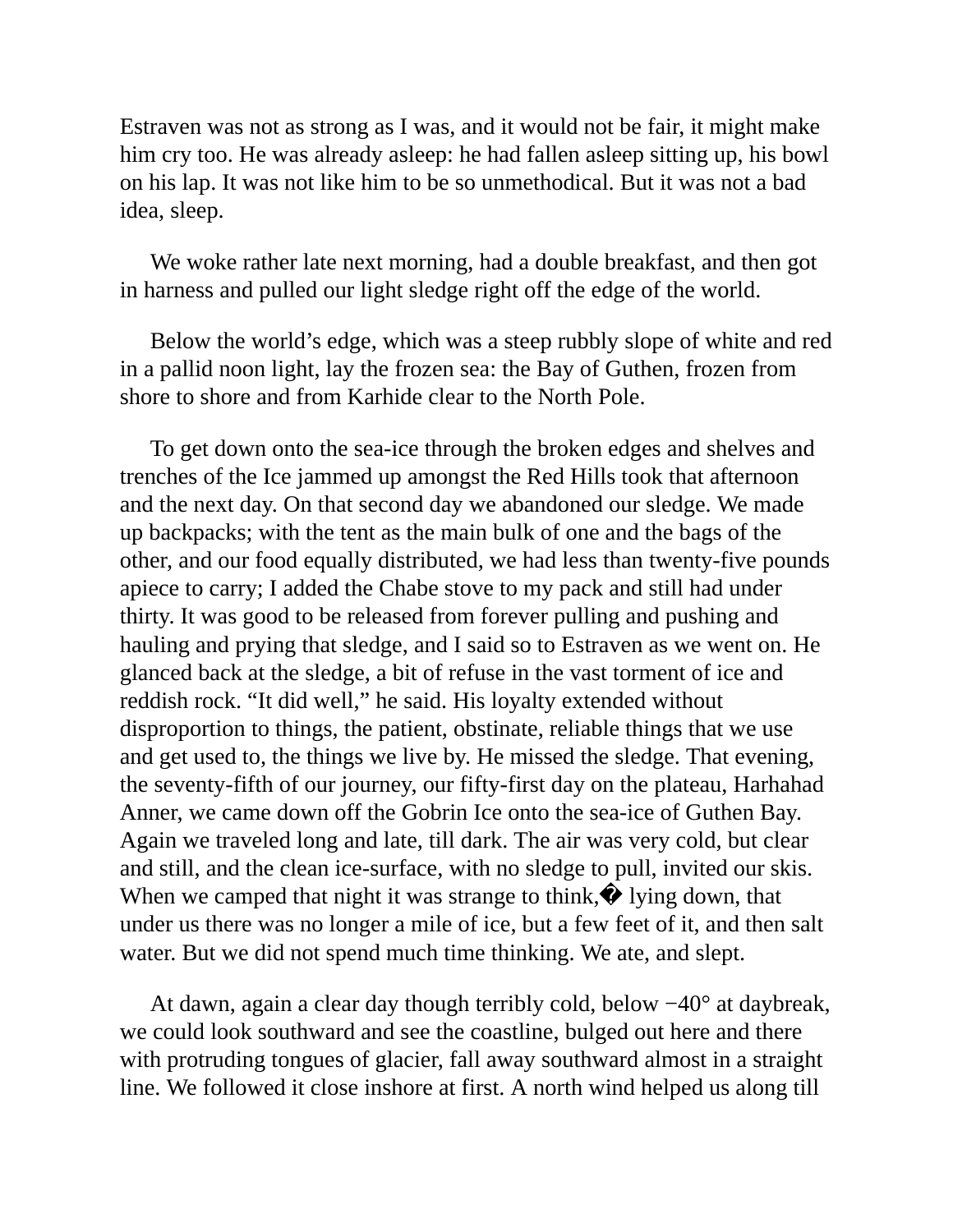we skied up abreast a valley-mouth between two high orange hills; out of that gorge howled a gale that knocked us both off our feet. We scuttled farther east, out on the level sea-plain, where we could at least stand up and keep going. "The Gobrin Ice has spewed us out of its mouth," I said.

The next day, the eastward curve of the coastline was plain, straight ahead of us. To our right was Orgoreyn, but that blue curve ahead was Karhide.

On that day we used up the last grains of orsh, and the last few ounces of kadik-germ; we had left now two pounds apiece of gichy-michy, and six ounces of sugar.

I cannot describe these last days of our journey very well, I find, because I cannot really remember them. Hunger can heighten perception, but not when combined with extreme fatigue; I suppose all my senses were very much deadened. I remember having hunger-cramps, but I don't remember suffering from them. I had, if anything, a vague feeling all the time of liberation, of having got beyond something, of joy; also of being terribly sleepy. We reached land on the twelfth, Posthe Anner, and clambered over a frozen beach and into the rocky, snowy desolation of the Guthen Coast.

We were in Karhide. We had achieved our goal. It came near being an empty achievement, for our packs were empty. We had a feast of hot water to celebrate our arrival. The next morning we got up and set off to find a road, a settlement. It is a desolate region, and we had no map of it. What roads there might be were under five or ten feet of snow, and we may have crossed several without knowing it. There was no sign of cultivation. We strayed south and west that day, and the next, and on the evening of the next, seeing a light shine on a distant hillside through the dusk and thin falling snow, neither of us said anything for some time. We stood and stared. Finally my companion croaked, "Is that a light?"

It was long after dark when we came shambling into a Karhidish village, one street between high-roofed dark houses, the snow packed and banked up to their winter-doors. We stopped at the hot-shop, through the narrow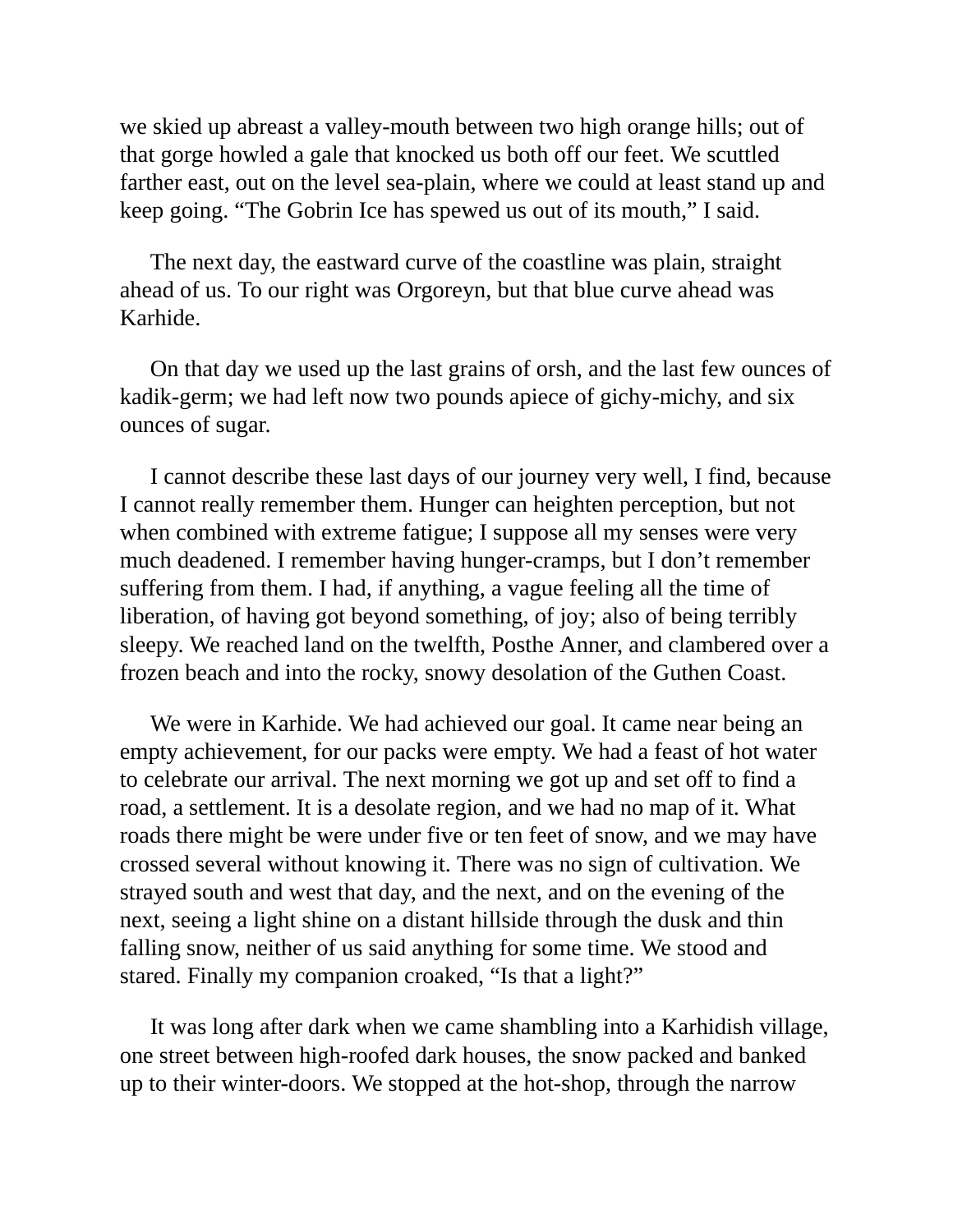shutters of which flowed, in cracks and rays and arrows, the yellow light we had seen across the hills of winter. We opened the door and went in.

It was Odsordny Anner, the eighty-first day of our journey; we were eleven days over Estraven's proposed schedule. He had estimated our food supply exactly: seventy-eight days' worth at the outside. We had come 840 miles, by the sledge-meter plus a guess for the last few days. Many of those miles had been wasted in backtracking, and if we had really had eight hundred miles to cover we should never have made it; when we got a good map we figured that the distance between Pulefen Farm and this village was less than 730 miles. All those miles and days had been across a houseless, speechless desolation: rock, ice, sky, and silence: nothing else, for eightyone days, except each other.

We entered into a big steaming-hot bright-lit room full of food and the smells of food, and people and the voices of people. I caught hold of Estraven's shoulder. Strange faces turned to us, strange eyes. I had forgotten there was anyone alive who did not look like Estraven. I was terrified.

In fact it was rather a small room, and the crowd of strangers in it was seven or eight people, all of whom were certainly as taken aback as I was for a while. Nobody comes to Kurkurast Domain in midwinter from the north at night. They stared, and peered, and all the voices had fallen silent.

Estraven spoke, a barely audible whisper. "We ask the hospitality of the Domain."

Noise, buzz, confusion, alarm, welcome.

"We came over the Gobrin Ice."

More noise, more voices, questions; they crowded in on us.

"Will you look to my friend?"

I thought I had said it, but Estraven had. Somebody was making me sit down. They brought us food; they looked after us, took us in, welcomed us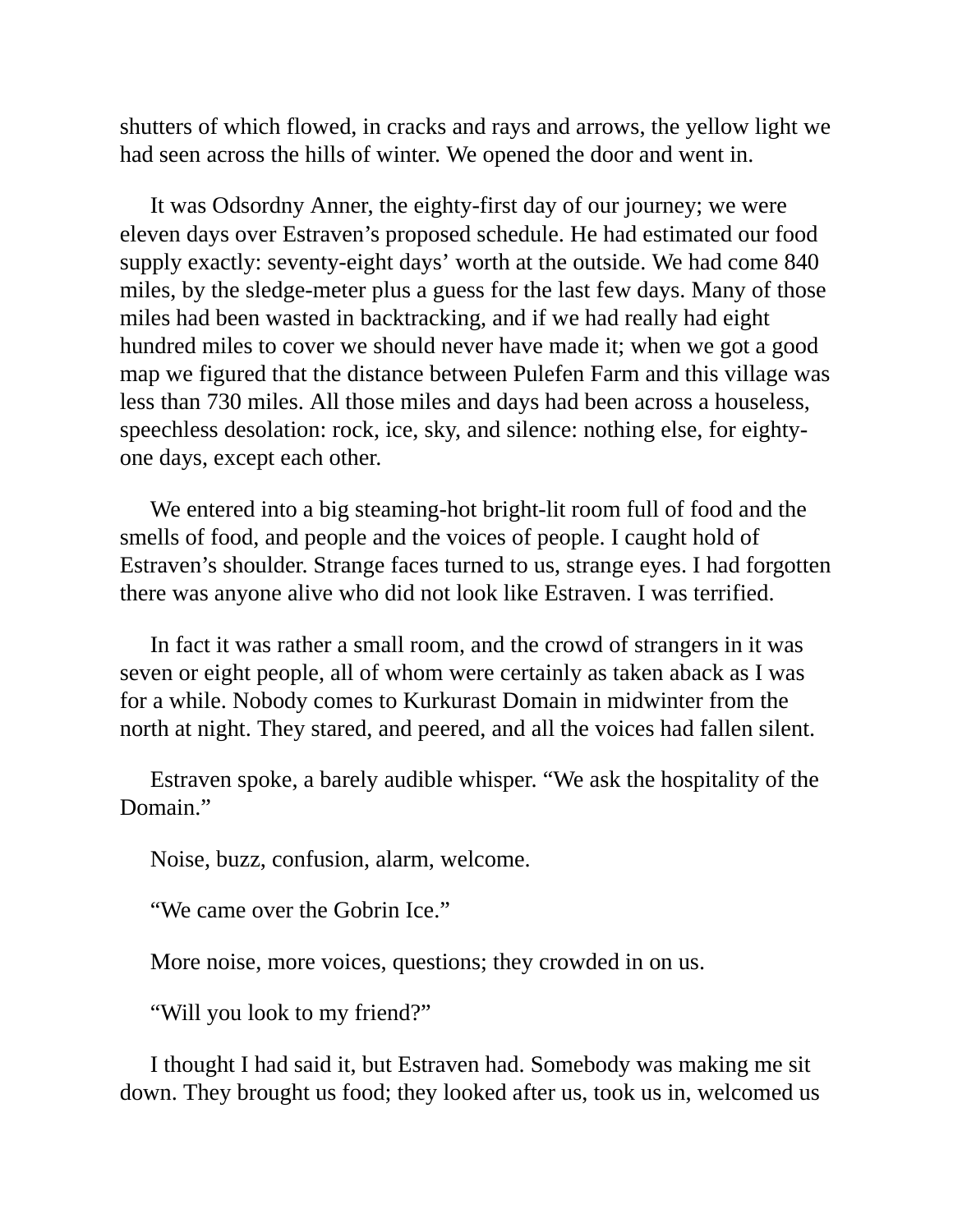home.

Benighted, contentious, passionate, ignorant souls, countryfolk of a poor land, their generosity gave a noble ending to that hard journey. They gave with both hands. No doling out, no counting up. And so Estraven received what they gave us, as a lord among lords or a beggar among beggars, a man among his own people.

To those fishermen-villagers who live on the edge of the edge, on the extreme habitable limit of a barely habitable continent, honesty is as essential as food. They must play fair with one another; there's not enough to cheat with. Estraven knew this, and when after a day or two they got around to asking, discreetly and indirectly, with due regard to shifgrethor, why we had chosen to spend a winter rambling on the Gobrin Ice, he replied at once, "Silence is not what I should choose, yet it suits me better than a lie."

"It's well known that honorable men come to be outlawed, yet their shadow does not shrink," said the hot-shop cook, who ranked next to the village chief in consequence, and whose shop was a sort of living-room for the whole Domain in winter.

"One person may be outlawed in Karhide, another in Orgoreyn," said Estraven.

"True; and one by his clan, another by the king in Erhenrang."

"The king shortens no man's shadow, though he may try," Estraven remarked, and the cook looked satisfied. If Estraven's own clan had cast him out he would be a suspect character, but the king's strictures were unimportant. As for me, evidently a foreigner and so the one outlawed by Orgoreyn, that was if anything to my credit. We never told our names to our hosts in Kurkurast. Estraven was very reluctant to use a false name, and our true ones could not be avowed. It was, after all, a crime to speak to Estraven, let alone to feed and clothe and house him, as they did. Even a remote village of the Guthen Coast has radio, and they could not have pleaded ignorance of the Order of Exile; only real ignorance of their guest's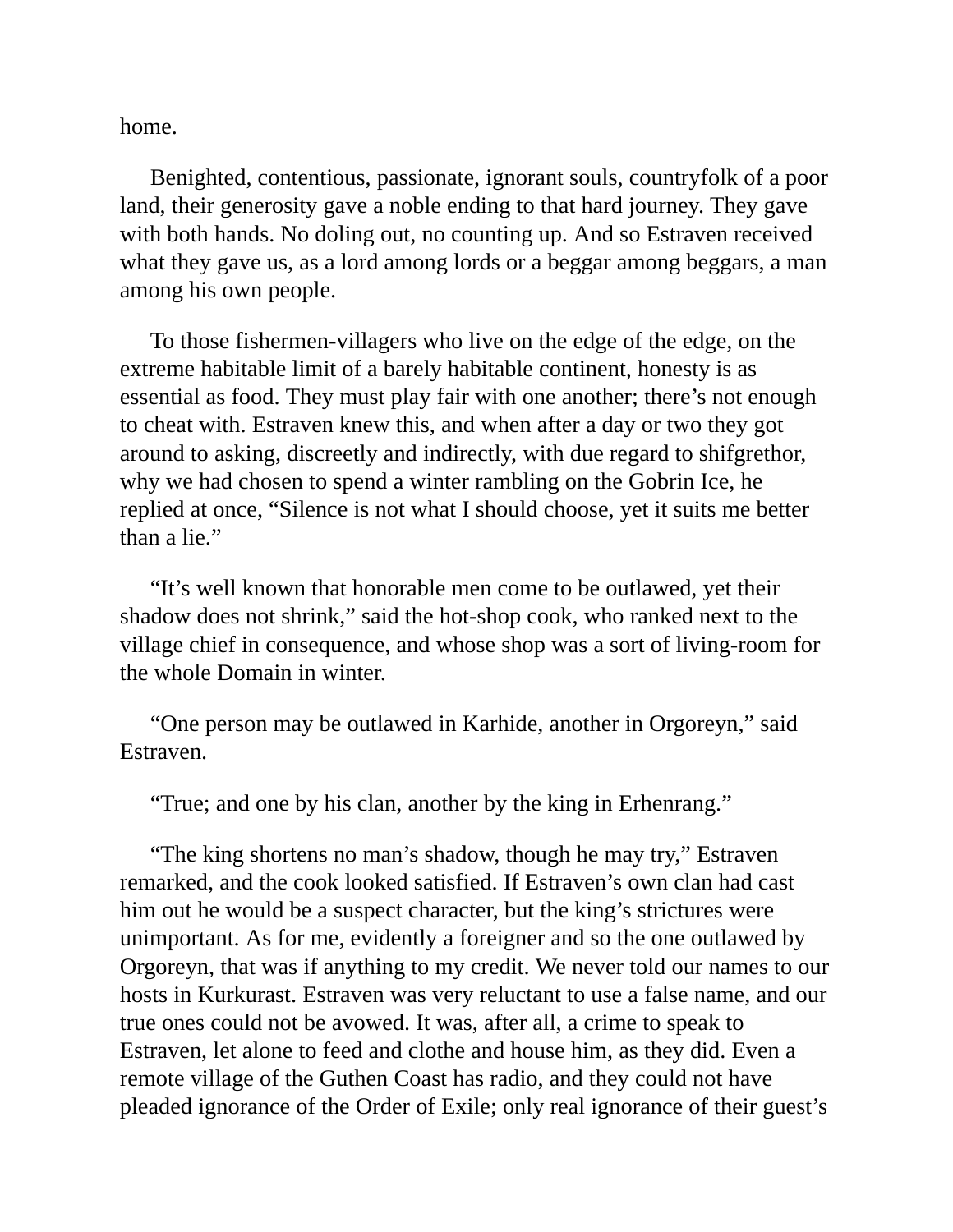identity might give them some excuse. Their vulnerability weighed on Estraven's mind, before I had even thought of it.  $\bullet$  On our third night there he came into my room to discuss our next move. A Karhidish village is like an ancient castle of Earth in having few or no separate, private dwellings. Yet in the high, rambling old  $\bullet$  buildings of the Hearth, the Commerce, the Co-Domain (there was no Lord of Kurkurast) and the Outer-House, each of the five hundred villagers could have privacy, even seclusion, in rooms off those ancient corridors with walls three feet thick. We had been given a room apiece, on the top floor of the Hearth. I was sitting in mine beside the fire, a small, hot, heavy-scented fire of peat from the Shenshey Bogs, when Estraven came in. He said."

"We must soon be going on from here, Genry."

I remember him standing there in the shadows of the firelit room barefoot and wearing nothing but the loose fur breeches the chief had given him. In the privacy and what they consider the warmth of their houses Karhiders often go half-clothed or naked. On our journey Estraven had lost all the smooth, compact solidity that marks the Gethenian physique; he was gaunt and scarred, and his face was burned by cold almost as by fire. He was a dark, hard, and yet elusive figure in the quick, restless light.

"Where to?"

"South and west, I think. Towards the border. Our first job is to find you a radio transmitter strong enough to reach your ship. After that, I must find a hiding place, or else go back into Orgoreyn for a while, to avoid bringing punishment on those who help us here."

"How will you get back into Orgoreyn?"

"As I did before—cross the border. The Orgota have nothing against me."

"Where will we find a transmitter?"

"No nearer than Sassinoth."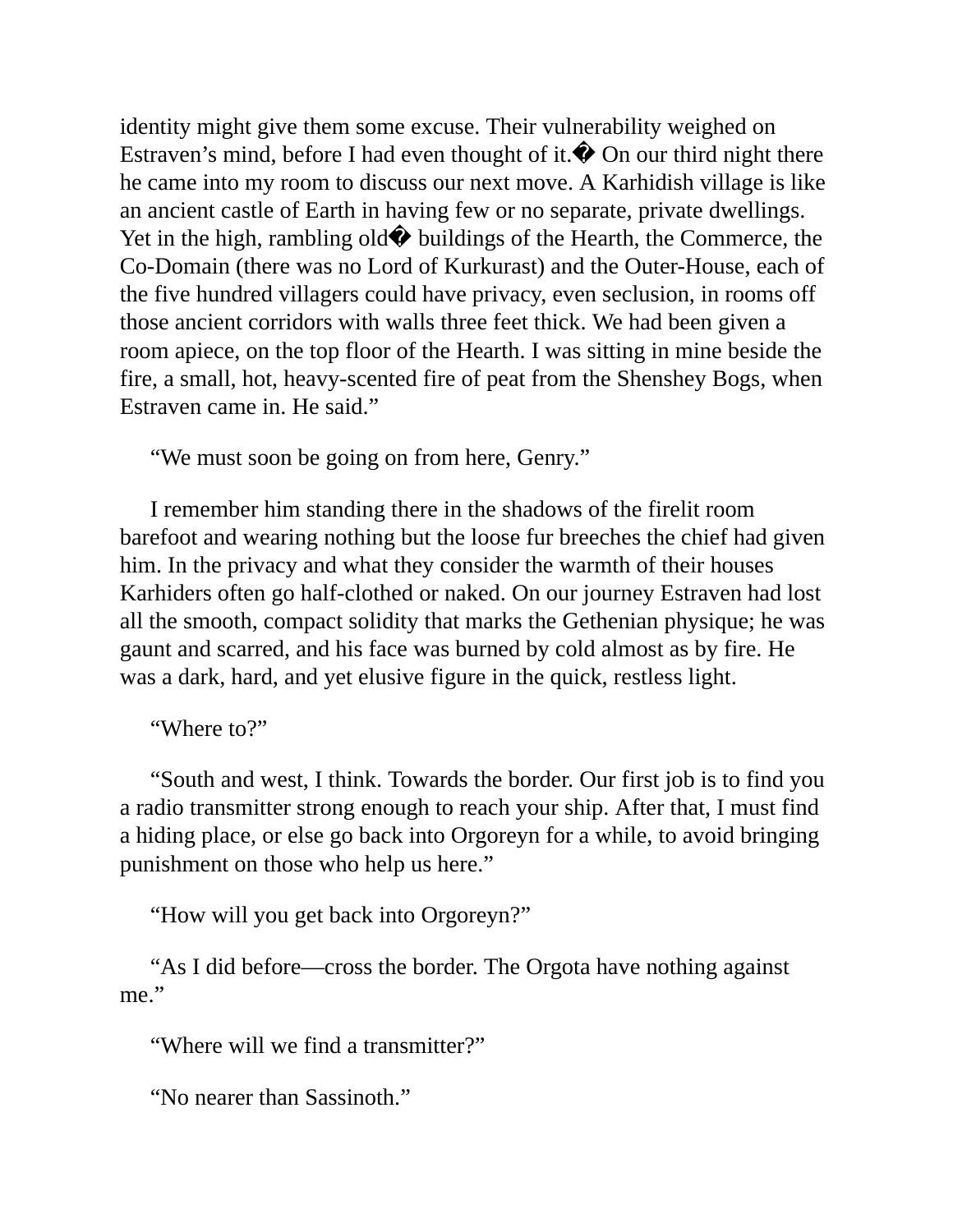I winced. He grinned.

"Nothing closer?"

"A hundred and fifty miles or so; we've come farther over worse ground. There are roads all the way; people will take us in; we may get a lift on a powersledge."

I assented, but I was depressed by the prospect of still another stage of our winter-journey, and this one not towards haven but back to that damned border where Estraven might go back into exile, leaving me alone.

I brooded over it and finally said, "There'll be one condition which Karhide must fulfill before it can join the Ekumen. Argaven must revoke your banishment."

He said nothing, but stood gazing at the fire.

"I mean it," I insisted. "First things first."

"I thank you, Genry," he said. His voice, when he spoke very softly as now, did have much the timbre of a woman's voice, husky and unresonant. He looked at me, gently, not smiling. "But I haven't expected to see my home again for a long time now. I've been in exile for twenty years, you know. This is not so much different, this banishment. I'll look after myself; and you look after yourself, and your Ekumen. That you must do alone. But all this is said too soon. Tell your ship to come down! When that's done, then I'll think beyond it."

We stayed two more days in Kurkurast, getting well fed and rested, waiting for a road-packer that was due in from the south and would give us a lift when it went back again. Our hosts got Estraven to tell them the whole tale of our crossing of the Ice. He told it as only a person of an oralliterature tradition can tell a story, so that it became a saga, full of traditional locutions and even episodes, yet exact and vivid, from the sulphurous fire and dark of the pass between Drumner and Dremegole to the screaming gusts from mountain-gaps that swept the Bay of Guthen; with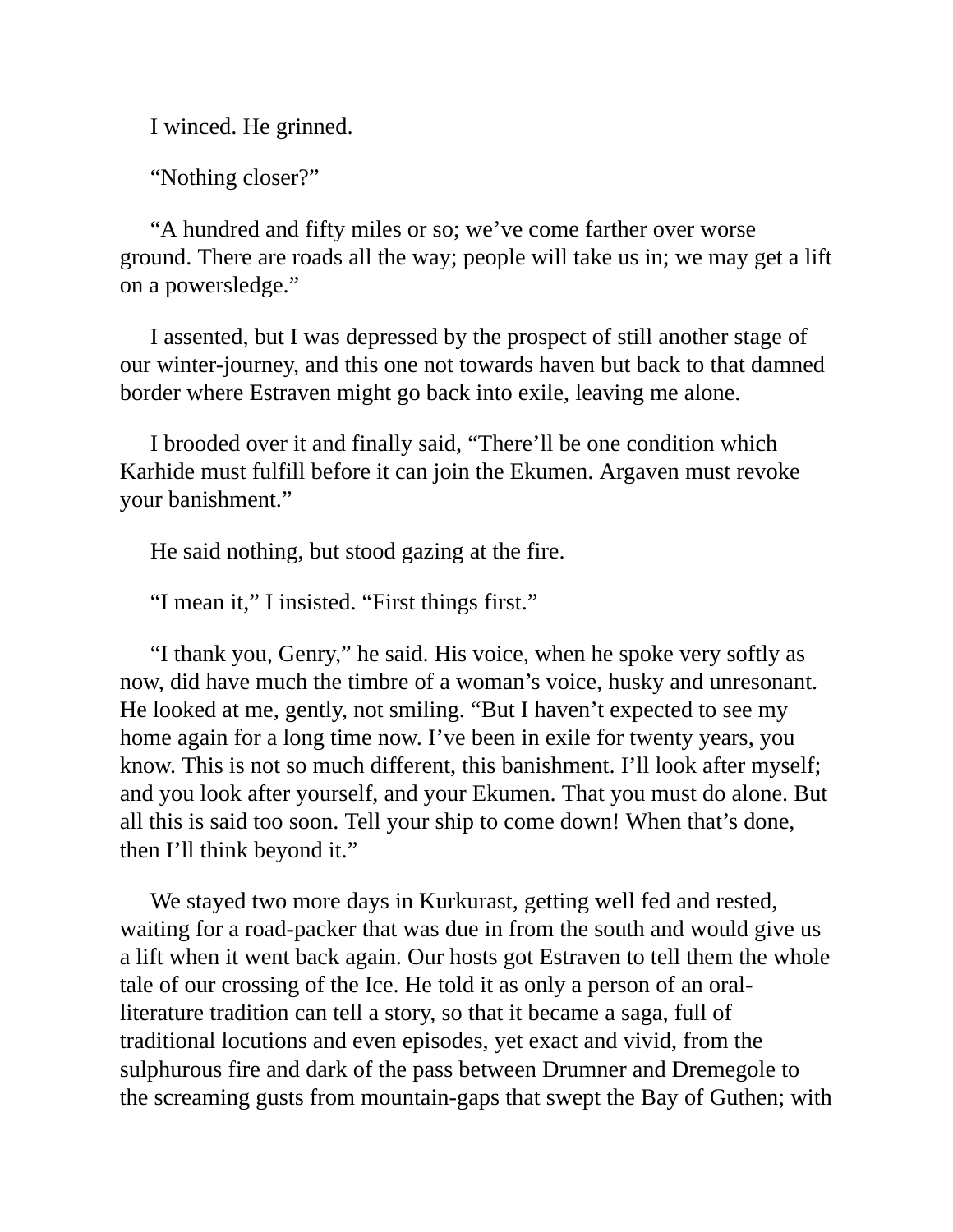comic interludes, such as his fall into the crevasse, and mystical ones, when he spoke of the sounds and silences of the Ice, of the shadowless weather, of the night's darkness. I listened as fascinated as all the rest, my gaze on my friend's dark face.

We left Kurkurast riding elbow-jammed in the cab of a road-packer, one of the big powered vehicles that rolls and packs down the snow on Karhidish roads, the main means of keeping roads open in winter, since to try to keep them plowed clear would take half the kingdom's time and money, and all traffic is on runners in the winter anyway. The packer ground along at two miles an hour, and brought us into the next village south of Kurkurast long after nightfall. There, as always, we were welcomed, fed, and housed for the night; the next day we went on afoot. We were now landward of the coastal hills that take the brunt of the north wind off the Bay of Guthen, in a more heavily settled region, and so went not from camp to camp but from Hearth to Hearth. A couple of times we did get a lift on a power-sledge, once for thirty miles. The roads, despite frequent heavy snowfall, were hard-packed and well-marked. There was always food in our packs, put there by the last night's hosts; there was always a roof and a fire at the end of the day's going.

Yet those eight or nine days of easy hiking and skiing through a hospitable land were the hardest and dreariest part of all our journey, worse than the ascent of the glacier, worse than the last days of hunger. The saga was over, it belonged to the Ice. We were very tired. We were going the wrong direction. There was no more joy in us.

"Sometimes you must go against the wheel's turn," Estraven said. He was as steady as ever, but in his walk, his voice, his bearing, vigor had been replaced by patience, and certainty by stubborn resolve. He was very silent, nor would he mindspeak with me much.

We came to Sassinoth. A town of several thousand, perched up on hills above the frozen Ey: roofs white, walls gray, hills spotted black with forest and rock outcropping, fields and river white; across the river the disputed Sinoth Valley, all white…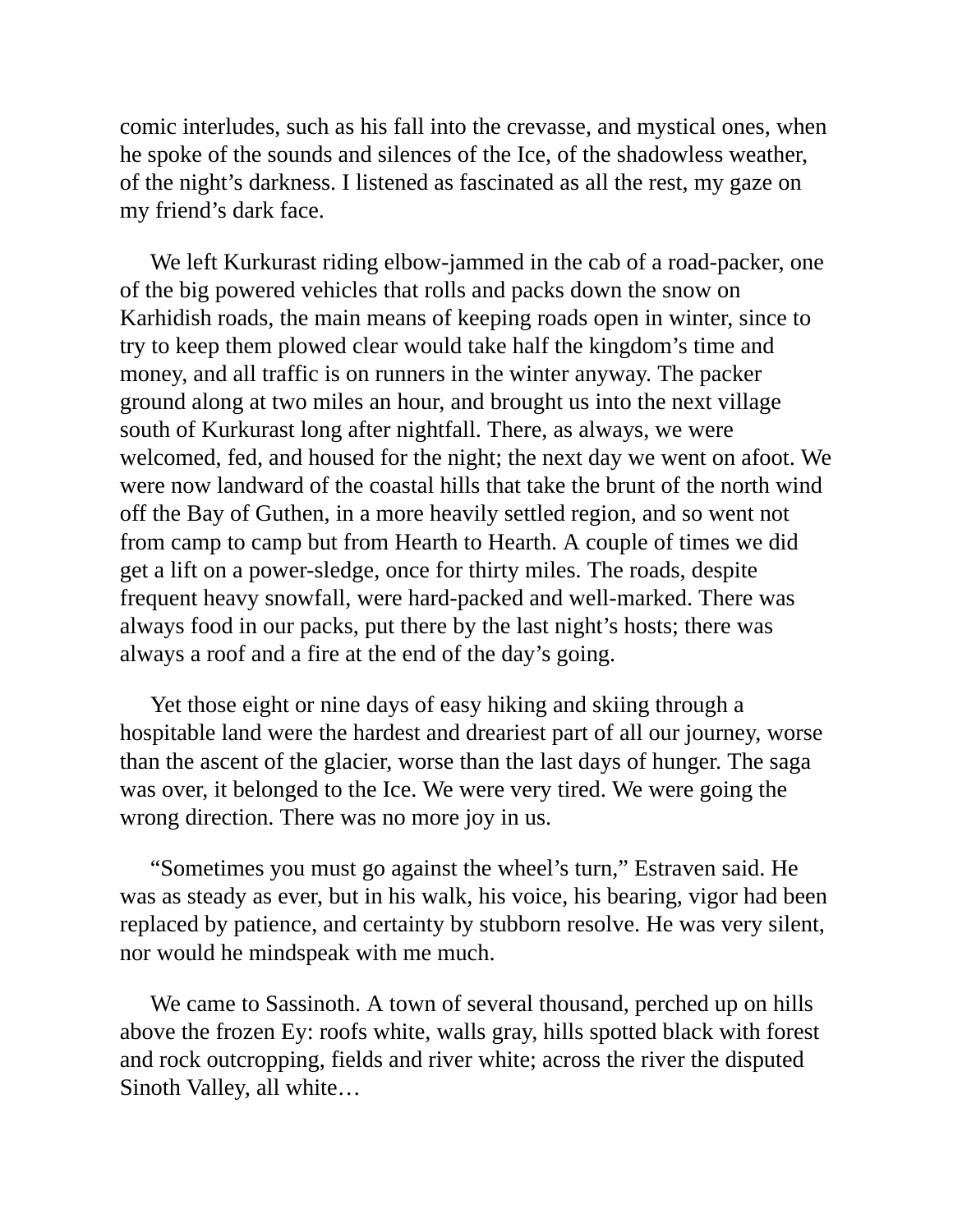We came there all but empty-handed. Most of what remained of our travel-equipment we had given away to various kindly hosts, and by now we had nothing but the Chabe stove, our skis, and the clothes we wore. Thus unburdened we made our way, asking directions a couple of times, not into the town but to an outlying farm. It was a meager place, not part of a Domain but a single-farm under the Sinoth Valley Administration. When Estraven was a young secretary in that Administration he had been a friend of the owner, and in fact had bought this farm for him, a year or two ago, when he was helping people resettle east of the Ey in hopes of obviating dispute over the ownership of the Sinoth Valley. The farmer himself opened his door to us, a stocky soft-spoken man of about Estraven's age, His name was Thessicher.

Estraven had come through this region with hood pulled up and forward to hide his face. He feared recognition, here. He hardly needed to; it took a keen eye to see Harth rem ir Estraven in the thin weatherworn tramp. Thessicher kept staring at him covertly, unable to believe that he was who he said he was.

Thessicher took us in, and his hospitality was up to standard though his means were small. But he was uncomfortable with us, he would rather not have had us. It was understandable; he risked the confiscation of his property by sheltering us. Since he owed that property to Estraven, and might by now have been as destitute as we if Estraven had not provided for him, it seemed not unjust to ask him to run some risk in return. My friend, however, asked his help not in repayment but as a matter of friendship, counting not on Thessicher's obligation but on his affection. And indeed Thessicher thawed after his first alarm was past, and with Karhidish volatility became demonstrative and nostalgic, recalling old days and old acquaintances with Estraven beside the fire half the night. When Estraven asked him if he had any idea as to a hiding place, some deserted or isolated farm where a banished man might lie low for a month or two in hopes of a revocation of his exile, Thessicher at once said, "Stay with me."

Estraven's eyes lit up at that, but he demurred; and agreeing that he might not be safe so near Sassinoth, Thessicher promised to find him a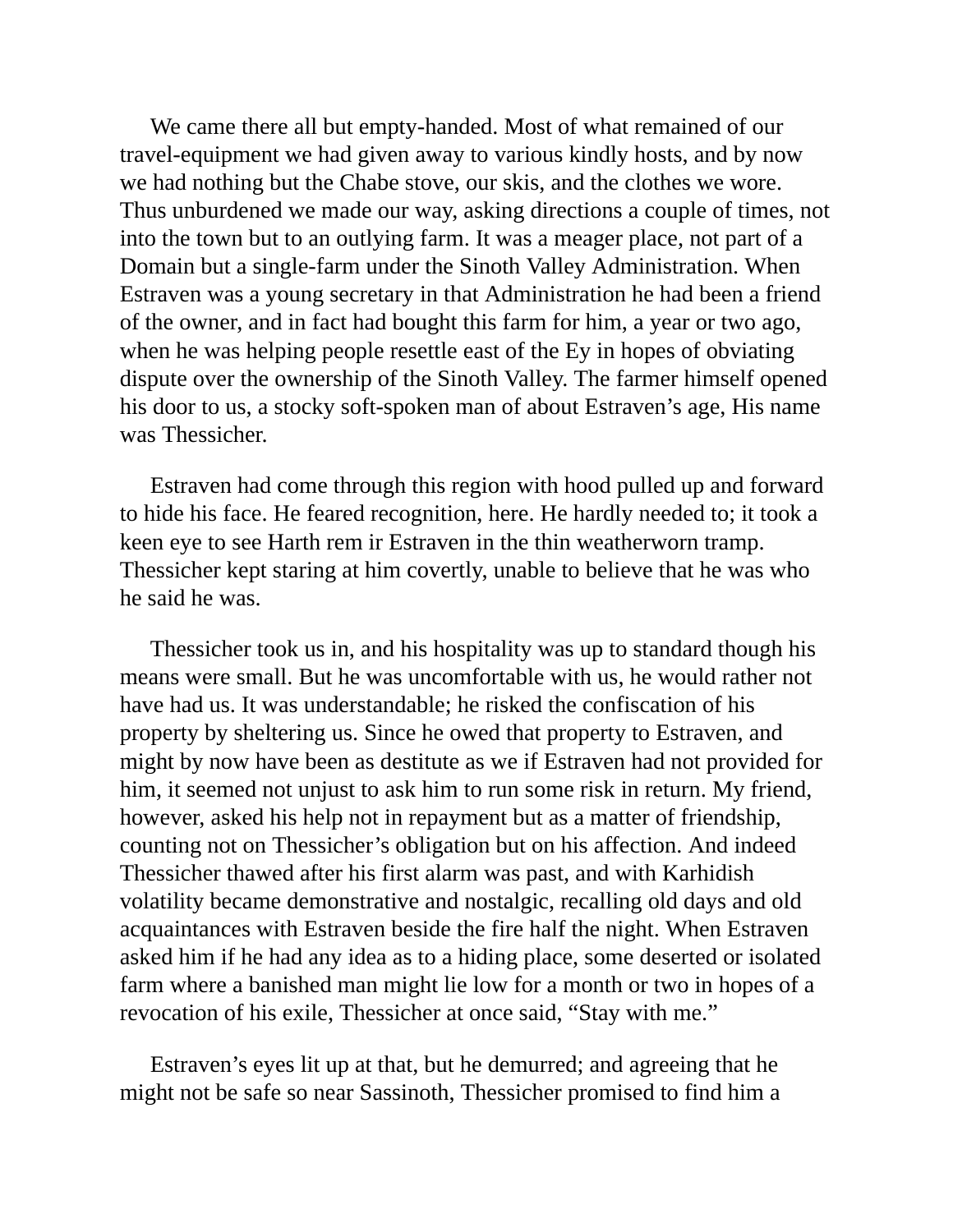hideout. It wouldn't be hard, he said, if Estraven would take a false name and hire out as a cook or farmhand, which would not be pleasant, perhaps, but certainly better than returning to Orgoreyn. "What the devil would you do in Orgoreyn? What would you live on, eh?"

"On the Commensality," said my friend, with a trace of his otter's smile. "They provide all Units with jobs, you know. No trouble. But I'd rather be in Karhide… if you really think it could be managed…"

We had kept the Chabe stove, the only thing of value left to us. It served us, one way or another, right to the end of our journey. The morning after our arrival at Thessicher's farm, I took the stove and skied into town. Estraven of course did not come with me, but he had explained to me what to do, and it all went well. I sold the stove at the Town Commerce, then took the solid sum of money it had fetched up the hill to the little College of the Trades, where the radio station was housed, and bought ten minutes of "private transmission to private reception." All stations set aside a daily period of time for such shortwave transmissions; as most of them are sent by merchants to their overseas agents or customers in the Archipelago, Sith, or Perunter, the cost is rather high, but not unreasonable. Less, anyway, than the cost of a secondhand Chabe stove. My ten minutes were to be early in Third Hour, late afternoon. I did not want to be skiing back and forth from Thessicher's farm all day long, so I hung around Sassinoth, and bought a large, good, cheap lunch at one of the hot-shops. No doubt that Karhidish cooking was better than Orgota. As I ate, I remembered Estraven's comment on that, when I had asked him if he hated Orgoreyn; I remembered his voice last night, saying with all mildness, "I'd rather be in Karhide…" And I wondered, not for the first time, what patriotism is, what the love of country truly consists of, how that yearning loyalty that had shaken my friend's voice arises: and how so real a love can become, too often, so foolish and vile a bigotry. Where does it go wrong?

After lunch I wandered about Sassinoth. The business of the town, the shops and markets and streets, lively despite snow-flurries and zero temperature, seemed like a play, unreal, bewildering. I had not yet come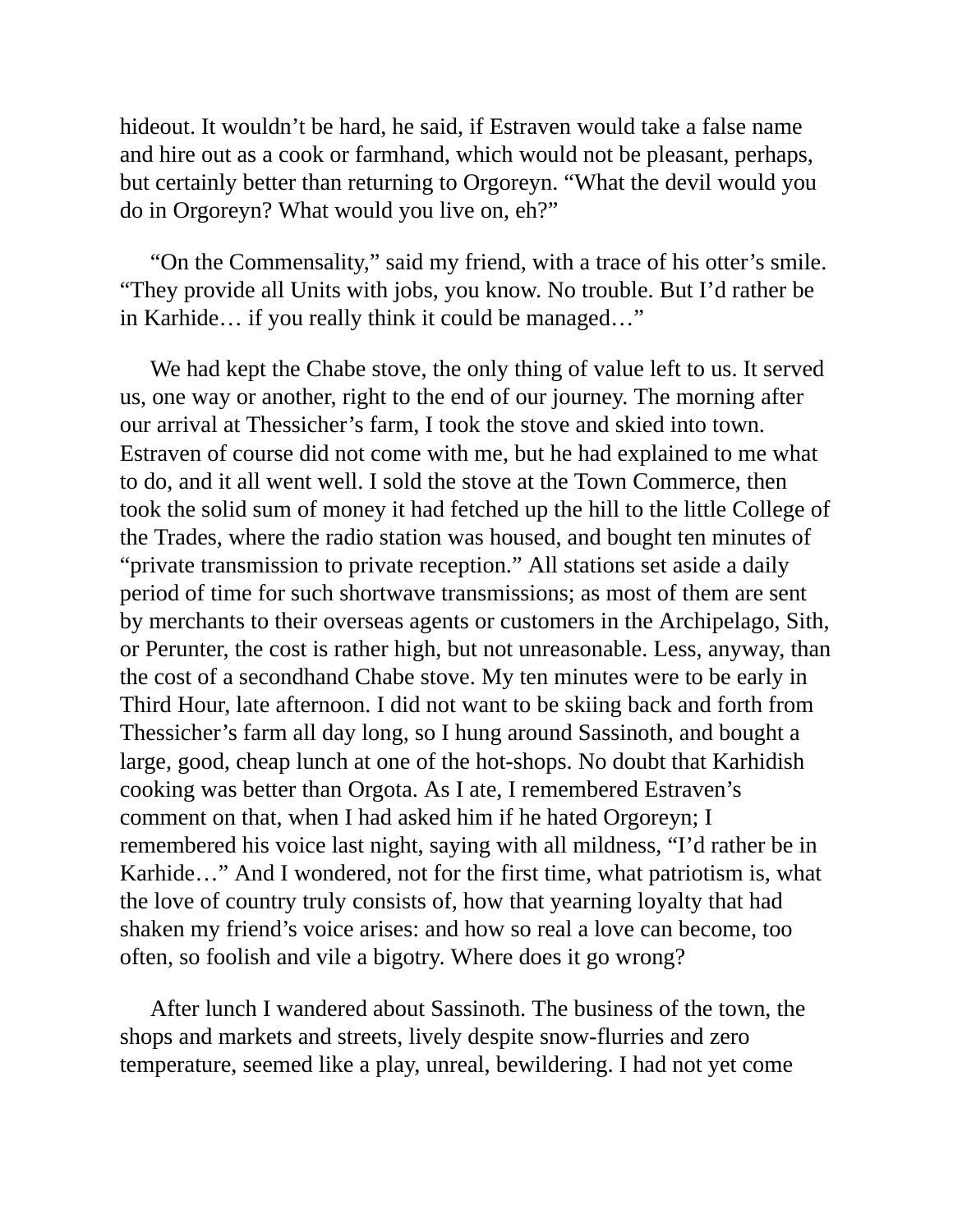altogether out of the solitude of the Ice. I was uneasy among strangers, and constantly missed Estraven's presence beside me.

I climbed the steep snow-packed street in dusk to the College and was admitted and shown how to operate the public-use transmitter. At the time appointed I sent the *wake* signal to the relay satellite which was in stationary orbit about 300 miles over South Karhide. It was there as insurance for just a situation as this, when my ansible was gone so that I could not ask Ollul to signal the ship, and I had not time or equipment to make direct contact with the ship in solar orbit. The Sassinoth transmitter was more than adequate, but as the satellite was not equipped to respond except by sending to the ship, there was nothing to do but signal it and let it go at that. I could not know if the message had been received and relayed to the ship. I did not know if I had done right to send it. I had come to accept such uncertainties with a quiet heart.

It had come on to snow hard, and I had to spend the night in town, not knowing the roads well enough to want to set off on them in the snow and dark. Having a bit of money still, I inquired for an inn, at which they insisted that I put up at the College; I had dinner with a lot of cheerful students, and slept in one of the dormitories. I fell asleep with a pleasant sense of security, an assurance of Karhide's extraordinary and unfailing kindness to the stranger. I had landed in the right country in the first place, and now I was back. So I fell asleep; but I woke up very early and set off for Thessicher's farm before breakfast, having spent an uneasy night full of dreams and wakenings.

The rising sun, small and cold in a bright sky, sent shadows westward from every break and hummock in the snow. The road lay all streaked with dark and bright. No one moved in all the snowy fields; but away off on the road a small figure came toward me with the flying, gliding gait of the skier. Long before I could see the face I knew it for Estraven.

"What's up, Therem?"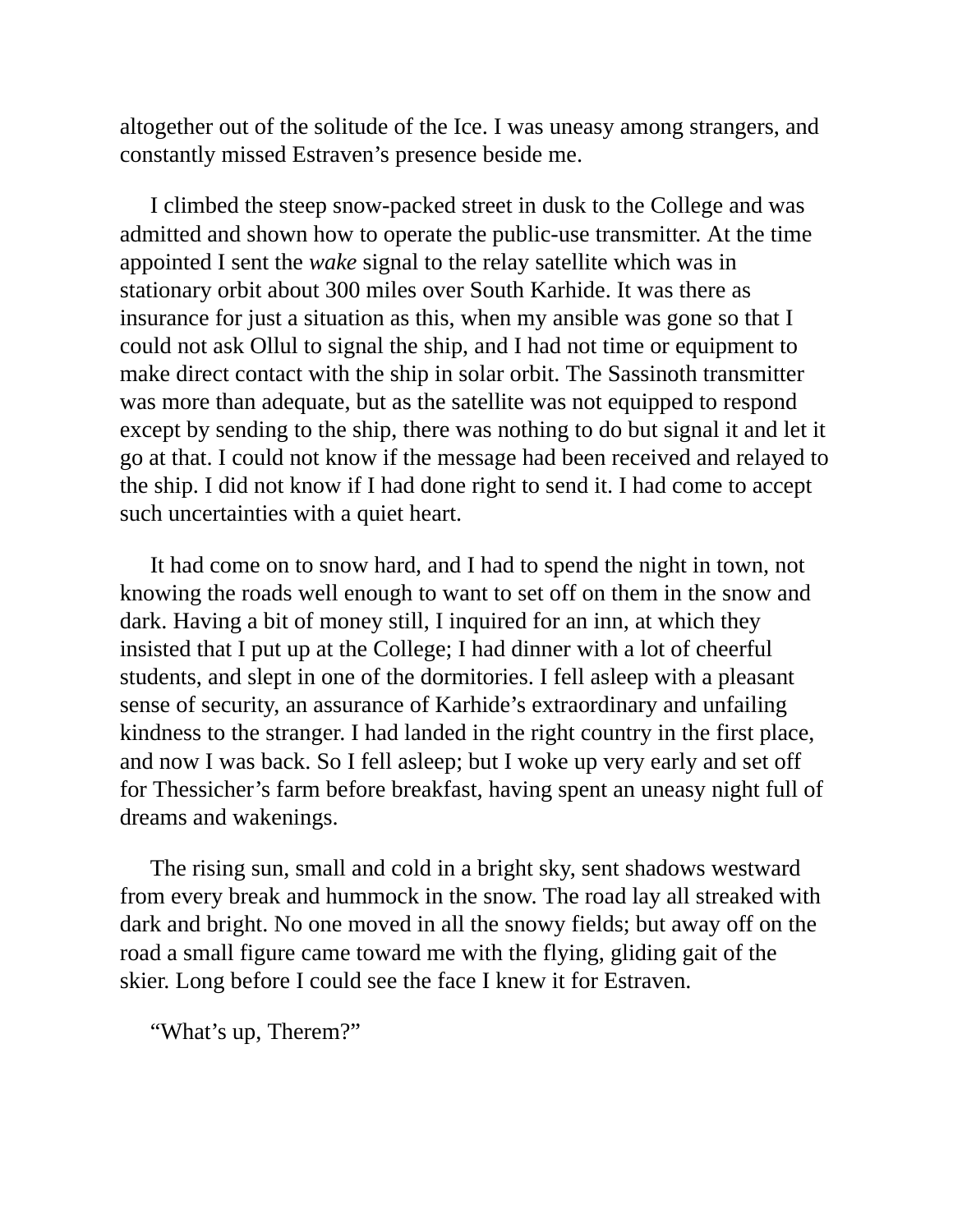"I've got to get to the border," he said, not even stopping as we met. He was already out of breath. I turned and we both went west, I hard put to keep up with him. Where the road turned to enter Sassinoth he left it, skiing out across the unfenced fields. We crossed the frozen Ey a mile or so north of town. The banks were steep, and at the end of the climb we both had to stop and rest. We were not in condition for this kind of race.

"What happened? Thessicher—?"

"Yes. Heard him on his wireless set. At daybreak." Estraven's chest rose and fell in gasps as it had when he lay on the ice beside the blue crevasse. "Tibe must have a price on my head."

"The damned ungrateful traitor!" I said stammering, not meaning Tibe but Thessicher, whose betrayal was of a friend.

"He is that," said Estraven, "but I asked too much of him, strained a small spirit too far. Listen, Genry. Go back to Sassinoth."

"I'll at least see you over the border, Therem."

"There may be Orgota guards there."

"I'll stay on this side. For God's sake—"

He smiled. Still breathing very hard, he got up and went on, and I went with him.

We skied through small frosty woods and over the hillocks and fields of the disputed valley. There was no hiding, no skulking. A sunlit sky, a white world, and we two strokes of shadow on it, fleeing. Uneven ground hid the border from us till we were less than an eighth of a mile from it: then we suddenly saw it plain, marked with a fence, only a couple of feet of the poles showing above the snow, the pole-tops painted red. There were no guards to be seen on the Orgota side. On the near side there were ski-tracks, and, southward, several small figures moving.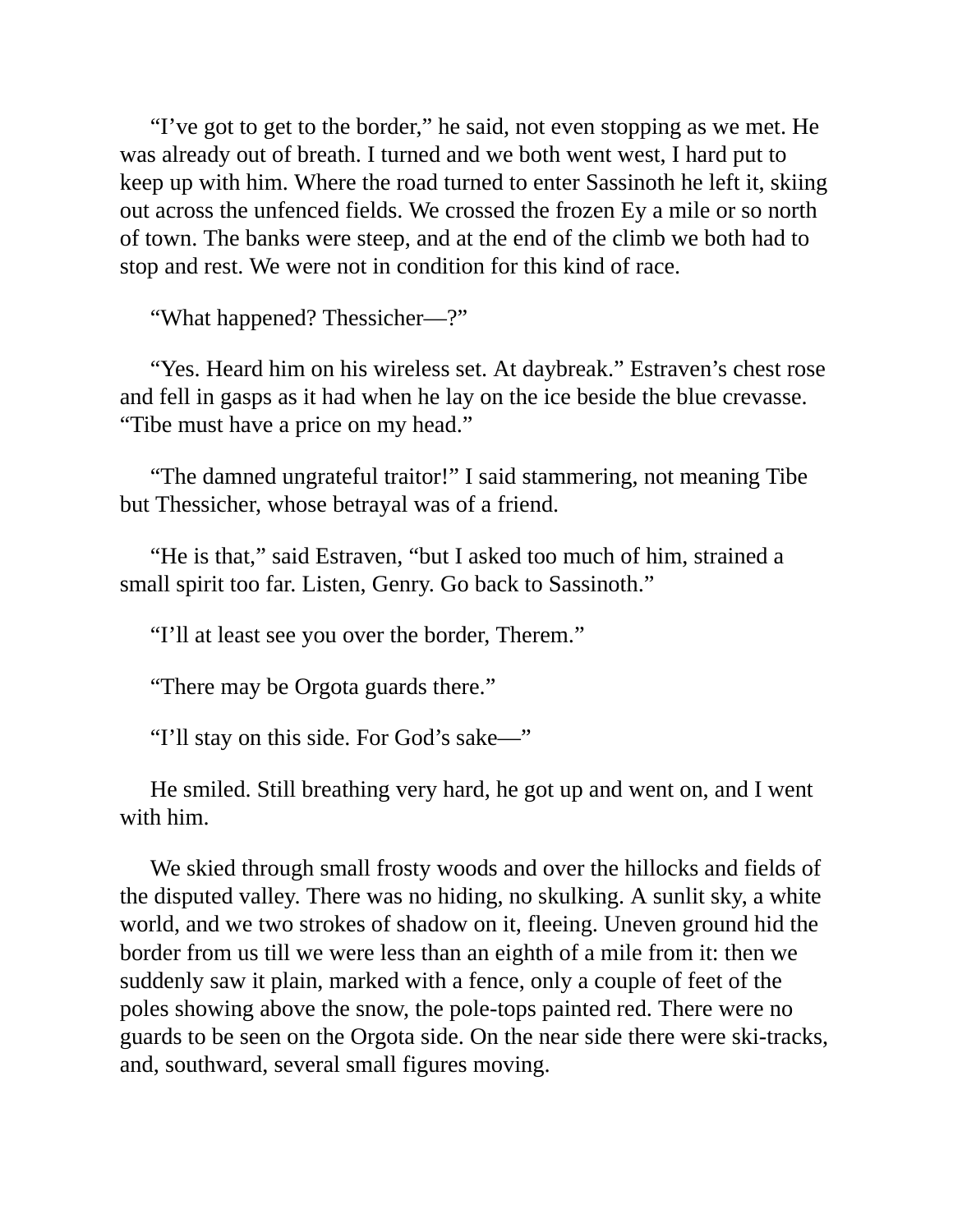"There are guards on this side. You'll have to wait till dark, Therem."

"Tibe's Inspectors," he gasped bitterly, and swung aside.

We shot back over the little rise we had just topped, and took the nearest cover. There we spent the whole long day, in a dell among the thickgrowing hemmen trees, their reddish boughs bent low around us by loads of snow. We debated many plans of moving north or south along the border to get out of this particularly troubled zone, of trying to get up into the hills east of Sassinoth, even of going back up north into the empty country, but each plan had to be vetoed. Estraven's presence had been betrayed, and we could not travel in Karhide openly as we had been doing. Nor could we travel secretly for any distance at all: we had no tent, no food, and not much strength. There was nothing for it but the straight dash over the border, no way was open but one.

We huddled in the dark hollow under dark trees, in the snow. We lay right together for warmth. Around midday Estraven dozed off for a while, but I was too hungry and too cold for sleep; I lay there beside my friend in a sort of stupor, trying to remember the words he had quoted to me once: *Two are one, life and death, lying together.* … It was a little like being inside the tent up on the Ice, but without shelter, without food, without rest: nothing left but our companionship, and that soon to end.

The sky hazed over during the afternoon, and the temperature began to drop. Even in the windless hollow it became too cold to sit motionless. We had to move about, and still around sunset I was taken by fits of shuddering like those I had experienced in the prison-truck crossing Orgoreyn. The darkness seemed to take forever coming on. In the late blue twilight we left the dell and went creeping behind trees and bushes over the hill till we could make out the line of the border-fence, a few dim dots along the pallid snow. No lights, nothing moving, no sound. Away off in the southwest shone the yellow glimmer of a small town, some tiny Commensal Village of Orgoreyn, where Estraven could go with his unacceptable identification papers and be assured at least of a night's lodging in the Commensal Jail or perhaps on the nearest Commensal Voluntary Farm. All at once—there, at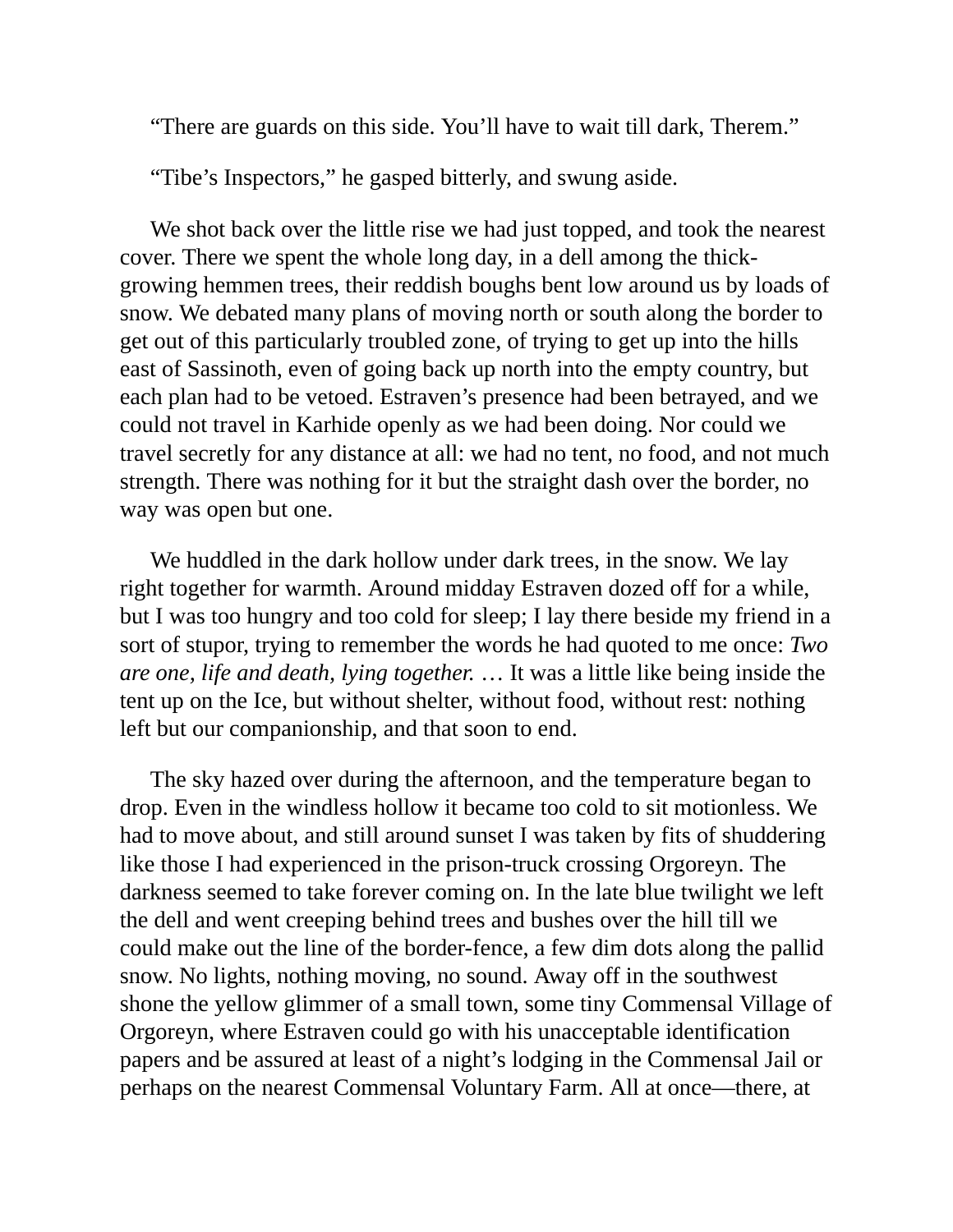that last moment, no sooner—I realized what my selfishness and Estraven's silence had kept from me, where he was going and what he was getting into. I said, "Therem—wait—"

But he was off, downhill: a magnificent fast skier, and this time not holding back for me. He shot away on a long quick curving descent through the shadows over the snow. He ran from me, and straight into the guns of the border-guards. I think they shouted warnings or orders to halt, and a light sprang up somewhere, but I am not sure; in any case he did not stop, but flashed on towards the fence, and they shot him down before he reached it. They did not use the sonic stunners but the foray gun, the ancient weapon that fires a set of metal fragments in a burst. They shot to kill him. He was dying when I got to him, sprawled and twisted away from his skis that stuck up out of the snow, his chest half shot away. I took his head in my arms and spoke to him, but he never answered me; only in a way he answered my love for him, crying out through the silent wreck and tumult of his mind as consciousness lapsed, in the unspoken tongue, once, clearly, "*Areck!*" Then no more. I held him, crouching there in the snow, while he died. They let me do that. Then they made me get up, and took me off one way and him another, I going to prison and he into the dark.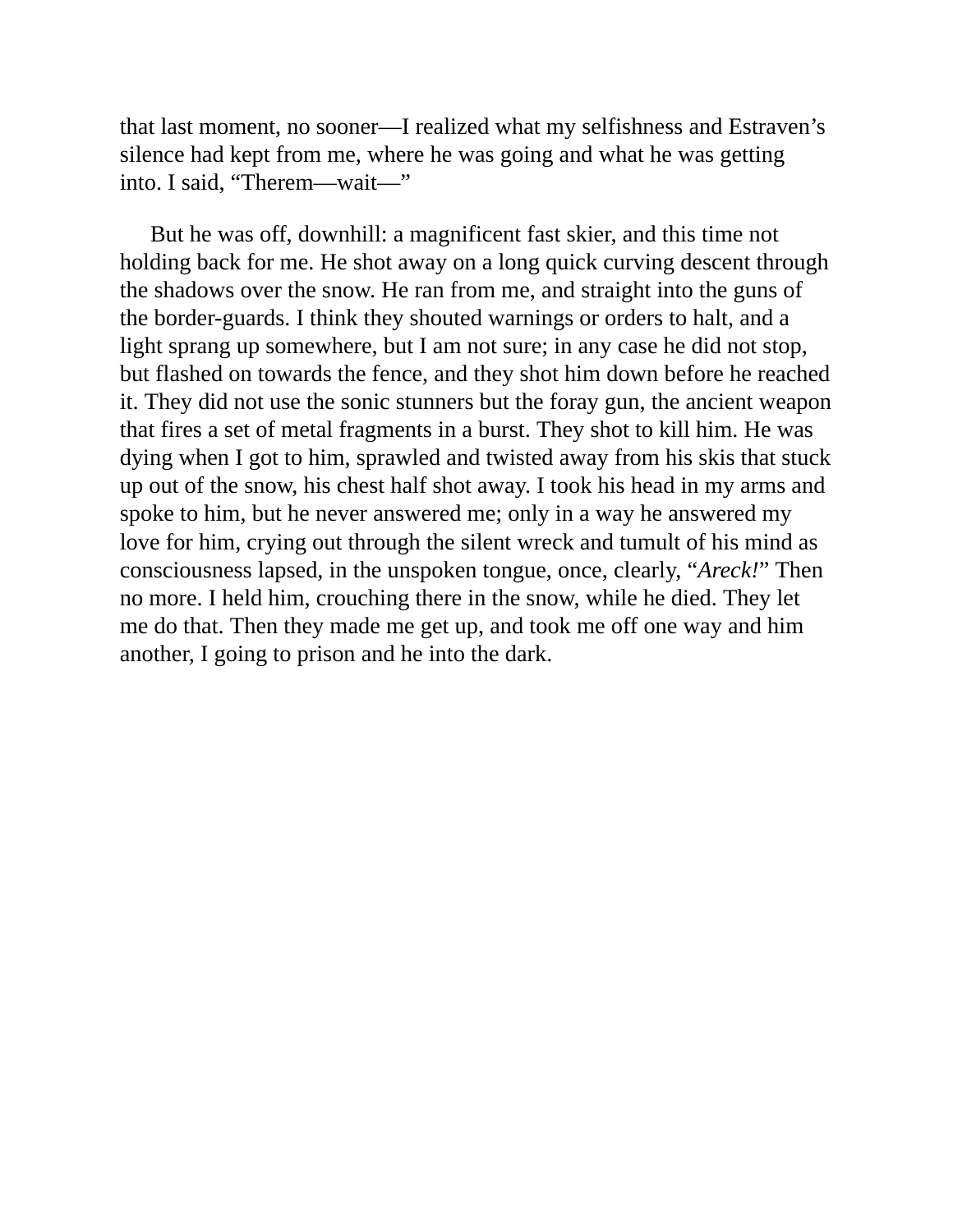## 20. A Fool's Errand

SOMEWHERE IN the notes Estraven wrote during our trek across the Gobrin Ice he wonders why his companion is ashamed to cry. I could have told him even then that it was not shame so much as fear. Now I went on through the Sinoth Valley, through the evening of his death, into the cold country that lies beyond fear. There I found you can weep all you like, but there's no good in it.

I was taken back to Sassinoth and imprisoned, because I had been in the company of an outlaw, and probably because they did not know what else to do with me. From the start, even before official orders came from Erhenrang, they treated me well. My Karhidish jail was a furnished room in the Tower of the Lords-Elect in Sassinoth; I had a fireplace, a radio, and five large meals daily. It was not comfortable. The bed was hard, the covers thin, the floor bare, the air cold—like any room in Karhide. But they sent in a physician, in whose hands and voice was a more enduring, a more profitable comfort than any I ever found in Orgoreyn. After he came, I think the door was left unlocked. I recall it standing open, and myself wishing it were shut, because of the chill draft of air from the hall. But I had not the strength, the courage, to get off my bed and shut my prison door.

The physician, a grave, maternal young fellow, told me with an air of peaceable certainty, "You have been underfed and overtaxed for five or six months. You have spent yourself. There's nothing more to spend. Lie down, rest. Lie down like the rivers frozen in the valleys in winter. Lie still. Wait."

But when I slept I was always in the truck, huddling together with the others, all of us stinking, shivering, naked, squeezed together for warmth, all but one. One lay by himself against the barred door, the cold one, with a mouth full of clotted blood. He was the traitor. He had gone on by himself, deserting us, deserting me. I would wake up full of rage, a feeble shaky rage that turned into feeble tears.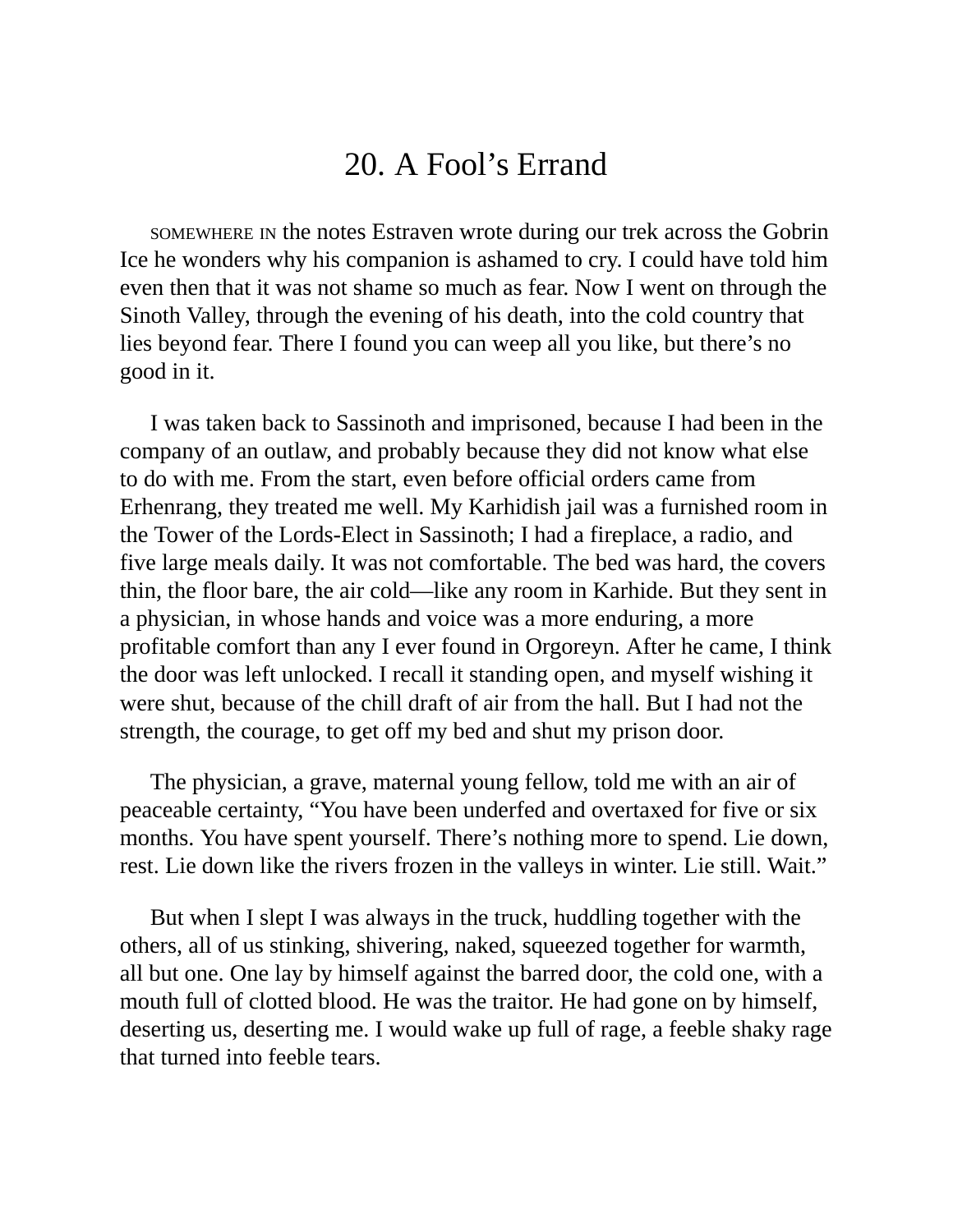I must have been rather ill, for I remember some of the effects of high fever, and the physician stayed with me one night or perhaps more. I can't recall those nights, but do remember saying to him, and hearing the querulous keening note in my own voice, "He could have stopped. He saw the guards. He ran right into the guns."

The young physician said nothing for a while. "You're not saying that he killed himself?"

"Perhaps—"

"That's a bitter thing to say of a friend. And I will not believe it of Harth rem ir Estraven."

I had not had in mind when I spoke the contemptibility of suicide to these people. It is not to them, as to us, an option. It is the abdication from option, the act of betrayal itself. To a Karhider reading our canons, the crime of Judas lies not in his betrayal of Christ but in the act that, sealing despair, denies the chance of forgiveness, change, life: his suicide. "Then you don't call him Estraven the Traitor?"

"Nor ever did. There are many who never heeded the accusations against him, Mr. Ai."

But I was unable to see any solace in that, and only cried out in the same torment, "Then why did they shoot him? Why is he dead?" To this he made no answer, there being none. I was never formally interrogated. They asked how I had got out of Pulefen Farm and into Karhide, and they asked the destination and intent of the code message I had sent on their radio. I told them. That information went straight to Erhenrang, to the king. The matter of the ship was apparently held secret, but the news of my escape from an Orgota prison, my journey over the Ice in winter, my presence in Sassinoth, was freely reported and discussed. Estraven's part in this was not mentioned on the radio, nor was his death. Yet it was known. Secrecy in Karhide is to an extraordinary extent a matter of discretion, of an agreed, understood silence—an omission of questions, yet not an omission of answers. The Bulletins spoke only of the Envoy Mr. Ai, but everybody knew that it was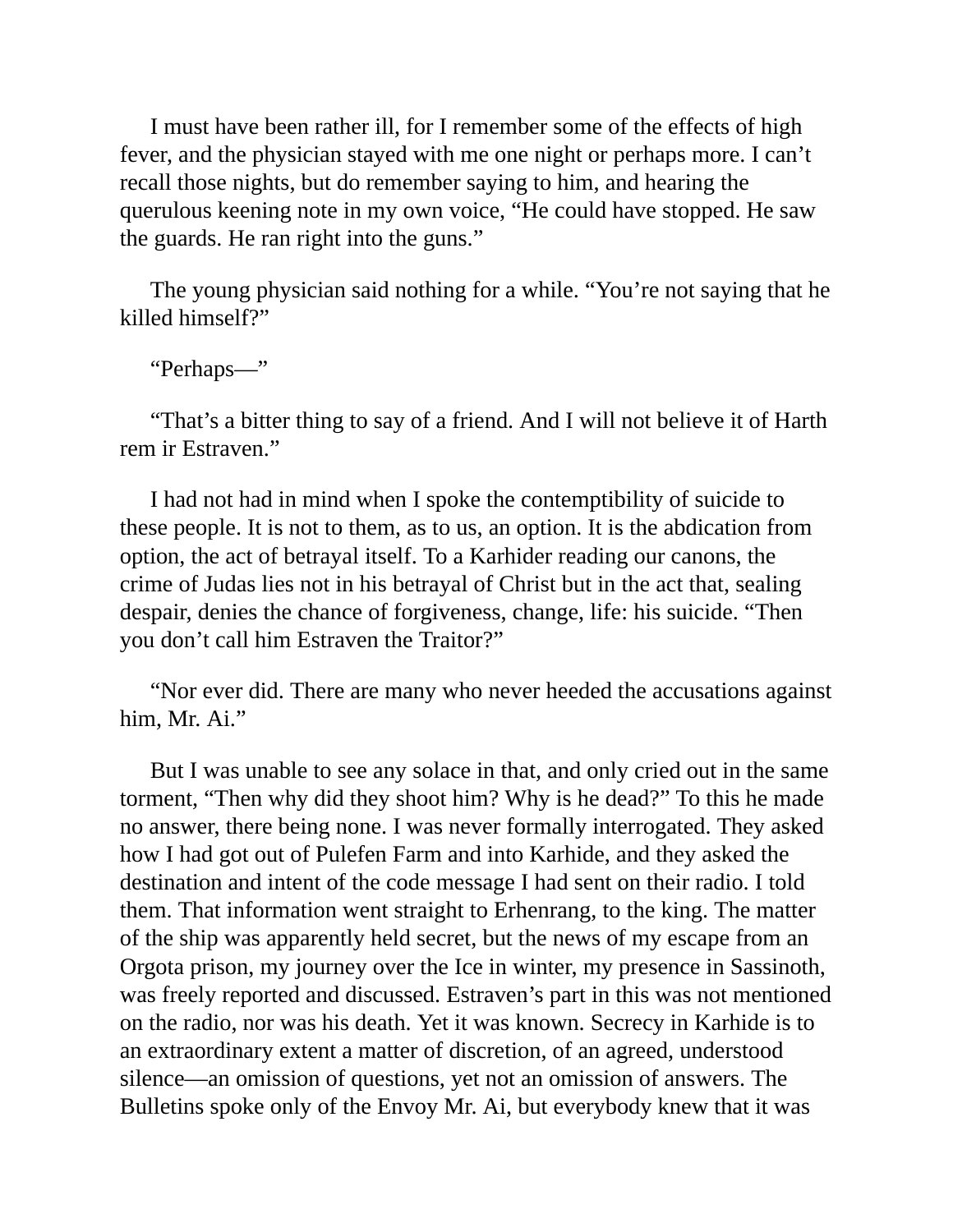Harth rem ir Estraven who had stolen me from the hands of the Orgota and come with me over the Ice to Karhide to give the staring lie to the Commensals' tale of my sudden death from horm-fever in Mishnory last autumn… Estraven had predicted the effects of my return fairly accurately; he had erred mainly in underestimating them. Because of the alien who lay ill, not acting, not caring, in a room in Sassinoth, two governments fell within ten days.

To say that an Orgota government fell means, of course, only that one group of Commensals replaced another group of Commensals in the controlling offices of the Thirty-Three. Some shadows got shorter and some longer, as they say in Karhide. The Sarf faction that had sent me off to Pulefen hung on, despite the not unprecedented embarrassment of being caught lying, until Argaven's public announcement of the imminent arrival of the Star Ship in Karhide. That day Obsle's party, the Open Trade faction, took over the presiding offices of the Thirty-Three. So I was of some service to them after all.

In Karhide the fall of a government is most likely to mean the disgrace and replacement of a Prime Minister along with a reshuffling of the kyorremy; although assassination, abdication, and insurrection are all frequent alternatives. Tibe made no effort to hang on. My current value in the game of international shifgrethor, plus my vindication (by implication) of Estraven, gave me as it were a prestige-weight so clearly surpassing his, that he resigned, as I later learned, even before the Erhenrang Government knew that I had radioed to my ship. He acted on the tip-off from Thessicher, waited only until he got word of Estraven's death, and then resigned. He had his defeat and his revenge for it all in one.

Once Argaven was fully informed, he sent me a summons, a request to come at once to Erhenrang, and along with it a liberal allowance for expenses. The City of Sassinoth with equal liberality sent their young physician along with me, for I was not in very good shape yet. We made the trip in powersledges. I remember only parts of it; it was smooth and unhurried, with long halts waiting for packers to clear the road, and long nights spent at inns. It could only have taken two or three days, but it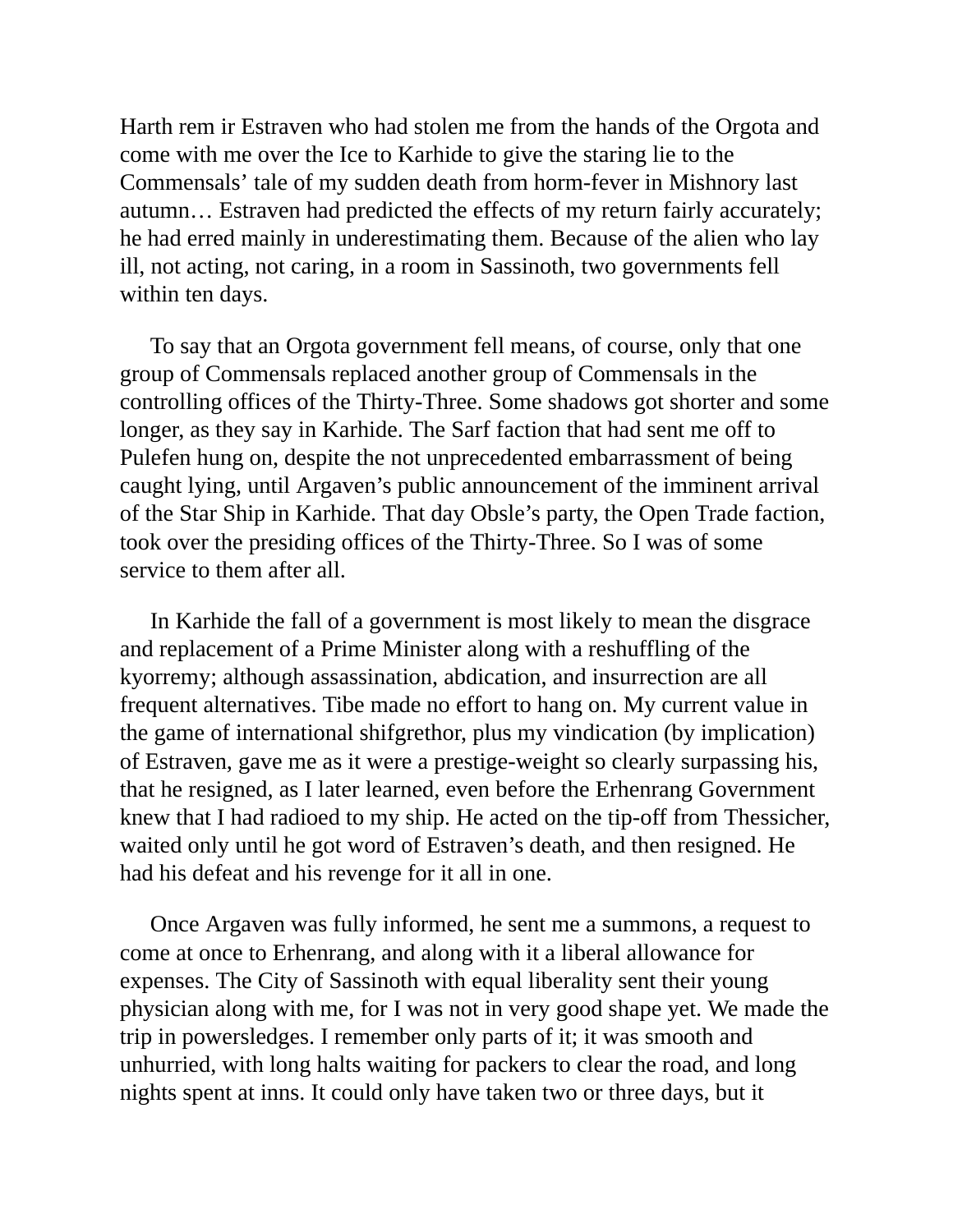seemed a long trip and I can't recall much of it till the moment when we came through the Northern Gates of Erhenrang into the deep streets full of snow and shadow.

I felt then that my heart hardened somewhat and my mind cleared. I had been all in pieces, disintegrated. Now, though tired from the easy journey, I found some strength left whole in me. Strength of habit, most likely, for here at last was a place I knew, a city I had lived in, worked in, for over a year. I knew the streets, the towers, the somber courts and ways and facades of the Palace. I knew my job here. Therefore for the first time it came plainly to me that, my friend being dead, I must accomplish the thing he died for. I must set the keystone in the arch.

At the Palace gates the order was for me to proceed to one of the guesthouses within the Palace walls. It was the Round-Tower Dwelling, which signaled a high degree of shifgrethor in the court: not so much the king's favor, as his recognition of a status already high. Ambassadors from friendly powers were usually lodged there. It was a good sign. To get to it, however, we had to pass by the Corner Red Dwelling, and I looked in the narrow arched gateway at the bare tree over the pool, gray with ice, and the house that still stood empty.

At the door of the Round-Tower I was met by a person in white hieb and crimson shirt, with a silver chain over his shoulders: Faxe, the Foreteller of Otherhord Fastness. At sight of his kind and handsome face, the first known face that I had seen for many days, a rush of relief softened my mood of strained resolution. When Faxe took my hands in the rare Karhidish greeting and welcomed me as his friend, I could make some response to his warmth.

He had been sent to the kyorremy from his district, South Rer, early in the autumn. Election of council-members from the Indwellers of Handdara Fastnesses is not uncommon; it is however not common for a Weaver to accept office, and I believe Faxe would have refused if he had not been much concerned by Tibe's government and the direction in which it was leading the country. So he had taken off the Weaver's gold chain and put on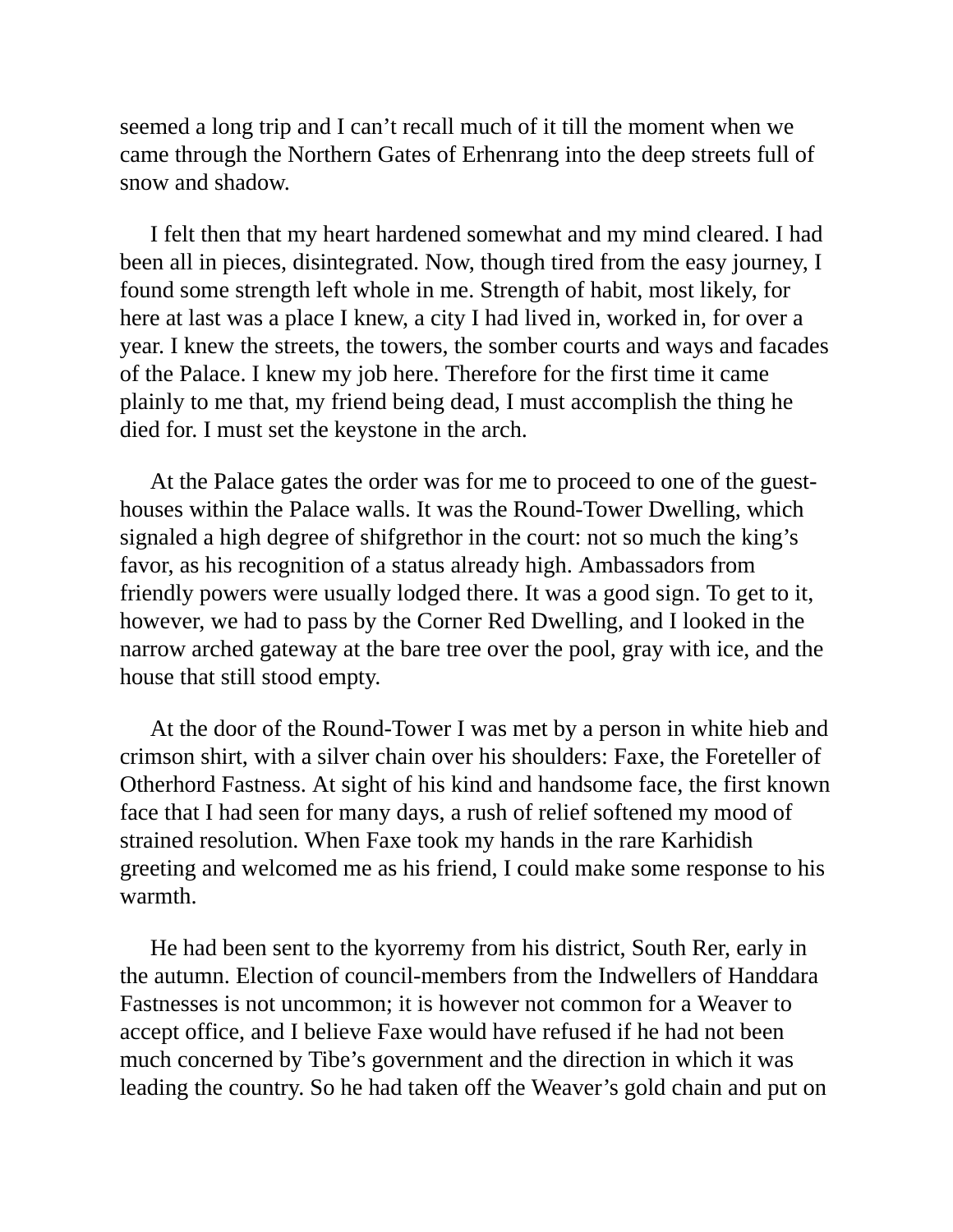the councillor's silver one; and he had not spent long in making his mark, for he had been since Thern a member of the Hes-kyorremy or Inner Council, which serves as counterweight to the Prime Minister, and it was the king who had named him to that position. He was perhaps on his way up to the eminence from which Estraven, less than a year ago, had fallen. Political careers in Karhide are abrupt, precipitous.

In the Round-Tower, a cold pompous little house, Faxe and I talked at some length before I had to see anyone else or make any formal statement or appearance. He asked with his clear gaze on me, "There is a ship coming, then, coming down to earth: a larger ship than the one you came to Horden Island on, three years ago. Is that right?"

"Yes. That is, I sent a message that should prepare it to come."

"When will it come?"

When I realized that I did not even know what day of the month it was, I began to realize how badly off I had in fact been, lately. I had to count back to the day before Estraven's death. When I found that the ship, if it had been at minimum distance, would already be in planetary orbit awaiting some word from me, I had another shock.

"I must communicate with the ship. They'll want instructions. Where does the king want them to come down? It should be an uninhabited area, fairly large. I must get to a transmitter—"

Everything was arranged expeditiously, with ease. The endless convolutions and frustrations of my previous dealings with the Erhenrang Government were melted away like ice-pack in a flooding river. The wheel turned… Next day I was to have an audience with the king.

It had taken Estraven six months to arrange my first audience. It had taken the rest of his life to arrange this second one.

I was too tired to be apprehensive, this time, and there were things on my mind that outweighed self-consciousness. I went down the long red hall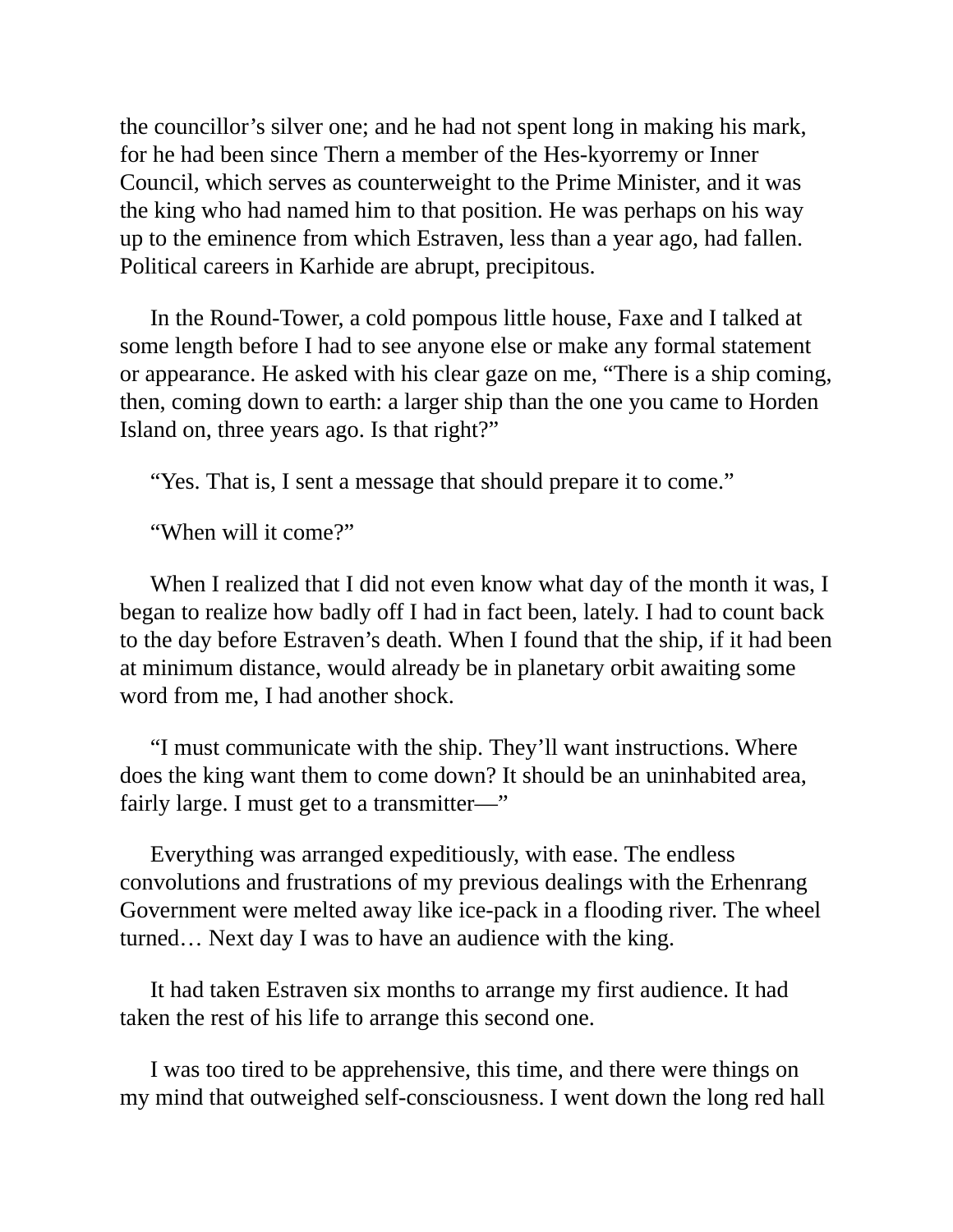under the dusty banners and stood before the dais with its three great hearths, where three bright fires cracked and sparkled. The king sat by the central fireplace, hunched up on a carven stool by the table.

"Sit down, Mr. Ai."

I sat down across the hearth from Argaven, and saw his face in the light of the flames. He looked unwell, and old. He looked like a woman who has lost her baby, like a man who has lost his son.

"Well, Mr. Ai, so your ship's going to land."

"It will land in Athten Fen, as you requested, sir. They should bring it down this evening at the beginning of Third Hour."

"What if they miss the place? Will they burn everything up?"

"They'll follow a radio-beam straight in; that's all been arranged. They won't miss."

"And how many of *them* are there—eleven? Is that right?"

"Yes. Not enough to be afraid of, my lord."

Argaven's hands twitched in an unfinished gesture. "I am no longer afraid of you, Mr. Ai."

I'm glad of that."

"You've served me well."

"But I am not your servant."

"I know it," he said indifferently. He stared at the fire, chewing the inside of his lip.

"My ansible transmitter is in the hands of the Sarf in Mishnory, presumably. However, when the ship comes down it will have an ansible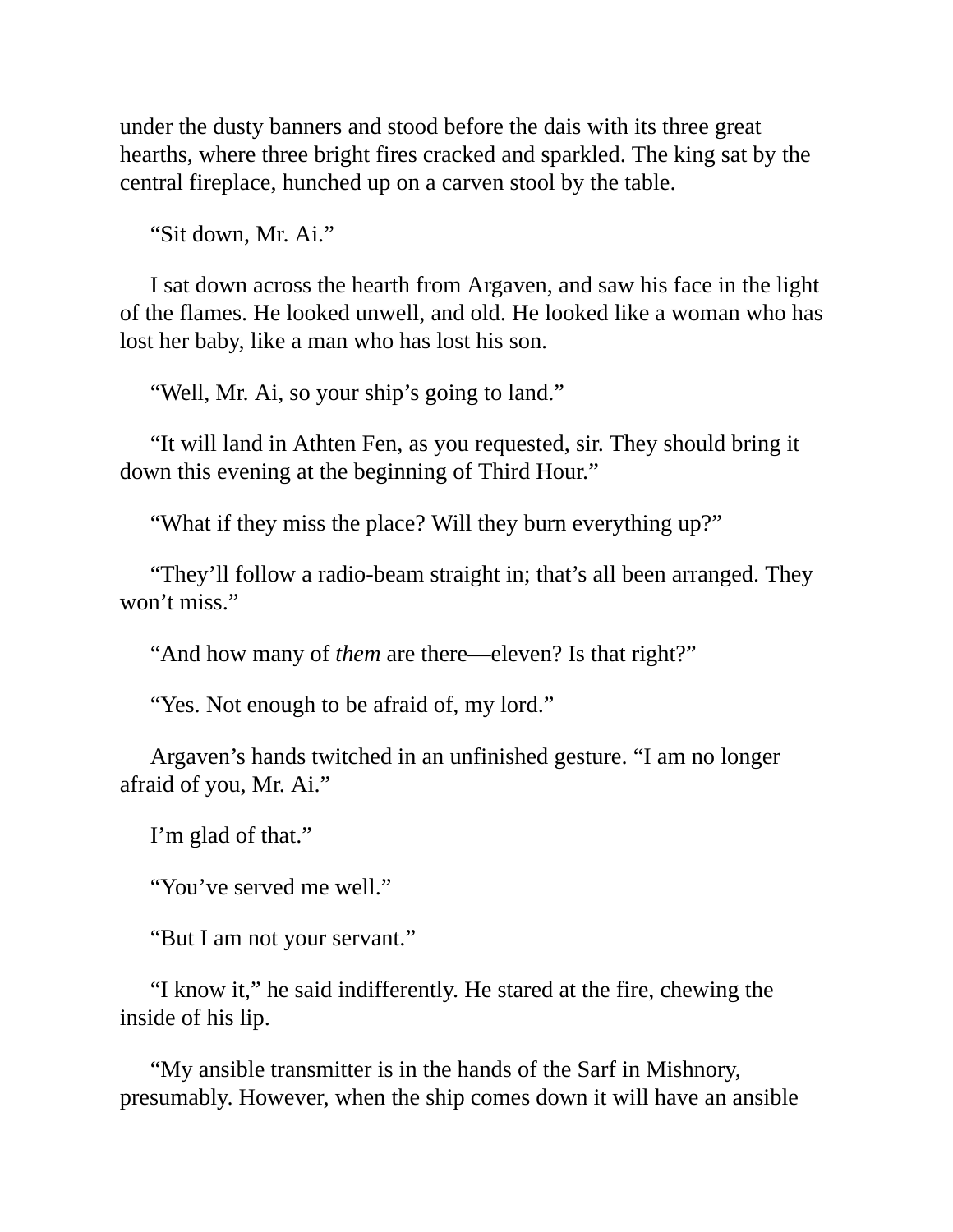aboard. I will have thenceforth, if acceptable to you, the position of Envoy Plenipotentiary of the Ekumen, and will be empowered to discuss, and sign, a treaty of alliance with Karhide. All this can be confirmed with Hain and the various Stabilities by ansible."

"Very well."

I said no more, for he was not giving me his whole attention. He moved a log in the fire with his boot-toe, so that a few red sparks crackled up from it. "Why the devil did he cheat me?" he demanded in his high strident voice, and for the first time looked straight at me.

"Who?" I said, sending back his stare.

"Estraven."

"He saw to it that you didn't cheat yourself. He got me out of sight when you began to favor a faction unfriendly to me. He brought me back to you when my return would in itself persuade you to receive the Mission of the Ekumen, and the credit for it."

"Why did he never say anything about this larger ship to me?"

"Because he didn't know about it: I never spoke to anyone of it until I went to Orgoreyn."

"And a fine lot you chose to blab to there, you two. He tried to get the Orgota to receive your Mission. He was working with their Open Traders all along. You'll tell me that was not betrayal?"

"It was not.  $\bigcirc$  He knew that, whichever nation first made alliance with the Ekumen, the other would follow soon: as it will: as Sith and Perunter and the Archipelago will also follow, until you find unity. He loved his country very dearly, sir, but he did not serve it, or you. He served the master I serve."

"The Ekumen?" said Argaven, startled.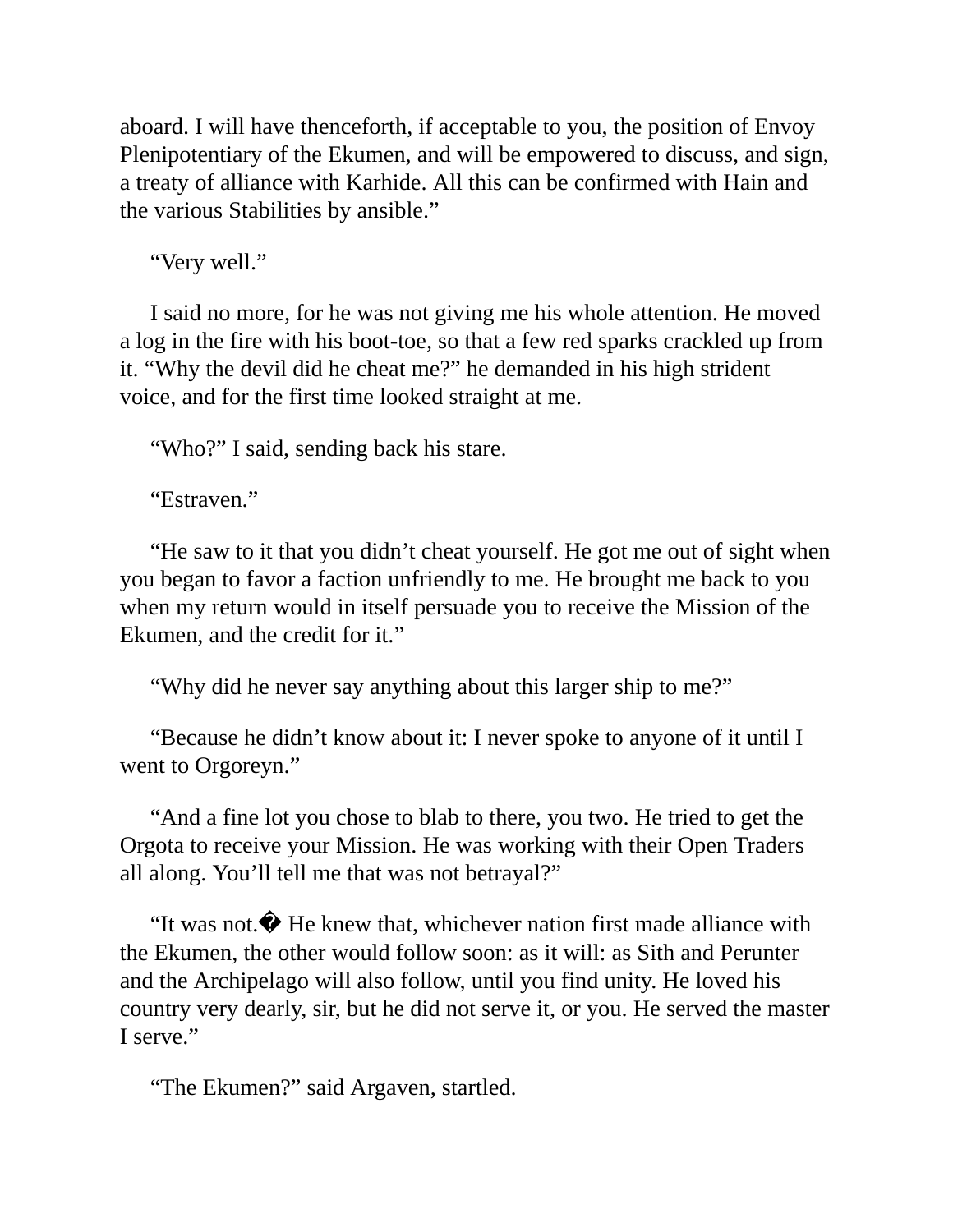"No. Mankind."

As I spoke I did not know if what I said was true. True in part; an aspect of the truth. It would be no less true to say that Estraven's acts had risen out of pure personal loyalty, a sense of responsibility and friendship towards one single human being, myself. Nor would that be the whole truth.

The king made no reply. His somber, pouched, furrowed face was turned again to the fire.

"Why did you call to this ship of yours before you notified me of your return to Karhide?"

"To force your hand, sir. A message to you would also have reached Lord Tibe, who might have handed me over to the Orgota. Or had me shot. As he had my friend shot."

The king said nothing.

"My own survival doesn't matter all that much, but I have and had then a duty towards Gethen and the Ekumen, a task to fulfill. I signaled the ship first, to ensure myself some chance of fulfilling it. That was Estraven's counsel, and it was right."

"Well, it was not wrong. At any rate they'll land here; we shall be the first… And they're all like you, eh? All perverts, always in kemmer? A queer lot to vie for the honor of receiving… Tell Lord Gorchern, the chamberlain, how they expect to be received. See to it that there's no offense or omission. They'll be lodged in the Palace, wherever you think suitable. I wish to show them honor. You've done me a couple of good turns, Mr. Ai. Made liars of the Commensals, and then fools."

"And presently allies, my lord."

"I know!" he said shrilly. "But Karhide first—Karhide first!"

I nodded.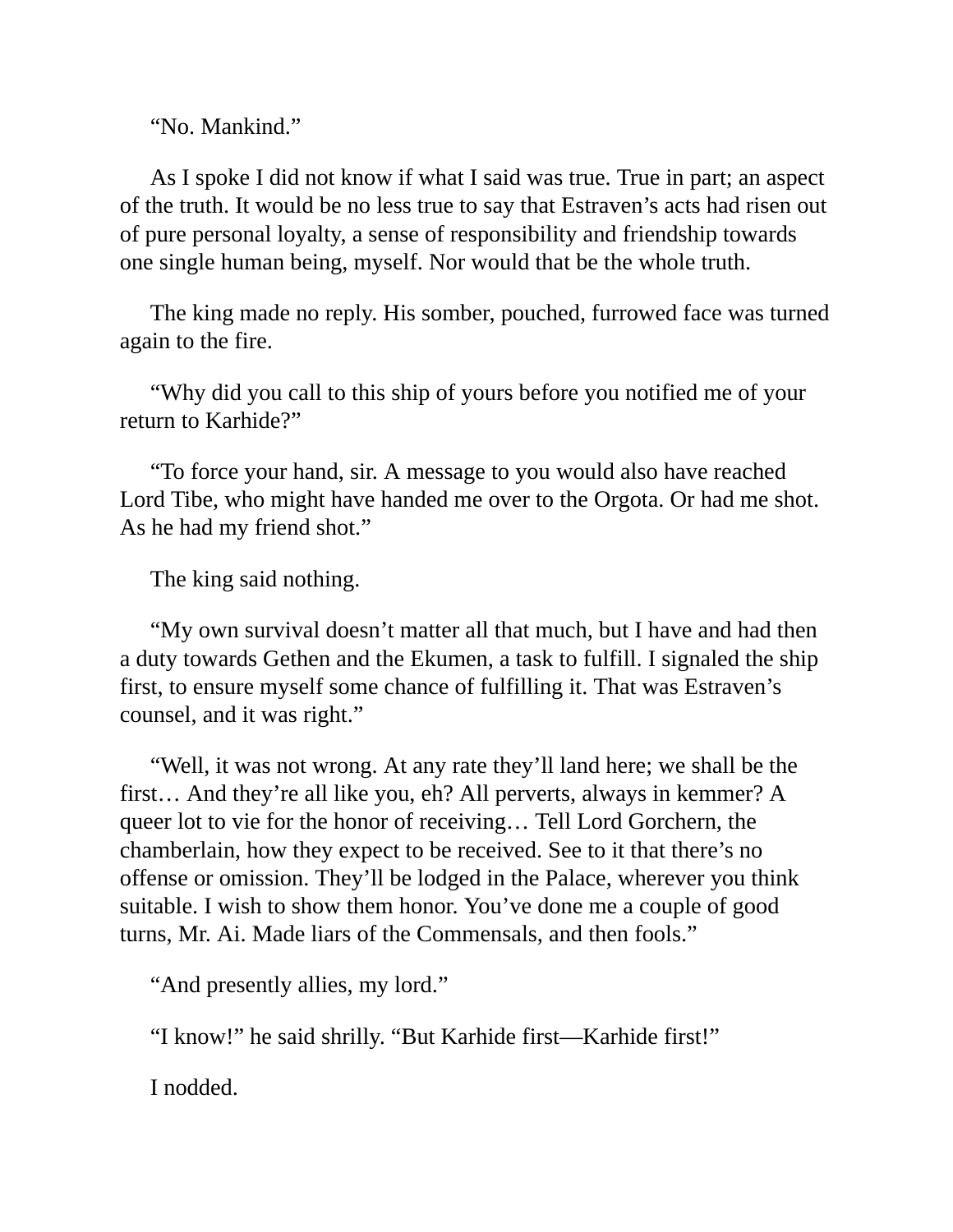After some silence, he said, "How was it, that pull across the Ice?"

"Not easy."

"Estraven would be a good man to pull with, on a crazy trek like that. He was tough as iron. And never lost his temper. I'm sorry he's dead."

I found no reply.

"I'll receive your…countrymen in audience tomorrow afternoon at Second Hour. Is there more needs saying now?"

"My lord, will you revoke the Order of Exile on Estraven, to clear his name?"

"Not yet, Mr. Ai. Don't rush it. Anything more?"

"No more."

"Go on, then."

Even I betrayed him. I had said I would not bring the ship down till his banishment was ended, his name cleared. I could not throw away what he had died for, by insisting on the condition. It would not bring him out of this exile.

The rest of that day went in arranging with Lord Gorchern and others for the reception and lodging of the ship's company. At Second Hour we set out by powersledge to Athten Fen, about thirty miles northeast of Erhenrang. The landing site was at the near edge of the great desolate region, a peatmarsh too boggy to be farmed or settled, and now in mid-Irrem a flat frozen waste many feet deep in snow. The radio beacon had been functioning all day, and they had received confirmation signals from the ship.

On the screens, coming in, the crew must have seen the terminator lying clear across the Great Continent along the border, from Guthen Bay to the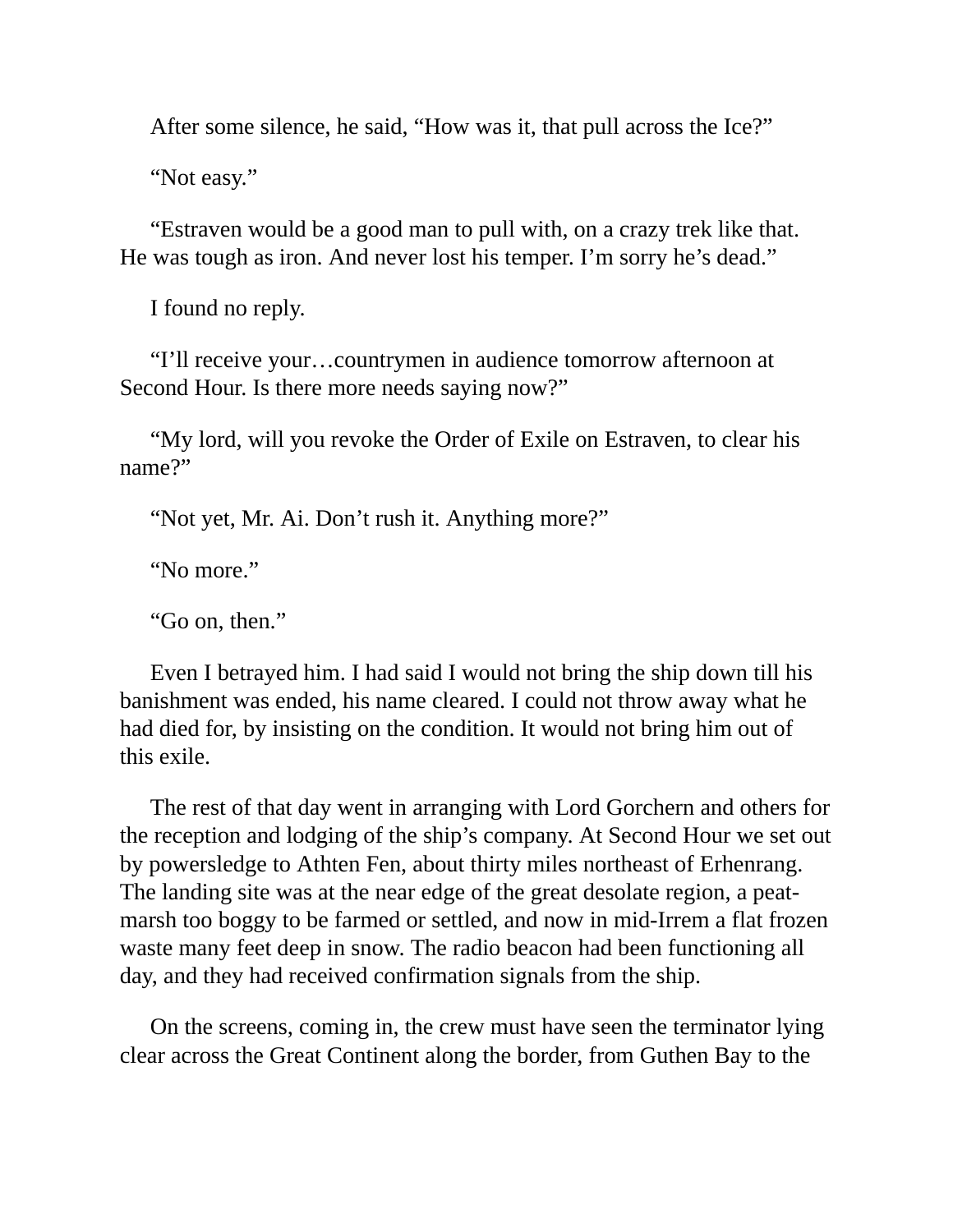Gulf of Charisune, and the peaks of the Kargav still in sunlight, a chain of stars; for it was twilight when we, looking up, saw the one star descending.

She came down in a roar and glory, and steam went roaring up white as her stabilizers went down in the great lake of water and mud created by the retro; down underneath the bog there was permafrost like granite, and she came to rest balanced neatly, and sat cooling over the quickly refreezing lake, a great, delicate fish balanced on its tail, dark silver in the twilight of Winter.

Beside me Faxe of Otherhord spoke for the first time since the sound and splendor of the ship's descent. "I'm glad I have lived to see this," he said. So Estraven had said when he looked at the Ice, at death; so he should have said this night. To get away from the bitter regret that beset me I started to walk forward over the snow towards the ship. She was frosted already by the interhull coolants, and as I approached the high port slid open and the exitway was extruded, a graceful curve down onto the ice. The first off was Lang Heo Hew, unchanged, of course, precisely as I had last seen her, three years ago in my life and a couple of weeks in hers. She looked at me, and at Faxe, and at the others of the escort who had followed me, and stopped at the foot of the ramp. She said solemnly in Karhidish, "I have come in friendship." To her eyes we were all aliens. I let Faxe greet her first.

He indicated me to her, and she came and took my right hand in the fashion of my people, looking into my face. "Oh Genly," she said, "I didn't know you!" It was strange to hear a woman's voice, after so long. The others came out of the ship, on my advice: evidence of any mistrust at this point would humiliate the Karhidish escort, impugning their shifgrethor. Out they came, and met the Karhiders with a beautiful courtesy. But they all looked strange to me, men and women, well as I knew them. Their voices sounded strange: too deep, too shrill. They were like a troupe of great, strange animals, of two different species: great apes with intelligent eyes, all of them in rut, in kemmer… They took my hand, touched me, held me.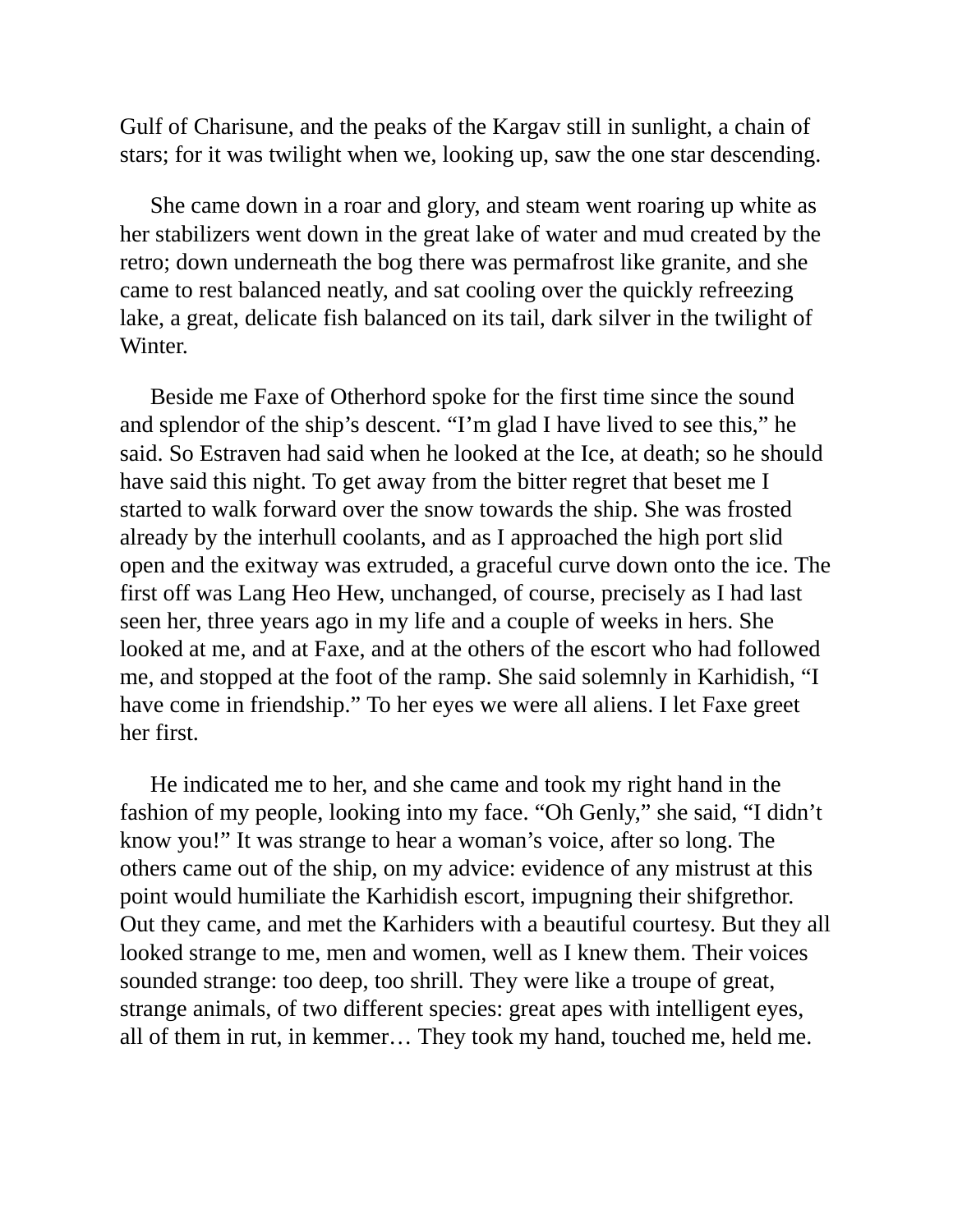I managed to keep myself in control, and to tell Heo Hew and Tulier what they most urgently needed to know about the situation they had entered, during the sledge-ride back to Erhenrang. When we got to the Palace, however, I had to get to my room at once.

The physician from Sassinoth came in. His quiet voice and his face, a young, serious face, not a man's face and not a woman's, a human face, these were a relief to me, familiar, right… But he said, after ordering me to get to bed and dosing me with some mild tranquilizer, "I've seen your fellow-Envoys. This is a marvelous thing, the coming of men from the stars. And in my lifetime!"

There again was the delight, the courage, that is most admirable in the Karhidish spirit-and in the human spirit—and though I could not share it with him, to deny it would be a detestable act. I said, without sincerity, but with absolute truth, "It is a marvelous thing indeed for them as well, the coming to a new world, a new mankind."

At the end of that spring, late in Tuwa when the Thaw-floods were going down and travel was possible again, I took a vacation from my little Embassy in Erhenrang, and went east. My people were spread out by now all over the planet. Since we had been authorized to use the aircars, Heo Hew and three others had taken one and flown over to Sith and the Archipelago, nations of the Sea Hemisphere which I had entirely neglected. Others were in Orgoreyn, and two, reluctant, in Perunter, where the Thaws do not even begin until Tuwa and everything refreezes (they say) a week later. Tulier and Ke'sta were getting on very well in Erhenrang, and could handle what might come up. Nothing was urgent. After all, a ship setting out at once from the closest of Winter's new allies could not arrive before seventeen years, planetary time, had passed. It is a marginal world, on the edge. Out beyond it towards the South Orion Arm no world has been found where men live. And it is a long way back from Winter to the prime worlds of the Ekumen, the hearth-worlds of our race: fifty years to Hain-Davenant, a man's lifetime to Earth. No hurry.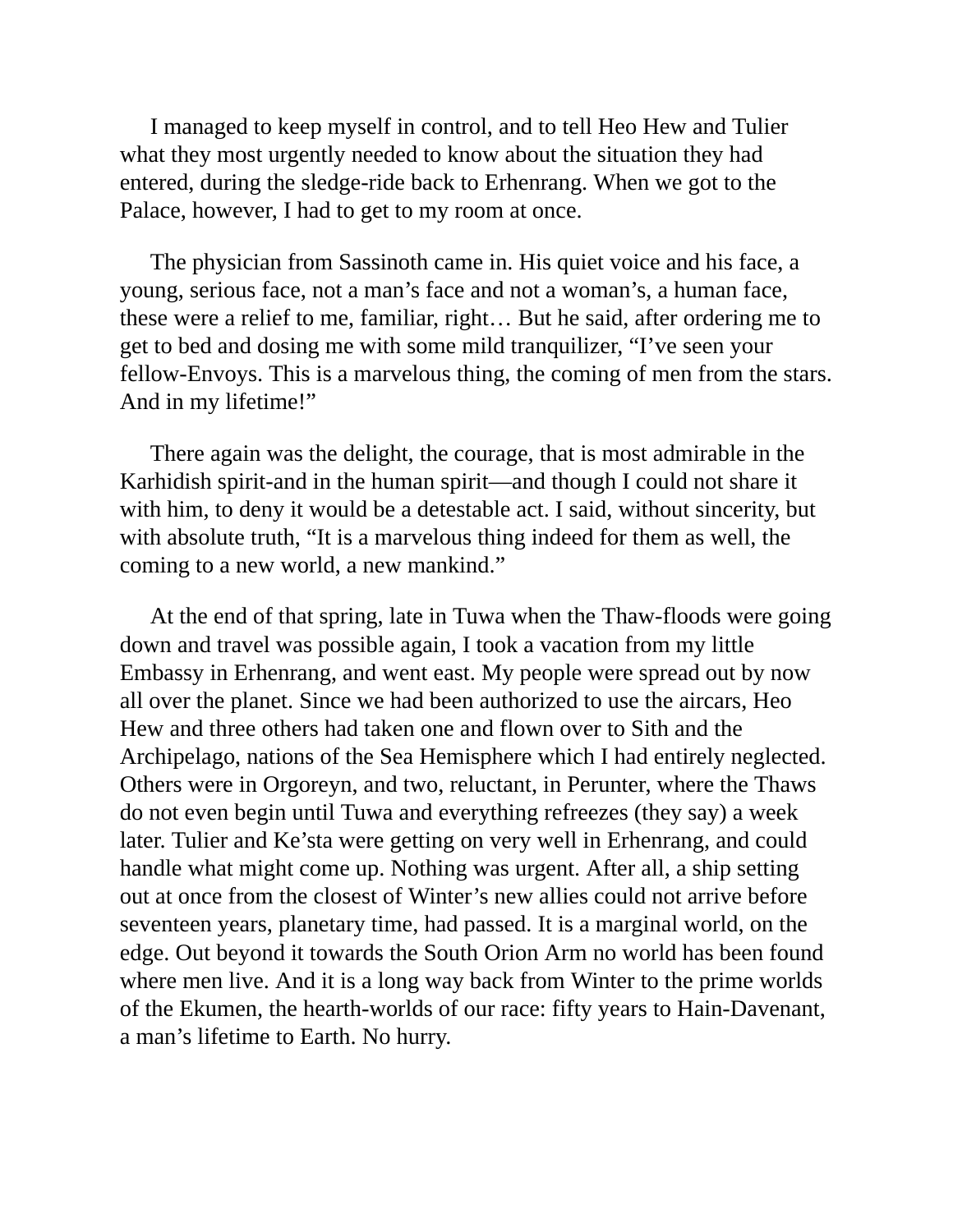I crossed the Kargav, this time on lower passes, on a road that winds along above the coast of the southern sea. I paid a visit to the first village I had stayed in, when the fishermen brought me in from Horden Island three years ago; the folk of that Hearth received me, now as then, without the least surprise. I spent a week in the big port city Thather at the mouth of the River Ench, and then in early summer started on foot into Kerm Land.

I walked east and south into the steep harsh country full of crags and green hills and great rivers and lonely houses, till I came to Icefoot Lake. From the lakeshore looking up southward at the hills I saw a light I knew: the blink, the white suffusion of the sky, the glare of the glacier lying high beyond. The Ice was there.

Estre was a very old place. Its Hearth and outbuildings were all of gray stone cut from the steep mountainside to which it clung. It was bleak, full of the sound of wind.

I knocked and the door was opened. I said, "I ask the hospitality of the Domain. I was a friend of Therem of Estre."

The one who opened to me, a slight, grave-looking fellow of nineteen or twenty, accepted my words in silence and silently admitted me to the Hearth. He took me to the wash-house, the tiring-rooms, the great kitchen, and when he had seen to it that the stranger was clean, clothed, and fed, he left me to myself in a bedroom that looked down out of deep slit-windows over the gray lake and the gray thore-forests that lie between Estre and Stok. It was a bleak land, a bleak house. Fire roared in the deep hearth, giving as always more warmth for the eye and spirit than for the flesh, for the stone floor and walls, the wind outside blowing down off the mountains and the Ice, drank up most of the heat of the flames. But I did not feel the cold as I used to, my first two years on Winter; I had lived long in a cold land, now.

In an hour or so the boy (he had a girl's quick delicacy in his looks and movements, but no girl could keep so grim a silence as he did) came to tell me that the Lord of Estre would receive me if it pleased me to come. I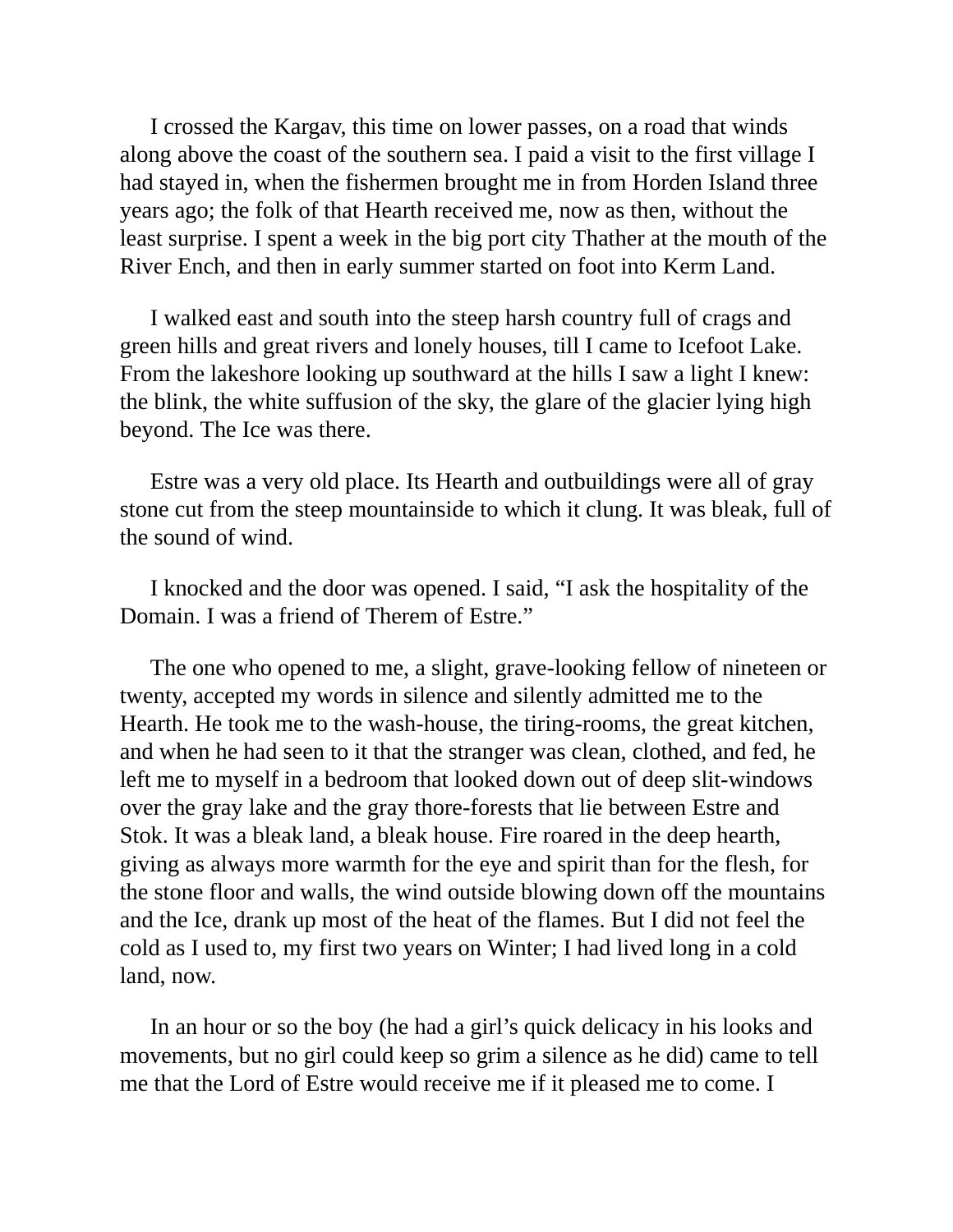followed him downstairs, through long corridors where some kind of game of hide-and-seek was going on. Children shot by us, darted around us, little ones shrieking with excitement, adolescents slipping like shadows from door to door, hands over their mouths to keep laughter still. One fat little thing of five or six caromed into my legs, then plunged and grabbed my escort's hand for protection. "Sorve!" he squeaked, staring up wide-eyed at me all the time, "Sorve, I'm going to hide in the brewery—!" Off he went like a round pebble from a sling. The young man Sorve, not at all discomposed, led me on and brought me into the Inner Hearth to the Lord of Estre.

Esvans Harth rem ir Estraven was an old man, past seventy, crippled by an arthritic disease of the hips. He sat erect in a rolling-chair by the fire. His face was broad, much blunted and worn down by time, like a rock in a torrent: a calm face, terribly calm.

"You are the Envoy, Genry Ai?"

"I am."

He looked at me, and I at him. Therem had been the son, child of the flesh, of this old lord. Therem the younger son; Arek the elder, that brother whose voice he had heard in mine bespeaking him; both dead now. I could not see anything of my friend in that worn, calm, hard old face that met my gaze. I found nothing there but the certainty, the sure fact of Therem's death.

I had come on a fool's errand to Estre, hoping for solace. There was no solace; and why should a pilgrimage to the place of my friend's childhood make any difference, fill any absence, soothe any remorse? Nothing could be changed now. My coming to Estre had, however, another purpose, and this I could accomplish.

"I was with your son in the months before his death. I was with him when he died. I've brought you the journals he kept. And if there's anything I can tell you of those days—"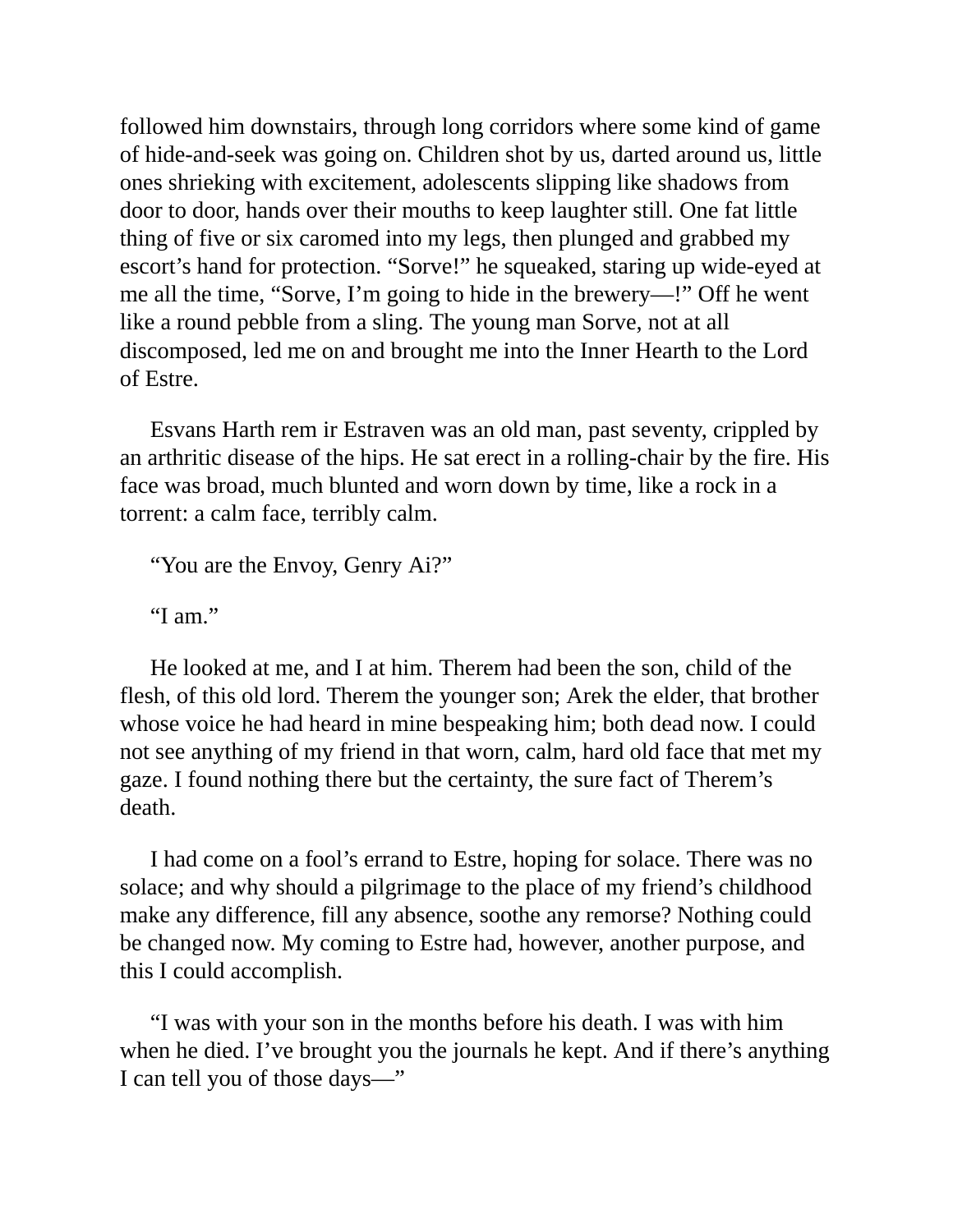No particular expression showed on the old man's face. That calmness was not to be altered. But the young one with a sudden movement came out of the shadows into the light between the window and the fire, a bleak uneasy light, and he spoke harshly: "In Erhenrang they still call him Estraven the Traitor."

The old lord looked at the boy, then at me.

"This is Sorve Harth," he said, "heir of Estre, my sons' son."

There is no ban on incest there, I knew it well enough. Only the strangeness of it, to me a Terran, and the strangeness of seeing the flash of my friend's spirit in this grim, fierce, provincial boy, made me dumb for a while. When I spoke my voice was unsteady. "The king will recant. Therem was no traitor. What does it matter what fools call him?"

The old lord nodded slowly, smoothly. "It matters," he said.

"You crossed the Gobrin Ice together," Sorve demanded, "you and he?"

"We did."

"I should like to hear that tale, my Lord Envoy," said old Esvans, very calm. But the boy, Therem's son, said stammering, "Will you tell us how he died? Will you tell us about the other worlds out among the stars— the other kinds of men, the other lives?"

∞…∞…∞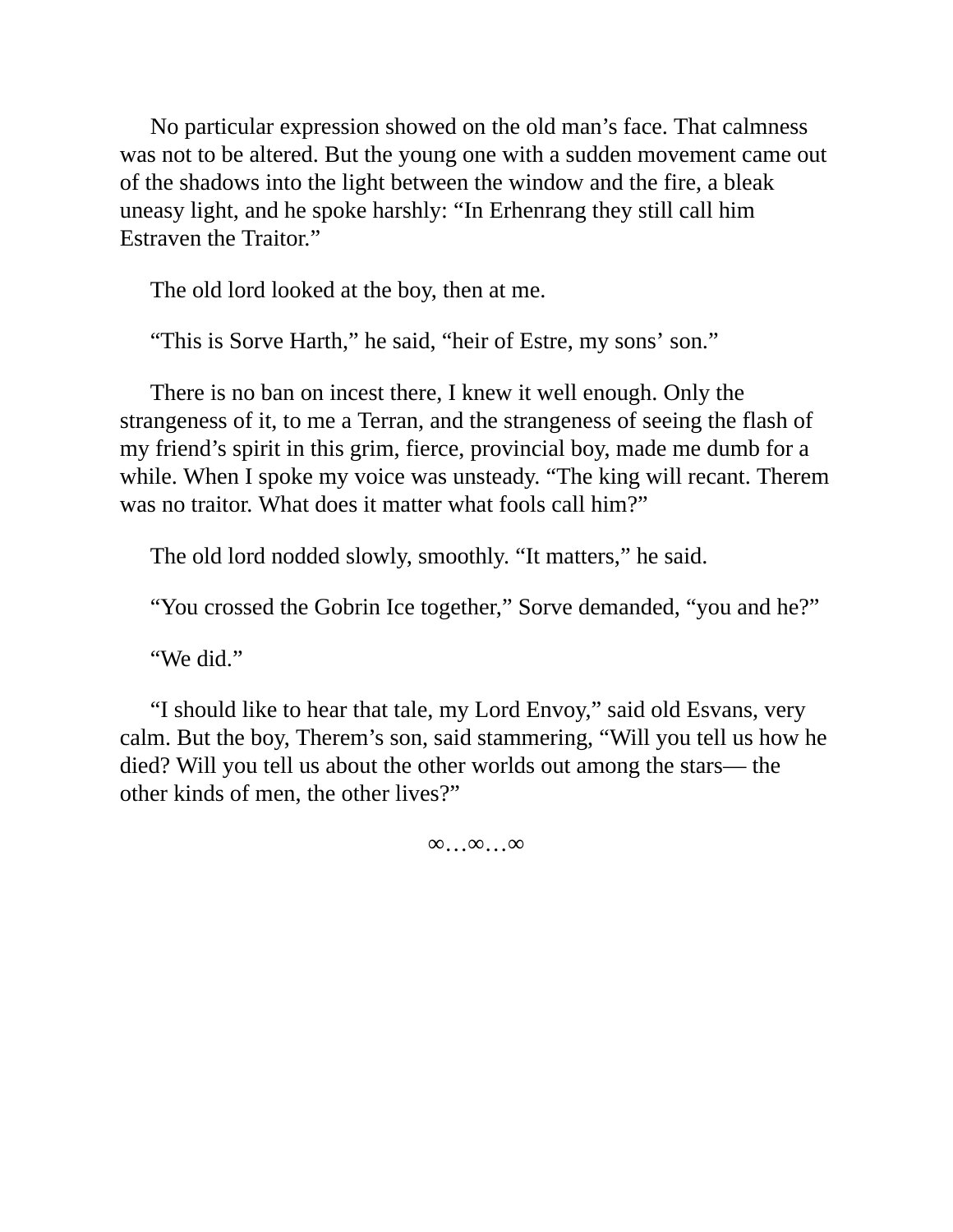## The Gethenian Calendar and Clock

## *The Year.*

Gethen's period of revolution is 8401 Terran Standard Hours, or .96 of the Terran Standard Year. The period of rotation is 23.08 Terran Standard Hours: the Gethenian year contains 364 days. In Karhide/Orgoreyn years are not numbered consecutively from a base year forward to the present; the base year is the current year. Every New Years Day (Getheny Thern) the year just past becomes the year "one-ago," and every past date is increased by one. The future is similarly counted, next year being the year "one-to-come," until it in turn becomes the Year One.

The inconvenience of this system in record-keeping is palliated by various devices, for instance reference to well-known events, reigns of kings, dynasties, local lords, etc. The Yomeshta count in 144-year cycles from the Birth of Meshe (2202 years-ago, in Ekumenical Year 1492), and keep ritual celebrations every twelfth year; but this system is strictly cultic and is not officially employed even by the government of Orgoreyn, which sponsors the Yomesh religion.

*The Month.*

The period of revolution of Gethen's moon is 26 Gethenian days; the rotation is captured, so that the moon presents the same face to the planet always.

There are 14 months in the year, and as solar and lunar calendars concur so closely that adjustment is required only about once in 200 years, the days of the month are invariable, as are the dates of thephases of the moon. The Karhidish names of the months:

- $\bullet$  Winter: $\bullet$ 
	- 1. Thern
	- 2. Thanern
	- 3. Nimmer
	- 4. Anner
- Spring:  $\bullet$ 
	- 5. Irrem
	- 6. Moth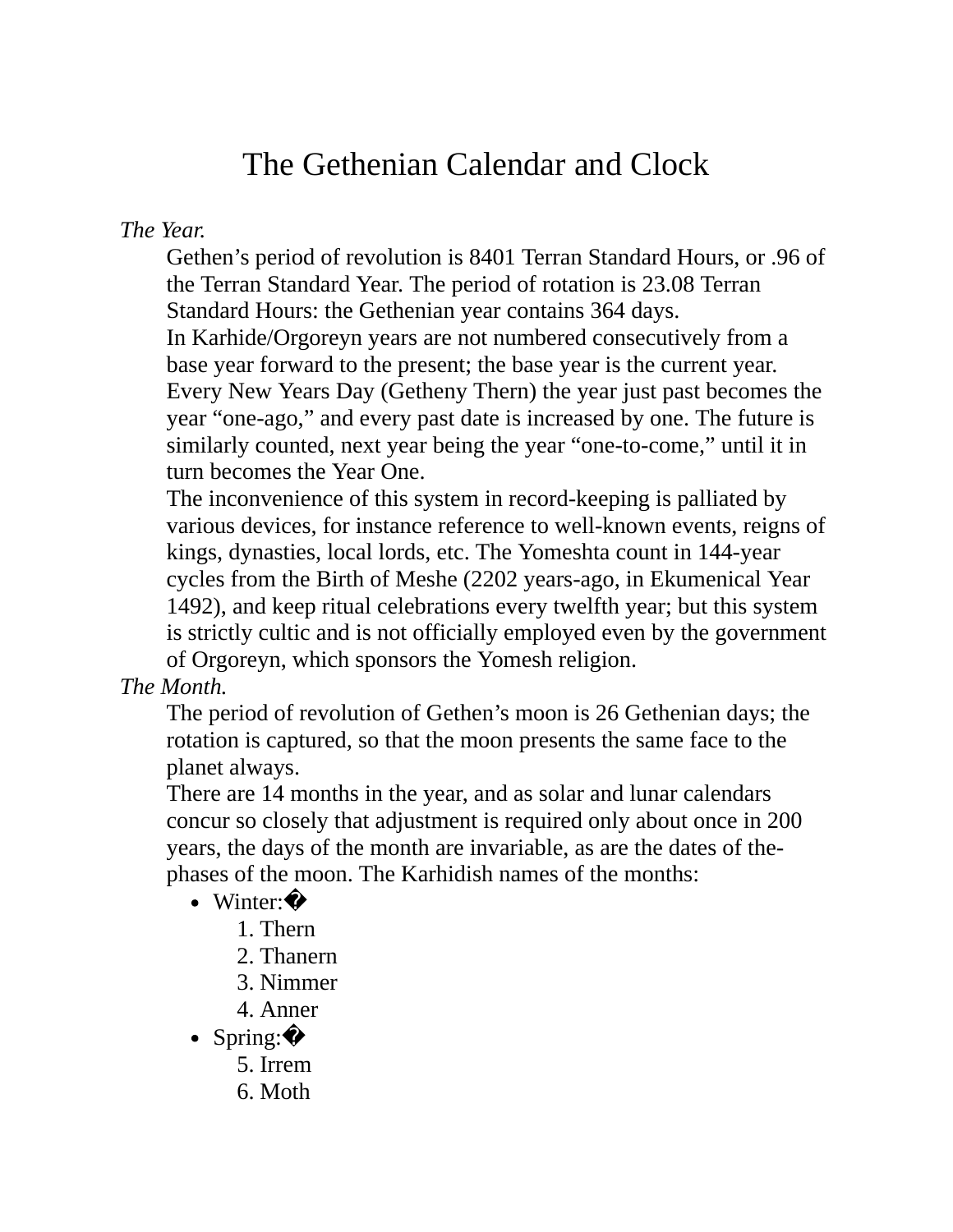- 7. Tuwa
- Summer:
	- 8. Osme
	- 9. Ockre
	- 10. Kus
	- 11. Hakanna
- Autumn:
	- 12. Gor
	- 13. Susmy
	- 14. Grende

The 26-day month is divided into� two� *halfmonths* of 13 days. *The Day.*

The day (23.08 T.S.H.) is divided into 10 hours (see below); being invariable, the days of the month are generally referred to by name, like our days of the week, not by number. (Many of the names refer to the phase of the moon, *e.g.* Getheny, "darkness," Arhad, "first crescent," etc. The prefix *od-* used in the second halfmonth is a reversive, giving a contrary meaning, so that Odgetheny might be translated as "undarkness.") The Karhidish names of the days of the month:

- Getheny
- Sordny
- $\bullet$  Eps
- Arhad
- Netherhad
- Streth
- Berny
- Orny
- Harhahad
- Guyrny
- Yrny
- Posthe
- Tormenbod
- Odgetheny
- Odsordny
- Odeps
- Odarhad